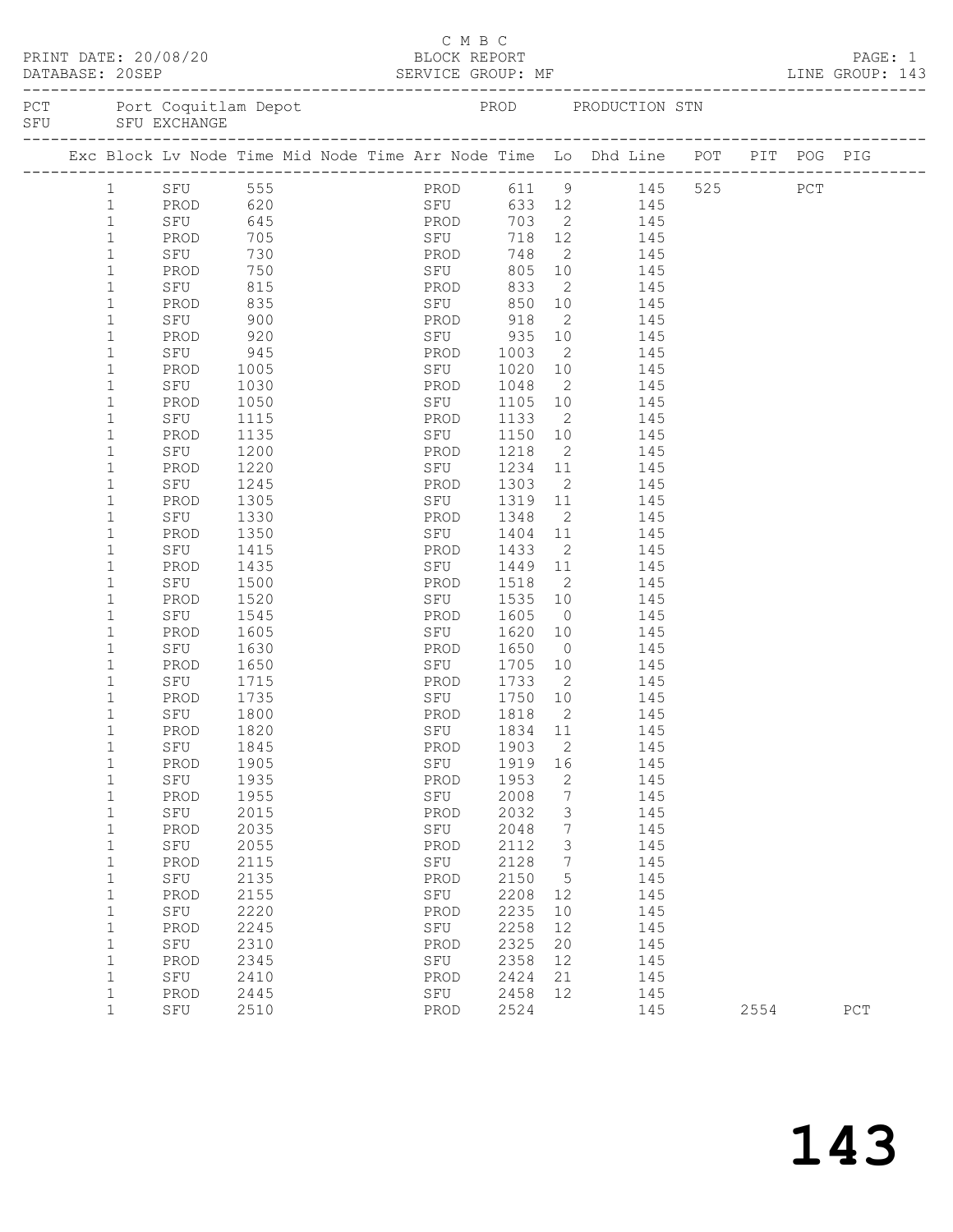#### C M B C<br>BLOCK REPORT SERVICE GROUP: MF

| Exc Block Lv Node Time Mid Node Time Arr Node Time Lo Dhd Line |      |      |  |      |       |                            |     | POT | PIT  | POG         | PIG |
|----------------------------------------------------------------|------|------|--|------|-------|----------------------------|-----|-----|------|-------------|-----|
| $\mathbf{2}$                                                   | PROD | 600  |  | SFU  | 613   | $\overline{2}$             | 145 | 530 |      | ${\tt PCT}$ |     |
| $\mathbf{2}$                                                   | SFU  | 615  |  | PROD | 631 4 |                            | 145 |     |      |             |     |
| $\mathbf{2}$                                                   | PROD | 635  |  | SFU  | 648   | 12                         | 145 |     |      |             |     |
| $\overline{c}$                                                 | SFU  | 700  |  | PROD | 718   | $\overline{\phantom{0}}$ 2 | 145 |     |      |             |     |
| $\mathbf{2}$                                                   | PROD | 720  |  | SFU  | 735   | 10                         | 145 |     |      |             |     |
| $\mathbf 2$                                                    | SFU  | 745  |  | PROD | 803   | $\overline{2}$             | 145 |     |      |             |     |
| $\mathbf{2}$                                                   | PROD | 805  |  | SFU  | 820   | 10                         | 145 |     |      |             |     |
| $\mathbf 2$                                                    | SFU  | 830  |  | PROD | 848   | 2                          | 145 |     |      |             |     |
| $\overline{c}$                                                 | PROD | 850  |  | SFU  | 905   | 10                         | 145 |     |      |             |     |
| $\mathbf{2}$                                                   | SFU  | 915  |  | PROD | 933   | 2                          | 145 |     |      |             |     |
| $\overline{c}$                                                 | PROD | 935  |  | SFU  | 950   | 10                         | 145 |     |      |             |     |
| $\mathbf 2$                                                    | SFU  | 1000 |  | PROD | 1018  | $\overline{2}$             | 145 |     |      |             |     |
| $\overline{c}$                                                 | PROD | 1020 |  | SFU  | 1035  | 10                         | 145 |     |      |             |     |
| $\mathbf{2}$                                                   | SFU  | 1045 |  | PROD | 1103  | $\overline{\phantom{a}}$   | 145 |     |      |             |     |
| $\mathbf{2}$                                                   | PROD | 1105 |  | SFU  | 1120  | 10                         | 145 |     |      |             |     |
| $\mathbf{2}$                                                   | SFU  | 1130 |  | PROD | 1148  | $\overline{2}$             | 145 |     |      |             |     |
| $\overline{c}$                                                 | PROD | 1150 |  | SFU  | 1205  | 10                         | 145 |     |      |             |     |
| $\overline{c}$                                                 | SFU  | 1215 |  | PROD | 1233  | $\overline{2}$             | 145 |     |      |             |     |
| $\overline{c}$                                                 | PROD | 1235 |  | SFU  | 1249  | 11                         | 145 |     |      |             |     |
| $\mathbf{2}$                                                   | SFU  | 1300 |  | PROD | 1318  | $\overline{2}$             | 145 |     |      |             |     |
| $\mathbf{2}$                                                   | PROD | 1320 |  | SFU  | 1334  | 11                         | 145 |     |      |             |     |
| $\mathbf{2}$                                                   | SFU  | 1345 |  | PROD | 1403  | $\overline{2}$             | 145 |     |      |             |     |
| $\mathbf 2$                                                    | PROD | 1405 |  | SFU  | 1419  | 11                         | 145 |     |      |             |     |
| $\overline{c}$                                                 | SFU  | 1430 |  | PROD | 1448  | $\overline{2}$             | 145 |     |      |             |     |
| $\overline{c}$                                                 | PROD | 1450 |  | SFU  | 1504  | 11                         | 145 |     |      |             |     |
| $\mathbf 2$                                                    | SFU  | 1515 |  | PROD | 1535  | $\overline{0}$             | 145 |     |      |             |     |
| $\mathbf 2$                                                    | PROD | 1535 |  | SFU  | 1550  | 10                         | 145 |     |      |             |     |
| $\mathbf{2}$                                                   | SFU  | 1600 |  | PROD | 1620  | $\overline{0}$             | 145 |     |      |             |     |
| $\mathbf 2$                                                    | PROD | 1620 |  | SFU  | 1635  | 10                         | 145 |     |      |             |     |
| $\mathbf{2}$                                                   | SFU  | 1645 |  | PROD | 1704  | $\overline{1}$             | 145 |     |      |             |     |
| $\mathbf{2}$                                                   | PROD | 1705 |  | SFU  | 1720  | 10                         | 145 |     |      |             |     |
| $\mathbf 2$                                                    | SFU  | 1730 |  | PROD | 1748  | $\overline{2}$             | 145 |     |      |             |     |
| $\overline{c}$                                                 | PROD | 1750 |  | SFU  | 1804  | 11                         | 145 |     |      |             |     |
| $\overline{c}$                                                 | SFU  | 1815 |  | PROD | 1833  | $\overline{2}$             | 145 |     |      |             |     |
| $\mathbf{2}$                                                   | PROD | 1835 |  | SFU  | 1849  | 11                         | 145 |     |      |             |     |
| $\mathbf{2}$                                                   | SFU  | 1900 |  | PROD | 1918  | $\overline{2}$             | 145 |     |      |             |     |
| $\overline{2}$                                                 | PROD | 1920 |  | SFU  | 1934  |                            | 145 |     | 2002 |             | PCT |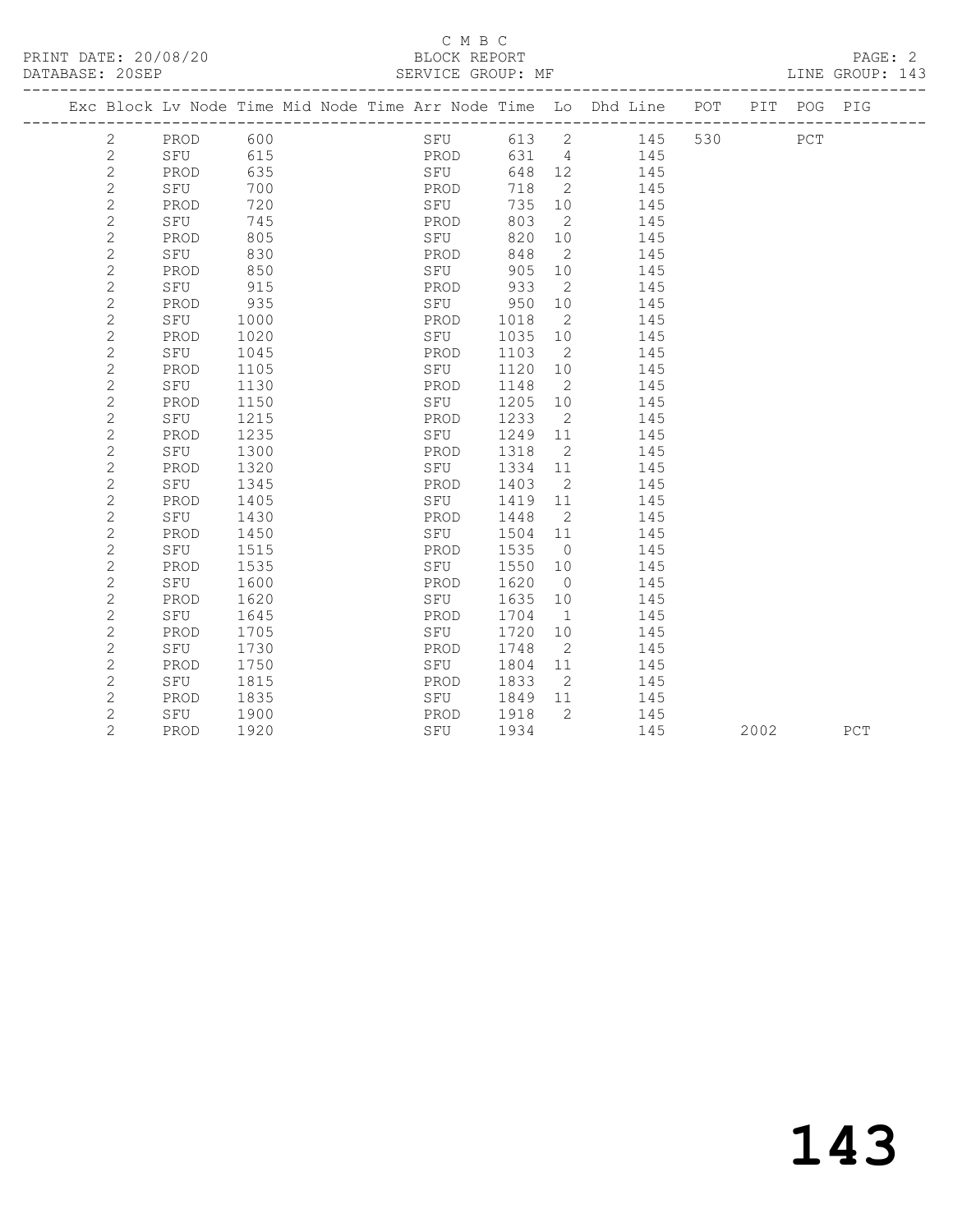# C M B C

|  | DATABASE: 20SEP |             |              |                                                                                | SERVICE GROUP: MF |              |                          |            |         |      | LINE GROUP: 143 |  |
|--|-----------------|-------------|--------------|--------------------------------------------------------------------------------|-------------------|--------------|--------------------------|------------|---------|------|-----------------|--|
|  |                 |             |              | Exc Block Lv Node Time Mid Node Time Arr Node Time Lo Dhd Line POT PIT POG PIG |                   |              |                          |            |         |      |                 |  |
|  | 3               | SFU 630     |              |                                                                                | PROD 646 4 145    |              |                          |            | 600 PCT |      |                 |  |
|  | 3               | PROD 650    |              |                                                                                | SFU               |              |                          | 703 12 145 |         |      |                 |  |
|  | 3               | SFU         | 715          |                                                                                | PROD              | 733 2        |                          | 145        |         |      |                 |  |
|  | $\mathsf S$     | PROD        | 735          |                                                                                | SFU               | 750 10       |                          | 145        |         |      |                 |  |
|  | $\mathsf S$     | SFU         | 800          |                                                                                | PROD              | 818          | $\overline{2}$           | 145        |         |      |                 |  |
|  | 3               | PROD        | 820          |                                                                                | SFU               | 835          | 10                       | 145        |         |      |                 |  |
|  | 3               | SFU         | 845          |                                                                                | PROD              | 903          | $\overline{2}$           | 145        |         |      |                 |  |
|  | $\mathsf S$     | PROD        | 905          |                                                                                | SFU               | 920          | 10                       | 145        |         |      |                 |  |
|  | $\mathsf 3$     | SFU         | 930          |                                                                                | PROD              | 948          | $\overline{2}$           | 145        |         |      |                 |  |
|  | 3               | PROD        | 950          |                                                                                | SFU               | 1005         | 10                       | 145        |         |      |                 |  |
|  | 3               | SFU         | 1015         |                                                                                | PROD              | 1033         | $\overline{2}$           | 145        |         |      |                 |  |
|  | 3               | PROD        | 1035         |                                                                                | SFU               | 1050         | 10                       | 145        |         |      |                 |  |
|  | $\mathsf 3$     | SFU         | 1100         |                                                                                | PROD              | 1118         | $\overline{2}$           | 145        |         |      |                 |  |
|  | 3               | PROD        | 1120         |                                                                                | SFU               | 1135         | 10                       | 145        |         |      |                 |  |
|  | 3               | SFU         | 1145         |                                                                                | PROD              | 1203         | $\overline{\phantom{a}}$ | 145        |         |      |                 |  |
|  | 3               | PROD        | 1205         |                                                                                | SFU               | 1220         | 10                       | 145        |         |      |                 |  |
|  | 3               | SFU         | 1230         |                                                                                | PROD              | 1248         | $\overline{2}$           | 145        |         |      |                 |  |
|  | 3               | PROD        | 1250         |                                                                                | SFU               | 1304         | 11                       | 145        |         |      |                 |  |
|  | 3<br>3          | SFU         | 1315         |                                                                                | PROD              | 1333         | $\overline{2}$           | 145<br>145 |         |      |                 |  |
|  |                 | PROD        | 1335         |                                                                                | SFU               | 1349         | 11                       |            |         |      |                 |  |
|  | 3<br>3          | SFU         | 1400         |                                                                                | PROD              | 1418         | $\overline{2}$<br>11     | 145        |         |      |                 |  |
|  | 3               | PROD<br>SFU | 1420<br>1445 |                                                                                | SFU<br>PROD       | 1434<br>1503 | $\overline{\phantom{a}}$ | 145<br>145 |         |      |                 |  |
|  | 3               | PROD        | 1505         |                                                                                | SFU               | 1519         | 11                       | 145        |         |      |                 |  |
|  | 3               | SFU         | 1530         |                                                                                | PROD              | 1550         | $\overline{0}$           | 145        |         |      |                 |  |
|  | 3               | PROD        | 1550         |                                                                                | SFU               | 1605         | 10                       | 145        |         |      |                 |  |
|  | 3               | SFU         | 1615         |                                                                                | PROD              | 1635         | $\overline{0}$           | 145        |         |      |                 |  |
|  | 3               | PROD        | 1635         |                                                                                | SFU               | 1650         | 10                       | 145        |         |      |                 |  |
|  | 3               | SFU         | 1700         |                                                                                | PROD              | 1719         | $\overline{1}$           | 145        |         |      |                 |  |
|  | 3               | PROD        | 1720         |                                                                                | SFU               | 1735         | 10                       | 145        |         |      |                 |  |
|  | 3               | SFU         | 1745         |                                                                                | PROD              | 1803         | $\overline{2}$           | 145        |         |      |                 |  |
|  | 3               | PROD        | 1805         |                                                                                | SFU               | 1819         | 11                       | 145        |         |      |                 |  |
|  | 3               | SFU         | 1830         |                                                                                | PROD              | 1848         | $\overline{2}$           | 145        |         |      |                 |  |
|  | 3               | PROD        | 1850         |                                                                                | SFU               | 1904         | 11                       | 145        |         |      |                 |  |
|  | 3               | SFU         | 1915         |                                                                                | PROD              | 1933         | $\overline{2}$           | 145        |         |      |                 |  |
|  | 3               | PROD        | 1935         |                                                                                | SFU               | 1949         | 6                        | - 145      |         |      |                 |  |
|  | 3               | SFU         | 1955         |                                                                                | PROD              | 2013         | $\overline{2}$           | 145        |         |      |                 |  |
|  | 3               | PROD        | 2015         |                                                                                | SFU               | 2028         | $7\phantom{.0}$          | 145        |         |      |                 |  |
|  | 3               | SFU         | 2035         |                                                                                | PROD 2052         |              | $\mathfrak{Z}$           | 145        |         |      |                 |  |
|  | 3               | PROD        | 2055         |                                                                                | SFU               | 2108         | $7\phantom{.0}$          | 145        |         |      |                 |  |
|  | 3               | SFU         | 2115         |                                                                                | PROD              | 2130         | 5                        | 145        |         |      |                 |  |
|  | 3               | PROD        | 2135         |                                                                                | SFU               | 2148         | $7\phantom{.0}$          | 145        |         |      |                 |  |
|  | $\mathsf 3$     | SFU         | 2155         |                                                                                | PROD              | 2210         | 5                        | 145        |         |      |                 |  |
|  | $\mathsf S$     | PROD        | 2215         |                                                                                | SFU               | 2228         | 12                       | 145        |         |      |                 |  |
|  | $\mathsf S$     | SFU         | 2240         |                                                                                | PROD              | 2255         | 20                       | 145        |         |      |                 |  |
|  | $\mathsf S$     | PROD        | 2315         |                                                                                | SFU               | 2328         | 12                       | 145        |         |      |                 |  |
|  | $\mathsf 3$     | SFU         | 2340         |                                                                                | PROD              | 2354         | 21                       | 145        |         |      |                 |  |
|  | $\mathsf 3$     | PROD        | 2415         |                                                                                | SFU               | 2428         | 12                       | 145        |         |      |                 |  |
|  | 3               | SFU         | 2440         |                                                                                | PROD              | 2454         | 21                       | 145        |         |      |                 |  |
|  | 3               | PROD        | 2515         |                                                                                | SFU               | 2528         | 12                       | 145        |         |      |                 |  |
|  | 3               | SFU         | 2540         |                                                                                | PROD              | 2554         |                          | 145        |         | 2624 | PCT             |  |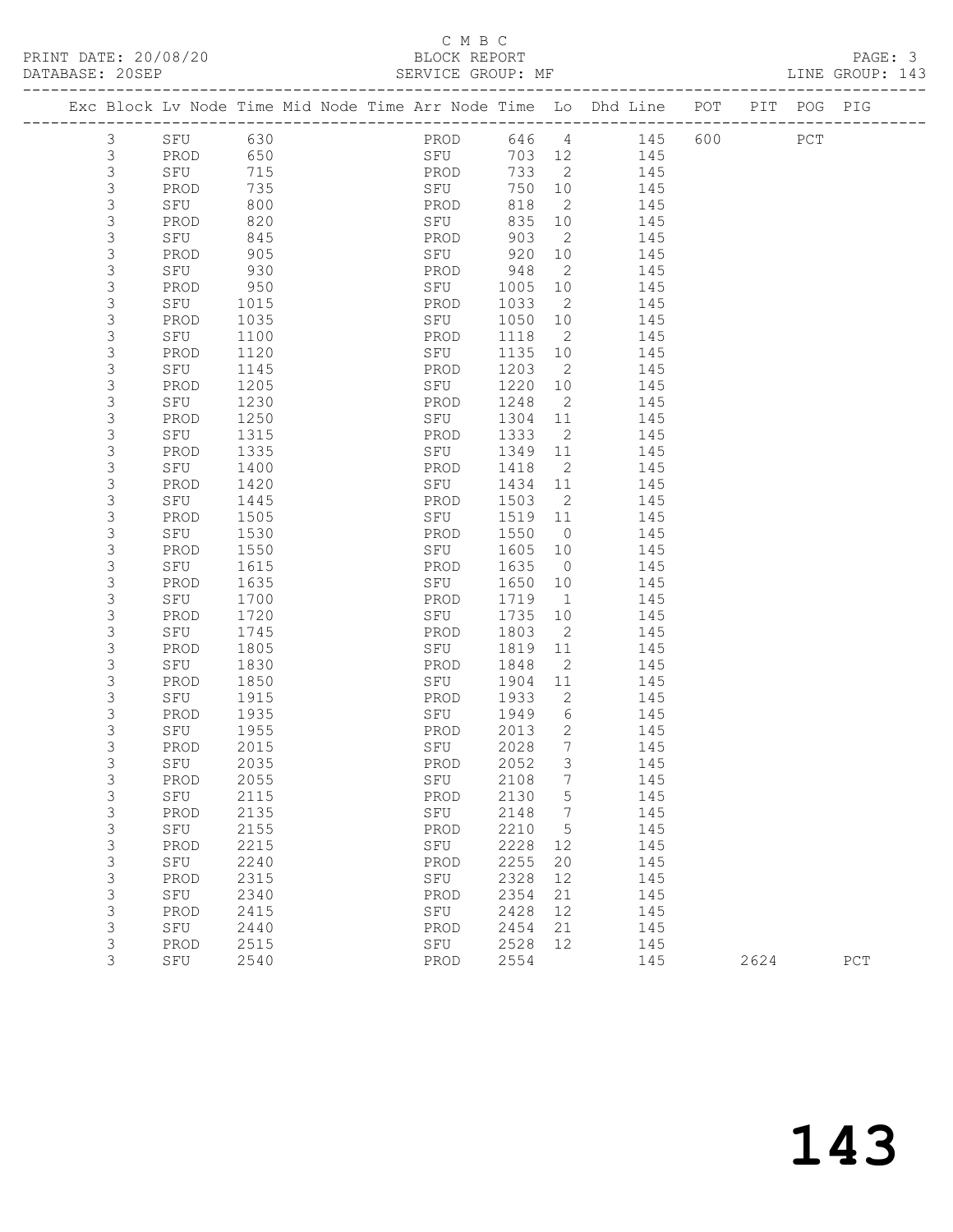| PRINT DATE: 20/08/20<br>DATABASE: 20SEP                                                                                                                                                               |                                                                                                                                                                                                                                                                                                                                                                  |                                                                                                                                                                                                                                                                        |                                                                                                                                               | BLOCK REPORT                                   |                                                                                                     | C M B C                                                                                                                         |                                                |   |                                                                                                                                     |                                     |      | PAGE: 4 |
|-------------------------------------------------------------------------------------------------------------------------------------------------------------------------------------------------------|------------------------------------------------------------------------------------------------------------------------------------------------------------------------------------------------------------------------------------------------------------------------------------------------------------------------------------------------------------------|------------------------------------------------------------------------------------------------------------------------------------------------------------------------------------------------------------------------------------------------------------------------|-----------------------------------------------------------------------------------------------------------------------------------------------|------------------------------------------------|-----------------------------------------------------------------------------------------------------|---------------------------------------------------------------------------------------------------------------------------------|------------------------------------------------|---|-------------------------------------------------------------------------------------------------------------------------------------|-------------------------------------|------|---------|
| <b>BYST</b><br>COCT COQUITLAM CTRL STN<br>CORN NB POIRIER ST FS WINSLOW AVE CORS SB POIRIER ST NS WINSLOW AVE<br>CORW COQUITLAM REC CENTRE<br>PCT Port Coquitlam Depot<br>SERO SEYMOUR ST & ROBSON ST |                                                                                                                                                                                                                                                                                                                                                                  |                                                                                                                                                                                                                                                                        |                                                                                                                                               | LOST LOUGHEED STN<br>PMST MOODY CENTRE STN     |                                                                                                     | CBSW<br>CORE COQUITLAM REC CENTRE                                                                                               |                                                |   |                                                                                                                                     | BRST BRAID STN<br>CBSW CHARLES BEST |      |         |
| Exc Block Lv Node Time Mid Node Time Arr Node Time Lo Dhd Line POT PIT POG PIG                                                                                                                        |                                                                                                                                                                                                                                                                                                                                                                  |                                                                                                                                                                                                                                                                        |                                                                                                                                               |                                                |                                                                                                     |                                                                                                                                 |                                                |   |                                                                                                                                     |                                     |      |         |
|                                                                                                                                                                                                       | 1<br>$\mathbf{1}$<br>$\mathbf{1}$<br>$\mathbf{1}$<br>$\mathbf{1}$<br>$\mathbf{1}$<br>$\mathbf{1}$<br>$\mathbf{1}$<br>$\mathbf{1}$<br>$\mathbf{1}$<br>$\mathbf{1}$<br>$\mathbf{1}$<br>$\mathbf{1}$<br>$\mathbf{1}$<br>$\mathbf{1}$<br>$\mathbf{1}$<br>$\mathbf{1}$<br>$\mathbf 1$<br>$\mathbf{1}$<br>$\mathbf{1}$<br>$\mathbf{1}$<br>$\mathbf{1}$<br>$\mathbf{1}$ | 1 LOST 420<br>COCT 447<br>BQST 511<br>COCT 534<br>BQST 553 10 151<br>BQST 603<br>COCT 620 14 151<br>COCT<br>BQST<br>COCT<br>BQST<br>COCT<br>BQST<br>COCT<br>BQST<br>COCT<br>BOST<br><b>COCT</b><br>BQST<br>COCT<br>BQST<br>COCT<br>BQST<br><b>COCT</b><br>BQST<br>COCT | 634<br>703<br>734<br>804<br>834<br>904<br>934<br>1004<br>1034<br>1104<br>1134<br>1204<br>1234<br>1304<br>1334<br>1403<br>1433<br>1503<br>1532 | <b>BQST</b><br>COCT<br>BQST 955<br><b>BQST</b> | COCT<br>BQST<br>COCT<br>BQST<br>COCT<br>BQST<br>COCT<br><b>BQST</b><br>BQST<br>COCT<br>BQST<br>COCT | COCT 442 5 N9 353 PCT<br>COCT 924 10 151<br>1024<br>COCT 1224 10 151<br>1256<br>1354<br>1424<br>BQST 1453 10<br>COCT 1526 6 151 | 653<br>724<br>758<br>1124 10<br>1156 8<br>1324 | 9 | 10 151<br>10   151<br>6 151<br>826 8 151<br>855 9 151<br>9 151<br>10   151<br>1055 9 151<br>8 151<br>10   151<br>9<br>1555 8 13 151 | 151<br>151<br>151<br>151<br>151     |      |         |
|                                                                                                                                                                                                       | $\mathbf{1}$<br>$\mathbf{1}$<br>$\mathbf{1}$                                                                                                                                                                                                                                                                                                                     | BRST<br>COCT<br><b>BRST</b>                                                                                                                                                                                                                                            | 1616<br>1718<br>1820                                                                                                                          | CIPR BRST                                      | COCT<br>COCT                                                                                        | 1905                                                                                                                            | 1814                                           |   | 1712 6 159<br>6 159                                                                                                                 | 159                                 | 1914 | PCT     |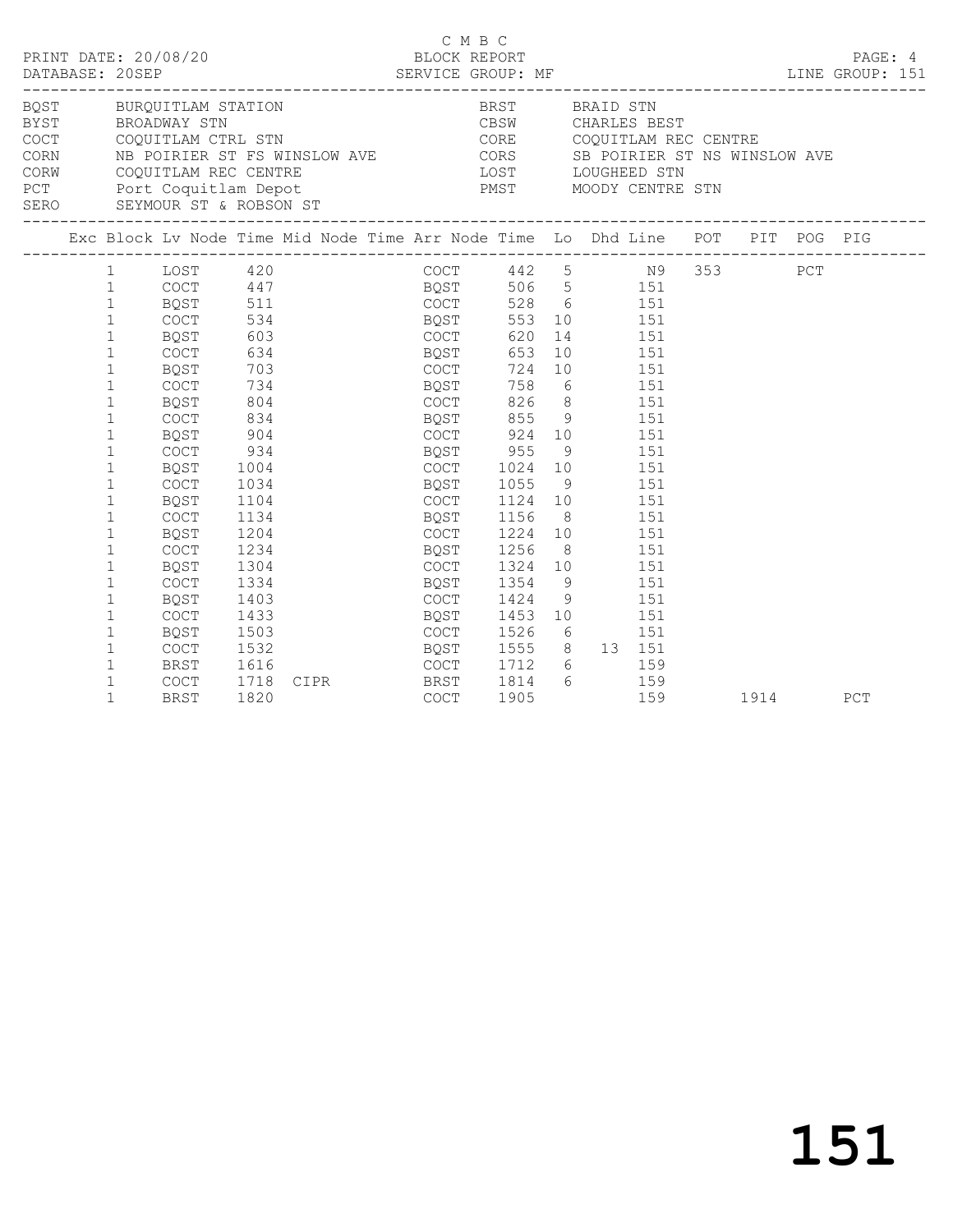#### C M B C<br>BLOCK REPORT SERVICE GROUP: MF

| Exc Block Lv Node Time Mid Node Time Arr Node Time Lo Dhd Line POT PIT POG PIG |                                            |      |                        |      |              |         |                              |                |     |      |     |
|--------------------------------------------------------------------------------|--------------------------------------------|------|------------------------|------|--------------|---------|------------------------------|----------------|-----|------|-----|
| $\mathbf{2}$                                                                   |                                            |      | COCT 430 BYST 516 SERO |      |              | 534 6   |                              | <b>N9</b>      | 418 | PCT  |     |
| 2                                                                              | SERO                                       | 540  |                        |      | COCT         | 659 5   |                              | N <sup>9</sup> |     |      |     |
| $\mathbf{2}$                                                                   | COCT                                       | 704  |                        |      | BQST<br>COCT | 724 9   |                              | 151            |     |      |     |
| $\mathbf{2}$                                                                   | BQST                                       | 733  |                        | COCT |              | 754 10  |                              | 151            |     |      |     |
| $\mathbf{2}$                                                                   | <b>COCT</b>                                | 804  |                        | BOST |              | 829     | $5^{\circ}$                  | 151            |     |      |     |
| $\overline{c}$                                                                 | <b>BOST</b>                                | 834  |                        | COCT |              | 854     | 10                           | 151            |     |      |     |
| $\overline{c}$                                                                 | COCT                                       | 904  |                        | BQST |              | 925     | 9                            | 151            |     |      |     |
| $\mathbf{2}$                                                                   | BQST                                       | 934  |                        | COCT |              | 954 10  |                              | 151            |     |      |     |
| $\mathbf{2}$                                                                   | COCT                                       | 1004 |                        | BQST |              | 1025    | - 9                          | 151            |     |      |     |
| $\mathbf{2}$                                                                   | BQST                                       | 1034 |                        | COCT |              | 1054    | 10                           | 151            |     |      |     |
| $\mathbf{2}$                                                                   | COCT                                       | 1104 |                        | BQST |              | 1125    | 9                            | 151            |     |      |     |
| $\mathbf{2}$                                                                   | BQST                                       | 1134 |                        | COCT |              | 1154    | 10                           | 151            |     |      |     |
| $\mathbf{2}$                                                                   | COCT                                       | 1204 |                        | BQST |              | 1226    | 8 <sup>8</sup>               | 151            |     |      |     |
| $\mathbf{2}$                                                                   | BQST                                       | 1234 |                        | COCT |              | 1254 10 |                              | 151            |     |      |     |
| $\mathbf{2}$                                                                   | <b>COCT</b>                                | 1304 |                        | BQST |              | 1324    | - 9                          | 151            |     |      |     |
| $\mathbf{2}$                                                                   | BQST                                       | 1333 |                        | COCT |              | 1353    | 11                           | 151            |     |      |     |
| $\mathbf{2}$                                                                   | $\mathtt{C}\mathtt{O}\mathtt{C}\mathtt{T}$ | 1404 |                        | BQST |              | 1424    | 9                            | 151            |     |      |     |
| $\mathbf{2}$                                                                   | BQST                                       | 1433 |                        | COCT |              | 1454    | 8 <sup>8</sup>               | 151            |     |      |     |
| $\mathbf{2}$                                                                   | COCT                                       | 1502 |                        | BQST |              | 1527    | 6                            | 151            |     |      |     |
| $\mathbf{2}$                                                                   | BQST                                       | 1533 |                        | COCT |              | 1556    | $6\overline{6}$              | 151            |     |      |     |
| $\overline{c}$                                                                 | $\mathtt{C}\mathtt{O}\mathtt{C}\mathtt{T}$ | 1602 |                        | BQST |              | 1625    | 9                            | 151            |     |      |     |
| $\mathbf{2}$                                                                   | BQST                                       | 1634 |                        | COCT |              | 1657    | 8                            | 151            |     |      |     |
| $\overline{c}$                                                                 | COCT                                       | 1705 |                        | BQST |              | 1726    | $7\phantom{.0}\phantom{.0}7$ | 151            |     |      |     |
| $\mathbf{2}$                                                                   | BQST                                       | 1733 |                        | COCT |              | 1756    | 9                            | 151            |     |      |     |
| $\mathbf{2}$                                                                   | $\mathtt{C}\mathtt{O}\mathtt{C}\mathtt{T}$ | 1805 |                        | BQST |              | 1825    | 8 <sup>8</sup>               | 151            |     |      |     |
| $\mathbf{2}$                                                                   | BQST                                       | 1833 |                        | COCT |              | 1854    | 11                           | 151            |     |      |     |
| $\mathbf{2}$                                                                   | $\mathtt{C}\mathtt{O}\mathtt{C}\mathtt{T}$ | 1905 |                        | BQST |              | 1925    | 8 <sup>8</sup>               | 151            |     |      |     |
| $\mathbf{2}$                                                                   | BQST                                       | 1933 |                        | COCT |              | 1954    | 11                           | 151            |     |      |     |
| $\mathbf{2}$                                                                   | COCT                                       | 2005 |                        | BQST |              | 2024    | $\overline{7}$               | 151            |     |      |     |
| $\mathbf{2}$                                                                   | <b>BQST</b>                                | 2031 |                        | COCT |              | 2052    | 13                           | 151            |     |      |     |
| $\mathbf{2}$                                                                   | $\mathtt{C}\mathtt{O}\mathtt{C}\mathtt{T}$ | 2105 |                        | BQST |              | 2122    | 9                            | 151            |     |      |     |
| $\mathbf{2}$                                                                   | BQST                                       | 2131 |                        | COCT |              | 2150    | 15                           | 151            |     |      |     |
| $\overline{c}$                                                                 | COCT                                       | 2205 |                        | BQST |              | 2222    | 9                            | 151            |     |      |     |
| $\mathbf{2}$                                                                   | BQST                                       | 2231 |                        | COCT |              | 2249    | 16                           | 151            |     |      |     |
| $\mathbf{2}$                                                                   | COCT                                       | 2305 |                        | BQST |              | 2322    | 9                            | 151            |     |      |     |
| $\overline{c}$                                                                 | BQST                                       | 2331 |                        | COCT |              | 2349    | 16                           | 151            |     |      |     |
| $\mathbf{2}$                                                                   | $\mathtt{C}\mathtt{O}\mathtt{C}\mathtt{T}$ | 2405 |                        | BQST |              | 2422    | 9                            | 151            |     |      |     |
| $\mathbf{2}$                                                                   | BQST                                       | 2431 |                        | COCT |              | 2449 16 |                              | 151            |     |      |     |
| $\mathbf{2}$                                                                   | COCT                                       | 2505 |                        | BQST |              | 2522    | 9                            | 151            |     |      |     |
| $\overline{c}$                                                                 | BQST                                       | 2531 |                        | COCT |              | 2549 6  |                              | 20 151         |     |      |     |
| $\overline{2}$                                                                 | LOST                                       | 2615 |                        | COCT |              | 2638    |                              | N9             |     | 2645 | PCT |
|                                                                                |                                            |      |                        |      |              |         |                              |                |     |      |     |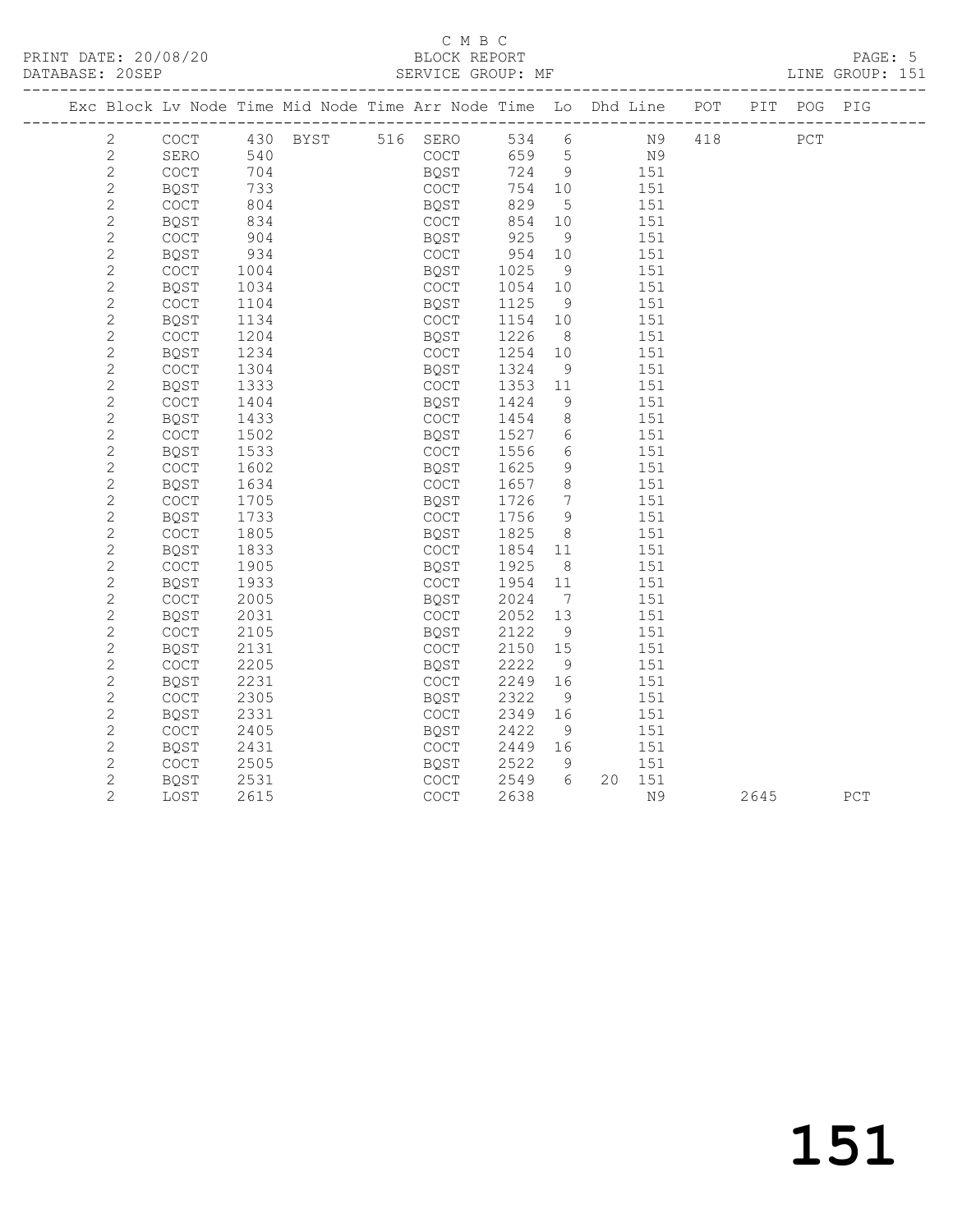# C M B C

| DATABASE: 20SEP |                |                     |              | PRINT DATE: 20/08/20<br>DATABASE: 20SEP |      |                     |                         |                 | BLOCK REPORT<br>SERVICE GROUP: MF                                                |         |         |     | LINE GROUP: 151 | PAGE: 6 |
|-----------------|----------------|---------------------|--------------|-----------------------------------------|------|---------------------|-------------------------|-----------------|----------------------------------------------------------------------------------|---------|---------|-----|-----------------|---------|
|                 |                |                     |              |                                         |      |                     |                         |                 | Exc Block Lv Node Time Mid Node Time Arr Node Time Lo Dhd Line POT PIT POG PIG   |         |         |     |                 |         |
|                 |                |                     |              |                                         |      |                     |                         |                 | SD 3 CBSW 1515 CORW 1523 BQST 1539 26 151 1501<br>SD 3 BQST 1605 COCT 1628 7 151 |         |         | PCT |                 |         |
|                 |                | SD 3 BQST 1605      |              |                                         |      |                     |                         |                 |                                                                                  |         |         |     |                 |         |
|                 | #SD 3 BQST     |                     |              | 1605 000                                |      |                     |                         |                 | COCT 1628 7 151 1542 PCT                                                         |         |         |     |                 |         |
|                 | $\mathcal{S}$  | COCT                |              |                                         |      | BQST                | 1657 7<br>1727 8        |                 | 151                                                                              |         |         |     |                 |         |
|                 | $\mathsf 3$    | BQST                |              |                                         |      | COCT                |                         |                 | 151                                                                              |         |         |     |                 |         |
|                 |                | COCT                |              | 1605<br>1635<br>1704<br>1735            |      | BQST                | 1755                    |                 | 8 151                                                                            |         |         |     |                 |         |
|                 | $\frac{3}{3}$  | BQST                |              |                                         |      | COCT                | 1824                    |                 | 11 151                                                                           |         |         |     |                 |         |
|                 | $\mathsf 3$    | COCT                |              |                                         |      | BQST                | 1855                    | 8 <sup>8</sup>  | 151                                                                              |         |         |     |                 |         |
|                 | $\mathsf 3$    | BQST                |              | $1835$<br>1903<br>1935<br>1935          |      | COCT                | 1924                    | 11              | 151                                                                              |         |         |     |                 |         |
|                 | $\mathsf S$    | COCT                |              |                                         |      | BQST                | 1954                    | 8 <sup>1</sup>  | 151                                                                              |         |         |     |                 |         |
|                 | $\mathfrak{Z}$ | BQST                |              |                                         |      | COCT                | 2023                    | 12              | 151                                                                              |         |         |     |                 |         |
|                 | $\mathsf S$    | <b>COCT</b>         |              |                                         |      | BQST                | 2052                    | 9               | 151                                                                              |         |         |     |                 |         |
|                 | $\mathsf 3$    | BQST                | 2101         |                                         |      | COCT                | 2120                    | 15              | 151                                                                              |         |         |     |                 |         |
|                 | $\mathsf S$    | COCT                | 2135         |                                         |      | BQST                | 2152                    | 9               | 151                                                                              |         |         |     |                 |         |
|                 | $\mathsf S$    | BQST                | 2201         |                                         |      | COCT                | 2220                    | 15              | 151                                                                              |         |         |     |                 |         |
|                 | $\mathsf S$    | COCT                | 2235         |                                         |      | BQST                | 2252                    | 9               | 151                                                                              |         |         |     |                 |         |
|                 | $\mathsf 3$    | BQST                |              |                                         |      | COCT                | 2319                    | 16              | 151                                                                              |         |         |     |                 |         |
|                 | $\mathsf S$    | COCT                |              |                                         |      | BQST                | 2352                    | 9               | 151                                                                              |         |         |     |                 |         |
|                 | $\mathsf S$    | BQST                |              | $-101$<br>2335<br>2401<br>435           |      | COCT                | 2419 16                 |                 | 151                                                                              |         |         |     |                 |         |
|                 | $\mathsf S$    | COCT                |              |                                         |      | BQST                | 2452                    | 9               | 151                                                                              |         |         |     |                 |         |
|                 | $\mathsf 3$    | BQST                | 2501         |                                         |      | COCT                | 2519 16<br>2519<br>2552 |                 | 151                                                                              |         |         |     |                 |         |
|                 | $\mathsf S$    | COCT                | 2535         |                                         |      | BQST                |                         | 9               | 151                                                                              |         |         |     |                 |         |
|                 | 3              | BQST                | 2601         |                                         |      | COCT                | 2619                    |                 | 151 2626                                                                         |         |         |     | PCT             |         |
|                 | 11             | LOST                |              |                                         |      |                     |                         |                 | 530 CORN 543 BQST 553 22 157<br>615 CORS 629 LOST 647 13 157                     |         | 503 PCT |     |                 |         |
|                 | 11             | BQST                |              |                                         |      |                     |                         |                 |                                                                                  |         |         |     |                 |         |
|                 | 11             | LOST                |              | 700 CORN 715 BQST                       |      |                     |                         |                 | 725 19 157                                                                       |         |         |     |                 |         |
|                 | 11             | BQST                |              | 744 CORS 801 LOST                       |      |                     |                         |                 | 821 9 157                                                                        |         |         |     |                 |         |
|                 | 11             | LOST                |              | 830 CORN 849 BQST                       |      |                     | 901                     |                 |                                                                                  | 157 920 |         |     | PCT             |         |
|                 | 12             | COCT                | 515          |                                         |      | BRST                | 541                     |                 | 14<br>153                                                                        |         | 503 000 | PCT |                 |         |
|                 | 12             | BRST                |              |                                         |      | COCT                |                         | 618 12          | 153                                                                              |         |         |     |                 |         |
|                 | 12             | COCT                |              |                                         |      | BRST                | 701                     | 9               | 153                                                                              |         |         |     |                 |         |
|                 | 12             | <b>BRST</b>         |              | 555<br>630<br>710<br>743<br>827         |      | COCT                | 736                     | $7\overline{ }$ | 153                                                                              |         |         |     |                 |         |
|                 | 12             | COCT                |              |                                         |      | <b>BRST</b>         |                         |                 | $819$ $8$ $153$                                                                  |         |         |     |                 |         |
|                 | 12             | BRST                |              |                                         |      | COCT                | 853                     |                 | 7 153                                                                            |         |         |     |                 |         |
|                 | 12             | COCT                |              |                                         |      | BRST                | 927 18                  |                 | 153                                                                              |         |         |     |                 |         |
|                 |                |                     |              | 12 BRST 945 CORW 1005 LOST 1023 12      |      |                     |                         |                 | 156                                                                              |         |         |     |                 |         |
|                 | 12             | LOST                | 1035         | CORE                                    | 1054 | BRST                | 1117                    | 10              | 156                                                                              |         |         |     |                 |         |
|                 | 12             | <b>BRST</b>         | 1127         |                                         |      | COCT                | 1152                    | 18              | 153                                                                              |         |         |     |                 |         |
|                 | 12<br>12       | <b>COCT</b>         | 1210         |                                         | 1307 | <b>BRST</b>         | 1238<br>1325            | 7               | 153                                                                              |         |         |     |                 |         |
|                 | 12             | <b>BRST</b><br>LOST | 1245<br>1338 | CORW                                    | 1357 | LOST<br><b>BRST</b> | 1418                    | 13              | 156<br>156                                                                       |         |         |     |                 |         |
|                 | 12             | <b>BRST</b>         | 1427         | CORE                                    |      | COCT                | 1455                    | 9<br>20         | 153                                                                              |         |         |     |                 |         |
|                 | 12             | COCT                | 1515         |                                         |      | BRST                | 1547                    | 8               | 153                                                                              |         |         |     |                 |         |
|                 | 12             | <b>BRST</b>         | 1555         |                                         |      | COCT                | 1624                    | 21              | 153                                                                              |         |         |     |                 |         |
|                 | 12             | COCT                | 1645         |                                         |      |                     | 1716                    | 9               | 153                                                                              |         |         |     |                 |         |
|                 | 12             | <b>BRST</b>         | 1725         |                                         |      | BRST<br>COCT        | 1754                    | 16              | 153                                                                              |         |         |     |                 |         |
|                 | 12             | COCT                | 1810         |                                         |      | LOST                | 1840                    | 10              | 152                                                                              |         |         |     |                 |         |
|                 | 12             | LOST                | 1850         |                                         |      | COCT                | 1922                    |                 | 152                                                                              |         | 1931    |     | PCT             |         |
|                 |                |                     |              |                                         |      |                     |                         |                 |                                                                                  |         |         |     |                 |         |
|                 | 13             | COCT                | 520          |                                         |      | LOST                | 546                     | 14              | 152                                                                              | 508     |         | PCT |                 |         |
|                 | 13             | LOST                | 600          | CORN                                    |      | 613 BQST            | 623                     | 22              | 157                                                                              |         |         |     |                 |         |
|                 | 13             | <b>BQST</b>         | 645          | CORS                                    |      | 659 LOST            | 718 12                  |                 | 157                                                                              |         |         |     |                 |         |

13 LOST 730 CORN 747 BQST 759 16 157

13 BQST 815 CORS 832 LOST 852 157 914 PCT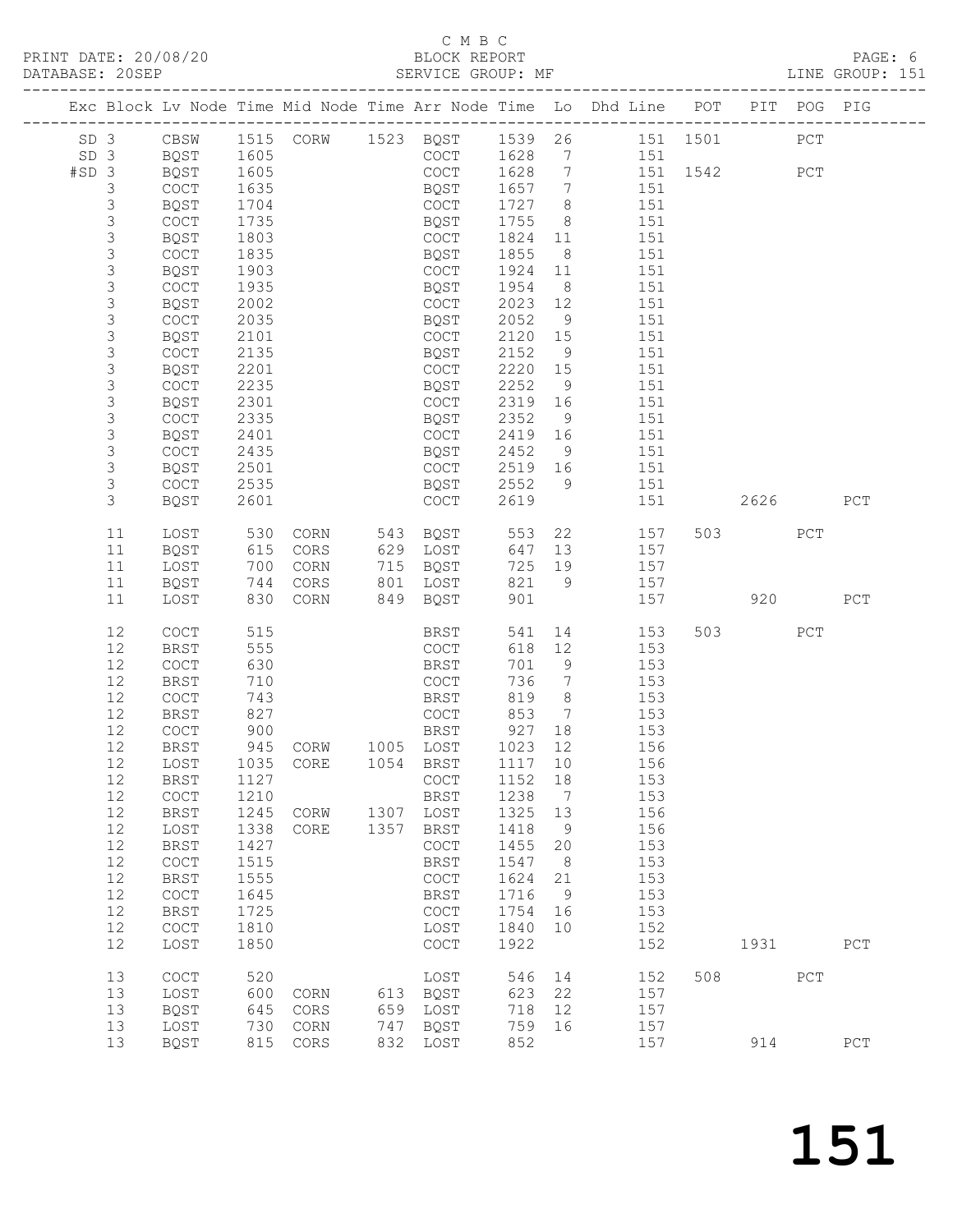# C M B C<br>BLOCK REPORT<br>SERVICE GROUP: MF

|  | DATABASE: 20SEP |              |                          | SERVICE GROUP: MF              |     |                                        |         |                 |                                                                                |      |      |     | LINE GROUP: 151 |  |
|--|-----------------|--------------|--------------------------|--------------------------------|-----|----------------------------------------|---------|-----------------|--------------------------------------------------------------------------------|------|------|-----|-----------------|--|
|  |                 |              |                          |                                |     |                                        |         |                 | Exc Block Lv Node Time Mid Node Time Arr Node Time Lo Dhd Line POT PIT POG PIG |      |      |     |                 |  |
|  | 14              | COCT 530     |                          |                                |     |                                        |         |                 | BRST 556 14 153 518 PCT                                                        |      |      |     |                 |  |
|  | 14              | BRST         | 610                      |                                |     | COCT                                   |         |                 | 633 12 153                                                                     |      |      |     |                 |  |
|  | 14              | COCT         | 645                      |                                |     |                                        |         |                 | 716 9 153                                                                      |      |      |     |                 |  |
|  | 14              | BRST         | 725                      |                                |     | BRST 716 9<br>COCT 751 7<br>BRST 837 5 |         |                 | 153                                                                            |      |      |     |                 |  |
|  | 14              | COCT         | 758                      |                                |     |                                        |         |                 | $\frac{1}{153}$                                                                |      |      |     |                 |  |
|  | 14              | BRST         | 842                      |                                |     |                                        |         |                 | COCT 908 12 153                                                                |      |      |     |                 |  |
|  | 14              | COCT         | 920                      |                                |     | BRST 947                               |         |                 | 10 153                                                                         |      |      |     |                 |  |
|  | 14              | BRST         | 957                      | COCT<br>BRST<br>CORW 1135 LOST |     | COCT                                   | 1022 18 |                 | 153                                                                            |      |      |     |                 |  |
|  | 14              | COCT         | 1040                     |                                |     |                                        | 1107 8  |                 | 153                                                                            |      |      |     |                 |  |
|  | 14              | BRST         | 1115                     |                                |     |                                        |         |                 | 1153 15 156                                                                    |      |      |     |                 |  |
|  | 14              | LOST         | 1208                     | CORE 1227 BRST                 |     |                                        | 1249    | 8 <sup>8</sup>  | 156                                                                            |      |      |     |                 |  |
|  | 14              | BRST         | 1257                     |                                |     | COCT                                   | 1323 17 |                 | 153                                                                            |      |      |     |                 |  |
|  | 14              | COCT         | 1340                     |                                |     | BRST                                   | 1409    | $6\overline{6}$ | 153                                                                            |      |      |     |                 |  |
|  | 14              | BRST         | 1415                     | CORW 1437 LOST                 |     |                                        |         |                 | 1455 13 156                                                                    |      |      |     |                 |  |
|  | 14              | LOST         | 1508                     | CORE 1529 BRST                 |     |                                        | 1553    |                 | 17 156                                                                         |      |      |     |                 |  |
|  | 14              | BRST         | 1610                     |                                |     | COCT                                   | 1639 21 |                 | 153                                                                            |      |      |     |                 |  |
|  | 14              | COCT         | 1700                     |                                |     | BRST                                   | 1731 9  |                 | 153                                                                            |      |      |     |                 |  |
|  | 14              | BRST         | 1740                     |                                |     | COCT                                   |         |                 | 1808 7 153                                                                     |      |      |     |                 |  |
|  | 14              | COCT         | 1815                     |                                |     | BRST                                   |         |                 | 1845 6 153                                                                     |      |      |     |                 |  |
|  | 14              | BRST         |                          | 1851 CORW 1913 LOST 1930       |     |                                        |         |                 | 156                                                                            | 1952 |      |     | PCT             |  |
|  | 15              | BRST         | 546                      | CORW                           |     | 605 LOST                               | 620     |                 | 12 156                                                                         |      | 519  | PCT |                 |  |
|  | 15              | LOST         | 632                      | CORE                           |     | 645 BRST                               |         |                 | 708 6 156                                                                      |      |      |     |                 |  |
|  | 15              | <b>BRST</b>  | 714<br>714<br>800<br>851 | CORW                           |     | 736 LOST                               | 755 5   |                 | 156                                                                            |      |      |     |                 |  |
|  | 15              | LOST         |                          | CORE                           |     | 820 BRST                               | 846 5   |                 | 156                                                                            |      |      |     |                 |  |
|  | 15              | BRST         |                          | CORW                           |     | 913 LOST                               | 930 5   |                 | 156                                                                            |      |      |     |                 |  |
|  | 15              | LOST         | 935                      | CORE 954 BRST                  |     |                                        |         |                 | 1017 10 156                                                                    |      |      |     |                 |  |
|  | 15              | BRST         | 1027                     |                                |     | COCT                                   | 1052    | 18              | 153                                                                            |      |      |     |                 |  |
|  | 15              | COCT         | 1110                     |                                |     | BRST                                   | 1137 8  |                 | 153                                                                            |      |      |     |                 |  |
|  | 15              | BRST         | 1145                     | CORW 1207 LOST                 |     |                                        |         |                 | $1225$ 13 $156$                                                                |      |      |     |                 |  |
|  | 15              | LOST         | 1238                     | CORE 1257 BRST                 |     |                                        | 1319    | 8 <sup>8</sup>  | 156                                                                            |      |      |     |                 |  |
|  | 15              | BRST         | 1327                     |                                |     | COCT                                   | 1353 17 |                 | 153                                                                            |      |      |     |                 |  |
|  | 15              | COCT         | 1410                     |                                |     | BRST                                   | 1439 6  |                 | 153                                                                            |      |      |     |                 |  |
|  | 15              | BRST         | 1445                     | CORW                           |     | 1509 LOST                              | 1529    | 9               | 156                                                                            |      |      |     |                 |  |
|  | 15              | LOST         | 1538                     | CORE                           |     | 1559 BRST                              |         |                 | 1623 22 156                                                                    |      |      |     |                 |  |
|  | 15              | BRST         | 1645                     | CORW                           |     | 1709 LOST                              | 1729 9  |                 | 156                                                                            |      |      |     |                 |  |
|  | 15              | LOST         | 1738<br>1828             | CORE 1801 BRST                 |     |                                        | 1823 5  |                 | 156                                                                            |      |      |     |                 |  |
|  | 15              | BRST         |                          |                                |     | COCT                                   | 1854 15 |                 | 153                                                                            |      |      |     |                 |  |
|  |                 | 15 COCT 1909 |                          |                                |     |                                        |         |                 | BRST 1937 16 153                                                               |      |      |     |                 |  |
|  | 15              | BRST         |                          | 1953 CORW                      |     | 2015 LOST                              | 2032    | 6               | 156                                                                            |      |      |     |                 |  |
|  | 15              | LOST         | 2038                     | CORE                           |     | 2055 BRST                              | 2114    |                 | 156                                                                            |      | 2130 |     | PCT             |  |
|  | 16              | BQST         | 545                      | CORS                           | 558 | LOST                                   | 615     | 15              | 157                                                                            |      | 522  | PCT |                 |  |
|  | 16              | LOST         | 630                      | CORN                           |     | 645 BQST                               | 655     | 19              | 157                                                                            |      |      |     |                 |  |
|  | 16              | BQST         | 714                      | CORS                           |     | 729 LOST                               | 750     | 10              | 157                                                                            |      |      |     |                 |  |
|  | 16              | LOST         | 800                      | CORN                           |     | 819 BQST                               | 831     | 14              | 157                                                                            |      |      |     |                 |  |
|  | 16              | BQST         | 845                      | CORS                           |     | 902 LOST                               | 922     |                 | 157                                                                            |      | 944  |     | ${\tt PCT}$     |  |
|  |                 |              |                          |                                |     |                                        |         |                 |                                                                                |      |      |     |                 |  |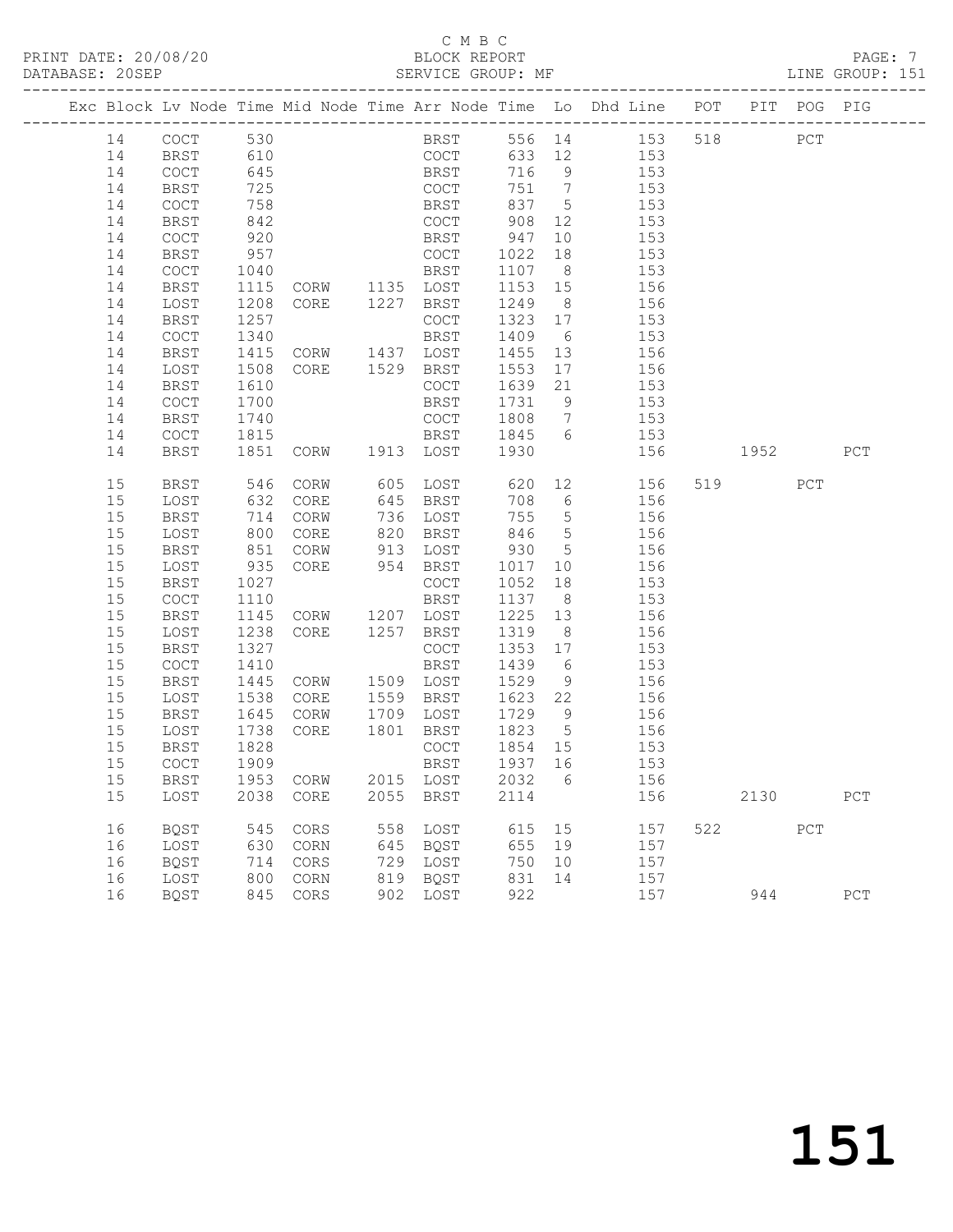#### C M B C<br>BLOCK REPORT SERVICE GROUP: MF

|  |          |                                            |              |                |      |                     |                 |                              | Exc Block Lv Node Time Mid Node Time Arr Node Time Lo Dhd Line POT |     |       |     | PIT POG PIG |
|--|----------|--------------------------------------------|--------------|----------------|------|---------------------|-----------------|------------------------------|--------------------------------------------------------------------|-----|-------|-----|-------------|
|  | 17       | COCT                                       | 545          |                |      |                     |                 |                              | BRST 611 14 153                                                    | 532 | PCT   |     |             |
|  | 17       | BRST                                       | 625          |                |      | COCT                |                 |                              | 648 12 153                                                         |     |       |     |             |
|  | 17       | COCT                                       | 700          |                |      | <b>BRST</b>         | 733 7           |                              | 153                                                                |     |       |     |             |
|  | 17       | BRST                                       | 740          |                |      | COCT                | 808 7           |                              | 153                                                                |     |       |     |             |
|  | 17       | $\mathtt{C}\mathtt{O}\mathtt{C}\mathtt{T}$ | 815          |                |      | BRST                | 852 5           |                              | 153                                                                |     |       |     |             |
|  | 17       | <b>BRST</b>                                | 857          |                |      | COCT 923 17         |                 |                              | 153                                                                |     |       |     |             |
|  | 17       | COCT                                       | 940          |                |      | BRST                | 1007            | 8 <sup>8</sup>               | 153                                                                |     |       |     |             |
|  | 17       | BRST                                       | 1015         | CORW 1035 LOST |      |                     | 1053 15         |                              | 156                                                                |     |       |     |             |
|  | 17       | LOST                                       | 1108         | CORE 1127 BRST |      |                     | 1150 7          |                              | 156                                                                |     |       |     |             |
|  | 17       | BRST                                       | 1157         |                |      | COCT                | 1223 17         |                              | 153                                                                |     |       |     |             |
|  | 17       | COCT                                       | 1240         |                |      | BRST                | 1308 7          |                              | 153                                                                |     |       |     |             |
|  | 17       | BRST                                       | 1315         | CORW 1337 LOST |      |                     | 1355 13         |                              | 156                                                                |     |       |     |             |
|  | 17       | LOST                                       | 1408         | CORE 1427 BRST |      |                     | 1448            | 9                            | 156                                                                |     |       |     |             |
|  | 17       | BRST                                       | 1457         |                |      | COCT                | 1529 16         |                              | 153                                                                |     |       |     |             |
|  | 17<br>17 | COCT                                       | 1545<br>1625 |                |      | BRST                | 1616<br>1654 16 | 9                            | 153                                                                |     |       |     |             |
|  | 17       | BRST<br>COCT                               | 1710         |                |      | COCT<br>BRST        | 1741            | 14                           | 153<br>153                                                         |     |       |     |             |
|  | 17       | BRST                                       | 1755         |                |      | COCT                | 1823 17         |                              | 153                                                                |     |       |     |             |
|  | 17       | COCT                                       | 1840         | CIPR           |      | BRST                | 1926            | $5\overline{)}$              | 159                                                                |     |       |     |             |
|  | 17       | BRST                                       | 1931         |                |      | COCT                | 2009 6          |                              | 159                                                                |     |       |     |             |
|  | 17       | $\mathtt{C}\mathtt{O}\mathtt{C}\mathtt{T}$ | 2015         | CIPR           |      | BRST                | 2054            | $7\overline{ }$              | 159                                                                |     |       |     |             |
|  | 17       | <b>BRST</b>                                | 2101         |                |      | COCT                | 2139            | $6\overline{6}$              | 159                                                                |     |       |     |             |
|  | 17       | COCT                                       | 2145         | CIPR           |      | BRST                | 2223            | 8 <sup>8</sup>               | 159                                                                |     |       |     |             |
|  | 17       | BRST                                       | 2231         |                |      | COCT                | 2309            | 6                            | 159                                                                |     |       |     |             |
|  | 17       | $\mathtt{C}\mathtt{O}\mathtt{C}\mathtt{T}$ | 2315         | CIPR           |      | BRST                | 2351 10         |                              | 159                                                                |     |       |     |             |
|  | 17       | BRST                                       | 2401         |                |      | COCT                | 2438 7          |                              | 159                                                                |     |       |     |             |
|  | 17       | COCT                                       |              | 2445 CIPR      |      | <b>BRST</b>         | 2521 6          |                              | 159                                                                |     |       |     |             |
|  | 17       | BRST                                       | 2527         |                |      | COCT                | 2604            |                              | 159                                                                |     | 2611  |     | PCT         |
|  | 18       | LOST                                       | 602          | CORE           |      | 615 BRST            | 638             |                              | 6 156                                                              |     | 535 7 | PCT |             |
|  | 18       | BRST                                       | 644          | CORW           |      | 705 LOST            | 722             | $6\overline{6}$              | 156                                                                |     |       |     |             |
|  | 18       | LOST                                       | 728          | CORE           |      | 745 BRST            | 810             | 5 <sup>5</sup>               | 156                                                                |     |       |     |             |
|  | 18       | BRST                                       | 815          | CORW           |      | 839 LOST            | 858             | 5                            | 156                                                                |     |       |     |             |
|  | 18       | LOST                                       | 903          | CORE           | 922  | BRST                | 945             |                              | 156                                                                |     | 1003  |     | PCT         |
|  | 19       | <b>COCT</b>                                | 600          |                |      | BRST                |                 |                              | 628 12 153                                                         |     | 547   | PCT |             |
|  | 19       | BRST                                       | 640          |                |      | COCT                |                 |                              | 703 12 153                                                         |     |       |     |             |
|  | 19       | COCT                                       | 715          |                |      | BRST                | 748 7           |                              | 153                                                                |     |       |     |             |
|  | 19       | <b>BRST</b>                                | 755          |                |      | COCT                | 823             | $7\phantom{.0}\phantom{.0}7$ | 153                                                                |     |       |     |             |
|  | 19       | COCT                                       | 830          |                |      | <b>BRST</b>         | 858 18          |                              | 153                                                                |     |       |     |             |
|  | 19       | BRST                                       | 916          | CORW           | 936  | LOST                | 954             | 11                           | 156                                                                |     |       |     |             |
|  | 19       | LOST                                       | 1005         | CORE           | 1024 | BRST                | 1047            | 10                           | 156                                                                |     |       |     |             |
|  | 19       | <b>BRST</b>                                | 1057         |                |      | COCT                | 1122            | 18                           | 153                                                                |     |       |     |             |
|  | 19       | $\operatorname{COT}$                       | 1140         |                |      | BRST                | 1207            | 8 <sup>8</sup>               | 153                                                                |     |       |     |             |
|  | 19       | <b>BRST</b>                                | 1215         | CORW           | 1237 | LOST                | 1255            | 13                           | 156                                                                |     |       |     |             |
|  | 19<br>19 | LOST                                       | 1308<br>1357 | CORE           | 1327 | BRST                | 1349<br>1425    | 8 <sup>8</sup>               | 156<br>153                                                         |     |       |     |             |
|  | 19       | <b>BRST</b><br>$\operatorname{COT}$        | 1440         |                |      | COCT<br><b>BRST</b> | 1509            | 15<br>6                      | 153                                                                |     |       |     |             |
|  | 19       | BRST                                       | 1515         | CORW           |      | 1539 LOST           | 1559            | 9                            | 156                                                                |     |       |     |             |
|  | 19       | LOST                                       | 1608         | CORE           | 1631 | <b>BRST</b>         | 1653            | 22                           | 156                                                                |     |       |     |             |
|  | 19       | <b>BRST</b>                                | 1715         | CORW           | 1739 | LOST                | 1758            | 10                           | 156                                                                |     |       |     |             |
|  | 19       | LOST                                       | 1808         | CORE           | 1829 | BRST                | 1848            | 17                           | 156                                                                |     |       |     |             |
|  | 19       | <b>BRST</b>                                | 1905         |                |      | COCT                | 1929            | $\overline{7}$               | 153                                                                |     |       |     |             |
|  | 19       | $\mathtt{C}\mathtt{O}\mathtt{C}\mathtt{T}$ | 1936         |                |      | <b>BRST</b>         | 2004            |                              | 153                                                                |     | 2022  |     | PCT         |
|  |          |                                            |              |                |      |                     |                 |                              |                                                                    |     |       |     |             |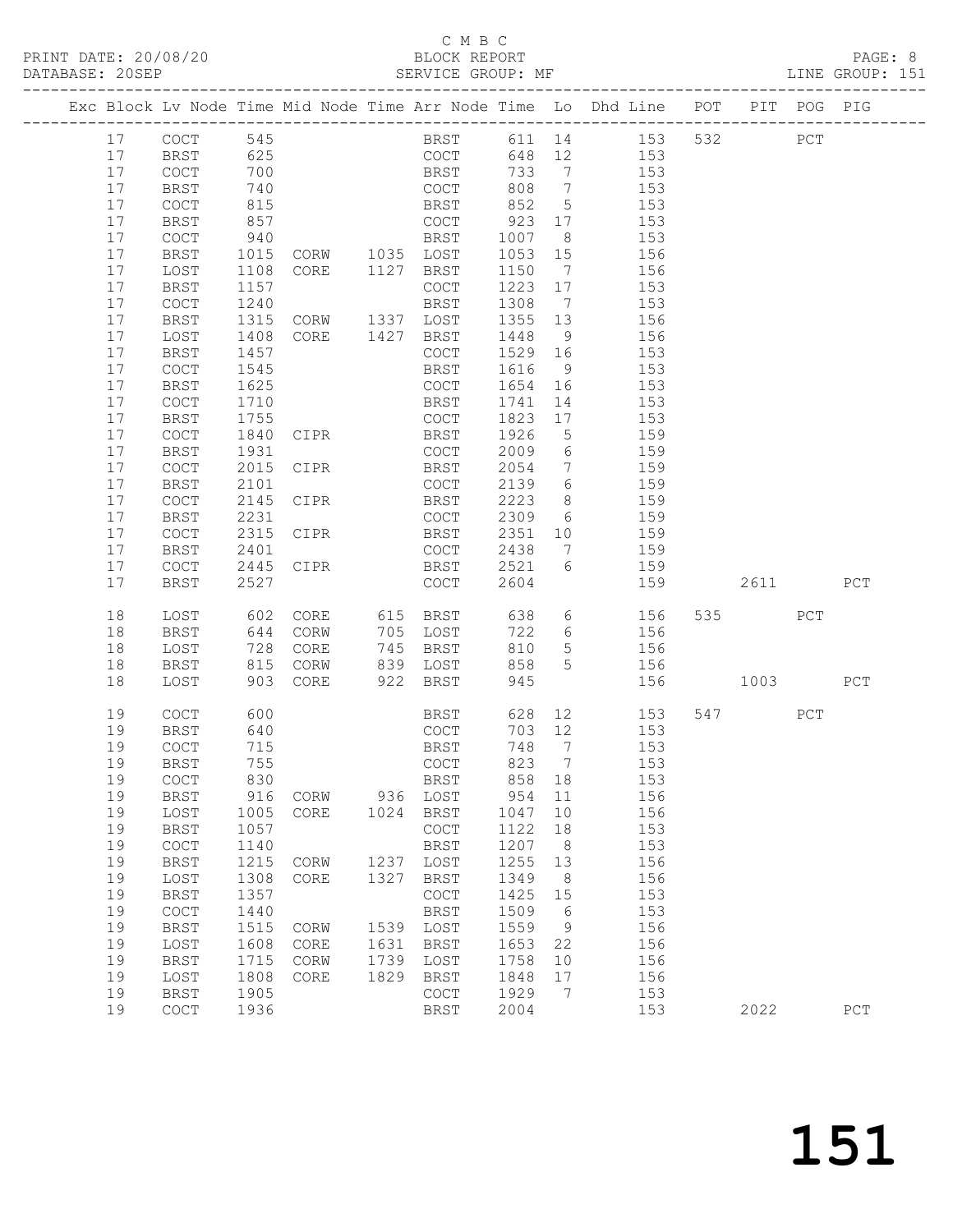#### C M B C<br>BLOCK REPORT SERVICE GROUP: MF

|  |    |                                            |              |                   |      |                                            |         |    | Exc Block Lv Node Time Mid Node Time Arr Node Time Lo Dhd Line POT PIT POG PIG |          |          |     |     |
|--|----|--------------------------------------------|--------------|-------------------|------|--------------------------------------------|---------|----|--------------------------------------------------------------------------------|----------|----------|-----|-----|
|  | 20 |                                            |              |                   |      |                                            |         |    | BRST 615 CORW 636 LOST 653 5 156                                               |          | 548 PCT  |     |     |
|  | 20 | LOST                                       |              |                   |      | 658 CORE 711 BRST                          |         |    | 734 10 156                                                                     |          |          |     |     |
|  | 20 | BRST                                       | 744          |                   |      | CORW 808 LOST                              | 827 5   |    | 156                                                                            |          |          |     |     |
|  | 20 | LOST                                       | 832          | CORE              |      | 853 BRST                                   | 917 10  |    | 156                                                                            |          |          |     |     |
|  | 20 | BRST                                       | 927          |                   |      | COCT                                       | 953     | 17 | 153                                                                            |          |          |     |     |
|  | 20 | $\mathtt{C}\mathtt{O}\mathtt{C}\mathtt{T}$ | 1010         |                   |      | BRST                                       | 1037 8  |    | 153                                                                            |          |          |     |     |
|  | 20 | BRST                                       | 1045         | CORW 1105 LOST    |      |                                            | 1123 15 |    | 156                                                                            |          |          |     |     |
|  | 20 | LOST                                       | 1138         | CORE 1157 BRST    |      |                                            | 1219 8  |    | 156                                                                            |          |          |     |     |
|  | 20 | BRST                                       | 1227         |                   |      | COCT                                       | 1253 17 |    | 153                                                                            |          |          |     |     |
|  | 20 | COCT                                       | 1310         |                   |      | BRST                                       | 1338 7  |    | 153                                                                            |          |          |     |     |
|  | 20 | BRST                                       | 1345         | CORW 1407 LOST    |      |                                            | 1425 13 |    | 156                                                                            |          |          |     |     |
|  | 20 | LOST                                       | 1438         | CORE 1459 BRST    |      |                                            | 1523    | 17 | 156                                                                            |          |          |     |     |
|  | 20 | BRST                                       | 1540         |                   |      | COCT                                       | 1609 21 |    | 153                                                                            |          |          |     |     |
|  | 20 | COCT                                       | 1630         |                   |      | BRST                                       | 1701 9  |    | 153                                                                            |          |          |     |     |
|  | 20 | BRST                                       | 1710         |                   |      | COCT                                       | 1739 18 |    | 153                                                                            |          |          |     |     |
|  | 20 | COCT                                       | 1757         |                   |      | BRST                                       | 1827    | 19 | 153                                                                            |          |          |     |     |
|  | 20 | BRST                                       | 1846         |                   |      | COCT                                       | 1911 9  |    | 153                                                                            |          |          |     |     |
|  | 20 | COCT                                       | 1920         | CIPR              |      | <b>BRST</b>                                | 2002 14 |    | 159                                                                            |          |          |     |     |
|  | 20 | BRST                                       | 2016         |                   |      | COCT                                       |         |    | 2054 6 159                                                                     |          |          |     |     |
|  | 20 | COCT                                       | 2100         | CIPR              |      | BRST                                       | 2138 8  |    | 159                                                                            |          |          |     |     |
|  | 20 | BRST                                       | 2146         |                   |      | COCT                                       | 2224 6  |    | 159                                                                            |          |          |     |     |
|  | 20 | $\mathtt{C}\mathtt{O}\mathtt{C}\mathtt{T}$ | 2230         | CIPR              |      | BRST                                       | 2306 10 |    | 159                                                                            |          |          |     |     |
|  | 20 | BRST                                       | 2316         |                   |      | COCT                                       | 2354 6  |    | 159                                                                            |          |          |     |     |
|  | 20 | COCT                                       | 2400         | CIPR <sub>2</sub> |      | BRST                                       |         |    | 2436 6 159                                                                     |          |          |     |     |
|  | 20 | <b>BRST</b>                                | 2442         |                   |      | COCT                                       | 2519 6  |    | 159                                                                            |          |          |     |     |
|  | 20 | COCT                                       | 2525         |                   |      |                                            | 2629 16 |    | N9                                                                             |          |          |     |     |
|  | 20 | SERO                                       | 2645         |                   |      | COCT                                       | 2804    |    | N9                                                                             |          | 2811 PCT |     |     |
|  | 21 | $\mathtt{C}\mathtt{O}\mathtt{C}\mathtt{T}$ | 615          |                   |      |                                            |         |    | BRST 643 12 153                                                                |          | 602 PCT  |     |     |
|  | 21 | BRST                                       | 655          |                   |      | COCT                                       | 718 12  |    | 153                                                                            |          |          |     |     |
|  | 21 | COCT                                       | 730          |                   |      | BRST                                       | 806 6   |    | 153                                                                            |          |          |     |     |
|  | 21 | <b>BRST</b>                                | 812          |                   |      | COCT                                       | 840 5   |    | 153                                                                            |          |          |     |     |
|  | 21 | COCT                                       | 845          |                   |      | BRST                                       | 913     |    |                                                                                | 153 930  |          |     | PCT |
|  |    |                                            |              |                   |      |                                            |         |    |                                                                                |          |          |     |     |
|  | 22 | LOST                                       | 1500         |                   |      |                                            |         |    | CORN 1521 BQST 1535 10 157 1428 PCT                                            |          |          |     |     |
|  | 22 | BQST                                       | 1545         | CORS              |      | 1602 LOST                                  | 1621 12 |    | 157                                                                            |          |          |     |     |
|  | 22 | LOST                                       | 1633         | CORN              |      | 1652 BQST                                  | 1703 12 |    | 157                                                                            |          |          |     |     |
|  | 22 | BQST                                       | 1715<br>1802 | CORS              |      | 1731 LOST                                  | 1748 14 |    | $\frac{157}{2}$                                                                |          |          |     |     |
|  | 22 | LOST                                       |              | CORN              |      | 1820 BQST                                  | 1831 14 |    | 157                                                                            |          |          |     |     |
|  |    |                                            |              |                   |      | 22 BQST 1845 CORS 1858 LOST 1913           |         |    | 157 1935                                                                       |          |          |     | PCT |
|  | 23 | COCT                                       | 1500         |                   |      | BRST                                       | 1532    | 13 |                                                                                | 153 1441 |          | PCT |     |
|  | 23 | <b>BRST</b>                                | 1545         | CORW              | 1609 | LOST                                       | 1629    | 9  | 156                                                                            |          |          |     |     |
|  | 23 | LOST                                       | 1638         | CORE              | 1701 | <b>BRST</b>                                | 1723    | 22 | 156                                                                            |          |          |     |     |
|  | 23 | <b>BRST</b>                                | 1745         | CORW              | 1809 | LOST                                       | 1828    | 10 | 156                                                                            |          |          |     |     |
|  | 23 | LOST                                       | 1838         | CORE              | 1859 | <b>BRST</b>                                | 1918    | 17 | 156                                                                            |          |          |     |     |
|  | 23 | <b>BRST</b>                                | 1935         |                   |      | COCT                                       | 1959    | 5  | 153                                                                            |          |          |     |     |
|  | 23 | COCT                                       | 2004         |                   |      | <b>BRST</b>                                | 2030    | 5  | 153                                                                            |          |          |     |     |
|  | 23 | <b>BRST</b>                                | 2035         |                   |      | COCT                                       | 2059    | 5  | 153                                                                            |          |          |     |     |
|  | 23 | COCT                                       | 2104         |                   |      | <b>BRST</b>                                | 2130    | 5  | 153                                                                            |          |          |     |     |
|  | 23 | <b>BRST</b>                                | 2135         |                   |      | $\mathtt{C}\mathtt{O}\mathtt{C}\mathtt{T}$ | 2158    |    | 153                                                                            |          | 2207     |     | PCT |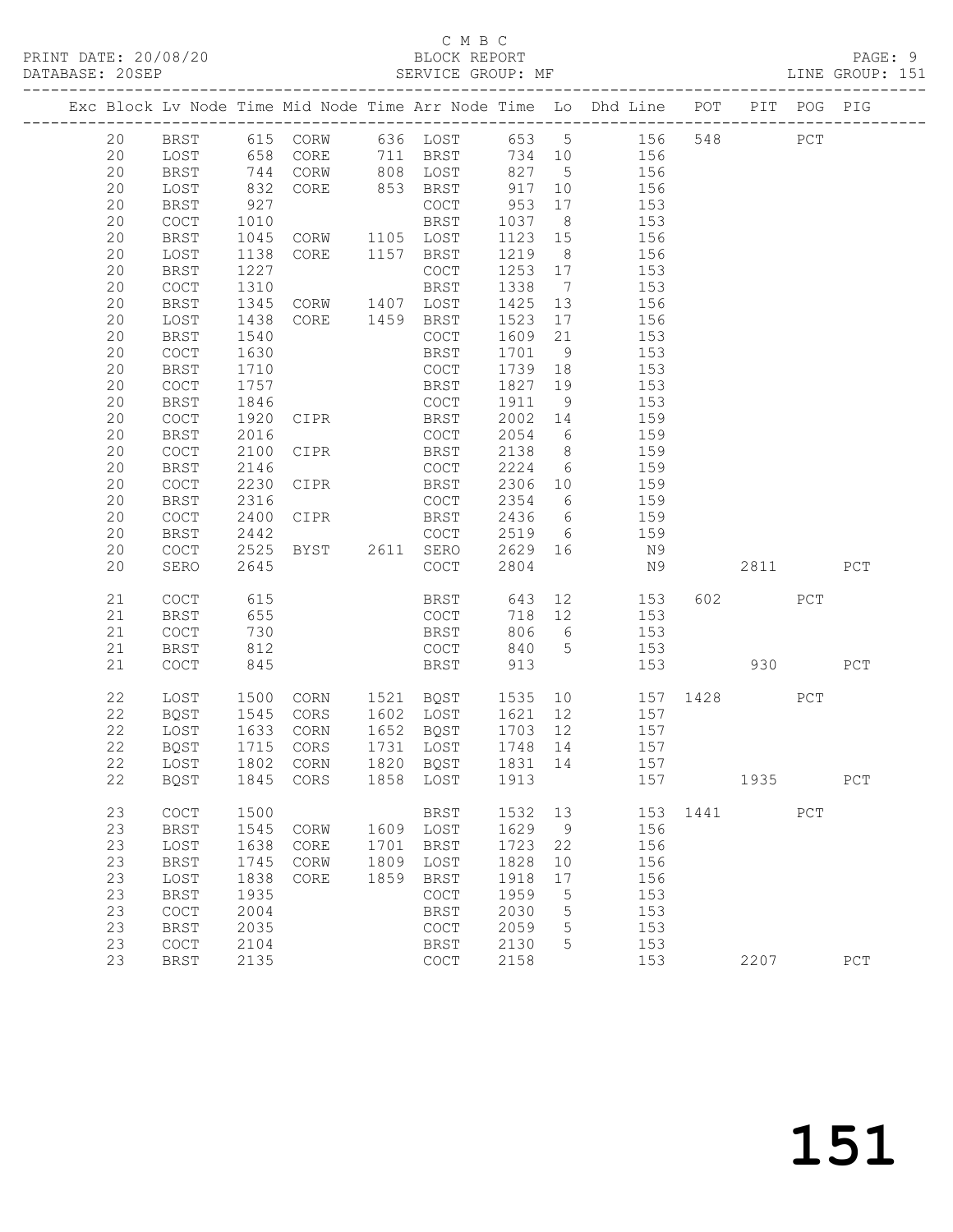# C M B C<br>BLOCK REPORT<br>SERVICE GROUP: MF

| DATABASE: 20SEP |          |                                     |                      | SERVICE GROUP: MF                                                              |              |                                                          |                            |                      |                                                     |            |                      |      |     | LINE GROUP: 151 |  |
|-----------------|----------|-------------------------------------|----------------------|--------------------------------------------------------------------------------|--------------|----------------------------------------------------------|----------------------------|----------------------|-----------------------------------------------------|------------|----------------------|------|-----|-----------------|--|
|                 |          |                                     |                      | Exc Block Lv Node Time Mid Node Time Arr Node Time Lo Dhd Line POT PIT POG PIG |              |                                                          |                            |                      |                                                     |            |                      |      |     |                 |  |
|                 | 24       |                                     |                      | PMST 1503 LOST 1530 5 180 1446 PCT<br>LOST 1535 CORN 1554 BQST 1608 7 157      |              |                                                          |                            |                      |                                                     |            |                      |      |     |                 |  |
|                 | 24       |                                     |                      |                                                                                |              |                                                          |                            |                      |                                                     |            |                      |      |     |                 |  |
|                 | 24       | BQST                                | 1615<br>1702<br>1745 |                                                                                |              |                                                          |                            |                      |                                                     |            |                      |      |     |                 |  |
|                 | 24       | LOST                                |                      |                                                                                |              | CORS 1632 LOST 1651 11 157<br>CORN 1721 BQST 1732 13 157 |                            |                      |                                                     |            |                      |      |     |                 |  |
|                 | 24       | BQST                                |                      | CORS                                                                           |              | 1801 LOST                                                | 1817                       |                      | 13 157<br>15 157                                    |            |                      |      |     |                 |  |
|                 | 24       | LOST                                | 1832                 | CORN                                                                           |              | 1849 BQST                                                | 1859                       |                      | 6 157                                               |            |                      |      |     |                 |  |
|                 | 24       | BQST                                | 1905                 | CORS                                                                           |              | 1918 LOST                                                | 1933                       | $5\overline{)}$      | 157                                                 |            |                      |      |     |                 |  |
|                 | 24       | LOST                                | 1938                 | CORE                                                                           |              | 1955 BRST                                                | 2014 12                    |                      |                                                     | 156        |                      |      |     |                 |  |
|                 | 24       | BRST                                | 2026                 | CORW                                                                           |              | 2048 LOST                                                | 2105                       | $5\overline{)}$      |                                                     | 156        |                      |      |     |                 |  |
|                 | 24       | LOST                                | 2110                 | CORE                                                                           |              | 2125 BRST                                                | 2144                       | $5\overline{)}$      | 156                                                 |            |                      |      |     |                 |  |
|                 | 24       | BRST                                | 2149                 | CORW                                                                           |              | 2211 LOST                                                | 2225                       |                      | 5 156                                               |            |                      |      |     |                 |  |
|                 | 24       | LOST                                | 2230                 | CORE                                                                           |              | 2245 BRST                                                | 2304                       |                      |                                                     |            |                      |      |     |                 |  |
|                 | 24       | BRST                                | 2310                 | CORW                                                                           |              | 2330 LOST                                                | 2343                       |                      | $\begin{array}{ccc} 6 & 156 \\ 7 & 156 \end{array}$ |            |                      |      |     |                 |  |
|                 | 24       | LOST                                | 2350                 | CORE                                                                           |              | 2405 BRST                                                | 2422                       |                      | 8 156                                               |            |                      |      |     |                 |  |
|                 | 24       | BRST                                | 2430                 | CORW                                                                           |              | 2450 LOST                                                | 2503                       |                      |                                                     |            | 156 150              | 2520 |     | PCT             |  |
|                 | 25       | BRST                                | 1511                 |                                                                                |              | COCT                                                     |                            |                      |                                                     |            | 1543 17 153 1448 PCT |      |     |                 |  |
|                 | 25       | COCT                                | 1600                 |                                                                                |              | <b>BRST</b>                                              | 1631 9 153                 |                      |                                                     |            |                      |      |     |                 |  |
|                 | 25       | BRST                                | 1640                 | COCT                                                                           |              |                                                          | 1709 15 153                |                      |                                                     |            |                      |      |     |                 |  |
|                 | 25       | COCT                                | 1724                 |                                                                                |              | BRST                                                     | 1755                       |                      |                                                     |            | 153 1813             |      |     | PCT             |  |
|                 |          |                                     |                      |                                                                                |              |                                                          |                            |                      |                                                     |            |                      |      |     |                 |  |
|                 | 26       | BQST                                | 1515                 | CORS 1532 LOST                                                                 |              |                                                          |                            |                      |                                                     |            | 1553 11 157 1452     |      | PCT |                 |  |
|                 | 26       | LOST                                | 1604                 | CORN                                                                           |              | 1623 BQST                                                | 1637 8 157                 |                      |                                                     |            |                      |      |     |                 |  |
|                 | 26       | BQST                                | 1645                 | CORS                                                                           |              | 1701 LOST                                                | 1719  13  157              |                      |                                                     |            |                      |      |     |                 |  |
|                 | 26       | LOST                                | 1732                 |                                                                                |              | CORN 1750 BQST                                           | 1801 14                    |                      |                                                     |            |                      |      |     |                 |  |
|                 | 26       | BQST                                | 1815                 | CORS                                                                           |              | 1829 LOST                                                | 1845                       |                      |                                                     |            |                      |      |     |                 |  |
|                 | 27       | <b>BRST</b>                         | 1525                 |                                                                                |              | COCT                                                     |                            |                      |                                                     |            | 1554 21 153 1502 PCT |      |     |                 |  |
|                 | 27       | COCT                                | 1615                 |                                                                                |              | BRST                                                     | 1646 9                     |                      |                                                     | 153        |                      |      |     |                 |  |
|                 | 27       | BRST                                | 1655                 |                                                                                |              | COCT                                                     | 1724 15                    |                      | $\frac{-}{153}$                                     |            |                      |      |     |                 |  |
|                 | 27       | COCT                                | 1739                 |                                                                                |              | BRST                                                     | 1810 8                     |                      | 153                                                 |            |                      |      |     |                 |  |
|                 | 27       | BRST                                | 1818                 | CORW 1840 LOST                                                                 |              |                                                          | 1857                       | 11                   | 156                                                 |            |                      |      |     |                 |  |
|                 | 27       | LOST                                | 1908                 | CORE 1929 BRST                                                                 |              |                                                          | 1948                       | 17                   |                                                     | 156        |                      |      |     |                 |  |
|                 | 27       | BRST                                | 2005                 |                                                                                |              | COCT                                                     | 1948 17 156<br>2029 13 153 |                      |                                                     |            |                      |      |     |                 |  |
|                 | 27       | COCT                                | 2042                 |                                                                                |              | LOST                                                     | 2110                       |                      | 5 152                                               |            |                      |      |     |                 |  |
|                 | 27       | LOST                                | 2115                 |                                                                                |              | COCT                                                     | 2142 22 152                |                      |                                                     |            |                      |      |     |                 |  |
|                 | 27       | COCT                                | 2204                 |                                                                                |              | <b>BRST</b>                                              | 2230                       |                      |                                                     |            | 153 2246             |      |     | PCT             |  |
|                 | 28       | COCT                                | 1530                 |                                                                                |              | BRST 1601 14 153 1511                                    |                            |                      |                                                     |            |                      |      |     |                 |  |
|                 |          |                                     |                      | CORW 1639 LOST                                                                 |              |                                                          |                            |                      |                                                     | 156        |                      |      | PCT |                 |  |
|                 | 28<br>28 | BRST                                | 1615                 |                                                                                | 1731         |                                                          | 1659<br>1753 17            | 9                    |                                                     | 156        |                      |      |     |                 |  |
|                 | 28       | LOST                                | 1708<br>1810         | CORE                                                                           |              | BRST                                                     | 1836                       |                      |                                                     | 153        |                      |      |     |                 |  |
|                 | 28       | BRST                                |                      |                                                                                |              | COCT                                                     |                            | $6\overline{6}$      |                                                     | 153        |                      |      |     |                 |  |
|                 | 28       | $\operatorname{COT}$<br><b>BRST</b> | 1842<br>1922         | CORW                                                                           | 1944         | BRST<br>LOST                                             | 1912<br>2001               | 10<br>$\overline{7}$ |                                                     | 156        |                      |      |     |                 |  |
|                 | 28       | LOST                                | 2008                 | CORE                                                                           | 2025         | <b>BRST</b>                                              | 2044                       | 25                   |                                                     | 156        |                      |      |     |                 |  |
|                 |          |                                     |                      |                                                                                |              |                                                          |                            |                      |                                                     |            |                      |      |     |                 |  |
|                 | 28<br>28 | <b>BRST</b>                         | 2109<br>2150         | CORW                                                                           | 2131<br>2205 | LOST                                                     | 2145<br>2224               | $5\phantom{.0}$      |                                                     | 156<br>156 |                      |      |     |                 |  |
|                 |          | LOST                                |                      | CORE                                                                           |              | BRST                                                     |                            | 6                    |                                                     |            |                      |      |     |                 |  |
|                 | 28       | BRST                                | 2230                 | CORW                                                                           | 2250         | LOST                                                     | 2303                       | 7                    |                                                     | 156        |                      |      |     |                 |  |
|                 | 28       | LOST                                | 2310                 | CORE                                                                           | 2325         | <b>BRST</b>                                              | 2342                       | 8                    |                                                     | 156        |                      |      |     |                 |  |
|                 | 28       | <b>BRST</b>                         | 2350                 | CORW                                                                           | 2410         | LOST                                                     | 2423                       | $7\phantom{.0}$      |                                                     | 156        |                      |      |     |                 |  |
|                 | 28       | LOST                                | 2430                 | CORE                                                                           | 2445         | <b>BRST</b>                                              | 2502                       | 8                    |                                                     | 156        |                      |      |     |                 |  |
|                 | 28       | BRST                                | 2510                 | CORW                                                                           | 2530         | LOST                                                     | 2543                       | 22                   |                                                     | 20 156     |                      |      |     |                 |  |
|                 | 28       | COCT                                | 2625                 | BYST                                                                           | 2711         | SERO                                                     | 2729                       | 6                    |                                                     | N9         |                      |      |     |                 |  |
|                 | 28       | SERO                                | 2735                 |                                                                                |              | COCT                                                     | 2854                       |                      |                                                     | N9         |                      | 2901 |     | PCT             |  |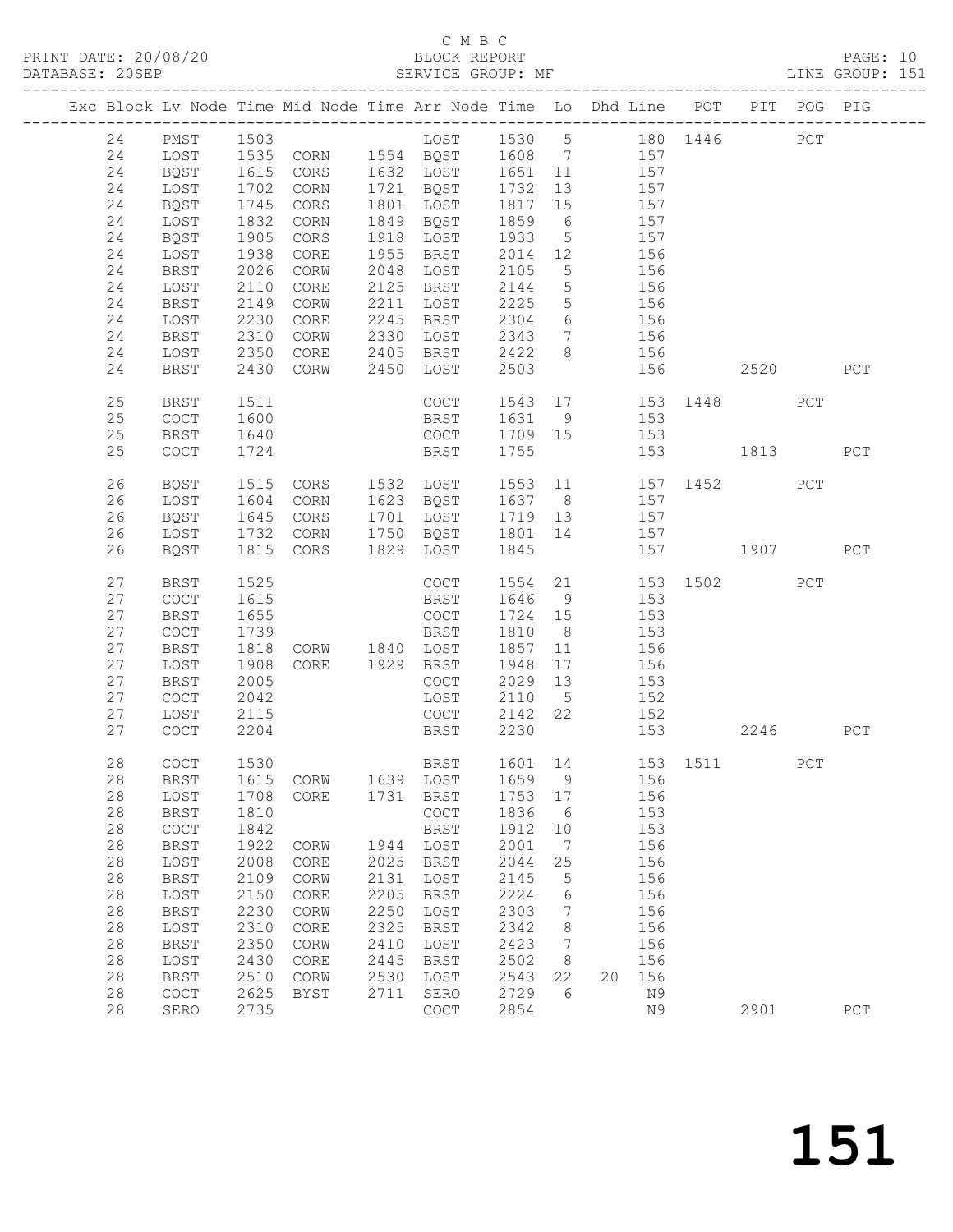| PRINT DATE: 20/08/20                                                                       |                                            |              |                                         | C M B C<br>BLOCK REPORT                    |         |                |                                                    |     |     |         |     | PAGE: 11 |  |
|--------------------------------------------------------------------------------------------|--------------------------------------------|--------------|-----------------------------------------|--------------------------------------------|---------|----------------|----------------------------------------------------|-----|-----|---------|-----|----------|--|
|                                                                                            |                                            |              |                                         |                                            |         |                |                                                    |     |     |         |     |          |  |
| ABCS ARCHBISHOP CARNEY<br>BYST BROADWAY STN                                                |                                            |              |                                         |                                            |         |                | BQST BURQUITLAM STATION<br>COCT COQUITLAM CTRL STN |     |     |         |     |          |  |
| PCST PORT COQUITLAM STN THE RESERVITY OF PORT COQUITLAM STN<br>SERO SEYMOUR ST & ROBSON ST |                                            |              |                                         |                                            |         |                |                                                    |     |     |         |     |          |  |
|                                                                                            |                                            |              |                                         |                                            |         |                |                                                    |     |     |         |     |          |  |
|                                                                                            |                                            |              |                                         |                                            |         |                |                                                    |     |     |         |     |          |  |
| 41                                                                                         |                                            |              | COCT 305 BYST 351 SERO 409 6 N9 253 PCT |                                            |         |                |                                                    |     |     |         |     |          |  |
| 41                                                                                         | SERO 415<br>COCT 539                       |              |                                         | COCT 534 5 N9<br>LOST 605 5 152            |         |                |                                                    |     |     |         |     |          |  |
| 41                                                                                         | COCT                                       |              |                                         |                                            |         |                |                                                    |     |     |         |     |          |  |
| 41                                                                                         | LOST                                       | 610          |                                         | COCT                                       |         |                | $636$ 9 152                                        |     |     |         |     |          |  |
| 41                                                                                         | COCT                                       | 645          |                                         | LOST                                       |         |                | 713 7 152<br>$\frac{132}{152}$                     |     |     |         |     |          |  |
| 41                                                                                         | LOST                                       | 720<br>800   |                                         | COCT 750 10<br>LOST 834 8                  | 750 10  |                |                                                    |     |     |         |     |          |  |
| 41<br>41                                                                                   | COCT                                       | 842          |                                         | COCT 912 6 152                             |         |                |                                                    | 152 |     |         |     |          |  |
| 41                                                                                         | LOST<br>COCT                               | 918          |                                         | LOST 950 16 152                            |         |                |                                                    |     |     |         |     |          |  |
| 41                                                                                         | LOST                                       |              |                                         | COCT                                       | 1035 13 |                |                                                    |     |     |         |     |          |  |
| 41                                                                                         | COCT                                       | 1006<br>1048 |                                         | LOST                                       | 1118 17 |                | 152                                                | 152 |     |         |     |          |  |
| 41                                                                                         | LOST                                       | 1135         |                                         | COCT                                       |         |                | 1205 13 152                                        |     |     |         |     |          |  |
| 41                                                                                         | COCT                                       | 1218         |                                         | LOST                                       | 1251    |                | 14 152                                             |     |     |         |     |          |  |
| 41                                                                                         | LOST                                       | 1305         |                                         | COCT                                       |         |                | 1335 13 152                                        |     |     |         |     |          |  |
| 41                                                                                         | COCT                                       | 1348         |                                         | LOST                                       | 1420 15 |                |                                                    | 152 |     |         |     |          |  |
| 41                                                                                         | LOST                                       | 1435         |                                         | COCT                                       |         |                | $1507$ $15$ $152$                                  |     |     |         |     |          |  |
| 41                                                                                         | COCT                                       | 1522         |                                         | LOST                                       |         |                | 1556 10 152                                        |     |     |         |     |          |  |
| 41                                                                                         | LOST                                       | 1606         |                                         | COCT                                       |         |                | 1641 14 152                                        |     |     |         |     |          |  |
| 41                                                                                         | COCT                                       | 1655         |                                         | LOST                                       |         |                |                                                    |     |     |         |     |          |  |
| 41                                                                                         | LOST                                       | 1735         |                                         | COCT                                       |         |                | 1728 7 152<br>1809 25 152                          |     |     |         |     |          |  |
| 41                                                                                         | COCT                                       | 1834         |                                         | HDGA 1850 0 189                            |         |                |                                                    |     |     |         |     |          |  |
| 41                                                                                         | HDGA                                       | 1850         |                                         | COCT                                       |         |                | 1903 189 1912                                      |     |     |         |     | PCT      |  |
| 42                                                                                         | COCT                                       | 335          | BYST 421 SERO 439 6 N9                  |                                            |         |                |                                                    |     |     | 323 PCT |     |          |  |
| 42                                                                                         | SERO                                       | 445          |                                         | COCT                                       |         |                | 604 11 N9                                          |     |     |         |     |          |  |
| 42                                                                                         | COCT                                       | 615          |                                         | LOST                                       |         |                | 642 8 152                                          |     |     |         |     |          |  |
| 42                                                                                         | LOST                                       | 650          |                                         | COCT<br>LOST                               | 716 9   |                | 152                                                |     |     |         |     |          |  |
| 42                                                                                         | COCT                                       | 725          |                                         | LOST                                       | 756 12  |                |                                                    | 152 |     |         |     |          |  |
|                                                                                            | 42 LOST                                    | 808          |                                         | <b>COCT</b>                                |         |                | 838 10 152                                         |     |     |         |     |          |  |
| 42                                                                                         | COCT                                       | 848          |                                         | LOST                                       | 920     | 18             |                                                    | 152 |     |         |     |          |  |
| 42                                                                                         | LOST                                       | 938          |                                         | COCT                                       | 1007    | 11             |                                                    | 152 |     |         |     |          |  |
| 42                                                                                         | $\mathtt{C}\mathtt{O}\mathtt{C}\mathtt{T}$ | 1018         |                                         | LOST                                       | 1049    | 16             |                                                    | 152 |     |         |     |          |  |
| 42                                                                                         | LOST                                       | 1105         |                                         | COCT                                       | 1135    | 13             |                                                    | 152 |     |         |     |          |  |
| 42                                                                                         | COCT                                       | 1148         |                                         | LOST                                       | 1220    | 15             |                                                    | 152 |     |         |     |          |  |
| 42                                                                                         | LOST                                       | 1235         |                                         | COCT                                       | 1305    | 13             |                                                    | 152 |     |         |     |          |  |
| 42                                                                                         | COCT                                       | 1318         |                                         | LOST                                       | 1352    | 13             |                                                    | 152 |     |         |     |          |  |
| 42                                                                                         | LOST                                       | 1405         |                                         | COCT                                       | 1437    | 13             |                                                    | 152 |     |         |     |          |  |
| 42                                                                                         | COCT                                       | 1450         |                                         | LOST                                       | 1522    | 17             |                                                    | 152 |     |         |     |          |  |
| 42                                                                                         | LOST                                       | 1539         |                                         | COCT                                       | 1614    | 11             |                                                    | 152 |     |         |     |          |  |
| 42                                                                                         | COCT                                       | 1625         |                                         | LOST                                       | 1659    | 6              |                                                    | 152 |     |         |     |          |  |
| 42                                                                                         | LOST                                       | 1705         |                                         | COCT                                       | 1739    | 16             |                                                    | 152 |     |         |     |          |  |
| 42                                                                                         | $\mathtt{C}\mathtt{O}\mathtt{C}\mathtt{T}$ | 1755         |                                         | LOST                                       | 1825    | 10             |                                                    | 152 |     |         |     |          |  |
| 42                                                                                         | LOST                                       | 1835         |                                         | COCT                                       | 1907    |                |                                                    | 152 |     | 1916    |     | PCT      |  |
| 43                                                                                         | LOST                                       | 550          |                                         | COCT                                       | 616     | 14             |                                                    | 152 | 523 |         | PCT |          |  |
| 43                                                                                         | COCT                                       | 630          |                                         | LOST                                       | 658     | $\overline{7}$ |                                                    | 152 |     |         |     |          |  |
| 43                                                                                         | LOST                                       | 705          |                                         | $\mathtt{C}\mathtt{O}\mathtt{C}\mathtt{T}$ | 735     | $5^{\circ}$    |                                                    | 152 |     |         |     |          |  |
| $#SD$ 43                                                                                   | COCT                                       | 740          |                                         | LOST                                       | 813     | 12             |                                                    | 152 |     |         |     |          |  |
| SD 43                                                                                      | $\mathtt{C}\mathtt{O}\mathtt{C}\mathtt{T}$ | 740          | CORW                                    | 801 LOST                                   | 820     | 5              |                                                    | 152 |     |         |     |          |  |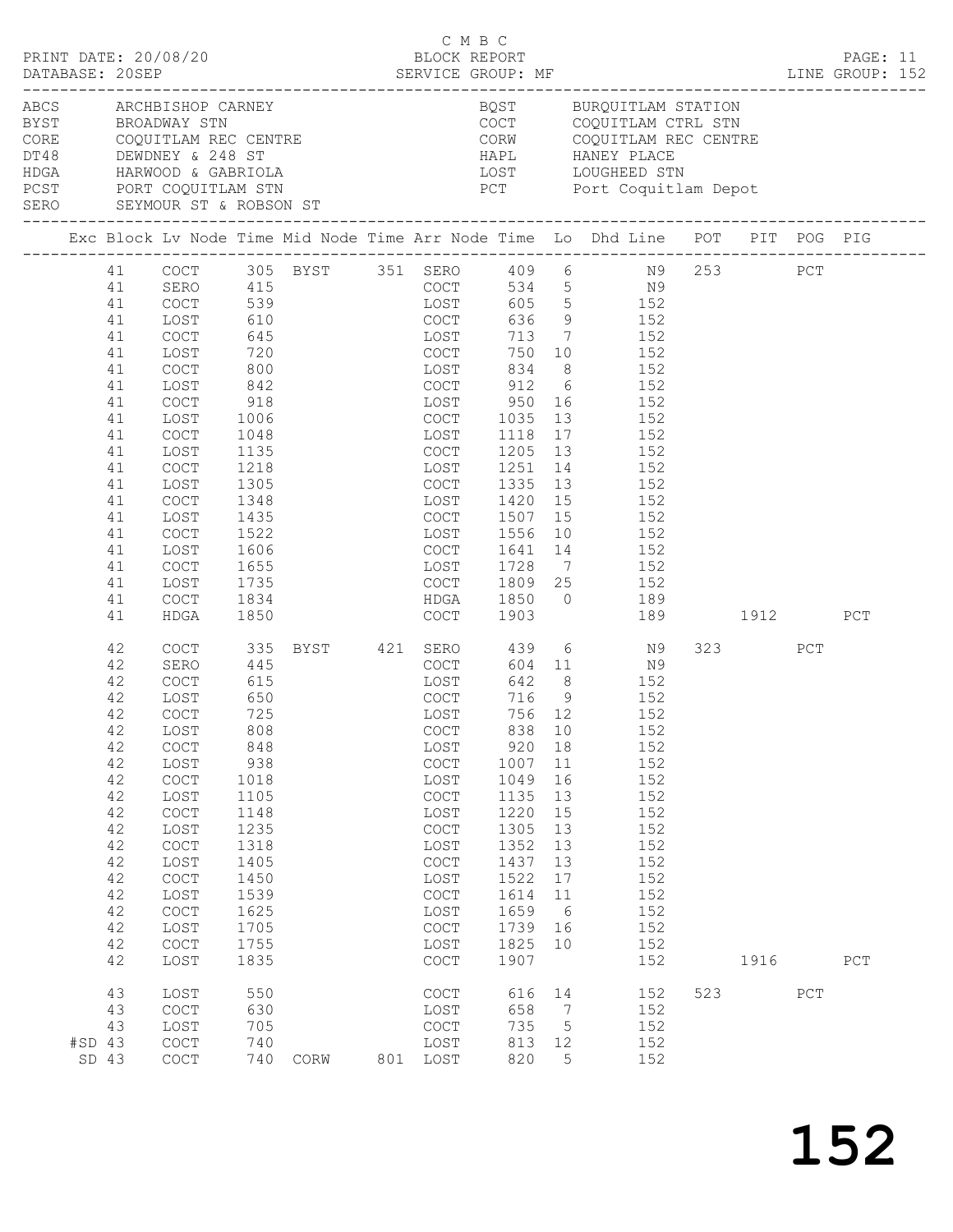### C M B C<br>BLOCK REPORT

PAGE: 12<br>LINE GROUP: 152

|          |         |             |      |                |      |                                            |         |                | Exc Block Lv Node Time Mid Node Time Arr Node Time Lo Dhd Line POT |          |          | PIT POG PIG |             |
|----------|---------|-------------|------|----------------|------|--------------------------------------------|---------|----------------|--------------------------------------------------------------------|----------|----------|-------------|-------------|
|          | 43      | LOST        | 825  |                |      | COCT                                       | 855     |                | 152                                                                |          | 905      |             | ${\tt PCT}$ |
|          | 44      | COCT        | 558  |                |      | LOST                                       |         |                | 625 5 152                                                          |          | 545      | PCT         |             |
|          | 44      | LOST        | 630  |                |      | COCT                                       | 656 14  |                | 152                                                                |          |          |             |             |
|          | 44      | COCT        | 710  |                |      | LOST                                       | 738     | 12             | 152                                                                |          |          |             |             |
| #SD 44   |         | LOST        | 750  |                |      | COCT                                       | 819     | 11             | 152                                                                |          |          |             |             |
|          | $SD$ 44 | LOST        | 750  | CORE 805 COCT  |      |                                            | 825     | $5^{\circ}$    | 152                                                                |          |          |             |             |
|          | 44      | COCT        | 830  |                |      | LOST                                       | 902     | 8 <sup>8</sup> | 152                                                                |          |          |             |             |
|          | 44      | LOST        | 910  |                |      | COCT                                       | 939     | 9              | 152                                                                |          |          |             |             |
|          | 44      | COCT        | 948  |                |      | LOST                                       | 1020 15 |                | 152                                                                |          |          |             |             |
|          | 44      | LOST        | 1035 |                |      | COCT                                       | 1105    | 13             | 152                                                                |          |          |             |             |
|          | 44      | COCT        | 1118 |                |      | LOST                                       | 1149    | 16             | 152                                                                |          |          |             |             |
|          | 44      | LOST        | 1205 |                |      | COCT                                       | 1235 13 |                | 152                                                                |          |          |             |             |
|          | 44      | COCT        | 1248 |                |      | LOST                                       | 1321    | 14             | 152                                                                |          |          |             |             |
|          | 44      | LOST        | 1335 |                |      | COCT                                       | 1406 12 |                | 152                                                                |          |          |             |             |
|          | 44      | COCT        | 1418 |                |      | LOST                                       | 1450    | $5^{\circ}$    | 152                                                                |          |          |             |             |
|          | 44      | LOST        | 1455 |                |      | COCT                                       | 1527 12 |                | 152                                                                |          |          |             |             |
|          | 44      | COCT        | 1539 |                |      | LOST                                       | 1613 7  |                | 152                                                                |          |          |             |             |
|          | 44      | LOST        | 1620 |                |      | COCT                                       | 1655 15 |                | 152                                                                |          |          |             |             |
|          | 44      | COCT        | 1710 |                |      | LOST                                       | 1743 7  |                | 152                                                                |          |          |             |             |
|          | 44      | LOST        | 1750 |                |      | COCT                                       | 1824 11 |                | 152                                                                |          |          |             |             |
|          | 44      | COCT        | 1835 |                |      | LOST                                       | 1904 6  |                | 152                                                                |          |          |             |             |
|          | 44      | LOST        | 1910 |                |      | COCT                                       | 1939    |                | 152                                                                |          | 1948     |             | PCT         |
|          | 45      | COCT        | 604  |                |      | BQST 623                                   |         | 10             | 151                                                                |          | 551 35   | PCT         |             |
|          | 45      | BQST        | 633  |                |      | COCT                                       | 650 7   |                | 151                                                                |          |          |             |             |
|          | 45      | COCT        | 657  |                |      | LOST                                       | 725     | 10             | 152                                                                |          |          |             |             |
|          | 45      | LOST        | 735  |                |      | COCT                                       | 805     | 10             | 152                                                                |          |          |             |             |
|          | 45      | <b>COCT</b> | 815  |                |      | LOST                                       | 848     |                | 152                                                                |          | 910      |             | PCT         |
|          | 46      | COCT        | 1435 |                |      | LOST                                       | 1507    |                |                                                                    |          | 152 1420 | PCT         |             |
| $#SD$ 46 |         | LOST        | 1525 |                |      | COCT                                       | 1558 12 |                | 152                                                                |          |          |             |             |
|          | $SD$ 46 | LOST        | 1525 | CORE 1541 COCT |      |                                            | 1601    | $\overline{9}$ | 152                                                                |          |          |             |             |
|          | 46      | COCT        | 1610 |                |      | LOST                                       | 1643    | $\overline{7}$ | 152                                                                |          |          |             |             |
|          | 46      | LOST        | 1650 |                |      | COCT                                       | 1724    | 16             | 152                                                                |          |          |             |             |
|          | 46      | COCT        | 1740 |                |      | LOST                                       | 1810    | 10             | 152                                                                |          |          |             |             |
|          | 46      | LOST        | 1820 |                |      | COCT                                       | 1854    | 18             | 152                                                                |          |          |             |             |
|          | 46      | COCT        | 1912 |                |      | LOST                                       | 1940 5  |                | 152                                                                |          |          |             |             |
|          | 46      | LOST        | 1945 |                |      | COCT                                       | 2012 8  |                | 152                                                                |          |          |             |             |
|          | 46      |             |      | COCT 2020 HAPL |      | 2058 DT48 2111                             |         |                | 701                                                                |          | 2139     |             | PCT         |
|          | FR 47   | ABCS        | 1435 |                |      | <b>COCT</b>                                | 1451    | 14             |                                                                    | 701 1424 |          | PCT         |             |
|          | FR 47   | COCT        | 1505 | CORW           | 1528 | LOST                                       | 1545    | 8              | 152                                                                |          |          |             |             |
| #FR 47   |         | COCT        | 1505 | CORW           | 1528 | LOST                                       | 1545    | - 8            | 152                                                                | 1446     |          | PCT         |             |
|          | 47      | LOST        | 1553 |                |      | COCT                                       | 1626    | 14             | 152                                                                |          |          |             |             |
|          | 47      | COCT        | 1640 |                |      | LOST                                       | 1713    | 7              | 152                                                                |          |          |             |             |
|          | 47      | LOST        | 1720 |                |      | COCT                                       | 1754    |                | 152                                                                |          | 1804     |             | PCT         |
| #SD 48   |         | LOST        | 1510 |                |      | COCT                                       | 1544    | 11             |                                                                    | 152 1438 |          | PCT         |             |
|          | SD 48   | LOST        | 1510 | CORE           | 1526 | $\mathtt{C}\mathtt{O}\mathtt{C}\mathtt{T}$ | 1550    | 5              | 152                                                                | 1438     |          | PCT         |             |
|          | 48      | COCT        | 1555 |                |      | LOST                                       | 1629    | 6              | 152                                                                |          |          |             |             |
|          | 48      | LOST        | 1635 |                |      | $\mathtt{C}\mathtt{O}\mathtt{C}\mathtt{T}$ | 1710    | 15             | 152                                                                |          |          |             |             |
|          | 48      | COCT        | 1725 |                |      | PCST                                       | 1804    |                | 188                                                                |          | 1808     |             | ${\tt PCT}$ |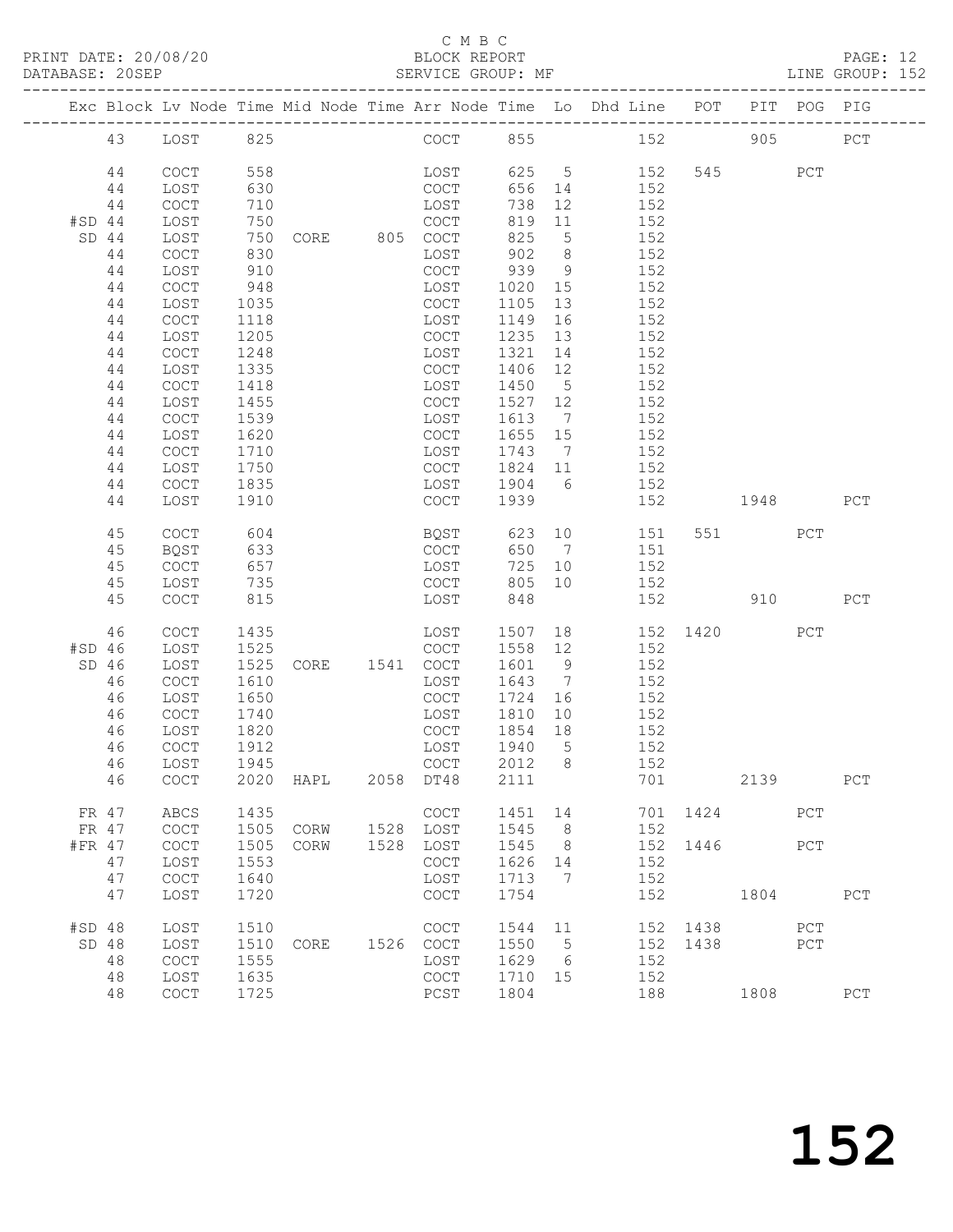|                   |                                                                                                          |                                                                                                                                                                                 |                                                                                                                                         | $\begin{array}{cccc}\n\texttt{CRINT} & \texttt{DATE:} & 20/08/20 & \texttt{C} & \texttt{M} & \texttt{B} & \texttt{C}\n\end{array}$                                                                  |                                                                                                                                          |                                                                                                                                                                               |                                                                                                                                          |                                                                                                  |                                                                                                                                                                                                                                                                                                                                                                                                       |     |         |     | PAGE: 13    |  |
|-------------------|----------------------------------------------------------------------------------------------------------|---------------------------------------------------------------------------------------------------------------------------------------------------------------------------------|-----------------------------------------------------------------------------------------------------------------------------------------|-----------------------------------------------------------------------------------------------------------------------------------------------------------------------------------------------------|------------------------------------------------------------------------------------------------------------------------------------------|-------------------------------------------------------------------------------------------------------------------------------------------------------------------------------|------------------------------------------------------------------------------------------------------------------------------------------|--------------------------------------------------------------------------------------------------|-------------------------------------------------------------------------------------------------------------------------------------------------------------------------------------------------------------------------------------------------------------------------------------------------------------------------------------------------------------------------------------------------------|-----|---------|-----|-------------|--|
| BYST BROADWAY STN |                                                                                                          |                                                                                                                                                                                 |                                                                                                                                         |                                                                                                                                                                                                     |                                                                                                                                          |                                                                                                                                                                               |                                                                                                                                          |                                                                                                  | COCT COQUITLAM CTRL STN<br>CORE COQUITLAM REC CENTRE<br>CORE COQUITLAM REC CENTRE HAPL HANEY PLACE<br>TILP KOOTENAY LOOP MMST MAPLE MEADOWS STN<br>OTRV SBOTTAWA ST FS RIVERSIDE DR PCST PORT COQUITLAM STN<br>PCT PORT COQUITLAM STN<br>PCT PORT COQUITLAM STN<br>SH                                                                                                                                 |     |         |     |             |  |
|                   |                                                                                                          |                                                                                                                                                                                 |                                                                                                                                         |                                                                                                                                                                                                     |                                                                                                                                          |                                                                                                                                                                               |                                                                                                                                          |                                                                                                  |                                                                                                                                                                                                                                                                                                                                                                                                       |     |         |     |             |  |
|                   | 60<br>60<br>60<br>60<br>60<br>60<br>60<br>60<br>60<br>60<br>60                                           | PCST<br>KTLP<br>PCST<br>KTLP<br>PCST<br>KTLP<br>PCST                                                                                                                            | 938<br>1055<br>1206<br>1325<br>1436                                                                                                     | COCT<br>COCT<br>1558 COCT<br>1736 COCT<br>COCT                                                                                                                                                      |                                                                                                                                          |                                                                                                                                                                               |                                                                                                                                          |                                                                                                  | 60 HAPL 405 MMST 415 COCT 436 11 8 701 340 PCT<br>PCST 455 COCT 504 KTLP 543 17 160<br>KTLP 600 COCT 635 PCST 648 20 160<br>PCST 708 COCT 721 KTLP 812 13 160<br>KTLP 825 COCT 913 PCST 927 11 160<br>160<br>COCT 951 KTLP 1041 14 160<br>COCT 1138 PCST 1154 12 160<br>COCT 1221 KTLP 1313 12 160<br>1413 PCST 1429 7 160<br>1451 KTLP 1546 12 160<br>1655 PCST 1717 19 160<br>1751 KTLP 1844 12 160 |     |         |     |             |  |
|                   | 60<br>60<br>60                                                                                           | KTLP<br>PCST<br>KTLP                                                                                                                                                            | 2125                                                                                                                                    | 1856 COCT<br>2005 COCT<br>COCT                                                                                                                                                                      |                                                                                                                                          | 2203 PCST                                                                                                                                                                     | 2216                                                                                                                                     |                                                                                                  | 1943 PCST 1957 8 160<br>2019 KTLP 2108 17 160<br>160 2220                                                                                                                                                                                                                                                                                                                                             |     |         |     | PCT         |  |
|                   | 61<br>61<br>61<br>61<br>61<br>61<br>61<br>61<br>61<br>61<br>61<br>61<br>61<br>61                         | PCST<br>KTLP<br>PCST<br>KTLP<br>PCST<br>KTLP<br>PCST<br>KTLP<br>PCST<br>KTLP<br>PCST<br>KTLP<br>PCST                                                                            | 435<br>540<br>638<br>800<br>908<br>1025<br>1136<br>1255<br>1406<br>1528<br>1705                                                         | COCT 444 KTLP<br>COCT<br>COCT<br>COCT<br>COCT<br>COCT<br>COCT<br>COCT<br>COCT<br>COCT<br>COCT<br>1826 COCT<br>1950 COCT<br>COCT                                                                     |                                                                                                                                          | 1108 PCST                                                                                                                                                                     | 615 PCST 628 10<br>1151 KTLP 1243 12<br>1343 PCST 1359 7<br>1421 KTLP 1515 13                                                            |                                                                                                  | 521 19 160<br>160<br>651 KTLP 741 19 160<br>848 PCST 902 6 160<br>921 KTLP 1011 14 160<br>1124 12 160<br>160<br>160<br>$\frac{1}{160}$<br>1626 PCST 1644 21 160<br>1721 KTLP 1815 11 160<br>KTLP 2110 COCT 2148 PCST 2201 160 2205                                                                                                                                                                    |     | 431 PCT |     | ${\tt PCT}$ |  |
|                   | 62<br>62<br>62<br>62<br>62<br>62<br>62<br>62<br>62<br>62<br>62<br>62<br>62<br>62<br>62<br>62<br>62<br>62 | PCST<br>KTLP<br>$PCST$<br>KTLP<br>$PCST$<br>$\verb KTLP $<br>$PCST$<br>KTLP<br>${\tt PCST}$<br>KTLP<br>${\tt PCST}$<br>KTLP<br>PCST<br>KTLP<br>$PCST$<br>KTLP<br>$PCST$<br>KTLP | 515<br>620<br>723<br>840<br>952<br>1110<br>1221<br>1340<br>1451<br>1613<br>1752<br>1911<br>2027<br>2138<br>2238<br>2340<br>2440<br>2541 | COCT<br>COCT<br>COCT<br>COCT<br>COCT<br>COCT<br>$\operatorname{COCT}$<br>$\mathtt{C}\mathtt{O}\mathtt{C}\mathtt{T}$<br>COCT<br>COCT<br>COCT<br>COCT<br>COCT<br>COCT<br>COCT<br>COCT<br>COCT<br>COCT | 524<br>658<br>736<br>926<br>1006<br>1155<br>1236<br>1428<br>1506<br>1710<br>1806<br>1958<br>2039<br>2216<br>2249<br>2418<br>2449<br>2617 | KTLP<br>${\tt PCST}$<br>KTLP<br>${\tt PCST}$<br>KTLP<br>${\tt PCST}$<br>KTLP<br>PCST<br>KTLP<br>PCST<br>KTLP<br>PCST<br>KTLP<br>PCST<br>KTLP<br>PCST<br>$\verb KTLP $<br>PCST | 603<br>711<br>830<br>940<br>1056<br>1211<br>1328<br>1444<br>1604<br>1732<br>1859<br>2012<br>2128<br>2229<br>2334<br>2430<br>2530<br>2629 | 17<br>12<br>10<br>12<br>14<br>10<br>12<br>7<br>9<br>20<br>12<br>15<br>10<br>9<br>- 6<br>10<br>11 | 160<br>160<br>160<br>160<br>160<br>160<br>160<br>160<br>160<br>160<br>160<br>160<br>160<br>160<br>160<br>160<br>160<br>160                                                                                                                                                                                                                                                                            | 511 | 2633    | PCT | PCT         |  |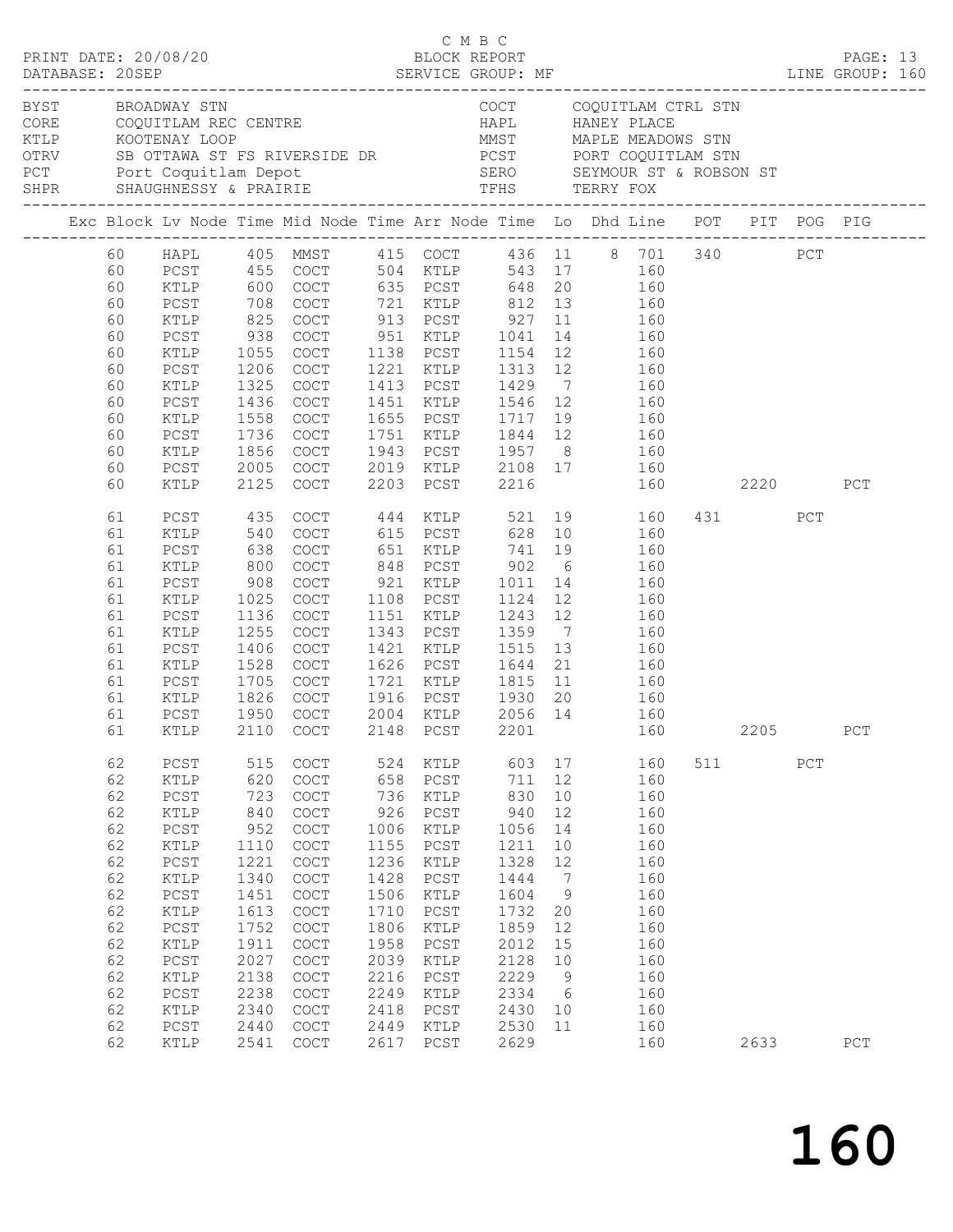# C M B C<br>BLOCK REPORT

PAGE: 14<br>LINE GROUP: 160

|  |          |              |            | Exc Block Lv Node Time Mid Node Time Arr Node Time Lo Dhd Line POT PIT POG PIG |             |                                            |             |                 |            |     |        |     |             |
|--|----------|--------------|------------|--------------------------------------------------------------------------------|-------------|--------------------------------------------|-------------|-----------------|------------|-----|--------|-----|-------------|
|  | 63       | PCST         |            | 535 COCT                                                                       |             | 546 KTLP                                   |             |                 | 630 9 160  |     | 531 7  | PCT |             |
|  | 63       | KTLP         |            | COCT                                                                           |             | 719 PCST                                   | 732 5       |                 | 160        |     |        |     |             |
|  | 63       | PCST         | 639<br>737 | COCT                                                                           |             | 750 KTLP                                   | 843 12      |                 | 160        |     |        |     |             |
|  | 63       | KTLP         | 855        | COCT                                                                           | 938         | PCST                                       | 952         | 15              | 160        |     |        |     |             |
|  | 63       | PCST         | 1007       | COCT                                                                           | 1021        | KTLP                                       | 1111        | 14              | 160        |     |        |     |             |
|  | 63       | KTLP         | 1125       | COCT                                                                           | 1210        | PCST                                       | 1226        | 10              | 160        |     |        |     |             |
|  | 63       | PCST         | 1236       | COCT                                                                           | 1251        | KTLP                                       | 1343        | 12              | 160        |     |        |     |             |
|  | 63       | KTLP         | 1355       | COCT                                                                           | 1443        | PCST                                       | 1459        | $5\overline{)}$ | 160        |     |        |     |             |
|  | 63       | PCST         | 1504       | COCT                                                                           | 1521        | KTLP                                       | 1619        | 9               | 160        |     |        |     |             |
|  | 63       | KTLP         | 1628       | COCT                                                                           | 1725        | PCST                                       | 1747        |                 | 160        |     | 1751   |     | PCT         |
|  |          |              |            |                                                                                |             |                                            |             |                 |            |     |        |     |             |
|  | 64       | $PCST$       | 553        | COCT                                                                           | 604         | KTLP                                       | 648         |                 | 12         | 160 | 549    | PCT |             |
|  | 64       | KTLP         | 700        | $\operatorname{COT}$                                                           | 745         | PCST                                       | 759         | 8 <sup>8</sup>  | 160        |     |        |     |             |
|  | 64       | $PCST$       | 807        | $\operatorname{COT}$                                                           | 820         | KTLP                                       | 912         | 13              | 160        |     |        |     |             |
|  | 64       | KTLP         | 925        | $\operatorname{COT}$                                                           | 1008        | PCST                                       | 1022        | 15              | 160        |     |        |     |             |
|  | 64       | PCST         | 1037       | $\operatorname{COT}$                                                           | 1051        | KTLP                                       | 1141        | 14              | 160        |     |        |     |             |
|  | 64       | KTLP         | 1155       | $\operatorname{COT}$                                                           | 1240        | PCST                                       | 1256        | 10              | 160        |     |        |     |             |
|  | 64       | PCST         | 1306       | $\operatorname{COT}$                                                           | 1321        | KTLP                                       | 1413        | 12              | 160        |     |        |     |             |
|  | 64       | KTLP         | 1425       | COCT                                                                           | 1516        | PCST                                       | 1536        | 13              | 160        |     |        |     |             |
|  | 64       | PCST         | 1549       | COCT                                                                           | 1606        | KTLP                                       | 1704 10     |                 | 160        |     |        |     |             |
|  | 64       | KTLP         | 1714       | COCT                                                                           | 1811        | PCST                                       | 1828        | 9               | 160        |     |        |     |             |
|  | 64       | PCST         | 1837       | $\operatorname{COT}$                                                           | 1851        | KTLP                                       | 1943        | 13              | 160        |     |        |     |             |
|  | 64       | KTLP         | 1956       | $\operatorname{COT}$                                                           | 2042        | PCST                                       | 2056 11     |                 | 160        |     |        |     |             |
|  | 64       | PCST         | 2107       | COCT                                                                           | 2119        | KTLP                                       | 2207        |                 | 160        |     | 2234   |     | PCT         |
|  | 65       | PCST         | 608        | COCT                                                                           | 621         | KTLP                                       | 707         | 8 <sup>8</sup>  | 160        |     | 604 60 | PCT |             |
|  | 65       | KTLP         | 715        | $\operatorname{COT}$                                                           | 800         | PCST                                       | 814         | 9               | 160        |     |        |     |             |
|  | 65       | PCST         | 823        | $\operatorname{COT}$                                                           | 836         | KTLP                                       | 928         | 12              | 160        |     |        |     |             |
|  | 65       | KTLP         | 940        | COCT                                                                           | 1023        | PCST                                       | 1039        | 13              | 160        |     |        |     |             |
|  | 65       | PCST         | 1052       | COCT                                                                           | 1106        | KTLP                                       | 1156        | 14              | 160        |     |        |     |             |
|  | 65       | KTLP         | 1210       | $\mathtt{C}\mathtt{O}\mathtt{C}\mathtt{T}$                                     | 1256        | PCST                                       | 1312        | 9               | 160        |     |        |     |             |
|  | 65       | PCST         | 1321       | COCT                                                                           | 1336        | KTLP                                       | 1429        | 12              | 160        |     |        |     |             |
|  | 65       | KTLP         | 1441       | COCT                                                                           | 1533        | PCST                                       | 1553        | 11              | 160        |     |        |     |             |
|  | 65       | PCST         | 1604       | $\operatorname{COT}$                                                           | 1621        | KTLP                                       | 1719        | 10              | 160        |     |        |     |             |
|  | 65       | KTLP         | 1729       | $\operatorname{COT}$                                                           | 1822        | PCST                                       | 1837 15     |                 | 160        |     |        |     |             |
|  | 65       | PCST         | 1852       | COCT                                                                           | 1906        | KTLP                                       | 1958        | 12              | 160        |     |        |     |             |
|  | 65       | KTLP         | 2010       | $\operatorname{COT}$                                                           | 2052        | PCST                                       | 2106        |                 | 160        |     | 2110   |     | PCT         |
|  |          |              |            |                                                                                |             |                                            |             |                 |            |     |        |     |             |
|  | 66       | PCST         |            | 618 COCT                                                                       |             | 631 KTLP                                   | 718 12      |                 |            | 160 | 614    | PCT |             |
|  |          |              |            | 66 KTLP 730 COCT 818 PCST 832 6                                                |             |                                            |             |                 |            | 160 |        |     |             |
|  | 66       | PCST         | 838<br>955 | COCT<br>$\mathtt{C}\mathtt{O}\mathtt{C}\mathtt{T}$                             | 851<br>1038 | $\verb KTLP $<br>PCST                      | 942<br>1054 | 13              | 160<br>160 |     |        |     |             |
|  | 66<br>66 | KTLP<br>PCST | 1106       | COCT                                                                           | 1121        | $\verb KTLP $                              | 1211        | 12<br>14        | 160        |     |        |     |             |
|  | 66       | KTLP         | 1225       | COCT                                                                           | 1311        | PCST                                       | 1327        | 9               | 160        |     |        |     |             |
|  | 66       | $PCST$       | 1336       | COCT                                                                           | 1351        | <b>KTLP</b>                                | 1444        | 12              | 160        |     |        |     |             |
|  | 66       | KTLP         | 1456       | $\mathtt{C}\mathtt{O}\mathtt{C}\mathtt{T}$                                     | 1552        | $_{\mathrm{PCST}}$                         | 1614        | 6               | 160        |     |        |     |             |
|  | 66       | PCST         | 1620       | $\mathtt{C}\mathtt{O}\mathtt{C}\mathtt{T}$                                     | 1636        | KTLP                                       | 1732        | 9               | 160        |     |        |     |             |
|  | 66       | KTLP         | 1741       | COCT                                                                           | 1834        | ${\tt PCST}$                               | 1849        | 18              | 160        |     |        |     |             |
|  | 66       | PCST         | 1907       | $\mathtt{C}\mathtt{O}\mathtt{C}\mathtt{T}$                                     | 1921        | KTLP                                       | 2013        | 12              | 160        |     |        |     |             |
|  | 66       | KTLP         | 2025       | $\mathtt{C}\mathtt{O}\mathtt{C}\mathtt{T}$                                     | 2105        | PCST                                       | 2118        | 17              | 160        |     |        |     |             |
|  | 66       | PCST         | 2135       | COCT                                                                           | 2146        | KTLP                                       | 2231        | 7               | 160        |     |        |     |             |
|  | 66       | KTLP         | 2238       | $\mathtt{C}\mathtt{O}\mathtt{C}\mathtt{T}$                                     | 2316        | $_{\rm PCST}$                              | 2328        | 12              | 160        |     |        |     |             |
|  | 66       | PCST         | 2340       | $\mathtt{C}\mathtt{O}\mathtt{C}\mathtt{T}$                                     | 2351        | KTLP                                       | 2432        | 8               | 160        |     |        |     |             |
|  | 66       | KTLP         | 2440       | $\mathtt{C}\mathtt{O}\mathtt{C}\mathtt{T}$                                     | 2516        | $_{\rm PCST}$                              | 2528        | 18              | 9<br>160   |     |        |     |             |
|  | 66       | COCT         | 2555       | <b>BYST</b>                                                                    | 2641        | SERO                                       | 2659        | 6               |            | N9  |        |     |             |
|  | 66       | SERO         | 2705       |                                                                                |             | $\mathtt{C}\mathtt{O}\mathtt{C}\mathtt{T}$ | 2824        |                 |            | N9  | 2831   |     | ${\tt PCT}$ |
|  |          |              |            |                                                                                |             |                                            |             |                 |            |     |        |     |             |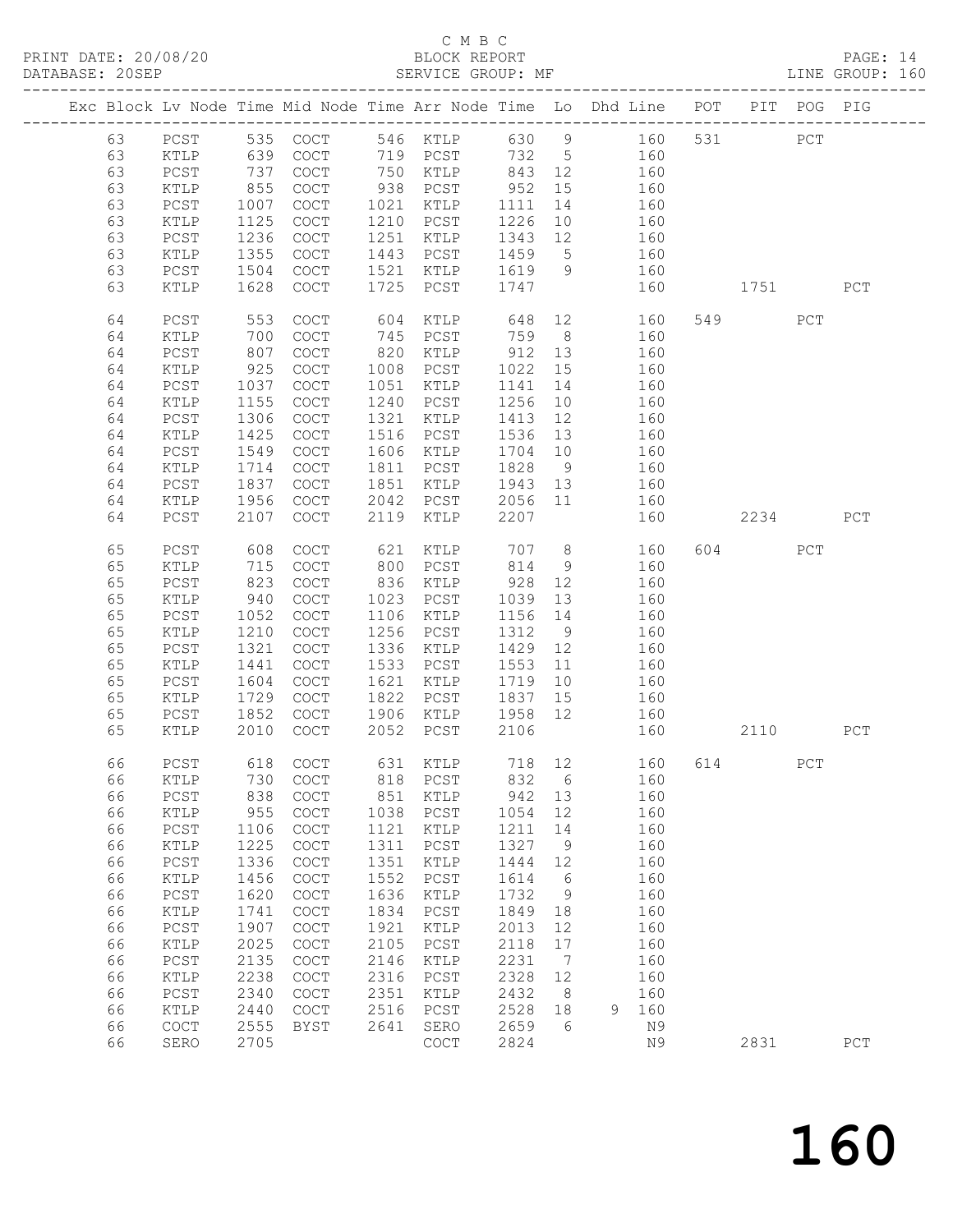# C M B C<br>BLOCK REPORT

PAGE: 15<br>LINE GROUP: 160

|        |          |                 |              | Exc Block Lv Node Time Mid Node Time Arr Node Time Lo Dhd Line POT PIT POG PIG |              |                            |                 |                 |    |            |      |      |             |             |
|--------|----------|-----------------|--------------|--------------------------------------------------------------------------------|--------------|----------------------------|-----------------|-----------------|----|------------|------|------|-------------|-------------|
|        | 67       | $PCST$          | 628          | $\mathtt{C}\mathtt{O}\mathtt{C}\mathtt{T}$                                     |              | 641 KTLP                   | 727 18          |                 |    | 160        | 624  |      | ${\tt PCT}$ |             |
|        | 67       | KTLP            | 745          | COCT                                                                           | 833          | PCST                       | 847             | 6               |    | 160        |      |      |             |             |
|        | 67       | $PCST$          | 853          | $\operatorname{COT}$                                                           |              | 906 KTLP                   | 956             | 14              |    | 160        |      |      |             |             |
|        | 67       | KTLP            | 1010         | COCT                                                                           | 1053         | PCST                       | 1109            | 12              |    | 160        |      |      |             |             |
|        | 67       | PCST            | 1121         | COCT                                                                           | 1136         | KTLP                       | 1227            | 13              |    | 160        |      |      |             |             |
|        | 67       | KTLP            | 1240         | COCT                                                                           | 1326         | ${\tt PCST}$               | 1342            | 9               |    | 160        |      |      |             |             |
|        | 67       | PCST            | 1351         | COCT                                                                           | 1406         | KTLP                       | 1459            | 12              |    | 160        |      |      |             |             |
|        | 67       | $\verb KTLP $   | 1511         | COCT                                                                           | 1609         | PCST                       | 1627            | 23              |    | 160        |      |      |             |             |
|        | 67       | PCST            | 1650         | COCT                                                                           | 1706         | KTLP                       | 1800            | 15              |    | 160        |      |      |             |             |
|        | 67<br>67 | KTLP<br>PCST    | 1815<br>1936 | COCT<br>$\mathtt{C}\mathtt{O}\mathtt{C}\mathtt{T}$                             | 1905<br>1950 | PCST<br>KTLP               | 1919<br>2042    | 17<br>13        |    | 160<br>160 |      |      |             |             |
|        | 67       | KTLP            | 2055         | COCT                                                                           | 2133         | PCST                       | 2146            | 19              |    | 160        |      |      |             |             |
|        | 67       | PCST            | 2205         | COCT                                                                           | 2216         | KTLP                       | 2301            | 9               |    | 160        |      |      |             |             |
|        | 67       | KTLP            | 2310         | COCT                                                                           | 2348         | PCST                       | 2400            | 10              |    | 160        |      |      |             |             |
|        | 67       | PCST            | 2410         | $\mathtt{C}\mathtt{O}\mathtt{C}\mathtt{T}$                                     | 2419         | KTLP                       | 2500            | 10              |    | 160        |      |      |             |             |
|        | 67       | KTLP            | 2510         | COCT                                                                           | 2546         | PCST                       | 2558            |                 |    | 160        |      | 2602 |             | PCT         |
|        |          |                 |              |                                                                                |              |                            |                 |                 |    |            |      |      |             |             |
|        | 68       | PCST            | 653          | $\mathtt{C}\mathtt{O}\mathtt{C}\mathtt{T}$                                     | 706          | KTLP                       | 756             | 16              |    | 160        | 649  |      | PCT         |             |
|        | 68       | KTLP            | 812          | COCT                                                                           | 900          | PCST                       | 914             | 9               |    | 160        |      |      |             |             |
|        | 68       | PCST            | 923          | COCT                                                                           | 936          | KTLP                       | 1026            | 14              |    | 160        |      |      |             |             |
|        | 68       | KTLP            | 1040         | COCT                                                                           | 1123         | PCST                       | 1139            | 12              |    | 160        |      |      |             |             |
|        | 68       | PCST            | 1151         | $\mathtt{C}\mathtt{O}\mathtt{C}\mathtt{T}$                                     | 1206         | KTLP                       | 1258            | 12              |    | 160        |      |      |             |             |
|        | 68       | KTLP            | 1310         | $\mathtt{C}\mathtt{O}\mathtt{C}\mathtt{T}$                                     | 1358         | ${\tt PCST}$               | 1414            | $7\overline{ }$ |    | 160        |      |      |             |             |
|        | 68       | PCST            | 1421         | COCT                                                                           | 1436         | KTLP                       | 1531            | 12              |    | 160        |      |      |             |             |
|        | 68       | KTLP            | 1543         | COCT                                                                           | 1640         | PCST                       | 1658            | 23              |    | 160        |      |      |             |             |
|        | 68<br>68 | PCST<br>KTLP    | 1721<br>1841 | COCT<br><b>COCT</b>                                                            | 1736<br>1930 | KTLP<br>PCST               | 1829<br>1944    | 12              |    | 160<br>160 |      |      |             | PCT         |
|        |          |                 |              |                                                                                |              |                            |                 |                 |    |            |      |      |             |             |
| SD 69  |          | COCT            | 704          |                                                                                |              | OTRV                       | 725             | 15              | 12 | 172        | 649  |      | PCT         |             |
| SD 69  |          | PCST            | 752          | <b>COCT</b>                                                                    | 805          | KTLP                       | 858             | 12              |    | 160        |      |      |             |             |
| #SD 69 |          | PCST            | 752          | COCT                                                                           | 805          | KTLP                       | 858             | 12              |    | 160        | 748  |      | PCT         |             |
|        | 69       | KTLP            | 910          | COCT                                                                           | 953          | PCST                       | 1007            | 14              |    | 160        |      |      |             |             |
|        | 69       | PCST            | 1021         | COCT                                                                           | 1035         | KTLP                       | 1125            | 15              |    | 160        |      |      |             |             |
|        | 69       | KTLP            | 1140         | COCT                                                                           | 1225         | PCST                       | 1241            | 10              |    | 160        |      |      |             |             |
|        | 69       | PCST            | 1251         | COCT                                                                           | 1306         | KTLP                       | 1358            | 12              |    | 160        |      |      |             |             |
|        | 69       | KTLP            | 1410         | COCT                                                                           | 1501         | PCST                       | 1521            | 13              |    | 160        |      |      |             |             |
|        | 69       | $PCST$          | 1534         | COCT                                                                           | 1551         | KTLP                       | 1649            | 10              |    | 160        |      |      |             |             |
|        | 69<br>69 | KTLP<br>PCST    | 1659<br>1822 | <b>COCT</b><br>COCT                                                            | 1756         | PCST<br>1836 KTLP          | 1814<br>1928 13 | 8 <sup>8</sup>  |    | 160<br>160 |      |      |             |             |
|        | 69       | KTLP            |              | 1941 COCT                                                                      |              | 2027 PCST 2041 8           |                 |                 |    | 160        |      |      |             |             |
|        | 69       | PCST            | 2049         | COCT                                                                           | 2101         | KTLP                       | 2149            | 19              |    | 160        |      |      |             |             |
|        | 69       | KTLP            | 2208         | $\mathtt{C}\mathtt{O}\mathtt{C}\mathtt{T}$                                     | 2246         | PCST                       | 2259            | 11              |    | 160        |      |      |             |             |
|        | 69       | $PCST$          | 2310         | COCT                                                                           | 2321         | KTLP                       | 2402            | 8               |    | 160        |      |      |             |             |
|        | 69       | KTLP            | 2410         | COCT                                                                           | 2446         | PCST                       | 2458            | 12              |    | 160        |      |      |             |             |
|        | 69       | $PCST$          | 2510         | COCT                                                                           | 2519         | KTLP                       | 2600            | 5               | 20 | 160        |      |      |             |             |
|        | 69       | SERO            | 2625         |                                                                                |              | COCT                       | 2744            |                 |    | N9         |      | 2751 |             | ${\tt PCT}$ |
|        |          |                 |              |                                                                                |              |                            |                 |                 |    |            |      |      |             |             |
| SD 70  |          | $\mathtt{CORE}$ | 1507         |                                                                                |              | PCST                       | 1530            | $\circ$         | 10 | 151        | 1443 |      | PCT         |             |
| SD 70  |          | TFHS            | 1540         |                                                                                |              | SHPR                       | 1615            | 13              | 7  | 863        |      |      |             |             |
| SD 70  |          | $PCST$          | 1635         | COCT                                                                           | 1651         | KTLP                       | 1745            | 13              |    | 160        |      |      |             |             |
| #SD 70 |          | PCST            | 1635         | COCT                                                                           | 1651         | KTLP                       | 1745            | 13              |    | 160        | 1631 |      | PCT         |             |
|        | 70<br>70 | KTLP<br>$PCST$  | 1758<br>1922 | $\mathtt{C}\mathtt{O}\mathtt{C}\mathtt{T}$<br>COCT                             | 1849<br>1936 | $_{\mathrm{PCST}}$<br>KTLP | 1903<br>2028    | 19<br>12        |    | 160<br>160 |      |      |             |             |
|        | 70       | KTLP            | 2040         | COCT                                                                           | 2120         | PCST                       | 2133            |                 |    | 160        |      | 2137 |             | ${\tt PCT}$ |
|        |          |                 |              |                                                                                |              |                            |                 |                 |    |            |      |      |             |             |
|        | 71       | PCST            | 1519         | $\mathtt{C}\mathtt{O}\mathtt{C}\mathtt{T}$                                     | 1536         | KTLP                       | 1634            | 10              |    | 160        | 1515 |      | ${\tt PCT}$ |             |
|        | 71       | KTLP            | 1644         | COCT                                                                           | 1741         | PCST                       | 1759            | 8               |    | 160        |      |      |             |             |
|        |          |                 |              |                                                                                |              |                            |                 |                 |    |            |      |      |             |             |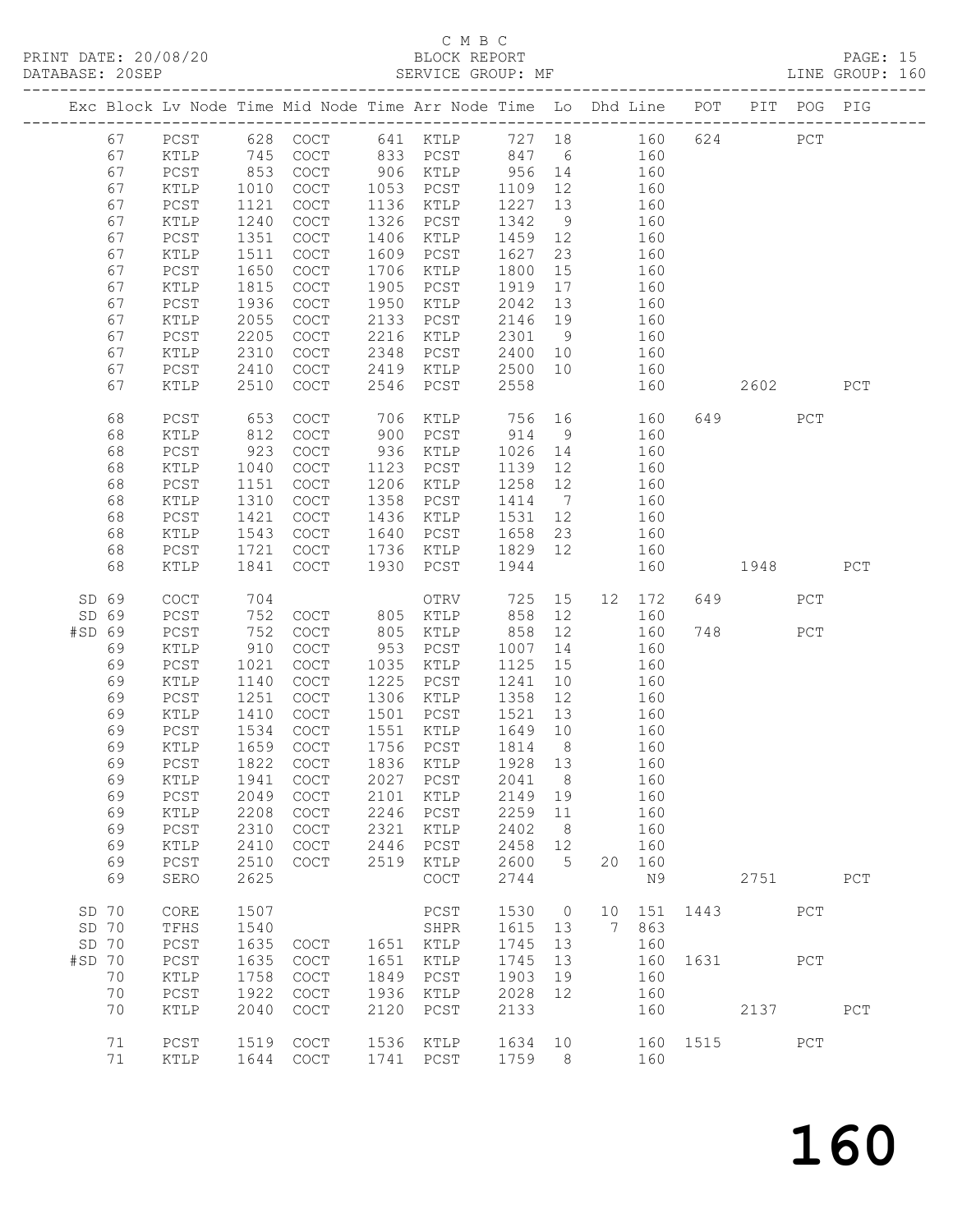|  | DATABASE: 20SEP | PRINT DATE: 20/08/20 |      |                    |      | C M B C<br>BLOCK REPORT<br>SERVICE GROUP: MF |                 |                                                                                |       | PAGE: 16<br>LINE GROUP: 160 |  |
|--|-----------------|----------------------|------|--------------------|------|----------------------------------------------|-----------------|--------------------------------------------------------------------------------|-------|-----------------------------|--|
|  |                 |                      |      |                    |      |                                              |                 | Exc Block Ly Node Time Mid Node Time Arr Node Time Lo Dhd Line POT PIT POG PIG |       |                             |  |
|  | 71              | PCST<br>KTI.P        | 1926 | 1807 COCT<br>COCT. | 2012 | 1821 KTLP<br>PCST                            | 1913 13<br>2026 | 160<br>160                                                                     | 2030. | PCT                         |  |

# 160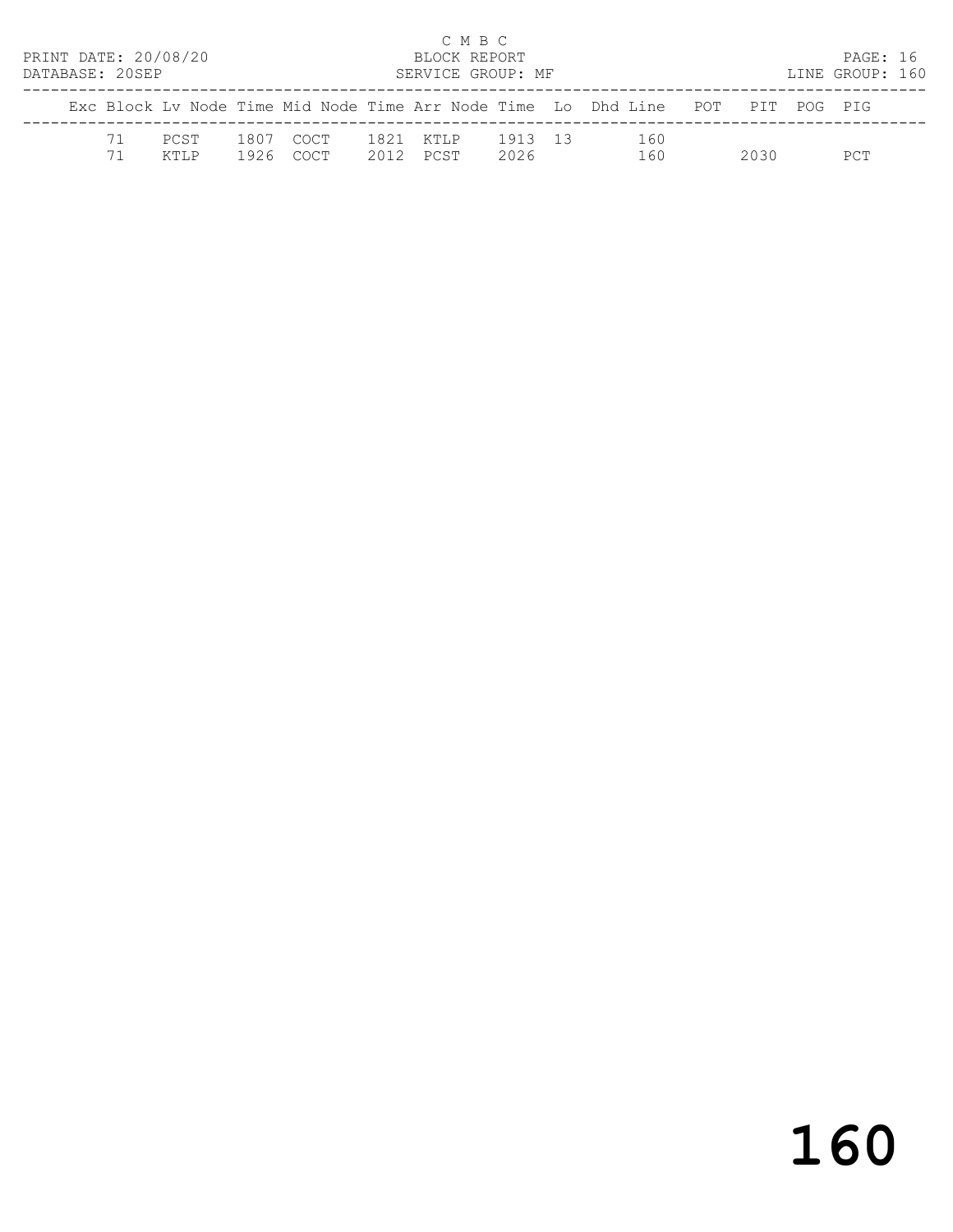|              | DATABASE: 20SEP                                                                                                                  | PRINT DATE: 20/08/20                                                                                                                                                                                   |                                                                                                                  |                                                                                                                       |                                                                                                                                                        | C M B C                                                                                               |                                                                       | 9 M D U<br>BLOCK REPORT BLOCK REPORT PAGE: 17<br>SERVICE GROUP: MF LINE GROUP: 183                                                                                                                                                                                                                                                                                                                                                                           |     |     |            |             |  |
|--------------|----------------------------------------------------------------------------------------------------------------------------------|--------------------------------------------------------------------------------------------------------------------------------------------------------------------------------------------------------|------------------------------------------------------------------------------------------------------------------|-----------------------------------------------------------------------------------------------------------------------|--------------------------------------------------------------------------------------------------------------------------------------------------------|-------------------------------------------------------------------------------------------------------|-----------------------------------------------------------------------|--------------------------------------------------------------------------------------------------------------------------------------------------------------------------------------------------------------------------------------------------------------------------------------------------------------------------------------------------------------------------------------------------------------------------------------------------------------|-----|-----|------------|-------------|--|
| SJBU<br>WEEA | RVSN RIVERSIDE                                                                                                                   | ST JOHNS & BULLER<br>WESTERN & EASTERN                                                                                                                                                                 |                                                                                                                  | ALBN SAMUEL ROBERTSON<br>MMST MAPLE MEADOWS STN<br>PCST PORT COQUITLAM STN<br>PMST MOODY CENTRE STN<br>RVSN RIVERSIDE |                                                                                                                                                        | CBSW                                                                                                  |                                                                       | BQST BURQUITLAM STATION<br>CBSW         CHARLES BEST<br>HAPL          HANEY PLACE<br>LOST LOUGHEED STN<br>PALA PANORAMA & LANSDOWNE<br>PCT Port Coquitlam Depot<br>PRDA PRINCETON & DAVID<br>SHMC POCO CENTRE<br>TFHS TERRY FOX                                                                                                                                                                                                                              |     |     |            |             |  |
|              |                                                                                                                                  |                                                                                                                                                                                                        |                                                                                                                  |                                                                                                                       |                                                                                                                                                        |                                                                                                       |                                                                       | Exc Block Lv Node Time Mid Node Time Arr Node Time Lo Dhd Line POT PIT POG PIG                                                                                                                                                                                                                                                                                                                                                                               |     |     |            |             |  |
|              | 40<br>40<br>40<br>40<br>40<br>40<br>40<br>40<br>40<br>40<br>40<br>40<br>40<br>40<br>40<br>40<br>40<br>40<br>40<br>40<br>40<br>40 | 40 PCST 430<br>COCT 503<br>PCST<br>COCT<br>PCST<br>COCT<br>HDGA<br>COCT<br>PRDA<br>COCT<br>PMST<br>COCT<br>PCST<br>COCT<br>PMST<br><b>COCT</b><br>PCST<br>COCT<br>PCST<br>COCT<br>PCST<br>COCT<br>PCST | 751<br>820<br>839<br>910<br>1045<br>1128<br>1210<br>1345<br>1428<br>1515<br>1603<br>1655<br>1747<br>1830<br>1920 | 617<br>658<br>737                                                                                                     | PCST<br>COCT<br>PCST<br>PCST                                                                                                                           | PCST 644 14<br>COCT 726 11<br>HDGA 751 0<br>COCT 1200 10<br>COCT 1949                                 |                                                                       | COCT 458 5 188 426 PCT<br>$528$ 5 188<br>533 COCT 557 20 188<br>644 14 188<br>188<br>$751$ 0 189<br>804 16 189<br>PRDA 839 0 191<br>COCT 859 11 191<br>PMST 944 14 183<br>958 PALA 1019 COCT 1033 12 183<br>1119 9 188<br>188<br>COCT 1200 10 188<br>PMST 1245 13 183<br>1258 PALA 1320 COCT 1333 12 183<br>1421 7 188<br>COCT 1503 12 188<br>PCST 1555 8 188<br>COCT 1642 13 188<br>PCST 1734 13 188<br>COCT 1822 8 188<br>PCST 1907 13 188<br>188 1958 PCT |     |     |            |             |  |
|              | 41<br>41<br>41<br>41<br>41<br>41<br>41<br>41<br>41<br>42<br>42<br>42<br>42<br>42<br>42<br>42                                     | PMST<br>LOST<br>${\tt PMST}$<br>LOST<br>PMST<br>LOST<br>PMST<br>LOST<br>PMST<br>PMST<br>LOST<br>PMST<br>LOST<br>PMST<br>LOST<br>PMST                                                                   | 442<br>510<br>541<br>616<br>645<br>715<br>746<br>819<br>851<br>501<br>530<br>601<br>631<br>700<br>730<br>802     |                                                                                                                       | LOST<br>${\tt PMST}$<br>$_{\rm LOST}$<br>PMST<br>LOST<br>PMST<br>LOST<br>PMST<br>LOST<br>$_{\rm LOST}$<br>PMST<br>LOST<br>PMST<br>LOST<br>PMST<br>LOST | 531<br>604<br>637<br>709<br>741<br>813<br>846<br>918<br>524<br>551<br>624<br>653<br>725<br>757<br>829 | 10<br>12<br>8<br>6<br>5<br>6<br>5<br>6<br>10<br>7<br>7<br>5<br>5<br>6 | 505 5 180 427<br>180<br>180<br>180<br>180<br>180<br>180<br>180<br>180<br>180<br>180<br>180<br>180<br>180<br>180<br>180                                                                                                                                                                                                                                                                                                                                       | 446 | 940 | PCT<br>PCT | ${\tt PCT}$ |  |
|              | 42                                                                                                                               | LOST                                                                                                                                                                                                   | 835                                                                                                              |                                                                                                                       | PMST                                                                                                                                                   | 902                                                                                                   |                                                                       | 180                                                                                                                                                                                                                                                                                                                                                                                                                                                          |     | 924 |            | PCT         |  |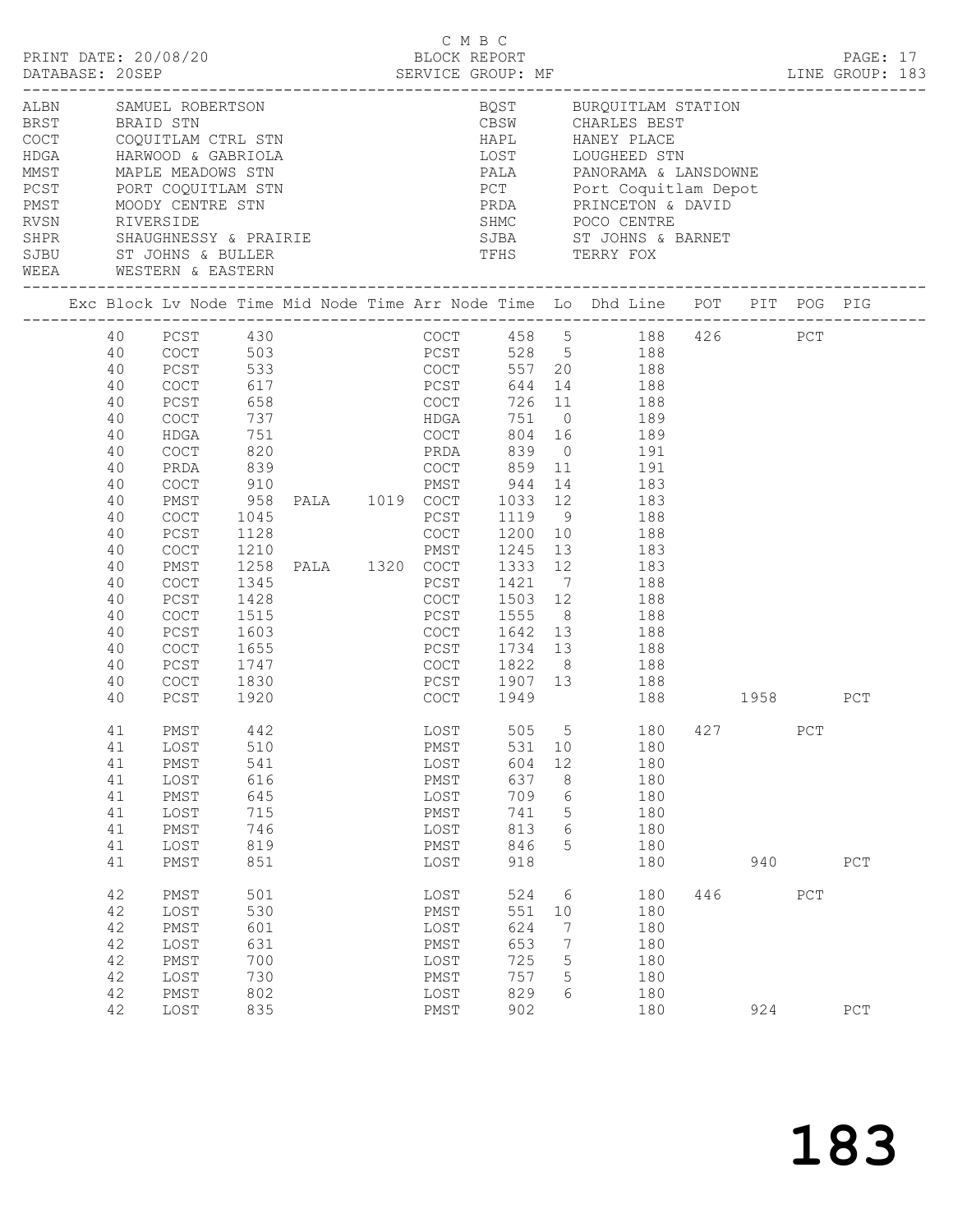### C M B C<br>BLOCK REPORT

PAGE: 18<br>LINE GROUP: 183

|  |          |                                            |              |                |      |                                                    |              |                      | Exc Block Lv Node Time Mid Node Time Arr Node Time Lo Dhd Line POT PIT POG PIG |         |     |     |
|--|----------|--------------------------------------------|--------------|----------------|------|----------------------------------------------------|--------------|----------------------|--------------------------------------------------------------------------------|---------|-----|-----|
|  | 43       | PCST                                       | 501          |                |      | COCT                                               |              |                      | 525 8 188                                                                      | 457     | PCT |     |
|  | 43       | COCT                                       |              |                |      |                                                    | 559 18       |                      | 188                                                                            |         |     |     |
|  | 43       | PCST                                       | 533<br>617   |                |      | PCST<br>COCT                                       | 645          | 16                   | 188                                                                            |         |     |     |
|  | 43       | COCT                                       | 701          |                |      | PCST                                               | 729          | 11                   | 188                                                                            |         |     |     |
|  | 43       | PCST                                       | 740          |                |      | COCT                                               | 813          | $\overline{7}$       | 188                                                                            |         |     |     |
|  | 43       | COCT                                       | 820          |                |      | PMST                                               | 856          | 8 <sup>8</sup>       | 183                                                                            |         |     |     |
|  | 43       | PMST                                       | 904          | PALA 925 COCT  |      |                                                    | 941          | $5\overline{)}$      | 183                                                                            |         |     |     |
|  | 43       | COCT                                       | 946          |                |      | PCST                                               | 1020         | 8 <sup>8</sup>       | 188                                                                            |         |     |     |
|  | 43       | PCST                                       | 1028         |                |      | COCT                                               | 1100         | 10                   | 188                                                                            |         |     |     |
|  | 43       | COCT                                       | 1110         |                |      | PMST                                               | 1144         | 14                   | 183                                                                            |         |     |     |
|  | 43       | PMST                                       | 1158         |                |      |                                                    | 1233 12      |                      | 183                                                                            |         |     |     |
|  | 43       | COCT                                       | 1245         |                |      | PCST                                               | 1321         | 7                    | 188                                                                            |         |     |     |
|  | 43       | PCST                                       | 1328         |                |      | COCT                                               | 1402         | 8 <sup>1</sup>       | 188                                                                            |         |     |     |
|  | 43       | COCT                                       | 1410         |                |      | PMST                                               | 1447 11      |                      | 183                                                                            |         |     |     |
|  | 43       | PMST                                       | 1458         | PALA 1520 COCT |      |                                                    | 1537 8       |                      | 183                                                                            |         |     |     |
|  | 43       | COCT                                       | 1545         |                |      | PCST                                               | 1625         | $5\overline{)}$      | 188                                                                            |         |     |     |
|  | 43       | PCST                                       | 1630         |                |      | COCT                                               | 1709 16      |                      | 188                                                                            |         |     |     |
|  | 43       | COCT                                       | 1725         |                |      | LOST                                               | 1756         | - 9                  | 152                                                                            |         |     |     |
|  | 43       | LOST                                       | 1805         |                |      | COCT                                               | 1839 16      |                      | 152                                                                            |         |     |     |
|  | 43       | COCT                                       | 1855         |                |      | LOST                                               | 1924         | 21                   | 152                                                                            |         |     |     |
|  | 43       | LOST                                       | 1945         |                |      | PMST                                               | 2012         |                      | 180                                                                            | 2026 70 |     | PCT |
|  |          |                                            |              |                |      |                                                    |              |                      |                                                                                |         |     |     |
|  | 44       | PMST                                       | 521          |                |      | LOST                                               | 544          | 6                    | 180                                                                            | 506 700 | PCT |     |
|  | 44       | LOST                                       | 550          |                |      | PMST                                               | 611          | 5 <sup>5</sup>       | 180                                                                            |         |     |     |
|  | 44       | PMST                                       | 616          |                |      | LOST                                               | 639          | $7\phantom{.0}$      | 180                                                                            |         |     |     |
|  | 44       | LOST                                       | 646          |                |      | PMST                                               | 708          | 6                    | 180                                                                            |         |     |     |
|  | 44       | PMST                                       | 714          |                |      | LOST                                               | 739          | $7\phantom{.0}$      | 180                                                                            |         |     |     |
|  | 44       | LOST                                       | 746          |                |      | PMST                                               | 813          | 5 <sup>5</sup>       | 180                                                                            |         |     |     |
|  | 44       | PMST                                       | 818          |                |      | LOST                                               | 845          | $5\overline{)}$      | 180                                                                            |         |     |     |
|  | 44       | LOST                                       | 850          |                |      | PMST                                               | 917          |                      | 180                                                                            | 939     |     | PCT |
|  | 45       | COCT                                       | 520          |                |      | PRDA                                               | 539          | $\overline{0}$       | 191                                                                            | 508 30  | PCT |     |
|  | 45       | PRDA                                       | 539          |                |      | COCT                                               | 556          | 6                    | 191                                                                            |         |     |     |
|  | 45       | <b>COCT</b>                                | 602          |                |      | PCST                                               | 628          | 17                   | 188                                                                            |         |     |     |
|  | 45       | PCST                                       | 645          |                |      | COCT                                               | 713          | 18                   | 188                                                                            |         |     |     |
|  | 45       | COCT                                       | 731          |                |      | PCST                                               | 801 9        |                      | 188                                                                            |         |     |     |
|  | 45       | PCST                                       | 810          |                |      | COCT                                               | 845          | $5^{\circ}$          | 188                                                                            |         |     |     |
|  | 45       | COCT                                       | 850          |                |      | PRDA                                               | 909 0        |                      | 191                                                                            |         |     |     |
|  | 45       | PRDA                                       | 909          |                |      | COCT                                               | 929 21       |                      | 191                                                                            |         |     |     |
|  |          | 45 COCT                                    | 950          |                |      | PRDA                                               | 1009 0       |                      | 191                                                                            |         |     |     |
|  | 45       | PRDA                                       | 1009         |                |      | $\mathtt{C}\mathtt{O}\mathtt{C}\mathtt{T}$         | 1029         | 21                   | 191                                                                            |         |     |     |
|  | 45       | $\mathtt{C}\mathtt{O}\mathtt{C}\mathtt{T}$ | 1050         |                |      | PRDA                                               | 1109         | $\overline{0}$       | 191                                                                            |         |     |     |
|  | 45       | PRDA                                       | 1109         |                |      | $\mathtt{C}\mathtt{O}\mathtt{C}\mathtt{T}$         | 1128         | 22                   | 191                                                                            |         |     |     |
|  | 45       | $\mathtt{C}\mathtt{O}\mathtt{C}\mathtt{T}$ | 1150         |                |      | PRDA                                               | 1210         | $\circ$              | 191                                                                            |         |     |     |
|  | 45       | PRDA                                       | 1210         |                |      | $\mathtt{C}\mathtt{O}\mathtt{C}\mathtt{T}$         | 1229         | 21                   | 191                                                                            |         |     |     |
|  | 45       | COCT                                       | 1250         |                |      | PRDA                                               | 1310         | $\overline{0}$       | 191                                                                            |         |     |     |
|  | 45       | PRDA                                       | 1310         |                |      | $\mathtt{C}\mathtt{O}\mathtt{C}\mathtt{T}$         | 1329         | 21                   | 191                                                                            |         |     |     |
|  | 45       | COCT                                       | 1350         |                |      | PRDA                                               | 1410         | $\overline{0}$       | 191                                                                            |         |     |     |
|  | 45       | PRDA                                       | 1410         |                |      | $\mathtt{C}\mathtt{O}\mathtt{C}\mathtt{T}$         | 1429         | 19                   | 191                                                                            |         |     |     |
|  | 45       | COCT                                       | 1448         |                |      | PRDA                                               | 1510         | $\overline{0}$       | 191                                                                            |         |     |     |
|  | 45       | PRDA                                       | 1510         |                |      | COCT                                               | 1529         | 19                   | 191                                                                            |         |     |     |
|  | 45       | $\mathtt{C}\mathtt{O}\mathtt{C}\mathtt{T}$ | 1548         |                |      | PRDA                                               | 1610         | $\overline{0}$       | 191                                                                            |         |     |     |
|  | 45       | PRDA                                       | 1610         |                |      | $\mathtt{C}\mathtt{O}\mathtt{C}\mathtt{T}$         | 1629         | 13                   | 191                                                                            |         |     |     |
|  | 45       | COCT                                       | 1642         |                |      | PMST                                               | 1720         | 12                   | 183                                                                            |         |     |     |
|  | 45<br>45 | PMST                                       | 1732         | PALA           | 1757 | COCT                                               | 1812<br>1850 | 18<br>$\overline{0}$ | 183                                                                            |         |     |     |
|  | 45       | COCT<br>PRDA                               | 1830<br>1850 |                |      | PRDA<br>$\mathtt{C}\mathtt{O}\mathtt{C}\mathtt{T}$ | 1907         |                      | 191<br>191                                                                     | 1916    |     | PCT |
|  |          |                                            |              |                |      |                                                    |              |                      |                                                                                |         |     |     |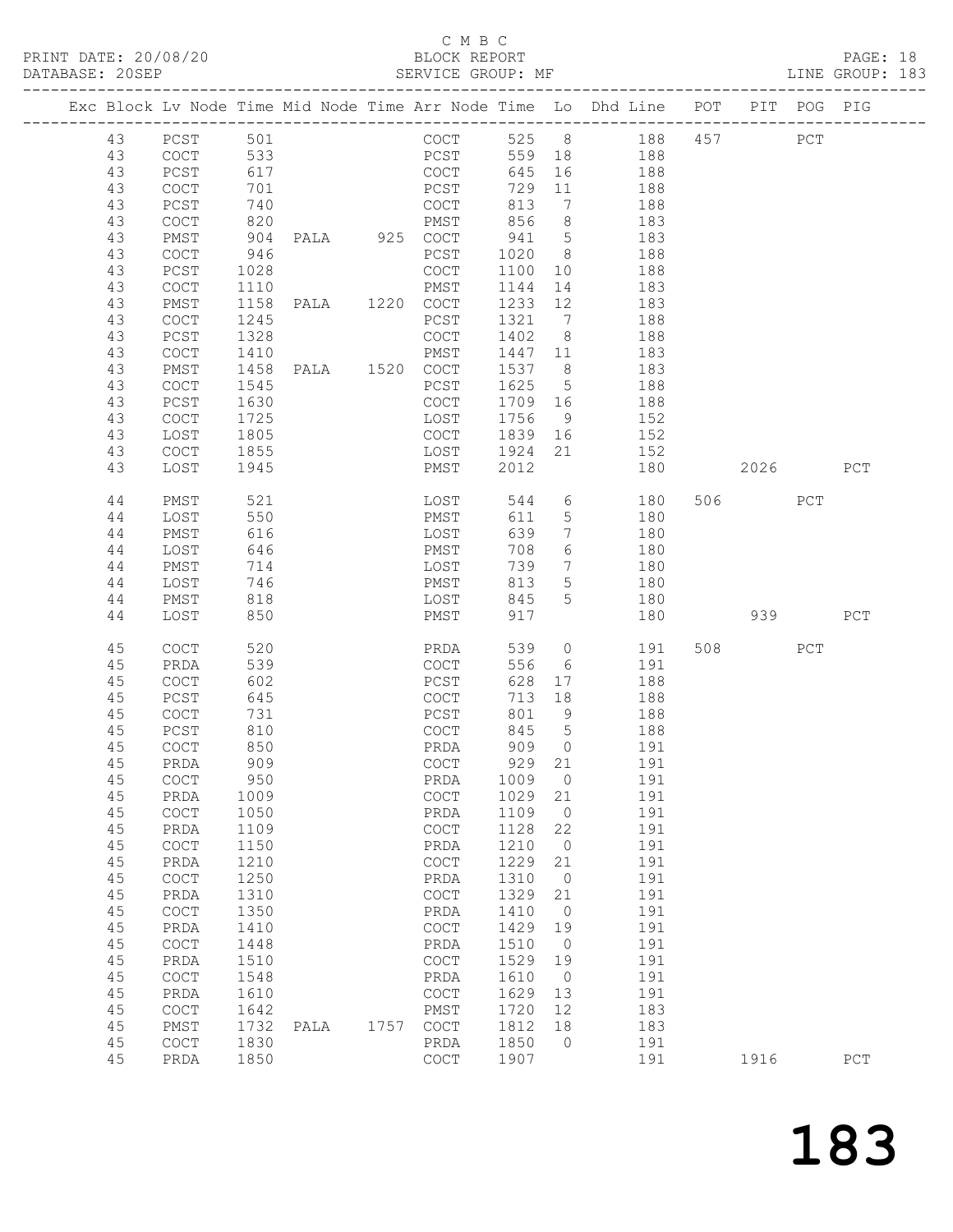#### C M B C<br>BLOCK REPORT

PAGE: 19<br>LINE GROUP: 183

|  |          | Exc Block Lv Node Time Mid Node Time Arr Node Time Lo Dhd Line POT PIT POG PIG |                               |  |      |              |                              |                                |     |                                           |      |     |     |
|--|----------|--------------------------------------------------------------------------------|-------------------------------|--|------|--------------|------------------------------|--------------------------------|-----|-------------------------------------------|------|-----|-----|
|  | 46       | BRST 540                                                                       |                               |  |      |              |                              |                                |     | COCT 603 8 153 513 PCT                    |      |     |     |
|  | 46       | COCT                                                                           |                               |  |      | HDGA         |                              |                                |     | 623 0 189                                 |      |     |     |
|  | 46       | HDGA                                                                           | 611<br>623                    |  |      | COCT         | 633 17                       |                                |     | 189                                       |      |     |     |
|  | 46       | COCT                                                                           | 650                           |  |      | PRDA         | 709 0                        |                                | 191 |                                           |      |     |     |
|  | 46       | PRDA                                                                           | 709                           |  |      | COCT<br>PMST | 728 8                        |                                |     | $191$                                     |      |     |     |
|  | 46       | COCT                                                                           | 709<br>736                    |  |      |              | 811 11                       |                                |     | 183                                       |      |     |     |
|  | 46       | PMST                                                                           | 822 PALA 845 COCT             |  |      |              | 900                          |                                |     | 183 910                                   |      |     | PCT |
|  | 47       | PCST                                                                           | 521                           |  |      | COCT         |                              |                                |     | 545 10 188                                | 517  | PCT |     |
|  | 47       | COCT                                                                           | 555                           |  |      | PMST         | 625 7                        |                                |     | 183                                       |      |     |     |
|  | 47       | PMST                                                                           |                               |  |      |              | 704 16                       |                                |     | 183                                       |      |     |     |
|  | 47       | COCT                                                                           | 632 PALA 650 COCT<br>720 PRDA |  |      | PROA         | 739 0                        |                                |     | 191                                       |      |     |     |
|  | 47       | PRDA                                                                           | 739                           |  |      | COCT         | 759 9                        |                                |     | 191                                       |      |     |     |
|  | 47       | COCT                                                                           | 808                           |  |      |              | PCST 842 13<br>COCT 930 10   |                                |     | $\begin{array}{c} 188 \\ 188 \end{array}$ |      |     |     |
|  | 47       | PCST                                                                           | 855                           |  |      |              |                              |                                |     |                                           |      |     |     |
|  | 47       | COCT                                                                           | 940                           |  |      |              | PMST 1014 14                 |                                |     | 183                                       |      |     |     |
|  | 47       | PMST                                                                           |                               |  |      |              |                              |                                |     | 183                                       |      |     |     |
|  | 47       | COCT                                                                           |                               |  |      |              |                              |                                |     | 188                                       |      |     |     |
|  | 47       | PCST                                                                           | 1158                          |  | COCT |              | 1232 8                       |                                |     | 188                                       |      |     |     |
|  | 47       | COCT                                                                           |                               |  |      |              |                              |                                |     | 183                                       |      |     |     |
|  | 47       | PMST                                                                           |                               |  |      |              |                              |                                |     | 183                                       |      |     |     |
|  | 47       | COCT                                                                           | 1415                          |  |      |              | PCST 1453 5<br>COCT 1533 19  |                                |     | 188                                       |      |     |     |
|  | 47       | PCST                                                                           | 1458                          |  |      |              |                              |                                |     | 188                                       |      |     |     |
|  | 47       | COCT                                                                           | 1552                          |  |      |              | HDGA 1606 0                  |                                |     | 189                                       |      |     |     |
|  | 47       | HDGA                                                                           | 1606                          |  |      |              | COCT 1619 6<br>PCST 1704 9   |                                |     | 189                                       |      |     |     |
|  | 47       | COCT                                                                           | 1625                          |  |      |              |                              |                                |     | 188                                       |      |     |     |
|  | 47       | PCST                                                                           | 1713                          |  |      |              | COCT 1748 16                 |                                |     | 188                                       |      |     |     |
|  | 47       | COCT                                                                           | 1804                          |  |      |              | HDGA 1824 0<br>COCT 1837 18  |                                |     | 189                                       |      |     |     |
|  | 47       | HDGA                                                                           | 1824                          |  |      |              |                              |                                |     | 189                                       |      |     |     |
|  | 47       | COCT                                                                           | 1855                          |  |      |              | PMST 1930 5                  |                                |     | 183                                       |      |     |     |
|  | 47       | PMST                                                                           |                               |  |      |              |                              |                                |     | 183                                       |      |     |     |
|  | 47       | COCT                                                                           |                               |  |      |              |                              |                                |     | 191                                       |      |     |     |
|  | 47       | PRDA                                                                           | 2048                          |  |      |              | $COCT$ 2105                  | $5\overline{)}$                |     | 191                                       |      |     |     |
|  | 47       | COCT                                                                           | 2110                          |  |      |              | PCST 2142 13<br>COCT 2221 21 |                                |     | 188                                       |      |     |     |
|  | 47       | PCST                                                                           | 2155                          |  |      |              |                              |                                |     | 188                                       |      |     |     |
|  | 47       | COCT                                                                           | 2242                          |  |      | PCST         | 2311                         | $\overline{7}$                 |     | 188                                       |      |     |     |
|  | 47<br>47 | PCST                                                                           | 2318                          |  |      |              | COCT 2340<br>PCST 2411       | $5\overline{)}$<br>$5^{\circ}$ |     | 188<br>188                                |      |     |     |
|  | 47       | COCT<br>PCST                                                                   | 2345<br>2416                  |  |      |              | $COCT$ 2438                  | $7\overline{ }$                | 188 |                                           |      |     |     |
|  | 47       | COCT                                                                           |                               |  |      |              |                              | 6 <sup>6</sup>                 |     |                                           |      |     |     |
|  | 47       | PCST                                                                           | 2445<br>2515                  |  |      |              | PCST 2509 6<br>COCT 2537 8   |                                |     | 188<br>188                                |      |     |     |
|  | 47       | COCT                                                                           | 2545                          |  |      |              | PCST 2609                    |                                |     | 188                                       | 2613 |     | PCT |
|  |          |                                                                                |                               |  |      |              |                              |                                |     |                                           |      |     |     |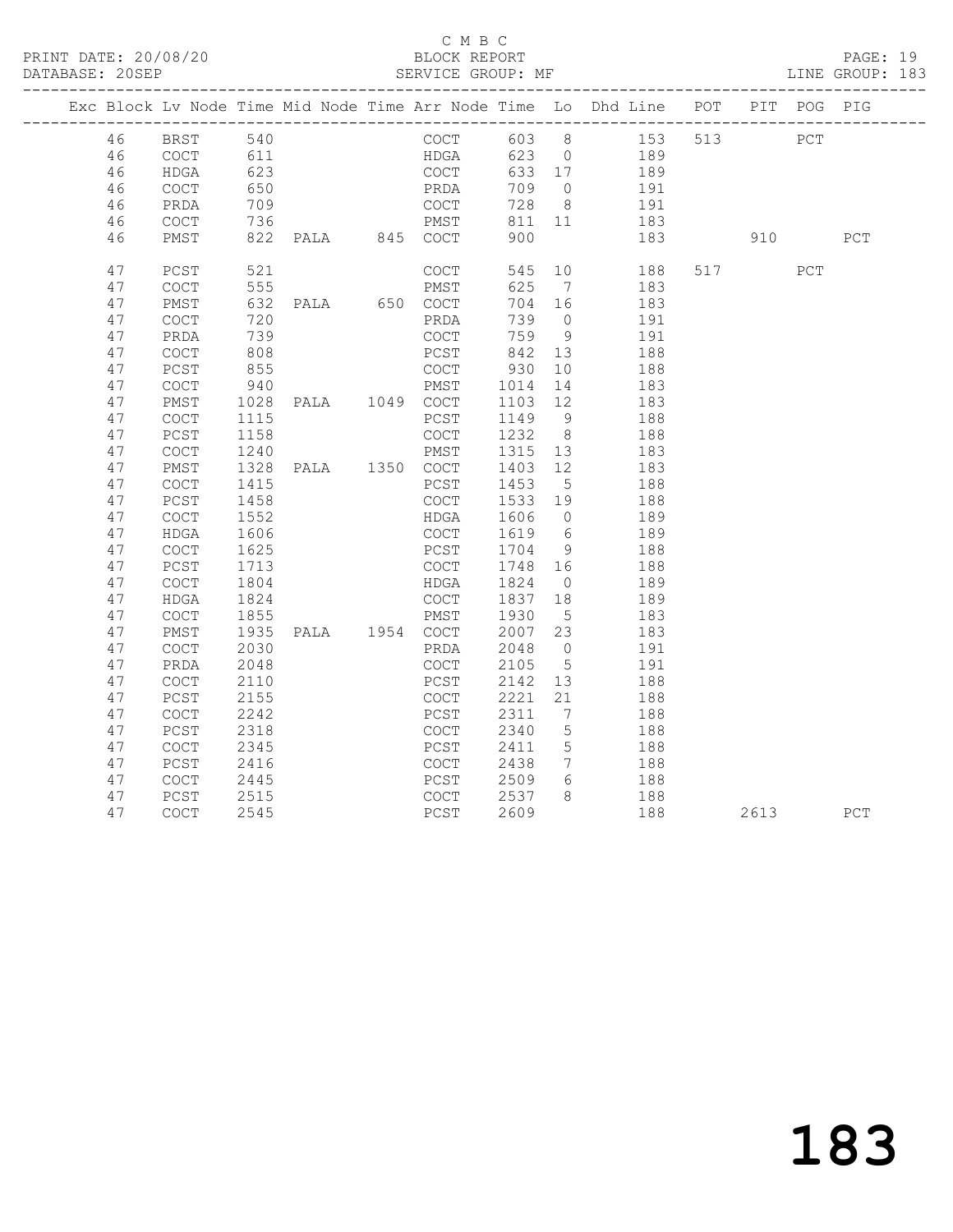PRINT DATE: 20/08/20 BLOCK REPORT<br>
DATABASE: 20SEP<br>
SERVICE GROUP: MF

# C M B C<br>BLOCK REPORT

PAGE: 20<br>LINE GROUP: 183

|        |          |                                            |              |                   |      |                                            |                 |                 | Exc Block Lv Node Time Mid Node Time Arr Node Time Lo Dhd Line POT |         | PIT POG PIG |             |
|--------|----------|--------------------------------------------|--------------|-------------------|------|--------------------------------------------|-----------------|-----------------|--------------------------------------------------------------------|---------|-------------|-------------|
|        | 48       | PMST                                       |              |                   |      |                                            |                 |                 | 536 PALA 553 COCT 605 5 183 521                                    |         | PCT         |             |
|        | 48       | COCT                                       |              |                   |      |                                            | 640 5           |                 |                                                                    |         |             |             |
|        | 48       | PMST                                       |              |                   |      |                                            | 719 5           |                 | 183<br>183                                                         |         |             |             |
|        | 48       | COCT                                       | 724          |                   |      | PMST                                       | 758             | $5\overline{)}$ | 183                                                                |         |             |             |
|        | 48       | PMST                                       | 803          | PALA 825 COCT     |      |                                            | 841             | 5 <sup>5</sup>  | 183                                                                |         |             |             |
|        | 48       | COCT                                       | 846          |                   |      | PCST                                       | 916             | 12              | 188                                                                |         |             |             |
|        | 48       | PCST                                       | 928          |                   |      | COCT                                       | 1001            | 19              | 188                                                                |         |             |             |
|        | 48       | COCT                                       | 1020         |                   |      | PRDA                                       | 1039            | $\overline{0}$  | 191                                                                |         |             |             |
|        | 48       | PRDA                                       | 1039         |                   |      | COCT                                       | 1058            | 22              | 191                                                                |         |             |             |
|        | 48       | COCT                                       | 1120         |                   |      | PRDA                                       | 1140            | $\overline{0}$  | 191                                                                |         |             |             |
|        | 48       | PRDA                                       | 1140         |                   |      | COCT                                       | 1159 21         |                 | 191                                                                |         |             |             |
|        | 48       | COCT                                       | 1220         |                   |      | PRDA                                       | 1240            | $\overline{0}$  | 191                                                                |         |             |             |
|        | 48       | PRDA                                       | 1240         |                   |      | COCT                                       | 1259            | 21              | 191                                                                |         |             |             |
|        | 48       | COCT                                       | 1320         |                   |      | PRDA                                       | 1340            | $\overline{0}$  | 191                                                                |         |             |             |
|        | 48       | PRDA                                       | 1340         |                   |      | COCT                                       | 1359 19<br>1440 | $\overline{0}$  | 191<br>191                                                         |         |             |             |
|        | 48       | COCT                                       | 1418         |                   |      | PRDA<br>COCT                               |                 |                 | 191                                                                |         |             |             |
|        | 48<br>48 | PRDA<br>COCT                               | 1440<br>1518 |                   |      | PRDA                                       | 1459 19<br>1540 | $\overline{0}$  | 191                                                                |         |             |             |
|        | 48       | PRDA                                       | 1540         |                   |      | COCT                                       | 1559 11         |                 | 191                                                                |         |             |             |
|        | 48       | COCT                                       | 1610         |                   |      | PCST                                       | 1650            |                 | 8 188                                                              |         |             |             |
|        | 48       | PCST                                       | 1658         |                   |      | COCT                                       | 1737 8          |                 | 188                                                                |         |             |             |
|        | 48       | $\mathtt{C}\mathtt{O}\mathtt{C}\mathtt{T}$ | 1745         |                   |      | PCST                                       | 1824            | 8 <sup>8</sup>  | 188                                                                |         |             |             |
|        | 48       | $PCST$                                     | 1832         |                   |      | COCT                                       | 1904 16         |                 | 188                                                                |         |             |             |
|        | 48       | $\mathtt{C}\mathtt{O}\mathtt{C}\mathtt{T}$ | 1920         |                   |      | PCST                                       | 1954 11         |                 | 188                                                                |         |             |             |
|        | 48       | PCST                                       | 2005         |                   |      | COCT 2031 9                                |                 |                 | 188                                                                |         |             |             |
|        | 48       | $\mathtt{C}\mathtt{O}\mathtt{C}\mathtt{T}$ | 2040         |                   |      | PMST                                       | 2110            |                 | 183                                                                | 2124    |             | PCT         |
|        | 49       | $\mathtt{C}\mathtt{O}\mathtt{C}\mathtt{T}$ | 540          |                   |      | PMST 610 7                                 |                 |                 | 183                                                                | 528 32  | PCT         |             |
|        | 49       | PMST                                       |              | 617 PALA 635 COCT |      |                                            | 648             | $5\overline{)}$ | 183                                                                |         |             |             |
|        | 49       | COCT                                       | 653          |                   |      | PMST                                       | 725             | 6               | 183                                                                |         |             |             |
|        | 49       | PMST                                       | 731          | PALA 752 COCT     |      |                                            | 808 18          |                 | 183                                                                |         |             |             |
|        | 49       | COCT                                       | 826          |                   |      | PCST                                       | 856             |                 | 188                                                                | 900     |             | PCT         |
|        | 50       | <b>COCT</b>                                | 542          |                   |      | HDGA                                       | 554             | $\overline{0}$  | 189                                                                | 530 000 | PCT         |             |
|        | 50       | HDGA                                       | 554          |                   |      | COCT                                       | 604 16          |                 | 189                                                                |         |             |             |
|        | 50       | COCT                                       | 620          |                   |      | PRDA                                       | 639             | $\overline{0}$  | 191                                                                |         |             |             |
|        | 50       | PRDA                                       | 639          |                   |      | COCT                                       | 656 11          |                 | 191                                                                |         |             |             |
|        | 50       | COCT                                       |              |                   |      |                                            | 739 7           |                 | 183                                                                |         |             |             |
|        | 50       | PMST                                       |              |                   |      |                                            | 824 13          |                 | 183                                                                |         |             |             |
|        | 50       | COCT                                       |              | 837               |      | HDGA 851 0                                 |                 |                 | 189                                                                |         |             |             |
|        | 50       | HDGA                                       | 851          |                   |      | COCT                                       | 904             | 12              | 189                                                                |         |             |             |
|        | 50       | $\operatorname{COT}$                       | 916          |                   |      | PCST                                       | 950             | 8               | 188                                                                |         |             |             |
|        | 50<br>50 | ${\tt PCST}$<br>$\operatorname{COT}$       | 958<br>1040  |                   |      | COCT<br>PMST                               | 1030<br>1114    | 10<br>14        | 188<br>183                                                         |         |             |             |
|        | 50       | PMST                                       | 1128         | PALA              | 1149 | $_{\mathrm{COT}}$                          | 1202            | 13              | 183                                                                |         |             |             |
|        | 50       | $\mathtt{C}\mathtt{O}\mathtt{C}\mathtt{T}$ | 1215         |                   |      | PCST                                       | 1249            | $\overline{9}$  | 188                                                                |         |             |             |
|        | 50       | ${\tt PCST}$                               | 1258         |                   |      | $\mathtt{C}\mathtt{O}\mathtt{C}\mathtt{T}$ | 1332            | 8 <sup>8</sup>  | 188                                                                |         |             |             |
|        | 50       | $\mathtt{C}\mathtt{O}\mathtt{C}\mathtt{T}$ | 1340         |                   |      | ${\tt PMST}$                               | 1417            | 11              | 183                                                                |         |             |             |
|        | 50       | PMST                                       | 1428         | PALA              | 1450 | $_{\mathrm{COT}}$                          | 1505            | 17              | 183                                                                |         |             |             |
|        | 50       | COCT                                       | 1522         |                   |      | HDGA                                       | 1536            | $\overline{0}$  | 189                                                                |         |             |             |
|        | 50       | HDGA                                       | 1536         |                   |      | COCT                                       | 1549            | 6               | 189                                                                |         |             |             |
|        | SD 50    | $\mathtt{C}\mathtt{O}\mathtt{C}\mathtt{T}$ | 1555         |                   |      | PMST                                       | 1633            | 14              | 183                                                                |         |             |             |
| #SD 50 |          | $\mathtt{C}\mathtt{O}\mathtt{C}\mathtt{T}$ | 1555         |                   |      | PMST                                       | 1633            | 14              | 183                                                                |         |             |             |
|        | 50       | PMST                                       | 1647         | PALA              |      | 1713 COCT                                  | 1728            | 17              | 183                                                                |         |             |             |
|        | 50       | COCT                                       | 1745         |                   |      | PMST                                       | 1822            |                 | 183                                                                | 1844    |             | ${\tt PCT}$ |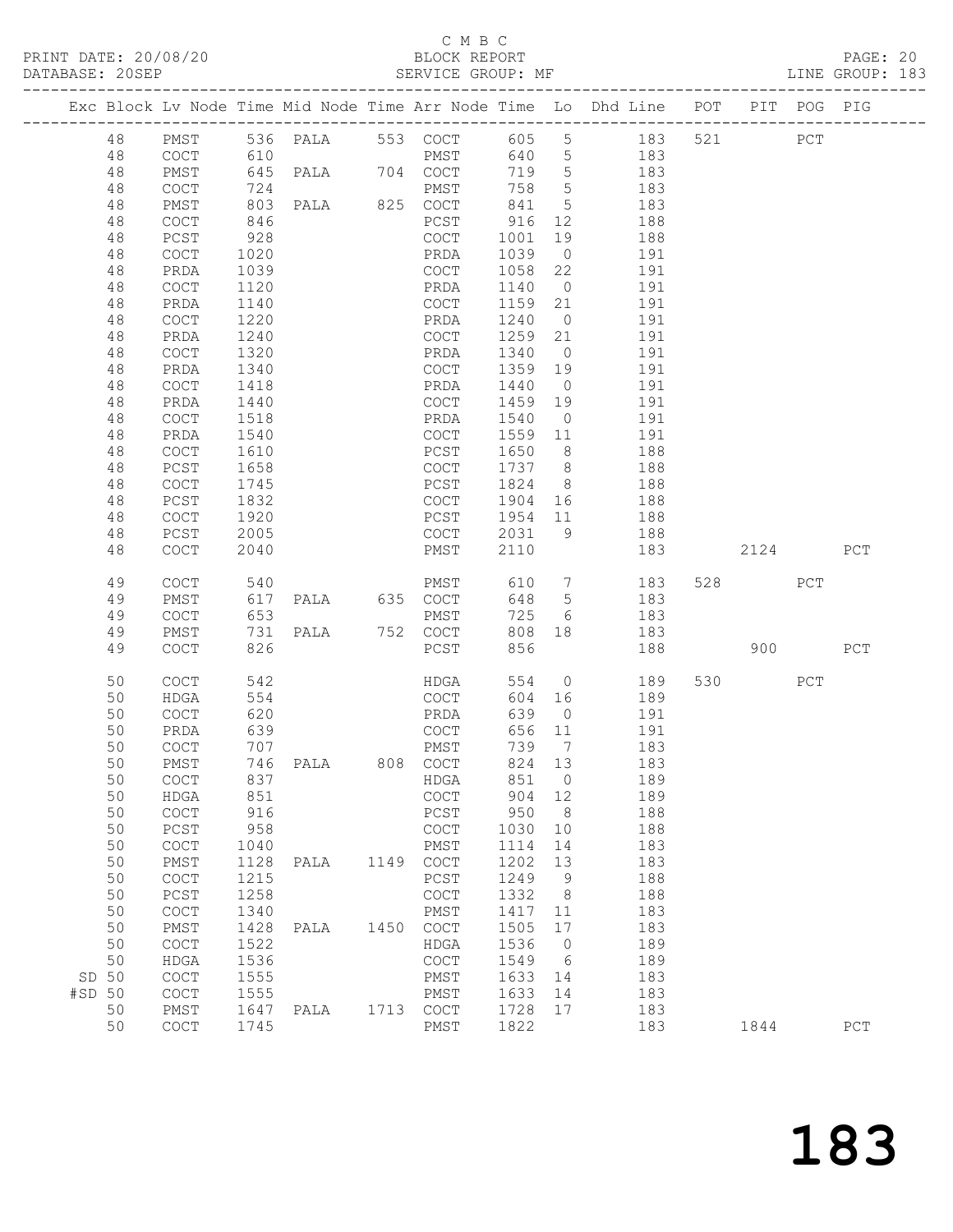# C M B C<br>BLOCK REPORT

PAGE: 21<br>LINE GROUP: 183

|  |    |                                            |      | Exc Block Lv Node Time Mid Node Time Arr Node Time Lo Dhd Line POT |     |          |      |                 |                |        |     |      | PIT POG PIG |     |
|--|----|--------------------------------------------|------|--------------------------------------------------------------------|-----|----------|------|-----------------|----------------|--------|-----|------|-------------|-----|
|  | 51 | PMST                                       |      | 551 PALA                                                           |     | 608 COCT |      |                 | 620 5          | 183    | 536 |      | PCT         |     |
|  | 51 | COCT                                       | 625  |                                                                    |     | PMST     |      |                 | 655 6          | 183    |     |      |             |     |
|  | 51 | PMST                                       | 701  | PALA 720 COCT                                                      |     |          | 735  | 11              |                | 183    |     |      |             |     |
|  | 51 | COCT                                       | 746  |                                                                    |     | PCST     | 816  | 14              |                | 188    |     |      |             |     |
|  | 51 | PCST                                       | 830  |                                                                    |     | COCT     | 905  | 15              |                | 188    |     |      |             |     |
|  | 51 | COCT                                       | 920  |                                                                    |     | PRDA     | 939  | $\overline{0}$  |                | 191    |     |      |             |     |
|  | 51 | PRDA                                       | 939  |                                                                    |     | COCT     | 959  | 16              |                | 191    |     |      |             |     |
|  | 51 | COCT                                       | 1015 |                                                                    |     | PCST     | 1049 | 9               |                | 188    |     |      |             |     |
|  | 51 | PCST                                       | 1058 |                                                                    |     | COCT     | 1130 | 15              |                | 188    |     |      |             |     |
|  | 51 | <b>COCT</b>                                | 1145 |                                                                    |     | PCST     | 1219 | 9               |                | 188    |     |      |             |     |
|  | 51 | PCST                                       | 1228 |                                                                    |     | COCT     | 1302 | 13              |                | 188    |     |      |             |     |
|  | 51 | $\mathtt{C}\mathtt{O}\mathtt{C}\mathtt{T}$ | 1315 |                                                                    |     | PCST     | 1351 | 7               |                | 188    |     |      |             |     |
|  | 51 | PCST                                       | 1358 |                                                                    |     | COCT     | 1432 | 13              |                | 188    |     |      |             |     |
|  | 51 | COCT                                       | 1445 |                                                                    |     | PCST     | 1525 | $-5$            |                | 188    |     |      |             |     |
|  | 51 | PCST                                       | 1530 |                                                                    |     | COCT     | 1612 | 10              |                | 188    |     |      |             |     |
|  | 51 | COCT                                       | 1622 |                                                                    |     | HDGA     | 1640 | $\overline{0}$  |                | 189    |     |      |             |     |
|  | 51 | <b>HDGA</b>                                | 1640 |                                                                    |     | COCT     | 1653 | 5 <sup>5</sup>  |                | 18 189 |     |      |             |     |
|  | 51 | BRST                                       | 1716 |                                                                    |     | COCT     | 1805 | 5               |                | 159    |     |      |             |     |
|  | 51 | <b>COCT</b>                                | 1810 | CIPR                                                               |     | BRST     | 1858 |                 |                | 159    |     | 1916 |             | PCT |
|  | 52 | LOST                                       | 603  |                                                                    |     | PMST     | 624  | $7\phantom{.0}$ |                | 180    | 536 |      | PCT         |     |
|  | 52 | PMST                                       | 631  |                                                                    |     | LOST     | 654  | 7               |                | 180    |     |      |             |     |
|  | 52 | LOST                                       | 701  |                                                                    |     | PMST     | 725  | 5               |                | 180    |     |      |             |     |
|  | 52 | PMST                                       | 730  |                                                                    |     | LOST     | 757  | 5               |                | 180    |     |      |             |     |
|  | 52 | LOST                                       | 802  |                                                                    |     | PMST     | 829  | $5^{\circ}$     |                | 180    |     |      |             |     |
|  | 52 | PMST                                       | 834  |                                                                    |     | LOST     | 901  |                 |                | 180    |     | 923  |             | PCT |
|  | 53 | <b>COCT</b>                                | 550  |                                                                    |     | PRDA     | 609  |                 | $\overline{0}$ | 191    | 537 |      | PCT         |     |
|  | 53 | PRDA                                       | 609  |                                                                    |     | COCT     | 626  | 13              |                | 191    |     |      |             |     |
|  | 53 | COCT                                       | 639  |                                                                    |     | PMST     | 711  | $5\overline{)}$ |                | 183    |     |      |             |     |
|  | 53 | PMST                                       | 716  | PALA                                                               | 737 | COCT     | 753  | 7               |                | 183    |     |      |             |     |
|  | 53 | COCT                                       | 800  |                                                                    |     | PMST     | 836  | $6^{6}$         |                | 183    |     |      |             |     |
|  | 53 | PMST                                       | 842  | PALA                                                               |     | 903 COCT | 917  |                 |                | 183    |     | 927  |             | PCT |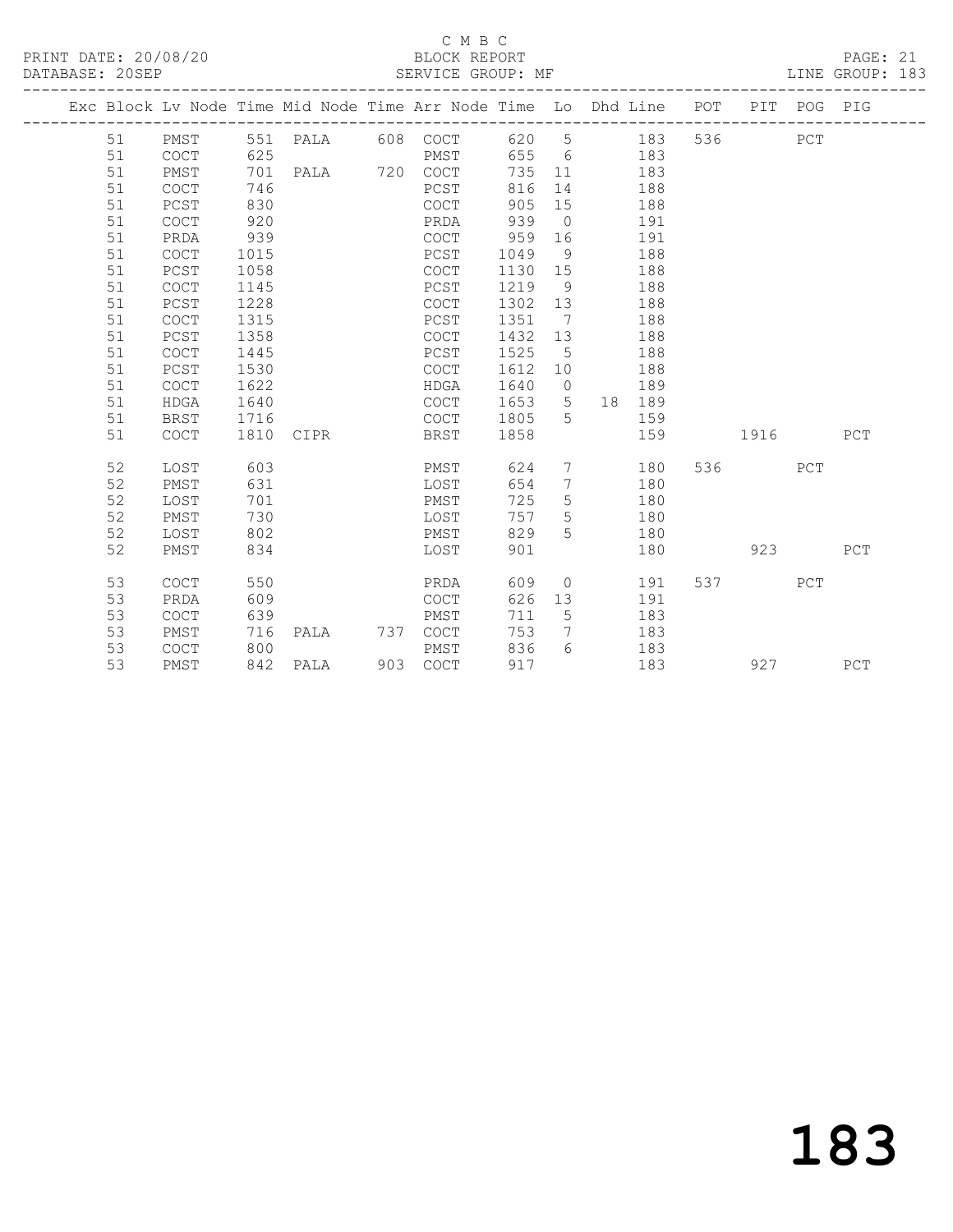#### C M B C<br>BLOCK REPORT

|    |              |                     | PRINT DATE: 20/08/20<br>DATABASE: 20SEP      |                                            |                   |                 | BLOCK REPORT<br>SERVICE GROUP: MF                                              |     |     |     | PAGE: 22<br>LINE GROUP: 183 |  |
|----|--------------|---------------------|----------------------------------------------|--------------------------------------------|-------------------|-----------------|--------------------------------------------------------------------------------|-----|-----|-----|-----------------------------|--|
|    |              |                     |                                              |                                            |                   |                 | Exc Block Lv Node Time Mid Node Time Arr Node Time Lo Dhd Line POT PIT POG PIG |     |     |     |                             |  |
|    | 54 PCST 547  |                     |                                              |                                            |                   |                 | COCT 611 20 188 543 PCT                                                        |     |     |     |                             |  |
| 54 |              |                     |                                              |                                            |                   |                 | PCST 659 13 188                                                                |     |     |     |                             |  |
| 54 |              |                     | COCT 631<br>PCST 712<br>COCT 750<br>PRDA 809 |                                            |                   |                 | COCT 742 8 188<br>PRDA 809 0 191<br>COCT 829 11 191                            |     |     |     |                             |  |
| 54 |              |                     |                                              |                                            |                   |                 |                                                                                |     |     |     |                             |  |
| 54 |              |                     |                                              |                                            |                   |                 |                                                                                |     |     |     |                             |  |
| 54 | COCT         |                     | 840 PMST                                     |                                            | 915               | 13              | 183                                                                            |     |     |     |                             |  |
| 54 | PMST         |                     | 928 PALA 949 COCT                            |                                            | 1005              | $5\overline{)}$ | 183                                                                            |     |     |     |                             |  |
| 54 | COCT         | 1010                |                                              | PMST                                       |                   |                 | 183                                                                            |     |     |     |                             |  |
| 54 | PMST         |                     | 1010<br>1058 PALA 1119 COCT                  |                                            | 1044 14<br>1132 8 | 8 <sup>8</sup>  | 183                                                                            |     |     |     |                             |  |
| 54 | COCT         | 1140                |                                              | PMST                                       | 1215 13           |                 | 183                                                                            |     |     |     |                             |  |
| 54 | PMST         | 1228                | PALA 1250 COCT                               |                                            | 1303              | $7\overline{)}$ | 183                                                                            |     |     |     |                             |  |
| 54 | COCT         | 1310                |                                              | PMST                                       |                   | 13              | 183                                                                            |     |     |     |                             |  |
| 54 | PMST         | 1358                | PALA 1420 COCT                               |                                            | 1345<br>1433      | $7\overline{ }$ | 183                                                                            |     |     |     |                             |  |
| 54 | COCT         | 1440                |                                              | PMST                                       | 1520              | 13              | 183                                                                            |     |     |     |                             |  |
| 54 | PMST         | 1533                | PALA 1559 COCT                               |                                            | 1615              | 8 <sup>8</sup>  | 183                                                                            |     |     |     |                             |  |
| 54 | COCT         | 1623                |                                              | PRDA                                       |                   |                 | 191                                                                            |     |     |     |                             |  |
| 54 | PRDA         |                     |                                              | COCT                                       | 1645 0<br>1704 19 |                 | 191                                                                            |     |     |     |                             |  |
| 54 | COCT         |                     |                                              | PRDA                                       | 1745              | $\overline{0}$  | 191                                                                            |     |     |     |                             |  |
| 54 | PRDA         | $\frac{1723}{1745}$ |                                              | COCT                                       | 1802              | $5\overline{)}$ | 191                                                                            |     |     |     |                             |  |
| 54 | COCT         | 1807                |                                              | PRDA                                       | 1827              | $\overline{0}$  | 191                                                                            |     |     |     |                             |  |
| 54 | PRDA         | 1827                |                                              | COCT                                       | 1844              | 11              | 191                                                                            |     |     |     |                             |  |
| 54 | COCT         | 1855                |                                              | PRDA                                       | 1915              | $\overline{O}$  | 191                                                                            |     |     |     |                             |  |
| 54 | PRDA         | 1915                |                                              | COCT                                       | 1932              | 8 <sup>8</sup>  | 191                                                                            |     |     |     |                             |  |
| 54 | COCT         | 1940                |                                              | PCST                                       | 2014              | 11              | 188                                                                            |     |     |     |                             |  |
| 54 | PCST         | 2025                |                                              | COCT                                       | 2051              | 9               | 188                                                                            |     |     |     |                             |  |
| 54 | COCT         | 2100                |                                              | PRDA                                       | 2118              |                 | $0$ 191                                                                        |     |     |     |                             |  |
| 54 | PRDA         | 2118                |                                              | COCT                                       | 2135              |                 | 5 191                                                                          |     |     |     |                             |  |
| 54 | COCT         | 2140                |                                              | PCST                                       | 2209              |                 | 188                                                                            |     |     |     |                             |  |
| 54 | PCST         | 2225                |                                              | COCT                                       | 2251              | 24              | 188                                                                            |     |     |     |                             |  |
| 54 | COCT         | 2315                |                                              | PCST                                       | 2341              | $5\overline{)}$ | 188                                                                            |     |     |     |                             |  |
| 54 | PCST         | 2346                |                                              | COCT                                       | 2408              | $\overline{7}$  | 188                                                                            |     |     |     |                             |  |
| 54 | COCT         | 2415                |                                              | PCST                                       | 2439              | 6               | 188                                                                            |     |     |     |                             |  |
| 54 | PCST         | 2445                |                                              | COCT                                       |                   | 8 <sup>1</sup>  | 188                                                                            |     |     |     |                             |  |
| 54 | COCT         | 2515                |                                              | PCST                                       | 2507<br>2539      | $6\overline{6}$ | 188                                                                            |     |     |     |                             |  |
| 54 | PCST         | 2545                |                                              |                                            |                   |                 | COCT 2607 8 188                                                                |     |     |     |                             |  |
| 54 | COCT         | 2615                |                                              | PCST                                       | 2639              |                 | 188 2643 PCT                                                                   |     |     |     |                             |  |
|    |              |                     |                                              |                                            |                   |                 | 55 PMST 606 PALA 623 COCT 636 10 183 546 PCT                                   |     |     |     |                             |  |
| 55 | COCT         | 646                 |                                              | PCST                                       | 714               | 11              | 188                                                                            |     |     |     |                             |  |
| 55 | PCST         | 725                 |                                              | $\mathtt{C}\mathtt{O}\mathtt{C}\mathtt{T}$ | 758               | 9               | 188                                                                            |     |     |     |                             |  |
| 55 | COCT         | 807                 |                                              | HDGA                                       | 821               | $\Omega$        | 189                                                                            |     |     |     |                             |  |
| 55 | ${\tt HDGA}$ | 821                 |                                              | COCT                                       | 834               |                 | 189                                                                            |     | 844 |     | PCT                         |  |
| 56 | PCST         | 602                 |                                              | COCT                                       | 630               | 11              | 188                                                                            | 558 |     | PCT |                             |  |
| 56 | COCT         | 641                 |                                              | HDGA                                       | 653               | $\overline{0}$  | 189                                                                            |     |     |     |                             |  |
| 56 | <b>HDGA</b>  | 653                 |                                              | COCT                                       | 704               | 12              | 189                                                                            |     |     |     |                             |  |
| 56 | COCT         | 716                 |                                              | PCST                                       | 744               | 11              | 188                                                                            |     |     |     |                             |  |
| 56 | PCST         | 755                 |                                              | COCT                                       | 832               |                 | 188                                                                            |     | 842 |     | PCT                         |  |
| 57 | PCST         | 630                 |                                              | COCT                                       | 658               | 11              | 188                                                                            | 626 |     | PCT |                             |  |
| 57 | COCT         | 709                 |                                              | HDGA                                       | 721               | $\overline{0}$  | 189                                                                            |     |     |     |                             |  |
| 57 | <b>HDGA</b>  | 721                 |                                              | COCT                                       | 732               | 14              | 189                                                                            |     |     |     |                             |  |
| 57 | COCT         | 746                 |                                              | PMST                                       | 821               |                 | 183                                                                            |     | 839 |     | ${\tt PCT}$                 |  |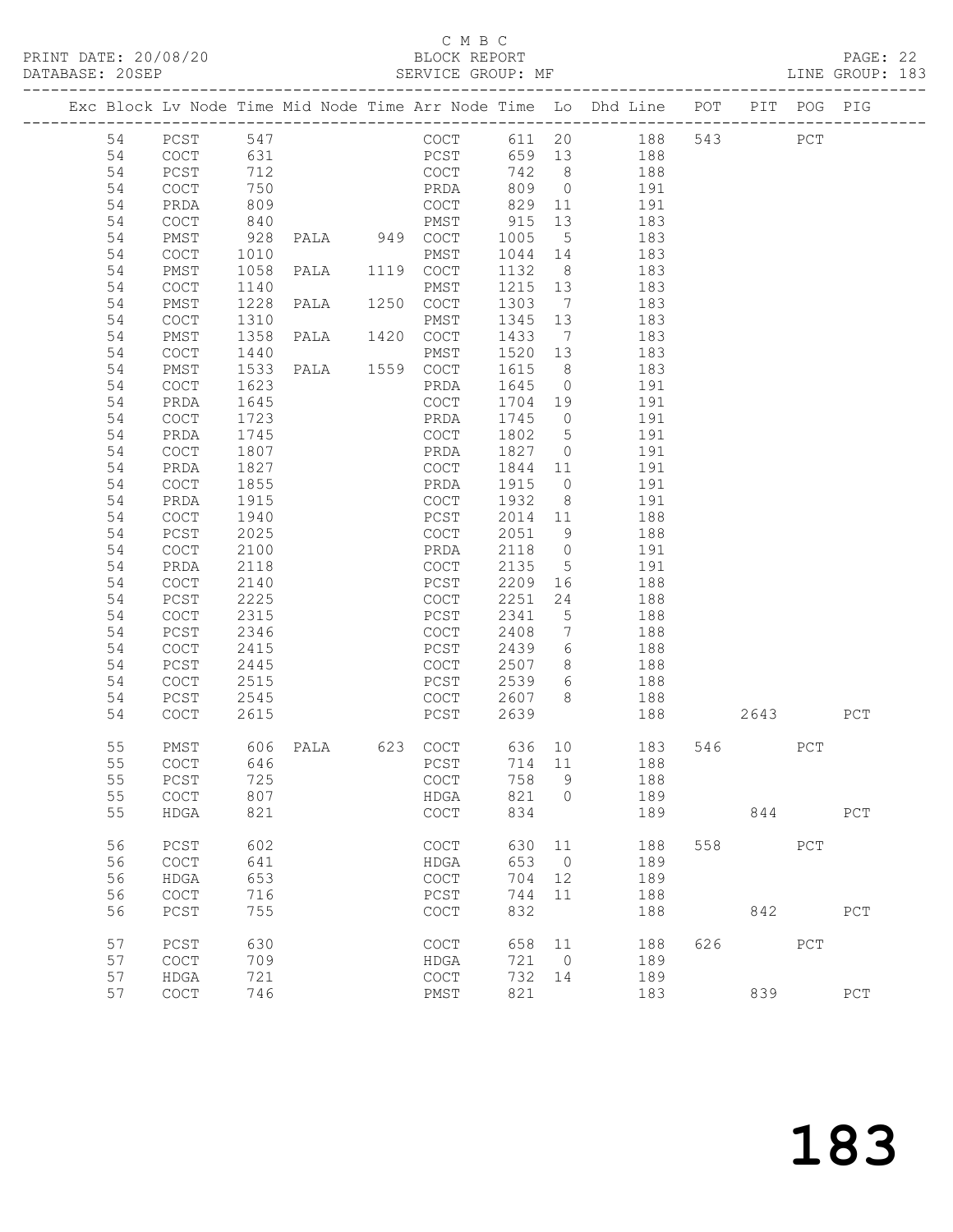# C M B C<br>BLOCK REPORT

PAGE: 23<br>LINE GROUP: 183

|        |                                            |      |                     |                                      |                  |                | Exc Block Lv Node Time Mid Node Time Arr Node Time Lo Dhd Line POT PIT POG PIG |                        |      |     |     |
|--------|--------------------------------------------|------|---------------------|--------------------------------------|------------------|----------------|--------------------------------------------------------------------------------|------------------------|------|-----|-----|
| SD 58  | TFHS 1418                                  |      |                     |                                      |                  |                | SHPR 1453 17 10 863 1408                                                       |                        |      | PCT |     |
| SD 58  | COCT                                       | 1520 |                     |                                      |                  |                | PMST 1600 17 183                                                               |                        |      |     |     |
| #SD 58 | COCT                                       | 1520 |                     | PMST 1600 17                         |                  |                | 183 1501 PCT                                                                   |                        |      |     |     |
| 58     | PMST                                       |      | 1617 PALA 1643 COCT |                                      | 1659 13          |                |                                                                                |                        |      |     |     |
|        |                                            |      |                     |                                      |                  |                | 183                                                                            |                        |      |     |     |
| 58     | $\mathtt{C}\mathtt{O}\mathtt{C}\mathtt{T}$ | 1712 |                     | PMST 1749 11                         |                  |                | 183                                                                            |                        |      |     |     |
| 58     | PMST                                       |      | 1800 PALA 1824 COCT |                                      | 1837             |                |                                                                                | 183 1847               |      |     | PCT |
| 59     | PMST                                       | 1430 |                     |                                      |                  |                | LOST 1457 12 180 1413 PCT                                                      |                        |      |     |     |
| 59     | LOST                                       | 1509 |                     | PMST 1540 7                          |                  |                | 180                                                                            |                        |      |     |     |
| 59     | PMST                                       | 1547 |                     | LOST                                 | <sup>1</sup> 616 | 9              | 180                                                                            |                        |      |     |     |
| 59     | LOST                                       | 1625 |                     | PMST 1656 6                          |                  |                | 180                                                                            |                        |      |     |     |
| 59     | PMST                                       | 1702 |                     | LOST                                 | 1731 9           |                | 180                                                                            |                        |      |     |     |
| 59     | LOST                                       | 1740 |                     | PMST                                 | 1812 5           |                | 180                                                                            |                        |      |     |     |
| 59     | PMST                                       | 1817 |                     | LOST 1844 16                         |                  |                | 180                                                                            |                        |      |     |     |
| 59     | LOST                                       | 1900 |                     | PMST                                 | 1927             |                | 180                                                                            |                        | 1949 |     | PCT |
|        |                                            |      |                     |                                      |                  |                |                                                                                |                        |      |     |     |
| SD 60  | ALBN                                       | 1447 |                     | HAPL 1504 6<br>MMST 1528 COCT 1607 5 |                  |                |                                                                                | 865 1415               |      | PCT |     |
| SD 60  | HAPL                                       | 1510 |                     |                                      |                  |                | 701                                                                            |                        |      |     |     |
| #SD 60 | HAPL                                       | 1510 |                     | MMST 1528 COCT 1607 5                |                  |                | 701 1443 PCT                                                                   |                        |      |     |     |
| 60     | COCT                                       | 1612 |                     | PMST                                 | 1650 12          |                | 183                                                                            |                        |      |     |     |
| 60     | PMST                                       |      | 1702 PALA 1728 COCT |                                      | 1743             |                |                                                                                | 183 1754               |      |     | PCT |
| 61     | LOST                                       | 1452 |                     | PMST                                 |                  |                | 1522 10                                                                        | 180 1423               |      | PCT |     |
| 61     | PMST                                       | 1532 |                     | LOST                                 | 1601 9           |                | 180                                                                            |                        |      |     |     |
| 61     | LOST                                       | 1610 |                     | PMST                                 | 1641 6           |                | 180                                                                            |                        |      |     |     |
| 61     | PMST                                       | 1647 |                     | LOST                                 | 1716 9           |                | 180                                                                            |                        |      |     |     |
| 61     | LOST                                       | 1725 |                     | PMST 1757 5                          |                  |                | 180                                                                            |                        |      |     |     |
| 61     | PMST                                       | 1802 |                     | LOST 1829 11                         |                  |                |                                                                                |                        |      |     |     |
|        |                                            |      |                     |                                      |                  |                | 180                                                                            |                        |      |     |     |
| 61     | LOST                                       | 1840 |                     | PMST                                 | 1907             |                |                                                                                | 180 1929               |      |     | PCT |
| 62     | COCT                                       | 1452 |                     | HDGA                                 | 1506 0           |                |                                                                                | 189 1433               |      | PCT |     |
| 62     | HDGA                                       | 1506 |                     | COCT                                 | 1520 10          |                | 189                                                                            |                        |      |     |     |
| 62     | COCT                                       | 1530 |                     | PCST                                 | 1610 7           |                | 188                                                                            |                        |      |     |     |
| 62     | PCST                                       | 1617 |                     | COCT                                 | 1656 14          |                | 188                                                                            |                        |      |     |     |
| 62     | COCT                                       | 1710 |                     | PCST                                 | 1749 19          |                | 188                                                                            |                        |      |     |     |
| 62     | PCST                                       | 1808 |                     | COCT                                 | 1843 12          |                | 188                                                                            |                        |      |     |     |
|        |                                            |      |                     |                                      |                  |                |                                                                                |                        |      |     |     |
| 62     | COCT                                       | 1855 |                     | PCST                                 | 1932 5           |                | 188                                                                            |                        |      |     |     |
| 62     | PCST                                       | 1937 |                     | COCT                                 | 2006 6           |                | 188                                                                            |                        |      |     |     |
| 62     | COCT                                       | 2012 |                     | LOST                                 | 2040             | $5^{\circ}$    | 152                                                                            |                        |      |     |     |
|        | 62 LOST                                    | 2045 |                     | COCT 2112 22                         |                  |                | 152                                                                            |                        |      |     |     |
| 62     | COCT                                       | 2134 |                     | BRST                                 | 2200             | 5              | 153                                                                            |                        |      |     |     |
| 62     | BRST                                       | 2205 |                     | COCT                                 | 2228             |                |                                                                                | 153 and $\overline{a}$ | 2237 |     | PCT |
| 63     | COCT                                       | 1500 |                     | PMST                                 | 1540             | $\overline{7}$ |                                                                                | 183 1441               |      | PCT |     |
| 63     | PMST                                       | 1547 | PALA 1613 COCT      |                                      | 1629 11          |                | 183                                                                            |                        |      |     |     |
| 63     | $\mathtt{C}\mathtt{O}\mathtt{C}\mathtt{T}$ | 1640 |                     | PCST                                 | 1719             | 8 <sup>8</sup> | 188                                                                            |                        |      |     |     |
| 63     | PCST                                       | 1727 |                     | COCT                                 | 1802             |                | 188                                                                            |                        | 1812 |     | PCT |
|        |                                            |      |                     |                                      |                  |                |                                                                                |                        |      |     |     |
| 64     | LOST                                       | 1525 |                     | PMST                                 | 1556             | 6              |                                                                                | 180 1453 PCT           |      |     |     |
| 64     | PMST                                       | 1602 |                     | LOST                                 | 1631             | 9              | 180                                                                            |                        |      |     |     |
| 64     | LOST                                       | 1640 |                     | PMST                                 | 1712             | 5              | 180                                                                            |                        |      |     |     |
| 64     | PMST                                       | 1717 |                     | LOST                                 | 1746             | 9              | 180                                                                            |                        |      |     |     |
| 64     | LOST                                       | 1755 |                     | PMST                                 | 1825             | 7              | 180                                                                            |                        |      |     |     |
| 64     | PMST                                       | 1832 |                     | LOST                                 | 1859             |                | 180                                                                            |                        | 1921 |     | PCT |
|        |                                            |      |                     |                                      |                  |                |                                                                                |                        |      |     |     |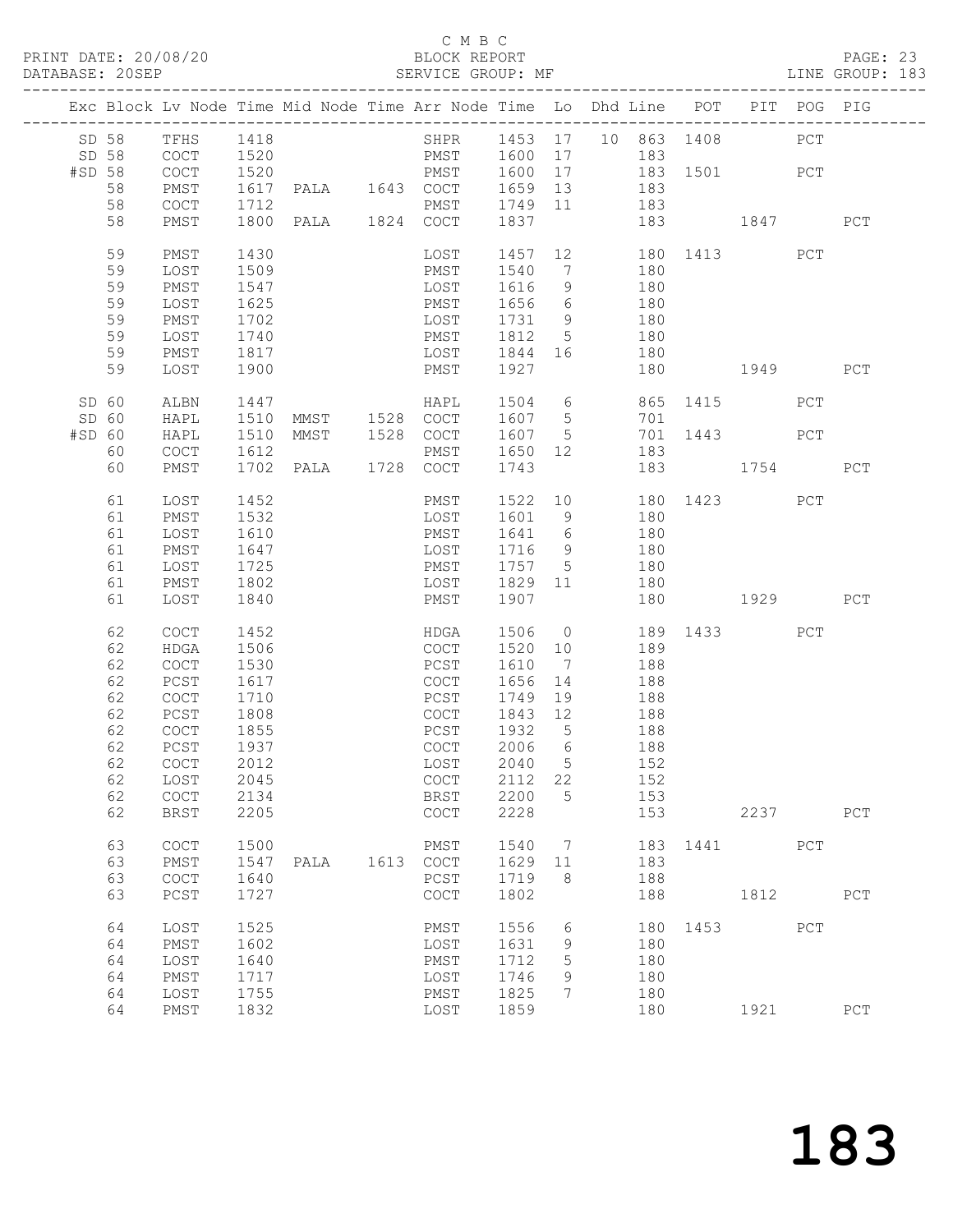#### C M B C BLOCK REPORT<br>SERVICE GROUP: MF

| PRINT DATE: 20/08/20<br>DATABASE: 20SEP |          |                                            |              |      |      | BLOCK REPORT<br>SERVICE GROUP:<br>BLOCK REPORT<br>SERVICE GROUP: MF            |                                                                        |          |       |                                                 |      |           | PAGE: 24<br>LINE GROUP: 183 |  |
|-----------------------------------------|----------|--------------------------------------------|--------------|------|------|--------------------------------------------------------------------------------|------------------------------------------------------------------------|----------|-------|-------------------------------------------------|------|-----------|-----------------------------|--|
|                                         |          |                                            |              |      |      | Exc Block Lv Node Time Mid Node Time Arr Node Time Lo Dhd Line POT PIT POG PIG |                                                                        |          |       |                                                 |      |           |                             |  |
|                                         | 65       | SJBU 1516                                  |              |      |      | LOST 1544 11 180 1500 PCT<br>PMST 1626 6 180<br>LOST 1701 9 180                |                                                                        |          |       |                                                 |      |           |                             |  |
|                                         | 65       | LOST 1555<br>PMST 1632                     |              |      |      |                                                                                |                                                                        |          |       |                                                 |      |           |                             |  |
|                                         | 65       |                                            |              |      |      |                                                                                |                                                                        |          |       |                                                 |      |           |                             |  |
|                                         | 65       | LOST                                       | 1710         |      |      | PMST 1742 5 180                                                                |                                                                        |          |       |                                                 |      |           |                             |  |
|                                         | 65       | PMST                                       | 1747         |      |      | LOST 1814 11 180                                                               |                                                                        |          |       |                                                 |      |           |                             |  |
|                                         | 65       | LOST                                       | 1825         |      |      | PMST 1854                                                                      |                                                                        |          | 180   | 1916 PCT                                        |      |           |                             |  |
| SD 66                                   |          | SJBA                                       | 1518         |      |      | LOST 1537 5 848 1500 PCT                                                       |                                                                        |          |       |                                                 |      |           |                             |  |
| SD 66                                   |          | LOST                                       | 1542         |      |      | PMST 1613                                                                      |                                                                        |          |       | 1613 5 180<br>1613 5 180 1510 PCT<br>1647 8 180 |      |           |                             |  |
| #SD 66                                  |          | LOST                                       |              |      |      | PMST                                                                           |                                                                        |          |       |                                                 |      |           |                             |  |
|                                         | 66       | PMST                                       | 1542<br>1618 |      |      | LOST                                                                           |                                                                        |          |       |                                                 |      |           |                             |  |
|                                         | 66       | LOST                                       | 1655         |      |      | PMST 1727 5 180                                                                |                                                                        |          |       |                                                 |      |           |                             |  |
|                                         | 66       | PMST                                       | 1732         |      |      | LOST                                                                           | 1759 11 180                                                            |          |       |                                                 |      |           |                             |  |
|                                         | 66       | LOST                                       |              |      |      |                                                                                |                                                                        |          |       |                                                 |      |           |                             |  |
|                                         | 66       | PMST                                       | 1810<br>1847 |      |      | PMST 1840 7 180<br>LOST 1914 6 180                                             |                                                                        |          |       |                                                 |      |           |                             |  |
|                                         | 66       | LOST                                       | 1920         |      |      | PMST                                                                           | 1947                                                                   |          | 180   | 2001 PCT                                        |      |           |                             |  |
|                                         |          |                                            |              |      |      |                                                                                |                                                                        |          |       |                                                 |      |           |                             |  |
|                                         | 67       | PMST                                       | 1520         |      |      | PALA 1545 COCT                                                                 |                                                                        |          |       | 1603  24  183  1503  PCT<br>1705  12  183       |      |           |                             |  |
|                                         | 67       | COCT                                       | 1627         |      |      | PMST<br>1717 PALA 1743 COCT                                                    |                                                                        |          |       |                                                 |      |           |                             |  |
|                                         | 67       | PMST                                       |              |      |      |                                                                                | 1758 7 183                                                             |          |       |                                                 |      |           |                             |  |
|                                         | 67       | COCT                                       | 1805         |      |      | PMST                                                                           | 1841 5 183                                                             |          |       |                                                 |      |           |                             |  |
|                                         | 67       | PMST                                       | 1846         |      |      | PALA 1907 COCT                                                                 | 1920 10 183<br>1948 0 191                                              |          |       |                                                 |      |           |                             |  |
|                                         | 67       | COCT                                       | 1930         |      |      | PRDA                                                                           |                                                                        |          |       |                                                 |      |           |                             |  |
|                                         | 67       | PRDA                                       | 1948         |      |      | COCT                                                                           | $2005$ 5 191                                                           |          |       |                                                 |      |           |                             |  |
|                                         | 67       | COCT                                       | 2010         |      |      | PCST                                                                           | 2044 11 188                                                            |          |       |                                                 |      |           |                             |  |
|                                         | 67       | PCST                                       | 2055         |      |      | COCT                                                                           | $\begin{array}{cccc} 2121 & 9 & & 188 \\ 2148 & 0 & & 191 \end{array}$ |          |       |                                                 |      |           |                             |  |
|                                         | 67       | COCT                                       | 2130         |      |      | PRDA                                                                           | $2205$ 5 191                                                           |          |       |                                                 |      |           |                             |  |
|                                         | 67       | PRDA                                       | 2148         |      |      | COCT                                                                           |                                                                        |          |       |                                                 |      |           |                             |  |
|                                         | 67<br>67 | COCT<br>PCST                               | 2210<br>2255 |      |      | PCST<br>COCT                                                                   | 2239 16 188<br>2321                                                    |          | 188   | 2330 PCT                                        |      |           |                             |  |
|                                         |          |                                            |              |      |      |                                                                                |                                                                        |          |       |                                                 |      |           |                             |  |
| SD 68                                   |          | CBSW                                       | 1517         |      |      | BQST 1532 18 12 151 1503                                                       |                                                                        |          |       |                                                 |      | PCT       |                             |  |
| SD 68                                   |          | PMST                                       |              |      |      | 1602 PALA 1628 COCT 1644 9 183                                                 |                                                                        |          |       |                                                 |      |           |                             |  |
| $#SD$ 68                                |          | PMST                                       | 1602         |      |      | PALA 1628 COCT 1644 9 183 1540 PCT                                             |                                                                        |          |       |                                                 |      |           |                             |  |
|                                         | 68       | COCT                                       | 1653<br>1715 |      |      | PRDA 1715 0 191                                                                | 1734                                                                   |          |       | 191 1745                                        |      |           |                             |  |
|                                         | 68       | PRDA                                       | 1715         |      |      | COCT                                                                           |                                                                        |          |       |                                                 |      |           | PCT                         |  |
|                                         | SD 69    | <b>RVSN</b>                                | 1520         |      |      | WEEA                                                                           |                                                                        |          |       | 1531  2  861  1513                              |      | PCT       |                             |  |
|                                         | SD 69    | WEEA                                       | 1533         |      |      | SHMC                                                                           | 1539                                                                   | 6        | 3 861 |                                                 |      |           |                             |  |
|                                         | SD 69    | PCST                                       | 1548         |      |      | COCT                                                                           | 1630                                                                   | 24       | 188   |                                                 |      |           |                             |  |
| #SD 69                                  |          | PCST                                       | 1548         |      |      | <b>COCT</b>                                                                    | 1630                                                                   | 24       | 188   | 1544                                            |      | PCT       |                             |  |
|                                         | 69       | $\mathtt{C}\mathtt{O}\mathtt{C}\mathtt{T}$ | 1654         |      |      | HDGA                                                                           | 1712                                                                   | $\Omega$ | 189   |                                                 |      |           |                             |  |
|                                         | 69       | HDGA                                       | 1712         |      |      | COCT                                                                           | 1725                                                                   |          | 189   |                                                 |      | 1736 1790 | PCT                         |  |
|                                         | 70       | COCT                                       | 1540         |      |      | PMST                                                                           | 1622                                                                   | 10       | 183   | 1521                                            |      | PCT       |                             |  |
|                                         | 70       | PMST                                       | 1632         | PALA | 1658 | COCT                                                                           | 1713                                                                   | 12       | 183   |                                                 |      |           |                             |  |
|                                         | 70       | COCT                                       | 1725         |      |      | HDGA                                                                           | 1743                                                                   | $\circ$  | 189   |                                                 |      |           |                             |  |
|                                         | 70       | <b>HDGA</b>                                | 1743         |      |      | COCT                                                                           | 1756                                                                   |          | 189   |                                                 | 1806 |           | PCT                         |  |
|                                         | 71       | COCT                                       | 1557         |      |      | PCST                                                                           | 1637                                                                   | 6        | 188   | 1538                                            |      | PCT       |                             |  |
|                                         | 71       | PCST                                       | 1643         |      |      | $\mathtt{C}\mathtt{O}\mathtt{C}\mathtt{T}$                                     | 1722                                                                   | 5        | 188   |                                                 |      |           |                             |  |
|                                         | 71       | $\mathtt{C}\mathtt{O}\mathtt{C}\mathtt{T}$ | 1727         |      |      | PMST                                                                           | 1804                                                                   | 18       | 183   |                                                 |      |           |                             |  |
|                                         | 71       | PMST                                       | 1822         | PALA | 1843 | COCT                                                                           | 1856                                                                   | 14       | 183   |                                                 |      |           |                             |  |
|                                         | 71       | COCT                                       | 1910         |      |      | PMST                                                                           | 1945                                                                   | 15       | 183   |                                                 |      |           |                             |  |
|                                         | 71       | PMST                                       | 2000         | PALA | 2017 | COCT                                                                           | 2030                                                                   | 10       | 183   |                                                 |      |           |                             |  |
|                                         | 71       | COCT                                       | 2040         |      |      | PCST                                                                           | 2114                                                                   | 11       | 188   |                                                 |      |           |                             |  |
|                                         | 71       | $PCST$                                     | 2125         |      |      | COCT                                                                           | 2151                                                                   |          | 188   |                                                 | 2200 |           | PCT                         |  |
|                                         |          |                                            |              |      |      |                                                                                |                                                                        |          |       |                                                 |      |           |                             |  |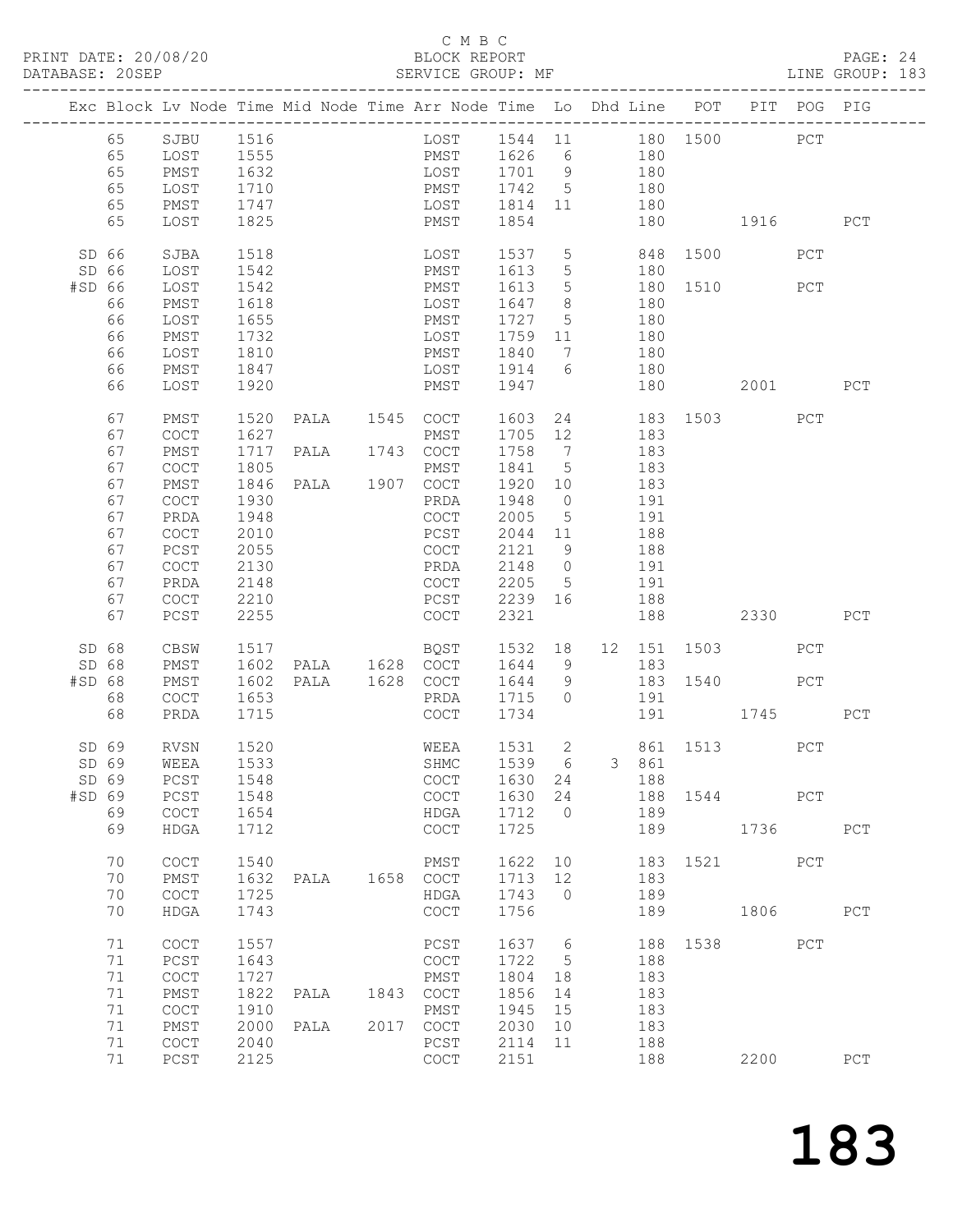|                                                                                | PRINT DATE: 20/08/20                                                                                                                                                                                           |                                              |                                                              |              | C M B C                                                                                   |                                                        |                    |                                                                                                                                                                                                                                                                                                                                                  |     |            |     |                    |  |
|--------------------------------------------------------------------------------|----------------------------------------------------------------------------------------------------------------------------------------------------------------------------------------------------------------|----------------------------------------------|--------------------------------------------------------------|--------------|-------------------------------------------------------------------------------------------|--------------------------------------------------------|--------------------|--------------------------------------------------------------------------------------------------------------------------------------------------------------------------------------------------------------------------------------------------------------------------------------------------------------------------------------------------|-----|------------|-----|--------------------|--|
|                                                                                | ABCS ARCHBISHOP CARNEY<br>COCT COQUITLAM CTRL STN<br>PRDA PRINCETON & DAVID<br>SERO SEYMOUR ST & ROBSON ST<br>__________________________________                                                               |                                              |                                                              |              |                                                                                           |                                                        |                    | ALBN SAMUEL ROBERTSON<br>BYST BROADWAY STN<br>CISH CITADEL & SHAUGHNESSY<br>DT48 DEWDNEY & 248 ST<br>HAPL HANEY PLACE<br>MIWB MISSION CITY TRAINBUS<br>PALA PANORAMA & LANSDOWNE<br>PCST PORT COQUITLAM STN<br>PCT PORT PORT COQUITLAM STN<br>PCT PORT MOODY CENTRE STN<br>RVSS RIVERSIDE                                                        |     |            |     |                    |  |
|                                                                                |                                                                                                                                                                                                                |                                              |                                                              |              |                                                                                           |                                                        |                    | Exc Block Lv Node Time Mid Node Time Arr Node Time Lo Dhd Line POT PIT POG PIG                                                                                                                                                                                                                                                                   |     |            |     |                    |  |
| 50<br>50<br>50<br>50<br>50<br>50<br>50<br>50<br>50<br>50<br>50<br>50<br>50     | BRST<br>HAPL<br><b>BRST</b><br>COCT 1019 CIPR BRST 1107<br>BRST<br>HAPL<br><b>BRST</b><br>BRST                                                                                                                 | 1222                                         | 1320<br>COCT 1419 CIPR BRST<br>BRST 1920 MMST 1951 HAPL 2003 |              | BRST<br>COCT                                                                              | 1313                                                   |                    | 50 HAPL 425 BRST 505 15 791 400 PCT<br>50 BRST 520 MMST 545 HAPL 555 15 791<br>50 HAPL 610 BRST 659 19 791<br>718 MMST 751 HAPL 804 6 791<br>810 BRST 909 11 791<br>920 COCT 1006 13 159<br>18 159<br>1125 MMST 1158 HAPL 1210 12 791<br>7 791<br>1406 13 159<br>1512 5 159<br>1517 MMST 1555 HAPL 1612 5 791<br>BRST 1716 5 791<br>791 2023 PCT |     |            |     |                    |  |
| 51<br>51<br>51<br>51<br>51<br>51<br>51<br>51<br>51<br>$51\,$<br>51<br>51<br>51 | HAPL<br>BRST<br>COCT 849 CIPR BRST 938<br>BRST 955 MMST 1027 HAPL 1040<br>WART 1050 MMST 1027 HAPL 1040<br>HAPL 1052<br>BRST<br>51 COCT 1249 CIPR<br><b>BRST</b><br>HAPL<br><b>BRST</b><br>COCT<br><b>BRST</b> | 1150<br>1355<br>1452<br>1601<br>1703<br>1820 | 630<br>735 COCT 825<br>MMST<br>CIPR<br>MMST                  | 1430<br>1851 | <b>BRST</b><br>COCT<br>BRST 1339 16<br>HAPL<br><b>BRST</b><br>COCT<br><b>BRST</b><br>HAPL | 721<br>1235 14<br>1446<br>1550<br>1657<br>1759<br>1903 | 6<br>11<br>6<br>21 | HAPL 450 BRST 532 8 791 425 PCT BRST 540 MMST 607 HAPL 617 13 791<br>14<br>791<br>24<br>159<br>$\begin{array}{cc} 17 & \hspace{1.5cm} 159 \\ 12 & \hspace{1.5cm} 791 \end{array}$<br>BRST 1140 10 791<br>159<br>159<br>791<br>791<br>159<br>159<br>791                                                                                           |     | 1926       |     | PCT                |  |
| 52<br>52<br>52<br>#SD 52<br>SD 52                                              | HAPL<br><b>BRST</b><br>HAPL<br><b>BRST</b><br><b>BRST</b>                                                                                                                                                      | 510<br>600<br>650<br>751<br>751              | MMST<br>CIPR                                                 | 630          | <b>BRST</b><br>HAPL<br><b>BRST</b><br>COCT<br>COCT                                        | 554<br>641<br>745<br>842<br>855                        | 6<br>9<br>6        | 791<br>791<br>791<br>159<br>159                                                                                                                                                                                                                                                                                                                  | 445 | 852<br>905 | PCT | PCT<br>${\tt PCT}$ |  |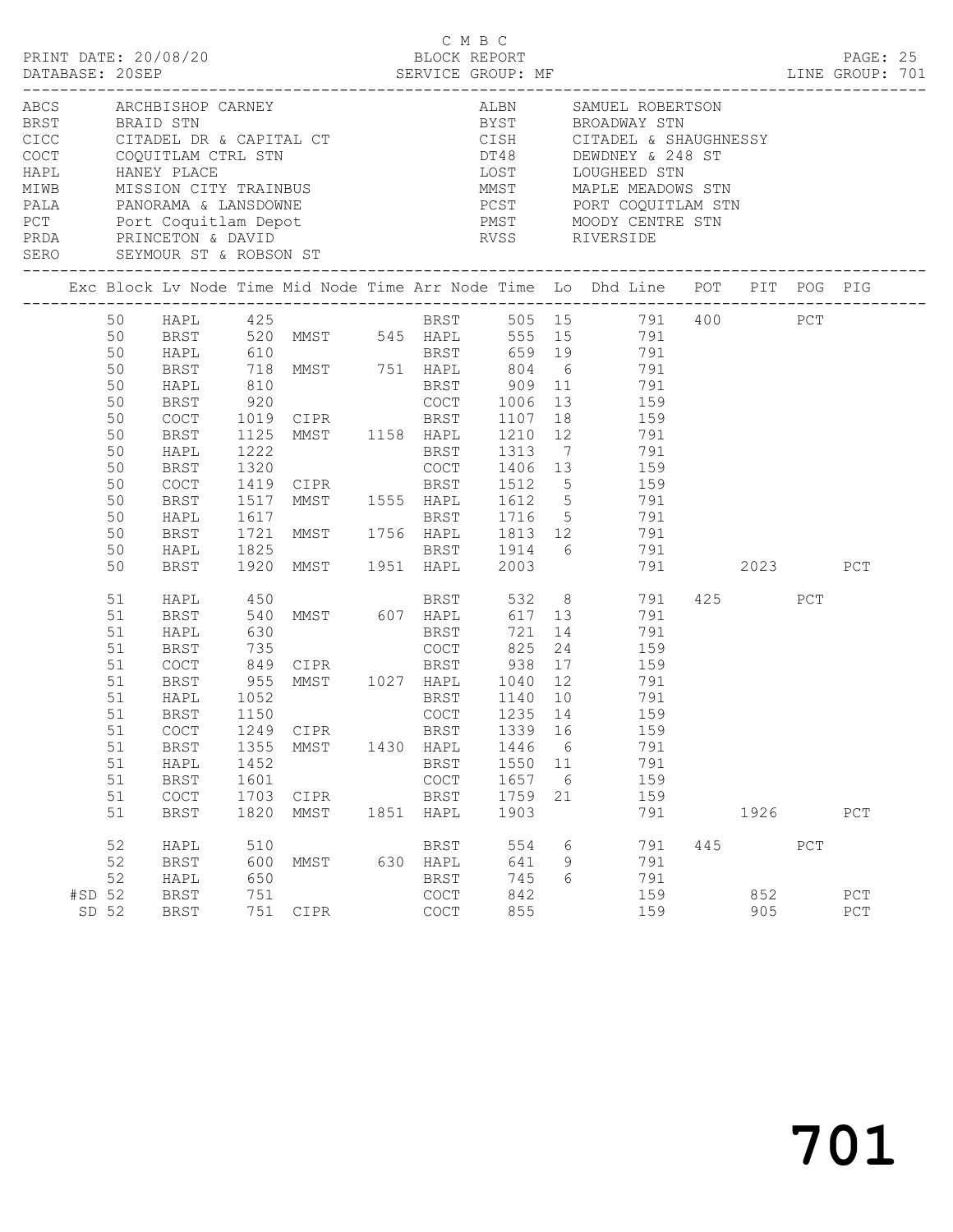# C M B C<br>BLOCK REPORT

PAGE: 26<br>LINE GROUP: 701

701

|          |                                            |              |                      |      |                                                    |              |                 | Exc Block Lv Node Time Mid Node Time Arr Node Time Lo Dhd Line POT |     |          | PIT POG PIG |     |
|----------|--------------------------------------------|--------------|----------------------|------|----------------------------------------------------|--------------|-----------------|--------------------------------------------------------------------|-----|----------|-------------|-----|
| 53       | $\mathtt{C}\mathtt{O}\mathtt{C}\mathtt{T}$ |              |                      |      |                                                    |              |                 | 508 CIPR BRST 550 5 159                                            |     | 456      | PCT         |     |
| 53       | BRST                                       |              |                      |      | COCT                                               | 640 19       |                 | 159                                                                |     |          |             |     |
| 53       | COCT                                       |              |                      |      |                                                    | 750          | 8 <sup>8</sup>  | 159                                                                |     |          |             |     |
| 53       | BRST                                       | 758          | MMST 833 HAPL        |      |                                                    | 847          | $5\overline{)}$ | 791                                                                |     |          |             |     |
| 53       | HAPL                                       | 852          |                      |      | BRST                                               | 942          | 8 <sup>8</sup>  | 791                                                                |     |          |             |     |
| 53       | BRST                                       | 950          |                      |      | COCT                                               | 1036         | 13              | 159                                                                |     |          |             |     |
| 53       | COCT                                       | 1049         | CIPR                 |      | BRST                                               | 1137         | 18              | 159                                                                |     |          |             |     |
| 53       | BRST                                       | 1155         | MMST 1228 HAPL       |      |                                                    | 1240         | 12              | 791                                                                |     |          |             |     |
| 53       | HAPL                                       | 1252         |                      |      | BRST                                               | 1343         | $\overline{7}$  | 791                                                                |     |          |             |     |
| 53       | BRST                                       | 1350         |                      |      | COCT                                               | 1438 20      |                 | 159                                                                |     |          |             |     |
| 53       | COCT                                       |              | 1458 CIPR            |      | BRST                                               | 1550         | $5\overline{)}$ | 159                                                                |     |          |             |     |
| 53       | BRST                                       | 1555         | MMST 1635 HAPL       |      |                                                    | 1655         | $5\overline{)}$ | 791                                                                |     |          |             |     |
| 53       | HAPL                                       | 1700         |                      |      | BRST                                               | 1754         | $6\overline{6}$ | 791                                                                |     |          |             |     |
| 53       | BRST                                       | 1800         |                      |      | COCT                                               | 1845         |                 | 159                                                                |     | 1855     |             | PCT |
| 54       | HAPL                                       | 530          |                      |      | BRST                                               | 617          |                 | 8 <sup>1</sup><br>791                                              |     | 505      | PCT         |     |
| 54       | BRST                                       | 625          |                      |      | COCT                                               | 711          | 8 <sup>8</sup>  | 159                                                                |     |          |             |     |
| 54       | COCT                                       |              | 719 CIPR<br>826 MMST |      | BRST                                               | 815          | 11              | 159                                                                |     |          |             |     |
| 54       | BRST                                       |              |                      |      |                                                    | 913          | 9               | 791                                                                |     |          |             |     |
| 54       | HAPL                                       | 922          |                      |      | BRST                                               | 1010         | 10              | 791                                                                |     |          |             |     |
| 54       | BRST                                       | 1020         |                      |      | COCT                                               | 1105         | 14              | 159                                                                |     |          |             |     |
| 54       | $\mathtt{C}\mathtt{O}\mathtt{C}\mathtt{T}$ |              | 1119 CIPR            |      | BRST                                               | 1207         | 18              | 159                                                                |     |          |             |     |
| 54       | <b>BRST</b>                                | 1225         | MMST 1258 HAPL       |      |                                                    | 1310         | 12              | 791                                                                |     |          |             |     |
| 54       | HAPL                                       | 1322         |                      |      | BRST                                               | 1413         | $\overline{7}$  | 791                                                                |     |          |             |     |
| 54       | BRST                                       | 1420         |                      |      | COCT                                               | 1512         | $6\overline{6}$ | 159                                                                |     |          |             |     |
| 54       | COCT                                       | 1518         | CIPR                 |      | BRST                                               | 1611         | $5\overline{)}$ | 159                                                                |     |          |             |     |
| 54       | BRST                                       | 1616         | MMST 1656 HAPL       |      |                                                    | 1716         | 8 <sup>8</sup>  | 791                                                                |     |          |             |     |
| 54       | HAPL                                       | 1724         |                      |      | BRST                                               | 1818 22      |                 | 791                                                                |     |          |             |     |
| 54       | BRST                                       | 1840         |                      |      | COCT                                               | 1925         |                 |                                                                    |     | 159 1934 |             | PCT |
| 55       | DT48                                       | 542          |                      |      |                                                    | 632          | $7\overline{ }$ | 701                                                                |     | 512      | PCT         |     |
| 55       | COCT                                       | 639          | CIPR                 |      | BRST                                               | 728 10       |                 | 159                                                                |     |          |             |     |
| 55       | BRST                                       | 738          | MMST                 |      | 813 HAPL                                           | 827          | $5^{\circ}$     | 791                                                                |     |          |             |     |
| 55       | HAPL                                       | 832          |                      |      | BRST                                               | 927          |                 |                                                                    |     | 791 945  |             | PCT |
| 56       | CISH                                       | 534          |                      |      | COCT                                               | 559          |                 | $7\overline{ }$<br>159                                             |     | 522 PCT  |             |     |
| 56       | COCT                                       | 606          | CIPR                 |      | <b>BRST</b>                                        | 654          | $6\overline{6}$ | 159                                                                |     |          |             |     |
| 56       | BRST                                       | 700          | MMST 733 HAPL        |      |                                                    | 745          | 5 <sup>5</sup>  | 791                                                                |     |          |             |     |
| 56       | HAPL                                       | 750          |                      |      | BRST                                               | 849          |                 | 791                                                                |     |          | 906 — 100   | PCT |
| 57       | COCT                                       | 536          | CIPR                 |      | BRST                                               | 622          | 18              | 159                                                                | 524 |          | PCT         |     |
| 57       | <b>BRST</b>                                | 640          | MMST                 | 710  | HAPL                                               | 721          | 9               | 791                                                                |     |          |             |     |
| 57       | HAPL                                       | 730          |                      |      | <b>BRST</b>                                        | 829          | 21              | 791                                                                |     |          |             |     |
| 57       | <b>BRST</b>                                | 850          |                      |      | $\mathtt{C}\mathtt{O}\mathtt{C}\mathtt{T}$         | 937          | 11              | 159                                                                |     |          |             |     |
| 57       | COCT                                       | 948          | CIPR                 |      | <b>BRST</b>                                        | 1036         | 19              | 159                                                                |     |          |             |     |
| 57       | <b>BRST</b>                                | 1055         | MMST                 | 1128 | HAPL                                               | 1140         | 12              | 791                                                                |     |          |             |     |
| 57       | HAPL                                       | 1152         |                      |      | <b>BRST</b>                                        | 1243         | 7               | 791                                                                |     |          |             |     |
| 57       | <b>BRST</b>                                | 1250         |                      |      | $\mathtt{C}\mathtt{O}\mathtt{C}\mathtt{T}$         | 1336         | 13              | 159                                                                |     |          |             |     |
| 57       | COCT                                       | 1349         | CIPR                 |      | <b>BRST</b>                                        | 1440         | 15              | 159                                                                |     |          |             |     |
| 57       | <b>BRST</b>                                | 1455         | MMST                 | 1533 | HAPL                                               | 1550         | 8               | 791                                                                |     |          |             |     |
| 57       | HAPL                                       | 1558         |                      |      | <b>BRST</b>                                        | 1657         | 5               | 791                                                                |     |          |             |     |
| 57       | <b>BRST</b>                                | 1702         |                      |      | COCT                                               | 1753         | 14              | 159                                                                |     |          |             |     |
| 57       | COCT                                       | 1807         |                      |      | $_{\mathrm{PCST}}$                                 | 1844         | 13              | 188                                                                |     |          |             |     |
| 57<br>57 | PCST                                       | 1857         |                      |      | $\mathtt{C}\mathtt{O}\mathtt{C}\mathtt{T}$         | 1929<br>2010 | 13              | 188                                                                |     |          |             |     |
| 57       | COCT<br>LOST                               | 1942<br>2015 |                      |      | LOST<br>$\mathtt{C}\mathtt{O}\mathtt{C}\mathtt{T}$ | 2042         | 5               | 152<br>152                                                         |     | 2051     |             | PCT |
|          |                                            |              |                      |      |                                                    |              |                 |                                                                    |     |          |             |     |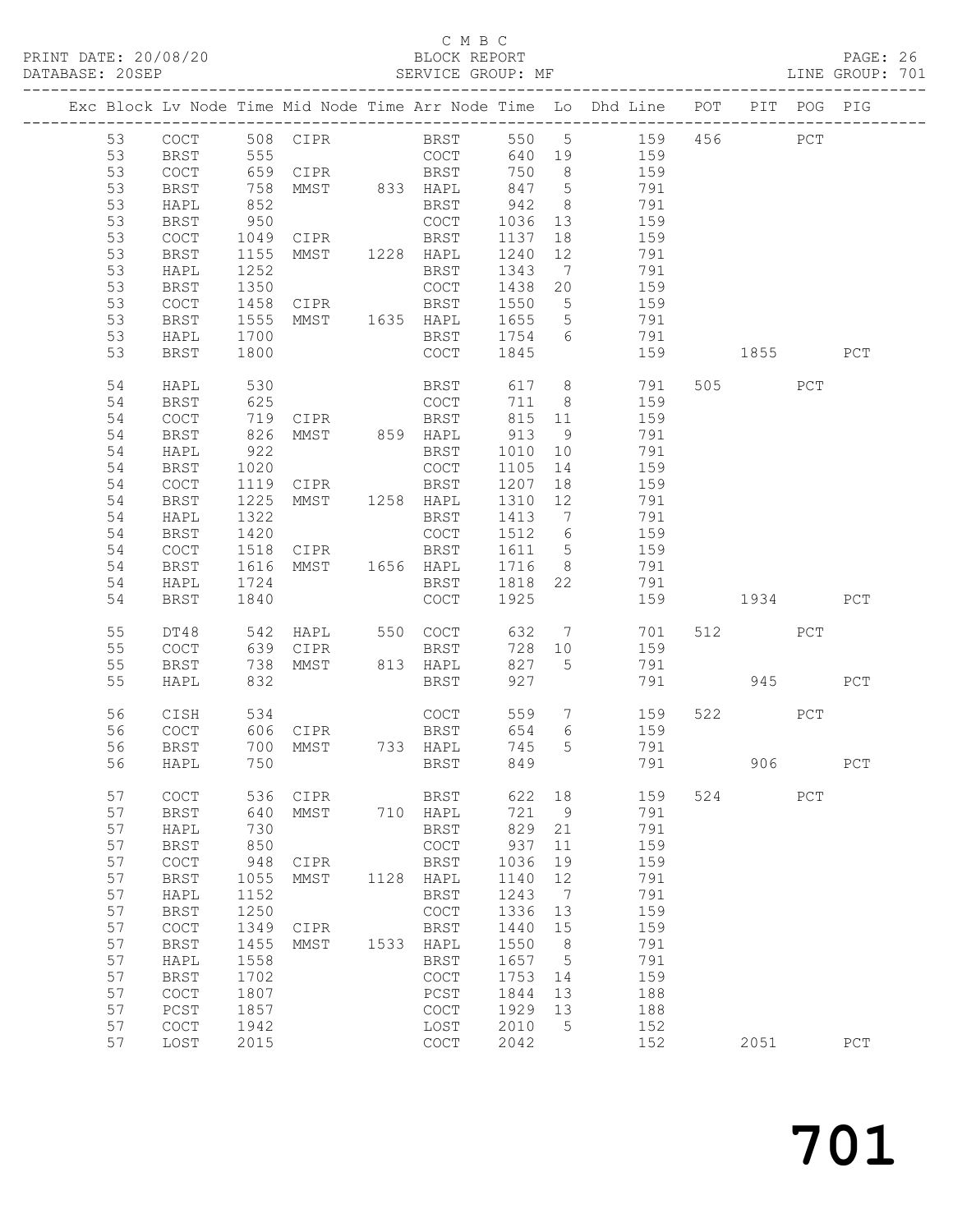# C M B C<br>BLOCK REPORT

PAGE: 27<br>LINE GROUP: 701

|        |       |                      |      | Exc Block Lv Node Time Mid Node Time Arr Node Time Lo Dhd Line POT PIT POG PIG |      |                                            |         |                 |            |     |          |         |     |             |
|--------|-------|----------------------|------|--------------------------------------------------------------------------------|------|--------------------------------------------|---------|-----------------|------------|-----|----------|---------|-----|-------------|
|        | 58    | HAPL                 | 550  |                                                                                |      | BRST 639 6 791                             |         |                 |            |     |          | 525     | PCT |             |
|        | 58    | <b>BRST</b>          |      |                                                                                |      |                                            |         |                 |            |     |          |         |     |             |
|        | 58    | COCT                 |      |                                                                                |      | COCT<br>BRST                               | 844     | 11              | 733 16 159 | 159 |          |         |     |             |
|        |       |                      |      | 645<br>749 CIPR<br>855 MMST                                                    |      |                                            |         |                 |            |     |          |         |     |             |
|        | 58    | BRST                 |      |                                                                                |      |                                            | 940     | 12              |            | 791 |          |         |     |             |
|        | 58    | HAPL                 | 952  |                                                                                |      | BRST                                       | 1040    | 10              | 791        |     |          |         |     |             |
|        | 58    | BRST                 | 1050 |                                                                                |      | COCT                                       | 1135    | 14              |            | 159 |          |         |     |             |
|        | 58    | COCT                 | 1149 | CIPR                                                                           |      | BRST                                       | 1237    | 18              |            | 159 |          |         |     |             |
|        | 58    | <b>BRST</b>          | 1255 | MMST 1328 HAPL                                                                 |      |                                            | 1340    | 12              |            | 791 |          |         |     |             |
|        | 58    | HAPL                 | 1352 |                                                                                |      | BRST                                       | 1443    | $\overline{7}$  |            | 791 |          |         |     |             |
|        | 58    | BRST                 | 1450 |                                                                                |      | COCT                                       | 1546    | 12              |            | 159 |          |         |     |             |
|        | 58    | COCT                 | 1558 | CIPR                                                                           |      | BRST                                       | 1653    | $5^{\circ}$     |            | 159 |          |         |     |             |
|        | 58    | BRST                 | 1658 | MMST 1738 HAPL                                                                 |      |                                            | 1756    | 9               |            | 791 |          |         |     |             |
|        | 58    |                      | 1805 |                                                                                |      | BRST 1855                                  |         | $5\overline{)}$ |            | 791 |          |         |     |             |
|        |       | HAPL                 |      |                                                                                |      |                                            |         |                 |            |     |          |         |     |             |
|        | 58    | <b>BRST</b>          | 1900 |                                                                                |      | MMST 1931 HAPL 1943                        |         |                 |            | 791 |          | 2004    |     | PCT         |
|        | 59    | <b>BRST</b>          | 620  | MMST 650 HAPL                                                                  |      |                                            | 701     |                 | 9          | 791 |          | 553 75  | PCT |             |
|        | 59    | HAPL                 | 710  |                                                                                |      | BRST                                       | 809     | 12              |            | 791 |          |         |     |             |
|        | 59    | <b>BRST</b>          | 821  |                                                                                |      | COCT                                       | 914     | $5^{\circ}$     |            | 159 |          |         |     |             |
|        | 59    | COCT                 | 919  |                                                                                |      |                                            | 1006    | 19              |            | 159 |          |         |     |             |
|        | 59    | <b>BRST</b>          | 1025 |                                                                                |      |                                            | 1108    | 14              |            | 791 |          |         |     |             |
|        | 59    | HAPL                 | 1122 |                                                                                |      | BRST                                       | 1210    | 10              |            | 791 |          |         |     |             |
|        | 59    | BRST                 | 1220 |                                                                                |      | COCT                                       | 1306    | 13              |            | 159 |          |         |     |             |
|        | 59    | COCT                 | 1319 | CIPR                                                                           |      | BRST                                       | 1409    | 16              |            | 159 |          |         |     |             |
|        | 59    |                      | 1425 | MMST 1501 HAPL                                                                 |      |                                            | 1518    | 23              |            |     |          |         |     |             |
|        |       | BRST                 |      |                                                                                |      |                                            |         |                 | 791        | 791 |          |         |     |             |
|        | 59    | HAPL                 | 1541 |                                                                                |      | BRST                                       | 1640    | $7\phantom{0}$  |            |     |          |         |     |             |
|        | 59    | BRST                 | 1647 |                                                                                |      | COCT                                       | 1742 8  |                 | 159        |     |          |         |     |             |
|        | 59    | COCT                 | 1750 | CIPR                                                                           |      | BRST                                       | 1838    |                 |            | 159 |          | 1856 18 |     | PCT         |
|        | 60    | <b>BRST</b>          | 715  |                                                                                |      | COCT                                       | 805     |                 | 14         | 159 |          | 652 200 | PCT |             |
|        | 60    | COCT                 | 819  | <b>CIPR</b>                                                                    |      | BRST                                       | 910     | 15              |            | 159 |          |         |     |             |
|        | 60    | <b>BRST</b>          | 925  | MMST 957 HAPL                                                                  |      |                                            | 1010    | 12              |            | 791 |          |         |     |             |
|        | 60    | HAPL                 | 1022 |                                                                                |      | BRST                                       | 1110    | 10              |            | 791 |          |         |     |             |
|        | 60    | BRST                 | 1120 |                                                                                |      | COCT                                       | 1205    | 14              |            | 159 |          |         |     |             |
|        |       |                      |      |                                                                                |      |                                            |         |                 |            |     |          |         |     |             |
|        | 60    | COCT                 | 1219 | CIPR                                                                           |      | BRST                                       | 1307    | 18              |            | 159 |          |         |     |             |
|        | 60    | <b>BRST</b>          | 1325 | MMST 1400 HAPL                                                                 |      |                                            | 1414    | 8 <sup>8</sup>  |            | 791 |          |         |     |             |
|        | 60    | HAPL                 | 1422 |                                                                                |      | BRST                                       | 1516    | $5\overline{)}$ |            | 791 |          |         |     |             |
|        | 60    | BRST                 | 1521 |                                                                                |      | COCT                                       | 1618 15 |                 |            | 159 |          |         |     |             |
|        | 60    | COCT                 | 1633 |                                                                                |      | CIPR BRST                                  | 1732 13 |                 |            | 159 |          |         |     |             |
|        | 60    | BRST                 | 1745 |                                                                                |      | COCT                                       | 1832    |                 |            | 159 |          | 1842    |     | PCT         |
|        |       |                      |      |                                                                                |      |                                            |         |                 |            |     |          |         |     |             |
|        | SD 61 | ALBN                 | 1453 |                                                                                |      | HAPL                                       | 1510    | 12              |            |     | 865 1421 |         | PCT |             |
|        | SD 61 | HAPL                 | 1522 |                                                                                |      | <b>BRST</b>                                | 1621    | 11              |            | 791 |          |         |     |             |
| #SD 61 |       | HAPL                 | 1522 |                                                                                |      | <b>BRST</b>                                | 1621    | 11              |            | 791 | 1452     |         | PCT |             |
|        | 61    | <b>BRST</b>          | 1632 |                                                                                |      | COCT                                       | 1727    | $\overline{7}$  |            | 159 |          |         |     |             |
|        | 61    | $\operatorname{COT}$ | 1734 | CIPR                                                                           |      | BRST                                       | 1828    | 12              |            | 159 |          |         |     |             |
|        | 61    | <b>BRST</b>          | 1840 | MMST                                                                           | 1911 | HAPL                                       | 1923    |                 |            | 791 |          | 1946    |     | ${\tt PCT}$ |
|        |       |                      |      |                                                                                |      |                                            |         |                 |            |     |          |         |     |             |
|        | 62    | COCT                 | 1439 | CIPR                                                                           |      | BRST                                       | 1531    | 5               |            | 159 | 1424     |         | PCT |             |
|        | 62    | <b>BRST</b>          | 1536 | MMST                                                                           |      | 1615 HAPL                                  | 1633    | 6               |            | 791 |          |         |     |             |
|        | 62    | HAPL                 | 1639 |                                                                                |      | BRST                                       | 1735    | 6               |            | 791 |          |         |     |             |
|        | 62    | <b>BRST</b>          | 1741 | MMST                                                                           | 1815 | HAPL                                       | 1830    |                 |            | 791 |          | 1853    |     | PCT         |
|        |       |                      |      |                                                                                |      |                                            |         |                 |            |     |          |         |     |             |
|        | SD 63 | <b>RVSS</b>          | 1515 |                                                                                |      | CICC                                       | 1528    | $7\phantom{.0}$ | 10         | 159 | 1506     |         | PCT |             |
|        | SD 63 | <b>BRST</b>          | 1545 |                                                                                |      | $\mathtt{C}\mathtt{O}\mathtt{C}\mathtt{T}$ | 1641    | 7               |            | 159 |          |         |     |             |
| #SD 63 |       | BRST                 | 1545 |                                                                                |      | COCT                                       | 1641    | 7               |            | 159 | 1522     |         | PCT |             |
|        | 63    | COCT                 | 1648 | CIPR                                                                           |      | <b>BRST</b>                                | 1746    | 15              |            | 159 |          |         |     |             |
|        | 63    | <b>BRST</b>          | 1801 | MMST                                                                           |      | 1832 HAPL                                  | 1845    |                 |            | 791 |          | 1908    |     | PCT         |
|        |       |                      |      |                                                                                |      |                                            |         |                 |            |     |          |         |     |             |

701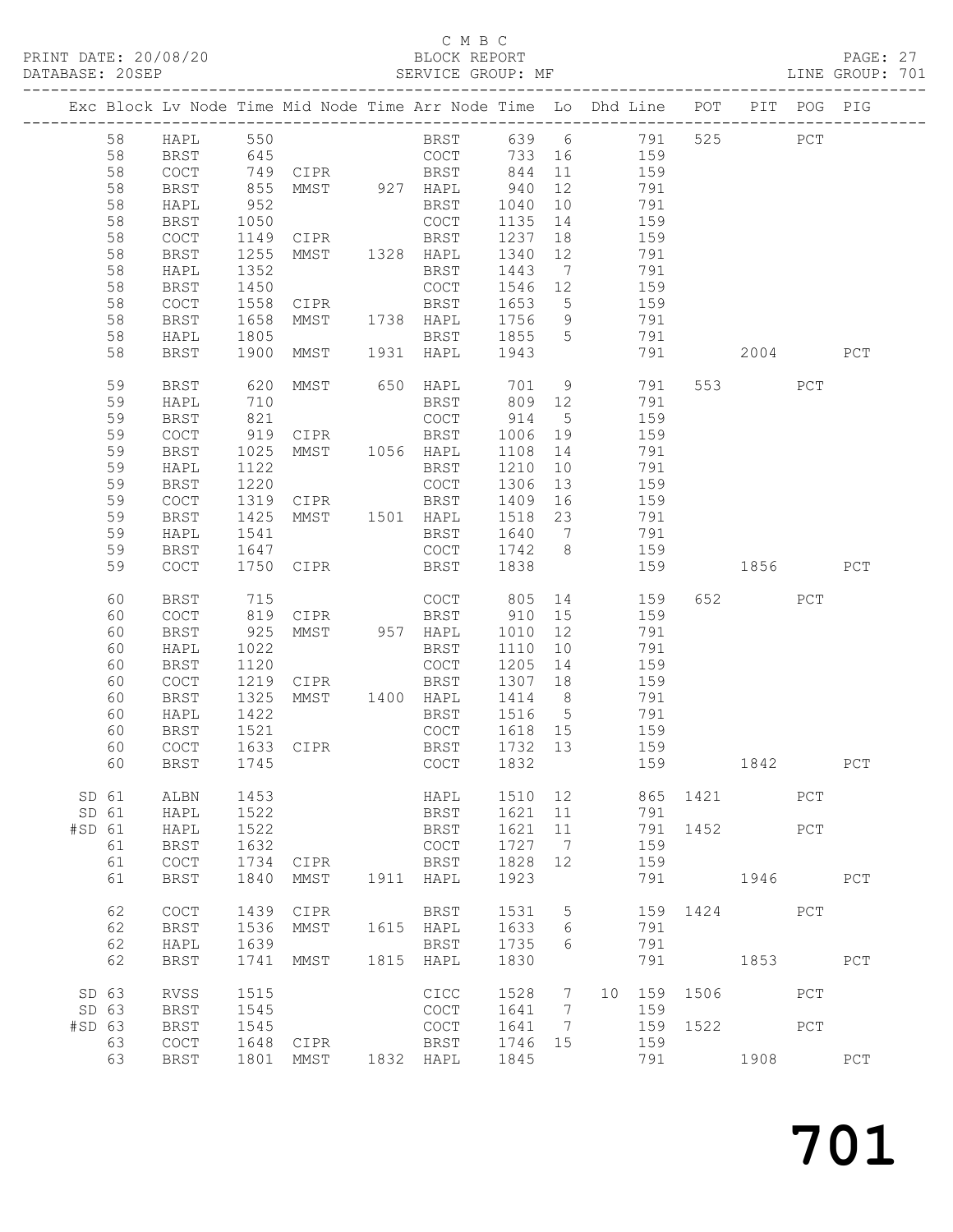#### C M B C<br>BLOCK REPORT

PAGE: 28<br>LINE GROUP: 701

|  |    |                                            |                 |                                    |      |              |         |                              | Exc Block Lv Node Time Mid Node Time Arr Node Time Lo Dhd Line POT PIT POG PIG |          |       |     |             |
|--|----|--------------------------------------------|-----------------|------------------------------------|------|--------------|---------|------------------------------|--------------------------------------------------------------------------------|----------|-------|-----|-------------|
|  | 64 | COCT                                       |                 | 1538 CIPR BRST 1633 5              |      |              |         |                              | 159 1519                                                                       |          | PCT   |     |             |
|  | 64 | BRST                                       |                 | 1638 MMST 1718 HAPL 1736 9         |      |              |         |                              | 791                                                                            |          |       |     |             |
|  | 64 | HAPL                                       | 1745            |                                    |      | BRST 1835 25 |         |                              | 791                                                                            |          |       |     |             |
|  | 64 | BRST                                       | 1900            |                                    |      | COCT         | 1942    |                              |                                                                                | 159      | 1951  |     | PCT         |
|  | 65 | COCT                                       | 1618            | CIPR                               |      | BRST         |         |                              | 1718 12                                                                        | 159 1603 |       | PCT |             |
|  | 65 | BRST                                       | 1730            |                                    |      | COCT         | 1819    |                              | 159                                                                            |          | 1829  |     | PCT         |
|  |    |                                            |                 |                                    |      |              |         |                              |                                                                                |          |       |     |             |
|  | 70 | COCT                                       | 405             | BYST                               |      | 451 SERO     | 509 6   |                              | N 9                                                                            |          | 353 3 | PCT |             |
|  | 70 | SERO                                       | 515             |                                    |      | COCT         | 634 13  |                              | N9                                                                             |          |       |     |             |
|  | 70 | COCT                                       | 647             | HAPL                               |      | 723 DT48     | 738 15  |                              | 701                                                                            |          |       |     |             |
|  | 70 | DT48                                       | 753             | HAPL                               | 805  | COCT         | 855     | $5^{\circ}$                  | 701                                                                            |          |       |     |             |
|  | 70 | $\mathtt{C}\mathtt{O}\mathtt{C}\mathtt{T}$ | 900             | HAPL                               | 940  | DT48         | 955 15  |                              | 701                                                                            |          |       |     |             |
|  | 70 | DT48                                       | 1010            | HAPL                               |      | 1020 COCT    | 1107 10 |                              | 701                                                                            |          |       |     |             |
|  | 70 | $\mathtt{C}\mathtt{O}\mathtt{C}\mathtt{T}$ | 1117            |                                    |      | HAPL         | 1157    | 8 <sup>8</sup>               | 701                                                                            |          |       |     |             |
|  | 70 | HAPL                                       | 1205            | MMST                               |      | 1220 COCT    | 1257    | $5^{\circ}$                  | 701                                                                            |          |       |     |             |
|  | 70 | $\mathtt{C}\mathtt{O}\mathtt{C}\mathtt{T}$ | 1302            | HAPL                               | 1345 | DT48         | 1400 10 |                              | 701                                                                            |          |       |     |             |
|  | 70 | DT48                                       | 1410            | HAPL                               | 1420 | COCT         | 1513    | $\overline{7}$               | 701                                                                            |          |       |     |             |
|  | 70 | COCT                                       | 1520            | HAPL                               | 1610 | DT48         | 1627    | 8 <sup>8</sup>               | 701                                                                            |          |       |     |             |
|  | 70 | DT48                                       | 1635            | HAPL                               | 1646 | COCT         | 1739    | 11                           | 701                                                                            |          |       |     |             |
|  | 70 | $\mathtt{C}\mathtt{O}\mathtt{C}\mathtt{T}$ | 1750            | HAPL                               | 1837 | DT48         | 1851 15 |                              | 701                                                                            |          |       |     |             |
|  | 70 | DT48                                       | 1906            | HAPL                               |      | 1914 COCT    | 1958    | $7\phantom{.0}\phantom{.0}7$ | 701                                                                            |          |       |     |             |
|  | 70 | $\mathtt{C}\mathtt{O}\mathtt{C}\mathtt{T}$ | 2005            | HAPL                               | 2043 | DT48         | 2056    | $7\overline{ }$              | 701                                                                            |          |       |     |             |
|  | 70 | DT48                                       | 2103            | HAPL                               |      | 2111 COCT    | 2152 13 |                              | 701                                                                            |          |       |     |             |
|  | 70 | $\mathtt{C}\mathtt{O}\mathtt{C}\mathtt{T}$ | 2205            | HAPL                               | 2241 | DT48         | 2254    | 13                           | 701                                                                            |          |       |     |             |
|  | 70 | DT48                                       | 2307            | HAPL                               |      | 2315 COCT    | 2353 12 |                              | 701                                                                            |          |       |     |             |
|  | 70 | COCT                                       | 2405            | HAPL                               | 2434 | DT48         | 2447    | 20                           | 701                                                                            |          |       |     |             |
|  | 70 | DT48                                       | 2507            | HAPL                               |      | 2515 COCT    | 2550 15 |                              | 701                                                                            |          |       |     |             |
|  | 70 | <b>COCT</b>                                | 2605            |                                    |      | HAPL         | 2633    |                              | 701                                                                            |          | 2651  |     | PCT         |
|  | 71 | HAPL                                       | 430             | MMST                               | 440  | COCT         | 502 15  |                              | 701                                                                            |          | 405   | PCT |             |
|  | 71 | COCT                                       | 517             | HAPL                               | 551  | DT48         | 603     | 8 <sup>8</sup>               | 701                                                                            |          |       |     |             |
|  | 71 | DT48                                       | 611             | HAPL                               | 620  | COCT         | 704     | 13                           | 701                                                                            |          |       |     |             |
|  | 71 | <b>COCT</b>                                | 717             | HAPL                               | 758  | DT48         | 813     | 10                           | 701                                                                            |          |       |     |             |
|  | 71 | DT48                                       | $\frac{1}{823}$ | HAPL                               | 835  | COCT         | 923     | $\overline{7}$               | 701                                                                            |          |       |     |             |
|  | 71 | COCT                                       | 930             | HAPL                               | 1010 | DT48         | 1025 15 |                              | 701                                                                            |          |       |     |             |
|  | 71 | DT48                                       | 1040            | HAPL                               |      | 1050 COCT    | 1137 10 |                              | 701                                                                            |          |       |     |             |
|  | 71 | COCT                                       | 1147            |                                    |      | HAPL         | 1230    | $5^{\circ}$                  | 701                                                                            |          |       |     |             |
|  | 71 | HAPL                                       |                 | 1235 MMST                          |      | 1250 COCT    | 1327    | $5\overline{)}$              | 701                                                                            |          |       |     |             |
|  |    |                                            |                 | 71 COCT 1332 HAPL 1415 DT48 1431 7 |      |              |         |                              | 701                                                                            |          |       |     |             |
|  | 71 | DT48                                       | 1438            | HAPL                               |      | 1451 COCT    | 1548 17 |                              | 701                                                                            |          |       |     |             |
|  | 71 | COCT                                       | 1605            | HAPL                               | 1655 | DT48         | 1711    | 8                            | 701                                                                            |          |       |     |             |
|  | 71 | DT48                                       | 1719            | HAPL                               | 1729 | COCT         | 1819    | 16                           | 701                                                                            |          |       |     |             |
|  | 71 | COCT                                       | 1835            | HAPL                               | 1917 | DT48         | 1931    | $5\phantom{.0}$              | 701                                                                            |          |       |     |             |
|  | 71 | DT48                                       | 1936            | HAPL                               | 1944 | COCT         | 2028    | $\overline{7}$               | 701                                                                            |          |       |     |             |
|  | 71 | COCT                                       | 2035            | HAPL                               | 2113 | DT48         | 2126    | 14                           | 701                                                                            |          |       |     |             |
|  | 71 | DT48                                       | 2140            | HAPL                               | 2148 | COCT         | 2229    | 13                           | 701                                                                            |          |       |     |             |
|  | 71 | COCT                                       | 2242            |                                    |      | LOST         | 2308    | $7\phantom{.0}\phantom{.0}7$ | 152                                                                            |          |       |     |             |
|  | 71 | LOST                                       | 2315            |                                    |      | COCT         | 2340    |                              | 152                                                                            |          | 2349  |     | ${\tt PCT}$ |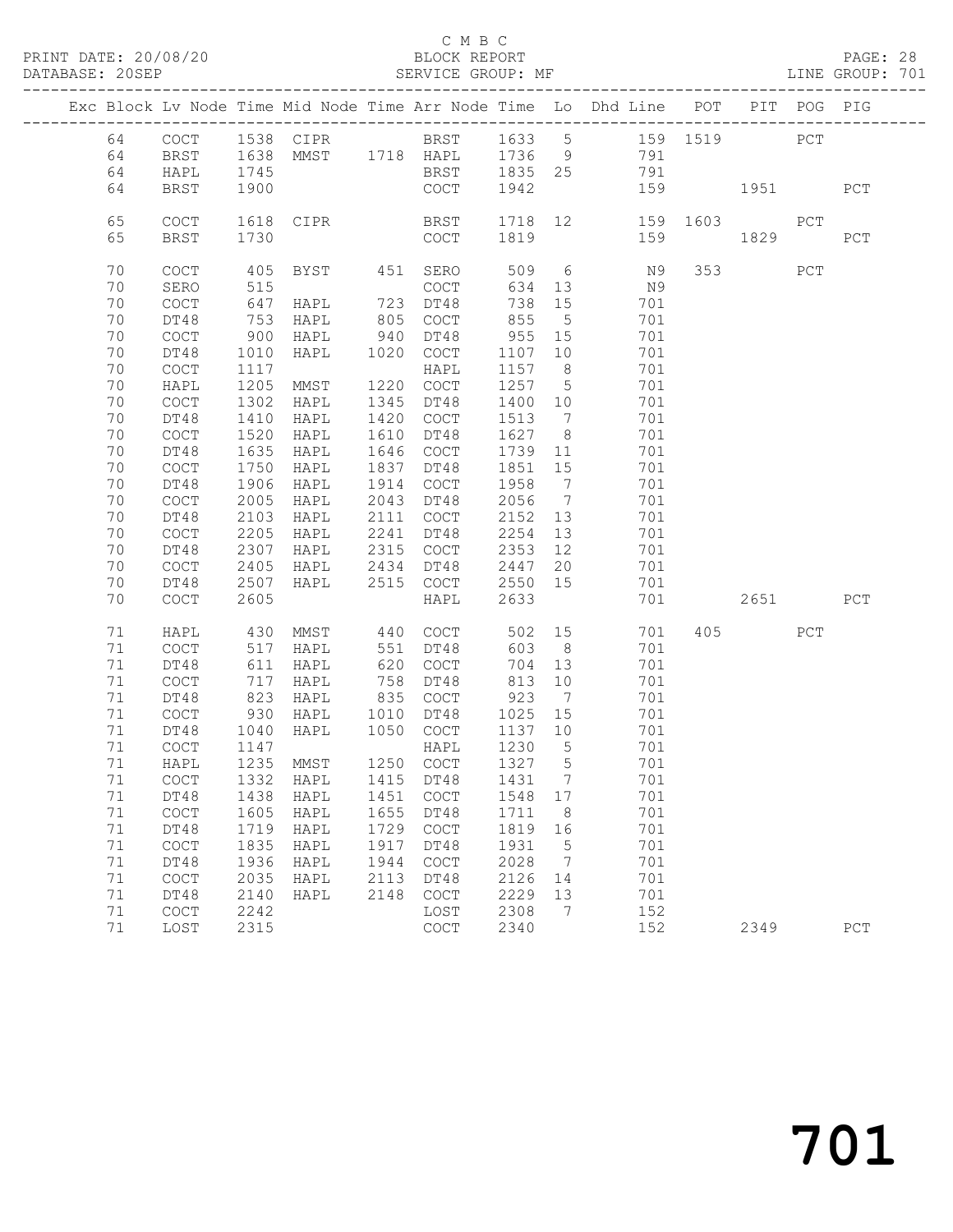# C M B C<br>BLOCK REPORT<br>SERVICE GROUP: MF

| DATABASE: 20SEP |          |                                            |                      | SERVICE GROUP: MF |      |                                            |                 |                              |                                                                                |      |     | LINE GROUP: 701 |
|-----------------|----------|--------------------------------------------|----------------------|-------------------|------|--------------------------------------------|-----------------|------------------------------|--------------------------------------------------------------------------------|------|-----|-----------------|
|                 |          |                                            |                      |                   |      |                                            |                 |                              | Exc Block Lv Node Time Mid Node Time Arr Node Time Lo Dhd Line POT PIT POG PIG |      |     |                 |
|                 | 72       |                                            |                      |                   |      |                                            |                 |                              | DT48 444 HAPL 452 COCT 527 5 701 414 PCT                                       |      |     |                 |
|                 | 72       | COCT                                       | 532                  |                   |      |                                            |                 |                              | 618 8<br>701                                                                   |      |     |                 |
|                 | 72       | DT48                                       | 626                  |                   |      | HAPL 635 COCT                              |                 |                              | 720 11<br>701                                                                  |      |     |                 |
|                 | 72       | COCT                                       |                      |                   |      | HAPL                                       | 812             | 8 <sup>8</sup>               | 701                                                                            |      |     |                 |
|                 | 72       | HAPL                                       | 731<br>820           | MMST              |      | 836 COCT                                   | 908             | 12                           | 701                                                                            |      |     |                 |
|                 | 72       | $\mathtt{C}\mathtt{O}\mathtt{C}\mathtt{T}$ | 920                  |                   |      | HAPL                                       | 1000            | $5\overline{)}$              | 701                                                                            |      |     |                 |
|                 | 72       | HAPL                                       | 1005                 | MMST              |      | 1020 COCT                                  | 1052            | 10                           | 701                                                                            |      |     |                 |
|                 | 72       | COCT                                       | 1102                 | HAPL              |      | 1142 DT48                                  | 1156            | 14                           | 701                                                                            |      |     |                 |
|                 | 72       | DT48                                       | 1210                 | HAPL              |      | 1220 COCT                                  | 1309            | 8 <sup>8</sup>               | 701                                                                            |      |     |                 |
|                 | 72       | COCT                                       | 1317                 |                   |      | HAPL                                       | 1400            | $5\overline{)}$              | 701                                                                            |      |     |                 |
|                 | 72       | HAPL                                       | 1405                 | MMST              | 1420 | COCT                                       | 1457            | 8 <sup>1</sup>               | 701                                                                            |      |     |                 |
|                 | 72       | $\mathtt{C}\mathtt{O}\mathtt{C}\mathtt{T}$ | 1505                 | HAPL              | 1553 | DT48                                       | 1610            | 10                           | 701                                                                            |      |     |                 |
|                 | 72       | DT48                                       | 1620                 | HAPL              |      | 1631 COCT                                  | 1724            | 11                           | 701                                                                            |      |     |                 |
|                 | 72       | COCT                                       | 1735                 | HAPL              | 1822 | DT48                                       | 1836            | 14                           | 701                                                                            |      |     |                 |
|                 | 72       |                                            | 1850                 |                   |      | 1859 COCT                                  | 1943            | $7\overline{ }$              | 701                                                                            |      |     |                 |
|                 | 72       | DT48                                       |                      | HAPL              | 2028 |                                            | 2057 5          |                              | 701                                                                            |      |     |                 |
|                 | 72       | COCT                                       | 1950<br>2102         | HAPL              |      | MIWB<br>2130 COCT                          | 2217 18         |                              | 701                                                                            |      |     |                 |
|                 | 72       | MIWB                                       |                      | HAPL              |      |                                            |                 |                              |                                                                                |      |     |                 |
|                 | 72       | COCT                                       | 2235<br>2337         | HAPL              | 2310 | DT48<br>2345 COCT                          | 2323 14         |                              | 701<br>701                                                                     |      |     |                 |
|                 | 72       | DT48<br>COCT                               | 2435                 | HAPL<br>HAPL      |      | 2504 DT48                                  | 2423 12<br>2517 |                              | 701                                                                            | 2540 |     | PCT             |
|                 | 73       | DT48                                       | 512                  | HAPL              | 520  | COCT                                       | 601             |                              | 701                                                                            | 442  | PCT |                 |
|                 | 73       | COCT                                       | 617                  | HAPL              |      | 651 DT48                                   | 704             | 21                           | 701                                                                            |      |     |                 |
|                 | 73       | DT48                                       |                      | HAPL              |      | 735 COCT                                   | 825             | 5 <sup>5</sup>               | 701                                                                            |      |     |                 |
|                 | 73       | COCT                                       | $\frac{1}{830}$      | HAPL              |      | 910 DT48                                   | 926             | 14                           | 701                                                                            |      |     |                 |
|                 | 73       | DT48                                       | 940                  | HAPL              | 950  | COCT                                       | 1037 10         |                              | 701                                                                            |      |     |                 |
|                 | 73       | <b>COCT</b>                                | 1047                 |                   |      | HAPL                                       | 1127 8          |                              | 701                                                                            |      |     |                 |
|                 | 73       | HAPL                                       | 1135                 | MMST              |      | 1150 COCT                                  | 1227            | $5\overline{)}$              | 701                                                                            |      |     |                 |
|                 | 73       | $\mathtt{C}\mathtt{O}\mathtt{C}\mathtt{T}$ | 1232                 | HAPL              |      | 1315 DT48                                  | 1329            | 11                           | 701                                                                            |      |     |                 |
|                 | 73       | DT48                                       | 1340                 | HAPL              |      | 1350 COCT                                  | 1439            | 11                           | 701                                                                            |      |     |                 |
|                 | 73       | COCT                                       | 1450                 | HAPL              | 1538 | DT48                                       | 1555            | 10                           | 701                                                                            |      |     |                 |
|                 | 73       | DT48                                       | 1605                 | HAPL              |      | 1616 COCT                                  | 1709            | 11                           | 701                                                                            |      |     |                 |
|                 | 73       | $\mathtt{C}\mathtt{O}\mathtt{C}\mathtt{T}$ | 1720                 | HAPL              | 1807 | DT48                                       | 1821            | 14                           | 701                                                                            |      |     |                 |
|                 | 73       | DT48                                       | 1835                 |                   | 1844 |                                            | 1928            | $7\overline{ }$              | 701                                                                            |      |     |                 |
|                 | 73       | COCT                                       | 1935                 | HAPL<br>HAPL      | 2013 | COCT<br>DT48                               | 2027            | $\overline{7}$               | 701                                                                            |      |     |                 |
|                 |          |                                            |                      |                   |      |                                            |                 |                              |                                                                                |      |     |                 |
|                 | 73       | DT48                                       | 2034                 | HAPL              |      | 2042 COCT                                  | 2126            | 9                            | 701                                                                            |      |     |                 |
|                 | 73<br>73 | COCT                                       |                      | HAPL              | 2211 | DT48<br>2250 COCT                          | 2224 18         |                              | 701                                                                            |      |     |                 |
|                 |          | DT48                                       | $21$<br>2242<br>2242 | HAPL              |      |                                            | 2328 14         |                              | 701                                                                            |      |     |                 |
|                 | 73       |                                            |                      |                   |      | COCT 2342 LOST 2406 9                      |                 |                              | 152                                                                            |      |     |                 |
|                 | 73       | LOST                                       | 2415                 |                   |      | COCT                                       | 2440 10         |                              | 152                                                                            |      |     |                 |
|                 | 73<br>73 | COCT<br>SERO                               | 2450<br>2605         | BYST              |      | 2536 SERO<br>COCT                          | 2554 11<br>2724 |                              | N9<br>N9                                                                       | 2731 |     | PCT             |
|                 | 74       | HAPL                                       | 535                  | MMST              | 548  | COCT                                       | 617             | 15                           | 701                                                                            | 510  | PCT |                 |
|                 | 74       | COCT                                       | 632                  | HAPL              | 707  | DT48                                       | 722             | 16                           | 701                                                                            |      |     |                 |
|                 | 74       | DT48                                       | 738                  | HAPL              | 750  | COCT                                       | 840             | $7\phantom{.0}\phantom{.0}7$ | 701                                                                            |      |     |                 |
|                 | 74       | $\operatorname{COT}$                       | 847                  |                   |      | HAPL                                       | 927             | 8                            | 701                                                                            |      |     |                 |
|                 | 74       | HAPL                                       | 935                  | MMST              |      | 950 COCT                                   | 1022            | 10                           | 701                                                                            |      |     |                 |
|                 | 74       | $\mathtt{C}\mathtt{O}\mathtt{C}\mathtt{T}$ | 1032                 | HAPL              | 1112 | DT48                                       | 1125            | 15                           | 701                                                                            |      |     |                 |
|                 | 74       |                                            | 1140                 |                   | 1150 |                                            | 1239            | 8                            | 701                                                                            |      |     |                 |
|                 | 74       | DT48<br>$\operatorname{COT}$               | 1247                 | HAPL              |      | COCT<br>HAPL                               | 1330            | $5^{\circ}$                  | 701                                                                            |      |     |                 |
|                 |          |                                            |                      |                   | 1350 |                                            |                 |                              |                                                                                |      |     |                 |
|                 | 74       | HAPL                                       | 1335                 | MMST              |      | $\mathtt{C}\mathtt{O}\mathtt{C}\mathtt{T}$ | 1427            | 8 <sup>8</sup>               | 701                                                                            |      |     |                 |
|                 | 74       | $\mathtt{C}\mathtt{O}\mathtt{C}\mathtt{T}$ | 1435                 | HAPL              | 1523 | DT48                                       | 1540            | 10                           | 701                                                                            |      |     |                 |
|                 | 74       | DT48                                       | 1550                 | HAPL              | 1601 | COCT                                       | 1654            | 11                           | 701                                                                            |      |     |                 |
|                 | 74       | COCT                                       | 1705                 | HAPL              | 1753 | DT48                                       | 1807            | 12                           | 701                                                                            |      |     |                 |
|                 | 74       | DT48                                       | 1819                 | HAPL              | 1829 | COCT                                       | 1913            | $\overline{7}$               | 701                                                                            |      |     |                 |
|                 | 74       | $\mathtt{C}\mathtt{O}\mathtt{C}\mathtt{T}$ | 1920                 | HAPL              | 2000 | DT48                                       | 2014            |                              | 701                                                                            | 2042 |     | PCT             |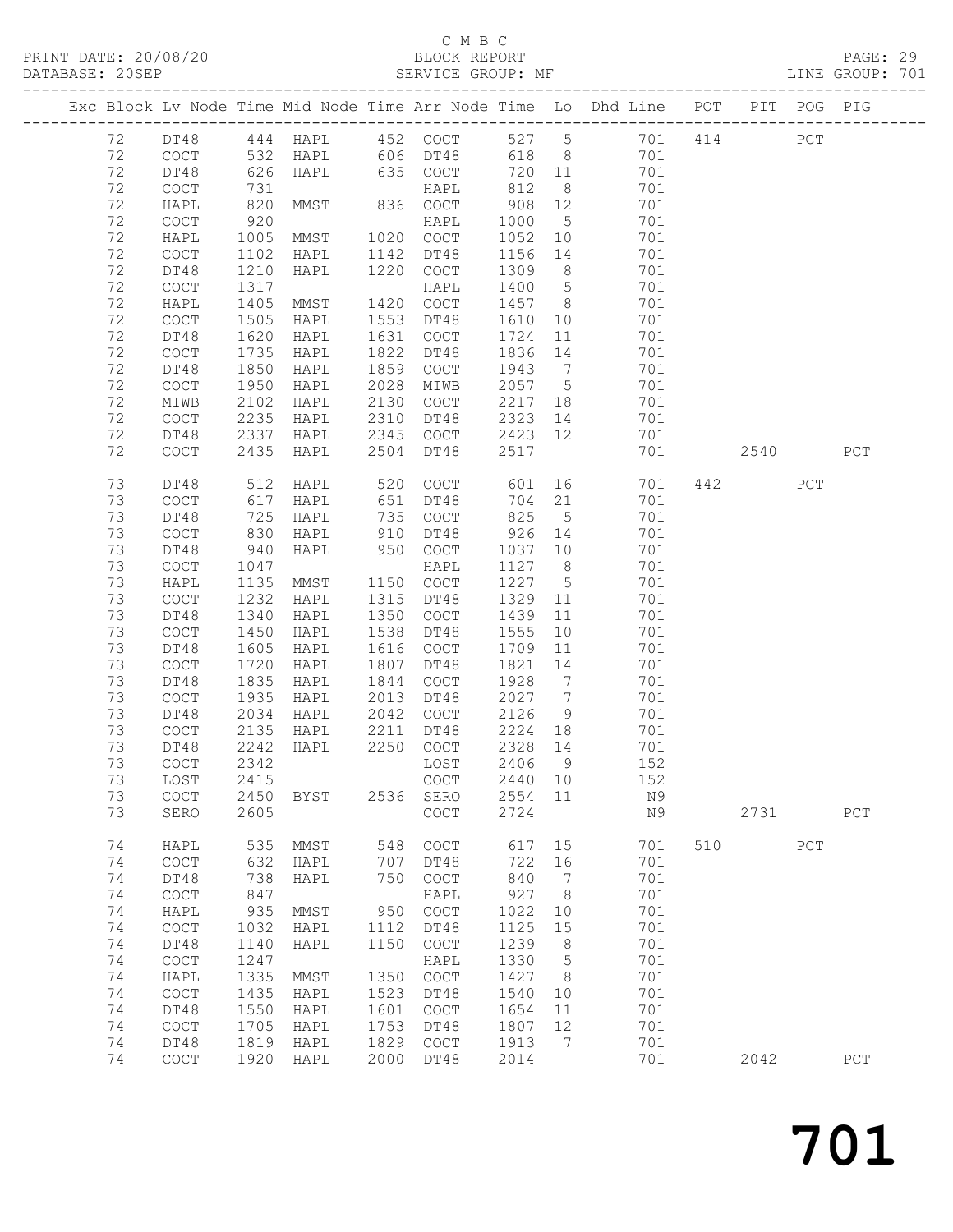# C M B C<br>BLOCK REPORT<br>SERVICE GROUP: MF

| DATABASE: 20SEP |          |                                                    |              | SERVICE GROUP: MF            |              |                                            |                    |                 |                                                                                |                |     | LINE GROUP: 701 |
|-----------------|----------|----------------------------------------------------|--------------|------------------------------|--------------|--------------------------------------------|--------------------|-----------------|--------------------------------------------------------------------------------|----------------|-----|-----------------|
|                 |          |                                                    |              |                              |              |                                            |                    |                 | Exc Block Lv Node Time Mid Node Time Arr Node Time Lo Dhd Line POT PIT POG PIG |                |     |                 |
|                 | 75       |                                                    |              |                              |              |                                            |                    |                 | COCT 547 HAPL 621 DT48 633 8 701 534 PCT                                       |                |     |                 |
|                 | 75       | DT48                                               | 641          |                              |              | HAPL 650 COCT 735 10                       |                    |                 | 701                                                                            |                |     |                 |
|                 | 75       | COCT                                               | 745<br>910   |                              |              | HAPL                                       |                    |                 | 826 14 30 701                                                                  |                |     |                 |
|                 | 75       | COCT                                               |              |                              |              |                                            | 1017               | 20              | 701                                                                            |                |     |                 |
|                 | 75       | MIWB                                               | 1037         | HAPL                         |              | 1105 COCT                                  | 1153               | 9               | 701                                                                            |                |     |                 |
|                 | 75       | COCT                                               | 1202         | HAPL                         |              | 1245 DT48                                  | 1259               | 11              | 701                                                                            |                |     |                 |
|                 | 75       | DT48                                               | 1310         | HAPL                         |              | 1320 COCT                                  | 1409               | 11              | 701                                                                            |                |     |                 |
| #FR 75          |          | COCT                                               | 1420         | HAPL                         |              | 1511 DT48                                  | 1528               | $7\overline{ }$ | 701                                                                            |                |     |                 |
| FR 75           |          | COCT                                               | 1420         | HAPL                         |              | 1513 DT48                                  | 1529               | $6\overline{6}$ | 701                                                                            |                |     |                 |
|                 | 75       | DT48                                               | 1535         | HAPL                         |              | 1546 COCT                                  | 1642               | 8 <sup>8</sup>  | 701                                                                            |                |     |                 |
|                 | 75       | COCT                                               | 1650         | HAPL                         |              | 1738 DT48                                  | 1752               | 12              | 701                                                                            |                |     |                 |
|                 | 75       | DT48                                               | 1804         | HAPL                         |              | 1814 COCT                                  | 1900               | $5\overline{)}$ | 701                                                                            |                |     |                 |
|                 | 75       | COCT                                               | 1905         | HAPL                         |              | 1945 DT48                                  | 1959               | $\overline{7}$  | 701                                                                            |                |     |                 |
|                 | 75       | DT48                                               | 2006         | HAPL                         |              | 2014 COCT                                  | 2058               | $\overline{7}$  | 701                                                                            |                |     |                 |
|                 | 75       | COCT                                               | 2105         | HAPL                         |              | 2141 DT48                                  | 2154               | 8 <sup>8</sup>  | 701                                                                            |                |     |                 |
|                 | 75<br>75 | DT48                                               | 2202<br>2305 | HAPL                         |              | 2210 COCT<br>2339 DT48                     | 2248 17<br>2352 15 |                 | 701<br>701                                                                     |                |     |                 |
|                 | 75       | COCT<br>DT48                                       | 2407         | HAPL<br>HAPL                 |              | 2415 COCT 2450 15                          |                    |                 | 701                                                                            |                |     |                 |
|                 | 75       | <b>COCT</b>                                        | 2505         |                              |              | HAPL                                       | 2534               |                 | 701                                                                            | 2552           |     | PCT             |
|                 |          |                                                    |              |                              |              |                                            |                    |                 |                                                                                |                |     |                 |
|                 | 76       | HAPL                                               | 605          |                              |              | MMST 618 COCT                              | 649                |                 | 13<br>701                                                                      | 540 540        | PCT |                 |
| #SD 76          |          | COCT                                               | 702          | HAPL                         |              | 740 DT48                                   | 755 43             |                 | 701                                                                            |                |     |                 |
| SD 76           |          | COCT                                               | 702          |                              |              | DT48                                       | 821                | 17              | 701                                                                            |                |     |                 |
|                 | 76       | DT48                                               | 838          | HAPL                         |              | 850 COCT                                   | 938 7              |                 | 701                                                                            |                |     |                 |
|                 | 76<br>76 | COCT<br>HAPL                                       | 945<br>1035  | MMST                         |              | HAPL<br>1050 COCT                          | 1025<br>1122       | 10<br>10        | 701<br>701                                                                     |                |     |                 |
|                 | 76       | COCT                                               | 1132         | HAPL                         |              | 1215 DT48                                  | 1229               | 11              | 701                                                                            |                |     |                 |
|                 | 76       | DT48                                               | 1240         | HAPL                         |              | 1250 COCT                                  | 1339               | 8 <sup>8</sup>  | 701                                                                            |                |     |                 |
|                 | 76       | COCT                                               | 1347         | HAPL                         |              | 1430 MIWB                                  | 1502 16            |                 | 701                                                                            |                |     |                 |
|                 | 76       | MIWB                                               | 1518         | HAPL                         |              | 1553 COCT                                  | 1648               | 9               | 701                                                                            |                |     |                 |
|                 | 76       | COCT                                               | 1657         |                              |              | PMST                                       | 1734 11            |                 | 183                                                                            |                |     |                 |
|                 | 76       | PMST                                               | 1745         | PALA                         |              | 1810 COCT                                  | 1825               | $5\overline{)}$ | 183                                                                            |                |     |                 |
|                 | 76       | COCT                                               | 1830         |                              |              | PMST                                       | 1905 5             |                 | 183                                                                            |                |     |                 |
|                 | 76       | PMST                                               | 1910         | PALA 1931 COCT               |              |                                            | 1944 16            |                 | 183                                                                            |                |     |                 |
|                 | 76       | COCT                                               | 2000         |                              |              | PRDA                                       | 2018 0             |                 | 191                                                                            |                |     |                 |
|                 | 76       | PRDA                                               | 2018         |                              |              | COCT                                       | 2035               |                 | 191                                                                            | 2044           |     | PCT             |
|                 | 77       | <b>COCT</b>                                        |              | 602 HAPL 636 DT48 648 22     |              |                                            |                    |                 | 701                                                                            | 549 and $\sim$ | PCT |                 |
|                 | 77       |                                                    |              | DT48 710 HAPL 720 COCT 809 6 |              |                                            |                    |                 | 701                                                                            |                |     |                 |
|                 | 77       | COCT                                               | 815          |                              |              | HAPL                                       | 855                | 10              | 701                                                                            |                |     |                 |
|                 | 77       | HAPL                                               | 905          | MMST                         | 920          | COCT                                       | 952                | 10              | 701                                                                            |                |     |                 |
|                 | 77       | $\operatorname{COT}$                               | 1002         | HAPL                         | 1042         | DT48                                       | 1055               | 15              | 701                                                                            |                |     |                 |
|                 | 77       | DT48                                               | 1110         | HAPL                         | 1120         | $\mathtt{C}\mathtt{O}\mathtt{C}\mathtt{T}$ | 1207               | 10              | 701                                                                            |                |     |                 |
|                 | 77       | $\operatorname{COT}$                               | 1217         |                              |              | HAPL                                       | 1300               | 5               | 701                                                                            |                |     |                 |
|                 | 77       | HAPL                                               | 1305         | MMST                         | 1320         | $\mathtt{C}\mathtt{O}\mathtt{C}\mathtt{T}$ | 1357               | $5\phantom{.0}$ | 701                                                                            |                |     |                 |
|                 | 77       | $\mathtt{C}\mathtt{O}\mathtt{C}\mathtt{T}$         | 1402         | HAPL                         | 1451         | DT48                                       | 1507               | 13              | 701                                                                            |                |     |                 |
|                 | 77       | DT48                                               | 1520         | ${\tt HAPI}$                 | 1531         | $\mathtt{C}\mathtt{O}\mathtt{C}\mathtt{T}$ | 1627               | 8               | 701                                                                            |                |     |                 |
|                 | 77       | COCT                                               | 1635         | HAPL                         | 1723         | DT48                                       | 1737               | 12              | 701                                                                            |                |     |                 |
|                 | 77       | DT48                                               | 1749         | HAPL                         | 1759         | COCT                                       | 1845               | 5               | 701                                                                            |                |     |                 |
|                 | 77       | $\mathtt{C}\mathtt{O}\mathtt{C}\mathtt{T}$         | 1850         | HAPL                         | 1931         | DT48                                       | 1945               | 6               | 701                                                                            |                |     |                 |
|                 | 77       | DT48                                               | 1951         | HAPL                         | 1959         | COCT                                       | 2043               | $\overline{7}$  | 701                                                                            |                |     |                 |
|                 | 77       | $\mathtt{C}\mathtt{O}\mathtt{C}\mathtt{T}$         | 2050         | HAPL                         | 2127         | MIWB                                       | 2156               | $\overline{7}$  | 701                                                                            |                |     |                 |
|                 | 77<br>77 | MIWB<br>$\mathtt{C}\mathtt{O}\mathtt{C}\mathtt{T}$ | 2203         | HAPL                         | 2231<br>2409 | COCT                                       | 2318<br>2422       | 17              | 701<br>701                                                                     |                |     |                 |
|                 | 77       | DT48                                               | 2335<br>2437 | HAPL<br>HAPL                 | 2445         | DT48<br>COCT                               | 2520               | 15<br>15        | 701                                                                            |                |     |                 |
|                 | 77       | COCT                                               | 2535         |                              |              | HAPL                                       | 2603               |                 | 701                                                                            | 2621           |     | PCT             |
|                 |          |                                                    |              |                              |              |                                            |                    |                 |                                                                                |                |     |                 |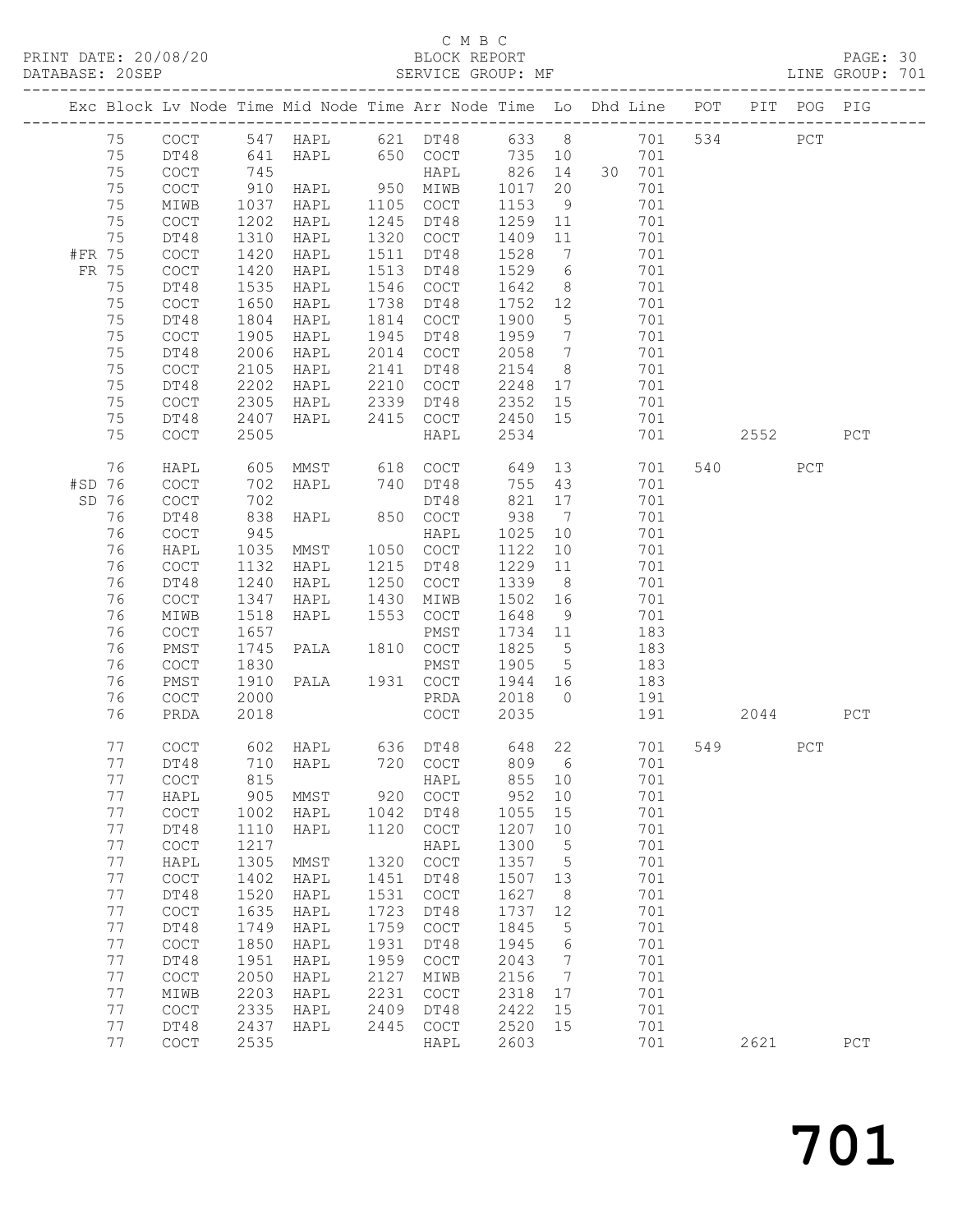### C M B C<br>BLOCK REPORT

PAGE: 31<br>LINE GROUP: 701

|        |    |             |      |      |      |             |        |                 | Exc Block Lv Node Time Mid Node Time Arr Node Time Lo Dhd Line | POT                      |         | PIT POG PIG |     |
|--------|----|-------------|------|------|------|-------------|--------|-----------------|----------------------------------------------------------------|--------------------------|---------|-------------|-----|
|        | 78 | DT48        | 655  | HAPL | 705  | COCT        | 754 6  |                 | 701                                                            |                          | 625 PCT |             |     |
|        | 78 | <b>COCT</b> | 800  | HAPL | 840  | DT48        | 857    | 13 <sup>°</sup> | 701                                                            |                          |         |             |     |
|        | 78 | DT48        | 910  | HAPL | 920  | COCT        | 1007   | 10 <sup>°</sup> | 701                                                            |                          |         |             |     |
|        | 78 | <b>COCT</b> | 1017 |      |      | HAPL        | 1057   |                 | 701                                                            |                          | 1120    |             | PCT |
|        | 79 | HAPL        | 1435 | MMST | 1453 | COCT        | 1532   |                 | 701                                                            | 1408 PCT                 |         |             |     |
|        | 79 | <b>COCT</b> | 1550 | HAPL | 1640 | DT48        | 1657   | 7               | 701                                                            |                          |         |             |     |
|        | 79 | DT48        | 1704 | HAPL | 1714 | COCT        | 1807   | 13              | 701                                                            |                          |         |             |     |
|        | 79 | <b>COCT</b> | 1820 | HAPL | 1904 | DT48        | 1918   |                 | 701                                                            |                          | 1946    |             | PCT |
|        | 80 | DT48        | 1503 | HAPL | 1516 | COCT        | 1613 7 |                 | 701                                                            | 1423                     |         | PCT         |     |
|        | 80 | <b>COCT</b> | 1620 | HAPL | 1708 | DT48        | 1723   | 11              | 701                                                            |                          |         |             |     |
|        | 80 | DT48        | 1734 | HAPL | 1744 | COCT        | 1833   |                 | 701                                                            |                          | 1843    |             | PCT |
| EF     | 81 | ABCS        | 1507 |      |      | <b>COCT</b> | 1523   | 12              | 701                                                            | 1456 148                 |         | PCT         |     |
| EF     | 81 | <b>COCT</b> | 1535 | HAPL | 1625 | DT48        | 1642   | 8               | 701                                                            |                          |         |             |     |
| #EF 81 |    | COCT        | 1535 | HAPL | 1625 | DT48        | 1642   | 8 <sup>8</sup>  | 701                                                            | 1516 — 1516 — 1517 — 162 |         | PCT         |     |
|        | 81 | DT48        | 1650 | HAPL | 1700 | COCT        | 1753   | 12              | 701                                                            |                          |         |             |     |
|        | 81 | <b>COCT</b> | 1805 | HAPL | 1851 | DT48        | 1905   | 16              | 701                                                            |                          |         |             |     |
|        | 81 | DT48        | 1921 | HAPL | 1929 | COCT        | 2013   | 21              | 701                                                            |                          |         |             |     |
|        | 81 | <b>COCT</b> | 2034 |      |      | BRST        | 2100   | 5               | 153                                                            |                          |         |             |     |
|        | 81 | BRST        | 2105 |      |      | COCT        | 2129   | 13              | 153                                                            |                          |         |             |     |
|        | 81 | COCT        | 2142 |      |      | LOST        | 2210   | 5               | 152                                                            |                          |         |             |     |
|        | 81 | LOST        | 2215 |      |      | COCT        | 2242   |                 | 152                                                            |                          | 2251    |             | PCT |

# 701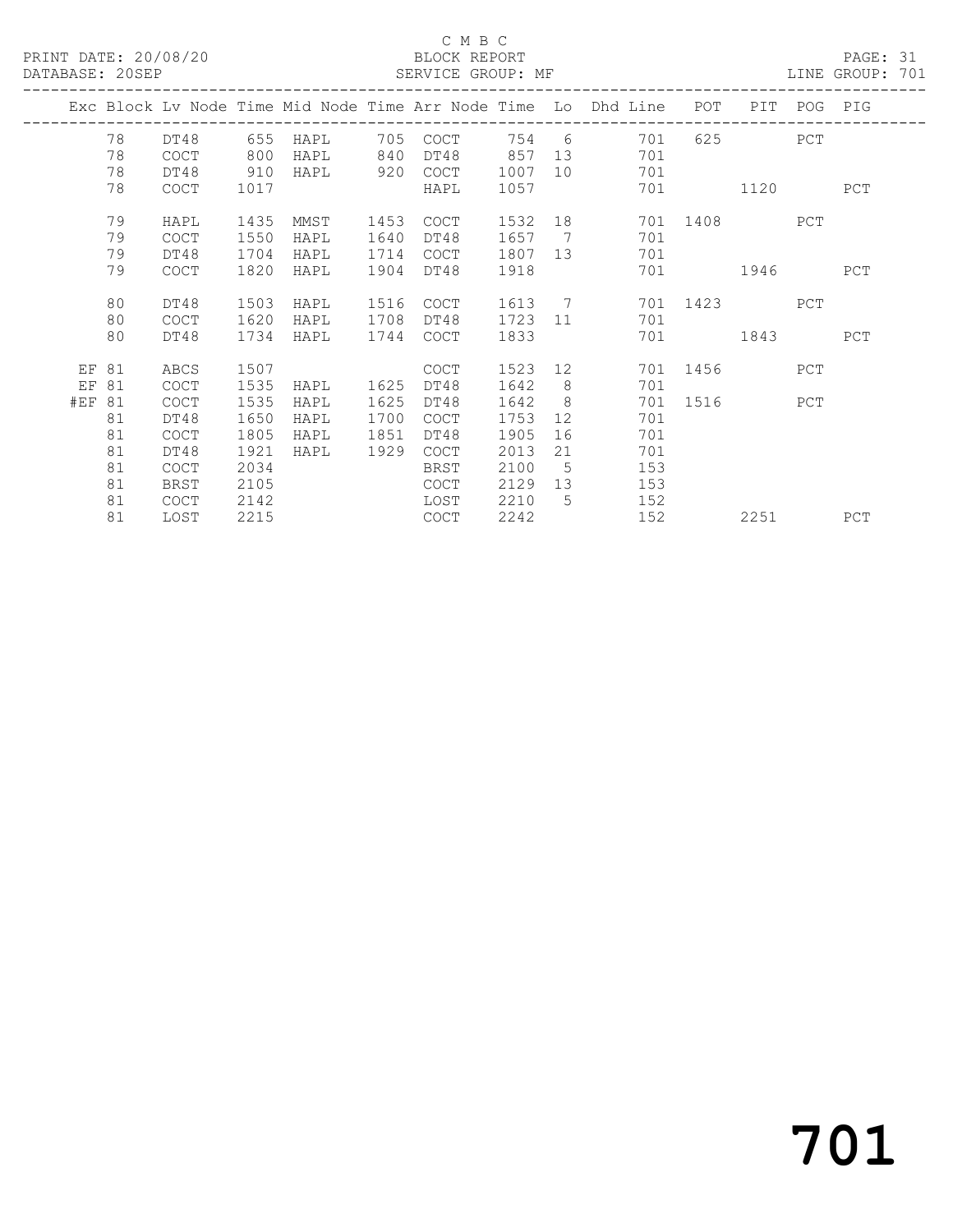|                                | PRINT DATE: 20/08/20                                                                                                                    |                              |  | C M B C<br>BLOCK REPORT                    |                   |                 |                                         |          |         |     | PAGE: 32 |  |
|--------------------------------|-----------------------------------------------------------------------------------------------------------------------------------------|------------------------------|--|--------------------------------------------|-------------------|-----------------|-----------------------------------------|----------|---------|-----|----------|--|
| DATABASE: 20SEP                | DATABASE: 20SEP<br>CREP SERVICE GROUP: MF EXERICE SERVICE SERVICE SERVICE SERVICE SERVICE SERVICE SERME EXERT EST.<br>BYST BROADWAY STN |                              |  |                                            |                   |                 | COCT COQUITLAM CTRL STN                 |          |         |     |          |  |
|                                |                                                                                                                                         |                              |  |                                            |                   |                 |                                         |          |         |     |          |  |
|                                |                                                                                                                                         |                              |  |                                            |                   |                 |                                         |          |         |     |          |  |
|                                | Exc Block Lv Node Time Mid Node Time Arr Node Time Lo Dhd Line POT PIT POG PIG                                                          |                              |  |                                            |                   |                 |                                         |          |         |     |          |  |
| 1                              | HAPL 502                                                                                                                                |                              |  | COCT 530 5 R3 437 PCT                      |                   |                 |                                         |          |         |     |          |  |
| $\mathbf{1}$                   | COCT 535<br>HAPL 612 COCT<br>COCT 655 HAPL                                                                                              |                              |  | HAPL 601 11 R3<br>COCT 642 13 R3           |                   |                 |                                         |          |         |     |          |  |
| $\mathbf{1}$                   |                                                                                                                                         |                              |  |                                            |                   |                 |                                         |          |         |     |          |  |
| $\mathbf{1}$                   |                                                                                                                                         |                              |  |                                            |                   |                 | 721 11                                  | R3       |         |     |          |  |
| $\mathbf{1}$                   | HAPL                                                                                                                                    |                              |  |                                            |                   |                 | 802 13                                  | R3       |         |     |          |  |
| $\mathbf{1}$                   | COCT                                                                                                                                    |                              |  | HAPL            841<br>COCT            923 |                   |                 | $\begin{array}{c} 11 \\ 12 \end{array}$ | R3       |         |     |          |  |
| $\mathbf{1}$                   | HAPL                                                                                                                                    |                              |  |                                            |                   |                 |                                         | R3       |         |     |          |  |
| $\mathbf 1$                    | COCT                                                                                                                                    |                              |  |                                            | 1003              |                 |                                         | R3       |         |     |          |  |
| $\mathbf 1$<br>$\mathbf{1}$    | HAPL                                                                                                                                    | 1019                         |  | COCT                                       |                   |                 | 1051 14                                 | R3       |         |     |          |  |
| $\mathbf{1}$                   | COCT                                                                                                                                    | 1105<br>1149                 |  | HAPL                                       |                   |                 | 1133 16<br>1221 14                      | R3<br>R3 |         |     |          |  |
| $\mathbf 1$                    | HAPL<br>COCT                                                                                                                            | 1235                         |  | COCT<br>HAPL                               |                   |                 | 1303 16                                 | R3       |         |     |          |  |
| $\mathbf 1$                    | HAPL                                                                                                                                    | 1319                         |  | COCT 1351 14                               |                   |                 |                                         | R3       |         |     |          |  |
| $\mathbf{1}$                   | COCT                                                                                                                                    | 1405                         |  | HAPL                                       |                   |                 |                                         | R3       |         |     |          |  |
| $\mathbf{1}$                   | HAPL                                                                                                                                    | 1449                         |  | COCT                                       |                   |                 | 1435 14<br>1521 14                      | R3       |         |     |          |  |
| $\mathbf 1$                    | COCT                                                                                                                                    | 1535                         |  | HAPL                                       | 1609              |                 | 13                                      | R3       |         |     |          |  |
| $\mathbf{1}$                   | HAPL                                                                                                                                    | 1622                         |  | COCT 1656                                  |                   |                 | 9                                       | R3       |         |     |          |  |
| $\mathbf{1}$                   | COCT                                                                                                                                    | 1705                         |  | HAPL                                       |                   |                 | 1739 13                                 | R3       |         |     |          |  |
| $\mathbf{1}$                   | HAPL                                                                                                                                    | 1752                         |  | COCT                                       | 1824 11           |                 |                                         | R3       |         |     |          |  |
| $\mathbf 1$                    | COCT                                                                                                                                    |                              |  | HAPL                                       | 1905              |                 | $\frac{12}{12}$ R3                      |          |         |     |          |  |
| $\mathbf 1$                    | HAPL                                                                                                                                    | , J2<br>1835<br>1917<br>1917 |  | COCT 1947                                  |                   |                 | 18 18                                   | R3       |         |     |          |  |
| $\mathbf 1$                    | COCT                                                                                                                                    | 2005                         |  | HAPL                                       |                   |                 | 2033 14                                 | R3       |         |     |          |  |
| $\mathbf{1}$                   | HAPL                                                                                                                                    | 2047                         |  | COCT                                       | 2117              |                 |                                         |          | R3 2126 |     | PCT      |  |
| 2                              | HAPL                                                                                                                                    | 512                          |  | COCT                                       |                   |                 | 540 5                                   | R3       | 447     | PCT |          |  |
| $\mathbf{2}$                   | <b>COCT</b>                                                                                                                             | 545<br>545<br>622<br>705     |  | HAPL                                       | 611               |                 | 11                                      | R3       |         |     |          |  |
| $\mathbf{2}$                   | HAPL                                                                                                                                    |                              |  | COCT                                       | 652               |                 | $\begin{array}{c} 13 \\ 11 \end{array}$ | R3       |         |     |          |  |
| $\mathbf{2}$                   | COCT                                                                                                                                    | 705                          |  | HAPL                                       | 731               |                 |                                         | R3       |         |     |          |  |
| $\mathbf{2}$                   | HAPL                                                                                                                                    | 742                          |  | COCT                                       | 812               |                 | 13                                      | R3       |         |     |          |  |
| $\mathbf{2}$                   | COCT                                                                                                                                    | 825                          |  | HAPL                                       | 851               |                 | 13                                      | R3       |         |     |          |  |
| $\mathbf{2}$<br>$\overline{c}$ | HAPL<br><b>COCT</b>                                                                                                                     | 904<br>950                   |  | COCT<br>HAPL                               | 936 14<br>1018 16 |                 |                                         | R3<br>R3 |         |     |          |  |
| $\mathbf{2}$                   | HAPL 1034                                                                                                                               |                              |  | COCT 1106 14                               |                   |                 |                                         | R3       |         |     |          |  |
| $\mathbf{2}$                   | COCT                                                                                                                                    | 1120                         |  | HAPL                                       | 1148              | 16              |                                         | R3       |         |     |          |  |
| $\mathbf{2}$                   | HAPL                                                                                                                                    | 1204                         |  | COCT                                       | 1236              | 14              |                                         | R3       |         |     |          |  |
| $\mathbf{2}$                   | COCT                                                                                                                                    | 1250                         |  | HAPL                                       | 1318              | 16              |                                         | R3       |         |     |          |  |
| $\mathbf{2}$                   | HAPL                                                                                                                                    | 1334                         |  | $_{\mathrm{COT}}$                          | 1406              | 14              |                                         | R3       |         |     |          |  |
| $\mathbf{2}$                   | COCT                                                                                                                                    | 1420                         |  | HAPL                                       | 1450              | 12              |                                         | R3       |         |     |          |  |
| $\mathbf{2}$                   | HAPL                                                                                                                                    | 1502                         |  | $_{\mathrm{COT}}$                          | 1535              | 10              |                                         | R3       |         |     |          |  |
| $\mathbf{2}$                   | COCT                                                                                                                                    | 1545                         |  | HAPL                                       | 1619              | 13              |                                         | R3       |         |     |          |  |
| $\mathbf{2}$                   | HAPL                                                                                                                                    | 1632                         |  | $_{\mathrm{COT}}$                          | 1706              | 9               |                                         | R3       |         |     |          |  |
| $\mathbf{2}$                   | COCT                                                                                                                                    | 1715                         |  | HAPL                                       | 1749              | 13              |                                         | R3       |         |     |          |  |
| $\mathbf{2}$                   | HAPL                                                                                                                                    | 1802                         |  | COCT                                       | 1833              | 17              |                                         | R3       |         |     |          |  |
| $\sqrt{2}$                     | COCT                                                                                                                                    | 1850                         |  | HAPL                                       | 1920              | 12              |                                         | R3       |         |     |          |  |
| $\mathbf{2}$                   | HAPL                                                                                                                                    | 1932                         |  | COCT                                       | 2002              | 18              |                                         | R3       |         |     |          |  |
| $\mathbf{2}$                   | COCT                                                                                                                                    | 2020                         |  | HAPL                                       | 2048              | 14              |                                         | R3       |         |     |          |  |
| $\mathbf{2}$                   | HAPL                                                                                                                                    | 2102                         |  | $\mathtt{C}\mathtt{O}\mathtt{C}\mathtt{T}$ | 2130              | $5^{\circ}$     |                                         | R3       |         |     |          |  |
| $\sqrt{2}$                     | COCT                                                                                                                                    | 2135                         |  | HAPL                                       | 2200              | 17              |                                         | R3       |         |     |          |  |
| $\mathbf{2}$                   | HAPL                                                                                                                                    | 2217                         |  | COCT                                       | 2245              | $5\phantom{.0}$ |                                         | R3       |         |     |          |  |
| $\mathbf{2}$                   | COCT                                                                                                                                    | 2250                         |  | HAPL                                       | 2315              | 17              |                                         | R3       |         |     |          |  |
| $\mathbf{2}$                   | HAPL                                                                                                                                    | 2332                         |  | COCT                                       | 2400              | 5               |                                         | R3       |         |     |          |  |
| $\overline{2}$                 | COCT                                                                                                                                    | 2405                         |  | HAPL                                       | 2430              |                 |                                         | R3       | 2448    |     | PCT      |  |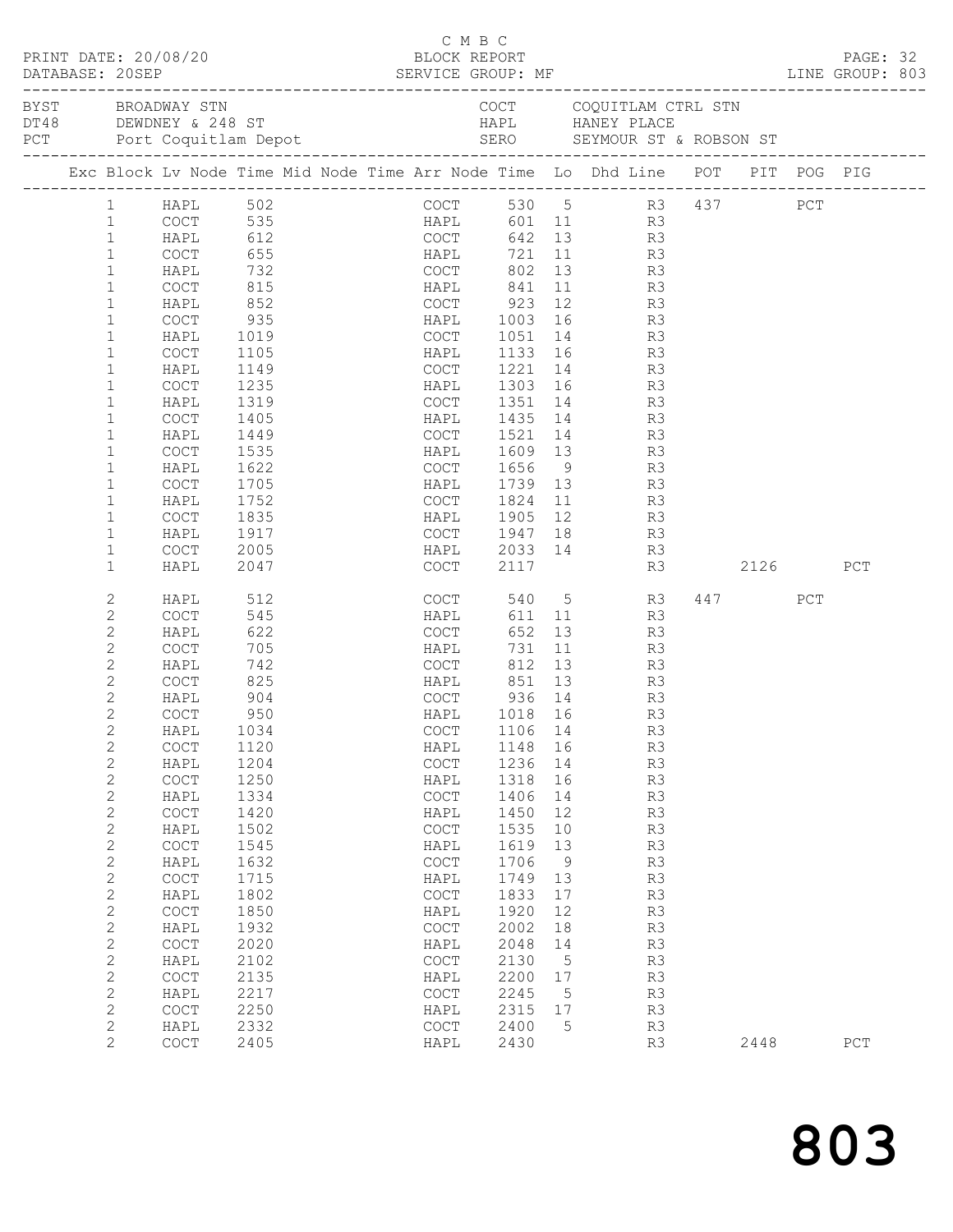# C M B C<br>BLOCK REPORT

PAGE: 33<br>LINE GROUP: 803

|  |                | Exc Block Lv Node Time Mid Node Time Arr Node Time Lo Dhd Line POT |                 |      |      |                                            |      |              |             |           |                |     |                        | PIT POG PIG |     |
|--|----------------|--------------------------------------------------------------------|-----------------|------|------|--------------------------------------------|------|--------------|-------------|-----------|----------------|-----|------------------------|-------------|-----|
|  | $\mathcal{S}$  | COCT                                                               | 505             |      |      |                                            | HAPL |              |             | 530 12 R3 |                | 453 |                        | ${\tt PCT}$ |     |
|  | 3              | HAPL                                                               | 542             |      |      | COCT                                       |      | 612 13       |             |           | R <sub>3</sub> |     |                        |             |     |
|  | 3              | COCT                                                               | $\frac{1}{625}$ |      |      | HAPL                                       |      | 651 11       |             |           | R3             |     |                        |             |     |
|  | 3              | HAPL                                                               | 702             |      |      |                                            | COCT | 732 13       |             |           | R3             |     |                        |             |     |
|  | $\mathfrak{Z}$ | COCT                                                               | 745             |      |      | HAPL                                       |      | 811          | 11          |           | R3             |     |                        |             |     |
|  | 3              | HAPL                                                               | 822             |      |      | COCT                                       |      | 852          | 13          |           | R3             |     |                        |             |     |
|  | 3              | COCT                                                               | 905<br>949      |      |      | HAPL                                       |      | 933          | 16<br>14    |           | R3             |     |                        |             |     |
|  | 3<br>3         | HAPL                                                               |                 |      |      | COCT<br>HAPL                               |      | 1021         | 16          |           | R3             |     |                        |             |     |
|  | 3              | COCT<br>HAPL                                                       | 1035<br>1119    |      |      | COCT                                       |      | 1103<br>1151 | 14          |           | R3<br>R3       |     |                        |             |     |
|  | 3              | COCT                                                               | 1205            |      |      | HAPL                                       |      | 1233 16      |             |           | R3             |     |                        |             |     |
|  | 3              | HAPL                                                               | 1249            |      |      | COCT                                       |      | 1321         | 14          |           | R3             |     |                        |             |     |
|  | 3              | COCT                                                               | 1335            |      |      | HAPL                                       |      | 1403         | 16          |           | R3             |     |                        |             |     |
|  | 3              | HAPL                                                               | 1419            |      |      | COCT                                       |      | 1451         | 14          |           | R3             |     |                        |             |     |
|  | $\mathsf 3$    | COCT                                                               | 1505            |      |      | HAPL                                       |      | 1538         | 14          |           | R3             |     |                        |             |     |
|  | 3              | HAPL                                                               | 1552            |      |      | COCT                                       |      | 1626         | 9           |           | R3             |     |                        |             |     |
|  | 3              | COCT                                                               | 1635            |      |      | HAPL                                       |      | 1709 13      |             |           | R3             |     |                        |             |     |
|  | 3              | HAPL                                                               | 1722            |      |      | COCT                                       |      | 1756         | 9           |           | R3             |     |                        |             |     |
|  | 3              | COCT                                                               | 1805            |      |      | HAPL                                       |      | 1836 11      |             |           | R3             |     |                        |             |     |
|  | 3              | HAPL                                                               | 1847            |      |      | COCT                                       |      | 1917         | 18          |           | R3             |     |                        |             |     |
|  | 3              | <b>COCT</b>                                                        | 1935            |      |      | HAPL                                       |      | 2003         | 14          |           | R3             |     |                        |             |     |
|  | 3              | HAPL                                                               | 2017            |      |      | COCT                                       |      | 2047         | 18          |           | R3             |     |                        |             |     |
|  | 3              | COCT                                                               | 2105            |      |      | HAPL                                       |      | 2130         | 17          |           | R3             |     |                        |             |     |
|  | 3              | HAPL                                                               | 2147            |      |      | COCT                                       |      | 2215         | $5^{\circ}$ |           | R3             |     |                        |             |     |
|  | 3              | COCT                                                               | 2220            |      |      | HAPL                                       |      | 2245 17      |             |           | R3             |     |                        |             |     |
|  | 3              | HAPL                                                               | 2302            |      |      | COCT                                       |      | 2330         | 5           |           | R3             |     |                        |             |     |
|  | 3              | COCT                                                               | 2335            |      |      | HAPL                                       |      | 2400         |             |           | R3             |     | 2418                   |             | PCT |
|  | 4              | HAPL                                                               | 522             |      |      |                                            | COCT |              | 550 5       |           | R3             |     | 457 and $\overline{a}$ | PCT         |     |
|  | 4              | <b>COCT</b>                                                        | 555             |      |      | HAPL                                       |      | 621          | 11          |           | R3             |     |                        |             |     |
|  | 4              | HAPL                                                               | 632             |      |      | COCT                                       |      | 702          | 13          |           | R3             |     |                        |             |     |
|  | 4<br>4         | COCT<br>HAPL                                                       | 715<br>752      |      |      | HAPL<br>COCT                               |      | 741<br>822   | 11<br>13    |           | R3<br>R3       |     |                        |             |     |
|  | 4              | COCT                                                               | 835             |      |      | HAPL                                       |      | 903          | 16          |           | R3             |     |                        |             |     |
|  | 4              | HAPL                                                               | 919             |      |      | COCT                                       |      | 951          | 14          |           | R3             |     |                        |             |     |
|  | 4              | COCT                                                               | 1005            |      |      | HAPL                                       |      | 1033 16      |             |           | R3             |     |                        |             |     |
|  | 4              | HAPL                                                               | 1049            |      |      | COCT                                       |      | 1121 14      |             |           | R3             |     |                        |             |     |
|  | 4              | COCT                                                               | 1135            |      |      | HAPL                                       |      | 1203 16      |             |           | R3             |     |                        |             |     |
|  | 4              | HAPL                                                               | 1219            |      |      | COCT                                       |      | 1251 14      |             |           | R3             |     |                        |             |     |
|  | 4              | $\mathtt{C}\mathtt{O}\mathtt{C}\mathtt{T}$                         | 1305            |      |      |                                            |      | HAPL 1333 16 |             |           | R3             |     |                        |             |     |
|  | 4              | HAPL                                                               | 1349            |      |      | $\mathtt{C}\mathtt{O}\mathtt{C}\mathtt{T}$ |      | 1421         | 14          |           | R3             |     |                        |             |     |
|  | 4              | COCT                                                               | 1435            |      |      | HAPL                                       |      | 1507         | 15          |           | R3             |     |                        |             |     |
|  | 4              | HAPL                                                               | 1522            |      |      | $\mathtt{C}\mathtt{O}\mathtt{C}\mathtt{T}$ |      | 1555         | 10          |           | R3             |     |                        |             |     |
|  | 4              | COCT                                                               | 1605            |      |      | HAPL                                       |      | 1639         | 13          |           | R3             |     |                        |             |     |
|  | 4              | HAPL                                                               | 1652            |      |      | COCT                                       |      | 1726         | 9           |           | R3             |     |                        |             |     |
|  | 4              | COCT                                                               | 1735            |      |      | HAPL                                       |      | 1807         | 10          |           | R3             |     |                        |             |     |
|  | 4              | HAPL                                                               | 1817            |      |      | $\mathtt{C}\mathtt{O}\mathtt{C}\mathtt{T}$ |      | 1848         | 17          |           | R3             |     |                        |             |     |
|  | 4              | COCT                                                               | 1905            |      |      | HAPL                                       |      | 1933         | 14          |           | R3             |     |                        |             |     |
|  | 4              | HAPL                                                               | 1947            |      |      | $\mathtt{C}\mathtt{O}\mathtt{C}\mathtt{T}$ |      | 2017         | 18          |           | R3             |     |                        |             |     |
|  | 4              | COCT                                                               | 2035            |      |      | HAPL                                       |      | 2103         | 14          |           | R3             |     |                        |             |     |
|  | 4              | HAPL                                                               | 2117            |      |      | COCT                                       |      | 2145         | 5           |           | R3             |     |                        |             |     |
|  | 4              | COCT                                                               | 2150            |      |      | HAPL                                       |      | 2215         | 17          |           | R3             |     |                        |             |     |
|  | 4              | HAPL                                                               | 2232            |      |      | COCT                                       |      | 2300         | 5           |           | R3             |     |                        |             |     |
|  | 4              | COCT                                                               | 2305            |      |      | HAPL                                       |      | 2330         | 17          |           | R3             |     |                        |             |     |
|  | 4              | HAPL                                                               | 2347            |      |      | COCT                                       |      | 2415         | 5           |           | R3             |     |                        |             |     |
|  | 4              | COCT                                                               | 2420            | BYST | 2506 | SERO                                       |      | 2524         | 11          |           | N9             |     |                        |             |     |
|  | 4              | SERO                                                               | 2535            |      |      | COCT                                       |      | 2654         |             |           | N9             |     | 2701                   |             | PCT |

803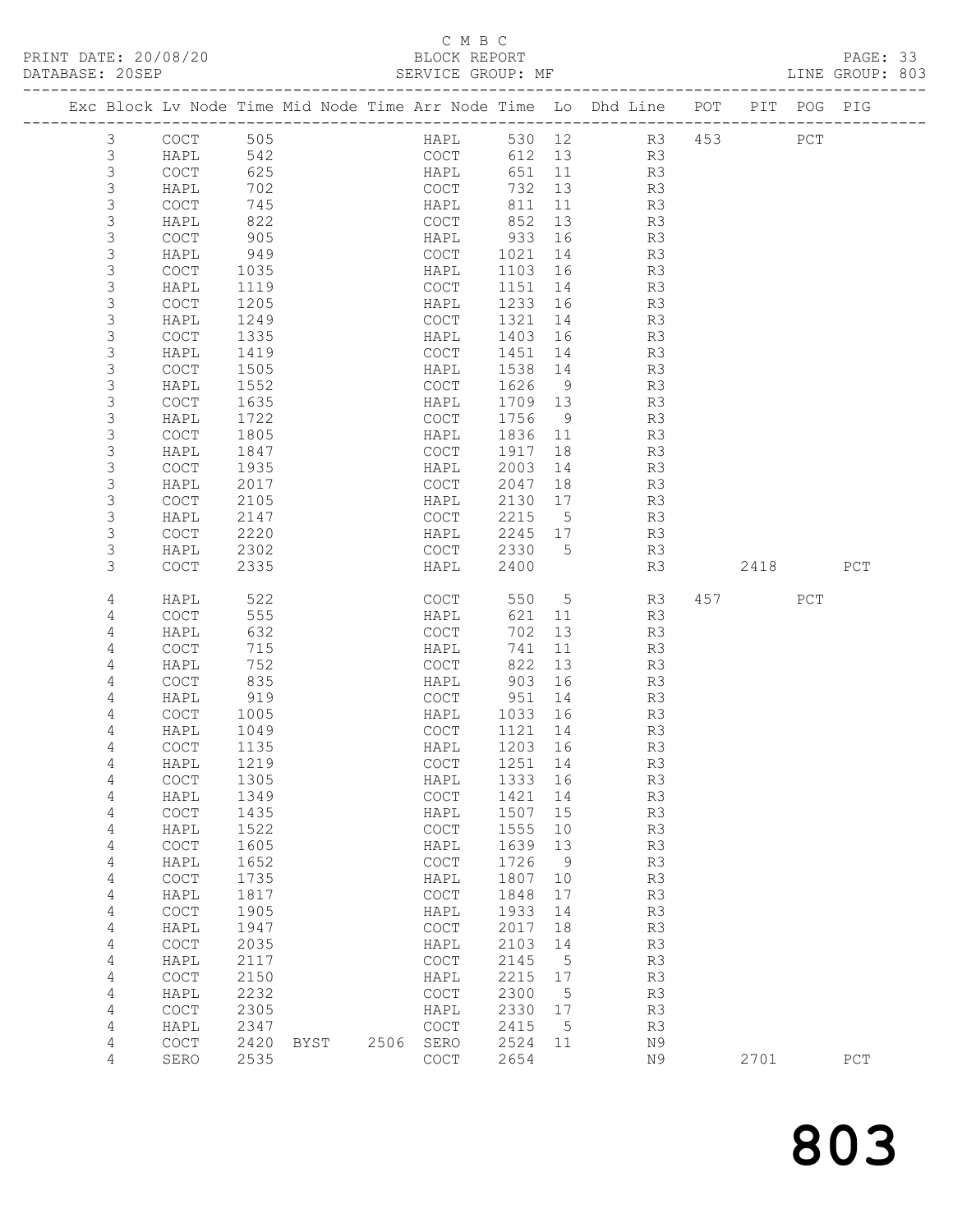### C M B C<br>BLOCK REPORT

## PAGE: 34<br>LINE GROUP: 803

|  |   | Exc Block Lv Node Time Mid Node Time Arr Node Time Lo Dhd Line POT |      |  |      |        |             |        |    |     |      | PIT POG PIG |             |
|--|---|--------------------------------------------------------------------|------|--|------|--------|-------------|--------|----|-----|------|-------------|-------------|
|  | 5 | <b>COCT</b>                                                        | 515  |  | HAPL | 540 14 |             |        | R3 | 503 |      | PCT         |             |
|  | 5 | HAPL                                                               | 554  |  | COCT | 624    |             | 11 — 1 | R3 |     |      |             |             |
|  | 5 | COCT                                                               | 635  |  | HAPL | 701    | 11          |        | R3 |     |      |             |             |
|  | 5 | HAPL                                                               | 712  |  | COCT | 742    | 13          |        | R3 |     |      |             |             |
|  | 5 | <b>COCT</b>                                                        | 755  |  | HAPL | 821    | 11          |        | R3 |     |      |             |             |
|  | 5 | HAPL                                                               | 832  |  | COCT | 903    |             |        | R3 |     | 913  |             | PCT         |
|  | 6 | HAPL                                                               | 532  |  | COCT | 602    | 13          |        | R3 | 507 |      | PCT         |             |
|  | 6 | <b>COCT</b>                                                        | 615  |  | HAPL | 641    | 11          |        | R3 |     |      |             |             |
|  | 6 | HAPL                                                               | 652  |  | COCT | 722    | 13          |        | R3 |     |      |             |             |
|  | 6 | <b>COCT</b>                                                        | 735  |  | HAPL | 801    | 11          |        | R3 |     |      |             |             |
|  | 6 | HAPL                                                               | 812  |  | COCT | 842    | 13          |        | R3 |     |      |             |             |
|  | 6 | <b>COCT</b>                                                        | 855  |  | HAPL | 923    | 11          |        | R3 |     |      |             |             |
|  | 6 | HAPL                                                               | 934  |  | COCT | 1006   | 14          |        | R3 |     |      |             |             |
|  | 6 | <b>COCT</b>                                                        | 1020 |  | HAPL | 1048   | 16          |        | R3 |     |      |             |             |
|  | 6 | HAPL                                                               | 1104 |  | COCT | 1136   | 14          |        | R3 |     |      |             |             |
|  | 6 | <b>COCT</b>                                                        | 1150 |  | HAPL | 1218   | 16          |        | R3 |     |      |             |             |
|  | 6 | HAPL                                                               | 1234 |  | COCT | 1306   | 14          |        | R3 |     |      |             |             |
|  | 6 | <b>COCT</b>                                                        | 1320 |  | HAPL | 1348   | 16          |        | R3 |     |      |             |             |
|  | 6 | HAPL                                                               | 1404 |  | COCT | 1436   | 14          |        | R3 |     |      |             |             |
|  | 6 | COCT                                                               | 1450 |  | HAPL | 1522   | 10          |        | R3 |     |      |             |             |
|  | 6 | HAPL                                                               | 1532 |  | COCT | 1606   | - 9         |        | R3 |     |      |             |             |
|  | 6 | COCT                                                               | 1615 |  | HAPL | 1649   | 13          |        | R3 |     |      |             |             |
|  | 6 | HAPL                                                               | 1702 |  | COCT | 1736   | - 9         |        | R3 |     |      |             |             |
|  | 6 | COCT                                                               | 1745 |  | HAPL | 1817   | 15          |        | R3 |     |      |             |             |
|  | 6 | HAPL                                                               | 1832 |  | COCT | 1902   | 18          |        | R3 |     |      |             |             |
|  | 6 | COCT                                                               | 1920 |  | HAPL | 1948   | 14          |        | R3 |     |      |             |             |
|  | 6 | HAPL                                                               | 2002 |  | COCT | 2032   | 18          |        | R3 |     |      |             |             |
|  | 6 | COCT                                                               | 2050 |  | HAPL | 2118   | 14          |        | R3 |     |      |             |             |
|  | 6 | HAPL                                                               | 2132 |  | COCT | 2200   | 5           |        | R3 |     |      |             |             |
|  | 6 | COCT                                                               | 2205 |  | HAPL | 2230   | 17          |        | R3 |     |      |             |             |
|  | 6 | HAPL                                                               | 2247 |  | COCT | 2315   | $5^{\circ}$ |        | R3 |     |      |             |             |
|  | 6 | COCT                                                               | 2320 |  | HAPL | 2345   | 17          |        | R3 |     |      |             |             |
|  | 6 | HAPL                                                               | 2402 |  | COCT | 2430   |             |        | R3 |     | 2439 |             | ${\tt PCT}$ |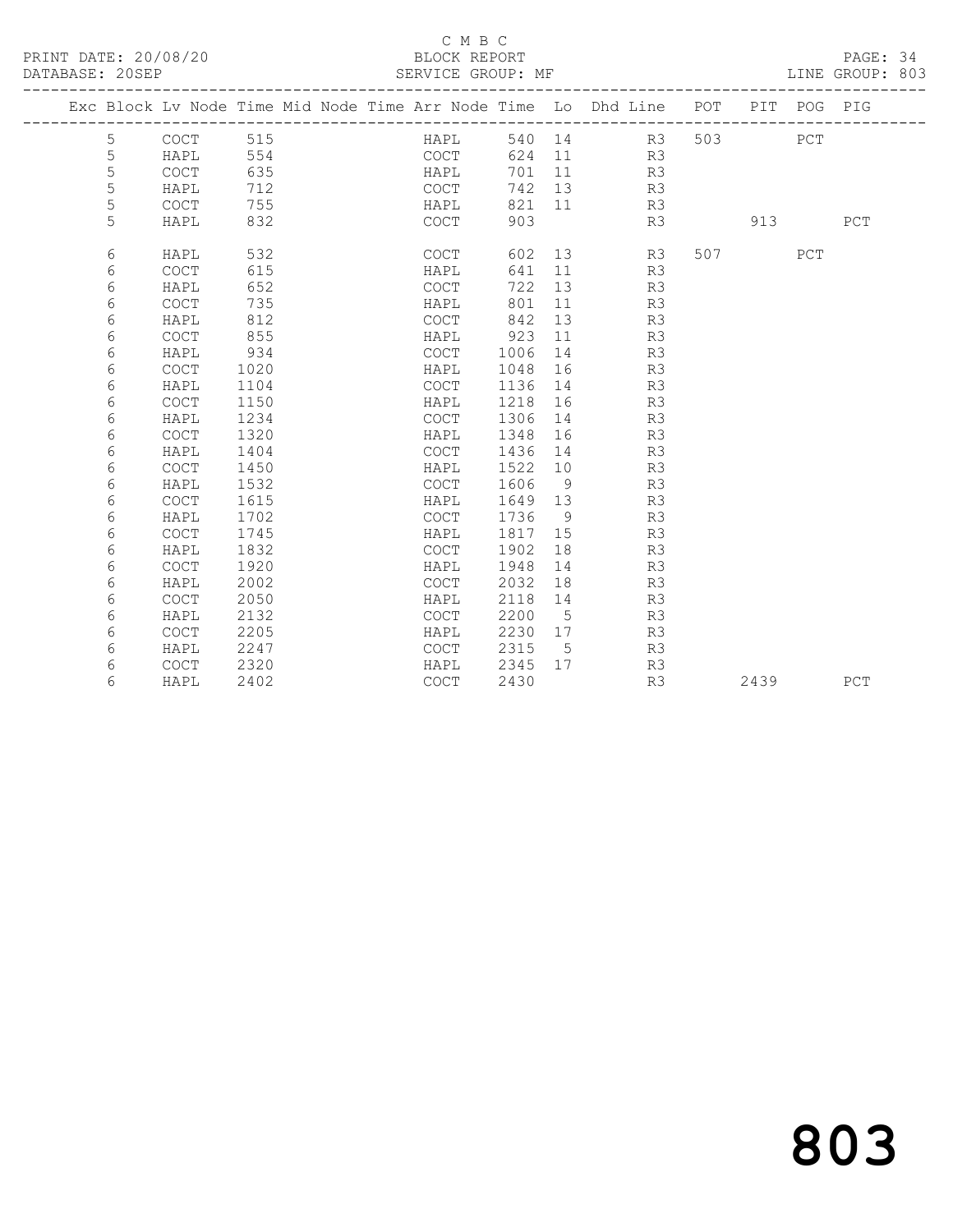# C M B C<br>BLOCK REPORT

PAGE: 35<br>LINE GROUP: 803

| Exc Block Lv Node Time Mid Node Time Arr Node Time Lo Dhd Line POT PIT POG PIG |                                            |      |  |                                            |      |         |                 |              |          |         |             |             |
|--------------------------------------------------------------------------------|--------------------------------------------|------|--|--------------------------------------------|------|---------|-----------------|--------------|----------|---------|-------------|-------------|
| $7\phantom{.0}$                                                                | COCT                                       | 525  |  |                                            | HAPL |         |                 | 550 12 R3    |          | 513     | ${\tt PCT}$ |             |
| $7\phantom{.0}$                                                                | HAPL                                       | 602  |  |                                            | COCT | 632 13  |                 | R3           |          |         |             |             |
| 7                                                                              | $\mathtt{C}\mathtt{O}\mathtt{C}\mathtt{T}$ | 645  |  | HAPL                                       |      | 711 11  |                 | R3           |          |         |             |             |
| 7                                                                              | HAPL                                       | 722  |  | COCT                                       |      | 752     | 13              | R3           |          |         |             |             |
| 7                                                                              | COCT                                       | 805  |  | HAPL                                       |      | 831 11  |                 | R3           |          |         |             |             |
| 7                                                                              | HAPL                                       | 842  |  | COCT                                       |      | 913     | $\overline{7}$  | R3           |          |         |             |             |
| 7                                                                              | COCT                                       | 920  |  | HAPL                                       |      | 948     | 16              | R3           |          |         |             |             |
| 7                                                                              | HAPL                                       | 1004 |  | COCT                                       |      | 1036    | 14              | R3           |          |         |             |             |
| 7                                                                              | COCT                                       | 1050 |  | HAPL                                       |      | 1118    | 16              | R3           |          |         |             |             |
| 7                                                                              | HAPL                                       | 1134 |  | COCT                                       |      | 1206    | 14              | R3           |          |         |             |             |
| 7                                                                              | COCT                                       | 1220 |  | HAPL                                       |      | 1248    | 16              | R3           |          |         |             |             |
| 7                                                                              | HAPL                                       | 1304 |  | COCT                                       |      | 1336 14 |                 | R3           |          |         |             |             |
| 7                                                                              | COCT                                       | 1350 |  | HAPL                                       |      | 1418 16 |                 | R3           |          |         |             |             |
| 7                                                                              | HAPL                                       | 1434 |  | COCT                                       |      | 1506    | 9               | R3           |          |         |             |             |
| 7                                                                              | COCT                                       | 1515 |  | HAPL                                       |      | 1548 14 |                 | R3           |          |         |             |             |
| 7                                                                              | HAPL                                       | 1602 |  | COCT                                       |      | 1636    | 9               | R3           |          |         |             |             |
| 7                                                                              | COCT                                       | 1645 |  | HAPL                                       |      | 1719 13 |                 | R3           |          |         |             |             |
| 7                                                                              | HAPL                                       | 1732 |  | COCT                                       |      | 1804    | 16              | R3           |          |         |             |             |
| 7                                                                              | COCT                                       | 1820 |  | HAPL                                       |      | 1851    | 11              | R3           |          |         |             |             |
| 7                                                                              | HAPL                                       | 1902 |  | COCT                                       |      | 1932    | 18              | R3           |          |         |             |             |
| 7                                                                              | COCT                                       | 1950 |  | HAPL                                       |      | 2018    | 14              | R3           |          |         |             |             |
| 7                                                                              | HAPL                                       | 2032 |  | COCT                                       |      | 2102    | 18              | R3           |          |         |             |             |
| 7                                                                              | COCT                                       | 2120 |  | HAPL                                       |      | 2145    | 17              | R3           |          |         |             |             |
| 7                                                                              | HAPL                                       | 2202 |  | COCT                                       |      | 2230    | $5^{\circ}$     | R3           |          |         |             |             |
| 7                                                                              | COCT                                       | 2235 |  | HAPL                                       |      | 2300 17 |                 | R3           |          |         |             |             |
| 7                                                                              | HAPL                                       | 2317 |  |                                            | COCT | 2345 5  |                 | R3           |          |         |             |             |
| 7                                                                              | <b>COCT</b>                                | 2350 |  | HAPL                                       |      | 2415    |                 | R3           |          | 2433    |             | PCT         |
| 8                                                                              | COCT                                       | 605  |  |                                            | HAPL | 631     |                 | 11 — 1<br>R3 |          | 552 PCT |             |             |
| 8                                                                              | HAPL                                       | 642  |  | COCT                                       |      | 712 13  |                 | R3           |          |         |             |             |
| 8                                                                              | COCT                                       | 725  |  | HAPL                                       |      | 751     | 11              | R3           |          |         |             |             |
| 8                                                                              | HAPL                                       | 802  |  | COCT                                       |      | 832 13  |                 | R3           |          |         |             |             |
| 8                                                                              | COCT                                       | 845  |  | HAPL                                       |      | 913     |                 | R3           |          | 936     |             | PCT         |
|                                                                                |                                            |      |  |                                            |      |         |                 |              |          |         |             |             |
| SD <sub>9</sub>                                                                | DT48                                       | 1455 |  | HAPL                                       |      | 1506    | $7\phantom{.0}$ |              | 701 1415 |         | PCT         |             |
| SD 9                                                                           | HAPL                                       | 1513 |  | COCT                                       |      | 1546    | 9               | R3           |          |         |             |             |
| #SD <sub>9</sub>                                                               | HAPL                                       | 1513 |  | COCT                                       |      | 1546    | 9               |              | R3 1446  |         | PCT         |             |
| 9                                                                              | COCT                                       | 1555 |  | HAPL                                       |      | 1629 13 |                 | R3           |          |         |             |             |
| 9                                                                              | HAPL                                       | 1642 |  | COCT                                       |      | 1716    | 9               | R3           |          |         |             |             |
| $\mathsf 9$                                                                    | COCT                                       | 1725 |  | HAPL                                       |      | 1759    |                 | R3           |          | 1824    |             | $PCT$       |
| 10                                                                             | $\mathtt{C}\mathtt{O}\mathtt{C}\mathtt{T}$ | 1525 |  | HAPL                                       |      | 1558    | 14              | R3           | 1506     |         | PCT         |             |
| 10                                                                             | HAPL                                       | 1612 |  | <b>COCT</b>                                |      | 1646    | 9               | R3           |          |         |             |             |
| 10                                                                             | $\mathtt{C}\mathtt{O}\mathtt{C}\mathtt{T}$ | 1655 |  | HAPL                                       |      | 1729    | 13              | R3           |          |         |             |             |
| 10                                                                             | HAPL                                       | 1742 |  | $\mathtt{C}\mathtt{O}\mathtt{C}\mathtt{T}$ |      | 1814    |                 | R3           |          | 1824    |             | PCT         |
|                                                                                |                                            |      |  |                                            |      |         |                 |              |          |         |             |             |
| 11                                                                             | HAPL                                       | 1542 |  | COCT                                       |      | 1616    | 9               | R3           | 1512     |         | PCT         |             |
| 11                                                                             | COCT                                       | 1625 |  | HAPL                                       |      | 1659    | 13              | R3           |          |         |             |             |
| 11                                                                             | HAPL                                       | 1712 |  | $\mathtt{C}\mathtt{O}\mathtt{C}\mathtt{T}$ |      | 1746    | 9               | R3           |          |         |             |             |
| 11                                                                             | COCT                                       | 1755 |  | HAPL                                       |      | 1827    |                 | R3           |          | 1850    |             | ${\tt PCT}$ |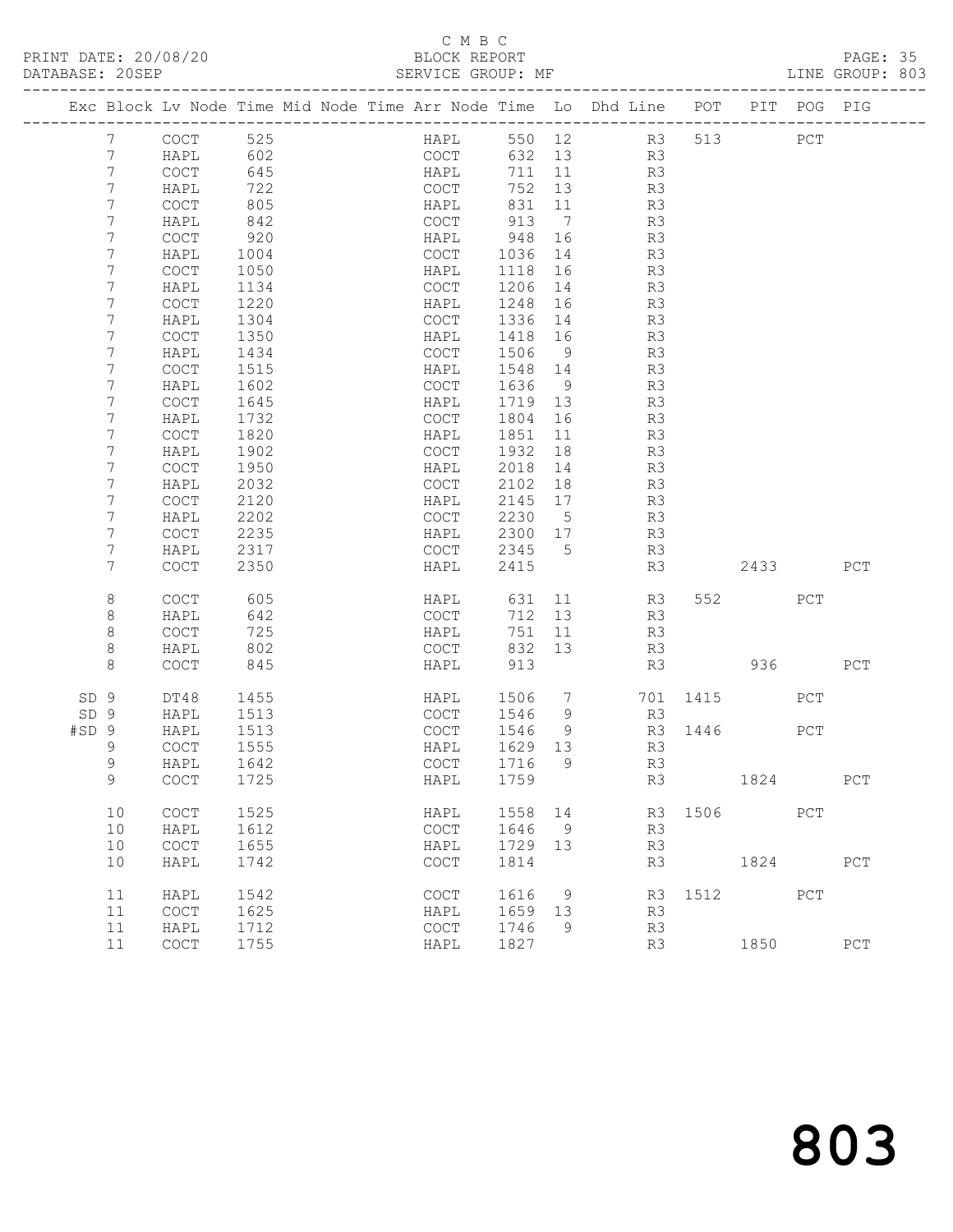|  |              |                         |      |  |      |             | C M B C |      |                 |     |                                                                                |      |     | LINE GROUP: 151 |  |
|--|--------------|-------------------------|------|--|------|-------------|---------|------|-----------------|-----|--------------------------------------------------------------------------------|------|-----|-----------------|--|
|  |              | BQST BURQUITLAM STATION |      |  |      |             |         |      |                 |     | COCT COQUITLAM CTRL STN                                                        |      |     |                 |  |
|  |              |                         |      |  |      |             |         |      |                 |     | Exc Block Lv Node Time Mid Node Time Arr Node Time Lo Dhd Line POT PIT POG PIG |      |     |                 |  |
|  | 1            | COCT                    |      |  |      |             |         |      |                 |     |                                                                                |      | PCT |                 |  |
|  | 1            | BQST                    |      |  |      |             |         |      |                 |     |                                                                                |      |     |                 |  |
|  | $\mathbf{1}$ | <b>COCT</b>             |      |  |      |             |         |      |                 |     |                                                                                |      |     |                 |  |
|  | $\mathbf{1}$ | BQST                    |      |  |      |             |         |      |                 |     |                                                                                |      |     |                 |  |
|  | $\mathbf 1$  | COCT                    | 755  |  | BQST |             |         | 815  | 9               | 151 |                                                                                |      |     |                 |  |
|  | $\mathbf{1}$ | BQST                    | 824  |  |      |             | COCT    | 846  | 11              | 151 |                                                                                |      |     |                 |  |
|  | $\mathbf{1}$ | <b>COCT</b>             | 857  |  |      | BOST        |         | 919  | 5               | 151 |                                                                                |      |     |                 |  |
|  | $\mathbf{1}$ | <b>BQST</b>             | 924  |  |      | COCT        |         | 946  | 11              | 151 |                                                                                |      |     |                 |  |
|  | $\mathbf{1}$ | COCT                    | 957  |  |      | BQST        |         | 1019 | 5               | 151 |                                                                                |      |     |                 |  |
|  | $\mathbf 1$  | <b>BOST</b>             | 1024 |  |      | COCT        |         | 1046 | 11              | 151 |                                                                                |      |     |                 |  |
|  | $\mathbf{1}$ | COCT                    | 1057 |  |      | BQST        |         | 1119 | 5               | 151 |                                                                                |      |     |                 |  |
|  | $\mathbf{1}$ | <b>BQST</b>             | 1124 |  |      | COCT        |         | 1147 | 10              | 151 |                                                                                |      |     |                 |  |
|  | $\mathbf{1}$ | COCT                    | 1157 |  |      | BQST        |         | 1219 | 5               | 151 |                                                                                |      |     |                 |  |
|  | $\mathbf{1}$ | BQST                    | 1224 |  |      | COCT        |         | 1247 | 10              | 151 |                                                                                |      |     |                 |  |
|  | $\mathbf{1}$ | COCT                    | 1257 |  |      | BQST        |         | 1319 | $5\overline{)}$ | 151 |                                                                                |      |     |                 |  |
|  | $\mathbf{1}$ | BQST                    | 1324 |  |      | COCT        |         | 1347 | 12 <sup>°</sup> | 151 |                                                                                |      |     |                 |  |
|  | $\mathbf{1}$ | COCT                    | 1359 |  |      | BQST        |         | 1421 | $5\overline{)}$ | 151 |                                                                                |      |     |                 |  |
|  | $\mathbf{1}$ | <b>BOST</b>             | 1426 |  |      | COCT        |         | 1450 | $\overline{9}$  | 151 |                                                                                |      |     |                 |  |
|  | $\mathbf{1}$ | <b>COCT</b>             | 1459 |  |      | BQST        |         | 1521 | $5\overline{)}$ | 151 |                                                                                |      |     |                 |  |
|  | $\mathbf 1$  | BQST                    | 1526 |  |      | COCT        |         | 1550 | 9               | 151 |                                                                                |      |     |                 |  |
|  | $\mathbf{1}$ | COCT                    | 1559 |  |      | BQST        |         | 1621 | $6\overline{6}$ | 151 |                                                                                |      |     |                 |  |
|  | $\mathbf{1}$ | BQST                    | 1627 |  |      | COCT        |         | 1650 | 9               | 151 |                                                                                |      |     |                 |  |
|  | $\mathbf{1}$ | COCT                    | 1659 |  |      | BQST        |         | 1721 | 6               | 151 |                                                                                |      |     |                 |  |
|  | $\mathbf{1}$ | BQST                    | 1727 |  |      | COCT        |         | 1749 | 10              | 151 |                                                                                |      |     |                 |  |
|  | $\mathbf{1}$ | COCT                    | 1759 |  |      | BQST        |         | 1819 | 10              | 151 |                                                                                |      |     |                 |  |
|  | $\mathbf{1}$ | BQST                    | 1829 |  |      | COCT        |         | 1850 | - 9             | 151 |                                                                                |      |     |                 |  |
|  | $\mathbf{1}$ | COCT                    | 1859 |  |      | BQST        |         | 1919 | 11              | 151 |                                                                                |      |     |                 |  |
|  | $\mathbf{1}$ | <b>BOST</b>             | 1930 |  |      | COCT        |         | 1951 | 10              | 151 |                                                                                |      |     |                 |  |
|  | $\mathbf{1}$ | COCT                    | 2001 |  |      | BQST        |         | 2020 | 10              | 151 |                                                                                |      |     |                 |  |
|  | $\mathbf 1$  | BQST                    | 2030 |  |      | COCT        |         | 2051 | 11              | 151 |                                                                                |      |     |                 |  |
|  | $\mathbf 1$  | <b>COCT</b>             | 2102 |  |      | BQST        |         | 2121 | 9               | 151 |                                                                                |      |     |                 |  |
|  | $\mathbf{1}$ | BQST                    | 2130 |  |      | COCT        |         | 2151 | 11              | 151 |                                                                                |      |     |                 |  |
|  | $\mathbf{1}$ | COCT                    | 2202 |  |      | BQST        |         | 2221 | 9               | 151 |                                                                                |      |     |                 |  |
|  | $\mathbf{1}$ | BQST                    | 2230 |  |      | COCT        |         | 2251 | 11              | 151 |                                                                                |      |     |                 |  |
|  | $\mathbf{1}$ | COCT                    | 2302 |  |      | BQST        |         | 2321 | 9 <sup>°</sup>  | 151 |                                                                                |      |     |                 |  |
|  | $\mathbf{1}$ | BQST                    | 2330 |  |      | COCT        |         | 2351 | 11              | 151 |                                                                                |      |     |                 |  |
|  | $\mathbf{1}$ | COCT                    | 2402 |  |      | BOST        |         | 2421 | 9               | 151 |                                                                                |      |     |                 |  |
|  | $\mathbf 1$  | BQST                    | 2430 |  |      | <b>COCT</b> |         | 2451 | 11              | 151 |                                                                                |      |     |                 |  |
|  | $\mathbf{1}$ | <b>COCT</b>             | 2502 |  |      | <b>BOST</b> |         | 2521 | 9               | 151 |                                                                                |      |     |                 |  |
|  | $\mathbf{1}$ | BQST                    | 2530 |  |      | <b>COCT</b> |         | 2551 |                 | 151 |                                                                                | 2600 |     | PCT             |  |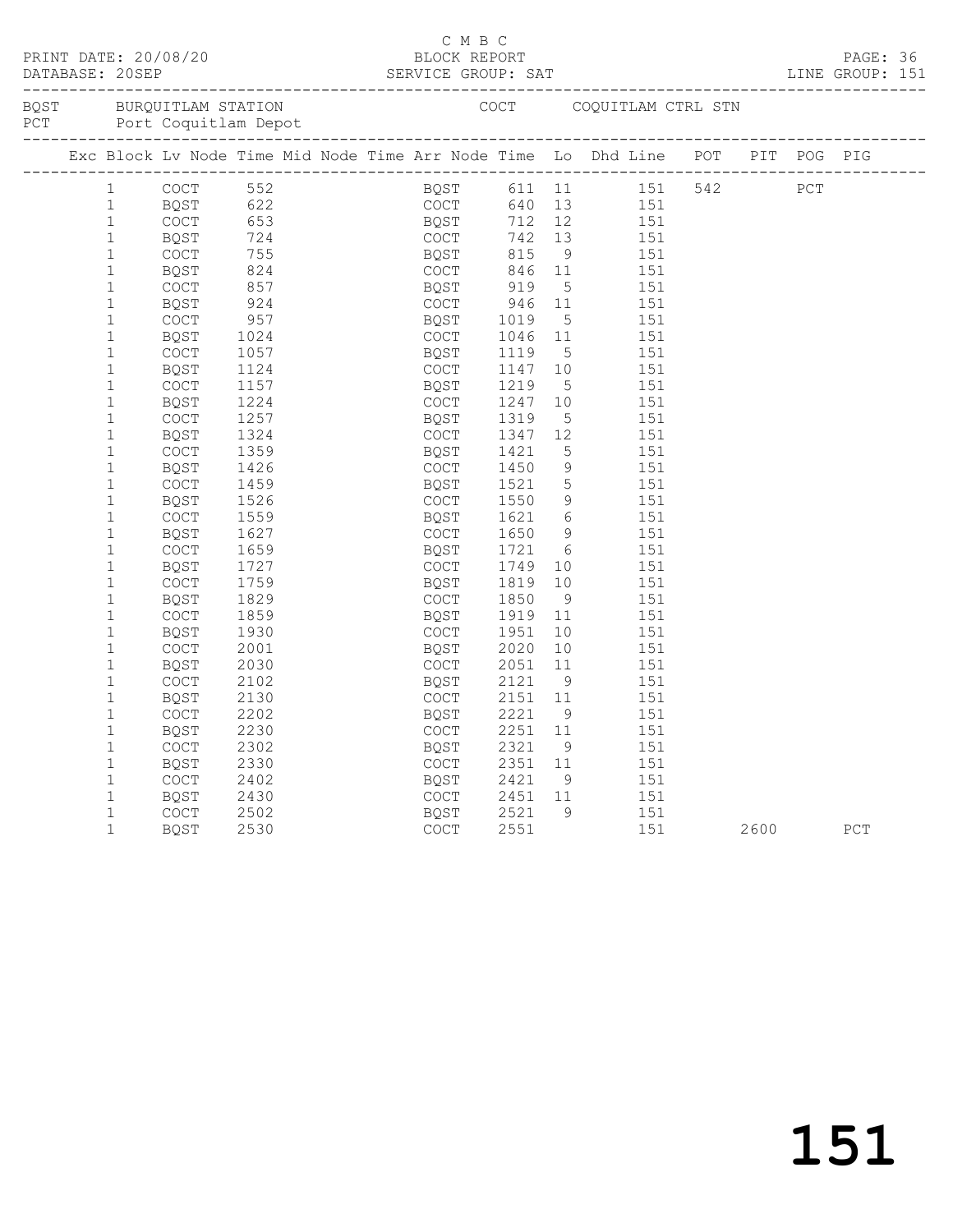## C M B C<br>BLOCK REPORT

PAGE: 37<br>LINE GROUP: 151

|                |             |      |  |              |      |                              | Exc Block Lv Node Time Mid Node Time Arr Node Time Lo Dhd Line POT PIT POG PIG |      |             |     |
|----------------|-------------|------|--|--------------|------|------------------------------|--------------------------------------------------------------------------------|------|-------------|-----|
| $\mathbf{2}$   | COCT        | 622  |  | BQST         |      |                              | 641 13 151 612                                                                 |      | ${\tt PCT}$ |     |
| $\mathbf{2}$   | BQST        | 654  |  | COCT         | 712  | 11                           | 151                                                                            |      |             |     |
| $\mathbf{2}$   | COCT        | 723  |  | BQST<br>Coct | 743  | 11                           | 151                                                                            |      |             |     |
| $\overline{c}$ | <b>BQST</b> | 754  |  | COCT         | 814  | 11                           | 151                                                                            |      |             |     |
| $\mathbf{2}$   | COCT        | 825  |  | BQST         | 847  | $7\phantom{.0}\phantom{.0}7$ | 151                                                                            |      |             |     |
| $\overline{c}$ | <b>BQST</b> | 854  |  | COCT         | 916  | 11                           | 151                                                                            |      |             |     |
| $\mathbf{2}$   | COCT        | 927  |  | BQST         | 949  | 5                            | 151                                                                            |      |             |     |
| $\mathbf{2}$   | BQST        | 954  |  | COCT         | 1016 | 11                           | 151                                                                            |      |             |     |
| $\overline{c}$ | COCT        | 1027 |  | BQST         | 1049 | $5^{\circ}$                  | 151                                                                            |      |             |     |
| $\overline{c}$ | BQST        | 1054 |  | COCT         | 1117 | 10                           | 151                                                                            |      |             |     |
| $\mathbf{2}$   | COCT        | 1127 |  | BQST         | 1149 | $5\overline{)}$              | 151                                                                            |      |             |     |
| $\overline{c}$ | BQST        | 1154 |  | COCT         | 1217 | 10                           | 151                                                                            |      |             |     |
| $\mathbf{2}$   | COCT        | 1227 |  | BQST         | 1249 | $5\overline{)}$              | 151                                                                            |      |             |     |
| $\overline{c}$ | BQST        | 1254 |  | COCT         | 1317 | 11                           | 151                                                                            |      |             |     |
| $\mathbf{2}$   | COCT        | 1328 |  | BQST         | 1350 | 6                            | 151                                                                            |      |             |     |
| $\mathbf{2}$   | <b>BOST</b> | 1356 |  | COCT         | 1419 | 10                           | 151                                                                            |      |             |     |
| $\overline{c}$ | COCT        | 1429 |  | BQST         | 1451 | 5                            | 151                                                                            |      |             |     |
| $\overline{c}$ | BQST        | 1456 |  | COCT         | 1520 | 9                            | 151                                                                            |      |             |     |
| $\mathbf{2}$   | COCT        | 1529 |  | BQST         | 1551 | $5\overline{)}$              | 151                                                                            |      |             |     |
| $\mathbf{2}$   | BQST        | 1556 |  | COCT         | 1619 | 10                           | 151                                                                            |      |             |     |
| $\overline{c}$ | COCT        | 1629 |  | BQST         | 1651 | 6                            | 151                                                                            |      |             |     |
| $\mathbf{2}$   | <b>BQST</b> | 1657 |  | COCT         | 1720 | 9                            | 151                                                                            |      |             |     |
| $\overline{c}$ | COCT        | 1729 |  | BQST         | 1751 | 7                            | 151                                                                            |      |             |     |
| $\overline{c}$ | BQST        | 1758 |  | COCT         | 1820 | 9                            | 151                                                                            |      |             |     |
| $\mathbf{2}$   | COCT        | 1829 |  | BQST         | 1849 | 11                           | 151                                                                            |      |             |     |
| $\overline{c}$ | BQST        | 1900 |  | COCT         | 1921 | 9                            | 151                                                                            |      |             |     |
| $\mathbf{2}$   | COCT        | 1930 |  | BQST         | 1949 | 11                           | 151                                                                            |      |             |     |
| $\overline{c}$ | <b>BQST</b> | 2000 |  | COCT         | 2021 | 11                           | 151                                                                            |      |             |     |
| $\overline{c}$ | COCT        | 2032 |  | BQST         | 2051 | 9                            | 151                                                                            |      |             |     |
| $\overline{c}$ | BQST        | 2100 |  | COCT         | 2121 | 11                           | 151                                                                            |      |             |     |
| $\overline{c}$ | COCT        | 2132 |  | BQST         | 2151 | 9                            | 151                                                                            |      |             |     |
| $\mathbf{2}$   | BQST        | 2200 |  | COCT         | 2221 | 11                           | 151                                                                            |      |             |     |
| $\mathbf{2}$   | COCT        | 2232 |  | BQST         | 2251 | 9                            | 151                                                                            |      |             |     |
| $\overline{c}$ | BQST        | 2300 |  | COCT         | 2321 | 11                           | 151                                                                            |      |             |     |
| $\overline{c}$ | COCT        | 2332 |  | BQST         | 2351 | 9                            | 151                                                                            |      |             |     |
| $\mathbf{2}$   | BQST        | 2400 |  | COCT         | 2421 | 11                           | 151                                                                            |      |             |     |
| $\mathbf{2}$   | COCT        | 2432 |  | BQST         | 2451 | - 9                          | 151                                                                            |      |             |     |
| $\mathbf{2}$   | <b>BOST</b> | 2500 |  | COCT         | 2521 | 11                           | 151                                                                            |      |             |     |
| $\mathbf{2}$   | COCT        | 2532 |  | BQST         | 2551 | 9                            | 151                                                                            |      |             |     |
| $\overline{2}$ | <b>BQST</b> | 2600 |  | COCT         | 2621 |                              | 151                                                                            | 2630 |             | PCT |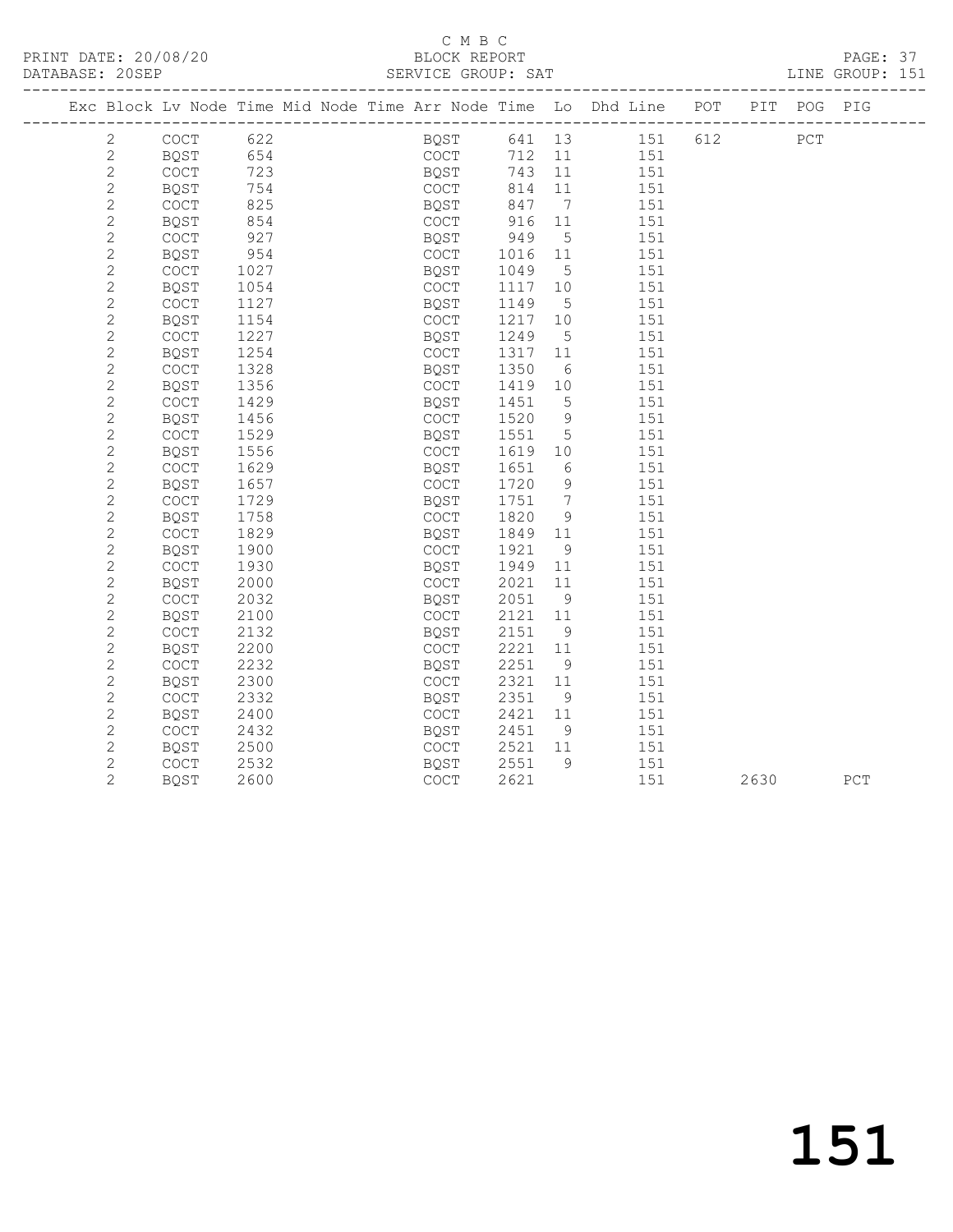| BRST | BRAID STN                                                                                                                                                                                                |                                                                                                                                                                                                                                                                                                                                  |                                                                                                                                                                                                                                                                  |                                                                                  |                                                                                                                                                                                                                                                                                                                                                                        | BYST                                                                                                                                                                                   |                                                                                                                                                                         | BROADWAY STN<br>COCT COQUITLAM CTRL STN CORE COQUITLAM REC CENTR<br>CORN COQUITLAM REC CENTRE HAPL HANEY PLACE<br>LOST LOUGHEED STN PCST PORT COQUITLAM STN<br>PCT PORT COQUITLAM STN<br>SEYMOUR ST & ROBSON ST<br>CORE COQUITLAM REC CENTRE<br>HAPL       HANEY PLACE                                                                                                                    |            |      |     |  |
|------|----------------------------------------------------------------------------------------------------------------------------------------------------------------------------------------------------------|----------------------------------------------------------------------------------------------------------------------------------------------------------------------------------------------------------------------------------------------------------------------------------------------------------------------------------|------------------------------------------------------------------------------------------------------------------------------------------------------------------------------------------------------------------------------------------------------------------|----------------------------------------------------------------------------------|------------------------------------------------------------------------------------------------------------------------------------------------------------------------------------------------------------------------------------------------------------------------------------------------------------------------------------------------------------------------|----------------------------------------------------------------------------------------------------------------------------------------------------------------------------------------|-------------------------------------------------------------------------------------------------------------------------------------------------------------------------|-------------------------------------------------------------------------------------------------------------------------------------------------------------------------------------------------------------------------------------------------------------------------------------------------------------------------------------------------------------------------------------------|------------|------|-----|--|
|      |                                                                                                                                                                                                          |                                                                                                                                                                                                                                                                                                                                  |                                                                                                                                                                                                                                                                  |                                                                                  |                                                                                                                                                                                                                                                                                                                                                                        |                                                                                                                                                                                        |                                                                                                                                                                         | Exc Block Lv Node Time Mid Node Time Arr Node Time Lo Dhd Line POT PIT POG PIG                                                                                                                                                                                                                                                                                                            |            |      |     |  |
|      | 20<br>20<br>20<br>20<br>20<br>20<br>20<br>20<br>20<br>20<br>20<br>20<br>20<br>20<br>20<br>20<br>20<br>20<br>20<br>20<br>20<br>20<br>20<br>20<br>20<br>20<br>20<br>20<br>20<br>20<br>20<br>20<br>20<br>20 | COCT<br>SERO<br>COCT<br>BRST<br>LOST<br>BRST<br>LOST<br>BRST<br>LOST<br>BRST<br>COCT<br>PRDA<br>COCT<br>PCST<br>COCT<br>BRST<br><b>COCT</b><br>LOST<br>COCT<br>PRDA<br>COCT<br>PCST<br><b>COCT</b><br>BRST<br>COCT<br>BRST<br>COCT<br>BRST<br>LOST<br>BRST<br>COCT<br>PCST<br>$\mathtt{C}\mathtt{O}\mathtt{C}\mathtt{T}$<br>PCST | 415<br>600<br>$751$<br>837<br>921<br>$\frac{1007}{1053}$<br>1053<br>1145<br>1203<br>1231<br>1310<br>1400<br>1430<br>1502<br>1542<br>1615<br>1633<br>1701<br>1742<br>1830<br>1900<br>1930<br>2000<br>2030<br>2055<br>2138<br>2220<br>2308<br>2350<br>2437<br>2508 | 300 BYST<br>625 CORW 643 LOST 655 12<br>707 CORE 722 BRST 739 12<br>CORW<br>CORE | 346 SERO 404 11<br>COCT 534 26<br>BRST 617 8<br>CORE 722 BRS1 739 12<br>CORE 852 BRST 911 10<br>CORW 941 LOST 957 10<br>PRDA<br>COCT<br>PCST<br>COCT<br><b>BRST</b><br>COCT<br>LOST<br>COCT<br>PRDA<br>COCT<br>PCST<br>COCT<br>BRST<br>COCT<br>BRST<br>COCT<br>BRST<br>CORW 2116 LOST 2130<br>CORE 2154 BRST 2212<br>COCT 2301<br>COCT<br>PCST<br>COCT<br>PCST<br>COCT | 1203 0<br>1223 8<br>1303<br>1344 16<br>1422<br>1455<br>1532 10<br>1611<br>1633<br>1651<br>1734<br>1812<br>1851<br>1921<br>1951<br>2021<br>2049<br>2301<br>2334<br>2417<br>2503<br>2535 | 11<br>9<br>8 <sup>8</sup><br>$7\overline{ }$<br>$\overline{4}$<br>8 <sup>8</sup><br>18<br>9<br>9<br>9<br>9<br>$6\overline{6}$<br>8 <sup>8</sup><br>$5\overline{)}$<br>5 | N9<br>169<br>156<br>156<br>156<br>156<br>156<br>156<br>159<br>191<br>191<br>$7\overline{ }$<br>188<br>188<br>169<br>169<br>152<br>152<br>$\overline{0}$<br>191<br>10<br>191<br>188<br>188<br>169<br>169<br>169<br>169<br>169<br>8 <sup>1</sup><br>156<br>156<br>$\overline{7}$<br>159<br>$\begin{array}{cc} 16 & \hspace{1.5cm} 188 \\ 20 & \hspace{1.5cm} 188 \end{array}$<br>188<br>188 | N9 250 PCT |      |     |  |
|      | 20                                                                                                                                                                                                       | <b>COCT</b>                                                                                                                                                                                                                                                                                                                      | 2540                                                                                                                                                                                                                                                             |                                                                                  | HAPL                                                                                                                                                                                                                                                                                                                                                                   | 2610                                                                                                                                                                                   |                                                                                                                                                                         | 701                                                                                                                                                                                                                                                                                                                                                                                       |            | 2630 | PCT |  |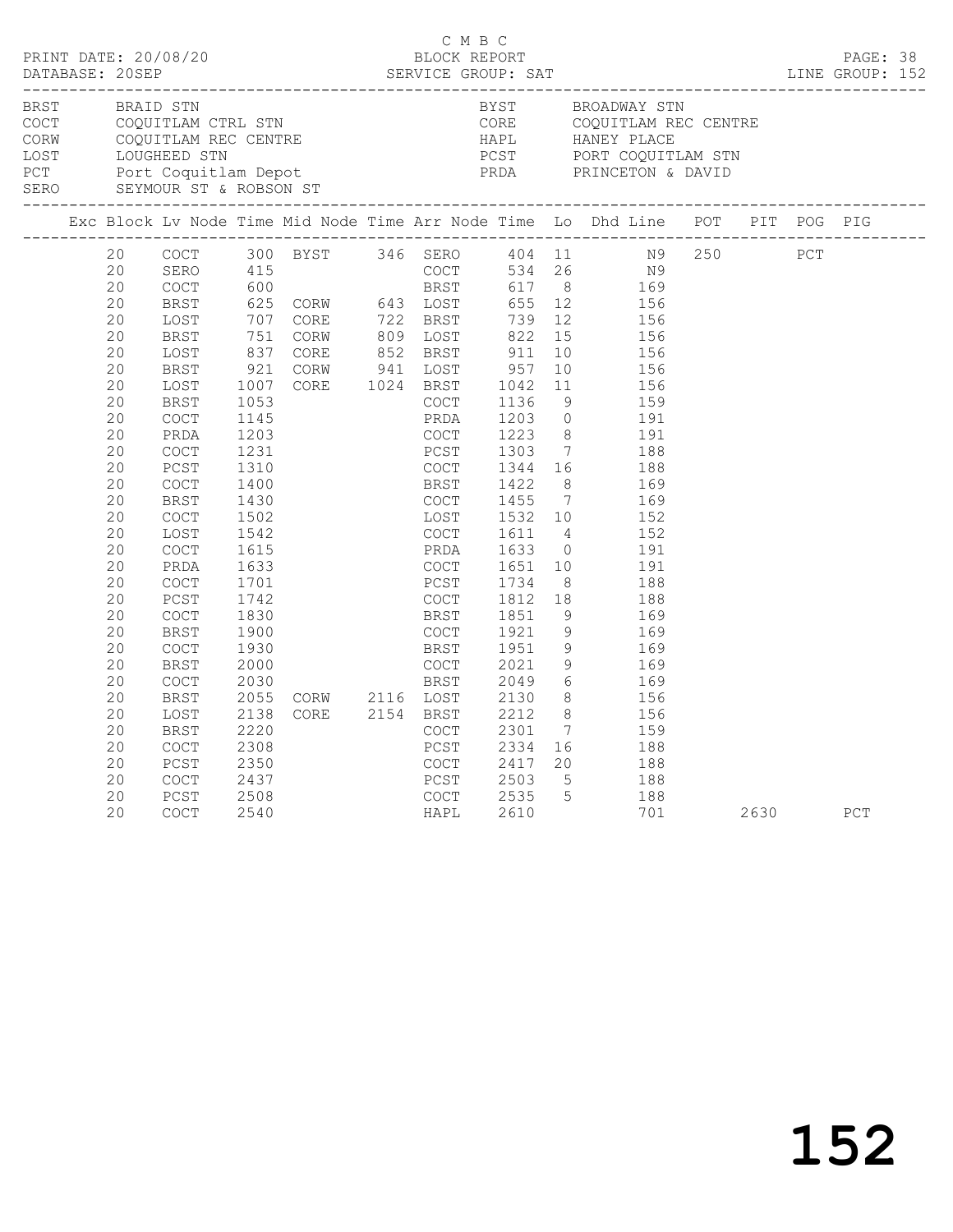#### C M B C<br>BLOCK REPORT

PAGE: 39<br>LINE GROUP: 152

|    |                                            |                 |                                |           |                      |                 | Exc Block Lv Node Time Mid Node Time Arr Node Time Lo Dhd Line POT PIT POG PIG |      |     |     |
|----|--------------------------------------------|-----------------|--------------------------------|-----------|----------------------|-----------------|--------------------------------------------------------------------------------|------|-----|-----|
| 21 | COCT                                       |                 |                                |           |                      |                 |                                                                                |      | PCT |     |
| 21 | SERO                                       |                 |                                |           |                      |                 |                                                                                |      |     |     |
| 21 | COCT                                       | 612             |                                |           |                      |                 | PRDA 628 0 191                                                                 |      |     |     |
| 21 | PRDA                                       | 628             |                                | COCT      |                      |                 | 643  22  191                                                                   |      |     |     |
| 21 | COCT                                       | 705             |                                | PCST      | 730<br>807<br>730 10 |                 | 188                                                                            |      |     |     |
| 21 | PCST                                       | 740             |                                | COCT      |                      | 13              | $\frac{1}{188}$                                                                |      |     |     |
| 21 | COCT                                       | 820             | CIPR BRST                      |           | 902                  | 21              | 159                                                                            |      |     |     |
| 21 | BRST                                       | 923             | CIPR                           | COCT      | 1006                 | 14              | 159                                                                            |      |     |     |
| 21 | $\mathtt{C}\mathtt{O}\mathtt{C}\mathtt{T}$ | 1020            |                                | BRST      | 1102                 | $\frac{21}{1}$  | 159                                                                            |      |     |     |
| 21 | BRST                                       | 1123            |                                | COCT      | 1209                 |                 | 11 159                                                                         |      |     |     |
| 21 | $\mathtt{C}\mathtt{O}\mathtt{C}\mathtt{T}$ | 1220            | CIPR BRST                      |           | 1306                 |                 | $\frac{14}{6}$ $\frac{159}{156}$                                               |      |     |     |
| 21 | <b>BRST</b>                                | 1320            | CORW                           | 1342 LOST | 1401                 | $6\overline{6}$ | 156                                                                            |      |     |     |
| 21 | LOST                                       | 1407            | CORE                           | 1426 BRST |                      |                 | 1446 5 156                                                                     |      |     |     |
| 21 | <b>BRST</b>                                | 1451            | CORW                           | 1513 LOST |                      |                 | 1531 6 156                                                                     |      |     |     |
| 21 | LOST                                       | 1537            | CORE 1556 BRST                 |           | 1617 6               |                 | 156                                                                            |      |     |     |
| 21 | <b>BRST</b>                                | 1623            |                                | COCT      | 1709 11              |                 | 159                                                                            |      |     |     |
| 21 | <b>COCT</b>                                | 1720            | CIPR                           | BRST      | 1805                 | 18              | 159                                                                            |      |     |     |
| 21 | <b>BRST</b>                                | 1823            |                                | COCT      | 1909                 | 6 <sup>6</sup>  | 159                                                                            |      |     |     |
| 21 | COCT                                       | 1915            |                                | PRDA      | 1933                 | $\overline{0}$  | 191                                                                            |      |     |     |
| 21 | PRDA                                       | 1933            |                                | COCT      |                      |                 | 1950 23 191                                                                    |      |     |     |
| 21 | COCT                                       | 2013            |                                | PCST      |                      |                 | $2046 \qquad 8 \qquad \qquad 188$                                              |      |     |     |
| 21 | PCST                                       | 2054            |                                | COCT      | 2122                 |                 | 188                                                                            | 2131 |     | PCT |
| 22 | <b>BRST</b>                                | 530<br>607      | CORW 548 LOST<br>CORE 622 BRST |           | 600<br>639           |                 | $\begin{array}{ccc}\n7 & 156 \\ \hline\n\end{array}$                           | 509  | PCT |     |
| 22 | LOST                                       |                 |                                |           | 639 12               |                 | 156                                                                            |      |     |     |
| 22 | BRST                                       | 651             | CORW                           | 709 LOST  | 721                  |                 | 16 156                                                                         |      |     |     |
| 22 | LOST                                       | $\frac{1}{823}$ | CORE                           | 752 BRST  | 809                  | 14              | 156                                                                            |      |     |     |
| 22 | <b>BRST</b>                                |                 |                                | COCT      | 904                  | 16              | 159                                                                            |      |     |     |
| 22 | COCT                                       | 920             | CIPR                           | BRST      | 1002                 | 19              | 159                                                                            |      |     |     |
| 22 | <b>BRST</b>                                | 1021            | CORW                           | 1041 LOST | 1057                 | 10              | 156                                                                            |      |     |     |
| 22 | LOST                                       | 1107            | CORE                           | 1124 BRST | 1146                 | $7\overline{ }$ | 156                                                                            |      |     |     |
| 22 | <b>BRST</b>                                | 1153            |                                | COCT      | 1239 11              |                 | 159                                                                            |      |     |     |
| 22 | COCT                                       | 1250            | CIPR                           | BRST      | 1336 14              |                 | 159                                                                            |      |     |     |
| 22 | <b>BRST</b>                                | 1350            | CORW                           | 1412 LOST | 1431 6               |                 | 156                                                                            |      |     |     |
| 22 | LOST                                       | 1437            | CORE                           | 1456 BRST | 1518 5               |                 | 156                                                                            |      |     |     |
| 22 | BRST                                       | 1523            |                                | COCT      | 1610 10              |                 | 159                                                                            |      |     |     |
| 22 | COCT                                       | 1620            | CIPR                           | BRST      | 1705                 | 17              | 159                                                                            |      |     |     |
| 22 | <b>BRST</b>                                | 1722            | CORW                           | 1744 LOST | 1802                 | 5 <sup>5</sup>  | 156                                                                            |      |     |     |
| 22 | LOST                                       | 1807            | CORE                           | 1826 BRST | 1846                 |                 | 7 156                                                                          |      |     |     |
| 22 | <b>BRST</b>                                | 1853            |                                | COCT      | 1939                 |                 | 11 159                                                                         |      |     |     |
| 22 | COCT                                       | 1950            | CIPR                           | BRST      | 2029                 |                 | 159                                                                            | 2047 |     | PCT |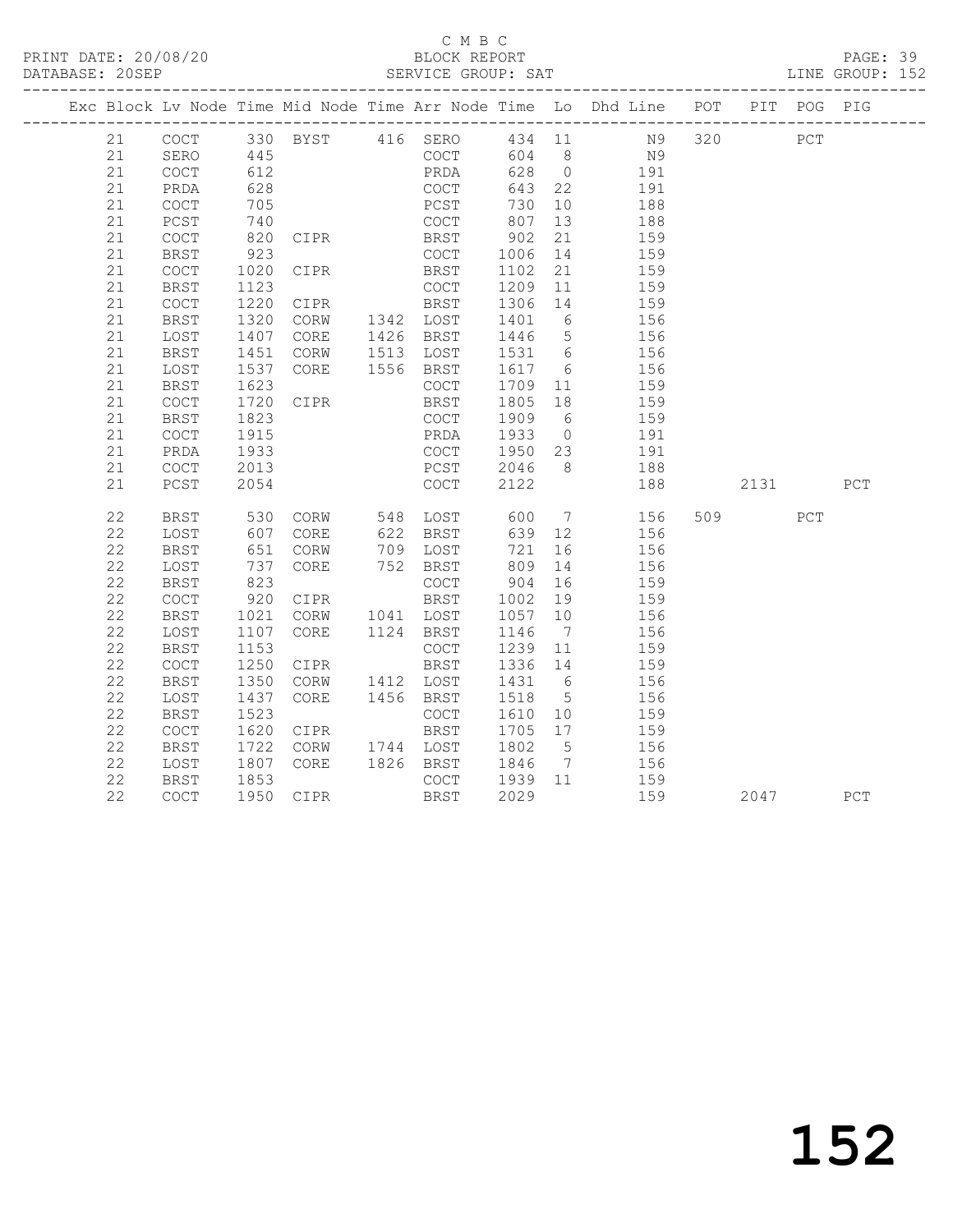## C M B C<br>BLOCK REPORT

PAGE: 40<br>LINE GROUP: 152

|  |    |                                            |      |             |           |                |      |                              | Exc Block Lv Node Time Mid Node Time Arr Node Time Lo Dhd Line POT PIT POG PIG |       |      |     |     |
|--|----|--------------------------------------------|------|-------------|-----------|----------------|------|------------------------------|--------------------------------------------------------------------------------|-------|------|-----|-----|
|  | 23 | PCST                                       | 535  |             |           | COCT           |      |                              | 601 4<br>188                                                                   | 531 6 |      | PCT |     |
|  | 23 | COCT                                       | 605  |             |           | PCST           |      |                              | 629 11<br>188                                                                  |       |      |     |     |
|  | 23 | PCST                                       | 640  |             |           | COCT           | 706  | 9                            | 188                                                                            |       |      |     |     |
|  | 23 | COCT                                       | 715  |             |           | PRDA           | 733  | $\overline{0}$               | 191                                                                            |       |      |     |     |
|  | 23 | PRDA                                       | 733  |             |           | COCT           | 748  | 12                           | 191                                                                            |       |      |     |     |
|  | 23 | COCT                                       | 800  |             |           | BRST           | 820  | 10                           | 169                                                                            |       |      |     |     |
|  | 23 | <b>BRST</b>                                | 830  |             |           | COCT           | 849  | 11                           | 169                                                                            |       |      |     |     |
|  | 23 | <b>COCT</b>                                | 900  |             |           | BRST           | 920  | 10                           | 169                                                                            |       |      |     |     |
|  | 23 | <b>BRST</b>                                | 930  |             |           | COCT           | 950  | 10                           | 169                                                                            |       |      |     |     |
|  | 23 | <b>COCT</b>                                | 1000 |             |           | BRST           | 1021 | - 9                          | 169                                                                            |       |      |     |     |
|  | 23 | <b>BRST</b>                                | 1030 |             |           | COCT           | 1052 | 8                            | 169                                                                            |       |      |     |     |
|  | 23 | COCT                                       | 1100 |             |           | BRST           | 1121 | 9                            | 169                                                                            |       |      |     |     |
|  | 23 | <b>BRST</b>                                | 1130 |             |           | COCT           | 1152 | 10                           | 169                                                                            |       |      |     |     |
|  | 23 | $\mathtt{C}\mathtt{O}\mathtt{C}\mathtt{T}$ | 1202 |             |           | LOST           | 1231 |                              | $6\degree$<br>152                                                              |       |      |     |     |
|  | 23 | LOST                                       | 1237 |             |           | CORE 1256 BRST | 1316 | $\overline{7}$               | 156                                                                            |       |      |     |     |
|  | 23 | <b>BRST</b>                                | 1323 |             |           | COCT           | 1410 | 10                           | 159                                                                            |       |      |     |     |
|  | 23 | $\mathtt{C}\mathtt{O}\mathtt{C}\mathtt{T}$ | 1420 | CIPR        |           | BRST           | 1506 | 15                           | 159                                                                            |       |      |     |     |
|  | 23 | BRST                                       | 1521 | CORW        | 1543      | LOST           | 1601 | 6                            | 156                                                                            |       |      |     |     |
|  | 23 | LOST                                       | 1607 | CORE        | 1626      | BRST           | 1647 | $5\overline{)}$              | 156                                                                            |       |      |     |     |
|  | 23 | <b>BRST</b>                                | 1652 | CORW        | 1714      | LOST           | 1732 | $5\overline{)}$              | 156                                                                            |       |      |     |     |
|  | 23 | LOST                                       | 1737 | CORE        | 1756      | BRST           | 1816 | $7\phantom{.0}\phantom{.0}7$ | 156                                                                            |       |      |     |     |
|  | 23 | <b>BRST</b>                                | 1823 | CORW        | 1845      | LOST           | 1901 | $6\overline{6}$              | 156                                                                            |       |      |     |     |
|  | 23 | LOST                                       | 1907 | CORE        | 1923      | BRST           | 1941 | 14                           | 156                                                                            |       |      |     |     |
|  | 23 | BRST                                       | 1955 | CORW        | 2016      | LOST           | 2031 | $7\phantom{.0}\phantom{.0}7$ | 156                                                                            |       |      |     |     |
|  | 23 | LOST                                       | 2038 | <b>CORE</b> | 2054      | BRST           | 2112 | 8                            | 156                                                                            |       |      |     |     |
|  | 23 | <b>BRST</b>                                | 2120 |             |           | COCT           | 2202 | 15                           | 159                                                                            |       |      |     |     |
|  | 23 | COCT                                       | 2217 | CIPR        |           | BRST           | 2255 | 5                            | 159                                                                            |       |      |     |     |
|  | 23 | <b>BRST</b>                                | 2300 |             |           | COCT           | 2320 | 10                           | 169                                                                            |       |      |     |     |
|  | 23 | COCT                                       | 2330 |             |           | BRST           | 2349 | 6                            | 169                                                                            |       |      |     |     |
|  | 23 | <b>BRST</b>                                | 2355 |             | CORW 2414 | LOST           | 2426 |                              | 7<br>156                                                                       |       |      |     |     |
|  | 23 | LOST                                       | 2433 | CORE        | 2448      | BRST           | 2505 |                              | 15<br>156                                                                      |       |      |     |     |
|  | 23 | BRST                                       | 2520 |             |           | COCT           | 2600 | 15                           | 159                                                                            |       |      |     |     |
|  | 23 | COCT                                       | 2615 |             |           | PCST           | 2641 |                              | 188                                                                            |       | 2645 |     | PCT |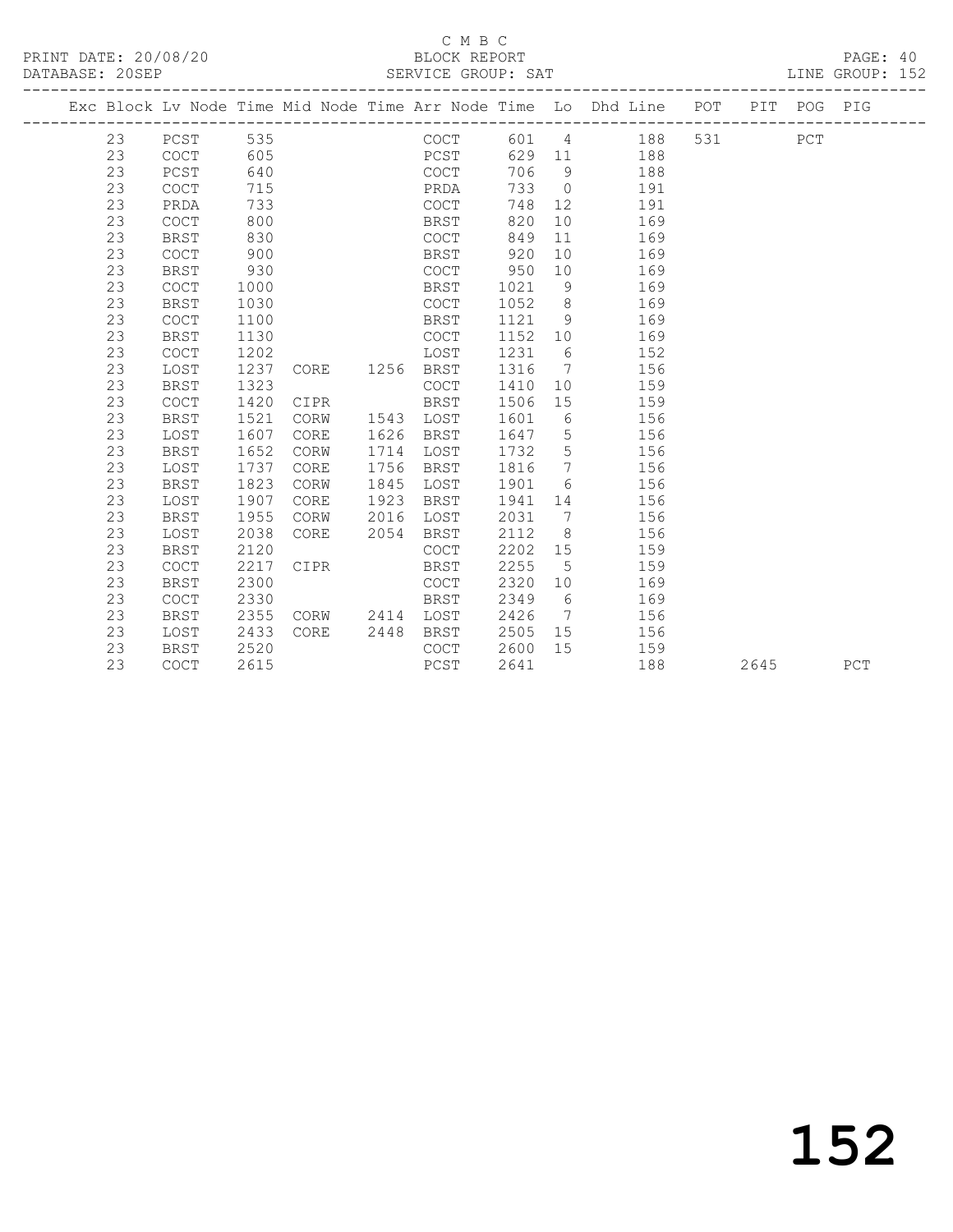# C M B C<br>BLOCK REPORT<br>SERVICE GROUP: SAT

|            |                     |              |                         | C M B C                                                   |              |                 | PRINT DATE: 20/08/20<br>BLOCK REPORT BLOCK PERENT DATABASE: 20SEP SERVICE GROUP: SAT LINE GROUP: 152 |     |      |     |  |
|------------|---------------------|--------------|-------------------------|-----------------------------------------------------------|--------------|-----------------|------------------------------------------------------------------------------------------------------|-----|------|-----|--|
|            |                     |              |                         |                                                           |              |                 | Exc Block Lv Node Time Mid Node Time Arr Node Time Lo Dhd Line POT PIT POG PIG                       |     |      |     |  |
| 24 BRST    |                     |              | 600 CORW 618 LOST 630 7 |                                                           |              |                 | 156 539                                                                                              |     | PCT  |     |  |
| 24         | LOST                |              | 637 CORE 652 BRST       |                                                           |              |                 | 709 14 156                                                                                           |     |      |     |  |
| 24         | <b>BRST</b>         | 723          |                         | COCT                                                      | 804          |                 | $\begin{array}{ccc} 11 & & \\ & & \end{array}$<br>159                                                |     |      |     |  |
| 24         | COCT                | 815          |                         | PRDA                                                      | 833          | $\overline{0}$  | 191                                                                                                  |     |      |     |  |
| 24         | PRDA                | 833          |                         | COCT                                                      | 851          |                 | 14 191                                                                                               |     |      |     |  |
| 24         | <b>COCT</b>         | 905          |                         | PCST                                                      | 933          |                 | $7\overline{ }$<br>188                                                                               |     |      |     |  |
| 24         | PCST                | 940          |                         | COCT                                                      | 1013         |                 | $\overline{2}$<br>188                                                                                |     |      |     |  |
| 24         | COCT                | 1015         |                         | PRDA                                                      | 1033         | $\overline{0}$  | 191                                                                                                  |     |      |     |  |
| 24         | PRDA                | 1033         |                         | COCT                                                      | 1052         |                 | $9$ 191                                                                                              |     |      |     |  |
| 24         | <b>COCT</b>         | 1101         |                         | PCST                                                      | 1133         |                 | 7 188                                                                                                |     |      |     |  |
| 24         | PCST                | 1140         |                         | COCT                                                      | 1215         |                 | 15<br>188                                                                                            |     |      |     |  |
| 24         | <b>COCT</b>         | 1230         |                         | BRST                                                      | 1252         | 8 <sup>8</sup>  | 169                                                                                                  |     |      |     |  |
| 24         | BRST                | 1300         |                         | COCT                                                      | 1324         |                 | 8 <sup>1</sup><br>169                                                                                |     |      |     |  |
| 24         | <b>COCT</b>         | 1332         |                         | LOST                                                      | 1402 10      |                 | 152                                                                                                  |     |      |     |  |
| 24         | LOST                | 1412         |                         | COCT                                                      | 1441         |                 | 152<br>$4\overline{ }$                                                                               |     |      |     |  |
| 24         | <b>COCT</b>         | 1445         |                         | PRDA                                                      | 1503         | $\overline{0}$  | 191                                                                                                  |     |      |     |  |
| 24         | PRDA                | 1503         |                         | COCT                                                      | 1521         | 10              | 191                                                                                                  |     |      |     |  |
| 24         | <b>COCT</b>         | 1531         |                         | PCST                                                      | 1605         | 5 <sup>5</sup>  | 188                                                                                                  |     |      |     |  |
| 24         | PCST                | 1610         |                         | COCT                                                      | 1643         |                 | 17<br>188                                                                                            |     |      |     |  |
| 24         | COCT                | 1700         |                         | BRST                                                      | 1724         | $6\overline{6}$ | 169                                                                                                  |     |      |     |  |
| 24         | BRST                | 1730         |                         | COCT                                                      | 1752         | 8 <sup>8</sup>  | 169                                                                                                  |     |      |     |  |
| 24         | COCT                | 1800         |                         | BRST                                                      | 1821         |                 | 9 169                                                                                                |     |      |     |  |
| 24         | <b>BRST</b>         | 1830         |                         | COCT                                                      | 1852         |                 | 8 169                                                                                                |     |      |     |  |
| 24         | COCT                | 1900         |                         | BRST                                                      | 1921         | 9               | 169                                                                                                  |     |      |     |  |
| 24         | BRST                | 1930         |                         | COCT                                                      | 1951 11      |                 | 169                                                                                                  |     |      |     |  |
| 24         | COCT                | 2002         |                         | LOST                                                      | 2029         |                 | 152                                                                                                  |     | 2049 | PCT |  |
| 25         | BRST                | 600          |                         | COCT                                                      | 619          |                 | 11<br>169                                                                                            | 539 | PCT  |     |  |
| 25         | <b>COCT</b>         | 630          |                         | BRST                                                      | 647          | 11              | 169                                                                                                  |     |      |     |  |
| 25         | BRST                | 658          |                         | COCT                                                      | 717          |                 | 15<br>169                                                                                            |     |      |     |  |
| 25         | <b>COCT</b>         | 732          |                         | LOST                                                      | 758          |                 | 14<br>152                                                                                            |     |      |     |  |
| 25         | LOST                | 812          |                         | COCT                                                      | 837          |                 | 25<br>152                                                                                            |     |      |     |  |
| 25         | COCT                | 902          |                         | LOST                                                      | 930          | 12              | 152                                                                                                  |     |      |     |  |
| 25         | LOST                | 942          |                         | COCT                                                      | 1010         |                 | 22 152                                                                                               |     |      |     |  |
| 25         | <b>COCT</b>         | 1032         |                         | LOST                                                      | 1101         | 11              | 152                                                                                                  |     |      |     |  |
| 25         | LOST                | 1112         |                         | COCT                                                      | 1140         | 10              | 152                                                                                                  |     |      |     |  |
| 25         | COCT                | 1150         | CIPR                    | <b>BRST</b>                                               | 1235         | 18              | 159                                                                                                  |     |      |     |  |
| $25$       | <b>BRST</b>         | 1253         |                         | $\mathtt{C}\mathtt{O}\mathtt{C}\mathtt{T}$                | 1340         | $10$            | 159                                                                                                  |     |      |     |  |
| $25$       | COCT                | 1350         | CIPR                    | <b>BRST</b>                                               | 1436         | 17              | 159                                                                                                  |     |      |     |  |
| 25         | <b>BRST</b>         | 1453         |                         | COCT                                                      | 1540         | 20              | 159                                                                                                  |     |      |     |  |
| 25         | COCT                | 1600         |                         | <b>BRST</b>                                               | 1624         | 6               | 169                                                                                                  |     |      |     |  |
| 25         | <b>BRST</b>         | 1630         |                         | COCT                                                      | 1654         | 8               | 169                                                                                                  |     |      |     |  |
| $25$       | COCT                | 1702         |                         | LOST                                                      | 1731         | 11              | 152                                                                                                  |     |      |     |  |
| $25$       | LOST                | 1742         |                         | COCT                                                      | 1811         | 4               | 152                                                                                                  |     |      |     |  |
| 25         | COCT                | 1815         |                         | ${\tt PRDA}$                                              | 1833         | 0               | 191                                                                                                  |     |      |     |  |
| 25         | PRDA                | 1833         |                         | $\mathtt{C}\mathtt{O}\mathtt{C}\mathtt{T}$                | 1851         | 18              | 191                                                                                                  |     |      |     |  |
| $25$       | COCT                | 1909         |                         | $_{\rm PCST}$                                             | 1942         | 12              | 188                                                                                                  |     |      |     |  |
| 25         | PCST                | 1954         |                         | $\mathtt{C}\mathtt{O}\mathtt{C}\mathtt{T}$                | 2022         | 23              | 188                                                                                                  |     |      |     |  |
| $25$       | COCT                | 2045         |                         | PRDA                                                      | 2103         | $\circledcirc$  | 191                                                                                                  |     |      |     |  |
| $25$       | PRDA                | 2103         |                         | COCT                                                      | 2120         | 18              | 191                                                                                                  |     |      |     |  |
| $25$       | COCT                | 2138         |                         | $_{\rm PCST}$                                             | 2211         | 13              | 188                                                                                                  |     |      |     |  |
| $25$       | PCST                | 2224         |                         | $\mathtt{C}\mathtt{O}\mathtt{C}\mathtt{T}$                | 2251         | 26              | 188                                                                                                  |     |      |     |  |
| $25$<br>25 | COCT<br><b>BRST</b> | 2317<br>2400 | CIPR                    | <b>BRST</b>                                               | 2355<br>2420 | 5<br>$10$       | 159<br>169                                                                                           |     |      |     |  |
| $25$       | COCT                | 2430         |                         | $\mathtt{C}\mathtt{O}\mathtt{C}\mathtt{T}$<br><b>BRST</b> | 2449         | 11              | 169                                                                                                  |     |      |     |  |
| $25$       | <b>BRST</b>         | 2500         |                         | COCT                                                      | 2520         | $10$            | 169                                                                                                  |     |      |     |  |
| 25         | COCT                | 2530         |                         | <b>BRST</b>                                               | 2549         | 5               | 169                                                                                                  |     |      |     |  |
|            |                     |              |                         |                                                           |              |                 |                                                                                                      |     |      |     |  |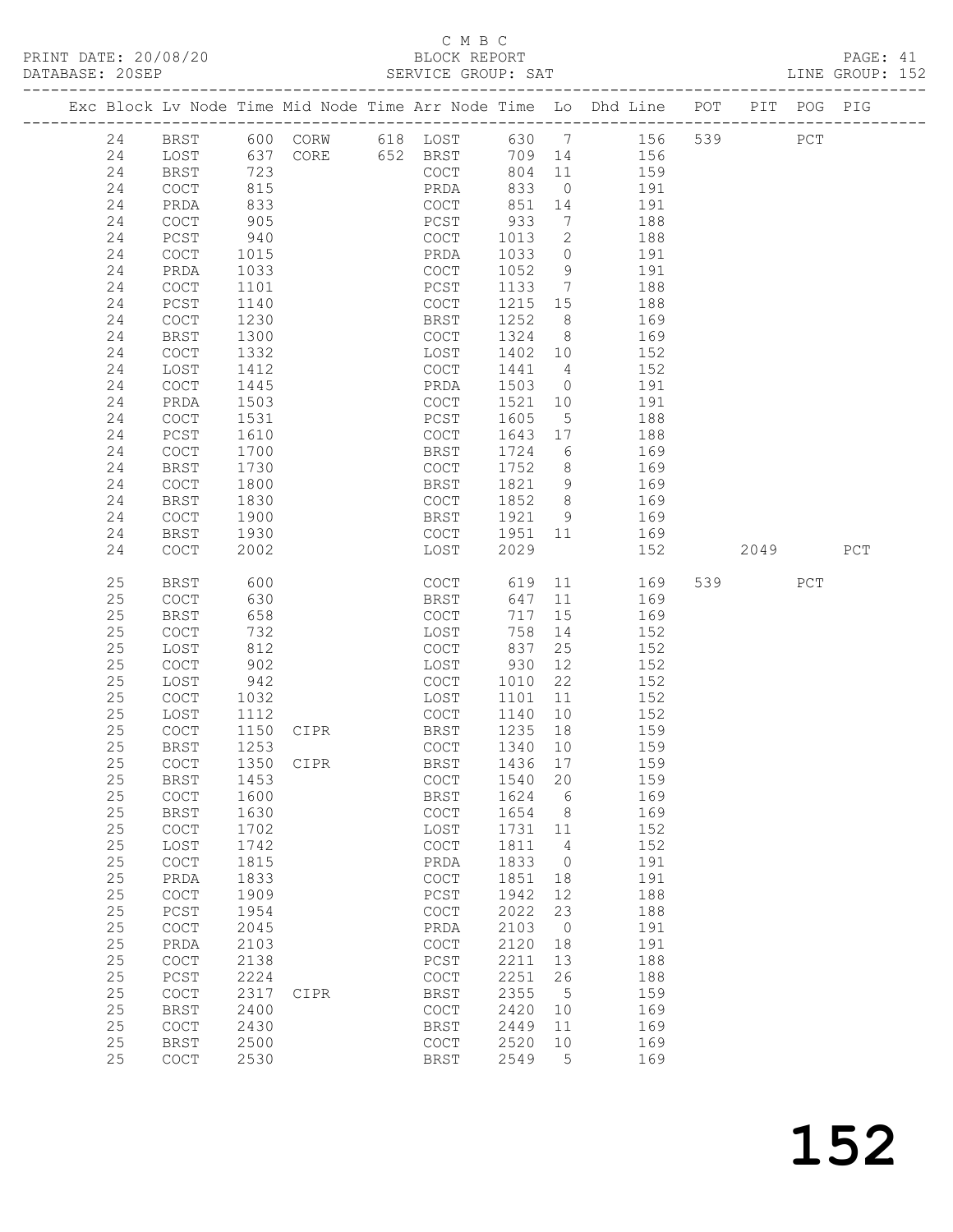#### C M B C<br>BLOCK REPORT

PAGE: 42<br>LINE GROUP: 152

|  |    |             |      | Exc Block Lv Node Time Mid Node Time Arr Node Time Lo Dhd Line POT |             |      |         |                |     |     |     | PIT  | POG         | PIG |
|--|----|-------------|------|--------------------------------------------------------------------|-------------|------|---------|----------------|-----|-----|-----|------|-------------|-----|
|  | 25 | BRST        | 2554 |                                                                    |             | COCT | 2634    |                | 159 |     |     | 2643 |             | PCT |
|  |    |             |      |                                                                    |             |      |         |                |     |     |     |      |             |     |
|  | 26 | <b>BRST</b> | 626  |                                                                    |             | COCT | 645 15  |                |     | 169 | 605 |      | ${\tt PCT}$ |     |
|  | 26 | COCT        | 700  |                                                                    | BRST        |      | 719     | 11             |     | 169 |     |      |             |     |
|  | 26 | <b>BRST</b> | 730  |                                                                    | COCT        |      | 749     | 13             |     | 169 |     |      |             |     |
|  | 26 | <b>COCT</b> | 802  |                                                                    | LOST        |      | 828     | 14             |     | 152 |     |      |             |     |
|  | 26 | LOST        | 842  |                                                                    | COCT        |      | 908     | 22             |     | 152 |     |      |             |     |
|  | 26 | COCT        | 930  |                                                                    | BRST        |      | 951     | 9              |     | 169 |     |      |             |     |
|  | 26 | <b>BRST</b> | 1000 |                                                                    | COCT        |      | 1022    | 8 <sup>8</sup> |     | 169 |     |      |             |     |
|  | 26 | COCT        | 1030 |                                                                    | BRST        |      | 1051    | 9              |     | 169 |     |      |             |     |
|  | 26 | <b>BRST</b> | 1100 |                                                                    | <b>COCT</b> |      | 1122    | 9              |     | 169 |     |      |             |     |
|  | 26 | COCT        | 1131 |                                                                    | PCST        |      | 1203    | $\overline{7}$ |     | 188 |     |      |             |     |
|  | 26 | PCST        | 1210 |                                                                    | COCT        |      | 1245 15 |                |     | 188 |     |      |             |     |
|  | 26 | COCT        | 1300 |                                                                    | BRST        |      | 1322    | 8 <sup>8</sup> |     | 169 |     |      |             |     |
|  | 26 | <b>BRST</b> | 1330 |                                                                    | COCT        |      | 1354    | 8 <sup>8</sup> |     | 169 |     |      |             |     |
|  | 26 | COCT        | 1402 |                                                                    | LOST        |      | 1432 10 |                |     | 152 |     |      |             |     |
|  | 26 | LOST        | 1442 |                                                                    | COCT        |      | 1511    | $\overline{4}$ |     | 152 |     |      |             |     |
|  | 26 | COCT        | 1515 |                                                                    | PRDA        |      | 1533    | $\overline{0}$ |     | 191 |     |      |             |     |
|  | 26 | PRDA        | 1533 |                                                                    | COCT        |      | 1551    | 10             |     | 191 |     |      |             |     |
|  | 26 | COCT        | 1601 |                                                                    | PCST        |      | 1634    | 6              |     | 188 |     |      |             |     |
|  | 26 | PCST        | 1640 |                                                                    | COCT        |      | 1713 17 |                |     | 188 |     |      |             |     |
|  | 26 | <b>COCT</b> | 1730 |                                                                    | BRST        |      | 1754    | 6              |     | 169 |     |      |             |     |
|  | 26 | <b>BRST</b> | 1800 |                                                                    | COCT        |      | 1822 15 |                |     | 169 |     |      |             |     |
|  | 26 | <b>COCT</b> | 1837 |                                                                    | PCST        |      | 1910    | 9              |     | 188 |     |      |             |     |
|  | 26 | PCST        | 1919 |                                                                    | COCT        |      | 1949    | 11             |     | 188 |     |      |             |     |
|  | 26 | COCT        | 2000 |                                                                    | BRST        |      | 2019    | 11             |     | 169 |     |      |             |     |
|  | 26 | <b>BRST</b> | 2030 |                                                                    | COCT        |      | 2050    | $5\phantom{0}$ |     | 169 |     |      |             |     |
|  | 26 | <b>COCT</b> | 2055 |                                                                    | LOST        |      | 2122    | 5              |     | 152 |     |      |             |     |
|  | 26 | LOST        | 2127 |                                                                    | <b>COCT</b> |      | 2154    | 6              |     | 152 |     |      |             |     |
|  | 26 | COCT        | 2200 |                                                                    | <b>BRST</b> |      | 2219    | 11             |     | 169 |     |      |             |     |
|  | 26 | <b>BRST</b> | 2230 |                                                                    | <b>COCT</b> |      | 2250    | 5              |     | 169 |     |      |             |     |
|  | 26 | COCT        | 2255 |                                                                    | LOST        |      | 2320    | $\overline{7}$ |     | 152 |     |      |             |     |
|  | 26 | LOST        | 2327 |                                                                    | COCT        |      | 2352    | 8 <sup>8</sup> |     | 152 |     |      |             |     |
|  | 26 | COCT        | 2400 |                                                                    | BRST        |      | 2419    | 11             |     | 169 |     |      |             |     |
|  | 26 | BRST        | 2430 |                                                                    | COCT        |      | 2450    | 10             | 169 |     |     |      |             |     |
|  | 26 | COCT        | 2500 |                                                                    | BRST        |      | 2519    | 11             | 169 |     |     |      |             |     |
|  | 26 | <b>BRST</b> | 2530 |                                                                    | COCT        |      | 2550    |                |     | 169 |     | 2559 |             | PCT |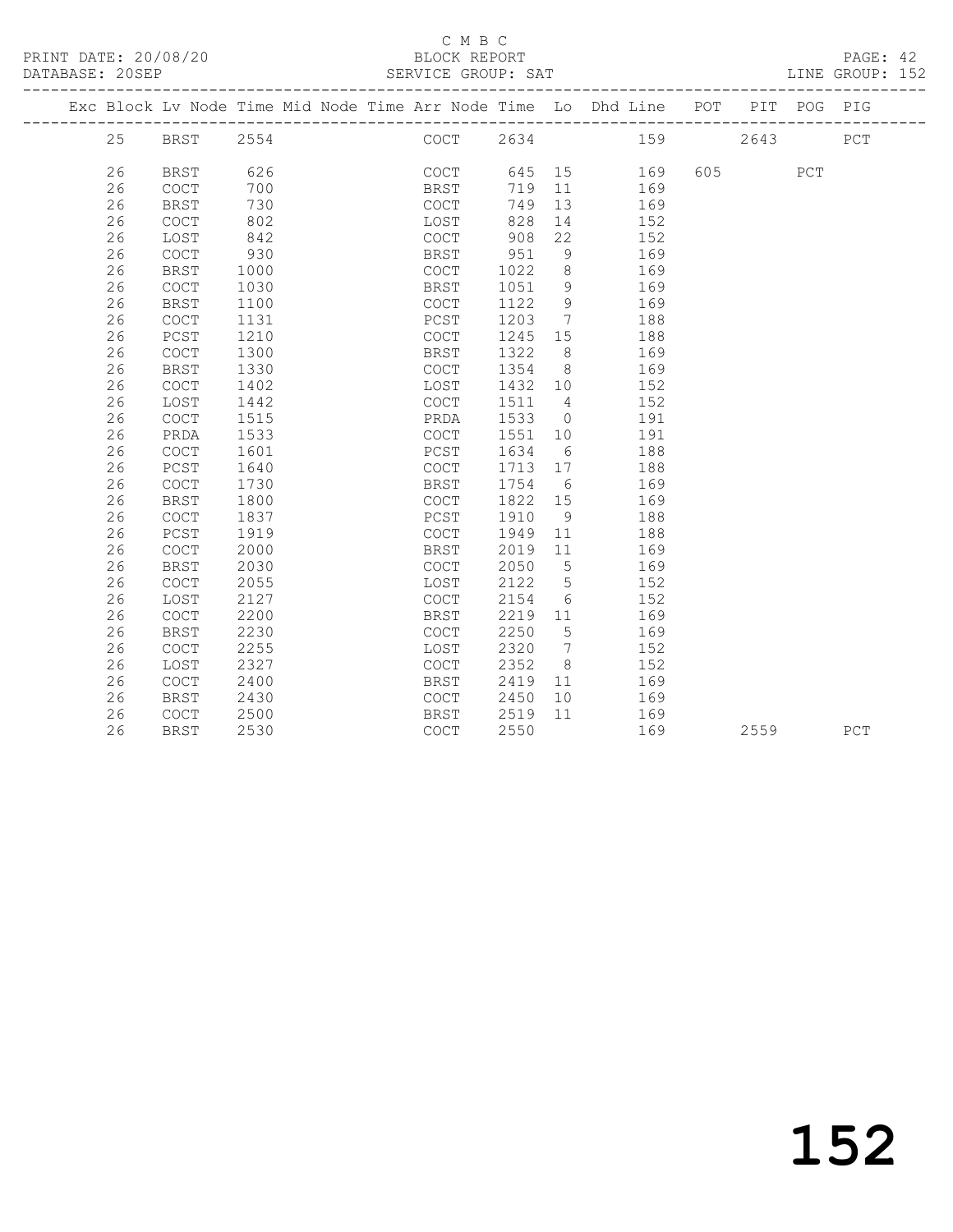## C M B C<br>BLOCK REPORT

PAGE: 43<br>LINE GROUP: 152

|  |    |                                            |            |      |           |             |              |             |                |     |           |     | Exc Block Lv Node Time Mid Node Time Arr Node Time Lo Dhd Line POT PIT POG PIG |     |       |
|--|----|--------------------------------------------|------------|------|-----------|-------------|--------------|-------------|----------------|-----|-----------|-----|--------------------------------------------------------------------------------|-----|-------|
|  | 27 | PCST                                       | 610        |      |           |             | COCT         |             |                |     | 636 6 188 | 606 |                                                                                | PCT |       |
|  | 27 | COCT                                       | 642<br>658 |      |           |             | PRDA<br>COCT | 658 0       |                |     | 191       |     |                                                                                |     |       |
|  | 27 | PRDA                                       |            |      |           |             |              | 713 17      |                |     | 191       |     |                                                                                |     |       |
|  | 27 | COCT                                       | 730        |      |           |             | <b>BRST</b>  | 749         | 11             | 169 |           |     |                                                                                |     |       |
|  | 27 | <b>BRST</b>                                | 800        |      |           | COCT        |              | 819         | 11             |     | 169       |     |                                                                                |     |       |
|  | 27 | COCT                                       | 830        |      |           | BRST        |              | 850         | 10             |     | 169       |     |                                                                                |     |       |
|  | 27 | BRST                                       | 900        |      |           | COCT        |              | 920         | 12             |     | 169       |     |                                                                                |     |       |
|  | 27 | COCT                                       | 932        |      |           | LOST        |              | 1000        | 12             |     | 152       |     |                                                                                |     |       |
|  | 27 | LOST                                       | 1012       |      |           | COCT        |              | 1040        | 22             |     | 152       |     |                                                                                |     |       |
|  | 27 | COCT                                       | 1102       |      |           | LOST        |              | 1131        | 11             |     | 152       |     |                                                                                |     |       |
|  | 27 | LOST                                       | 1142       |      |           | COCT        |              | 1210        | 5 <sup>5</sup> |     | 152       |     |                                                                                |     |       |
|  | 27 | COCT                                       | 1215       |      |           | PRDA        |              | 1233        | $\overline{0}$ |     | 191       |     |                                                                                |     |       |
|  | 27 | PRDA                                       | 1233       |      |           | COCT        |              | 1253        | 9              |     | 191       |     |                                                                                |     |       |
|  | 27 | COCT                                       | 1302       |      |           | LOST        |              | 1332        | 10             |     | 152       |     |                                                                                |     |       |
|  | 27 | LOST                                       | 1342       |      |           | COCT        |              | 1411        | 19             |     | 152       |     |                                                                                |     |       |
|  | 27 | COCT                                       | 1430       |      |           | BRST        |              | 1452        | 8 <sup>8</sup> |     | 169       |     |                                                                                |     |       |
|  | 27 | <b>BRST</b>                                | 1500       |      |           | COCT        |              | 1525        | $\overline{7}$ |     | 169       |     |                                                                                |     |       |
|  | 27 | COCT                                       | 1532       |      |           | LOST        |              | 1601        | 11             |     | 152       |     |                                                                                |     |       |
|  | 27 | LOST                                       | 1612       |      |           | COCT        |              | 1641        | $\overline{4}$ |     | 152       |     |                                                                                |     |       |
|  | 27 | COCT                                       | 1645       |      |           | PRDA        |              | 1703        | $\overline{0}$ |     | 191       |     |                                                                                |     |       |
|  | 27 | PRDA                                       | 1703       |      |           | COCT        |              | 1721        | 12             | 191 |           |     |                                                                                |     |       |
|  | 27 | COCT                                       | 1733       |      |           | PCST        |              | 1806        | 8 <sup>8</sup> |     | 188       |     |                                                                                |     |       |
|  | 27 | PCST                                       | 1814       |      |           | COCT        |              | 1844        | $\overline{1}$ |     | 188       |     |                                                                                |     |       |
|  | 27 | COCT                                       | 1845       |      |           | PRDA        |              | 1903        | $\overline{0}$ |     | 191       |     |                                                                                |     |       |
|  | 27 | PRDA                                       | 1903       |      |           | COCT        |              | 1921        | 24             |     | 191       |     |                                                                                |     |       |
|  | 27 | COCT                                       | 1945       |      |           | PRDA        |              | 2003        | $\overline{0}$ |     | 191       |     |                                                                                |     |       |
|  | 27 | PRDA                                       | 2003       |      |           | COCT        |              | 2020        | 21             |     | 191       |     |                                                                                |     |       |
|  | 27 | COCT                                       | 2041       |      |           | PCST        |              | 2114        | 10             |     | 188       |     |                                                                                |     |       |
|  | 27 | PCST                                       | 2124       |      |           | COCT        |              | 2152        |                |     | 188       |     | 2201                                                                           |     | PCT   |
|  | 28 | LOST                                       | 642        |      |           | COCT        |              | 706         | 14             |     | 152       |     | 618 — 18                                                                       | PCT |       |
|  | 28 | COCT                                       | 720        | CIPR |           | BRST        |              | 802         | 19             |     | 159       |     |                                                                                |     |       |
|  | 28 | BRST                                       | 821        | CORW | 841 LOST  |             |              | 856         | 11             |     | 156       |     |                                                                                |     |       |
|  | 28 | LOST                                       | 907        | CORE | 922 BRST  |             |              | 941         | 12             |     | 156       |     |                                                                                |     |       |
|  | 28 | BRST                                       | 953        |      |           | COCT        |              | 1036        | 14             |     | 159       |     |                                                                                |     |       |
|  | 28 | COCT                                       | 1050       | CIPR |           | BRST        |              | 1132        | 19             |     | 159       |     |                                                                                |     |       |
|  | 28 | BRST                                       | 1151       | CORW | 1211 LOST |             |              | 1230 12     |                |     | 156       |     |                                                                                |     |       |
|  | 28 | LOST                                       | 1242       |      |           | COCT        |              | 1311        | $\overline{4}$ |     | 152       |     |                                                                                |     |       |
|  | 28 | COCT                                       | 1315       |      |           | PRDA        |              | 1333        | $\overline{0}$ |     | 191       |     |                                                                                |     |       |
|  | 28 | PRDA                                       | 1333       |      |           |             |              | COCT 1352 9 |                |     | 191       |     |                                                                                |     |       |
|  | 28 | COCT                                       | 1401       |      |           | PCST        |              | 1435        | 5              |     | 188       |     |                                                                                |     |       |
|  | 28 | $PCST$                                     | 1440       |      |           | COCT        |              | 1514        | 6              |     | 188       |     |                                                                                |     |       |
|  | 28 | $\mathtt{C}\mathtt{O}\mathtt{C}\mathtt{T}$ | 1520       | CIPR |           | <b>BRST</b> |              | 1608        | 13             |     | 159       |     |                                                                                |     |       |
|  | 28 | <b>BRST</b>                                | 1621       | CORW | 1643      | LOST        |              | 1701        | 6              |     | 156       |     |                                                                                |     |       |
|  | 28 | LOST                                       | 1707       | CORE | 1726      | BRST        |              | 1745        | 8              |     | 156       |     |                                                                                |     |       |
|  | 28 | <b>BRST</b>                                | 1753       |      |           | <b>COCT</b> |              | 1839        | 11             |     | 159       |     |                                                                                |     |       |
|  | 28 | COCT                                       | 1850       | CIPR |           | <b>BRST</b> |              | 1932        |                |     | 159       |     | 1952                                                                           |     | $PCT$ |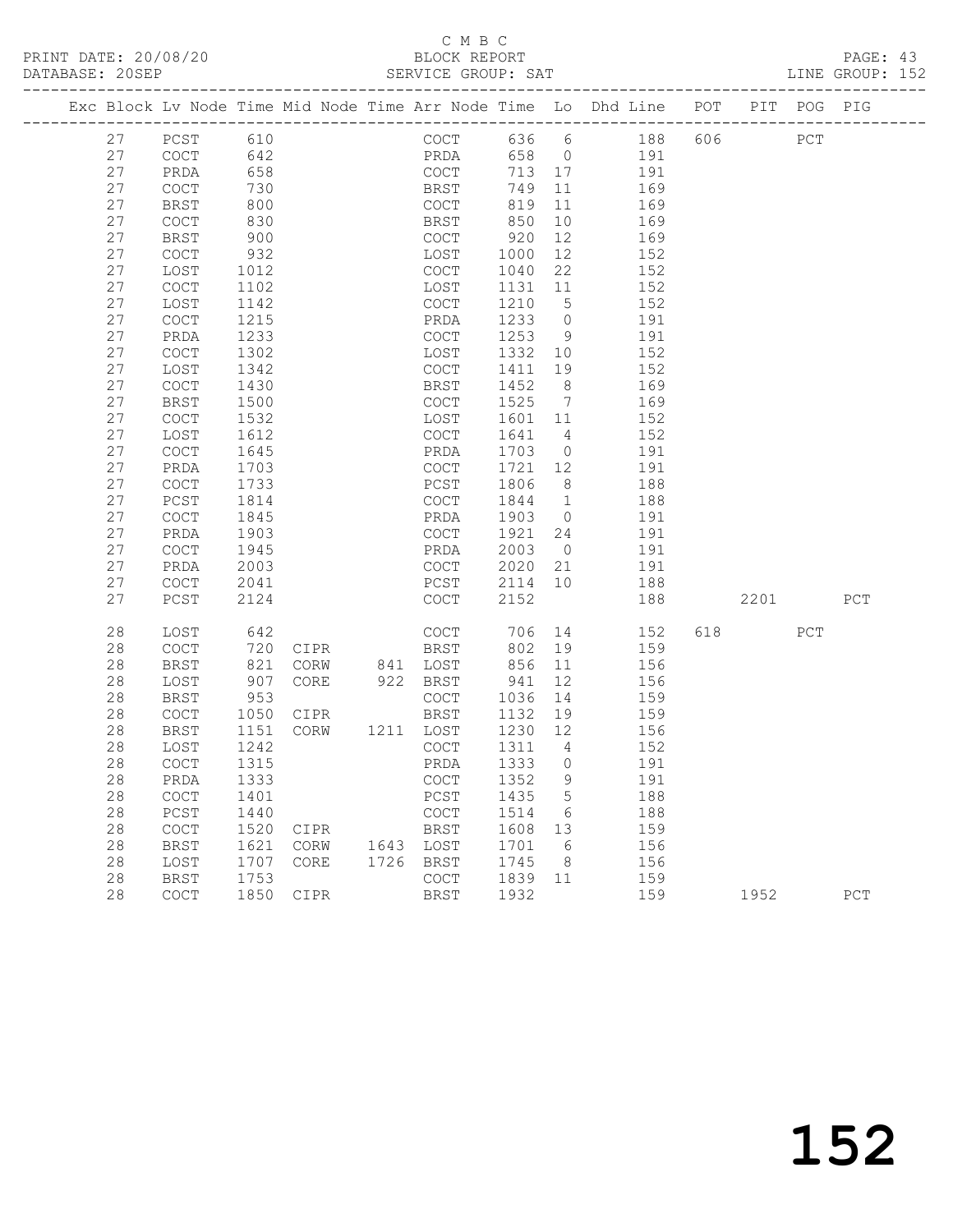PRINT DATE: 20/08/20 BLOCK REPORT PAGE: 44 DATABASE: 20SEP

#### C M B C<br>BLOCK REPORT

|          |                                                    |              | ------------------------ |      | ULAYIYU UNUUL. UAI                         |              |                              | ---------------------------------                                  |     |      |             |     |
|----------|----------------------------------------------------|--------------|--------------------------|------|--------------------------------------------|--------------|------------------------------|--------------------------------------------------------------------|-----|------|-------------|-----|
|          |                                                    |              |                          |      |                                            |              |                              | Exc Block Lv Node Time Mid Node Time Arr Node Time Lo Dhd Line POT |     |      | PIT POG PIG |     |
| 29       | COCT                                               | 632          |                          |      | LOST                                       | 657 15       |                              | 152                                                                | 622 |      | PCT         |     |
| 29       | LOST                                               | 712          |                          |      | COCT                                       | 737          | 13                           | 152                                                                |     |      |             |     |
| 29       | COCT                                               |              | 750 CIPR                 |      | <b>BRST</b>                                | 832          | 19                           | 159                                                                |     |      |             |     |
| 29       | <b>BRST</b>                                        | 851          | CORW 911 LOST            |      |                                            | 926          | 11                           | 156                                                                |     |      |             |     |
| 29       | LOST                                               | 937          | CORE                     |      | 954 BRST                                   | 1011         | 12                           | 156                                                                |     |      |             |     |
| 29       | BRST                                               | 1023         |                          |      | COCT                                       | 1106         | 14                           | 159                                                                |     |      |             |     |
| 29       | COCT                                               | 1120         | CIPR                     |      | BRST                                       | 1205         | 18                           | 159                                                                |     |      |             |     |
| 29       | BRST                                               | 1223         |                          |      | COCT                                       | 1310         | 20                           | 159                                                                |     |      |             |     |
| 29       | $\mathtt{C}\mathtt{O}\mathtt{C}\mathtt{T}$         | 1330         |                          |      | BRST                                       | 1352         | 8 <sup>8</sup>               | 169                                                                |     |      |             |     |
| 29       | <b>BRST</b>                                        | 1400         |                          |      | COCT                                       | 1425         | $\overline{7}$               | 169                                                                |     |      |             |     |
| 29       | COCT                                               | 1432         |                          |      | LOST                                       | 1502         | 10                           | 152                                                                |     |      |             |     |
| 29       | LOST                                               | 1512         |                          |      | COCT                                       | 1541         | $\overline{4}$               | 152                                                                |     |      |             |     |
| 29       | COCT                                               | 1545         |                          |      | PRDA                                       | 1603         | $\overline{0}$               | 191                                                                |     |      |             |     |
| 29       | PRDA                                               | 1603         |                          |      | COCT                                       | 1621         | 10                           | 191                                                                |     |      |             |     |
| 29       | <b>COCT</b>                                        | 1631         |                          |      | PCST                                       | 1704         | 6                            | 188                                                                |     |      |             |     |
| 29       | PCST                                               | 1710         |                          |      | COCT                                       | 1743         | 2                            | 188                                                                |     |      |             |     |
| 29       | $\mathtt{C}\mathtt{O}\mathtt{C}\mathtt{T}$         | 1745         |                          |      | PRDA                                       | 1803         | $\overline{0}$               | 191                                                                |     |      |             |     |
| 29       | PRDA                                               | 1803         |                          |      | COCT                                       | 1821         | 11                           | 191                                                                |     |      |             |     |
| 29       | COCT                                               | 1832         |                          |      | LOST                                       | 1859         | 13                           | 152                                                                |     |      |             |     |
| 29       | LOST                                               | 1912         |                          |      | COCT                                       | 1939         | $\overline{2}$               | 152<br>188                                                         |     |      |             |     |
| 29<br>29 | $\mathtt{C}\mathtt{O}\mathtt{C}\mathtt{T}$         | 1941<br>2024 |                          |      | PCST                                       | 2014<br>2052 | 10<br>23                     |                                                                    |     |      |             |     |
| 29       | PCST<br>COCT                                       | 2115         |                          |      | COCT<br>PRDA                               | 2133         | $\overline{0}$               | 188<br>191                                                         |     |      |             |     |
| 29       | PRDA                                               | 2133         |                          |      | COCT                                       | 2150         | 18                           | 191                                                                |     |      |             |     |
| 29       | COCT                                               | 2208         |                          |      | PCST                                       | 2236         | 18                           | 188                                                                |     |      |             |     |
| 29       | PCST                                               | 2254         |                          |      | COCT                                       | 2321         | 17                           | 188                                                                |     |      |             |     |
| 29       | $\mathtt{C}\mathtt{O}\mathtt{C}\mathtt{T}$         | 2338         |                          |      | PCST                                       | 2404         | 10                           | 188                                                                |     |      |             |     |
| 29       | PCST                                               | 2414         |                          |      | COCT                                       | 2441         |                              | 188                                                                |     | 2450 |             | PCT |
| 30       | COCT                                               | 635          |                          |      | PCST                                       | 659 11       |                              | 188                                                                | 625 |      | PCT         |     |
| 30       | $PCST$                                             | 710          |                          |      | COCT                                       | 737          | 8 <sup>8</sup>               | 188                                                                |     |      |             |     |
| 30       | $\mathtt{C}\mathtt{O}\mathtt{C}\mathtt{T}$         | 745          |                          |      | PRDA                                       | 803          | $\overline{0}$               | 191                                                                |     |      |             |     |
| 30       | PRDA                                               | 803          |                          |      | COCT                                       | 820          | 15                           | 191                                                                |     |      |             |     |
| 30       | <b>COCT</b>                                        | 835          |                          |      | PCST                                       | 900          | 10                           | 188                                                                |     |      |             |     |
| 30       | PCST                                               | 910          |                          |      | COCT                                       | 943          | $7\phantom{.0}\phantom{.0}7$ | 188                                                                |     |      |             |     |
| 30       | COCT                                               | 950          | CIPR                     |      | <b>BRST</b>                                | 1032         | 19                           | 159                                                                |     |      |             |     |
| 30       | BRST                                               | 1051         | CORW                     |      | 1113 LOST                                  | 1129         | 8 <sup>8</sup>               | 156                                                                |     |      |             |     |
| 30       | LOST                                               | 1137         | CORE                     |      | 1154 BRST                                  | 1216         | 5 <sup>5</sup>               | 156                                                                |     |      |             |     |
| 30       | BRST                                               | 1221         | CORW                     |      | 1243 LOST                                  | 1302 10      |                              | 156                                                                |     |      |             |     |
| 30       | LOST                                               | 1312         |                          |      | COCT                                       | 1341         | 4                            | 152                                                                |     |      |             |     |
| 30       | COCT                                               | 1345         |                          |      | PRDA                                       | 1403         | 0                            | 191                                                                |     |      |             |     |
| 30       | PRDA                                               | 1403         |                          |      | $\mathtt{C}\mathtt{O}\mathtt{C}\mathtt{T}$ | 1422         | 9                            | 191                                                                |     |      |             |     |
| 30<br>30 | $\operatorname{COT}$                               | 1431<br>1510 |                          |      | ${\tt PCST}$                               | 1505         | 5<br>7                       | 188<br>188                                                         |     |      |             |     |
| 30       | PCST<br>$\mathtt{C}\mathtt{O}\mathtt{C}\mathtt{T}$ | 1550         | CIPR                     |      | COCT<br><b>BRST</b>                        | 1543<br>1638 | 15                           | 159                                                                |     |      |             |     |
| 30       | <b>BRST</b>                                        | 1653         |                          |      | COCT                                       | 1739         | 23                           | 159                                                                |     |      |             |     |
| 30       | $\mathtt{C}\mathtt{O}\mathtt{C}\mathtt{T}$         | 1802         |                          |      | LOST                                       | 1830         | 12                           | 152                                                                |     |      |             |     |
| 30       | LOST                                               | 1842         |                          |      | COCT                                       | 1911         | 9                            | 152                                                                |     |      |             |     |
| 30       | COCT                                               | 1920         | CIPR                     |      | <b>BRST</b>                                | 1959         | 21                           | 159                                                                |     |      |             |     |
| 30       | <b>BRST</b>                                        | 2020         |                          |      | COCT                                       | 2103         | 14                           | 159                                                                |     |      |             |     |
| 30       | COCT                                               | 2117         | CIPR                     |      | <b>BRST</b>                                | 2155         | 5                            | 159                                                                |     |      |             |     |
| 30       | <b>BRST</b>                                        | 2200         |                          |      | COCT                                       | 2220         | 10                           | 169                                                                |     |      |             |     |
| 30       | COCT                                               | 2230         |                          |      | <b>BRST</b>                                | 2249         | 6                            | 169                                                                |     |      |             |     |
| 30       | <b>BRST</b>                                        | 2255         | CORW                     | 2314 | LOST                                       | 2328         | 10                           | 156                                                                |     |      |             |     |
| 30       | LOST                                               | 2338         | CORE                     | 2353 | <b>BRST</b>                                | 2410         | 10                           | 156                                                                |     |      |             |     |
| 30       | <b>BRST</b>                                        | 2420         |                          |      | $_{\mathrm{COT}}$                          | 2501         | 6                            | 159                                                                |     |      |             |     |
| 30       | COCT                                               | 2507         |                          |      | $_{\rm PCST}$                              | 2533         | 5                            | 188<br>11                                                          |     |      |             |     |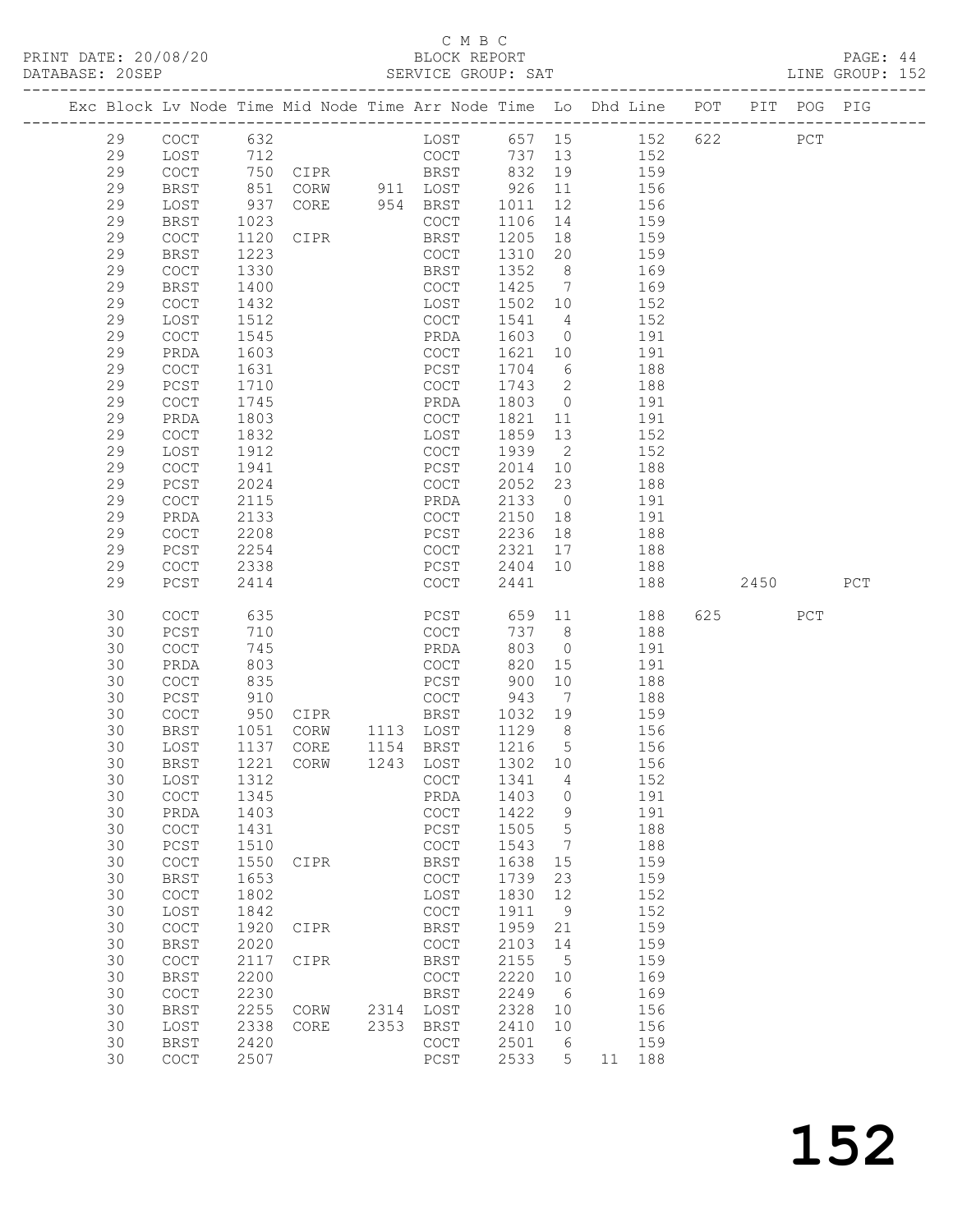#### C M B C<br>BLOCK REPORT

#### PAGE: 45<br>LINE GROUP: 152

|  |    |             |      |      |      |             |         |                | Exc Block Lv Node Time Mid Node Time Arr Node Time Lo Dhd Line POT PIT POG PIG |     |      |     |     |
|--|----|-------------|------|------|------|-------------|---------|----------------|--------------------------------------------------------------------------------|-----|------|-----|-----|
|  | 30 | COCT        | 2549 |      |      | <b>POST</b> |         |                | 2615 188                                                                       |     | 2619 |     | PCT |
|  | 31 | <b>BRST</b> | 650  |      |      | COCT        |         |                | 730 5<br>159                                                                   | 629 |      | PCT |     |
|  | 31 | <b>COCT</b> | 735  |      |      | PCST        | 800     | 10             | 188                                                                            |     |      |     |     |
|  | 31 | PCST        | 810  |      |      | COCT        | 837     | 13             | 188                                                                            |     |      |     |     |
|  | 31 | COCT        | 850  | CIPR |      | BRST        | 932     | 19             | 159                                                                            |     |      |     |     |
|  | 31 | <b>BRST</b> | 951  | CORW | 1011 | LOST        | 1027    | 10             | 156                                                                            |     |      |     |     |
|  | 31 | LOST        | 1037 | CORE | 1054 | BRST        | 1112    | 9              | 156                                                                            |     |      |     |     |
|  | 31 | <b>BRST</b> | 1121 | CORW | 1140 | LOST        | 1157    | 10             | 156                                                                            |     |      |     |     |
|  | 31 | LOST        | 1207 | CORE | 1226 | BRST        | 1246    | 5 <sup>5</sup> | 156                                                                            |     |      |     |     |
|  | 31 | <b>BRST</b> | 1251 | CORW | 1313 | LOST        | 1332    | 5              | 156                                                                            |     |      |     |     |
|  | 31 | LOST        | 1337 | CORE | 1356 | BRST        | 1416    | 5 <sup>5</sup> | 156                                                                            |     |      |     |     |
|  | 31 | <b>BRST</b> | 1421 | CORW | 1443 | LOST        | 1501    | 6              | 156                                                                            |     |      |     |     |
|  | 31 | LOST        | 1507 | CORE | 1526 | BRST        | 1547    | 6              | 156                                                                            |     |      |     |     |
|  | 31 | <b>BRST</b> | 1553 |      |      | COCT        | 1640    | 10             | 159                                                                            |     |      |     |     |
|  | 31 | <b>COCT</b> | 1650 | CIPR |      | BRST        | 1735    | 17             | 159                                                                            |     |      |     |     |
|  | 31 | BRST        | 1752 | CORW |      | 1815 LOST   | 1831    | 6              | 156                                                                            |     |      |     |     |
|  | 31 | LOST        | 1837 | CORE |      | 1854 BRST   | 1912 11 |                | 156                                                                            |     |      |     |     |
|  | 31 | BRST        | 1923 |      |      | <b>COCT</b> | 2007    | 8 <sup>8</sup> | 159                                                                            |     |      |     |     |
|  | 31 | <b>COCT</b> | 2015 |      |      | PRDA        | 2033    | $\overline{0}$ | 191                                                                            |     |      |     |     |
|  | 31 | PRDA        | 2033 |      |      | COCT        | 2050    | 18             | 191                                                                            |     |      |     |     |
|  | 31 | <b>COCT</b> | 2108 |      |      | PCST        | 2141    | 13             | 188                                                                            |     |      |     |     |
|  | 31 | PCST        | 2154 |      |      | <b>COCT</b> | 2222    | 16             | 188                                                                            |     |      |     |     |
|  | 31 | <b>COCT</b> | 2238 |      |      | PCST        | 2306    | 18             | 188                                                                            |     |      |     |     |
|  | 31 | PCST        | 2324 |      |      | COCT        | 2351    | 29             | 188                                                                            |     |      |     |     |
|  | 31 | <b>COCT</b> | 2420 | CIPR |      | BRST        | 2458    | 12             | 159                                                                            |     |      |     |     |
|  | 31 | <b>BRST</b> | 2510 | CORW | 2529 | LOST        | 2541    | 9              | 156                                                                            |     |      |     |     |
|  | 31 | LOST        | 2550 |      |      | COCT        | 2612    | 13             | N 9                                                                            |     |      |     |     |
|  | 31 | COCT        | 2625 | BYST | 2711 | SERO        | 2729    | - 6            | N9                                                                             |     |      |     |     |
|  | 31 | SERO        | 2735 |      |      | COCT        | 2854    |                | N9                                                                             |     | 2903 |     | PCT |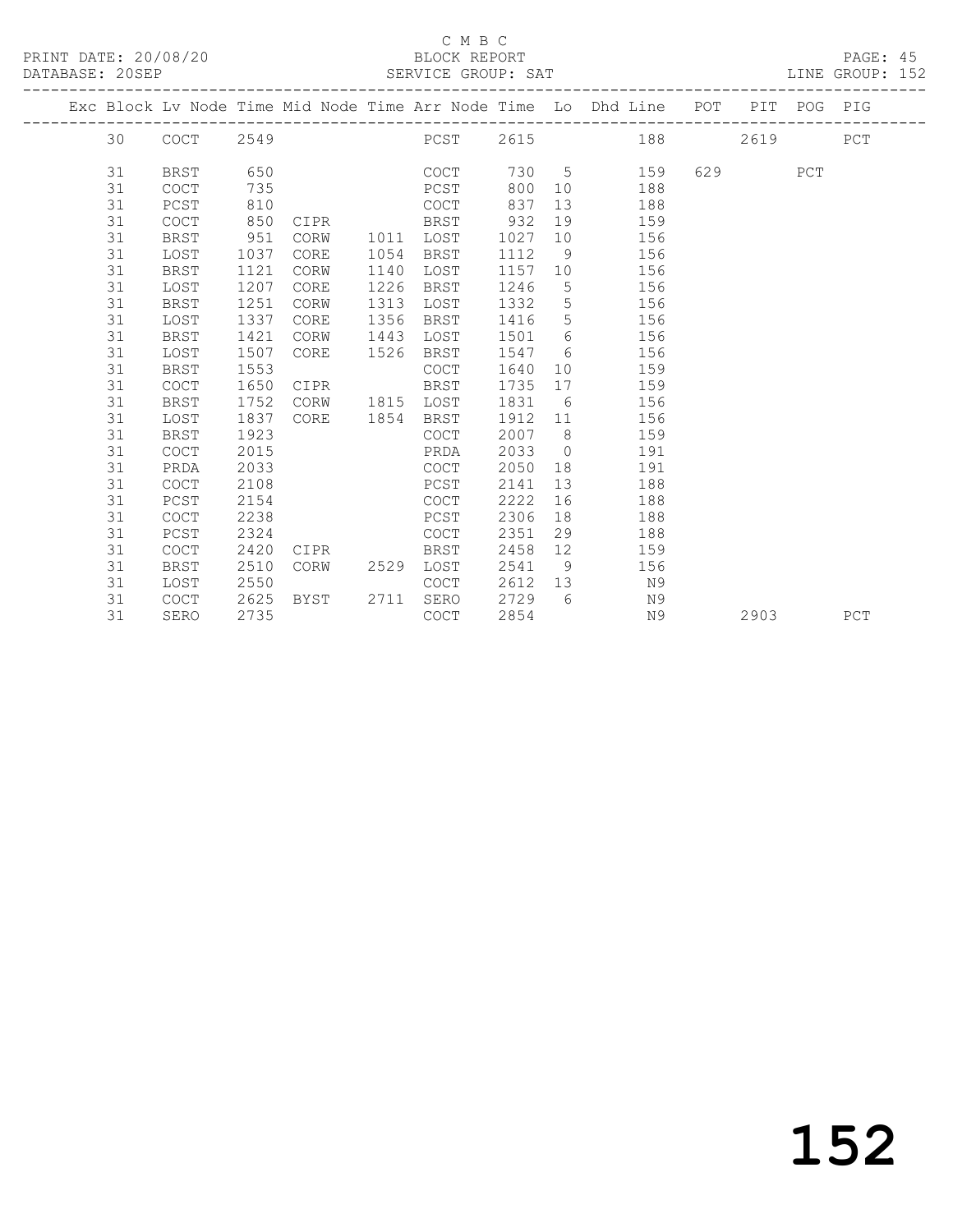## C M B C<br>BLOCK REPORT

PAGE: 46<br>LINE GROUP: 152

|  |          |                                            |              |                              |      |                                            |              |                      | Exc Block Lv Node Time Mid Node Time Arr Node Time Lo Dhd Line POT PIT POG PIG |     |      |     |     |
|--|----------|--------------------------------------------|--------------|------------------------------|------|--------------------------------------------|--------------|----------------------|--------------------------------------------------------------------------------|-----|------|-----|-----|
|  | 32       | BRST                                       |              | 721 CORW 739 LOST            |      |                                            |              |                      | 752 15 156                                                                     | 700 |      | PCT |     |
|  | 32       | LOST                                       | 807          |                              |      | CORE 822 BRST 841                          |              | 12                   | 156                                                                            |     |      |     |     |
|  | 32       | BRST                                       | 853          |                              |      | COCT                                       | 934          | 11                   | 159                                                                            |     |      |     |     |
|  | 32       | COCT                                       | 945          |                              |      | PRDA                                       | 1003         | $\overline{0}$       | 191                                                                            |     |      |     |     |
|  | 32       | PRDA                                       | 1003         |                              |      | COCT                                       | 1021         | 12                   | 191                                                                            |     |      |     |     |
|  | 32       | $\mathtt{C}\mathtt{O}\mathtt{C}\mathtt{T}$ | 1033         |                              |      | PCST                                       | 1105         | $5\overline{)}$      | 188                                                                            |     |      |     |     |
|  | 32       | PCST                                       | 1110         |                              |      | COCT                                       | 1143         | 17                   | 188                                                                            |     |      |     |     |
|  | 32       | COCT                                       | 1200         |                              |      | BRST                                       | 1222         | 8                    | 169                                                                            |     |      |     |     |
|  | 32       | <b>BRST</b>                                | 1230         |                              |      | COCT                                       | 1254         | $\overline{7}$       | 169                                                                            |     |      |     |     |
|  | 32       | COCT                                       | 1301         |                              |      | PCST                                       | 1333         | $7\phantom{.0}$      | 188                                                                            |     |      |     |     |
|  | 32       | PCST                                       | 1340         |                              |      | COCT                                       | 1414         | $\mathbf{1}$         | 188                                                                            |     |      |     |     |
|  | 32       | COCT                                       | 1415         |                              |      | PRDA                                       | 1433         | $\circ$              | 191                                                                            |     |      |     |     |
|  | 32       | PRDA                                       | 1433         |                              |      | COCT                                       | 1452         | 9                    | 191                                                                            |     |      |     |     |
|  | 32       | COCT                                       | 1501         |                              |      | PCST                                       | 1535         | 5                    | 188                                                                            |     |      |     |     |
|  | 32       | PCST                                       | 1540         |                              |      | COCT                                       | 1613         | 17                   | 188                                                                            |     |      |     |     |
|  | 32       | COCT                                       | 1630         |                              |      | BRST                                       | 1654         | 6                    | 169                                                                            |     |      |     |     |
|  | 32       | <b>BRST</b>                                | 1700         |                              |      | COCT                                       | 1724         | 8 <sup>8</sup>       | 169                                                                            |     |      |     |     |
|  | 32       | COCT                                       | 1732         |                              |      | LOST                                       | 1801         | 11                   | 152                                                                            |     |      |     |     |
|  | 32<br>32 | LOST                                       | 1812         |                              |      | COCT                                       | 1841<br>1929 | 21<br>13             | 152                                                                            |     |      |     |     |
|  | 32       | COCT                                       | 1902<br>1942 |                              |      | LOST<br>COCT                               | 2009         | $\overline{7}$       | 152<br>152                                                                     |     |      |     |     |
|  | 32       | LOST<br>COCT                               | 2016         | CIPR                         |      | BRST                                       | 2055         | $5^{\circ}$          | 159                                                                            |     |      |     |     |
|  | 32       | <b>BRST</b>                                | 2100         |                              |      | COCT                                       | 2120         | 10                   | 169                                                                            |     |      |     |     |
|  | 32       | COCT                                       | 2130         |                              |      | BRST                                       | 2149         | 6                    | 169                                                                            |     |      |     |     |
|  | 32       | BRST                                       | 2155         | CORW 2216 LOST               |      |                                            | 2230         | 8 <sup>8</sup>       | 156                                                                            |     |      |     |     |
|  | 32       | LOST                                       | 2238         | CORE                         |      | 2253 BRST                                  | 2310         | 10                   | 156                                                                            |     |      |     |     |
|  | 32       | <b>BRST</b>                                | 2320         |                              |      | COCT                                       | 2401         | 6                    | 159                                                                            |     |      |     |     |
|  | 32       | COCT                                       | 2407         |                              |      | PCST                                       | 2433         | $5\overline{)}$      | 188                                                                            |     |      |     |     |
|  | 32       | PCST                                       | 2438         |                              |      | COCT                                       | 2505 15      |                      | 188                                                                            |     |      |     |     |
|  | 32       | <b>COCT</b>                                | 2520         | CIPR                         |      | BRST                                       | 2558         | $5^{\circ}$          | 159                                                                            |     |      |     |     |
|  | 32       | <b>BRST</b>                                | 2603         |                              |      | COCT                                       | 2623         |                      | 169                                                                            |     | 2632 |     | PCT |
|  |          |                                            |              |                              |      |                                            |              |                      |                                                                                |     |      |     |     |
|  | 33       | LOST                                       | 742          |                              |      | COCT                                       | 807          | 25                   | 152                                                                            |     | 718  | PCT |     |
|  | 33       | COCT                                       | 832          |                              |      | LOST                                       | 900          | 12                   | 152                                                                            |     |      |     |     |
|  | 33       | LOST                                       | 912          |                              |      | COCT                                       | 940          | 22                   | 152                                                                            |     |      |     |     |
|  | 33       | COCT                                       | 1002         |                              |      | LOST                                       | 1030         | 12                   | 152                                                                            |     |      |     |     |
|  | 33<br>33 | LOST<br>COCT                               | 1042<br>1130 |                              |      | COCT<br>BRST                               | 1110<br>1152 | 20<br>8 <sup>8</sup> | 152<br>169                                                                     |     |      |     |     |
|  | 33       | <b>BRST</b>                                | 1200         |                              |      | COCT                                       | 1224         | 8 <sup>8</sup>       | 169                                                                            |     |      |     |     |
|  | 33       | COCT                                       | 1232         |                              |      | LOST 1302 5                                |              |                      | 152                                                                            |     |      |     |     |
|  | 33       | LOST                                       | 1307         | CORE                         | 1326 | BRST                                       | 1346         | 7                    | 156                                                                            |     |      |     |     |
|  | 33       | <b>BRST</b>                                | 1353         |                              |      | $\mathtt{C}\mathtt{O}\mathtt{C}\mathtt{T}$ | 1440         | 10                   | 159                                                                            |     |      |     |     |
|  | 33       | COCT                                       | 1450         | CIPR                         |      | BRST                                       | 1538         | 13                   | 159                                                                            |     |      |     |     |
|  | 33       | <b>BRST</b>                                | 1551         | CORW                         | 1613 | LOST                                       | 1631         | 6                    | 156                                                                            |     |      |     |     |
|  | 33       | LOST                                       | 1637         | CORE                         | 1656 | BRST                                       | 1715         | 8                    | 156                                                                            |     |      |     |     |
|  | 33       | <b>BRST</b>                                | 1723         |                              |      | $\mathtt{C}\mathtt{O}\mathtt{C}\mathtt{T}$ | 1809         | 11                   | 159                                                                            |     |      |     |     |
|  | 33       | COCT                                       | 1820         | CIPR                         |      | BRST                                       | 1902         | 23                   | 159                                                                            |     |      |     |     |
|  | 33       | <b>BRST</b>                                | 1925         | $\mathop{\rm CORW}\nolimits$ | 1947 | LOST                                       | 2002         |                      | 156                                                                            |     | 2022 |     | PCT |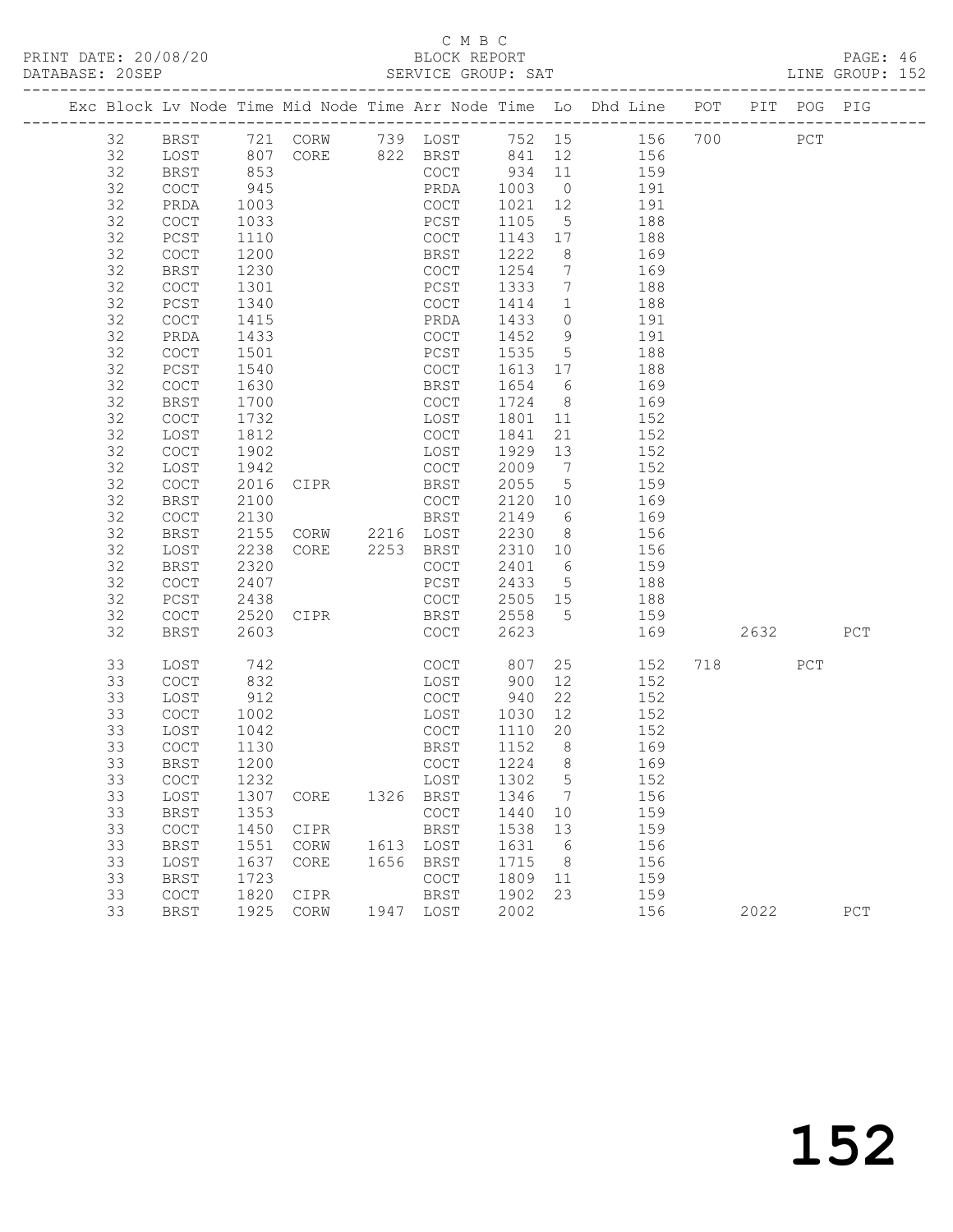## C M B C

| DATABASE: 20SEP |    |                                            |      |                |           | SERVICE GROUP: SAT |         |                 |                                                                                |      |     | LINE GROUP: 152 |  |
|-----------------|----|--------------------------------------------|------|----------------|-----------|--------------------|---------|-----------------|--------------------------------------------------------------------------------|------|-----|-----------------|--|
|                 |    |                                            |      |                |           |                    |         |                 | Exc Block Lv Node Time Mid Node Time Arr Node Time Lo Dhd Line POT PIT POG PIG |      |     |                 |  |
|                 | 34 | BRST 753                                   |      |                |           |                    |         |                 | COCT 834 11 159 732 PCT                                                        |      |     |                 |  |
|                 | 34 | COCT                                       | 845  |                |           |                    |         |                 | PRDA 903 0 191                                                                 |      |     |                 |  |
|                 | 34 | PRDA                                       | 903  |                |           |                    |         |                 | COCT 921 12 191                                                                |      |     |                 |  |
|                 | 34 | <b>COCT</b>                                | 933  |                |           | PCST 1005          |         | 5 <sup>5</sup>  | 188                                                                            |      |     |                 |  |
|                 | 34 | PCST                                       | 1010 |                |           | COCT               | 1043    | $\overline{2}$  | 188                                                                            |      |     |                 |  |
|                 | 34 | COCT                                       | 1045 |                |           | PRDA               | 1103    | $\overline{0}$  | 191                                                                            |      |     |                 |  |
|                 | 34 | PRDA                                       | 1103 |                |           | COCT               | 1123    | 9               | 191                                                                            |      |     |                 |  |
|                 | 34 | COCT                                       | 1132 |                |           | LOST               | 1201 11 |                 | 152                                                                            |      |     |                 |  |
|                 | 34 | LOST                                       | 1212 |                |           | COCT               | 1241    | $4\overline{4}$ | 152                                                                            |      |     |                 |  |
|                 | 34 | <b>COCT</b>                                | 1245 |                |           | PRDA               | 1303    | $\overline{0}$  | 191                                                                            |      |     |                 |  |
|                 | 34 | PRDA                                       | 1303 |                |           | COCT               | 1322    | 9               | 191                                                                            |      |     |                 |  |
|                 | 34 | COCT                                       | 1331 |                |           | PCST               | 1405    | 5 <sup>5</sup>  | 188                                                                            |      |     |                 |  |
|                 | 34 | PCST                                       | 1410 |                |           | COCT               | 1444 16 |                 | 188                                                                            |      |     |                 |  |
|                 | 34 | COCT                                       | 1500 |                |           | BRST               | 1524    | 6               | 169                                                                            |      |     |                 |  |
|                 | 34 | BRST                                       | 1530 |                |           | COCT               | 1554 8  |                 | 169                                                                            |      |     |                 |  |
|                 | 34 | COCT                                       | 1602 |                |           | LOST               | 1631 11 |                 | 152                                                                            |      |     |                 |  |
|                 | 34 | LOST                                       | 1642 |                |           | COCT               | 1712 3  |                 | 152                                                                            |      |     |                 |  |
|                 | 34 | COCT                                       | 1715 |                |           | PRDA               | 1733    | $\overline{0}$  | 191                                                                            |      |     |                 |  |
|                 | 34 | PRDA                                       | 1733 |                |           | COCT               | 1751    | 14              | 191                                                                            |      |     |                 |  |
|                 | 34 | COCT                                       | 1805 |                |           | PCST               | 1838    | 6               | 188                                                                            |      |     |                 |  |
|                 | 34 | PCST                                       | 1844 |                |           | COCT               | 1914    | 18              | 188                                                                            |      |     |                 |  |
|                 | 34 | COCT                                       | 1932 |                |           | LOST               | 1959    | 13              | 152                                                                            |      |     |                 |  |
|                 | 34 | LOST                                       | 2012 |                |           | COCT               | 2039    | 21              | 152                                                                            |      |     |                 |  |
|                 | 34 | COCT                                       | 2100 |                |           | BRST               | 2119    | 11              | 169                                                                            |      |     |                 |  |
|                 | 34 | BRST                                       | 2130 |                |           | COCT               | 2150 5  |                 | 169                                                                            |      |     |                 |  |
|                 | 34 | COCT                                       | 2155 |                |           | LOST               | 2222    | $5\overline{)}$ | 152                                                                            |      |     |                 |  |
|                 | 34 | LOST                                       | 2227 |                |           | COCT               | 2254    | 6               | 152                                                                            |      |     |                 |  |
|                 | 34 | $\mathtt{C}\mathtt{O}\mathtt{C}\mathtt{T}$ | 2300 |                |           | BRST               | 2319    | 11              | 169                                                                            |      |     |                 |  |
|                 | 34 | <b>BRST</b>                                | 2330 |                |           | COCT               | 2350    | 5 <sup>5</sup>  | 169                                                                            |      |     |                 |  |
|                 | 34 | COCT                                       | 2355 |                |           | LOST               | 2419    | 6               | 152                                                                            |      |     |                 |  |
|                 | 34 | LOST                                       | 2425 |                |           | COCT               | 2449    |                 | 6 152                                                                          |      |     |                 |  |
|                 | 34 | COCT                                       | 2455 | BYST 2541 SERO |           |                    | 2559    | $6\overline{6}$ | N9                                                                             |      |     |                 |  |
|                 | 34 | SERO                                       | 2605 |                |           | COCT               | 2724    |                 | N9                                                                             | 2733 |     | PCT             |  |
|                 | 35 | <b>COCT</b>                                | 805  |                |           | PCST               |         |                 | 830 10<br>188                                                                  |      | PCT |                 |  |
|                 | 35 | PCST                                       | 840  |                |           | COCT               | 909 6   |                 | 188                                                                            |      |     |                 |  |
|                 | 35 | COCT                                       | 915  |                |           | PRDA               | 933     | $\overline{0}$  | 191                                                                            |      |     |                 |  |
|                 | 35 | PRDA                                       | 933  |                |           | COCT               | 951 12  |                 | 191                                                                            |      |     |                 |  |
|                 | 35 | COCT 1003                                  |      |                |           | PCST 1035 5        |         |                 | 188                                                                            |      |     |                 |  |
|                 | 35 | PCST                                       | 1040 |                |           | COCT               | 1113    | 2               | 188                                                                            |      |     |                 |  |
|                 | 35 | COCT                                       | 1115 |                |           | PRDA               | 1133    | $\overline{0}$  | 191                                                                            |      |     |                 |  |
|                 | 35 | PRDA                                       | 1133 |                |           | COCT               | 1153    | 8               | 191                                                                            |      |     |                 |  |
|                 | 35 | COCT                                       | 1201 |                |           | PCST               | 1233    | $\overline{7}$  | 188                                                                            |      |     |                 |  |
|                 | 35 | $PCST$                                     | 1240 |                |           | COCT               | 1314    | 6               | 188                                                                            |      |     |                 |  |
|                 | 35 | COCT                                       | 1320 | CIPR           |           | BRST               | 1406    | 17              | 159                                                                            |      |     |                 |  |
|                 | 35 | <b>BRST</b>                                | 1423 |                |           | COCT               | 1510    | 20              | 159                                                                            |      |     |                 |  |
|                 | 35 | COCT                                       | 1530 |                |           | BRST               | 1554    | 6               | 169                                                                            |      |     |                 |  |
|                 | 35 | <b>BRST</b>                                | 1600 |                |           | COCT               | 1624    | 8 <sup>8</sup>  | 169                                                                            |      |     |                 |  |
|                 | 35 | COCT                                       | 1632 |                |           | LOST               | 1701    | 11              | 152                                                                            |      |     |                 |  |
|                 | 35 | LOST                                       | 1712 |                |           | COCT               | 1742    | 8               | 152                                                                            |      |     |                 |  |
|                 | 35 | COCT                                       | 1750 | CIPR           |           | BRST               | 1835    | 19              | 159                                                                            |      |     |                 |  |
|                 | 35 | <b>BRST</b>                                | 1854 | CORW           | 1916 LOST |                    | 1932    | $5^{\circ}$     | 156                                                                            |      |     |                 |  |
|                 | 35 | LOST                                       |      | 1937 CORE      | 1953 BRST |                    | 2011    |                 | 156                                                                            | 2029 |     | PCT             |  |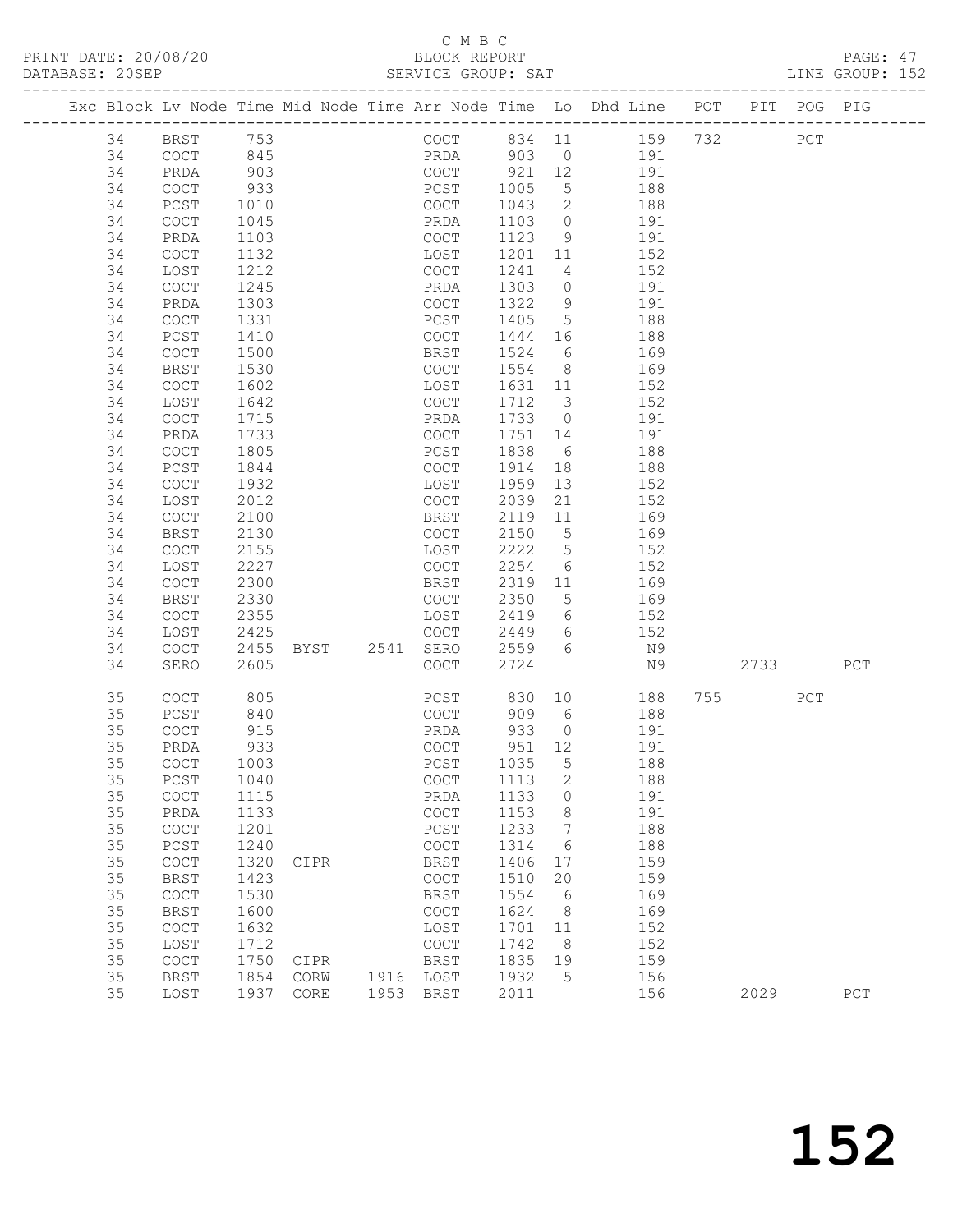|  |                |              |      | EXAMPLE BROAD STRACK STRACK STRACK STRACK STRACK STRACK STRACK STRACK STRACK STRACK STRACK STRACK SERO SEYMOUR STRACK STRACK STRACK STRACK STRACK STRACK STRACK STRACK STRACK STRACK STRACK STRACK STRACK STRACK STRACK STRACK |      |                       |                                   |                |         |                   |     |               |     |             |  |
|--|----------------|--------------|------|--------------------------------------------------------------------------------------------------------------------------------------------------------------------------------------------------------------------------------|------|-----------------------|-----------------------------------|----------------|---------|-------------------|-----|---------------|-----|-------------|--|
|  |                |              |      | Exc Block Lv Node Time Mid Node Time Arr Node Time Lo Dhd Line POT PIT POG PIG                                                                                                                                                 |      |                       |                                   |                |         |                   |     |               |     |             |  |
|  |                |              |      | 1 COCT 400 BYST 446 SERO                                                                                                                                                                                                       |      |                       |                                   |                |         |                   |     | 504 11 N9 350 | PCT |             |  |
|  | $\mathbf{1}$   |              |      | SERO 515<br>PCST 653 COCT 703 KTLP 745 10 160<br>KTLP 755 COCT 830 PCST 844 13 160                                                                                                                                             |      |                       |                                   |                |         | 634 11 8 N9       |     |               |     |             |  |
|  | $\mathbf{1}$   |              |      |                                                                                                                                                                                                                                |      |                       |                                   |                |         |                   |     |               |     |             |  |
|  | $\mathbf{1}$   |              |      |                                                                                                                                                                                                                                |      |                       |                                   |                |         |                   |     |               |     |             |  |
|  | $\mathbf{1}$   | PCST         | 857  | COCT                                                                                                                                                                                                                           |      | 908 KTLP 954 21 160   |                                   |                |         |                   |     |               |     |             |  |
|  | $\mathbf{1}$   | KTLP         | 1015 | COCT                                                                                                                                                                                                                           |      | 1058 PCST             | 1113 9 160                        |                |         |                   |     |               |     |             |  |
|  | $\mathbf{1}$   | ${\tt PCST}$ |      | 1122 COCT                                                                                                                                                                                                                      |      | 1138 KTLP             |                                   |                |         |                   |     |               |     |             |  |
|  | $\mathbf{1}$   | KTLP         |      | 1245 COCT                                                                                                                                                                                                                      |      | 1333 PCST             | 1231 14 160<br>1350 16 160        |                |         |                   |     |               |     |             |  |
|  | $\mathbf{1}$   | PCST         | 1406 | COCT                                                                                                                                                                                                                           |      | 1423 KTLP             | 1517                              |                | 13 160  |                   |     |               |     |             |  |
|  | $\mathbf{1}$   | KTLP         | 1530 | COCT                                                                                                                                                                                                                           |      | 1620 PCST             | 1638 16 160                       |                |         |                   |     |               |     |             |  |
|  | $\mathbf{1}$   | PCST         | 1654 | COCT                                                                                                                                                                                                                           |      | 1708 KTLP             |                                   |                |         |                   |     |               |     |             |  |
|  | $\mathbf{1}$   | KTLP         | 1815 | COCT                                                                                                                                                                                                                           |      | 1859 PCST             | 1802  12  160<br>1913  15  160    |                |         |                   |     |               |     |             |  |
|  | $\mathbf 1$    | PCST         |      | 1928 COCT                                                                                                                                                                                                                      |      | 1940 KTLP 2026 19 160 |                                   |                |         |                   |     |               |     |             |  |
|  | $\mathbf{1}$   | KTLP         | 2045 | COCT                                                                                                                                                                                                                           |      | 2124 PCST             | 2139                              |                |         |                   |     | 160 2143      |     | PCT         |  |
|  |                |              |      |                                                                                                                                                                                                                                |      |                       |                                   |                |         |                   |     |               |     |             |  |
|  | 2              | COCT         | 530  | BYST 616 SERO                                                                                                                                                                                                                  |      |                       |                                   |                |         | 634 11 N9         |     | 520 320       | PCT |             |  |
|  | $\mathbf{2}$   | SERO         | 645  |                                                                                                                                                                                                                                |      | COCT                  | 804                               |                | 20 8 N9 |                   |     |               |     |             |  |
|  | $\mathbf{2}$   | PCST         |      | 832 COCT 843 KTLP                                                                                                                                                                                                              |      |                       | 929                               |                | 16      | 160               |     |               |     |             |  |
|  | $\mathbf{2}$   | KTLP         |      | 945 COCT                                                                                                                                                                                                                       |      | 1027 PCST             | 1042                              | 10             |         | $\frac{160}{165}$ |     |               |     |             |  |
|  | $\mathbf{2}$   | PCST         |      | 1052 COCT                                                                                                                                                                                                                      |      | 1108 KTLP             | 1159                              | 16             |         | 160               |     |               |     |             |  |
|  | $\mathbf{2}$   | KTLP         | 1215 | COCT                                                                                                                                                                                                                           |      | 1302 PCST             | 1319                              |                | 17 160  |                   |     |               |     |             |  |
|  | $\mathbf{2}$   | PCST         | 1336 | COCT                                                                                                                                                                                                                           |      | 1353 KTLP             | 1448                              | 12             |         | 160               |     |               |     |             |  |
|  | $\mathbf{2}$   | KTLP         | 1500 | COCT                                                                                                                                                                                                                           |      | 1550 PCST             | 1608                              |                | 16 160  |                   |     |               |     |             |  |
|  | $\overline{c}$ | PCST         | 1624 | COCT                                                                                                                                                                                                                           |      | 1638 KTLP             |                                   |                |         |                   |     |               |     |             |  |
|  | $\mathbf{2}$   | KTLP         | 1745 | COCT                                                                                                                                                                                                                           |      | 1830 PCST             | 1730 15 160<br>1845 8 160<br>1845 |                |         |                   |     |               |     |             |  |
|  | $\mathbf{2}$   | PCST         | 1853 | COCT                                                                                                                                                                                                                           |      | 1905 KTLP             | 1951 24 160                       |                |         |                   |     |               |     |             |  |
|  | $\overline{2}$ | KTLP         | 2015 | COCT                                                                                                                                                                                                                           |      | 2055 PCST             | 2110                              |                |         |                   |     | 160 2114      |     | PCT         |  |
|  | 3              | PCST         |      | 543 COCT                                                                                                                                                                                                                       |      | 553 KTLP 635 10       |                                   |                |         | 160               |     | 539 PCT       |     |             |  |
|  | 3              | KTLP         |      | 645 COCT 720 PCST 734 9 160                                                                                                                                                                                                    |      |                       |                                   |                |         |                   |     |               |     |             |  |
|  | $\mathsf S$    | PCST         | 743  | COCT                                                                                                                                                                                                                           |      | 753 KTLP 835 10 160   |                                   |                |         |                   |     |               |     |             |  |
|  | 3              | KTLP         |      | 845 COCT                                                                                                                                                                                                                       |      | 927 PCST              | 942 12                            |                |         | 160               |     |               |     |             |  |
|  | 3              | $PCST$       |      | 954 COCT 1008 KTLP 1058 17 160                                                                                                                                                                                                 |      |                       |                                   |                |         |                   |     |               |     |             |  |
|  | 3              | KTLP         | 1115 | COCT                                                                                                                                                                                                                           | 1158 | PCST                  | 1213                              | 24             |         | 160               |     |               |     |             |  |
|  | 3              | PCST         | 1237 | $\mathtt{C}\mathtt{O}\mathtt{C}\mathtt{T}$                                                                                                                                                                                     | 1253 | KTLP                  | 1348                              | 12             |         | 160               |     |               |     |             |  |
|  | $\mathsf S$    | KTLP         | 1400 | COCT                                                                                                                                                                                                                           | 1449 | PCST                  | 1508                              | 15             |         | 160               |     |               |     |             |  |
|  | $\mathsf S$    | PCST         | 1523 | $\mathtt{C}\mathtt{O}\mathtt{C}\mathtt{T}$                                                                                                                                                                                     | 1538 | KTLP                  | 1631                              | 14             |         | 160               |     |               |     |             |  |
|  | 3              | KTLP         | 1645 | COCT                                                                                                                                                                                                                           | 1730 | PCST                  | 1746                              | 10             |         | 160               |     |               |     |             |  |
|  | $\mathsf S$    | PCST         | 1756 | $\mathtt{C}\mathtt{O}\mathtt{C}\mathtt{T}$                                                                                                                                                                                     | 1810 | KTLP                  | 1859                              | 16             |         | 160               |     |               |     |             |  |
|  | 3              | KTLP         | 1915 | $\mathtt{C}\mathtt{O}\mathtt{C}\mathtt{T}$                                                                                                                                                                                     | 1957 | ${\tt PCST}$          | 2011                              |                |         | 160               |     | 2015          |     | ${\tt PCT}$ |  |
|  | 4              | $PCST$       | 613  | COCT                                                                                                                                                                                                                           | 623  | KTLP                  | 705                               | 10             |         | 160               | 609 |               | PCT |             |  |
|  | 4              | KTLP         | 715  | $\mathtt{C}\mathtt{O}\mathtt{C}\mathtt{T}$                                                                                                                                                                                     | 750  | PCST                  | 804                               | 8              |         | 160               |     |               |     |             |  |
|  | 4              | PCST         | 812  | $\mathtt{C}\mathtt{O}\mathtt{C}\mathtt{T}$                                                                                                                                                                                     | 823  | KTLP                  | 907                               | 8              |         | 160               |     |               |     |             |  |
|  | $\sqrt{4}$     | KTLP         | 915  | $\mathtt{C}\mathtt{O}\mathtt{C}\mathtt{T}$                                                                                                                                                                                     | 957  | PCST                  | 1012                              | 11             |         | 160               |     |               |     |             |  |
|  | 4              | $PCST$       | 1023 | $\mathtt{C}\mathtt{O}\mathtt{C}\mathtt{T}$                                                                                                                                                                                     | 1038 | KTLP                  | 1128                              | 17             |         | 160               |     |               |     |             |  |
|  | 4              | KTLP         | 1145 | $\mathtt{C}\mathtt{O}\mathtt{C}\mathtt{T}$                                                                                                                                                                                     | 1232 | PCST                  | 1248                              | 18             |         | 160               |     |               |     |             |  |
|  | 4              | $PCST$       | 1306 | COCT                                                                                                                                                                                                                           | 1323 | KTLP                  | 1418                              | 12             |         | 160               |     |               |     |             |  |
|  | $\sqrt{4}$     | KTLP         | 1430 | COCT                                                                                                                                                                                                                           | 1519 | PCST                  | 1538                              | 15             |         | 160               |     |               |     |             |  |
|  | $\sqrt{4}$     | PCST         | 1553 | COCT                                                                                                                                                                                                                           | 1608 | KTLP                  | 1700                              | 15             |         | 160               |     |               |     |             |  |
|  | 4              | KTLP         | 1715 | COCT                                                                                                                                                                                                                           | 1800 | PCST                  | 1815                              | 8 <sup>8</sup> |         | 160               |     |               |     |             |  |
|  | 4              | PCST         | 1823 | COCT                                                                                                                                                                                                                           | 1835 | KTLP                  | 1922                              | 23             |         | 160               |     |               |     |             |  |
|  | 4              | KTLP         | 1945 | COCT                                                                                                                                                                                                                           | 2026 | PCST                  | 2039                              |                |         | 160               |     | 2043          |     | ${\tt PCT}$ |  |
|  |                |              |      |                                                                                                                                                                                                                                |      |                       |                                   |                |         |                   |     |               |     |             |  |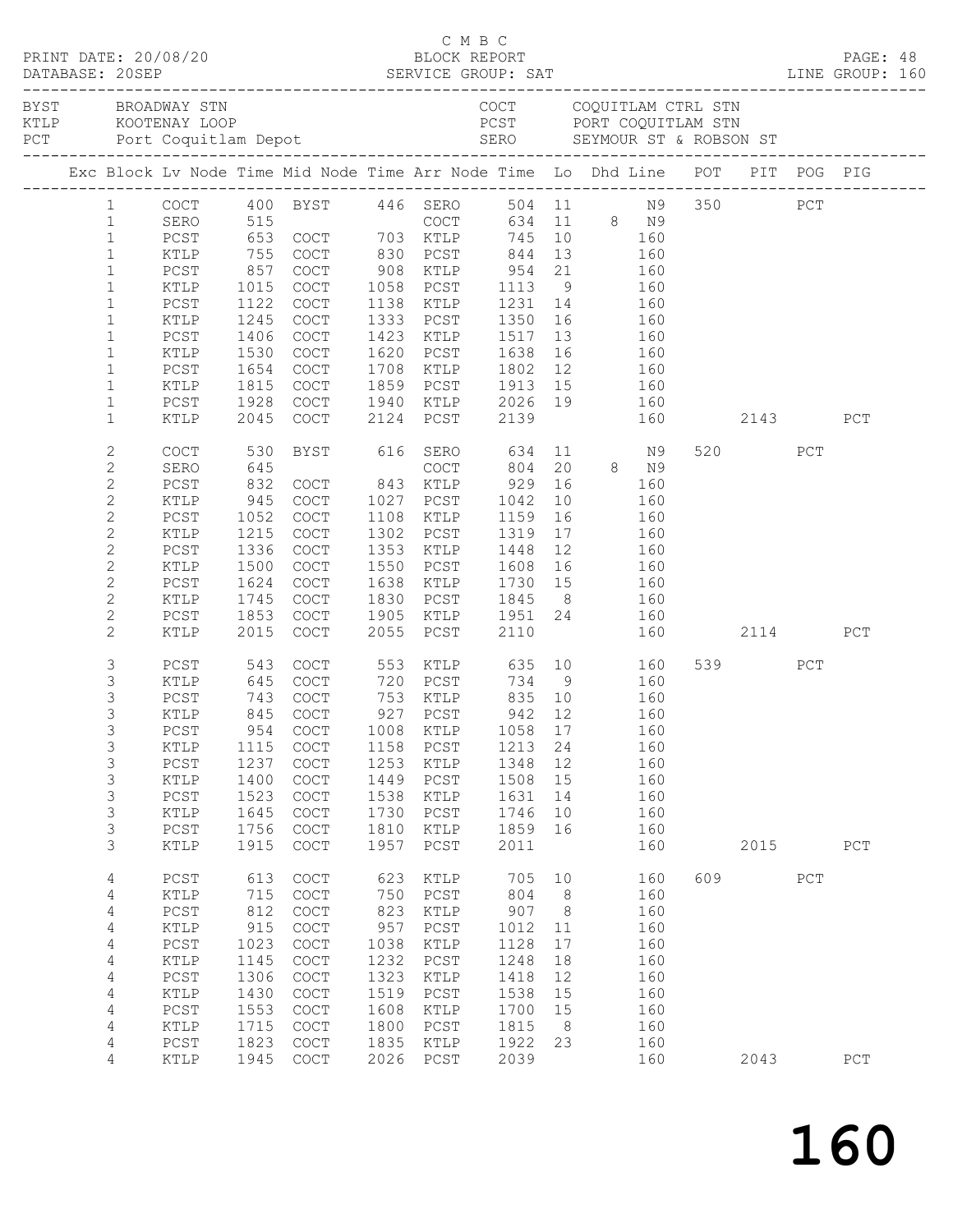# C M B C<br>BLOCK REPORT

PAGE: 49<br>LINE GROUP: 160

|  |                  |                                            |      | Exc Block Lv Node Time Mid Node Time Arr Node Time Lo Dhd Line POT PIT POG PIG |      |             |        |                              |        |     |                                                                                                                                                                                                                                |     |     |
|--|------------------|--------------------------------------------|------|--------------------------------------------------------------------------------|------|-------------|--------|------------------------------|--------|-----|--------------------------------------------------------------------------------------------------------------------------------------------------------------------------------------------------------------------------------|-----|-----|
|  | 5                | PCST                                       |      | 633 COCT                                                                       |      | 643 KTLP    | 725 10 |                              | 160    | 629 | PCT                                                                                                                                                                                                                            |     |     |
|  | $\mathsf S$      | KTLP                                       | 735  | COCT                                                                           | 810  | PCST        | 824    | 18                           | 160    |     |                                                                                                                                                                                                                                |     |     |
|  | $\mathsf S$      | PCST                                       | 842  | COCT                                                                           |      | 853 KTLP    | 939    | 21                           | 160    |     |                                                                                                                                                                                                                                |     |     |
|  | 5                | KTLP                                       | 1000 | COCT                                                                           | 1043 | PCST        | 1058   | 9                            | 160    |     |                                                                                                                                                                                                                                |     |     |
|  | $\mathsf S$      | PCST                                       | 1107 | COCT                                                                           | 1123 | KTLP        | 1216   | 14                           | 160    |     |                                                                                                                                                                                                                                |     |     |
|  | 5                | KTLP                                       | 1230 | COCT                                                                           | 1317 | PCST        | 1334   | 17                           | 160    |     |                                                                                                                                                                                                                                |     |     |
|  | 5                | PCST                                       | 1351 | COCT                                                                           | 1408 | KTLP        | 1502   | 13                           | 160    |     |                                                                                                                                                                                                                                |     |     |
|  | 5                | KTLP                                       | 1515 | COCT                                                                           | 1605 | PCST        | 1623   | 16                           | 160    |     |                                                                                                                                                                                                                                |     |     |
|  | 5                | PCST                                       | 1639 | COCT                                                                           | 1653 | KTLP        | 1745   | 15                           | 160    |     |                                                                                                                                                                                                                                |     |     |
|  | $\mathsf S$      | KTLP                                       | 1800 | COCT                                                                           | 1844 | PCST        | 1858   | 10                           | 160    |     |                                                                                                                                                                                                                                |     |     |
|  | 5                | PCST                                       | 1908 | COCT                                                                           | 1920 | KTLP        | 2006   | 24                           | 160    |     |                                                                                                                                                                                                                                |     |     |
|  | $\mathsf S$      | KTLP                                       | 2030 | COCT                                                                           | 2109 | PCST        | 2124   | 16                           | 160    |     |                                                                                                                                                                                                                                |     |     |
|  | 5                | PCST                                       | 2140 | <b>COCT</b>                                                                    | 2150 | KTLP        | 2229   | 11                           | 160    |     |                                                                                                                                                                                                                                |     |     |
|  | 5                | KTLP                                       | 2240 | COCT                                                                           | 2315 | PCST        | 2330   | 10                           | 160    |     |                                                                                                                                                                                                                                |     |     |
|  | $\mathsf S$      | PCST                                       | 2340 | COCT                                                                           | 2350 | KTLP        | 2429   | 11                           | 160    |     |                                                                                                                                                                                                                                |     |     |
|  | 5                | KTLP                                       | 2440 | COCT                                                                           | 2515 | PCST        | 2530   | 14                           | 11 160 |     |                                                                                                                                                                                                                                |     |     |
|  | 5                | $\mathtt{C}\mathtt{O}\mathtt{C}\mathtt{T}$ | 2555 | BYST                                                                           | 2641 | SERO        | 2659   | 6                            | N9     |     |                                                                                                                                                                                                                                |     |     |
|  | 5                | SERO                                       | 2705 |                                                                                |      | <b>COCT</b> | 2824   |                              | N 9    |     | 2833                                                                                                                                                                                                                           |     | PCT |
|  | $\epsilon$       | PCST                                       | 713  | COCT                                                                           | 723  | KTLP        | 805    | 10                           | 160    | 709 |                                                                                                                                                                                                                                | PCT |     |
|  | 6                | KTLP                                       | 815  | COCT                                                                           | 853  | PCST        | 908    | 18                           | 160    |     |                                                                                                                                                                                                                                |     |     |
|  | 6                | PCST                                       | 926  | COCT                                                                           | 938  | KTLP        | 1027   | 18                           | 160    |     |                                                                                                                                                                                                                                |     |     |
|  | 6                | KTLP                                       | 1045 | COCT                                                                           | 1128 | PCST        | 1143   | 9                            | 160    |     |                                                                                                                                                                                                                                |     |     |
|  | 6                | PCST                                       | 1152 | COCT                                                                           | 1208 | KTLP        | 1301   | 14                           | 160    |     |                                                                                                                                                                                                                                |     |     |
|  | 6                | KTLP                                       | 1315 | COCT                                                                           | 1404 | PCST        | 1422   | 14                           | 160    |     |                                                                                                                                                                                                                                |     |     |
|  | 6                | PCST                                       | 1436 | COCT                                                                           | 1453 | KTLP        | 1546   | 14                           | 160    |     |                                                                                                                                                                                                                                |     |     |
|  | 6                | KTLP                                       | 1600 | COCT                                                                           | 1648 | PCST        | 1705   |                              | 160    |     | 1709                                                                                                                                                                                                                           |     | PCT |
|  | $\boldsymbol{7}$ | PCST                                       | 728  | <b>COCT</b>                                                                    | 738  | KTLP        | 820    | 10                           | 160    |     | 724 — 2014 — 2015 — 2016 — 2021 — 2021 — 2022 — 2022 — 2022 — 2022 — 2022 — 2022 — 2022 — 2022 — 2022 — 2022 — 2022 — 2022 — 2023 — 2023 — 2023 — 2023 — 2023 — 2023 — 2023 — 2023 — 2023 — 2023 — 2023 — 2023 — 2023 — 2023 — | PCT |     |
|  | $\boldsymbol{7}$ | KTLP                                       | 830  | <b>COCT</b>                                                                    | 909  | PCST        | 924    | 17                           | 160    |     |                                                                                                                                                                                                                                |     |     |
|  | $\boldsymbol{7}$ | PCST                                       | 941  | $\mathtt{C}\mathtt{O}\mathtt{C}\mathtt{T}$                                     | 953  | KTLP        | 1042   | 18                           | 160    |     |                                                                                                                                                                                                                                |     |     |
|  | $\boldsymbol{7}$ | KTLP                                       | 1100 | COCT                                                                           | 1143 | PCST        | 1158   | - 9                          | 160    |     |                                                                                                                                                                                                                                |     |     |
|  | 7                | PCST                                       | 1207 | COCT                                                                           | 1223 | KTLP        | 1316   | 14                           | 160    |     |                                                                                                                                                                                                                                |     |     |
|  | $\boldsymbol{7}$ | KTLP                                       | 1330 | COCT                                                                           | 1419 | PCST        | 1437   | 14                           | 160    |     |                                                                                                                                                                                                                                |     |     |
|  | 7                | PCST                                       | 1451 | <b>COCT</b>                                                                    | 1508 | KTLP        | 1601   | 14                           | 160    |     |                                                                                                                                                                                                                                |     |     |
|  | $\boldsymbol{7}$ | KTLP                                       | 1615 | COCT                                                                           | 1703 | PCST        | 1719   | 6                            | 160    |     |                                                                                                                                                                                                                                |     |     |
|  | 7                | PCST                                       | 1725 | COCT                                                                           | 1739 | KTLP        | 1828   | 17                           | 160    |     |                                                                                                                                                                                                                                |     |     |
|  | $\boldsymbol{7}$ | KTLP                                       | 1845 | COCT                                                                           | 1928 | PCST        | 1942   | $7\phantom{.0}\phantom{.0}7$ | 160    |     |                                                                                                                                                                                                                                |     |     |
|  | $\boldsymbol{7}$ | PCST                                       | 1949 | COCT                                                                           | 2000 | KTLP        | 2044   | 16                           | 160    |     |                                                                                                                                                                                                                                |     |     |
|  | $\boldsymbol{7}$ | KTLP                                       | 2100 | <b>COCT</b>                                                                    | 2139 | PCST        | 2154   | 16                           | 160    |     |                                                                                                                                                                                                                                |     |     |
|  | 7                | PCST                                       | 2210 | $\mathtt{C}\mathtt{O}\mathtt{C}\mathtt{T}$                                     | 2220 | KTLP        | 2259   | 11                           | 160    |     |                                                                                                                                                                                                                                |     |     |
|  | $\boldsymbol{7}$ | KTLP                                       | 2310 | COCT                                                                           | 2345 | PCST        | 2400   | 10<br>12                     | 160    |     |                                                                                                                                                                                                                                |     |     |
|  | 7<br>7           | PCST                                       | 2410 | COCT                                                                           | 2420 | KTLP        | 2458   |                              | 160    |     |                                                                                                                                                                                                                                |     |     |
|  |                  | $\texttt{KTLP}$                            | 2510 | COCT                                                                           | 2545 | PCST        | 2600   |                              | 160    |     | 2604                                                                                                                                                                                                                           |     | PCT |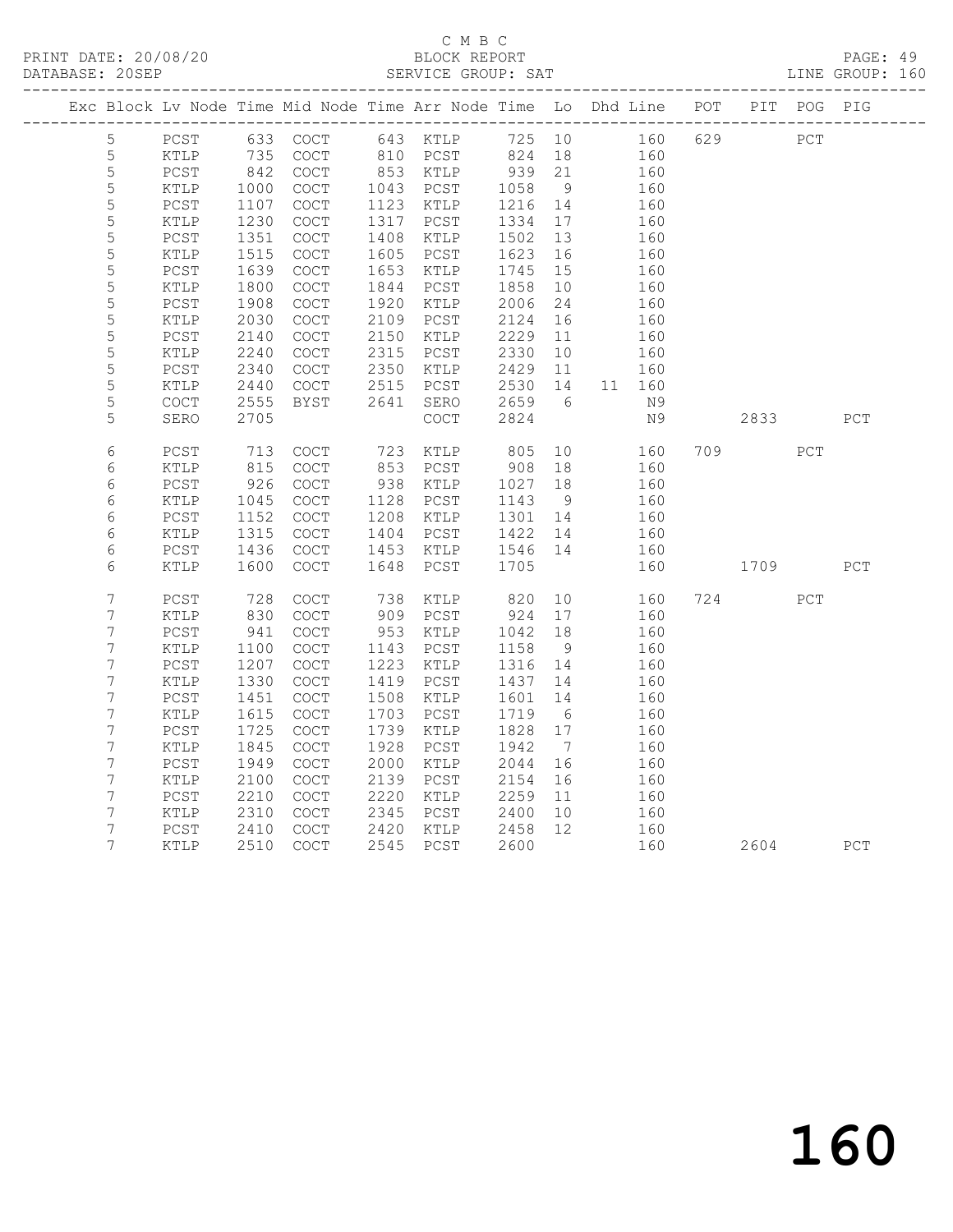# C M B C<br>BLOCK REPORT

PAGE: 50<br>LINE GROUP: 160

| Exc Block Lv Node Time Mid Node Time Arr Node Time Lo Dhd Line POT PIT POG PIG |        |      |                                            |      |                                            |      |                              |    |        |      |          |              |     |
|--------------------------------------------------------------------------------|--------|------|--------------------------------------------|------|--------------------------------------------|------|------------------------------|----|--------|------|----------|--------------|-----|
| $\,8\,$                                                                        | $PCST$ | 758  | COCT                                       |      | 808 KTLP                                   | 850  |                              | 10 | 160    | 754  |          | $_{\rm PCT}$ |     |
| $\,8\,$                                                                        | KTLP   | 900  | $\operatorname{COT}$                       | 942  | PCST                                       | 957  | 12                           |    | 160    |      |          |              |     |
| $\,8\,$                                                                        | $PCST$ | 1009 | $\operatorname{COT}$                       | 1023 | KTLP                                       | 1113 | 17                           |    | 160    |      |          |              |     |
| $\,8\,$                                                                        | KTLP   | 1130 | COCT                                       | 1216 | PCST                                       | 1232 | 19                           |    | 160    |      |          |              |     |
| $\,8\,$                                                                        | PCST   | 1251 | $\mathtt{C}\mathtt{O}\mathtt{C}\mathtt{T}$ | 1308 | KTLP                                       | 1403 | 12                           |    | 160    |      |          |              |     |
| $\,8\,$                                                                        | KTLP   | 1415 | COCT                                       | 1504 | PCST                                       | 1523 | 15                           |    | 160    |      |          |              |     |
| $\,8\,$                                                                        | $PCST$ | 1538 | COCT                                       | 1553 | KTLP                                       | 1646 | 14                           |    | 160    |      |          |              |     |
| 8                                                                              | KTLP   | 1700 | COCT                                       | 1745 | PCST                                       | 1801 | 7                            |    | 160    |      |          |              |     |
| $\,8\,$                                                                        | PCST   | 1808 | COCT                                       | 1822 | KTLP                                       | 1909 | 21                           |    | 160    |      |          |              |     |
| $\,8\,$                                                                        | KTLP   | 1930 | COCT                                       | 2011 | PCST                                       | 2024 | 15                           |    | 160    |      |          |              |     |
| $\,8\,$                                                                        | PCST   | 2039 | $\mathtt{C}\mathtt{O}\mathtt{C}\mathtt{T}$ | 2050 | KTLP                                       | 2133 | $7\phantom{.0}\phantom{.0}7$ |    | 160    |      |          |              |     |
| $\,8\,$                                                                        | KTLP   | 2140 | COCT                                       | 2218 | PCST                                       | 2233 | $7\phantom{.0}\phantom{.0}7$ |    | 160    |      |          |              |     |
| $\,8\,$                                                                        | PCST   | 2240 | <b>COCT</b>                                | 2250 | KTLP                                       | 2329 | 11                           |    | 160    |      |          |              |     |
| $\,8\,$                                                                        | KTLP   | 2340 | COCT                                       | 2415 | PCST                                       | 2430 | 10                           |    | 160    |      |          |              |     |
| $\,8\,$                                                                        | PCST   | 2440 | COCT                                       | 2450 | KTLP                                       | 2528 | 12                           |    | 160    |      |          |              |     |
| 8                                                                              | KTLP   | 2540 | COCT                                       | 2615 | PCST                                       | 2630 |                              |    | 160    |      | 2634     |              | PCT |
| 9                                                                              | PCST   | 822  | $\mathtt{C}\mathtt{O}\mathtt{C}\mathtt{T}$ | 833  | KTLP                                       | 917  | 13                           |    | 160    |      | 818 — 18 | PCT          |     |
| 9                                                                              | KTLP   | 930  | COCT                                       | 1012 | PCST                                       | 1027 | 11                           |    | 160    |      |          |              |     |
| $\mathsf 9$                                                                    | PCST   | 1038 | COCT                                       | 1053 | KTLP                                       | 1144 | 16                           |    | 160    |      |          |              |     |
| 9                                                                              | KTLP   | 1200 | COCT                                       | 1247 | PCST                                       | 1303 | 18                           |    | 160    |      |          |              |     |
| 9                                                                              | PCST   | 1321 | COCT                                       | 1338 | KTLP                                       | 1433 | 12                           |    | 160    |      |          |              |     |
| 9                                                                              | KTLP   | 1445 | COCT                                       | 1534 | $_{\rm PCST}$                              | 1553 | 15                           |    | 160    |      |          |              |     |
| $\mathsf 9$                                                                    | PCST   | 1608 | COCT                                       | 1623 | KTLP                                       | 1715 | 15                           |    | 160    |      |          |              |     |
| 9                                                                              | KTLP   | 1730 | COCT                                       | 1815 | PCST                                       | 1830 | 8 <sup>8</sup>               |    | 160    |      |          |              |     |
| 9                                                                              | PCST   | 1838 | COCT                                       | 1850 | KTLP                                       | 1937 | 23                           |    | 160    |      |          |              |     |
| 9                                                                              | KTLP   | 2000 | $\mathtt{C}\mathtt{O}\mathtt{C}\mathtt{T}$ | 2040 | $PCST$                                     | 2055 | 14                           |    | 160    |      |          |              |     |
| $\mathsf 9$                                                                    | $PCST$ | 2109 | $\mathtt{C}\mathtt{O}\mathtt{C}\mathtt{T}$ | 2120 | $\verb KTLP $                              | 2200 | 10                           |    | 160    |      |          |              |     |
| 9                                                                              | KTLP   | 2210 | COCT                                       | 2247 | PCST                                       | 2302 | 8 <sup>8</sup>               |    | 160    |      |          |              |     |
| 9                                                                              | PCST   | 2310 | $\mathtt{C}\mathtt{O}\mathtt{C}\mathtt{T}$ | 2320 | KTLP                                       | 2359 | 11                           |    | 160    |      |          |              |     |
| 9                                                                              | KTLP   | 2410 | COCT                                       | 2445 | PCST                                       | 2500 | 10                           |    | 160    |      |          |              |     |
| 9                                                                              | PCST   | 2510 | <b>COCT</b>                                | 2520 | $\verb KTLP $                              | 2558 | $\overline{7}$               |    | 20 160 |      |          |              |     |
| 9                                                                              | SERO   | 2625 |                                            |      | $\mathtt{C}\mathtt{O}\mathtt{C}\mathtt{T}$ | 2744 |                              |    | N9     |      | 2753     |              | PCT |
| 10                                                                             | PCST   | 912  | COCT                                       | 923  | KTLP                                       | 1010 | 20                           |    | 160    |      | 908 8    | PCT          |     |
| 10                                                                             | KTLP   | 1030 | <b>COCT</b>                                | 1113 | PCST                                       | 1128 | 9                            |    | 160    |      |          |              |     |
| 10                                                                             | PCST   | 1137 | COCT                                       | 1153 | KTLP                                       | 1246 | 14                           |    | 160    |      |          |              |     |
| 10                                                                             | KTLP   | 1300 | <b>COCT</b>                                | 1349 | PCST                                       | 1407 | 14                           |    | 160    |      |          |              |     |
| 10                                                                             | PCST   | 1421 | COCT                                       | 1438 | KTLP                                       | 1532 | 13                           |    | 160    |      |          |              |     |
| 10                                                                             | KTLP   |      |                                            |      | 1545 COCT 1635 PCST 1653 16                |      |                              |    | 160    |      |          |              |     |
| 10                                                                             | $PCST$ | 1709 | COCT                                       | 1723 | KTLP                                       | 1817 | 12                           |    | 160    |      |          |              |     |
| 10                                                                             | KTLP   | 1830 | COCT                                       | 1913 | PCST                                       | 1927 |                              |    | 160    |      | 1931     |              | PCT |
| 11                                                                             | PCST   | 1222 | <b>COCT</b>                                | 1238 | KTLP                                       | 1331 | 14                           |    | 160    | 1218 |          | PCT          |     |
| 11                                                                             | KTLP   | 1345 | COCT                                       | 1434 | PCST                                       | 1452 | 16                           |    | 160    |      |          |              |     |
| 11                                                                             | $PCST$ | 1508 | $\mathtt{C}\mathtt{O}\mathtt{C}\mathtt{T}$ | 1523 | KTLP                                       | 1616 | 14                           |    | 160    |      |          |              |     |
| 11                                                                             | KTLP   | 1630 | COCT                                       | 1716 | PCST                                       | 1732 | 9                            |    | 160    |      |          |              |     |
| 11                                                                             | PCST   | 1741 | COCT                                       | 1755 | KTLP                                       | 1844 | 16                           |    | 160    |      |          |              |     |
| 11                                                                             | KTLP   | 1900 | COCT                                       | 1942 | PCST                                       | 1956 | 13                           |    | 160    |      |          |              |     |
| 11                                                                             | PCST   | 2009 | COCT                                       | 2020 | KTLP                                       | 2103 | 17                           |    | 160    |      |          |              |     |
| 11                                                                             | KTLP   | 2120 | COCT                                       | 2159 | PCST                                       | 2214 |                              |    | 160    |      | 2218     |              | PCT |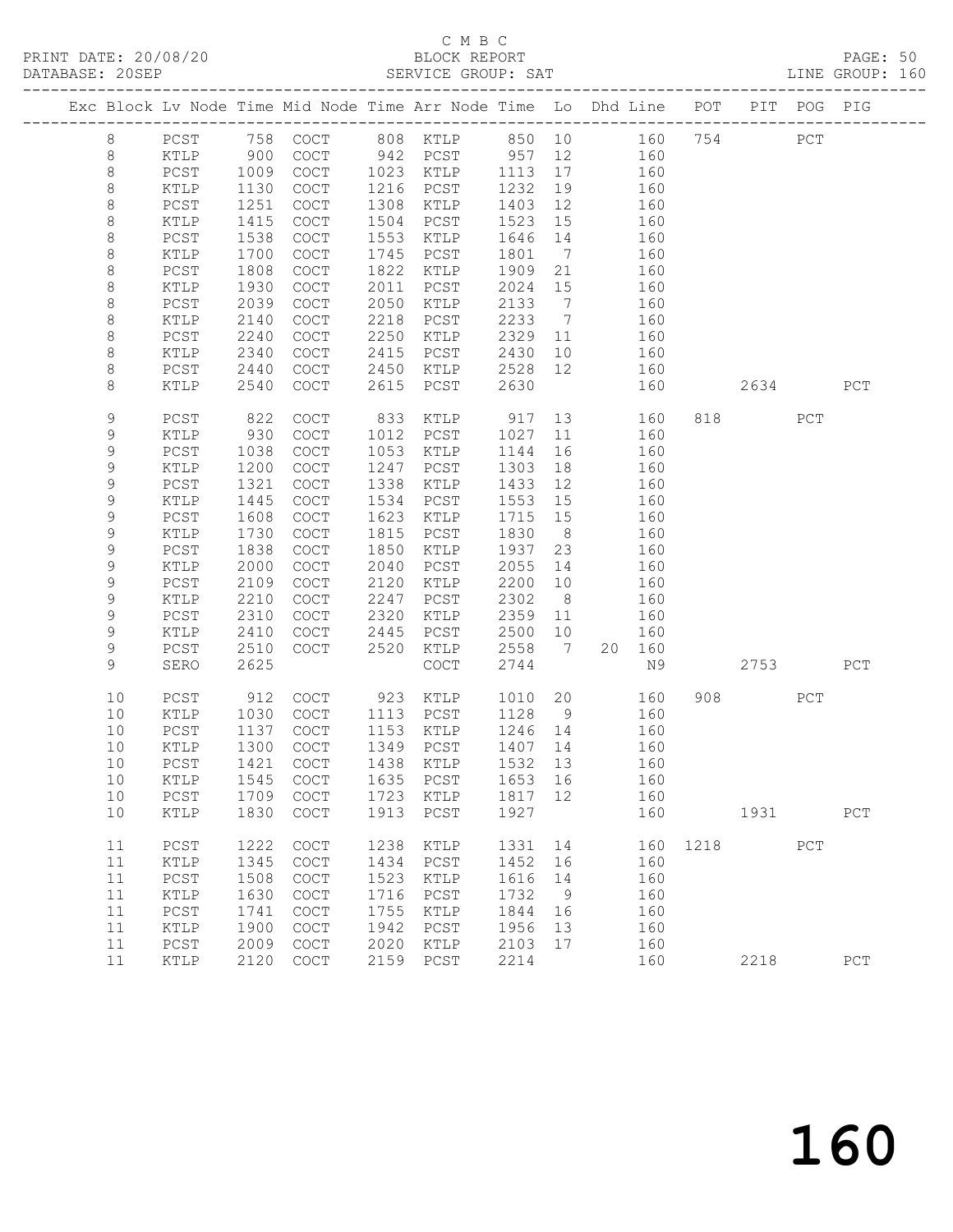| PRINT DATE: 20/08/20 |    |                                            |      |                                                             |      |                                            | C M B C<br>BLOCK REPORT               |                | DATABASE: 20SEP SERVICE GROUP: SAT LINE GROUP: 701                                                                                                          |          |     | PAGE: 51 |  |
|----------------------|----|--------------------------------------------|------|-------------------------------------------------------------|------|--------------------------------------------|---------------------------------------|----------------|-------------------------------------------------------------------------------------------------------------------------------------------------------------|----------|-----|----------|--|
|                      |    | BYST BROADWAY STN                          |      |                                                             |      |                                            |                                       |                | COCT COQUITLAM CTRL STN<br>DT48 DEWDNEY & 248 ST<br>MMST MAPLE MEADOWS STN BOOK PCT POTT Coquit1<br>SERO SEYMOUR ST & ROBSON ST<br>PCT Port Coquitlam Depot |          |     |          |  |
|                      |    |                                            |      |                                                             |      |                                            |                                       |                | Exc Block Lv Node Time Mid Node Time Arr Node Time Lo Dhd Line POT PIT POG PIG                                                                              |          |     |          |  |
|                      | 90 |                                            |      |                                                             |      |                                            |                                       |                | COCT 430 BYST 516 SERO 534 11 N9 420 PCT<br>SERO 545 COCT 704 11 N9<br>COCT 715 HAPL 749 DT48 800 20 701                                                    |          |     |          |  |
|                      | 90 |                                            |      |                                                             |      |                                            |                                       |                |                                                                                                                                                             |          |     |          |  |
|                      | 90 |                                            |      |                                                             |      |                                            |                                       |                |                                                                                                                                                             |          |     |          |  |
|                      | 90 | DT48                                       |      |                                                             |      |                                            |                                       |                |                                                                                                                                                             |          |     |          |  |
|                      | 90 | COCT                                       |      |                                                             |      |                                            |                                       |                |                                                                                                                                                             |          |     |          |  |
|                      | 90 | HAPL                                       |      |                                                             |      |                                            |                                       |                |                                                                                                                                                             |          |     |          |  |
|                      | 90 | COCT                                       | 1111 | HAPL 1152 DT48                                              |      |                                            |                                       |                | 1205 13 701                                                                                                                                                 |          |     |          |  |
|                      | 90 | DT48                                       | 1218 | HAPL 1228 COCT                                              |      |                                            |                                       |                | 1317 9 701                                                                                                                                                  |          |     |          |  |
|                      | 90 | $\mathtt{C}\mathtt{O}\mathtt{C}\mathtt{T}$ |      |                                                             |      |                                            | 1408 6<br>1503 7                      |                | 701                                                                                                                                                         |          |     |          |  |
|                      | 90 | HAPL                                       |      |                                                             |      |                                            |                                       |                | 701                                                                                                                                                         |          |     |          |  |
|                      | 90 | COCT                                       |      | 1510 HAPL 1554 DT48                                         |      |                                            | 1607 14                               |                | 701                                                                                                                                                         |          |     |          |  |
|                      | 90 | DT48                                       | 1621 | HAPL 1631 COCT                                              |      |                                            | 1717 10                               |                | 701                                                                                                                                                         |          |     |          |  |
|                      | 90 | COCT                                       | 1727 | 1727<br>1816 MMST - 1828 COCT<br>--- 1942 DT48              |      |                                            | 1808                                  |                | $\frac{8}{7}$<br>701                                                                                                                                        |          |     |          |  |
|                      | 90 | HAPL                                       |      |                                                             |      |                                            | 1855                                  |                | 701                                                                                                                                                         |          |     |          |  |
|                      | 90 | COCT                                       | 1902 | HAPL                                                        |      | 1942 DT48                                  | 1952                                  |                | 13<br>701                                                                                                                                                   |          |     |          |  |
|                      | 90 | DT48                                       | 2005 | HAPL                                                        |      |                                            | 2013 COCT 2049                        |                | 15<br>701                                                                                                                                                   |          |     |          |  |
|                      | 90 | $\mathtt{C}\mathtt{O}\mathtt{C}\mathtt{T}$ | 2104 | HAPL<br>2104 HAPL<br>2205 HAPL                              |      |                                            |                                       |                | 701                                                                                                                                                         |          |     |          |  |
|                      | 90 | DT48                                       |      |                                                             |      |                                            |                                       |                | 701                                                                                                                                                         |          |     |          |  |
|                      | 90 | COCT                                       |      | 2305 HAPL 2338 DT48 2348                                    |      |                                            |                                       |                | 17 701                                                                                                                                                      |          |     |          |  |
|                      | 90 | DT48                                       |      |                                                             |      |                                            |                                       |                | 2405 HAPL 2413 COCT 2449 16 701                                                                                                                             |          |     |          |  |
|                      | 90 | COCT                                       | 2505 |                                                             |      | HAPL                                       | 2535                                  |                |                                                                                                                                                             | 701 2555 |     | PCT      |  |
|                      | 91 | DT48                                       |      |                                                             |      |                                            |                                       |                | 517 HAPL 526 COCT 600 5 701                                                                                                                                 | 447      | PCT |          |  |
|                      | 91 | COCT                                       |      | 605 HAPL 635 DT48                                           |      |                                            |                                       |                | 646 6<br>701                                                                                                                                                |          |     |          |  |
|                      | 91 | DT48                                       |      |                                                             |      |                                            | 738                                   |                | $7\overline{ }$<br>701                                                                                                                                      |          |     |          |  |
|                      | 91 | COCT                                       |      | 652 HAPL 701 COCT<br>745 HAPL 819 DT48<br>848 HAPL 858 COCT |      |                                            | 830                                   | 18             | 701                                                                                                                                                         |          |     |          |  |
|                      | 91 | DT48                                       |      |                                                             |      |                                            | 938                                   |                | 19<br>701                                                                                                                                                   |          |     |          |  |
|                      | 91 | COCT                                       | 957  |                                                             |      |                                            | HAPL 1034                             |                | 8<br>701                                                                                                                                                    |          |     |          |  |
|                      | 91 | HAPL                                       |      | 1042 MMST 1056 COCT                                         |      |                                            |                                       |                | 1126 18 701                                                                                                                                                 |          |     |          |  |
|                      | 91 | COCT                                       |      | 1144 HAPL   1225 DT48<br>1249 HAPL   1259 COCT              |      |                                            | 1225 DT48 1238 11<br>1259 COCT 1348 8 |                | 701<br>701                                                                                                                                                  |          |     |          |  |
|                      | 91 | DT48                                       |      |                                                             |      |                                            |                                       |                |                                                                                                                                                             |          |     |          |  |
|                      | 91 |                                            |      | COCT 1356 HAPL 1438 6                                       |      |                                            |                                       |                | 701                                                                                                                                                         |          |     |          |  |
|                      | 91 | HAPL                                       | 1444 | MMST                                                        | 1459 | COCT                                       | 1533                                  | $\overline{7}$ | 701                                                                                                                                                         |          |     |          |  |
|                      | 91 | $\operatorname{COT}$                       | 1540 | HAPL                                                        | 1624 | DT48                                       | 1637 14                               |                | 701                                                                                                                                                         |          |     |          |  |
|                      | 91 | DT48                                       | 1651 | HAPL                                                        | 1701 | COCT                                       | 1747                                  | 10             | 701                                                                                                                                                         |          |     |          |  |
|                      | 91 | COCT                                       | 1757 |                                                             |      | HAPL                                       | 1838                                  | 8              | 701                                                                                                                                                         |          |     |          |  |
|                      | 91 | HAPL                                       | 1846 | MMST                                                        | 1858 | $\mathtt{C}\mathtt{O}\mathtt{C}\mathtt{T}$ | 1924                                  | 13             | 701                                                                                                                                                         |          |     |          |  |
|                      | 91 | COCT                                       | 1937 | HAPL                                                        | 2017 | DT48                                       | 2027                                  | 8 <sup>8</sup> | 701                                                                                                                                                         |          |     |          |  |
|                      | 91 | DT48                                       | 2035 | HAPL                                                        | 2043 | COCT                                       | 2119                                  | 15             | 701                                                                                                                                                         |          |     |          |  |
|                      | 91 | COCT                                       | 2134 | HAPL                                                        | 2213 | DT48                                       | 2223                                  | 12             | 701                                                                                                                                                         |          |     |          |  |
|                      | 91 | DT48                                       | 2235 | HAPL                                                        | 2243 | COCT                                       | 2319                                  | 16             | 701                                                                                                                                                         |          |     |          |  |
|                      | 91 | COCT                                       | 2335 | HAPL                                                        | 2408 | DT48                                       | 2418                                  | 17             | 701                                                                                                                                                         |          |     |          |  |
|                      | 91 | DT48                                       | 2435 | HAPL                                                        | 2443 | COCT                                       | 2519                                  | 16             | 701                                                                                                                                                         |          |     |          |  |
|                      | 91 | COCT                                       | 2535 | BYST                                                        | 2621 | SERO                                       | 2639                                  | - 6            | N9                                                                                                                                                          |          |     |          |  |
|                      | 91 | SERO                                       | 2645 |                                                             |      | COCT                                       | 2804                                  |                | N9                                                                                                                                                          | 2813     |     | PCT      |  |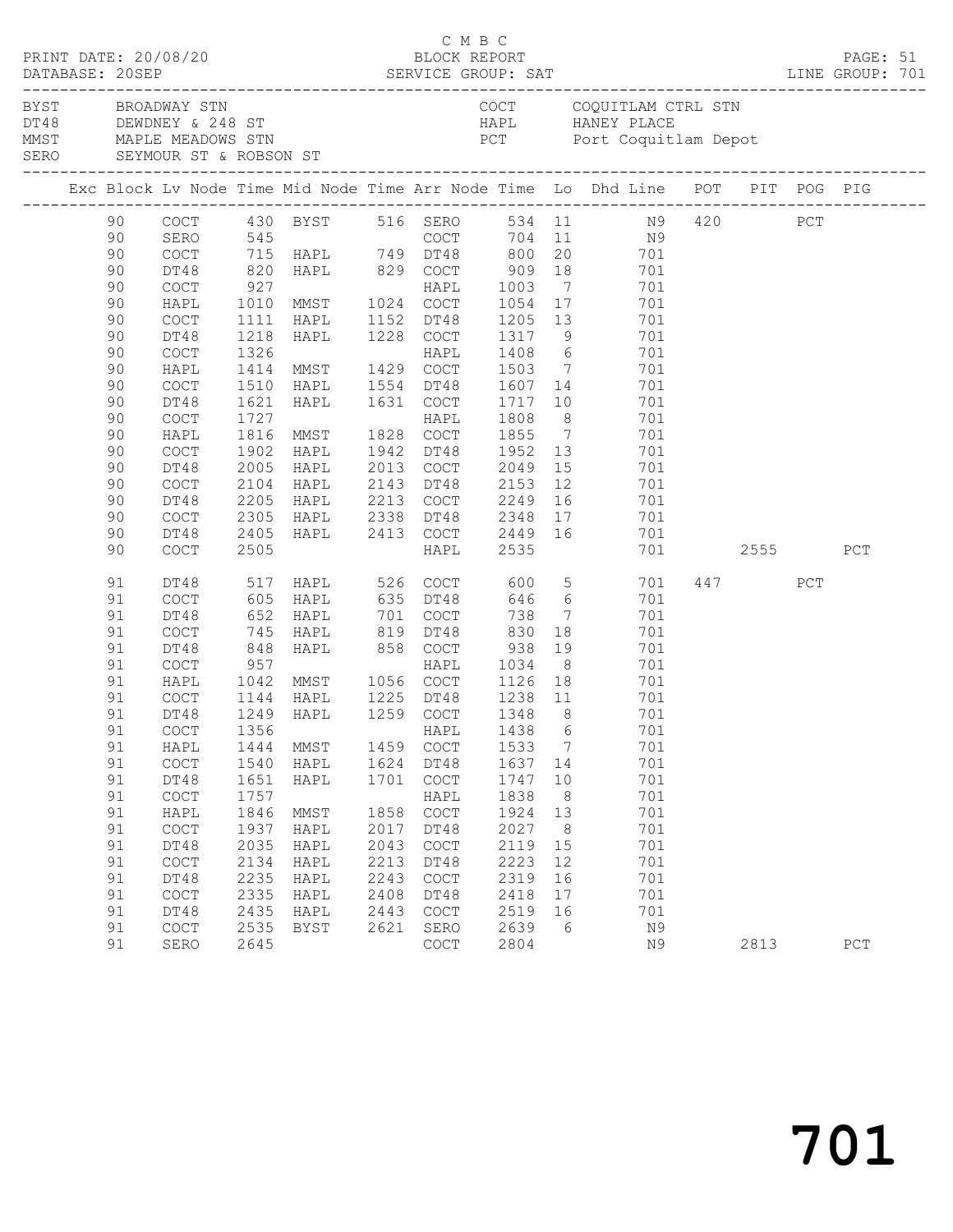# C M B C<br>BLOCK REPORT

| DATABASE: 20SEP |    |                                            |              |                                         |      | SERVICE GROUP: SAT                                                             |         |                 |         |     |     |       |          | LINE GROUP: 701 |
|-----------------|----|--------------------------------------------|--------------|-----------------------------------------|------|--------------------------------------------------------------------------------|---------|-----------------|---------|-----|-----|-------|----------|-----------------|
|                 |    |                                            |              |                                         |      | Exc Block Lv Node Time Mid Node Time Arr Node Time Lo Dhd Line POT PIT POG PIG |         |                 |         |     |     |       |          |                 |
|                 | 92 |                                            |              |                                         |      | COCT 500 BYST 546 SERO 604 11 N9 450 PCT                                       |         |                 |         |     |     |       |          |                 |
|                 | 92 | SERO                                       | 615          |                                         |      | COCT 734 23 N9                                                                 |         |                 |         |     |     |       |          |                 |
|                 | 92 | COCT                                       | 757          | HAPL<br>MMST 856 COCT<br>HAPL 1019 DT48 |      | HAPL 831 13 701                                                                |         |                 |         |     |     |       |          |                 |
|                 | 92 | HAPL                                       | $757$<br>844 |                                         |      |                                                                                | 924 18  |                 |         | 701 |     |       |          |                 |
|                 | 92 | COCT                                       | 942          |                                         |      |                                                                                | 1032    |                 | 15      | 701 |     |       |          |                 |
|                 | 92 | DT48                                       | 1047         | HAPL                                    | 1057 | COCT                                                                           | 1141 16 |                 |         | 701 |     |       |          |                 |
|                 | 92 | COCT                                       | 1157         | <b>MMST</b>                             |      | HAPL                                                                           | 1238    | 6               |         | 701 |     |       |          |                 |
|                 | 92 | HAPL                                       | 1244         |                                         |      | 1259 COCT                                                                      | 1333    | 8 <sup>1</sup>  |         | 701 |     |       |          |                 |
|                 | 92 | $\mathtt{C}\mathtt{O}\mathtt{C}\mathtt{T}$ | 1341         | HAPL                                    | 1423 | DT48                                                                           | 1436 13 |                 |         | 701 |     |       |          |                 |
|                 | 92 | DT48                                       | 1449         | HAPL                                    | 1459 | COCT                                                                           | 1548    | $\overline{7}$  |         | 701 |     |       |          |                 |
|                 | 92 | COCT                                       | 1555         |                                         |      | HAPL                                                                           | 1639 7  |                 |         | 701 |     |       |          |                 |
|                 | 92 | HAPL                                       | 1646         | MMST                                    |      | 1700 COCT                                                                      | 1732    | 10              |         | 701 |     |       |          |                 |
|                 | 92 | COCT                                       | 1742         | HAPL                                    | 1823 | DT48                                                                           | 1834    | 18              |         | 701 |     |       |          |                 |
|                 | 92 | DT48                                       | 1852         | HAPL                                    | 1901 | COCT                                                                           | 1939    |                 | 18      | 701 |     |       |          |                 |
|                 | 92 | COCT                                       | 1957         | HAPL                                    | 2037 | DT48                                                                           | 2047    |                 |         | 701 |     |       |          |                 |
|                 | 92 | DT48                                       | 2105         | HAPL                                    | 2113 | COCT                                                                           | 2149    | 15              |         | 701 |     |       |          |                 |
|                 | 92 | COCT                                       | 2204         | HAPL                                    | 2239 | DT48                                                                           | 2249    | 16              |         | 701 |     |       |          |                 |
|                 | 92 | DT48                                       | 2305         | HAPL                                    | 2313 | COCT                                                                           | 2349    | 16              |         | 701 |     |       |          |                 |
|                 | 92 | COCT                                       | 2405         | HAPL                                    | 2437 | DT48                                                                           | 2447    |                 | 18 701  |     |     |       |          |                 |
|                 | 92 | DT48                                       | 2505         | HAPL                                    | 2513 | COCT                                                                           | 2549 16 |                 |         | 701 |     |       |          |                 |
|                 | 92 | $\mathtt{C}\mathtt{O}\mathtt{C}\mathtt{T}$ | 2605         |                                         |      | HAPL                                                                           | 2635    |                 |         | 701 |     |       | 2655 200 | PCT             |
|                 | 93 | HAPL                                       | 556          | MMST 608 COCT                           |      |                                                                                | 630     | 5 <sup>5</sup>  |         | 701 |     | 531 7 | PCT      |                 |
|                 | 93 | COCT                                       | 635          | HAPL                                    |      |                                                                                |         | 716 6           |         | 701 |     |       |          |                 |
|                 | 93 | DT48                                       | 722          | HAPL                                    |      | 705 DT48<br>731 COCT                                                           | 811     | 16              |         | 701 |     |       |          |                 |
|                 | 93 | COCT                                       | 827          |                                         |      | HAPL                                                                           | 901     | 11              |         | 701 |     |       |          |                 |
|                 | 93 | HAPL                                       | 912          | MMST 924 COCT                           |      |                                                                                | 953     | 19              |         | 701 |     |       |          |                 |
|                 | 93 | COCT                                       | 1012         | HAPL 1052                               |      | DT48                                                                           | 1105    | 12              |         | 701 |     |       |          |                 |
|                 | 93 | DT48                                       | 1117         | HAPL                                    |      | 1127 COCT                                                                      | 1214 12 |                 |         | 701 |     |       |          |                 |
|                 | 93 | COCT                                       | 1226         |                                         |      | HAPL                                                                           | 1308    | $6\overline{6}$ |         | 701 |     |       |          |                 |
|                 | 93 | HAPL                                       | 1314         | MMST                                    |      | 1329 COCT                                                                      | 1403    | 8 <sup>8</sup>  |         | 701 |     |       |          |                 |
|                 | 93 | COCT                                       | 1411         | HAPL                                    | 1453 | DT48                                                                           | 1506 15 |                 |         | 701 |     |       |          |                 |
|                 | 93 | DT48                                       | 1521         | HAPL                                    | 1531 | COCT                                                                           | 1617 10 |                 |         | 701 |     |       |          |                 |
|                 | 93 | $\mathtt{C}\mathtt{O}\mathtt{C}\mathtt{T}$ | 1627         |                                         |      | HAPL                                                                           | 1711    | $5\overline{)}$ |         | 701 |     |       |          |                 |
|                 | 93 | HAPL                                       | 1716         | <b>MMST</b>                             |      | 1730 COCT                                                                      | 1802 10 |                 |         | 701 |     |       |          |                 |
|                 | 93 | COCT                                       | 1812         | HAPL                                    | 1852 | DT48                                                                           | 1902    |                 | 7 8 701 |     |     |       |          |                 |
|                 | 93 | HAPL                                       | 1917         | MMST                                    |      | 1929 COCT                                                                      | 1955    | 21              |         | 701 |     |       |          |                 |
|                 | 93 | <b>COCT</b>                                |              | $2016$ HAPL                             |      | 2055 DT48                                                                      | 2105    |                 |         | 701 |     |       | 2128     | PCT             |
|                 | 94 | DT48                                       | 610          | HAPL                                    | 619  | COCT                                                                           | 655     | 5               |         | 701 | 540 |       | PCT      |                 |
|                 | 94 | $\mathtt{C}\mathtt{O}\mathtt{C}\mathtt{T}$ | 700          | HAPL                                    | 734  | DT48                                                                           | 745     | 7               |         | 701 |     |       |          |                 |
|                 | 94 | DT48                                       | 752          | HAPL                                    | 801  | COCT                                                                           | 841     | 16              |         | 701 |     |       |          |                 |
|                 | 94 | $\mathtt{C}\mathtt{O}\mathtt{C}\mathtt{T}$ | 857          |                                         |      | HAPL                                                                           | 931     | 10              |         | 701 |     |       |          |                 |
|                 | 94 | HAPL                                       | 941          | MMST                                    | 953  | COCT                                                                           | 1022    | 19              |         | 701 |     |       |          |                 |
|                 | 94 | $\mathtt{C}\mathtt{O}\mathtt{C}\mathtt{T}$ | 1041         | HAPL                                    | 1121 | DT48                                                                           | 1134    | 14              |         | 701 |     |       |          |                 |
|                 | 94 | DT48                                       | 1148         | HAPL                                    | 1158 | $\mathtt{C}\mathtt{O}\mathtt{C}\mathtt{T}$                                     | 1245    | 11              |         | 701 |     |       |          |                 |
|                 | 94 | $\mathtt{C}\mathtt{O}\mathtt{C}\mathtt{T}$ | 1256         |                                         |      | HAPL                                                                           | 1338    | 6               |         | 701 |     |       |          |                 |
|                 | 94 | HAPL                                       | 1344         | MMST                                    | 1359 | COCT                                                                           | 1433    | 8               |         | 701 |     |       |          |                 |
|                 | 94 | $\mathtt{C}\mathtt{O}\mathtt{C}\mathtt{T}$ | 1441         | HAPL                                    | 1523 | DT48                                                                           | 1536    | 15              |         | 701 |     |       |          |                 |
|                 | 94 | DT48                                       | 1551         | HAPL                                    | 1601 | COCT                                                                           | 1647    | 10              |         | 701 |     |       |          |                 |
|                 | 94 | $\mathtt{C}\mathtt{O}\mathtt{C}\mathtt{T}$ | 1657         |                                         |      | HAPL                                                                           | 1739    | $7\phantom{.0}$ |         | 701 |     |       |          |                 |
|                 | 94 | HAPL                                       | 1746         | MMST                                    | 1800 | COCT                                                                           | 1830    | 12              |         | 701 |     |       |          |                 |
|                 | 94 | COCT                                       | 1842         | HAPL                                    | 1922 | DT48                                                                           | 1932    | 17              |         | 701 |     |       |          |                 |

 94 DT48 1949 HAPL 1957 COCT 2033 7 701 94 COCT 2040 HAPL 2119 DT48 2129 6 701 94 DT48 2135 HAPL 2143 COCT 2219 15 701 94 COCT 2234 HAPL 2309 DT48 2319 16 701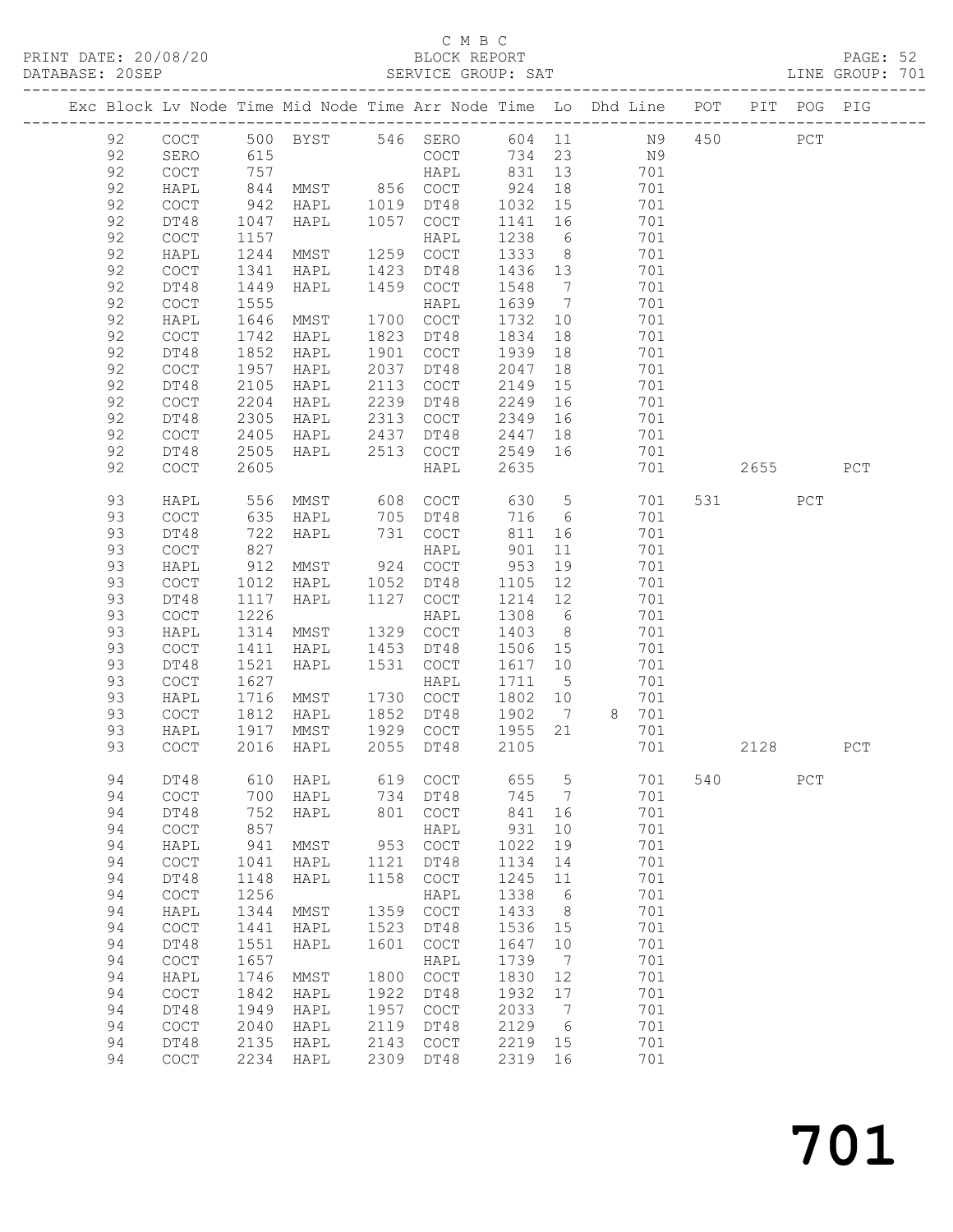#### C M B C<br>BLOCK REPORT

#### PAGE: 53<br>LINE GROUP: 701

|  |          |                                                    |              | Exc Block Lv Node Time Mid Node Time Arr Node Time Lo Dhd Line POT |      |                   |                  |                      |            |     |       | PIT POG PIG |     |
|--|----------|----------------------------------------------------|--------------|--------------------------------------------------------------------|------|-------------------|------------------|----------------------|------------|-----|-------|-------------|-----|
|  | 94       |                                                    |              | DT48 2335 HAPL 2343 COCT 2419 16 701                               |      |                   |                  |                      |            |     |       |             |     |
|  | 94       | COCT                                               |              | 2435 HAPL                                                          |      | 2507 DT48         | 2517             |                      | 701        |     | 2540  |             | PCT |
|  | 95       | HAPL                                               |              | MMST                                                               |      | 653 COCT          |                  | 13                   | 701        |     | 616   | PCT         |     |
|  | 95       | $\mathtt{C}\mathtt{O}\mathtt{C}\mathtt{T}$         | 641<br>730   |                                                                    |      | HAPL              | 717<br>804       | 10                   | 701        |     |       |             |     |
|  | 95       | HAPL                                               | 814          | MMST 826 COCT                                                      |      |                   | 854              | 18                   | 701        |     |       |             |     |
|  | 95       | $\mathtt{C}\mathtt{O}\mathtt{C}\mathtt{T}$         | 912          | HAPL                                                               | 948  | DT48              | 959              | 17                   | 701        |     |       |             |     |
|  | 95       | DT48                                               | 1016         | HAPL                                                               |      | 1026 COCT         | 1110 16          |                      | 701        |     |       |             |     |
|  | 95       | $\mathtt{C}\mathtt{O}\mathtt{C}\mathtt{T}$         | 1126         |                                                                    |      | HAPL              | 1207             | 6                    | 701        |     |       |             |     |
|  | 95       | HAPL                                               | 1213         | MMST                                                               |      | 1228 COCT         | 1300             | 11                   | 701        |     |       |             |     |
|  | 95       | $\mathtt{C}\mathtt{O}\mathtt{C}\mathtt{T}$         | 1311         | HAPL                                                               | 1353 | DT48              | 1406 13          |                      | 701        |     |       |             |     |
|  | 95       | DT48                                               | 1419         | HAPL                                                               |      | 1429 COCT         | 1518             | $\overline{7}$       | 701        |     |       |             |     |
|  | 95       | $\mathtt{C}\mathtt{O}\mathtt{C}\mathtt{T}$         | 1525         |                                                                    |      | HAPL              | 1609             | $\overline{7}$       | 701        |     |       |             |     |
|  | 95       | HAPL                                               | 1616         | MMST                                                               |      | 1630 COCT         | 1702 10          |                      | 701        |     |       |             |     |
|  | 95       | $\mathtt{C}\mathtt{O}\mathtt{C}\mathtt{T}$         | 1712         | HAPL                                                               |      | 1753 DT48         | 1804 18          |                      | 701        |     |       |             |     |
|  | 95<br>95 | DT48<br>COCT                                       | 1822<br>1917 | HAPL                                                               | 1957 | 1831 COCT<br>DT48 | 1910<br>2007     | $7\phantom{0}$       | 701<br>701 |     | 2030  |             | PCT |
|  |          |                                                    |              | HAPL                                                               |      |                   |                  |                      |            |     |       |             |     |
|  | 96       | HAPL                                               | 716          | MMST                                                               |      | 728 COCT          | 756              | 16                   | 701        |     | 651 7 | PCT         |     |
|  | 96       | $\mathtt{C}\mathtt{O}\mathtt{C}\mathtt{T}$         | 812          | HAPL                                                               |      | 846 DT48          | 857              | 19                   | 701        |     |       |             |     |
|  | 96       | DT48                                               | 916          | HAPL                                                               |      | 926 COCT          | 1007             | 19                   | 701        |     |       |             |     |
|  | 96       | $\mathtt{C}\mathtt{O}\mathtt{C}\mathtt{T}$         | 1026         |                                                                    |      | HAPL              | 1106             | $6\overline{6}$      | 701        |     |       |             |     |
|  | 96       | HAPL                                               | 1112         | MMST                                                               |      | 1126 COCT         | 1158             | 15                   | 701        |     |       |             |     |
|  | 96       | COCT                                               | 1213         | HAPL                                                               | 1255 | DT48              | 1308             | 11                   | 701        |     |       |             |     |
|  | 96       | DT48                                               | 1319         | HAPL                                                               |      | 1329 COCT         | 1418             | 8 <sup>8</sup>       | 701        |     |       |             |     |
|  | 96<br>96 | $\mathtt{C}\mathtt{O}\mathtt{C}\mathtt{T}$<br>HAPL | 1426<br>1515 | MMST                                                               |      | HAPL<br>1529 COCT | 1508<br>1601     | $\overline{7}$<br>10 | 701<br>701 |     |       |             |     |
|  | 96       | $\mathtt{C}\mathtt{O}\mathtt{C}\mathtt{T}$         | 1611         | HAPL                                                               |      | 1655 DT48         | 1706             | 15                   | 701        |     |       |             |     |
|  | 96       | DT48                                               | 1721         | HAPL                                                               |      | 1731 COCT         | 1815             | 12                   | 701        |     |       |             |     |
|  | 96       | COCT                                               | 1827         | HAPL                                                               |      | 1907 DT48         | 1917 13          |                      | 701        |     |       |             |     |
|  | 96       | DT48                                               | 1930         | HAPL                                                               | 1938 | COCT              | 2014             |                      | 701        |     | 2023  |             | PCT |
|  |          |                                                    |              |                                                                    |      |                   |                  |                      |            |     |       |             |     |
|  | 97       | HAPL                                               | 746          | MMST                                                               |      | 758 COCT          | 826              | 16                   | 701        | 721 |       | PCT         |     |
|  | 97       | $\mathtt{C}\mathtt{O}\mathtt{C}\mathtt{T}$         | 842          | HAPL                                                               |      | 916 DT48          | 927              | 19                   | 701        |     |       |             |     |
|  | 97       | DT48                                               | 946          | HAPL                                                               |      | 956 COCT          | 1037             | 19                   | 701        |     |       |             |     |
|  | 97       | COCT                                               | 1056         |                                                                    |      | HAPL              | 1136             | $\overline{7}$       | 701        |     |       |             |     |
|  | 97       | HAPL                                               | 1143         | MMST                                                               |      | 1157 COCT         | 1229             | 13                   | 701        |     |       |             |     |
|  | 97<br>97 | $\mathtt{C}\mathtt{O}\mathtt{C}\mathtt{T}$<br>DT48 | 1242<br>1349 | HAPL<br>HAPL                                                       | 1324 | DT48<br>1359 COCT | 1337<br>1448     | 12<br>8 <sup>8</sup> | 701<br>701 |     |       |             |     |
|  | 97       | COCT                                               | 1456         |                                                                    |      | HAPL              | 1538             | 8 <sup>8</sup>       | 701        |     |       |             |     |
|  | 97       | HAPL                                               | 1546         | MMST                                                               |      | 1600 COCT         |                  | 10                   | 701        |     |       |             |     |
|  | 97       | $\mathtt{C}\mathtt{O}\mathtt{C}\mathtt{T}$         | 1642         | HAPL                                                               |      | 1724 DT48         | $10 - 1$<br>1735 | 16                   | 701        |     |       |             |     |
|  | 97       | DT48                                               |              | 1751 HAPL                                                          |      | 1801 COCT         | 1843             |                      | 701        |     | 1853  |             | PCT |
|  |          |                                                    |              |                                                                    |      |                   |                  |                      |            |     |       |             |     |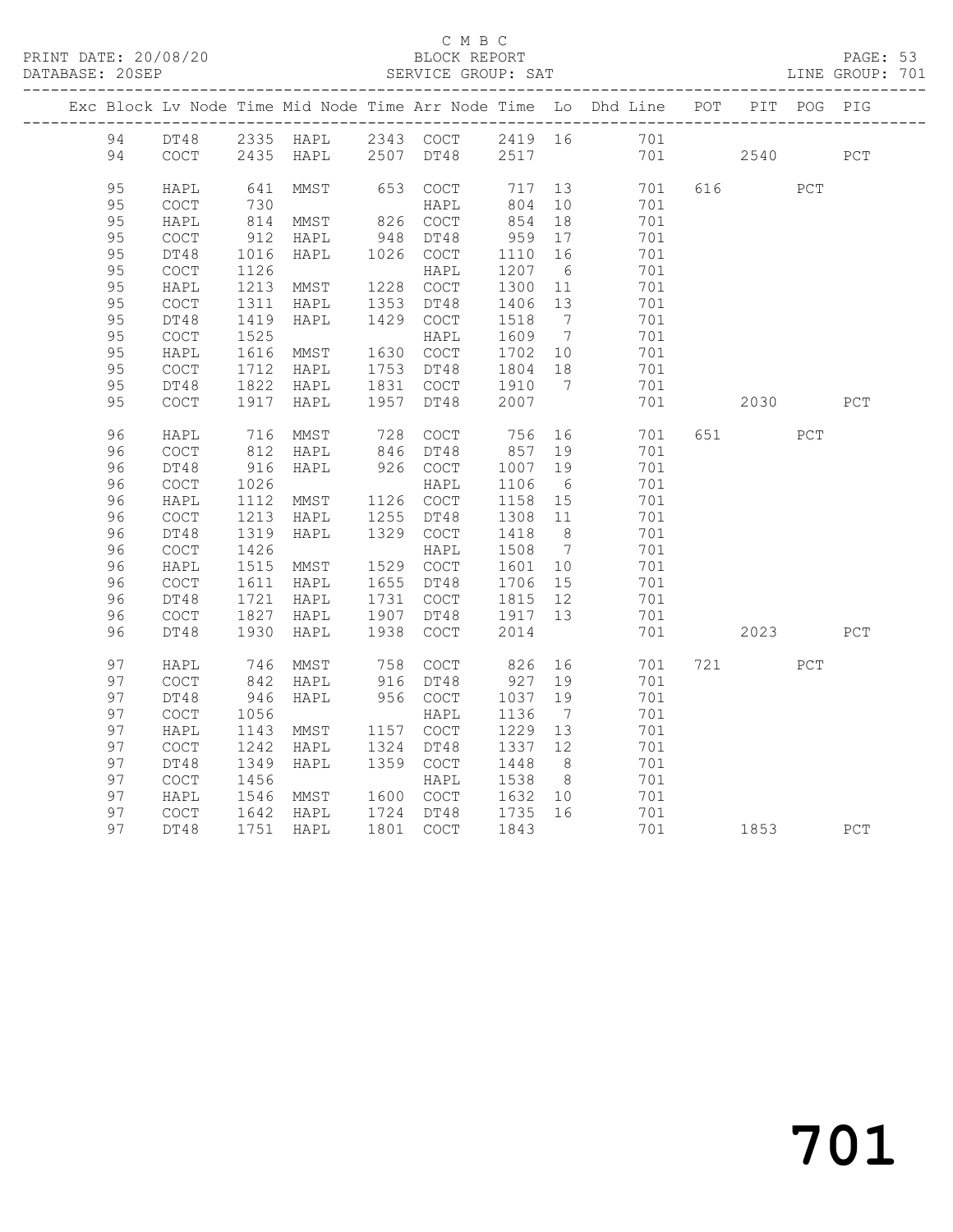|      | DATABASE: 20SEP | PRINT DATE: 20/08/20 |      |                             | C M B C<br>BLOCK REPORT |      |                |                                                                                                |  |      | PAGE: 54<br>LINE GROUP: 803 |  |
|------|-----------------|----------------------|------|-----------------------------|-------------------------|------|----------------|------------------------------------------------------------------------------------------------|--|------|-----------------------------|--|
| SERO |                 |                      |      | SEYMOUR ST & ROBSON ST      |                         |      |                | BYST BROADWAY STN COUL CONSUMERS BYST BROADWAY STN COULL CONSUMERS TO POT POTT COQUILLAM Depot |  |      |                             |  |
|      |                 |                      |      |                             |                         |      |                | Exc Block Lv Node Time Mid Node Time Arr Node Time Lo Dhd Line POT PIT POG PIG                 |  |      |                             |  |
|      | 1               | HAPL 504             |      |                             | COCT                    |      |                | 532 13 R3 439 PCT                                                                              |  |      |                             |  |
|      | $\mathbf{1}$    | COCT                 |      |                             | HAPL                    | 610  |                | $\overline{9}$ R3                                                                              |  |      |                             |  |
|      | $\mathbf{1}$    | HAPL                 |      | 545<br>545 HAPL<br>619 COCT |                         |      |                | 647 13<br>R3                                                                                   |  |      |                             |  |
|      | $\mathbf{1}$    | <b>COCT</b>          | 700  |                             | HAPL                    | 725  |                | 9<br>R3                                                                                        |  |      |                             |  |
|      | $\mathbf 1$     | HAPL                 | 734  |                             | COCT                    | 802  |                | 13<br>R3                                                                                       |  |      |                             |  |
|      | $\mathbf{1}$    | COCT                 | 815  |                             | HAPL                    | 840  |                | $\frac{9}{13}$<br>R3                                                                           |  |      |                             |  |
|      | $\mathbf{1}$    | HAPL                 | 849  |                             | COCT                    | 917  |                | R3                                                                                             |  |      |                             |  |
|      | $\mathbf{1}$    | COCT                 | 930  |                             | HAPL                    | 955  |                | $9 \left( \frac{1}{2} \right)$<br>R3                                                           |  |      |                             |  |
|      | $\mathbf{1}$    | HAPL                 | 1004 |                             | <b>COCT</b>             |      |                | 1032 13<br>R3                                                                                  |  |      |                             |  |
|      | $\mathbf{1}$    | COCT                 | 1045 |                             | HAPL                    | 1110 |                | 9<br>R3                                                                                        |  |      |                             |  |
|      | $\mathbf 1$     | HAPL                 | 1119 |                             | COCT                    | 1149 |                | 11<br>R3                                                                                       |  |      |                             |  |
|      | $\mathbf{1}$    | COCT                 | 1200 |                             | HAPL                    | 1226 | 8 <sup>8</sup> | R3                                                                                             |  |      |                             |  |
|      | $\mathbf 1$     | HAPL                 | 1234 |                             | COCT                    | 1304 | 11             | R3                                                                                             |  |      |                             |  |
|      | $\mathbf 1$     | <b>COCT</b>          | 1315 |                             | HAPL                    | 1341 | 8 <sup>8</sup> | R3                                                                                             |  |      |                             |  |
|      | $\mathbf 1$     | HAPL                 | 1349 |                             | COCT                    | 1419 | 9              | R3                                                                                             |  |      |                             |  |
|      | $\mathbf 1$     | COCT                 | 1428 |                             | HAPL                    | 1456 |                | $8 - 1$<br>R3                                                                                  |  |      |                             |  |
|      | $\mathbf{1}$    | HAPL                 | 1504 |                             | COCT                    | 1535 |                | $\begin{array}{c} 8 \\ 8 \end{array}$<br>R3                                                    |  |      |                             |  |
|      | $\mathbf 1$     | COCT                 | 1543 |                             | HAPL                    | 1611 |                | R3                                                                                             |  |      |                             |  |
|      | $\mathbf 1$     | HAPL                 | 1619 |                             | COCT                    | 1650 |                | $8 \t\t R3$                                                                                    |  |      |                             |  |
|      | $\mathbf 1$     | COCT                 | 1658 |                             | HAPL                    | 1726 |                | $8 - 1$<br>R3                                                                                  |  |      |                             |  |
|      | $\mathbf 1$     | HAPL                 | 1734 |                             | COCT                    | 1805 |                | 10<br>R3                                                                                       |  |      |                             |  |
|      | $\mathbf 1$     | COCT                 | 1815 |                             | HAPL                    | 1841 |                | $8 - 8$<br>R3                                                                                  |  |      |                             |  |
|      | $\mathbf 1$     | HAPL                 | 1849 |                             | COCT                    | 1919 | 11             | R3                                                                                             |  |      |                             |  |
|      | $\mathbf 1$     | COCT                 | 1930 |                             | HAPL                    | 1956 | 9 <sup>°</sup> | R3                                                                                             |  |      |                             |  |
|      | $\mathbf{1}$    | HAPL                 | 2005 |                             | COCT                    | 2035 | 10             | R3                                                                                             |  |      |                             |  |
|      | $\mathbf{1}$    | COCT                 | 2045 |                             | HAPL                    | 2111 | 9              | R3                                                                                             |  |      |                             |  |
|      | $\mathbf 1$     | HAPL                 | 2120 |                             | COCT                    | 2148 | 12             | R3                                                                                             |  |      |                             |  |
|      | $\mathbf 1$     | COCT                 | 2200 |                             | HAPL                    | 2225 |                | $\frac{1}{9}$<br>R3                                                                            |  |      |                             |  |
|      | 1               | HAPL                 | 2234 |                             | COCT                    | 2302 | 13             | R3                                                                                             |  |      |                             |  |
|      | $\mathbf 1$     | <b>COCT</b>          | 2315 |                             | HAPL                    | 2340 | 9              | R3                                                                                             |  |      |                             |  |
|      | $\mathbf{1}$    | HAPL                 | 2349 |                             | COCT                    | 2417 |                | R3                                                                                             |  | 2426 | PCT                         |  |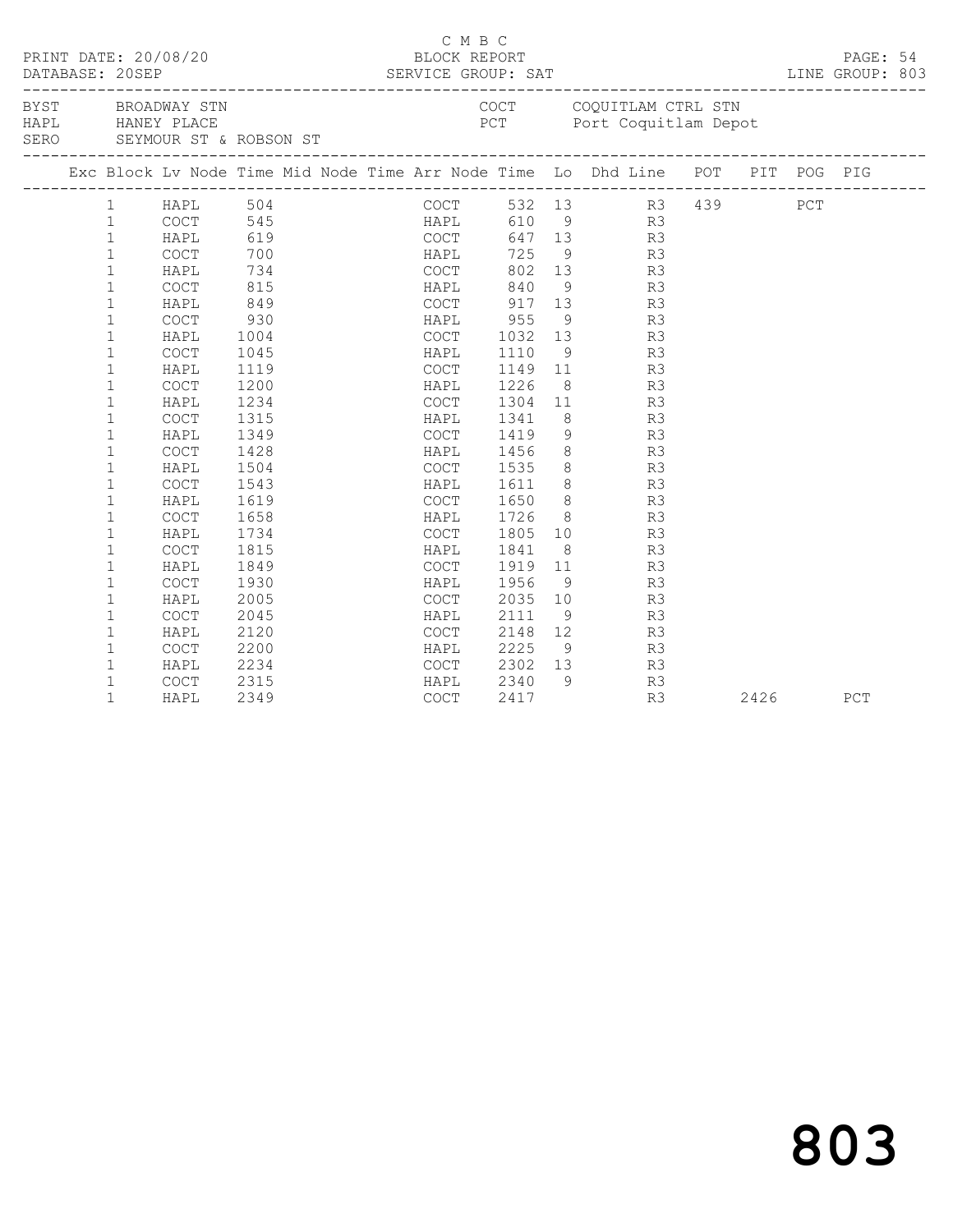| PRINT DATE: 20/08/20<br>DATABASE: 20SEP |             |      |  |  |  | BLOCK REPORT<br>SERVICE GROUP: SAT |        |                |                                                                                |      | PAGE: 55<br>LINE GROUP: 803 |  |
|-----------------------------------------|-------------|------|--|--|--|------------------------------------|--------|----------------|--------------------------------------------------------------------------------|------|-----------------------------|--|
|                                         |             |      |  |  |  |                                    |        |                | Exc Block Lv Node Time Mid Node Time Arr Node Time Lo Dhd Line POT PIT POG PIG |      |                             |  |
| 2                                       | COCT        | 500  |  |  |  |                                    |        |                | HAPL 525 9 R3 450                                                              | PCT  |                             |  |
| $\mathbf{2}$                            | HAPL 534    |      |  |  |  |                                    |        |                |                                                                                |      |                             |  |
| $\overline{2}$                          | COCT        | 615  |  |  |  |                                    |        |                | COCT 602 13 R3<br>HAPL 640 9 R3                                                |      |                             |  |
| $\overline{2}$                          | HAPL        | 649  |  |  |  | COCT                               |        |                | 717 13 R3                                                                      |      |                             |  |
| $\overline{2}$                          | COCT        | 730  |  |  |  |                                    |        |                | HAPL 755 9 R3                                                                  |      |                             |  |
| 2                                       | HAPL        | 804  |  |  |  | COCT                               |        |                | 832 13 R3                                                                      |      |                             |  |
| $\overline{2}$                          | COCT        | 845  |  |  |  |                                    |        |                | HAPL 910 9 R3                                                                  |      |                             |  |
| 2                                       | HAPL        | 919  |  |  |  |                                    |        |                | COCT 947 13 R3                                                                 |      |                             |  |
| 2                                       | COCT        | 1000 |  |  |  | HAPL                               |        |                | 1025 9 R3                                                                      |      |                             |  |
| 2                                       | HAPL        | 1034 |  |  |  | COCT                               |        |                | 1102 13 R3                                                                     |      |                             |  |
| 2                                       | COCT        | 1115 |  |  |  | HAPL                               |        |                | 1141 8 R3                                                                      |      |                             |  |
| $\overline{2}$                          | HAPL        | 1149 |  |  |  | COCT                               |        |                | 1219 11 R3                                                                     |      |                             |  |
| 2                                       | <b>COCT</b> | 1230 |  |  |  | HAPL                               |        |                | 1256 8 R3                                                                      |      |                             |  |
| $\mathbf{2}$                            | HAPL        | 1304 |  |  |  | COCT                               |        |                | 1334 11 R3                                                                     |      |                             |  |
| 2                                       | <b>COCT</b> | 1345 |  |  |  | HAPL                               |        |                | 1411 8 R3                                                                      |      |                             |  |
| $\mathbf{2}$                            | HAPL        | 1419 |  |  |  | COCT                               |        |                | 1450 8 R3                                                                      |      |                             |  |
| $\mathbf{2}$                            | COCT        | 1458 |  |  |  | HAPL                               | 1526 8 |                | R3                                                                             |      |                             |  |
| $\mathbf{2}$                            | HAPL        | 1534 |  |  |  | COCT                               | 1605 8 |                | R3                                                                             |      |                             |  |
| $\overline{c}$                          | <b>COCT</b> | 1613 |  |  |  | HAPL                               | 1641 8 |                | R3                                                                             |      |                             |  |
| $\overline{2}$                          | HAPL        | 1649 |  |  |  | COCT                               | 1720 8 |                | R3                                                                             |      |                             |  |
| $\overline{2}$                          | COCT        | 1728 |  |  |  | HAPL                               | 1756 8 |                | R <sub>3</sub>                                                                 |      |                             |  |
| $\overline{2}$                          | HAPL        | 1804 |  |  |  | COCT                               |        |                | 1834 11 R3                                                                     |      |                             |  |
| $\mathbf{2}$                            | COCT        | 1845 |  |  |  | HAPL                               | 1911   | $\overline{9}$ | R <sub>3</sub>                                                                 |      |                             |  |
| $\overline{2}$                          | HAPL        | 1920 |  |  |  | COCT                               | 1950   |                | 10 R3                                                                          |      |                             |  |
| $\mathbf{2}$                            | COCT        | 2000 |  |  |  | HAPL                               | 2026   |                | 9 R3                                                                           |      |                             |  |
| $\mathbf{2}$                            | HAPL        | 2035 |  |  |  | COCT                               |        |                | 2105 10 R3                                                                     |      |                             |  |
| $\overline{2}$                          | <b>COCT</b> | 2115 |  |  |  | HAPL                               |        |                | 2140 9 R3                                                                      |      |                             |  |
| $\overline{2}$                          | HAPL        | 2149 |  |  |  | COCT                               |        |                | 2217 13 R3                                                                     |      |                             |  |
| $\overline{c}$                          | COCT        | 2230 |  |  |  | HAPL                               |        |                | 2255 9 R3                                                                      |      |                             |  |
| $\overline{2}$                          | HAPL        | 2304 |  |  |  |                                    |        |                | COCT 2332 13 R3                                                                |      |                             |  |
| $\overline{2}$                          | COCT        | 2345 |  |  |  | HAPL                               | 2410   |                | R3                                                                             | 2430 | PCT                         |  |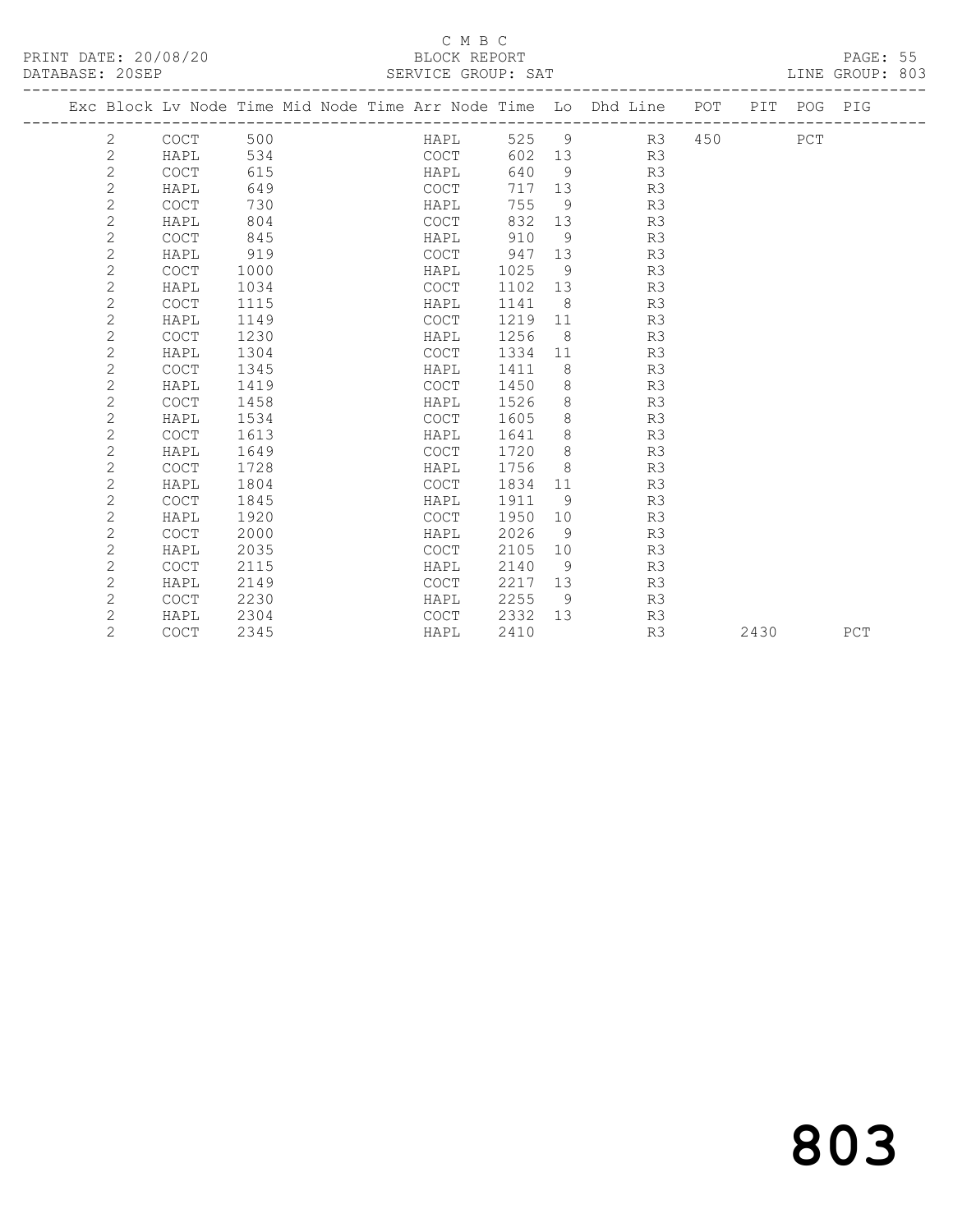| DATABASE: 20SEP |   |             |      |  | SERVICE GROUP: SAT |        |         |                                                                    |     |      |             | LINE GROUP: 803 |  |
|-----------------|---|-------------|------|--|--------------------|--------|---------|--------------------------------------------------------------------|-----|------|-------------|-----------------|--|
|                 |   |             |      |  |                    |        |         | Exc Block Lv Node Time Mid Node Time Arr Node Time Lo Dhd Line POT |     |      | PIT POG PIG |                 |  |
|                 | 3 | HAPL        | 519  |  | COCT               | 547 13 |         | R3                                                                 | 454 |      | PCT         |                 |  |
|                 | 3 | COCT        | 600  |  | HAPL               | 625    | - 9     | R3                                                                 |     |      |             |                 |  |
|                 | 3 | HAPL        | 634  |  | <b>COCT</b>        | 702    | 13      | R3                                                                 |     |      |             |                 |  |
|                 | 3 | <b>COCT</b> | 715  |  | HAPL               | 740    | - 9     | R3                                                                 |     |      |             |                 |  |
|                 | 3 | HAPL        | 749  |  | <b>COCT</b>        | 817    | 13      | R3                                                                 |     |      |             |                 |  |
|                 | 3 | <b>COCT</b> | 830  |  | HAPL               | 855    | 9       | R3                                                                 |     |      |             |                 |  |
|                 | 3 | HAPL        | 904  |  | <b>COCT</b>        | 932    | 13      | R3                                                                 |     |      |             |                 |  |
|                 | 3 | <b>COCT</b> | 945  |  | HAPL               | 1010   | 9       | R3                                                                 |     |      |             |                 |  |
|                 | 3 | HAPL        | 1019 |  | <b>COCT</b>        | 1047   | 13      | R3                                                                 |     |      |             |                 |  |
|                 | 3 | <b>COCT</b> | 1100 |  | HAPL               | 1126   | 8       | R3                                                                 |     |      |             |                 |  |
|                 | 3 | HAPL        | 1134 |  | <b>COCT</b>        | 1204   | 11      | R3                                                                 |     |      |             |                 |  |
|                 | 3 | <b>COCT</b> | 1215 |  | HAPL               | 1241   | 8       | R3                                                                 |     |      |             |                 |  |
|                 | 3 | HAPL        | 1249 |  | <b>COCT</b>        | 1319   | 11      | R3                                                                 |     |      |             |                 |  |
|                 | 3 | <b>COCT</b> | 1330 |  | HAPL               | 1356   | 8       | R3                                                                 |     |      |             |                 |  |
|                 | 3 | HAPL        | 1404 |  | <b>COCT</b>        | 1435   | 8       | R3                                                                 |     |      |             |                 |  |
|                 | 3 | <b>COCT</b> | 1443 |  | HAPL               | 1511   | 8       | R3                                                                 |     |      |             |                 |  |
|                 | 3 | HAPL        | 1519 |  | <b>COCT</b>        | 1550   | 8       | R3                                                                 |     |      |             |                 |  |
|                 | 3 | COCT        | 1558 |  | HAPL               | 1626   | 8       | R3                                                                 |     |      |             |                 |  |
|                 | 3 | HAPL        | 1634 |  | <b>COCT</b>        | 1705   | $\,8\,$ | R3                                                                 |     |      |             |                 |  |
|                 | 3 | <b>COCT</b> | 1713 |  | HAPL               | 1741   | 8       | R3                                                                 |     |      |             |                 |  |
|                 | 3 | HAPL        | 1749 |  | <b>COCT</b>        | 1820   | 10      | R3                                                                 |     |      |             |                 |  |
|                 | 3 | <b>COCT</b> | 1830 |  | HAPL               | 1856   | 9       | R3                                                                 |     |      |             |                 |  |
|                 | 3 | HAPL        | 1905 |  | <b>COCT</b>        | 1935   | 10      | R3                                                                 |     |      |             |                 |  |
|                 | 3 | <b>COCT</b> | 1945 |  | HAPL               | 2011   | 9       | R3                                                                 |     |      |             |                 |  |
|                 | 3 | HAPL        | 2020 |  | COCT               | 2050   | 10      | R3                                                                 |     |      |             |                 |  |
|                 | 3 | COCT        | 2100 |  | HAPL               | 2125   | 9       | R3                                                                 |     |      |             |                 |  |
|                 | 3 | HAPL        | 2134 |  | <b>COCT</b>        | 2202   | 13      | R3                                                                 |     |      |             |                 |  |
|                 | 3 | <b>COCT</b> | 2215 |  | HAPL               | 2240   | 9       | R3                                                                 |     |      |             |                 |  |
|                 | 3 | HAPL        | 2249 |  | <b>COCT</b>        | 2317   | 13      | R3                                                                 |     |      |             |                 |  |
|                 | 3 | <b>COCT</b> | 2330 |  | HAPL               | 2355   | 9       | R3                                                                 |     |      |             |                 |  |
|                 | 3 | HAPL        | 2404 |  | <b>COCT</b>        | 2432   |         | R3                                                                 |     | 2441 |             | PCT             |  |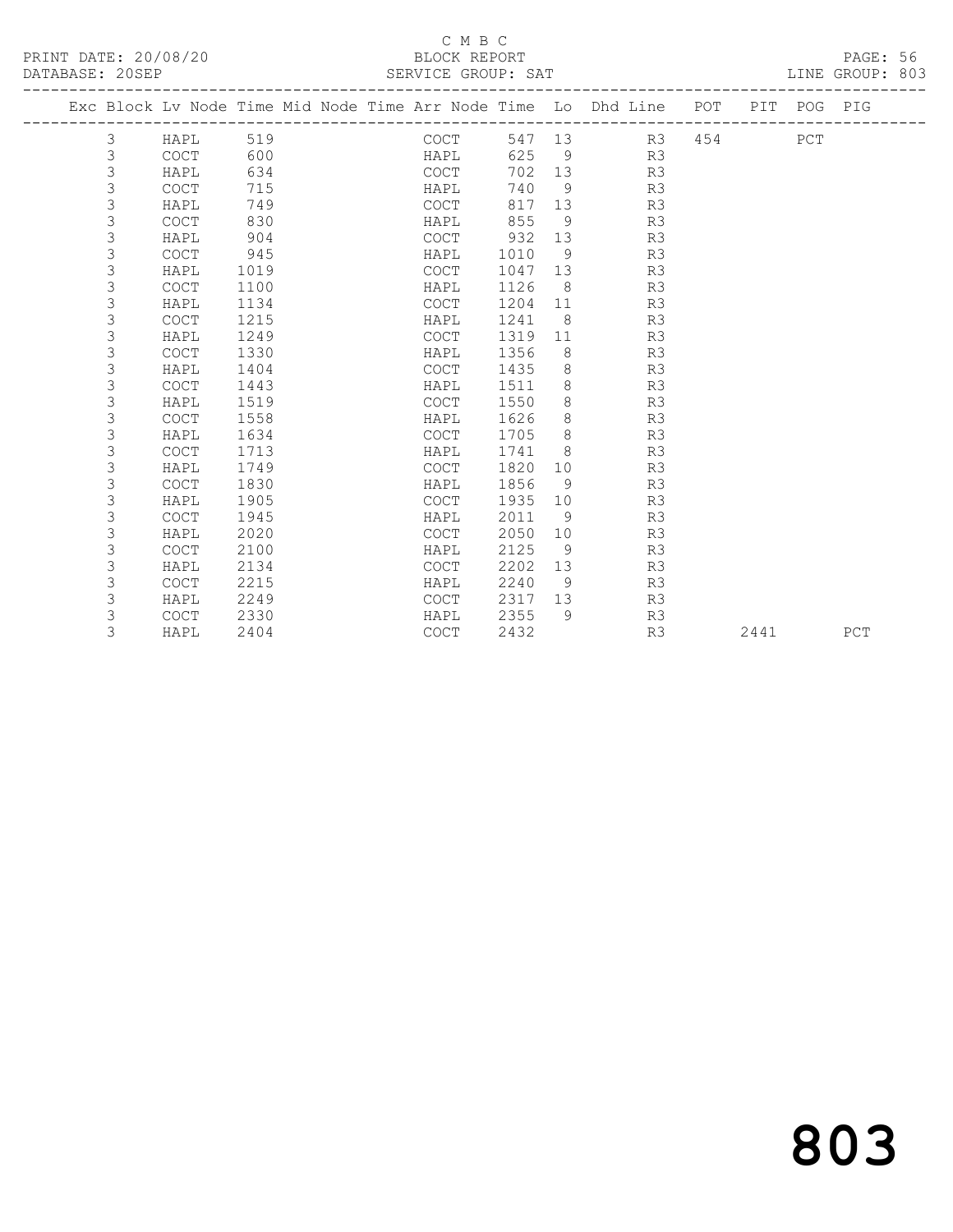PRINT DATE: 20/08/20 BLOCK REPORT PAGE: 57 DATABASE: 20SEP

#### C M B C<br>BLOCK REPORT

| DAIADAJE. ZVJEF |   |             |      | OLAVICL GAUUF. OAI                                                             |      |           |     |          |  |     | LINE GROUP. OUJ |  |
|-----------------|---|-------------|------|--------------------------------------------------------------------------------|------|-----------|-----|----------|--|-----|-----------------|--|
|                 |   |             |      | Exc Block Lv Node Time Mid Node Time Arr Node Time Lo Dhd Line POT PIT POG PIG |      |           |     |          |  |     |                 |  |
|                 | 4 | COCT        | 515  | HAPL                                                                           |      |           |     | 540 9 R3 |  | PCT |                 |  |
|                 | 4 | HAPL        | 549  | COCT                                                                           |      | 617<br>13 |     | R3       |  |     |                 |  |
|                 | 4 | <b>COCT</b> | 630  | HAPL                                                                           |      | 655       | -9  | R3       |  |     |                 |  |
|                 | 4 | HAPL        | 704  | COCT                                                                           | 732  | 13        |     | R3       |  |     |                 |  |
|                 | 4 | COCT        | 745  | HAPL                                                                           | 810  |           | 9   | R3       |  |     |                 |  |
|                 | 4 | HAPL        | 819  | COCT                                                                           | 847  | 13        |     | R3       |  |     |                 |  |
|                 | 4 | <b>COCT</b> | 900  | HAPL                                                                           | 925  |           | 9   | R3       |  |     |                 |  |
|                 | 4 | HAPL        | 934  | COCT                                                                           | 1002 | 13        |     | R3       |  |     |                 |  |
|                 | 4 | <b>COCT</b> | 1015 | HAPL                                                                           | 1040 |           | 9   | R3       |  |     |                 |  |
|                 | 4 | HAPL        | 1049 | COCT                                                                           | 1117 | 13        |     | R3       |  |     |                 |  |
|                 | 4 | <b>COCT</b> | 1130 | HAPL                                                                           | 1156 |           | -8  | R3       |  |     |                 |  |
|                 | 4 | HAPL        | 1204 | COCT                                                                           | 1234 | 11        |     | R3       |  |     |                 |  |
|                 | 4 | <b>COCT</b> | 1245 | HAPL                                                                           | 1311 |           | - 8 | R3       |  |     |                 |  |
|                 | 4 | HAPL        | 1319 | <b>COCT</b>                                                                    | 1349 | 10        |     | R3       |  |     |                 |  |
|                 | 4 | <b>COCT</b> | 1359 | HAPL                                                                           | 1425 |           | 9   | R3       |  |     |                 |  |
|                 | 4 | HAPL        | 1434 | COCT                                                                           | 1505 |           | 8   | R3       |  |     |                 |  |
|                 | 4 | <b>COCT</b> | 1513 | HAPL                                                                           | 1541 |           | 8   | R3       |  |     |                 |  |
|                 | 4 | HAPL        | 1549 | COCT                                                                           | 1620 |           | 8   | R3       |  |     |                 |  |
|                 | 4 | <b>COCT</b> | 1628 | HAPL                                                                           | 1656 |           | 8   | R3       |  |     |                 |  |
|                 | 4 | HAPL        | 1704 | <b>COCT</b>                                                                    | 1735 |           | 8   | R3       |  |     |                 |  |

 4 COCT 1743 HAPL 1811 8 R3 4 HAPL 1819 COCT 1849 11 R3 4 COCT 1900 HAPL 1926 9 R3

4 COCT 2015 HAPL 2041 9 R3

 4 COCT 2130 HAPL 2155 9 R3 4 HAPL 2204 COCT 2232 13 R3 4 COCT 2245 HAPL 2310 9 R3 4 HAPL 2319 COCT 2347 13 R3

4 HAPL 1935 COCT 2005 10 R3

4 HAPL 2050 COCT 2120 10 R3

4 COCT 2400 HAPL 2425 R3 2445 PCT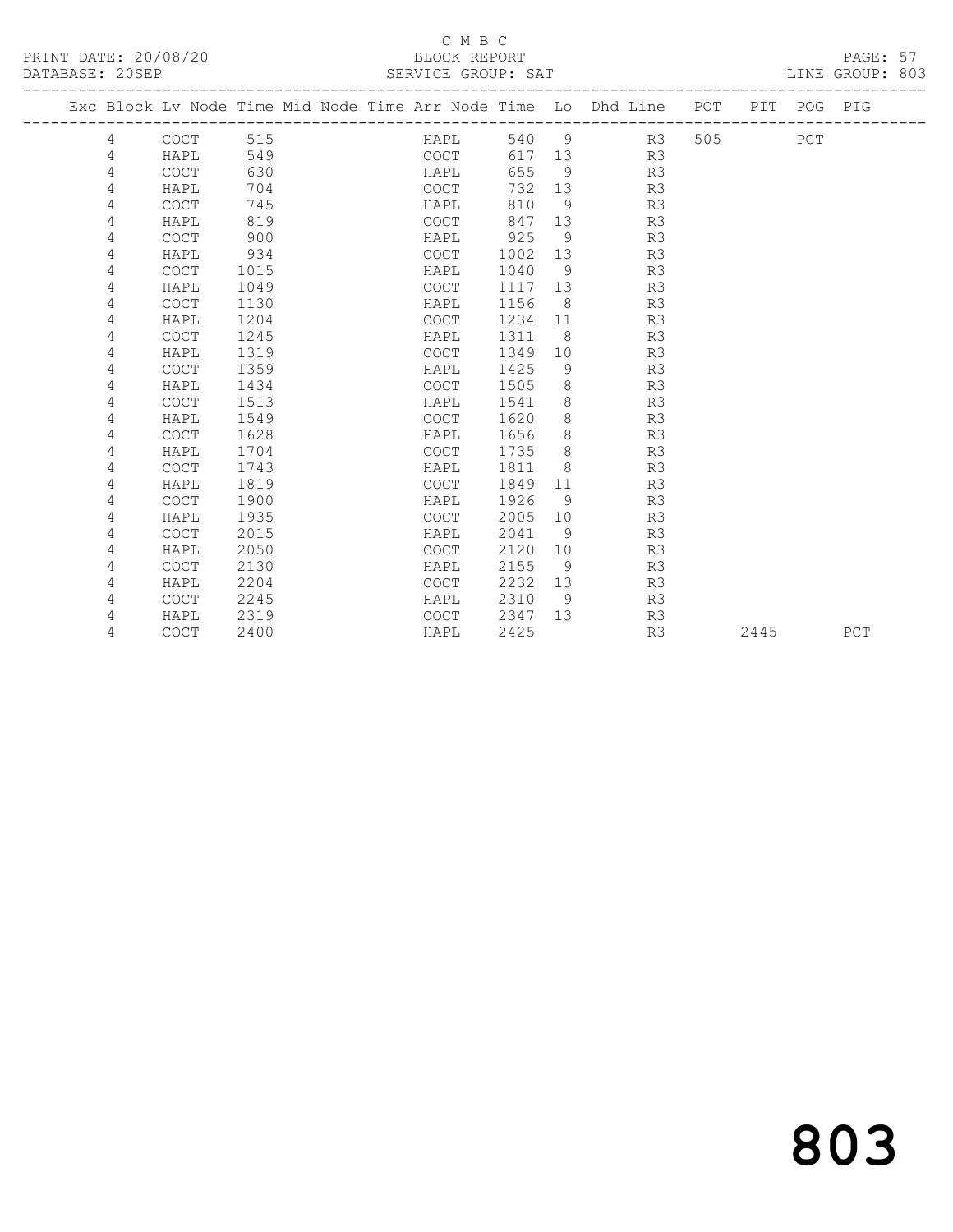| DATABASE: 20SEP |   |             |      |      |      | SERVICE GROUP: SAT   |      |                |                                                                    |     |      |             | LINE GROUP: 803 |
|-----------------|---|-------------|------|------|------|----------------------|------|----------------|--------------------------------------------------------------------|-----|------|-------------|-----------------|
|                 |   |             |      |      |      | ____________________ |      |                | Exc Block Lv Node Time Mid Node Time Arr Node Time Lo Dhd Line POT |     |      | PIT POG PIG |                 |
|                 | 5 | COCT        | 530  |      |      | HAPL                 | 555  | $\overline{9}$ | R3                                                                 | 520 |      | PCT         |                 |
|                 | 5 | HAPL        | 604  |      |      | COCT                 | 632  | 13             | R3                                                                 |     |      |             |                 |
|                 | 5 | COCT        | 645  |      |      | HAPL                 | 710  | 9              | R3                                                                 |     |      |             |                 |
|                 | 5 | HAPL        | 719  |      |      | <b>COCT</b>          | 747  | 13             | R3                                                                 |     |      |             |                 |
|                 | 5 | <b>COCT</b> | 800  |      |      | HAPL                 | 825  | 9              | R3                                                                 |     |      |             |                 |
|                 | 5 | HAPL        | 834  |      |      | COCT                 | 902  | 13             | R3                                                                 |     |      |             |                 |
|                 | 5 | COCT        | 915  |      |      | HAPL                 | 940  | 9              | R3                                                                 |     |      |             |                 |
|                 | 5 | HAPL        | 949  |      |      | <b>COCT</b>          | 1017 | 13             | R3                                                                 |     |      |             |                 |
|                 | 5 | <b>COCT</b> | 1030 |      |      | HAPL                 | 1055 | 9              | R3                                                                 |     |      |             |                 |
|                 | 5 | HAPL        | 1104 |      |      | <b>COCT</b>          | 1134 | 11             | R3                                                                 |     |      |             |                 |
|                 | 5 | COCT        | 1145 |      |      | HAPL                 | 1211 | 8              | R3                                                                 |     |      |             |                 |
|                 | 5 | HAPL        | 1219 |      |      | <b>COCT</b>          | 1249 | 11             | R3                                                                 |     |      |             |                 |
|                 | 5 | <b>COCT</b> | 1300 |      |      | HAPL                 | 1326 | 8              | R3                                                                 |     |      |             |                 |
|                 | 5 | HAPL        | 1334 |      |      | <b>COCT</b>          | 1404 | 9              | R3                                                                 |     |      |             |                 |
|                 | 5 | <b>COCT</b> | 1413 |      |      | HAPL                 | 1441 | 8              | R3                                                                 |     |      |             |                 |
|                 | 5 | HAPL        | 1449 |      |      | <b>COCT</b>          | 1520 | $\,8\,$        | R3                                                                 |     |      |             |                 |
|                 | 5 | <b>COCT</b> | 1528 |      |      | HAPL                 | 1556 | $\,8\,$        | R3                                                                 |     |      |             |                 |
|                 | 5 | HAPL        | 1604 |      |      | <b>COCT</b>          | 1635 | 8              | R3                                                                 |     |      |             |                 |
|                 | 5 | <b>COCT</b> | 1643 |      |      | HAPL                 | 1711 | 8              | R3                                                                 |     |      |             |                 |
|                 | 5 | HAPL        | 1719 |      |      | <b>COCT</b>          | 1750 | 10             | R3                                                                 |     |      |             |                 |
|                 | 5 | <b>COCT</b> | 1800 |      |      | HAPL                 | 1826 | 8              | R3                                                                 |     |      |             |                 |
|                 | 5 | HAPL        | 1834 |      |      | <b>COCT</b>          | 1904 | 11             | R3                                                                 |     |      |             |                 |
|                 | 5 | <b>COCT</b> | 1915 |      |      | HAPL                 | 1941 | 9              | R3                                                                 |     |      |             |                 |
|                 | 5 | HAPL        | 1950 |      |      | <b>COCT</b>          | 2020 | 10             | R3                                                                 |     |      |             |                 |
|                 | 5 | <b>COCT</b> | 2030 |      |      | HAPL                 | 2056 | 9              | R3                                                                 |     |      |             |                 |
|                 | 5 | HAPL        | 2105 |      |      | COCT                 | 2133 | 12             | R3                                                                 |     |      |             |                 |
|                 | 5 | <b>COCT</b> | 2145 |      |      | HAPL                 | 2210 | 9              | R3                                                                 |     |      |             |                 |
|                 | 5 | HAPL        | 2219 |      |      | <b>COCT</b>          | 2247 | 13             | R3                                                                 |     |      |             |                 |
|                 | 5 | <b>COCT</b> | 2300 |      |      | HAPL                 | 2325 | 9              | R3                                                                 |     |      |             |                 |
|                 | 5 | HAPL        | 2334 |      |      | <b>COCT</b>          | 2402 | 18             | R3                                                                 |     |      |             |                 |
|                 | 5 | <b>COCT</b> | 2420 | BYST | 2506 | SERO                 | 2524 | 11             | N9                                                                 |     |      |             |                 |
|                 | 5 | SERO        | 2535 |      |      | <b>COCT</b>          | 2654 |                | N9                                                                 |     | 2703 |             | PCT             |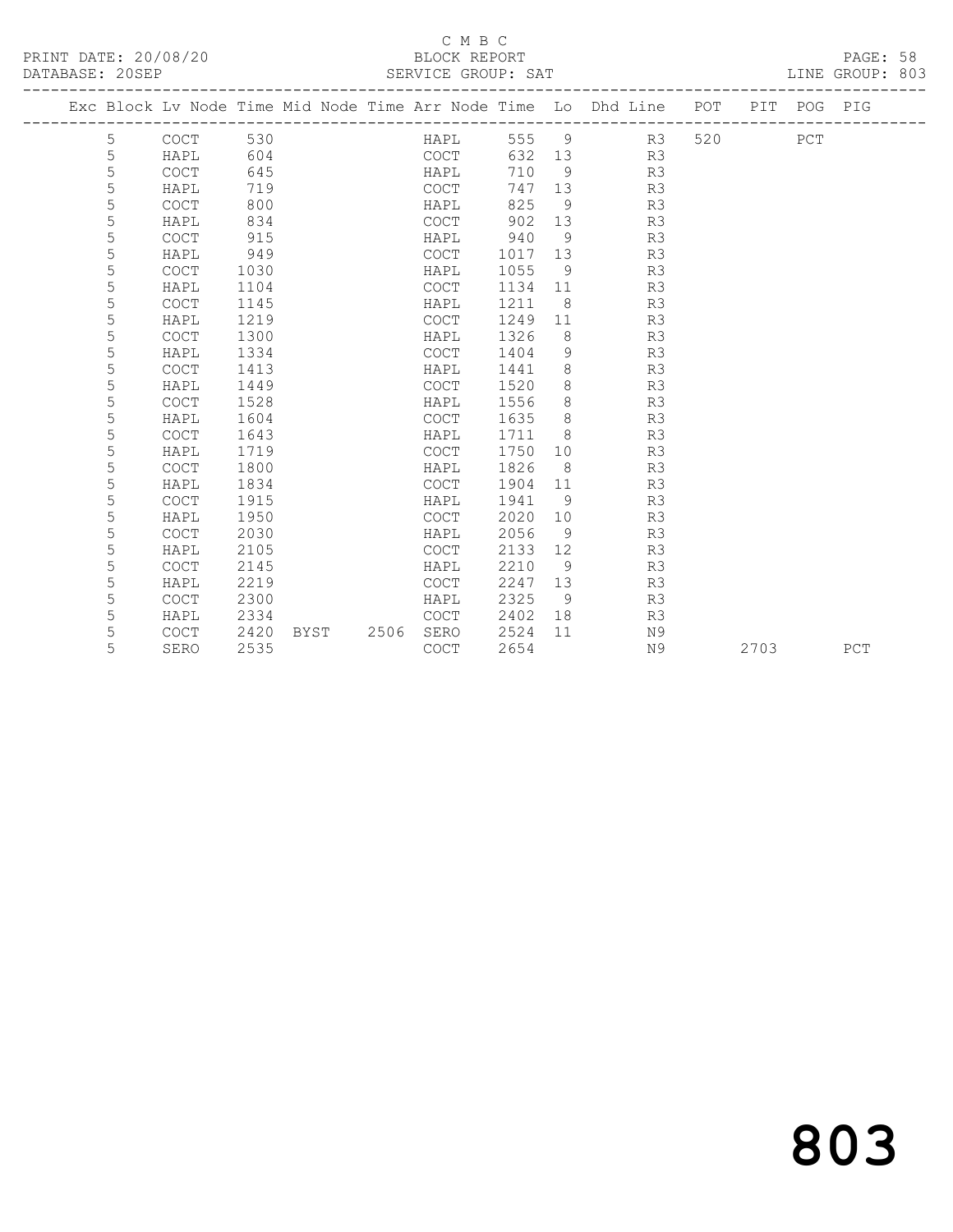|  |    | PRINT DATE: 20/08/20    |                   |  | СМВС<br>BLOCK REPORT                      |         |                         | DATABASE: 20SEP SERVICE GROUP: SUN LINE GROUP: 151                             |      | PAGE: 59 |  |
|--|----|-------------------------|-------------------|--|-------------------------------------------|---------|-------------------------|--------------------------------------------------------------------------------|------|----------|--|
|  |    | BQST BURQUITLAM STATION |                   |  |                                           |         |                         | COCT COQUITLAM CTRL STN                                                        |      |          |  |
|  |    |                         |                   |  |                                           |         |                         | Exc Block Lv Node Time Mid Node Time Arr Node Time Lo Dhd Line POT PIT POG PIG |      |          |  |
|  | 20 | COCT 723                |                   |  |                                           |         |                         | BQST 742 9 151 710 PCT                                                         |      |          |  |
|  | 20 | BQST                    |                   |  |                                           |         |                         |                                                                                |      |          |  |
|  | 20 | COCT                    | 751<br>825<br>851 |  |                                           |         |                         | COCT 809 16 151<br>BQST 845 6 151<br>COCT 910 17 151                           |      |          |  |
|  | 20 | BQST                    |                   |  |                                           |         |                         |                                                                                |      |          |  |
|  | 20 | COCT                    | 927               |  |                                           |         |                         | 4 151                                                                          |      |          |  |
|  | 20 | BQST                    | 951               |  | BQST 947 4<br>COCT 1013 14<br>BQST 1048 3 |         |                         | 151                                                                            |      |          |  |
|  | 20 | COCT                    | 1027              |  |                                           |         |                         | $\overline{\mathbf{3}}$<br>151                                                 |      |          |  |
|  | 20 | BQST                    | 1051              |  | COCT                                      | 1113 14 |                         | 151                                                                            |      |          |  |
|  | 20 | COCT                    | 1127              |  | BQST                                      | 1148    | $\overline{\mathbf{3}}$ | 151                                                                            |      |          |  |
|  | 20 | BQST                    | 1151              |  | COCT                                      |         |                         | $1213$ $14$ $151$                                                              |      |          |  |
|  | 20 | COCT                    | 1227              |  | BQST                                      | 1248    |                         | 3 151                                                                          |      |          |  |
|  | 20 | BQST                    | 1251              |  | COCT                                      | 1313 15 |                         | 151                                                                            |      |          |  |
|  | 20 | COCT                    | 1328              |  | BQST                                      | 1349    |                         | $4\overline{ }$<br>151                                                         |      |          |  |
|  | 20 | <b>BQST</b>             | 1353              |  | COCT                                      | 1415    | 13                      | 151                                                                            |      |          |  |
|  | 20 | COCT                    | 1428              |  | BQST                                      | 1449    | $4\overline{4}$         | 151                                                                            |      |          |  |
|  | 20 | BQST                    | 1453              |  | COCT                                      | 1515    |                         | $\overline{13}$ $\overline{151}$                                               |      |          |  |
|  | 20 | <b>COCT</b>             | 1528              |  | BQST                                      | 1550    |                         | 3 151                                                                          |      |          |  |
|  | 20 | <b>BQST</b>             | 1553              |  | COCT                                      | 1617 11 |                         | 151                                                                            |      |          |  |
|  | 20 | COCT                    | 1628              |  | BQST                                      | 1649    |                         | 5 <sup>5</sup><br>151                                                          |      |          |  |
|  | 20 | <b>BQST</b>             | 1654              |  | COCT                                      | 1716    |                         | 11 151                                                                         |      |          |  |
|  | 20 | <b>COCT</b>             | 1727              |  | BQST                                      | 1747    |                         | $\begin{array}{c} 10 \\ 8 \end{array}$<br>151                                  |      |          |  |
|  | 20 | BQST                    | 1757              |  | COCT                                      | 1819    |                         | 151                                                                            |      |          |  |
|  | 20 | COCT                    | 1827              |  | BQST                                      | 1847    | 12                      | 151                                                                            |      |          |  |
|  | 20 | BQST                    | 1859              |  | COCT                                      | 1920    | 9                       | 151                                                                            |      |          |  |
|  | 20 | COCT                    | 1929              |  | BQST                                      | 1949    |                         | 9<br>151                                                                       |      |          |  |
|  | 20 | BQST                    | 1958              |  | COCT                                      | 2019    | 13                      | 151                                                                            |      |          |  |
|  | 20 | COCT                    | 2032              |  | BQST                                      | 2051    | $7\overline{ }$         | 151                                                                            |      |          |  |
|  | 20 | BQST                    | 2058              |  | COCT                                      | 2118    | 15                      | 151                                                                            |      |          |  |
|  | 20 | COCT                    | 2133              |  | BQST                                      | 2152    | 6                       | 151                                                                            |      |          |  |
|  | 20 | BQST                    | 2158              |  | COCT                                      | 2218    | 15                      | 151                                                                            |      |          |  |
|  | 20 | COCT                    | 2233              |  | BQST                                      | 2251    |                         | $\begin{array}{c}\n7\n\end{array}$<br>151                                      |      |          |  |
|  | 20 | <b>BOST</b>             | 2258              |  | COCT                                      | 2318    | 13                      | 151                                                                            |      |          |  |
|  | 20 | COCT                    | 2331              |  | BQST                                      |         |                         | 2349 9 151<br>2417 14 151                                                      |      |          |  |
|  | 20 | BQST                    | 2358              |  | COCT                                      |         |                         |                                                                                |      |          |  |
|  | 20 | COCT                    | 2431              |  | BQST                                      | 2449    |                         | 9 151                                                                          |      |          |  |
|  | 20 | <b>BOST</b>             | 2458              |  | <b>COCT</b>                               | 2517    |                         | 151                                                                            | 2526 | PCT      |  |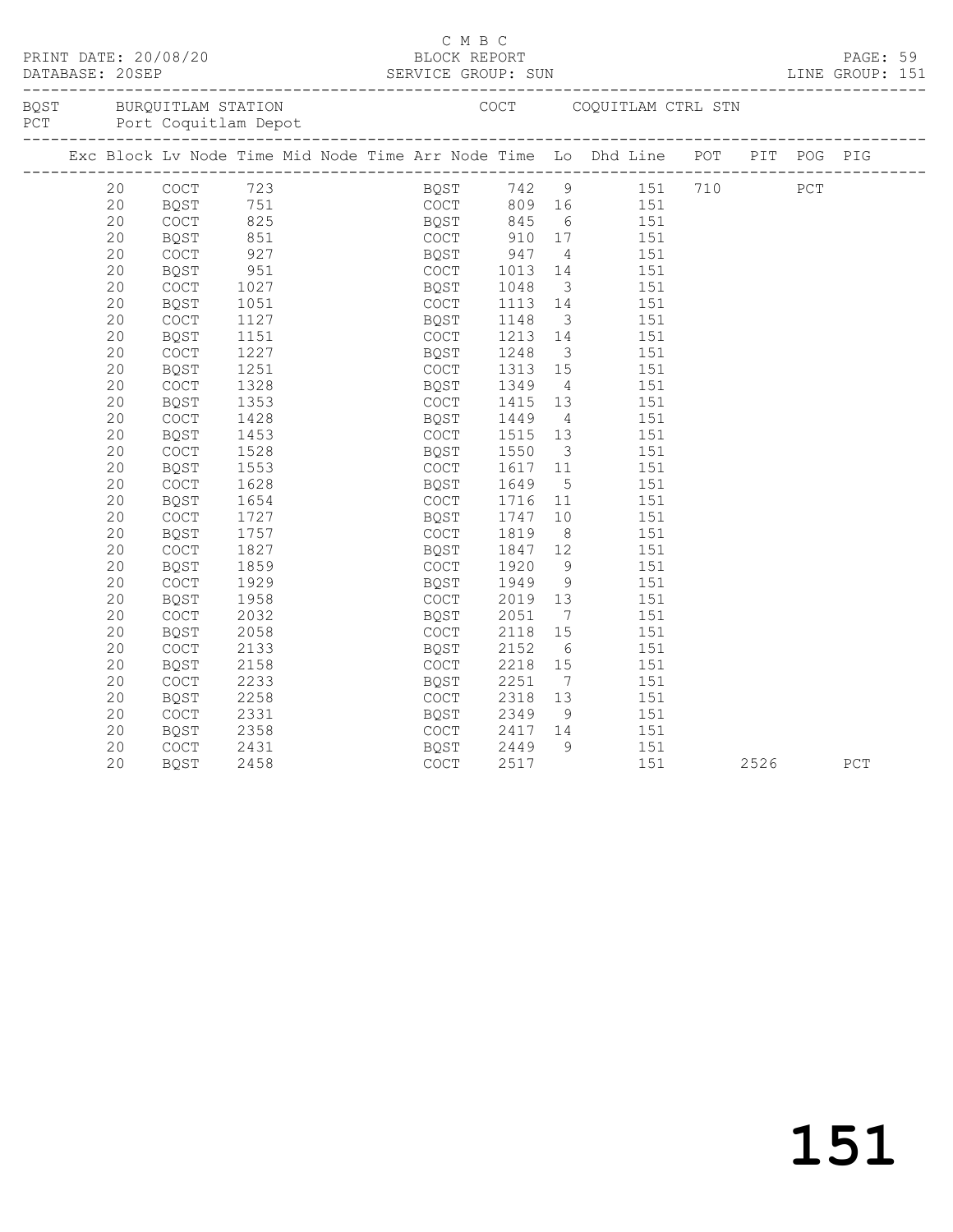|  |                                  | PRINT DATE: 20/08/20                         |            |                                                                                         |      | C M B C<br>BLOCK REPORT      |           |    |                                                                                                                                                                                                                                                                             |         | PAGE: 60 |  |
|--|----------------------------------|----------------------------------------------|------------|-----------------------------------------------------------------------------------------|------|------------------------------|-----------|----|-----------------------------------------------------------------------------------------------------------------------------------------------------------------------------------------------------------------------------------------------------------------------------|---------|----------|--|
|  |                                  | BQST BURQUITLAM STATION<br>BULK BUNTZEN LAKE |            | COCT COQUITLAM CTRL STN<br>CORW COQUITLAM REC CENTRE<br>PCST PORT COQUITLAM STN<br>PERI |      |                              |           |    | BRST BRAID STN<br>BYST BROADWAY STN<br>COCT COQUITLAM CTRL STN CORE COQUITLAM REC CENTRE<br>CORN COQUITLAM REC CENTRE LOST LOUGHEED STN<br>PCST PORT COQUITLAM STN PCT PORT COQUITLAM STN PCT PORT COQUITLAM STN PCT PORT COQUITLAM REC CENTRE<br>PRDA PRINCETON & DAVID SE |         |          |  |
|  |                                  |                                              |            |                                                                                         |      |                              |           |    | Exc Block Lv Node Time Mid Node Time Arr Node Time Lo Dhd Line POT PIT POG PIG                                                                                                                                                                                              |         |          |  |
|  |                                  |                                              |            |                                                                                         |      |                              |           |    | 1 COCT 300 BYST 346 SERO 404 11 N9 247 PCT                                                                                                                                                                                                                                  |         |          |  |
|  | $\mathbf{1}$                     | SERO 415                                     |            |                                                                                         |      |                              |           |    | COCT 534 26 N9                                                                                                                                                                                                                                                              |         |          |  |
|  | $\mathbf{1}$                     | COCT 600<br>BRST 628                         |            |                                                                                         |      |                              |           |    | BRST 618 10 169<br>COCT 646 16 169                                                                                                                                                                                                                                          |         |          |  |
|  | $\mathbf{1}$                     |                                              |            |                                                                                         |      |                              |           |    |                                                                                                                                                                                                                                                                             |         |          |  |
|  | $\mathbf{1}$                     | COCT                                         | 702        | LOST                                                                                    |      |                              |           |    | 727 7 152                                                                                                                                                                                                                                                                   |         |          |  |
|  | $\mathbf{1}$                     | LOST                                         | 734        | COCT                                                                                    |      |                              |           |    | 759 6 152                                                                                                                                                                                                                                                                   |         |          |  |
|  | $\mathbf{1}$                     | COCT                                         | 805<br>828 |                                                                                         |      |                              |           |    | BRST 823 5 169<br>COCT 849 11 169                                                                                                                                                                                                                                           |         |          |  |
|  | $\mathbf{1}$<br>$\mathbf{1}$     | BRST                                         | 900        | BRST 823<br>COCT 849<br>BRST 919                                                        |      |                              |           |    | 9 169                                                                                                                                                                                                                                                                       |         |          |  |
|  | $\mathbf{1}$                     | COCT<br>BRST                                 | 928        |                                                                                         |      |                              |           |    |                                                                                                                                                                                                                                                                             |         |          |  |
|  | $\mathbf{1}$                     | COCT                                         | 1002       |                                                                                         |      |                              |           |    | COCT 949 13 169                                                                                                                                                                                                                                                             |         |          |  |
|  | $\mathbf{1}$                     | LOST                                         | 1052       |                                                                                         |      | LOST 1030 22<br>COCT 1120 12 |           |    | 22 152<br>12 152<br>152                                                                                                                                                                                                                                                     |         |          |  |
|  | $\mathbf{1}$                     | COCT                                         | 1132       |                                                                                         |      | LOST 1202                    |           |    | $20$ 152                                                                                                                                                                                                                                                                    |         |          |  |
|  | $\mathbf{1}$                     | LOST                                         | 1222       | <b>COCT</b>                                                                             |      |                              | 1252      |    | 10 152                                                                                                                                                                                                                                                                      |         |          |  |
|  | $\mathbf{1}$                     | $\mathtt{C}\mathtt{O}\mathtt{C}\mathtt{T}$   | 1302       |                                                                                         |      |                              | 1332      |    | 20 152                                                                                                                                                                                                                                                                      |         |          |  |
|  | 1                                | LOST                                         | 1352       |                                                                                         |      | LOST 1332 20<br>COCT 1422 10 |           |    | 152                                                                                                                                                                                                                                                                         |         |          |  |
|  | $\mathbf{1}$                     | COCT                                         | 1432       |                                                                                         |      |                              | LOST 1501 |    | $\frac{18}{21}$ $\frac{152}{152}$                                                                                                                                                                                                                                           |         |          |  |
|  | 1                                | LOST                                         | 1522       | <b>COCT</b>                                                                             |      |                              | 1552      |    | 10 152                                                                                                                                                                                                                                                                      |         |          |  |
|  | $\mathbf{1}$                     | $\mathtt{C}\mathtt{O}\mathtt{C}\mathtt{T}$   | 1602       |                                                                                         |      |                              | 1630      |    | 22 152                                                                                                                                                                                                                                                                      |         |          |  |
|  | 1                                | LOST                                         | 1652       |                                                                                         |      | LOST<br>COCT                 | 1721 11   |    | $\begin{array}{cc} 11 & \hspace{1.5cm} 152 \\ 23 & \hspace{1.5cm} 152 \end{array}$                                                                                                                                                                                          |         |          |  |
|  | $\mathbf{1}$                     | COCT                                         | 1732       |                                                                                         |      | LOST 1759                    |           |    |                                                                                                                                                                                                                                                                             |         |          |  |
|  | $\mathbf{1}$                     | LOST                                         | 1822       |                                                                                         |      |                              |           |    | COCT 1850 12 152                                                                                                                                                                                                                                                            |         |          |  |
|  | $\mathbf{1}$                     | COCT                                         | 1902       |                                                                                         |      |                              |           |    | LOST 1928 24 152<br>COCT 2019 152                                                                                                                                                                                                                                           |         |          |  |
|  | $\mathbf{1}$                     | LOST                                         | 1952       |                                                                                         |      |                              |           |    | 152 2028                                                                                                                                                                                                                                                                    |         | PCT      |  |
|  | 2                                | BRST                                         | 600        |                                                                                         |      |                              |           |    | COCT 618 17 169                                                                                                                                                                                                                                                             | 539 PCT |          |  |
|  | 2                                | COCT                                         | 635        |                                                                                         |      |                              |           |    | BRST 653 5 169                                                                                                                                                                                                                                                              |         |          |  |
|  | $\overline{c}$                   | BRST                                         | 658<br>735 |                                                                                         |      |                              |           |    | COCT 716 19 169<br>BRST 753 22 169                                                                                                                                                                                                                                          |         |          |  |
|  | $\overline{c}$<br>$\overline{2}$ | <b>COCT</b>                                  |            |                                                                                         |      |                              |           |    | BRST 815 CORW 833 LOST 847 27 156                                                                                                                                                                                                                                           |         |          |  |
|  | $\overline{c}$                   | LOST                                         | 914        | CORE                                                                                    |      | 932 BRST                     | 951 24    |    | 156                                                                                                                                                                                                                                                                         |         |          |  |
|  | $\overline{c}$                   | BRST                                         | 1015       | CORW                                                                                    | 1034 | LOST                         | 1051      | 23 | 156                                                                                                                                                                                                                                                                         |         |          |  |
|  | $\overline{c}$                   | LOST                                         | 1114       | CORE                                                                                    | 1132 | <b>BRST</b>                  | 1152      | 23 | 156                                                                                                                                                                                                                                                                         |         |          |  |
|  | $\mathbf{2}$                     | BRST                                         | 1215       | CORW                                                                                    | 1235 | LOST                         | 1252      | 22 | 156                                                                                                                                                                                                                                                                         |         |          |  |
|  | $\overline{c}$                   | LOST                                         | 1314       | CORE                                                                                    | 1333 | BRST                         | 1353      | 22 | 156                                                                                                                                                                                                                                                                         |         |          |  |
|  | $\mathbf{2}$                     | BRST                                         | 1415       | CORW                                                                                    | 1435 | LOST                         | 1453      | 21 | 156                                                                                                                                                                                                                                                                         |         |          |  |
|  | $\mathbf{2}$                     | LOST                                         | 1514       | CORE                                                                                    | 1533 | <b>BRST</b>                  | 1553      | 22 | 156                                                                                                                                                                                                                                                                         |         |          |  |
|  | $\mathbf{2}$                     | BRST                                         | 1615       | CORW                                                                                    | 1635 | LOST                         | 1653      | 21 | 156                                                                                                                                                                                                                                                                         |         |          |  |
|  | $\overline{c}$                   | LOST                                         | 1714       | CORE                                                                                    | 1733 | BRST                         | 1751      | 24 | 156                                                                                                                                                                                                                                                                         |         |          |  |
|  | $\overline{c}$                   | <b>BRST</b>                                  | 1815       | CORW                                                                                    | 1835 | LOST                         | 1852      | 22 | 156                                                                                                                                                                                                                                                                         |         |          |  |
|  | $\mathbf{2}$                     | LOST                                         | 1914       | CORE                                                                                    | 1931 | BRST                         | 1949      | 26 | 156                                                                                                                                                                                                                                                                         |         |          |  |
|  | $\mathbf{2}$                     | BRST                                         | 2015       | CORW                                                                                    | 2033 | LOST                         | 2050      | 24 | 156                                                                                                                                                                                                                                                                         |         |          |  |
|  | $\overline{c}$                   | LOST                                         | 2114       | CORE                                                                                    | 2131 | BRST                         | 2149      | 26 | 156                                                                                                                                                                                                                                                                         |         |          |  |
|  | $\overline{c}$                   | <b>BRST</b>                                  | 2215       | CORW                                                                                    | 2233 | LOST                         | 2250      | 24 | 156                                                                                                                                                                                                                                                                         |         |          |  |
|  | $\overline{c}$                   | LOST                                         | 2314       | CORE                                                                                    | 2330 | BRST                         | 2348      | 22 | 156                                                                                                                                                                                                                                                                         |         |          |  |
|  | $\overline{2}$                   | <b>BRST</b>                                  | 2410       |                                                                                         |      | COCT                         | 2447      |    | 159                                                                                                                                                                                                                                                                         | 2456    | PCT      |  |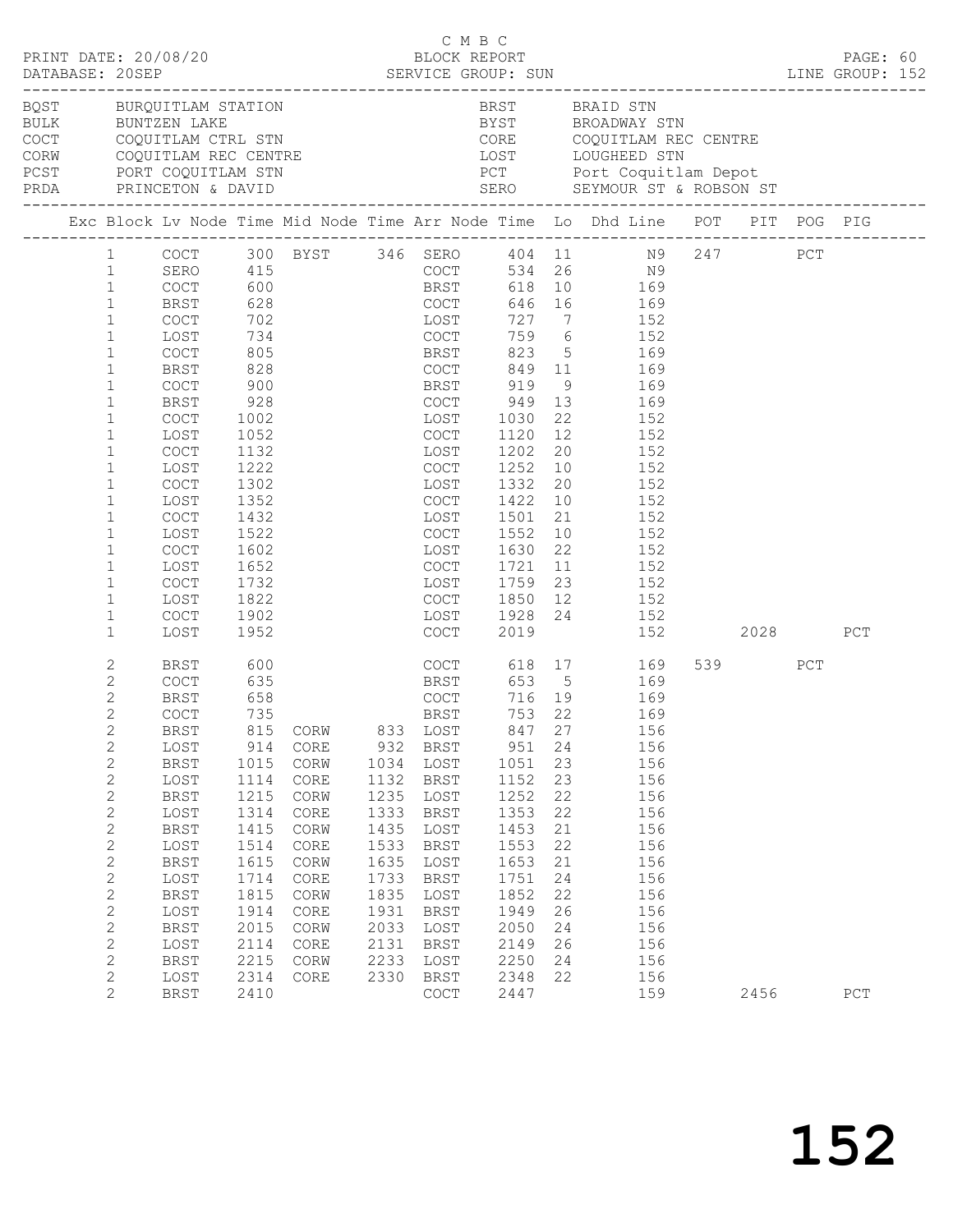## C M B C<br>BLOCK REPORT

PAGE: 61<br>LINE GROUP: 152

|  |                            |                                            |              | Exc Block Lv Node Time Mid Node Time Arr Node Time Lo Dhd Line POT PIT POG PIG |               |              |                                   |    |            |     |          |     |             |
|--|----------------------------|--------------------------------------------|--------------|--------------------------------------------------------------------------------|---------------|--------------|-----------------------------------|----|------------|-----|----------|-----|-------------|
|  | $\mathcal{S}$              | BRST                                       |              | 630 CORW 648 LOST                                                              |               |              |                                   |    | 702 12 156 | 609 |          | PCT |             |
|  | $\mathfrak{Z}$             | LOST                                       | 714          | CORE                                                                           | 729 BRST      | 748          | 12                                |    | 156        |     |          |     |             |
|  | $\mathsf 3$                | <b>BRST</b>                                | 800          |                                                                                | COCT          | 839          | 21                                |    | 159        |     |          |     |             |
|  | $\mathsf 3$                | COCT                                       | 900          | CIPR                                                                           | BRST          | 941          | 19                                |    | 159        |     |          |     |             |
|  | 3                          | BRST                                       | 1000         |                                                                                | COCT          | 1043         | 19                                |    | 159        |     |          |     |             |
|  | 3                          | COCT                                       | 1102         |                                                                                | LOST          | 1130         | 22                                |    | 152        |     |          |     |             |
|  | $\mathsf S$                | LOST                                       | 1152         |                                                                                | COCT          | 1220         | 12                                |    | 152        |     |          |     |             |
|  | $\mathsf S$                | COCT                                       | 1232         |                                                                                | LOST          | 1302         | 20                                |    | 152        |     |          |     |             |
|  | 3                          | LOST                                       | 1322         |                                                                                | COCT          | 1352         | 10                                |    | 152        |     |          |     |             |
|  | $\mathsf S$                | COCT                                       | 1402         |                                                                                | LOST          | 1432         | 20                                |    | 152        |     |          |     |             |
|  | $\mathsf S$<br>$\mathsf S$ | LOST                                       | 1452         |                                                                                | COCT          | 1522         | 10<br>22                          |    | 152        |     |          |     |             |
|  | 3                          | COCT<br>LOST                               | 1532<br>1622 |                                                                                | LOST<br>COCT  | 1600<br>1652 | 10                                |    | 152<br>152 |     |          |     |             |
|  | $\mathsf S$                | COCT                                       | 1702         |                                                                                | LOST          | 1729         | 23                                |    | 152        |     |          |     |             |
|  | 3                          | LOST                                       | 1752         |                                                                                | COCT          | 1821         | 11                                |    | 152        |     |          |     |             |
|  | $\mathsf S$                | COCT                                       | 1832         |                                                                                | LOST          | 1859         | 23                                |    | 152        |     |          |     |             |
|  | 3                          | LOST                                       | 1922         |                                                                                | COCT          | 1949         | 13                                |    | 152        |     |          |     |             |
|  | 3                          | COCT                                       | 2002         |                                                                                | LOST          | 2028         |                                   |    | 152        |     | 2048     |     | PCT         |
|  |                            |                                            |              |                                                                                |               |              |                                   |    |            |     |          |     |             |
|  | 4                          | COCT                                       | 652          | CIPR                                                                           | BRST          | 731          | 27                                |    | 159        |     | 639 — 10 | PCT |             |
|  | 4                          | BRST                                       | 758          |                                                                                | COCT          | 817          | 13                                |    | 169        |     |          |     |             |
|  | 4                          | <b>COCT</b>                                | 830          |                                                                                | BRST          | 848          | 10                                |    | 169        |     |          |     |             |
|  | 4                          | <b>BRST</b>                                | 858          |                                                                                | COCT          | 919          | 11                                |    | 169        |     |          |     |             |
|  | 4                          | COCT                                       | 930          |                                                                                | BRST          | 950          | 8 <sup>8</sup>                    |    | 169        |     |          |     |             |
|  | 4                          | <b>BRST</b>                                | 958          |                                                                                | COCT          | 1019         | 11                                |    | 169        |     |          |     |             |
|  | 4                          | COCT                                       | 1030         |                                                                                | BRST          | 1051         | $7\phantom{.0}\phantom{.0}7$      |    | 169        |     |          |     |             |
|  | 4                          | <b>BRST</b>                                | 1058         |                                                                                | COCT          | 1121         | 9                                 |    | 169        |     |          |     |             |
|  | 4                          | COCT                                       | 1130         |                                                                                | BRST          | 1151         | 6                                 |    | 169        |     |          |     |             |
|  | 4                          | <b>BRST</b>                                | 1157         |                                                                                | COCT          | 1222         | 8                                 |    | 169        |     |          |     |             |
|  | 4                          | <b>COCT</b>                                | 1230         |                                                                                | BRST          | 1252         | 5                                 |    | 169        |     |          |     |             |
|  | 4                          | <b>BRST</b>                                | 1257         |                                                                                | COCT          | 1322         | 8                                 |    | 169        |     |          |     |             |
|  | 4                          | COCT                                       | 1330         |                                                                                | BRST          | 1352         | 5                                 |    | 169        |     |          |     |             |
|  | 4                          | <b>BRST</b>                                | 1357         |                                                                                | COCT          | 1423         | $7\phantom{.0}$                   |    | 169        |     |          |     |             |
|  | 4                          | COCT                                       | 1430         |                                                                                | BRST          | 1452         | 5                                 |    | 169        |     |          |     |             |
|  | 4<br>4                     | BRST<br>COCT                               | 1457<br>1530 |                                                                                | COCT<br>BRST  | 1523<br>1552 | $7\phantom{.}$<br>$5\phantom{.0}$ |    | 169<br>169 |     |          |     |             |
|  | 4                          | BRST                                       | 1557         |                                                                                | COCT          | 1623         | $7\overline{ }$                   |    | 169        |     |          |     |             |
|  | 4                          | COCT                                       | 1630         |                                                                                | BRST          | 1652         | 5                                 |    | 169        |     |          |     |             |
|  | 4                          | <b>BRST</b>                                | 1657         |                                                                                | COCT          | 1722         | 8                                 |    | 169        |     |          |     |             |
|  | 4                          | $\mathtt{C}\mathtt{O}\mathtt{C}\mathtt{T}$ | 1730         |                                                                                | <b>BRST</b>   | 1750 9       |                                   |    | 169        |     |          |     |             |
|  | 4                          | <b>BRST</b>                                | 1759         |                                                                                | COCT          | 1821         | 9                                 |    | 169        |     |          |     |             |
|  | $\sqrt{4}$                 | COCT                                       | 1830         |                                                                                | <b>BRST</b>   | 1850         | 7                                 |    | 169        |     |          |     |             |
|  | 4                          | <b>BRST</b>                                | 1857         |                                                                                | COCT          | 1919         | 11                                |    | 169        |     |          |     |             |
|  | $\sqrt{4}$                 | COCT                                       | 1930         |                                                                                | <b>BRST</b>   | 1950         | 7                                 |    | 169        |     |          |     |             |
|  | 4                          | <b>BRST</b>                                | 1957         |                                                                                | COCT          | 2019         | 11                                |    | 169        |     |          |     |             |
|  | 4                          | $\mathtt{C}\mathtt{O}\mathtt{C}\mathtt{T}$ | 2030         |                                                                                | <b>BRST</b>   | 2050         | 7                                 |    | 169        |     |          |     |             |
|  | 4                          | <b>BRST</b>                                | 2057         |                                                                                | COCT          | 2119         | 11                                |    | 169        |     |          |     |             |
|  | 4                          | $\mathtt{C}\mathtt{O}\mathtt{C}\mathtt{T}$ | 2130         |                                                                                | <b>BRST</b>   | 2150         | 7                                 |    | 169        |     |          |     |             |
|  | 4                          | <b>BRST</b>                                | 2157         |                                                                                | COCT          | 2219         | 11                                |    | 169        |     |          |     |             |
|  | 4                          | $\mathtt{C}\mathtt{O}\mathtt{C}\mathtt{T}$ | 2230         |                                                                                | <b>BRST</b>   | 2250         | $7\phantom{.0}$                   |    | 169        |     |          |     |             |
|  | 4                          | <b>BRST</b>                                | 2257         |                                                                                | COCT          | 2316         | 14                                |    | 169        |     |          |     |             |
|  | 4                          | $\mathtt{C}\mathtt{O}\mathtt{C}\mathtt{T}$ | 2330         |                                                                                | <b>BRST</b>   | 2350         | 10                                |    | 169        |     |          |     |             |
|  | 4                          | <b>BRST</b>                                | 2400         |                                                                                | COCT          | 2418         | 10                                | 10 | 169        |     |          |     |             |
|  | 4<br>4                     | $PCST$                                     | 2438         |                                                                                | COCT          | 2501<br>2529 | 6                                 |    | 188        |     |          |     |             |
|  |                            | COCT                                       | 2507         |                                                                                | $_{\rm PCST}$ |              |                                   |    | 188        |     | 2533     |     | ${\tt PCT}$ |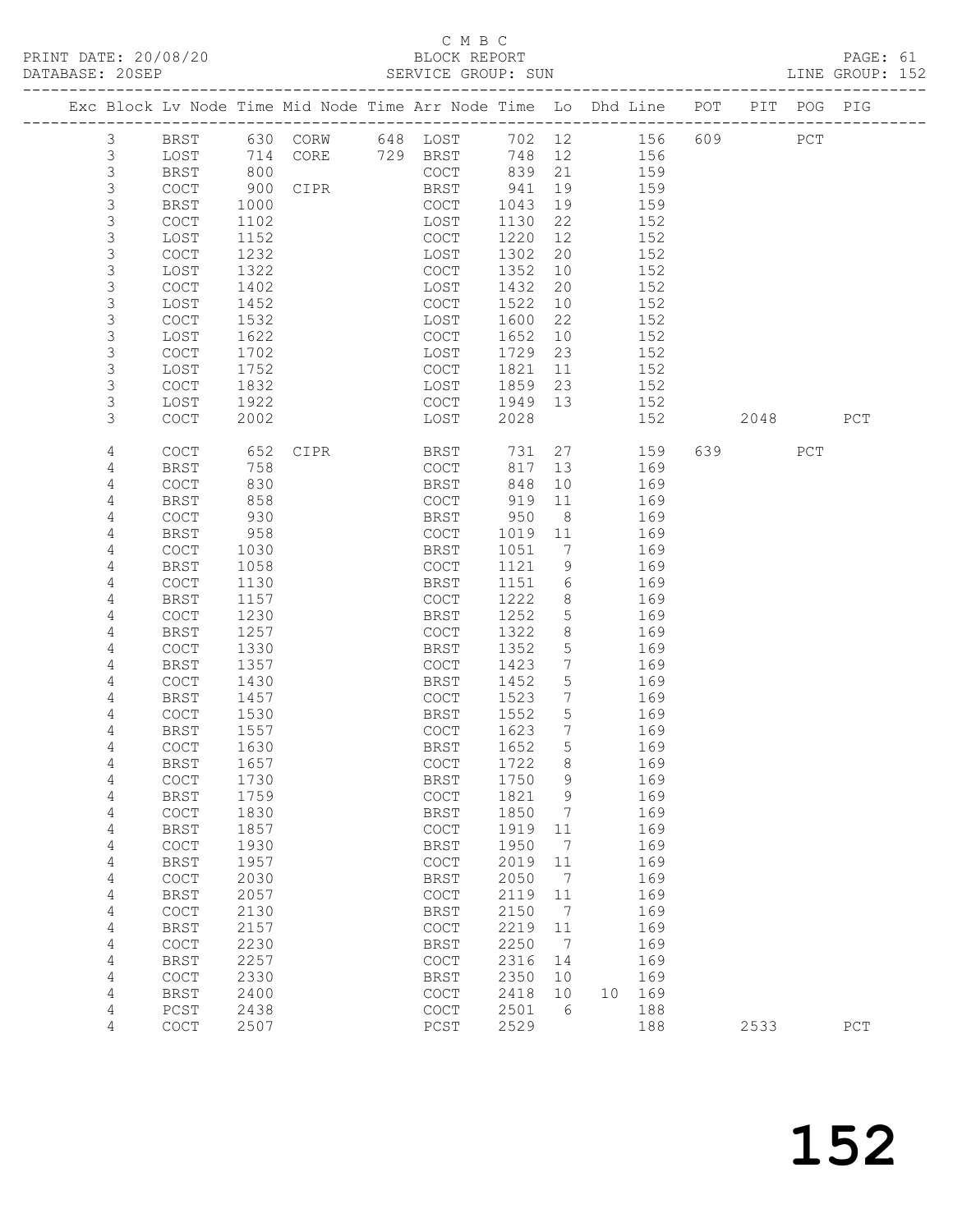| DATABASE: 20SEP |             |                                            |      |                                                                                                                | SERVICE GROUP: SUN |              |                         | EXAMPLE GROUP: 152                                                             |          |     |     |  |
|-----------------|-------------|--------------------------------------------|------|----------------------------------------------------------------------------------------------------------------|--------------------|--------------|-------------------------|--------------------------------------------------------------------------------|----------|-----|-----|--|
|                 |             |                                            |      |                                                                                                                |                    |              |                         | Exc Block Lv Node Time Mid Node Time Arr Node Time Lo Dhd Line POT PIT POG PIG |          |     |     |  |
|                 | 5           | COCT 653                                   |      |                                                                                                                |                    |              |                         | BQST 711 10 151 640 PCT                                                        |          |     |     |  |
|                 | 5           | BQST                                       | 721  |                                                                                                                | COCT               |              |                         | 739 21 151                                                                     |          |     |     |  |
|                 | 5           | COCT                                       |      | 800 CIPR BRST 840                                                                                              |                    |              | 20                      | 159                                                                            |          |     |     |  |
|                 | $\mathsf S$ | BRST                                       | 900  |                                                                                                                | COCT 939           |              | 18                      | 159                                                                            |          |     |     |  |
|                 | 5           | COCT                                       | 957  |                                                                                                                | <b>BQST</b>        | 1018         | $\overline{\mathbf{3}}$ | 151                                                                            |          |     |     |  |
|                 | 5           | BQST                                       | 1021 |                                                                                                                | COCT               | 1043         | 17                      | 151                                                                            |          |     |     |  |
|                 | 5           | COCT                                       | 1100 | CIPR BRST                                                                                                      |                    | 1144         | 16                      | 159                                                                            |          |     |     |  |
|                 | 5           | BRST                                       | 1200 |                                                                                                                | COCT               | 1246 11      |                         | 159                                                                            |          |     |     |  |
|                 | 5           | COCT                                       | 1257 |                                                                                                                | BQST               | 1318         | $4\overline{4}$         | 151                                                                            |          |     |     |  |
|                 | 5           | BQST                                       | 1322 |                                                                                                                | COCT               | 1344         | 16                      | 151                                                                            |          |     |     |  |
|                 | 5           | <b>COCT</b>                                | 1400 | CIPR                                                                                                           | BRST               | 1446         | 14                      | 159                                                                            |          |     |     |  |
|                 | 5           | BRST                                       | 1500 |                                                                                                                | COCT               | 1548         | 10                      | 159                                                                            |          |     |     |  |
|                 | 5           | COCT                                       | 1558 |                                                                                                                | BQST               | 1620         | $\overline{\mathbf{3}}$ | 151                                                                            |          |     |     |  |
|                 | 5           | BQST                                       | 1623 |                                                                                                                | COCT               | 1645         | 15                      | 151                                                                            |          |     |     |  |
|                 | 5           |                                            |      |                                                                                                                |                    | 1744         | 16                      | 159                                                                            |          |     |     |  |
|                 | 5           | COCT                                       | 1700 | CIPR THE STATE OF THE STATE OF THE STATE OF THE STATE OF THE STATE OF THE STATE OF THE STATE OF THE STATE OF T | BRST               |              | 14                      |                                                                                |          |     |     |  |
|                 |             | BRST                                       | 1800 | CIPR                                                                                                           | COCT               | 1846<br>1941 |                         | 159                                                                            |          |     |     |  |
|                 | 5           | COCT                                       | 1900 |                                                                                                                | BRST               |              | 19                      | 159                                                                            |          |     |     |  |
|                 | 5           | BRST                                       | 2000 |                                                                                                                | COCT               | 2042         | 18                      | 159                                                                            |          |     |     |  |
|                 | 5           | COCT                                       | 2100 | CIPR                                                                                                           | BRST               | 2138         | 22                      | 159                                                                            |          |     |     |  |
|                 | 5           | BRST                                       | 2200 |                                                                                                                | COCT               | 2240         | 20                      | 159                                                                            |          |     |     |  |
|                 | 5           | $\mathtt{C}\mathtt{O}\mathtt{C}\mathtt{T}$ | 2300 |                                                                                                                | BRST               | 2320         | $\overline{7}$          | 169                                                                            |          |     |     |  |
|                 | 5           | BRST                                       | 2327 |                                                                                                                | COCT               | 2345         | 8 <sup>8</sup>          | 169                                                                            |          |     |     |  |
|                 | 5           | COCT                                       | 2353 | BYST 2439 SERO                                                                                                 |                    |              |                         | 2457 6 N9                                                                      |          |     |     |  |
|                 | 5           | SERO                                       | 2503 |                                                                                                                | COCT               | 2622         | 5 <sup>5</sup>          | N9                                                                             |          |     |     |  |
|                 | 5           | COCT                                       | 2627 |                                                                                                                |                    | 2731 9       |                         | N 9                                                                            |          |     |     |  |
|                 | 5           | SERO                                       | 2740 |                                                                                                                | COCT               | 2859         |                         | N 9                                                                            | 2908 PCT |     |     |  |
|                 | 6           | BRST                                       | 705  |                                                                                                                | COCT               | 744          | 11                      | 159                                                                            | 644      | PCT |     |  |
|                 | 6           | <b>COCT</b>                                | 755  |                                                                                                                | BQST               | 814          | $7\overline{ }$         | 151                                                                            |          |     |     |  |
|                 | 6           | BQST                                       | 821  |                                                                                                                | COCT               | 839          | 18                      | 151                                                                            |          |     |     |  |
|                 | 6           | <b>COCT</b>                                | 857  |                                                                                                                | BQST               | 917          | $\overline{4}$          | 151                                                                            |          |     |     |  |
|                 | 6           | BQST                                       | 921  |                                                                                                                | COCT               | 940          | 20                      | 151                                                                            |          |     |     |  |
|                 | 6           | COCT                                       | 1000 | CIPR                                                                                                           | BRST               | 1044         | 16                      | 159                                                                            |          |     |     |  |
|                 | 6           | BRST                                       | 1100 |                                                                                                                | COCT               | 1144         | 16                      | 159                                                                            |          |     |     |  |
|                 | 6           | <b>COCT</b>                                | 1200 |                                                                                                                | BRST               | 1221         | 6                       | 169                                                                            |          |     |     |  |
|                 | 6           | BRST                                       | 1227 |                                                                                                                | COCT               | 1252         | 8 <sup>8</sup>          | 169                                                                            |          |     |     |  |
|                 | 6           | <b>COCT</b>                                | 1300 |                                                                                                                | BRST               | 1322         | $5\overline{)}$         | 169                                                                            |          |     |     |  |
|                 | 6           | <b>BRST</b>                                | 1327 |                                                                                                                | COCT               | 1353         | $\overline{7}$          | 169                                                                            |          |     |     |  |
|                 | 6           | $COCT$ 1400                                |      |                                                                                                                | BRST 1422          |              | $5\overline{)}$         | 169                                                                            |          |     |     |  |
|                 | 6           | BRST                                       | 1427 |                                                                                                                | COCT               | 1453         | 7                       | 169                                                                            |          |     |     |  |
|                 | 6           | COCT                                       | 1500 |                                                                                                                | BRST               | 1522         | 5                       | 169                                                                            |          |     |     |  |
|                 | 6           | <b>BRST</b>                                | 1527 |                                                                                                                | COCT               | 1553         | 7                       | 169                                                                            |          |     |     |  |
|                 | 6           | COCT                                       | 1600 |                                                                                                                | BRST               | 1622         | 5                       | 169                                                                            |          |     |     |  |
|                 | 6           | <b>BRST</b>                                | 1627 |                                                                                                                | COCT               | 1653         | 7                       | 169                                                                            |          |     |     |  |
|                 | 6           | COCT                                       | 1700 |                                                                                                                | <b>BRST</b>        | 1720         | 7                       | 169                                                                            |          |     |     |  |
|                 | 6           | <b>BRST</b>                                | 1727 |                                                                                                                | COCT               | 1752         | 8                       | 169                                                                            |          |     |     |  |
|                 | 6           | COCT                                       | 1800 |                                                                                                                | BRST               | 1820         | 7                       | 169                                                                            |          |     |     |  |
|                 | 6           | <b>BRST</b>                                | 1827 |                                                                                                                | COCT               | 1849         | 11                      | 169                                                                            |          |     |     |  |
|                 | 6           | COCT                                       | 1900 |                                                                                                                | BRST               | 1920         | 7                       | 169                                                                            |          |     |     |  |
|                 | 6           | <b>BRST</b>                                | 1927 |                                                                                                                | COCT               | 1949         | 11                      | 169                                                                            |          |     |     |  |
|                 | 6           | COCT                                       | 2000 |                                                                                                                | BRST               | 2020         | 7                       | 169                                                                            |          |     |     |  |
|                 | 6           | <b>BRST</b>                                | 2027 |                                                                                                                | COCT               | 2049         | 5                       | 169                                                                            |          |     |     |  |
|                 | 6           | COCT                                       | 2054 |                                                                                                                | LOST               | 2120         | 5                       | 152                                                                            |          |     |     |  |
|                 | 6           | LOST                                       | 2125 |                                                                                                                | COCT               | 2152         | - 8                     | 152                                                                            |          |     |     |  |
|                 | 6           | COCT                                       | 2200 | CIPR                                                                                                           | BRST               | 2238         | 22                      | 159                                                                            |          |     |     |  |
|                 | 6           | <b>BRST</b>                                | 2300 |                                                                                                                | COCT               | 2337         | 17                      | 159                                                                            |          |     |     |  |
|                 | 6           | COCT                                       | 2354 | CIPR                                                                                                           | BRST               | 2432         |                         | 159                                                                            | 2449     |     | PCT |  |
|                 |             |                                            |      |                                                                                                                |                    |              |                         |                                                                                |          |     |     |  |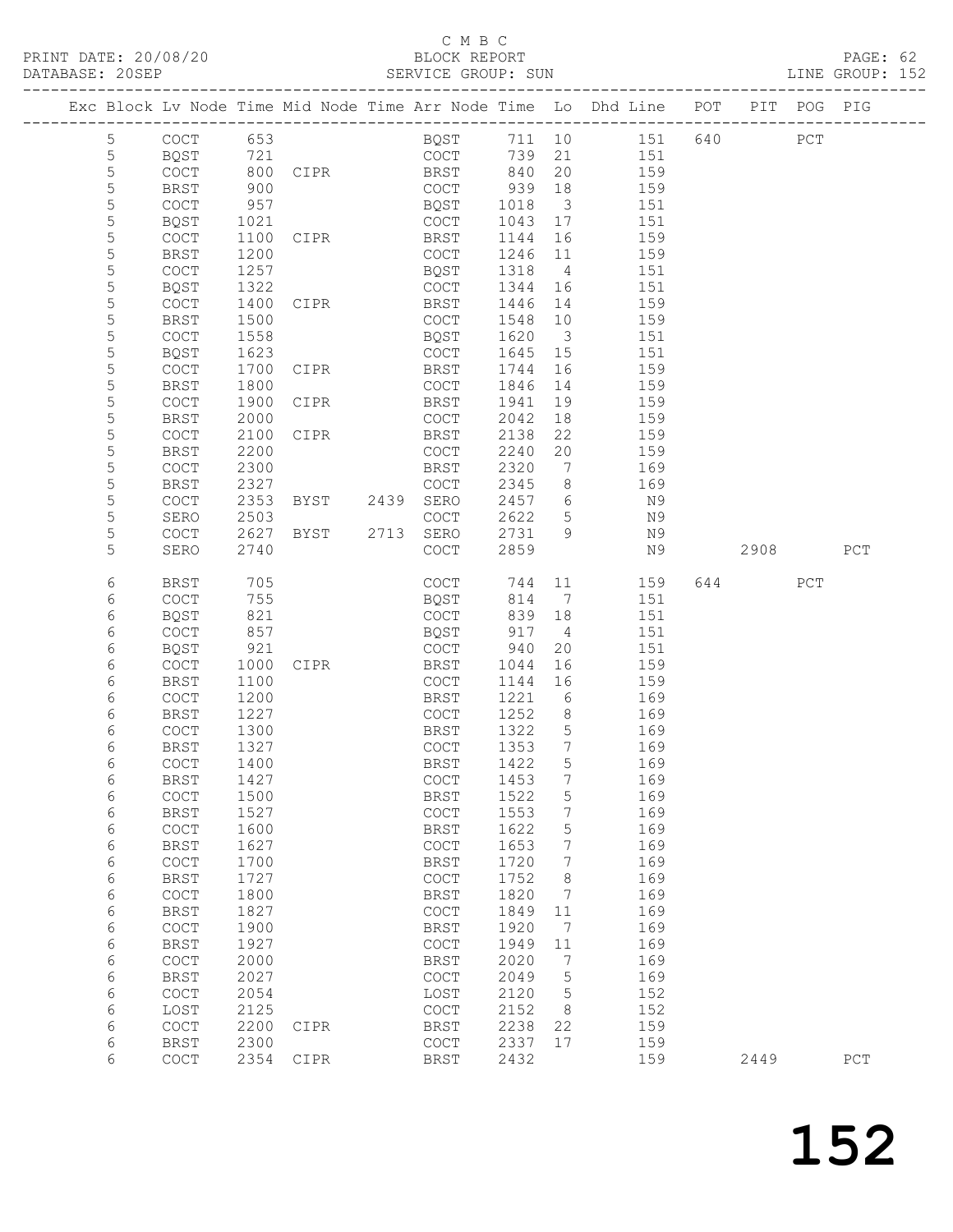## C M B C<br>BLOCK REPORT

PAGE: 63<br>LINE GROUP: 152

| Exc Block Lv Node Time Mid Node Time Arr Node Time Lo Dhd Line POT<br>PIT POG PIG<br>705<br>723 5<br>169 652<br>PCT<br>7<br>COCT<br>BRST<br>$7\phantom{.}$<br>728<br>BRST<br>COCT<br>747 15<br>169<br>$\overline{7}$<br>827<br><b>COCT</b><br>802<br>LOST<br>8 <sup>8</sup><br>152<br>$\overline{7}$<br>900<br>835<br>COCT<br>6<br>LOST<br>152<br>$\boldsymbol{7}$<br>COCT<br>906<br>LOST<br>932<br>20<br>152<br>7<br>952<br>COCT<br>1019<br>13<br>152<br>LOST<br>$\overline{7}$<br>22<br><b>COCT</b><br>1032<br>LOST<br>1100<br>152<br>$\boldsymbol{7}$<br>12<br>152<br>LOST<br>1122<br>COCT<br>1150<br>$\overline{7}$<br>1202<br>1232<br>20<br><b>COCT</b><br>LOST<br>152<br>$\overline{7}$<br>1252<br><b>COCT</b><br>1322<br>10<br>152<br>LOST<br>7<br>20<br>COCT<br>1332<br>LOST<br>1402<br>152<br>$\overline{7}$<br>1422<br>1452<br>10<br>152<br>LOST<br>COCT<br>7<br>22<br>COCT<br>1502<br>LOST<br>1530<br>152<br>7<br>10<br>LOST<br>1552<br><b>COCT</b><br>1622<br>152<br>$\overline{7}$<br>1700<br>22<br>152<br>COCT<br>1632<br>LOST<br>7<br>LOST<br>1722<br>COCT<br>1751<br>11<br>152<br>$\overline{7}$<br>23<br><b>COCT</b><br>1802<br>LOST<br>1829<br>152<br>$\overline{7}$<br>12<br>LOST<br>1852<br>COCT<br>1920<br>152<br>$\overline{7}$<br>COCT<br>1932<br>LOST<br>1958<br>24<br>152<br>7<br>2022<br><b>COCT</b><br>2049<br>152<br>LOST<br>11<br>$\overline{7}$<br>2120<br>$7\phantom{.0}\phantom{.0}7$<br>COCT<br>2100<br>BRST<br>169<br>$\overline{7}$<br>$5^{\circ}$<br>BRST<br>2127<br>COCT<br>2149<br>169<br>$\boldsymbol{7}$<br>2220<br><b>COCT</b><br>2154<br>LOST<br>$5^{\circ}$<br>152<br>7<br>LOST<br>2225<br><b>COCT</b><br>2250<br>10<br>152<br>$\overline{7}$<br>2338<br>12<br>COCT<br>2300<br>CIPR<br>BRST<br>159<br>7<br>2350<br>2424<br>8 <sup>8</sup><br>156<br>BRST<br>CORW<br>2408 LOST<br>7<br>$5\overline{)}$<br>2432<br>CORE<br>2448<br>BRST<br>2506<br>156<br>LOST<br>7<br><b>BRST</b><br>2511<br>CORW<br>2529<br>LOST<br>2545<br>156<br>2605<br>8<br>715<br>733<br>747<br>27<br>156<br>654 65<br>BRST<br>CORW<br>LOST<br><b>PCT</b><br>$\,8\,$<br>829<br>27<br>LOST<br>814<br>CORE<br>BRST<br>848<br>156<br>$\,8\,$<br>26<br>915<br>CORW<br>934<br>948<br>156<br>BRST<br>LOST<br>8<br>23<br>LOST<br>1014<br>CORE<br>1032<br>BRST<br>1052<br>156<br>$\,8\,$<br>23<br><b>BRST</b><br>1115<br>CORW<br>1134<br>LOST<br>1151<br>156<br>$\,8\,$<br>1214<br>1233<br>1253<br>22<br>CORE<br>BRST<br>156<br>LOST |     |
|----------------------------------------------------------------------------------------------------------------------------------------------------------------------------------------------------------------------------------------------------------------------------------------------------------------------------------------------------------------------------------------------------------------------------------------------------------------------------------------------------------------------------------------------------------------------------------------------------------------------------------------------------------------------------------------------------------------------------------------------------------------------------------------------------------------------------------------------------------------------------------------------------------------------------------------------------------------------------------------------------------------------------------------------------------------------------------------------------------------------------------------------------------------------------------------------------------------------------------------------------------------------------------------------------------------------------------------------------------------------------------------------------------------------------------------------------------------------------------------------------------------------------------------------------------------------------------------------------------------------------------------------------------------------------------------------------------------------------------------------------------------------------------------------------------------------------------------------------------------------------------------------------------------------------------------------------------------------------------------------------------------------------------------------------------------------------------------------------------------------------------------------------------------------------------------------------------------------------------------------------------------------------------------------------------------------------------------------------------------------------------------------------------------------------------------------|-----|
|                                                                                                                                                                                                                                                                                                                                                                                                                                                                                                                                                                                                                                                                                                                                                                                                                                                                                                                                                                                                                                                                                                                                                                                                                                                                                                                                                                                                                                                                                                                                                                                                                                                                                                                                                                                                                                                                                                                                                                                                                                                                                                                                                                                                                                                                                                                                                                                                                                              |     |
|                                                                                                                                                                                                                                                                                                                                                                                                                                                                                                                                                                                                                                                                                                                                                                                                                                                                                                                                                                                                                                                                                                                                                                                                                                                                                                                                                                                                                                                                                                                                                                                                                                                                                                                                                                                                                                                                                                                                                                                                                                                                                                                                                                                                                                                                                                                                                                                                                                              |     |
|                                                                                                                                                                                                                                                                                                                                                                                                                                                                                                                                                                                                                                                                                                                                                                                                                                                                                                                                                                                                                                                                                                                                                                                                                                                                                                                                                                                                                                                                                                                                                                                                                                                                                                                                                                                                                                                                                                                                                                                                                                                                                                                                                                                                                                                                                                                                                                                                                                              |     |
|                                                                                                                                                                                                                                                                                                                                                                                                                                                                                                                                                                                                                                                                                                                                                                                                                                                                                                                                                                                                                                                                                                                                                                                                                                                                                                                                                                                                                                                                                                                                                                                                                                                                                                                                                                                                                                                                                                                                                                                                                                                                                                                                                                                                                                                                                                                                                                                                                                              |     |
|                                                                                                                                                                                                                                                                                                                                                                                                                                                                                                                                                                                                                                                                                                                                                                                                                                                                                                                                                                                                                                                                                                                                                                                                                                                                                                                                                                                                                                                                                                                                                                                                                                                                                                                                                                                                                                                                                                                                                                                                                                                                                                                                                                                                                                                                                                                                                                                                                                              |     |
|                                                                                                                                                                                                                                                                                                                                                                                                                                                                                                                                                                                                                                                                                                                                                                                                                                                                                                                                                                                                                                                                                                                                                                                                                                                                                                                                                                                                                                                                                                                                                                                                                                                                                                                                                                                                                                                                                                                                                                                                                                                                                                                                                                                                                                                                                                                                                                                                                                              |     |
|                                                                                                                                                                                                                                                                                                                                                                                                                                                                                                                                                                                                                                                                                                                                                                                                                                                                                                                                                                                                                                                                                                                                                                                                                                                                                                                                                                                                                                                                                                                                                                                                                                                                                                                                                                                                                                                                                                                                                                                                                                                                                                                                                                                                                                                                                                                                                                                                                                              |     |
|                                                                                                                                                                                                                                                                                                                                                                                                                                                                                                                                                                                                                                                                                                                                                                                                                                                                                                                                                                                                                                                                                                                                                                                                                                                                                                                                                                                                                                                                                                                                                                                                                                                                                                                                                                                                                                                                                                                                                                                                                                                                                                                                                                                                                                                                                                                                                                                                                                              |     |
|                                                                                                                                                                                                                                                                                                                                                                                                                                                                                                                                                                                                                                                                                                                                                                                                                                                                                                                                                                                                                                                                                                                                                                                                                                                                                                                                                                                                                                                                                                                                                                                                                                                                                                                                                                                                                                                                                                                                                                                                                                                                                                                                                                                                                                                                                                                                                                                                                                              |     |
|                                                                                                                                                                                                                                                                                                                                                                                                                                                                                                                                                                                                                                                                                                                                                                                                                                                                                                                                                                                                                                                                                                                                                                                                                                                                                                                                                                                                                                                                                                                                                                                                                                                                                                                                                                                                                                                                                                                                                                                                                                                                                                                                                                                                                                                                                                                                                                                                                                              |     |
|                                                                                                                                                                                                                                                                                                                                                                                                                                                                                                                                                                                                                                                                                                                                                                                                                                                                                                                                                                                                                                                                                                                                                                                                                                                                                                                                                                                                                                                                                                                                                                                                                                                                                                                                                                                                                                                                                                                                                                                                                                                                                                                                                                                                                                                                                                                                                                                                                                              |     |
|                                                                                                                                                                                                                                                                                                                                                                                                                                                                                                                                                                                                                                                                                                                                                                                                                                                                                                                                                                                                                                                                                                                                                                                                                                                                                                                                                                                                                                                                                                                                                                                                                                                                                                                                                                                                                                                                                                                                                                                                                                                                                                                                                                                                                                                                                                                                                                                                                                              |     |
|                                                                                                                                                                                                                                                                                                                                                                                                                                                                                                                                                                                                                                                                                                                                                                                                                                                                                                                                                                                                                                                                                                                                                                                                                                                                                                                                                                                                                                                                                                                                                                                                                                                                                                                                                                                                                                                                                                                                                                                                                                                                                                                                                                                                                                                                                                                                                                                                                                              |     |
|                                                                                                                                                                                                                                                                                                                                                                                                                                                                                                                                                                                                                                                                                                                                                                                                                                                                                                                                                                                                                                                                                                                                                                                                                                                                                                                                                                                                                                                                                                                                                                                                                                                                                                                                                                                                                                                                                                                                                                                                                                                                                                                                                                                                                                                                                                                                                                                                                                              |     |
|                                                                                                                                                                                                                                                                                                                                                                                                                                                                                                                                                                                                                                                                                                                                                                                                                                                                                                                                                                                                                                                                                                                                                                                                                                                                                                                                                                                                                                                                                                                                                                                                                                                                                                                                                                                                                                                                                                                                                                                                                                                                                                                                                                                                                                                                                                                                                                                                                                              |     |
|                                                                                                                                                                                                                                                                                                                                                                                                                                                                                                                                                                                                                                                                                                                                                                                                                                                                                                                                                                                                                                                                                                                                                                                                                                                                                                                                                                                                                                                                                                                                                                                                                                                                                                                                                                                                                                                                                                                                                                                                                                                                                                                                                                                                                                                                                                                                                                                                                                              |     |
|                                                                                                                                                                                                                                                                                                                                                                                                                                                                                                                                                                                                                                                                                                                                                                                                                                                                                                                                                                                                                                                                                                                                                                                                                                                                                                                                                                                                                                                                                                                                                                                                                                                                                                                                                                                                                                                                                                                                                                                                                                                                                                                                                                                                                                                                                                                                                                                                                                              |     |
|                                                                                                                                                                                                                                                                                                                                                                                                                                                                                                                                                                                                                                                                                                                                                                                                                                                                                                                                                                                                                                                                                                                                                                                                                                                                                                                                                                                                                                                                                                                                                                                                                                                                                                                                                                                                                                                                                                                                                                                                                                                                                                                                                                                                                                                                                                                                                                                                                                              |     |
|                                                                                                                                                                                                                                                                                                                                                                                                                                                                                                                                                                                                                                                                                                                                                                                                                                                                                                                                                                                                                                                                                                                                                                                                                                                                                                                                                                                                                                                                                                                                                                                                                                                                                                                                                                                                                                                                                                                                                                                                                                                                                                                                                                                                                                                                                                                                                                                                                                              |     |
|                                                                                                                                                                                                                                                                                                                                                                                                                                                                                                                                                                                                                                                                                                                                                                                                                                                                                                                                                                                                                                                                                                                                                                                                                                                                                                                                                                                                                                                                                                                                                                                                                                                                                                                                                                                                                                                                                                                                                                                                                                                                                                                                                                                                                                                                                                                                                                                                                                              |     |
|                                                                                                                                                                                                                                                                                                                                                                                                                                                                                                                                                                                                                                                                                                                                                                                                                                                                                                                                                                                                                                                                                                                                                                                                                                                                                                                                                                                                                                                                                                                                                                                                                                                                                                                                                                                                                                                                                                                                                                                                                                                                                                                                                                                                                                                                                                                                                                                                                                              |     |
|                                                                                                                                                                                                                                                                                                                                                                                                                                                                                                                                                                                                                                                                                                                                                                                                                                                                                                                                                                                                                                                                                                                                                                                                                                                                                                                                                                                                                                                                                                                                                                                                                                                                                                                                                                                                                                                                                                                                                                                                                                                                                                                                                                                                                                                                                                                                                                                                                                              |     |
|                                                                                                                                                                                                                                                                                                                                                                                                                                                                                                                                                                                                                                                                                                                                                                                                                                                                                                                                                                                                                                                                                                                                                                                                                                                                                                                                                                                                                                                                                                                                                                                                                                                                                                                                                                                                                                                                                                                                                                                                                                                                                                                                                                                                                                                                                                                                                                                                                                              |     |
|                                                                                                                                                                                                                                                                                                                                                                                                                                                                                                                                                                                                                                                                                                                                                                                                                                                                                                                                                                                                                                                                                                                                                                                                                                                                                                                                                                                                                                                                                                                                                                                                                                                                                                                                                                                                                                                                                                                                                                                                                                                                                                                                                                                                                                                                                                                                                                                                                                              |     |
|                                                                                                                                                                                                                                                                                                                                                                                                                                                                                                                                                                                                                                                                                                                                                                                                                                                                                                                                                                                                                                                                                                                                                                                                                                                                                                                                                                                                                                                                                                                                                                                                                                                                                                                                                                                                                                                                                                                                                                                                                                                                                                                                                                                                                                                                                                                                                                                                                                              |     |
|                                                                                                                                                                                                                                                                                                                                                                                                                                                                                                                                                                                                                                                                                                                                                                                                                                                                                                                                                                                                                                                                                                                                                                                                                                                                                                                                                                                                                                                                                                                                                                                                                                                                                                                                                                                                                                                                                                                                                                                                                                                                                                                                                                                                                                                                                                                                                                                                                                              |     |
|                                                                                                                                                                                                                                                                                                                                                                                                                                                                                                                                                                                                                                                                                                                                                                                                                                                                                                                                                                                                                                                                                                                                                                                                                                                                                                                                                                                                                                                                                                                                                                                                                                                                                                                                                                                                                                                                                                                                                                                                                                                                                                                                                                                                                                                                                                                                                                                                                                              |     |
|                                                                                                                                                                                                                                                                                                                                                                                                                                                                                                                                                                                                                                                                                                                                                                                                                                                                                                                                                                                                                                                                                                                                                                                                                                                                                                                                                                                                                                                                                                                                                                                                                                                                                                                                                                                                                                                                                                                                                                                                                                                                                                                                                                                                                                                                                                                                                                                                                                              |     |
|                                                                                                                                                                                                                                                                                                                                                                                                                                                                                                                                                                                                                                                                                                                                                                                                                                                                                                                                                                                                                                                                                                                                                                                                                                                                                                                                                                                                                                                                                                                                                                                                                                                                                                                                                                                                                                                                                                                                                                                                                                                                                                                                                                                                                                                                                                                                                                                                                                              | PCT |
|                                                                                                                                                                                                                                                                                                                                                                                                                                                                                                                                                                                                                                                                                                                                                                                                                                                                                                                                                                                                                                                                                                                                                                                                                                                                                                                                                                                                                                                                                                                                                                                                                                                                                                                                                                                                                                                                                                                                                                                                                                                                                                                                                                                                                                                                                                                                                                                                                                              |     |
|                                                                                                                                                                                                                                                                                                                                                                                                                                                                                                                                                                                                                                                                                                                                                                                                                                                                                                                                                                                                                                                                                                                                                                                                                                                                                                                                                                                                                                                                                                                                                                                                                                                                                                                                                                                                                                                                                                                                                                                                                                                                                                                                                                                                                                                                                                                                                                                                                                              |     |
|                                                                                                                                                                                                                                                                                                                                                                                                                                                                                                                                                                                                                                                                                                                                                                                                                                                                                                                                                                                                                                                                                                                                                                                                                                                                                                                                                                                                                                                                                                                                                                                                                                                                                                                                                                                                                                                                                                                                                                                                                                                                                                                                                                                                                                                                                                                                                                                                                                              |     |
|                                                                                                                                                                                                                                                                                                                                                                                                                                                                                                                                                                                                                                                                                                                                                                                                                                                                                                                                                                                                                                                                                                                                                                                                                                                                                                                                                                                                                                                                                                                                                                                                                                                                                                                                                                                                                                                                                                                                                                                                                                                                                                                                                                                                                                                                                                                                                                                                                                              |     |
|                                                                                                                                                                                                                                                                                                                                                                                                                                                                                                                                                                                                                                                                                                                                                                                                                                                                                                                                                                                                                                                                                                                                                                                                                                                                                                                                                                                                                                                                                                                                                                                                                                                                                                                                                                                                                                                                                                                                                                                                                                                                                                                                                                                                                                                                                                                                                                                                                                              |     |
|                                                                                                                                                                                                                                                                                                                                                                                                                                                                                                                                                                                                                                                                                                                                                                                                                                                                                                                                                                                                                                                                                                                                                                                                                                                                                                                                                                                                                                                                                                                                                                                                                                                                                                                                                                                                                                                                                                                                                                                                                                                                                                                                                                                                                                                                                                                                                                                                                                              |     |
| $\,8\,$<br>1315<br>1336<br>1354<br>20<br>156<br>BRST<br>CORW<br>LOST                                                                                                                                                                                                                                                                                                                                                                                                                                                                                                                                                                                                                                                                                                                                                                                                                                                                                                                                                                                                                                                                                                                                                                                                                                                                                                                                                                                                                                                                                                                                                                                                                                                                                                                                                                                                                                                                                                                                                                                                                                                                                                                                                                                                                                                                                                                                                                         |     |
| 8<br>1433<br>22<br>LOST<br>1414<br>CORE<br>BRST<br>1453<br>156                                                                                                                                                                                                                                                                                                                                                                                                                                                                                                                                                                                                                                                                                                                                                                                                                                                                                                                                                                                                                                                                                                                                                                                                                                                                                                                                                                                                                                                                                                                                                                                                                                                                                                                                                                                                                                                                                                                                                                                                                                                                                                                                                                                                                                                                                                                                                                               |     |
| $\,8\,$<br><b>BRST</b><br>1515<br>CORW<br>1535<br>LOST<br>1553<br>21<br>156                                                                                                                                                                                                                                                                                                                                                                                                                                                                                                                                                                                                                                                                                                                                                                                                                                                                                                                                                                                                                                                                                                                                                                                                                                                                                                                                                                                                                                                                                                                                                                                                                                                                                                                                                                                                                                                                                                                                                                                                                                                                                                                                                                                                                                                                                                                                                                  |     |
| $\,8\,$<br>1633<br>22<br>LOST<br>1614<br>CORE<br>BRST<br>1653<br>156                                                                                                                                                                                                                                                                                                                                                                                                                                                                                                                                                                                                                                                                                                                                                                                                                                                                                                                                                                                                                                                                                                                                                                                                                                                                                                                                                                                                                                                                                                                                                                                                                                                                                                                                                                                                                                                                                                                                                                                                                                                                                                                                                                                                                                                                                                                                                                         |     |
| $\,8\,$<br><b>BRST</b><br>1715<br>1735<br>1753<br>21<br>CORW<br>LOST<br>156                                                                                                                                                                                                                                                                                                                                                                                                                                                                                                                                                                                                                                                                                                                                                                                                                                                                                                                                                                                                                                                                                                                                                                                                                                                                                                                                                                                                                                                                                                                                                                                                                                                                                                                                                                                                                                                                                                                                                                                                                                                                                                                                                                                                                                                                                                                                                                  |     |
| $\,8\,$<br>1833<br>1814<br>1851<br>24<br>156<br>LOST<br>CORE<br>BRST                                                                                                                                                                                                                                                                                                                                                                                                                                                                                                                                                                                                                                                                                                                                                                                                                                                                                                                                                                                                                                                                                                                                                                                                                                                                                                                                                                                                                                                                                                                                                                                                                                                                                                                                                                                                                                                                                                                                                                                                                                                                                                                                                                                                                                                                                                                                                                         |     |
| $\,8\,$<br>1933<br>BRST<br>1915<br>CORW<br>LOST<br>1950<br>24<br>156                                                                                                                                                                                                                                                                                                                                                                                                                                                                                                                                                                                                                                                                                                                                                                                                                                                                                                                                                                                                                                                                                                                                                                                                                                                                                                                                                                                                                                                                                                                                                                                                                                                                                                                                                                                                                                                                                                                                                                                                                                                                                                                                                                                                                                                                                                                                                                         |     |
| 8<br>2014<br>2031<br>2049<br>26<br>156<br>LOST<br>CORE<br>BRST                                                                                                                                                                                                                                                                                                                                                                                                                                                                                                                                                                                                                                                                                                                                                                                                                                                                                                                                                                                                                                                                                                                                                                                                                                                                                                                                                                                                                                                                                                                                                                                                                                                                                                                                                                                                                                                                                                                                                                                                                                                                                                                                                                                                                                                                                                                                                                               |     |
| 8<br>2133<br><b>BRST</b><br>2115<br>CORW<br>LOST<br>2150<br>24<br>156                                                                                                                                                                                                                                                                                                                                                                                                                                                                                                                                                                                                                                                                                                                                                                                                                                                                                                                                                                                                                                                                                                                                                                                                                                                                                                                                                                                                                                                                                                                                                                                                                                                                                                                                                                                                                                                                                                                                                                                                                                                                                                                                                                                                                                                                                                                                                                        |     |
| 8<br>2214<br>$\mathtt{CORE}$<br>2231 BRST<br>2249<br>156<br>LOST<br>2306<br>PCT                                                                                                                                                                                                                                                                                                                                                                                                                                                                                                                                                                                                                                                                                                                                                                                                                                                                                                                                                                                                                                                                                                                                                                                                                                                                                                                                                                                                                                                                                                                                                                                                                                                                                                                                                                                                                                                                                                                                                                                                                                                                                                                                                                                                                                                                                                                                                              |     |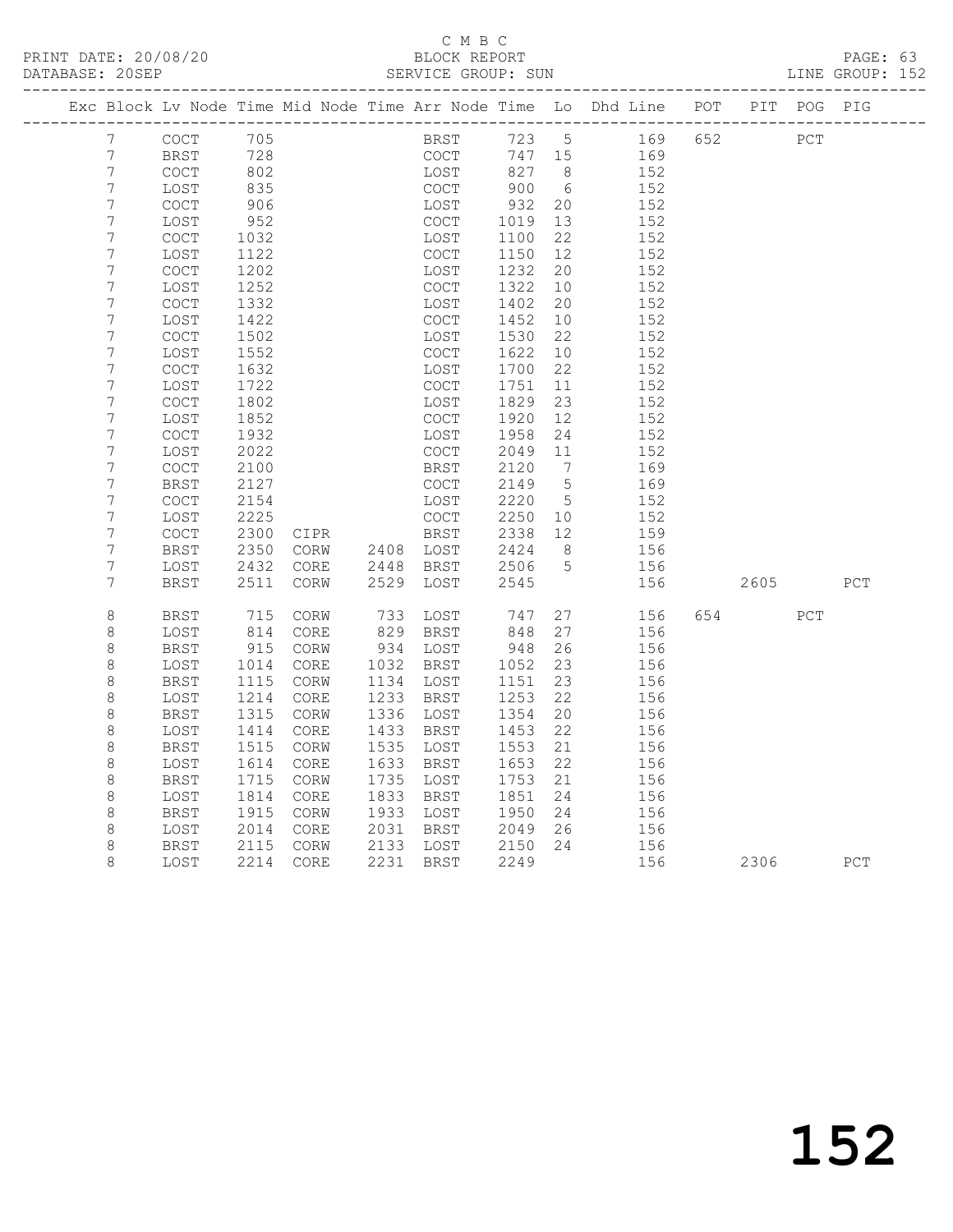# C M B C<br>BLOCK REPORT<br>SERVICE GROUP: SUN

| DATABASE: 20SEP |             |                                            |      |                        | SERVICE GROUP: SUN |           |                          |                                                                                |         |     | LINE GROUP: 152 |  |
|-----------------|-------------|--------------------------------------------|------|------------------------|--------------------|-----------|--------------------------|--------------------------------------------------------------------------------|---------|-----|-----------------|--|
|                 |             |                                            |      |                        |                    |           |                          | Exc Block Lv Node Time Mid Node Time Arr Node Time Lo Dhd Line POT PIT POG PIG |         |     |                 |  |
|                 | 9           | COCT 735                                   |      |                        |                    |           |                          | PCST 759 10 188 722 PCT                                                        |         |     |                 |  |
|                 | 9           | PCST                                       | 809  |                        |                    |           |                          | COCT 834 16 188                                                                |         |     |                 |  |
|                 | 9           | COCT                                       | 850  |                        | PRDA 906           |           | $\overline{0}$           | 191                                                                            |         |     |                 |  |
|                 | $\mathsf 9$ | PRDA                                       | 906  |                        | COCT               | 922 12    |                          | 191                                                                            |         |     |                 |  |
|                 | 9           | COCT                                       | 934  |                        | LOST               | 1002      | 20                       | 152                                                                            |         |     |                 |  |
|                 | 9           | LOST                                       | 1022 |                        | COCT               | 1049      | 8 <sup>8</sup>           | 152                                                                            |         |     |                 |  |
|                 | 9           | COCT                                       | 1057 |                        | BQST               | 1118      | $\overline{\mathbf{3}}$  | 151                                                                            |         |     |                 |  |
|                 | 9           | BQST                                       | 1121 |                        | COCT               | 1143 17   |                          | 151                                                                            |         |     |                 |  |
|                 | $\mathsf 9$ | COCT                                       | 1200 | CIPR                   | <b>BRST</b>        | 1246      | 14                       | 159                                                                            |         |     |                 |  |
|                 | 9           | BRST                                       | 1300 |                        | COCT               | 1346 12   |                          | 159                                                                            |         |     |                 |  |
|                 | 9           | <b>COCT</b>                                | 1358 |                        | BQST               | 1419      | 4                        | 151                                                                            |         |     |                 |  |
|                 | 9           | BQST                                       | 1423 |                        | COCT               | 1445 15   |                          | 151                                                                            |         |     |                 |  |
|                 | $\mathsf 9$ |                                            |      |                        | <b>BRST</b>        | 1546      | 14                       |                                                                                |         |     |                 |  |
|                 | 9           | COCT                                       | 1500 | CIPR                   | COCT               |           |                          | 159                                                                            |         |     |                 |  |
|                 |             | BRST                                       | 1600 |                        |                    | 1647      | 11                       | 159                                                                            |         |     |                 |  |
|                 | 9           | COCT                                       | 1658 |                        | BQST               | 1719      | 6                        | 151                                                                            |         |     |                 |  |
|                 | 9           | BQST                                       | 1725 |                        | COCT               | 1747      | 13                       | 151                                                                            |         |     |                 |  |
|                 | 9           | COCT                                       | 1800 | CIPR                   | BRST               | 1844      | 16                       | 159                                                                            |         |     |                 |  |
|                 | 9           | BRST                                       | 1900 |                        | COCT               | 1943      | 17                       | 159                                                                            |         |     |                 |  |
|                 | 9           | COCT                                       | 2000 | <b>CIPR</b>            | BRST               | 2038      | 22                       | 159                                                                            |         |     |                 |  |
|                 | 9           | <b>BRST</b>                                | 2100 |                        | COCT               | 2140      | 20                       | 159                                                                            |         |     |                 |  |
|                 | $\mathsf 9$ | $\mathtt{C}\mathtt{O}\mathtt{C}\mathtt{T}$ | 2200 |                        | BRST               | 2220      | $\overline{7}$           | 169                                                                            |         |     |                 |  |
|                 | 9           | BRST                                       | 2227 |                        | COCT               | 2246      | 9                        | 169                                                                            |         |     |                 |  |
|                 | 9           | COCT                                       | 2255 |                        | LOST               | 2320      | $5^{\circ}$              | 152                                                                            |         |     |                 |  |
|                 | 9           | LOST                                       | 2325 |                        | COCT               | 2350      | $5^{\circ}$              | 152                                                                            |         |     |                 |  |
|                 | $\mathsf 9$ | COCT                                       | 2355 |                        | LOST               | 2420 5    |                          | 152                                                                            |         |     |                 |  |
|                 | 9           | LOST                                       | 2425 |                        | COCT               | 2450      | $\overline{0}$           | 18 152                                                                         |         |     |                 |  |
|                 | 9           | LOST                                       | 2508 |                        | COCT               | 2530      | 22                       | N 9                                                                            |         |     |                 |  |
|                 | 9           | COCT                                       | 2552 | BYST 2638 SERO         |                    | 2656      |                          | 9 N 9                                                                          |         |     |                 |  |
|                 | 9           | SERO                                       | 2705 |                        | COCT               | 2824      |                          | N9                                                                             | 2833    |     | PCT             |  |
|                 | 10          | LOST                                       | 922  |                        | COCT               | 948       | 12                       | 152                                                                            | 902 200 | PCT |                 |  |
|                 | 10          | COCT                                       | 1000 |                        | BRST               | 1021      | 7                        | 169                                                                            |         |     |                 |  |
|                 | 10          | <b>BRST</b>                                | 1028 |                        | COCT               | 1051 9    |                          | 169                                                                            |         |     |                 |  |
|                 | 10          | COCT                                       | 1100 |                        | BRST               | 1121 6    |                          | 169                                                                            |         |     |                 |  |
|                 | 10          | BRST                                       | 1127 |                        | COCT               | 1152      | 5 <sup>5</sup>           | 169                                                                            |         |     |                 |  |
|                 | 10          | COCT                                       | 1157 |                        | BQST               | 1218      | $\overline{\mathbf{3}}$  | 151                                                                            |         |     |                 |  |
|                 | 10          | BQST                                       | 1221 |                        | COCT               | 1243 17   |                          | 151                                                                            |         |     |                 |  |
|                 | 10          | <b>COCT</b>                                |      | 1221<br>1300 CIPR BRST |                    | $1346$ 14 |                          | 159                                                                            |         |     |                 |  |
|                 |             |                                            |      |                        |                    |           |                          | 10 BRST 1400 COCT 1448 10 159                                                  |         |     |                 |  |
|                 | 10          | COCT                                       | 1458 |                        | BQST               | 1520      | $\overline{\phantom{a}}$ | 151                                                                            |         |     |                 |  |
|                 | 10          | BQST                                       | 1523 |                        | COCT               | 1547      | 13                       | 151                                                                            |         |     |                 |  |
|                 | 10          | $\mathtt{C}\mathtt{O}\mathtt{C}\mathtt{T}$ | 1600 | CIPR                   | BRST               | 1645      | 15                       | 159                                                                            |         |     |                 |  |
|                 | 10          | <b>BRST</b>                                | 1700 |                        | COCT               | 1746      | 11                       | 159                                                                            |         |     |                 |  |
|                 | 10          | $\mathtt{C}\mathtt{O}\mathtt{C}\mathtt{T}$ | 1757 |                        | BQST               | 1817      | 11                       | 151                                                                            |         |     |                 |  |
|                 | 10          | <b>BQST</b>                                | 1828 |                        | COCT               | 1849      | 9                        | 151                                                                            |         |     |                 |  |
|                 | 10          | $\mathtt{C}\mathtt{O}\mathtt{C}\mathtt{T}$ | 1858 |                        | BQST               | 1918      | 10                       | 151                                                                            |         |     |                 |  |
|                 | 10          | BQST                                       | 1928 |                        | COCT               | 1949      | 12                       | 151                                                                            |         |     |                 |  |
|                 | 10          | COCT                                       | 2001 |                        | BQST               | 2020      | 8                        | 151                                                                            |         |     |                 |  |
|                 | 10          | BQST                                       | 2028 |                        | COCT               | 2049      | 14                       | 151                                                                            |         |     |                 |  |
|                 | 10          | $\operatorname{COT}$                       | 2103 |                        | BQST               | 2122      | 6                        | 151                                                                            |         |     |                 |  |
|                 | 10          | BQST                                       | 2128 |                        | COCT               | 2148      | 15                       | 151                                                                            |         |     |                 |  |
|                 | 10          | $\mathtt{C}\mathtt{O}\mathtt{C}\mathtt{T}$ | 2203 |                        | BQST               | 2222      | - 6                      | 151                                                                            |         |     |                 |  |
|                 | 10          | BQST                                       | 2228 |                        | COCT               | 2248      | 13                       | 151                                                                            |         |     |                 |  |
|                 | 10          | COCT                                       | 2301 |                        | BQST               | 2319      | 9                        | 151                                                                            |         |     |                 |  |
|                 | 10          | BQST                                       | 2328 |                        | COCT               | 2348      | 13                       | 151                                                                            |         |     |                 |  |
|                 | 10          | COCT                                       | 2401 |                        | BQST               | 2419      | 9                        | 151                                                                            |         |     |                 |  |
|                 | 10          | BQST                                       | 2428 |                        | COCT               | 2447      |                          | 151                                                                            | 2456    |     | ${\tt PCT}$     |  |
|                 |             |                                            |      |                        |                    |           |                          |                                                                                |         |     |                 |  |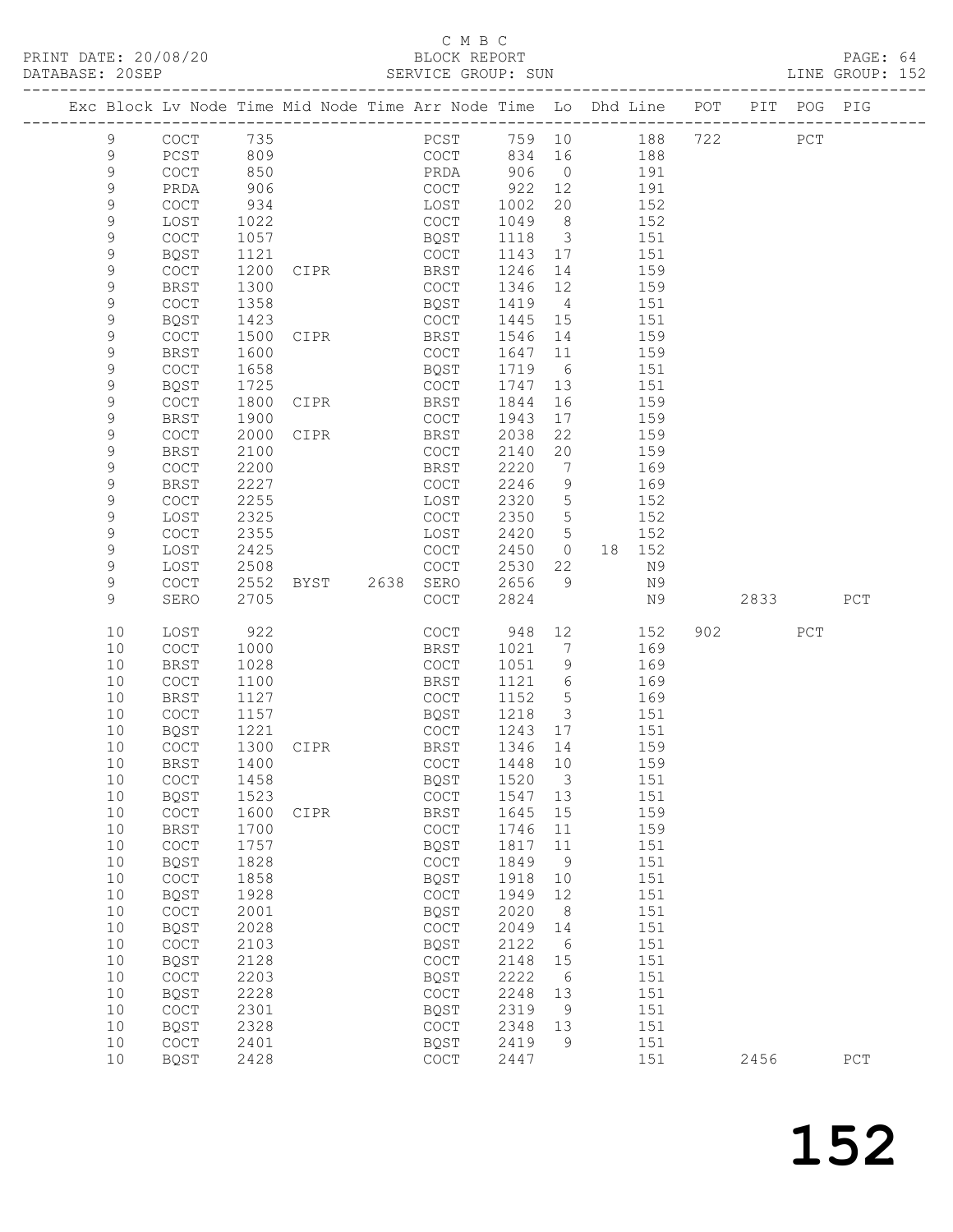| PRINT DATE: 20/08/20 | BLOCK REPORT                          | PAGE: 65 |  |
|----------------------|---------------------------------------|----------|--|
| DATABASE: 20SEP      | LINE GROUP: 152<br>SERVICE GROUP: SUN |          |  |
|                      |                                       |          |  |

|  |    |             |      |  |             |        |                | Exc Block Lv Node Time Mid Node Time Arr Node Time Lo Dhd Line | POT | PIT  | POG PIG |     |
|--|----|-------------|------|--|-------------|--------|----------------|----------------------------------------------------------------|-----|------|---------|-----|
|  | 23 | <b>COCT</b> | 635  |  | PCST        | 659 12 |                | 188                                                            | 622 |      | PCT     |     |
|  | 23 | PCST        | 711  |  | COCT        | 735    | 15             | 188                                                            |     |      |         |     |
|  | 23 | COCT        | 750  |  | PRDA        | 806    | $\overline{0}$ | 191                                                            |     |      |         |     |
|  | 23 | PRDA        | 806  |  | COCT        | 822    | 13             | 191                                                            |     |      |         |     |
|  | 23 | <b>COCT</b> | 835  |  | PCST        | 902    | - 8            | 188                                                            |     |      |         |     |
|  | 23 | PCST        | 910  |  | <b>COCT</b> | 937    | 13             | 188                                                            |     |      |         |     |
|  | 23 | <b>COCT</b> | 950  |  | PRDA        | 1006   | $\overline{0}$ | 191                                                            |     |      |         |     |
|  | 23 | PRDA        | 1006 |  | COCT        | 1024   | 11             | 191                                                            |     |      |         |     |
|  | 23 | COCT        | 1035 |  | PCST        | 1103   | 8              | 188                                                            |     |      |         |     |
|  | 23 | PCST        | 1111 |  | <b>COCT</b> | 1141   | 9              | 188                                                            |     |      |         |     |
|  | 23 | COCT        | 1150 |  | PRDA        | 1206   | $\Omega$       | 191                                                            |     |      |         |     |
|  | 23 | PRDA        | 1206 |  | <b>COCT</b> | 1224   | 11             | 191                                                            |     |      |         |     |
|  | 23 | <b>COCT</b> | 1235 |  | PCST        | 1306   | 5              | 188                                                            |     |      |         |     |
|  | 23 | PCST        | 1311 |  | <b>COCT</b> | 1343   | 7              | 188                                                            |     |      |         |     |
|  | 23 | <b>COCT</b> | 1350 |  | PRDA        | 1409   | $\Omega$       | 191                                                            |     |      |         |     |
|  | 23 | PRDA        | 1409 |  | <b>COCT</b> | 1427   | 8              | 191                                                            |     |      |         |     |
|  | 23 | <b>COCT</b> | 1435 |  | PCST        | 1506   | 5              | 188                                                            |     |      |         |     |
|  | 23 | PCST        | 1511 |  | <b>COCT</b> | 1543   | 7              | 188                                                            |     |      |         |     |
|  | 23 | COCT        | 1550 |  | PRDA        | 1609   | $\Omega$       | 191                                                            |     |      |         |     |
|  | 23 | PRDA        | 1609 |  | <b>COCT</b> | 1627   | 10             | 191                                                            |     |      |         |     |
|  | 23 | <b>COCT</b> | 1637 |  | PCST        | 1710   | 5              | 188                                                            |     |      |         |     |
|  | 23 | PCST        | 1715 |  | <b>COCT</b> | 1745   | 5              | 188                                                            |     |      |         |     |
|  | 23 | <b>COCT</b> | 1750 |  | PRDA        | 1810   | $\Omega$       | 191                                                            |     |      |         |     |
|  | 23 | PRDA        | 1810 |  | COCT        | 1827   | 10             | 191                                                            |     |      |         |     |
|  | 23 | <b>COCT</b> | 1837 |  | PCST        | 1907   | 8              | 188                                                            |     |      |         |     |
|  | 23 | PCST        | 1915 |  | COCT        | 1945   | 5              | 188                                                            |     |      |         |     |
|  | 23 | <b>COCT</b> | 1950 |  | PRDA        | 2007   | $\overline{0}$ | 191                                                            |     |      |         |     |
|  | 23 | PRDA        | 2007 |  | <b>COCT</b> | 2024   | 13             | 191                                                            |     |      |         |     |
|  | 23 | <b>COCT</b> | 2037 |  | PCST        | 2103   | 6              | 188                                                            |     |      |         |     |
|  | 23 | PCST        | 2109 |  | <b>COCT</b> | 2133   |                | 188                                                            |     | 2142 |         | PCT |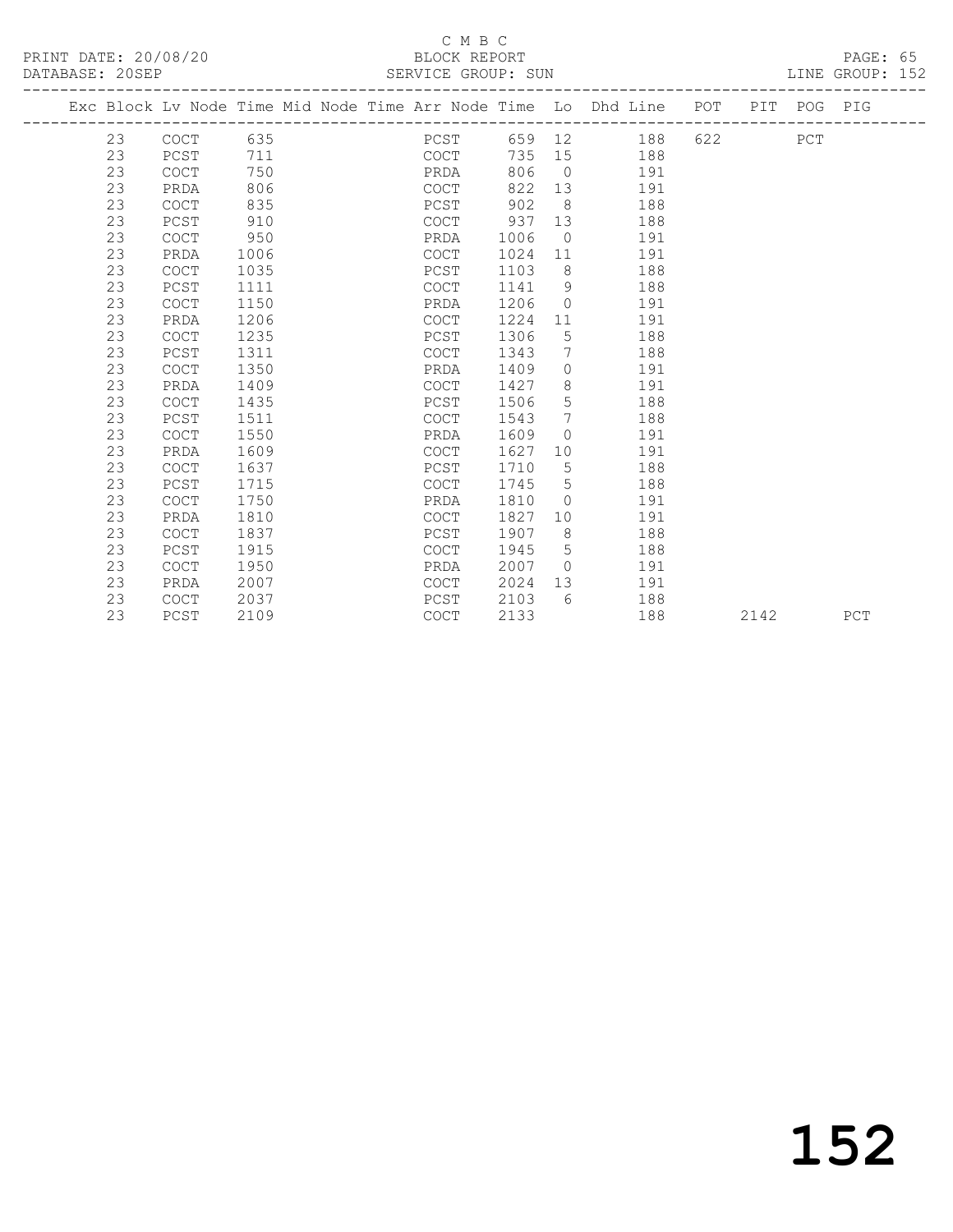## C M B C<br>BLOCK REPORT

PAGE: 66<br>LINE GROUP: 152

| Exc Block Lv Node Time Mid Node Time Arr Node Time Lo Dhd Line POT<br>PIT POG PIG<br>635<br>631<br>24<br>PCST<br>COCT<br>659 21<br>188<br>${\tt PCT}$<br>720<br>24<br>COCT<br>PRDA<br>736<br>191<br>$\bigcirc$<br>24<br>736<br>COCT<br>751<br>PRDA<br>14<br>191<br>24<br>805<br>PCST<br>829<br>10<br><b>COCT</b><br>188<br>839<br>906<br>24<br>$PCST$<br>$\mathtt{C}\mathtt{O}\mathtt{C}\mathtt{T}$<br>14<br>188<br>COCT<br>920<br>936<br>24<br>PRDA<br>$\bigcirc$<br>191<br>24<br>936<br>COCT<br>954<br>191<br>PRDA<br>11<br>1033<br>188<br>24<br><b>COCT</b><br>1005<br>PCST<br>8<br>24<br>PCST<br>1041<br><b>COCT</b><br>1111<br>9<br>188<br>24<br>COCT<br>1120<br>1136<br>191<br>PRDA<br>$\Omega$<br>24<br>1136<br>COCT<br>1154<br>191<br>PRDA<br>11<br>1233<br>24<br>1205<br>PCST<br>8<br>188<br><b>COCT</b><br>24<br>PCST<br>1241<br><b>COCT</b><br>1313<br>188<br>7<br>24<br>COCT<br>1320<br>1339<br>PRDA<br>$\circ$<br>191<br>1339<br>1357<br>24<br><b>COCT</b><br>8<br>191<br>PRDA<br>24<br>COCT<br>1405<br>PCST<br>1436<br>5<br>188<br>24<br>PCST<br>1441<br><b>COCT</b><br>1513<br>7<br>188<br>24<br>COCT<br>1520<br>1539<br>PRDA<br>$\circ$<br>191<br>24<br>1539<br><b>COCT</b><br>1557<br>191<br>PRDA<br>10<br>24<br>$\mathtt{C}\mathtt{O}\mathtt{C}\mathtt{T}$<br>1607<br>PCST<br>1640<br>188<br>5<br>24<br>PCST<br>1645<br>COCT<br>1718<br>5<br>188<br>1723<br>24<br>$\mathtt{C}\mathtt{O}\mathtt{C}\mathtt{T}$<br>1743<br>191<br>PRDA<br>$\circ$<br>24<br>1743<br>COCT<br>1800<br>191<br>PRDA<br>$7\phantom{.0}$<br>24<br>1837<br>8<br>188<br>COCT<br>1807<br>PCST<br>24<br>PCST<br>1845<br>COCT<br>1915<br>5<br>188<br>24<br>$\mathtt{C}\mathtt{O}\mathtt{C}\mathtt{T}$<br>1920<br>PRDA<br>1937<br>191<br>$\Omega$<br>24<br>1937<br>1954<br>191<br>PRDA<br><b>COCT</b><br>11<br>2005<br>24<br>$\mathtt{C}\mathtt{O}\mathtt{C}\mathtt{T}$<br>PCST<br>2034<br>188<br>8<br>2042<br>2106<br>24<br>PCST<br><b>COCT</b><br>16<br>188<br>24<br><b>COCT</b><br>2122<br>PRDA<br>2139<br>191<br>$\circ$<br>2156<br>24<br>PRDA<br>2139<br><b>COCT</b><br>191<br>11<br>2207<br>2233<br>24<br><b>COCT</b><br>PCST<br>6<br>188<br>24<br>PCST<br>2239<br>COCT<br>2302<br>188<br>5<br>24<br>2329<br>COCT<br>2307<br>PCST<br>10 <sup>°</sup><br>188<br>24<br>PCST<br>2339<br>COCT<br>2402<br>5<br>188 |  |    |  |  |      |     |  |     |  |
|-------------------------------------------------------------------------------------------------------------------------------------------------------------------------------------------------------------------------------------------------------------------------------------------------------------------------------------------------------------------------------------------------------------------------------------------------------------------------------------------------------------------------------------------------------------------------------------------------------------------------------------------------------------------------------------------------------------------------------------------------------------------------------------------------------------------------------------------------------------------------------------------------------------------------------------------------------------------------------------------------------------------------------------------------------------------------------------------------------------------------------------------------------------------------------------------------------------------------------------------------------------------------------------------------------------------------------------------------------------------------------------------------------------------------------------------------------------------------------------------------------------------------------------------------------------------------------------------------------------------------------------------------------------------------------------------------------------------------------------------------------------------------------------------------------------------------------------------------------------------------------------------------------------------------------------------------------------------------------------------------------------------------------------------------------------------------------------------------------------------------------------------------------------------------------------------------------------------------------------------------------------------------------------------------------|--|----|--|--|------|-----|--|-----|--|
|                                                                                                                                                                                                                                                                                                                                                                                                                                                                                                                                                                                                                                                                                                                                                                                                                                                                                                                                                                                                                                                                                                                                                                                                                                                                                                                                                                                                                                                                                                                                                                                                                                                                                                                                                                                                                                                                                                                                                                                                                                                                                                                                                                                                                                                                                                       |  |    |  |  |      |     |  |     |  |
|                                                                                                                                                                                                                                                                                                                                                                                                                                                                                                                                                                                                                                                                                                                                                                                                                                                                                                                                                                                                                                                                                                                                                                                                                                                                                                                                                                                                                                                                                                                                                                                                                                                                                                                                                                                                                                                                                                                                                                                                                                                                                                                                                                                                                                                                                                       |  |    |  |  |      |     |  |     |  |
|                                                                                                                                                                                                                                                                                                                                                                                                                                                                                                                                                                                                                                                                                                                                                                                                                                                                                                                                                                                                                                                                                                                                                                                                                                                                                                                                                                                                                                                                                                                                                                                                                                                                                                                                                                                                                                                                                                                                                                                                                                                                                                                                                                                                                                                                                                       |  |    |  |  |      |     |  |     |  |
|                                                                                                                                                                                                                                                                                                                                                                                                                                                                                                                                                                                                                                                                                                                                                                                                                                                                                                                                                                                                                                                                                                                                                                                                                                                                                                                                                                                                                                                                                                                                                                                                                                                                                                                                                                                                                                                                                                                                                                                                                                                                                                                                                                                                                                                                                                       |  |    |  |  |      |     |  |     |  |
|                                                                                                                                                                                                                                                                                                                                                                                                                                                                                                                                                                                                                                                                                                                                                                                                                                                                                                                                                                                                                                                                                                                                                                                                                                                                                                                                                                                                                                                                                                                                                                                                                                                                                                                                                                                                                                                                                                                                                                                                                                                                                                                                                                                                                                                                                                       |  |    |  |  |      |     |  |     |  |
|                                                                                                                                                                                                                                                                                                                                                                                                                                                                                                                                                                                                                                                                                                                                                                                                                                                                                                                                                                                                                                                                                                                                                                                                                                                                                                                                                                                                                                                                                                                                                                                                                                                                                                                                                                                                                                                                                                                                                                                                                                                                                                                                                                                                                                                                                                       |  |    |  |  |      |     |  |     |  |
|                                                                                                                                                                                                                                                                                                                                                                                                                                                                                                                                                                                                                                                                                                                                                                                                                                                                                                                                                                                                                                                                                                                                                                                                                                                                                                                                                                                                                                                                                                                                                                                                                                                                                                                                                                                                                                                                                                                                                                                                                                                                                                                                                                                                                                                                                                       |  |    |  |  |      |     |  |     |  |
|                                                                                                                                                                                                                                                                                                                                                                                                                                                                                                                                                                                                                                                                                                                                                                                                                                                                                                                                                                                                                                                                                                                                                                                                                                                                                                                                                                                                                                                                                                                                                                                                                                                                                                                                                                                                                                                                                                                                                                                                                                                                                                                                                                                                                                                                                                       |  |    |  |  |      |     |  |     |  |
|                                                                                                                                                                                                                                                                                                                                                                                                                                                                                                                                                                                                                                                                                                                                                                                                                                                                                                                                                                                                                                                                                                                                                                                                                                                                                                                                                                                                                                                                                                                                                                                                                                                                                                                                                                                                                                                                                                                                                                                                                                                                                                                                                                                                                                                                                                       |  |    |  |  |      |     |  |     |  |
|                                                                                                                                                                                                                                                                                                                                                                                                                                                                                                                                                                                                                                                                                                                                                                                                                                                                                                                                                                                                                                                                                                                                                                                                                                                                                                                                                                                                                                                                                                                                                                                                                                                                                                                                                                                                                                                                                                                                                                                                                                                                                                                                                                                                                                                                                                       |  |    |  |  |      |     |  |     |  |
|                                                                                                                                                                                                                                                                                                                                                                                                                                                                                                                                                                                                                                                                                                                                                                                                                                                                                                                                                                                                                                                                                                                                                                                                                                                                                                                                                                                                                                                                                                                                                                                                                                                                                                                                                                                                                                                                                                                                                                                                                                                                                                                                                                                                                                                                                                       |  |    |  |  |      |     |  |     |  |
|                                                                                                                                                                                                                                                                                                                                                                                                                                                                                                                                                                                                                                                                                                                                                                                                                                                                                                                                                                                                                                                                                                                                                                                                                                                                                                                                                                                                                                                                                                                                                                                                                                                                                                                                                                                                                                                                                                                                                                                                                                                                                                                                                                                                                                                                                                       |  |    |  |  |      |     |  |     |  |
|                                                                                                                                                                                                                                                                                                                                                                                                                                                                                                                                                                                                                                                                                                                                                                                                                                                                                                                                                                                                                                                                                                                                                                                                                                                                                                                                                                                                                                                                                                                                                                                                                                                                                                                                                                                                                                                                                                                                                                                                                                                                                                                                                                                                                                                                                                       |  |    |  |  |      |     |  |     |  |
|                                                                                                                                                                                                                                                                                                                                                                                                                                                                                                                                                                                                                                                                                                                                                                                                                                                                                                                                                                                                                                                                                                                                                                                                                                                                                                                                                                                                                                                                                                                                                                                                                                                                                                                                                                                                                                                                                                                                                                                                                                                                                                                                                                                                                                                                                                       |  |    |  |  |      |     |  |     |  |
|                                                                                                                                                                                                                                                                                                                                                                                                                                                                                                                                                                                                                                                                                                                                                                                                                                                                                                                                                                                                                                                                                                                                                                                                                                                                                                                                                                                                                                                                                                                                                                                                                                                                                                                                                                                                                                                                                                                                                                                                                                                                                                                                                                                                                                                                                                       |  |    |  |  |      |     |  |     |  |
|                                                                                                                                                                                                                                                                                                                                                                                                                                                                                                                                                                                                                                                                                                                                                                                                                                                                                                                                                                                                                                                                                                                                                                                                                                                                                                                                                                                                                                                                                                                                                                                                                                                                                                                                                                                                                                                                                                                                                                                                                                                                                                                                                                                                                                                                                                       |  |    |  |  |      |     |  |     |  |
|                                                                                                                                                                                                                                                                                                                                                                                                                                                                                                                                                                                                                                                                                                                                                                                                                                                                                                                                                                                                                                                                                                                                                                                                                                                                                                                                                                                                                                                                                                                                                                                                                                                                                                                                                                                                                                                                                                                                                                                                                                                                                                                                                                                                                                                                                                       |  |    |  |  |      |     |  |     |  |
|                                                                                                                                                                                                                                                                                                                                                                                                                                                                                                                                                                                                                                                                                                                                                                                                                                                                                                                                                                                                                                                                                                                                                                                                                                                                                                                                                                                                                                                                                                                                                                                                                                                                                                                                                                                                                                                                                                                                                                                                                                                                                                                                                                                                                                                                                                       |  |    |  |  |      |     |  |     |  |
|                                                                                                                                                                                                                                                                                                                                                                                                                                                                                                                                                                                                                                                                                                                                                                                                                                                                                                                                                                                                                                                                                                                                                                                                                                                                                                                                                                                                                                                                                                                                                                                                                                                                                                                                                                                                                                                                                                                                                                                                                                                                                                                                                                                                                                                                                                       |  |    |  |  |      |     |  |     |  |
|                                                                                                                                                                                                                                                                                                                                                                                                                                                                                                                                                                                                                                                                                                                                                                                                                                                                                                                                                                                                                                                                                                                                                                                                                                                                                                                                                                                                                                                                                                                                                                                                                                                                                                                                                                                                                                                                                                                                                                                                                                                                                                                                                                                                                                                                                                       |  |    |  |  |      |     |  |     |  |
|                                                                                                                                                                                                                                                                                                                                                                                                                                                                                                                                                                                                                                                                                                                                                                                                                                                                                                                                                                                                                                                                                                                                                                                                                                                                                                                                                                                                                                                                                                                                                                                                                                                                                                                                                                                                                                                                                                                                                                                                                                                                                                                                                                                                                                                                                                       |  |    |  |  |      |     |  |     |  |
|                                                                                                                                                                                                                                                                                                                                                                                                                                                                                                                                                                                                                                                                                                                                                                                                                                                                                                                                                                                                                                                                                                                                                                                                                                                                                                                                                                                                                                                                                                                                                                                                                                                                                                                                                                                                                                                                                                                                                                                                                                                                                                                                                                                                                                                                                                       |  |    |  |  |      |     |  |     |  |
|                                                                                                                                                                                                                                                                                                                                                                                                                                                                                                                                                                                                                                                                                                                                                                                                                                                                                                                                                                                                                                                                                                                                                                                                                                                                                                                                                                                                                                                                                                                                                                                                                                                                                                                                                                                                                                                                                                                                                                                                                                                                                                                                                                                                                                                                                                       |  |    |  |  |      |     |  |     |  |
|                                                                                                                                                                                                                                                                                                                                                                                                                                                                                                                                                                                                                                                                                                                                                                                                                                                                                                                                                                                                                                                                                                                                                                                                                                                                                                                                                                                                                                                                                                                                                                                                                                                                                                                                                                                                                                                                                                                                                                                                                                                                                                                                                                                                                                                                                                       |  |    |  |  |      |     |  |     |  |
|                                                                                                                                                                                                                                                                                                                                                                                                                                                                                                                                                                                                                                                                                                                                                                                                                                                                                                                                                                                                                                                                                                                                                                                                                                                                                                                                                                                                                                                                                                                                                                                                                                                                                                                                                                                                                                                                                                                                                                                                                                                                                                                                                                                                                                                                                                       |  |    |  |  |      |     |  |     |  |
|                                                                                                                                                                                                                                                                                                                                                                                                                                                                                                                                                                                                                                                                                                                                                                                                                                                                                                                                                                                                                                                                                                                                                                                                                                                                                                                                                                                                                                                                                                                                                                                                                                                                                                                                                                                                                                                                                                                                                                                                                                                                                                                                                                                                                                                                                                       |  |    |  |  |      |     |  |     |  |
|                                                                                                                                                                                                                                                                                                                                                                                                                                                                                                                                                                                                                                                                                                                                                                                                                                                                                                                                                                                                                                                                                                                                                                                                                                                                                                                                                                                                                                                                                                                                                                                                                                                                                                                                                                                                                                                                                                                                                                                                                                                                                                                                                                                                                                                                                                       |  |    |  |  |      |     |  |     |  |
|                                                                                                                                                                                                                                                                                                                                                                                                                                                                                                                                                                                                                                                                                                                                                                                                                                                                                                                                                                                                                                                                                                                                                                                                                                                                                                                                                                                                                                                                                                                                                                                                                                                                                                                                                                                                                                                                                                                                                                                                                                                                                                                                                                                                                                                                                                       |  |    |  |  |      |     |  |     |  |
|                                                                                                                                                                                                                                                                                                                                                                                                                                                                                                                                                                                                                                                                                                                                                                                                                                                                                                                                                                                                                                                                                                                                                                                                                                                                                                                                                                                                                                                                                                                                                                                                                                                                                                                                                                                                                                                                                                                                                                                                                                                                                                                                                                                                                                                                                                       |  |    |  |  |      |     |  |     |  |
|                                                                                                                                                                                                                                                                                                                                                                                                                                                                                                                                                                                                                                                                                                                                                                                                                                                                                                                                                                                                                                                                                                                                                                                                                                                                                                                                                                                                                                                                                                                                                                                                                                                                                                                                                                                                                                                                                                                                                                                                                                                                                                                                                                                                                                                                                                       |  |    |  |  |      |     |  |     |  |
|                                                                                                                                                                                                                                                                                                                                                                                                                                                                                                                                                                                                                                                                                                                                                                                                                                                                                                                                                                                                                                                                                                                                                                                                                                                                                                                                                                                                                                                                                                                                                                                                                                                                                                                                                                                                                                                                                                                                                                                                                                                                                                                                                                                                                                                                                                       |  |    |  |  |      |     |  |     |  |
|                                                                                                                                                                                                                                                                                                                                                                                                                                                                                                                                                                                                                                                                                                                                                                                                                                                                                                                                                                                                                                                                                                                                                                                                                                                                                                                                                                                                                                                                                                                                                                                                                                                                                                                                                                                                                                                                                                                                                                                                                                                                                                                                                                                                                                                                                                       |  |    |  |  |      |     |  |     |  |
|                                                                                                                                                                                                                                                                                                                                                                                                                                                                                                                                                                                                                                                                                                                                                                                                                                                                                                                                                                                                                                                                                                                                                                                                                                                                                                                                                                                                                                                                                                                                                                                                                                                                                                                                                                                                                                                                                                                                                                                                                                                                                                                                                                                                                                                                                                       |  |    |  |  |      |     |  |     |  |
|                                                                                                                                                                                                                                                                                                                                                                                                                                                                                                                                                                                                                                                                                                                                                                                                                                                                                                                                                                                                                                                                                                                                                                                                                                                                                                                                                                                                                                                                                                                                                                                                                                                                                                                                                                                                                                                                                                                                                                                                                                                                                                                                                                                                                                                                                                       |  |    |  |  |      |     |  |     |  |
|                                                                                                                                                                                                                                                                                                                                                                                                                                                                                                                                                                                                                                                                                                                                                                                                                                                                                                                                                                                                                                                                                                                                                                                                                                                                                                                                                                                                                                                                                                                                                                                                                                                                                                                                                                                                                                                                                                                                                                                                                                                                                                                                                                                                                                                                                                       |  |    |  |  |      |     |  |     |  |
|                                                                                                                                                                                                                                                                                                                                                                                                                                                                                                                                                                                                                                                                                                                                                                                                                                                                                                                                                                                                                                                                                                                                                                                                                                                                                                                                                                                                                                                                                                                                                                                                                                                                                                                                                                                                                                                                                                                                                                                                                                                                                                                                                                                                                                                                                                       |  |    |  |  |      |     |  |     |  |
| <b>COCT</b><br>2407<br>PCST<br>2433                                                                                                                                                                                                                                                                                                                                                                                                                                                                                                                                                                                                                                                                                                                                                                                                                                                                                                                                                                                                                                                                                                                                                                                                                                                                                                                                                                                                                                                                                                                                                                                                                                                                                                                                                                                                                                                                                                                                                                                                                                                                                                                                                                                                                                                                   |  | 24 |  |  | 2429 | 188 |  | PCT |  |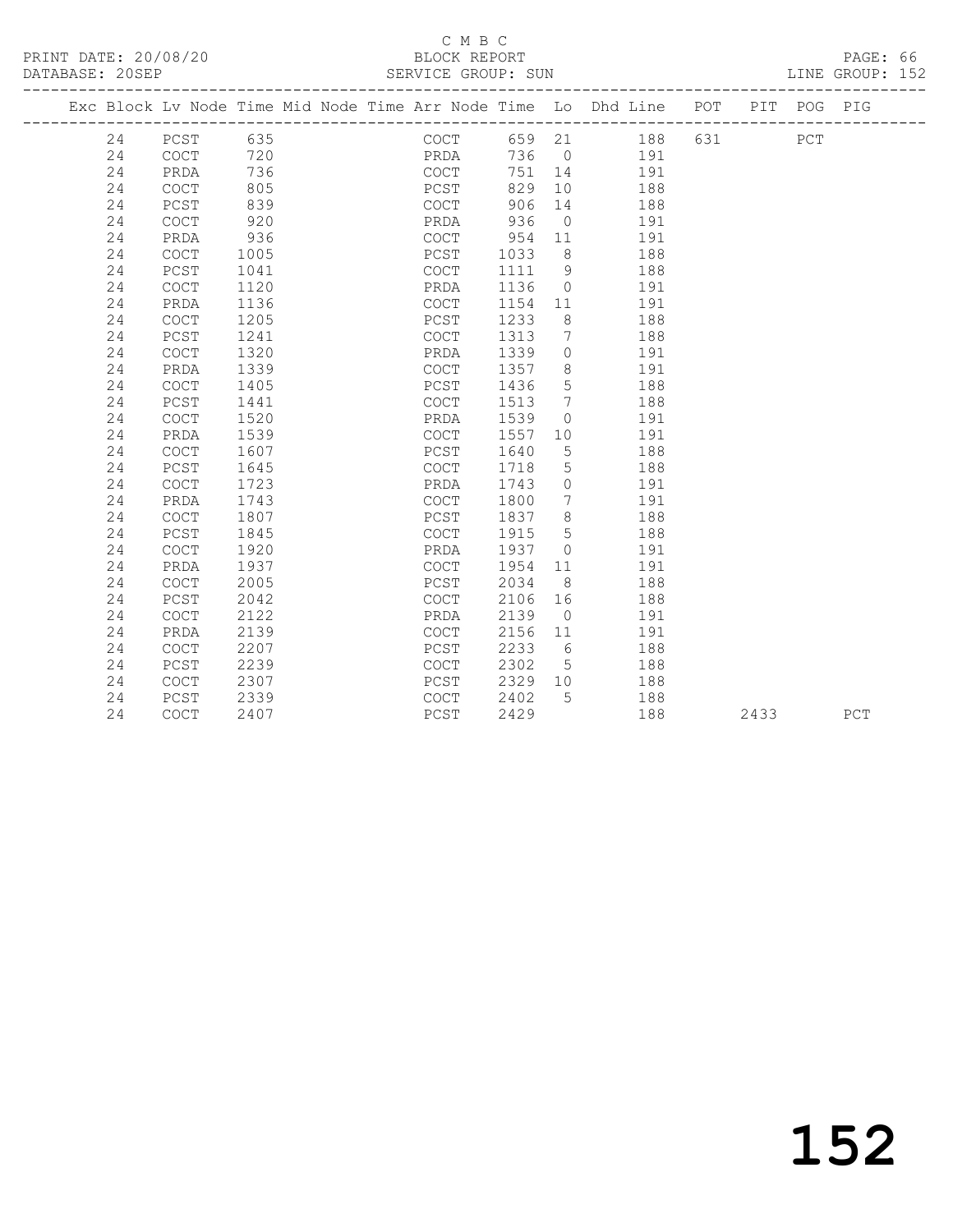#### C M B C<br>LOCK REPORT SERVICE GROUP: SUN

| PRINT DATE: 20/08/20 | BLOCK REPORT       | PAGE: 67        |
|----------------------|--------------------|-----------------|
| DATABASE: 20SEP      | SERVICE GROUP: SUN | LINE GROUP: 152 |

|  |    | Exc Block Lv Node Time Mid Node Time Arr Node Time Lo Dhd Line POT PIT POG PIG |      |  |             |      |      |                 |        |     |      |     |     |
|--|----|--------------------------------------------------------------------------------|------|--|-------------|------|------|-----------------|--------|-----|------|-----|-----|
|  | 25 | COCT                                                                           | 705  |  |             | PCST |      |                 | 729 12 | 188 |      | PCT |     |
|  | 25 | PCST                                                                           | 741  |  |             | COCT | 805  | 15              |        | 188 |      |     |     |
|  | 25 | <b>COCT</b>                                                                    | 820  |  | PRDA        |      | 836  | $\bigcirc$      |        | 191 |      |     |     |
|  | 25 | PRDA                                                                           | 836  |  | COCT        |      | 852  |                 | 13     | 191 |      |     |     |
|  | 25 | COCT                                                                           | 905  |  | PCST        |      | 932  | 9               |        | 188 |      |     |     |
|  | 25 | PCST                                                                           | 941  |  | <b>COCT</b> |      | 1011 | 9 <sup>°</sup>  |        | 188 |      |     |     |
|  | 25 | <b>COCT</b>                                                                    | 1020 |  | PRDA        |      | 1036 | $\bigcirc$      |        | 191 |      |     |     |
|  | 25 | PRDA                                                                           | 1036 |  | COCT        |      | 1054 | 11              |        | 191 |      |     |     |
|  | 25 | <b>COCT</b>                                                                    | 1105 |  | PCST        |      | 1133 | 8               |        | 188 |      |     |     |
|  | 25 | PCST                                                                           | 1141 |  | <b>COCT</b> |      | 1211 | 9 <sup>°</sup>  |        | 188 |      |     |     |
|  | 25 | <b>COCT</b>                                                                    | 1220 |  | PRDA        |      | 1236 | $\bigcirc$      |        | 191 |      |     |     |
|  | 25 | PRDA                                                                           | 1236 |  | COCT        |      | 1254 | 11              |        | 191 |      |     |     |
|  | 25 | <b>COCT</b>                                                                    | 1305 |  | PCST        |      | 1336 | $5\overline{)}$ |        | 188 |      |     |     |
|  | 25 | PCST                                                                           | 1341 |  | <b>COCT</b> |      | 1413 | $7\phantom{.0}$ |        | 188 |      |     |     |
|  | 25 | <b>COCT</b>                                                                    | 1420 |  | PRDA        |      | 1439 | $\Omega$        |        | 191 |      |     |     |
|  | 25 | PRDA                                                                           | 1439 |  | COCT        |      | 1457 | 8               |        | 191 |      |     |     |
|  | 25 | <b>COCT</b>                                                                    | 1505 |  | PCST        |      | 1536 | 5               |        | 188 |      |     |     |
|  | 25 | PCST                                                                           | 1541 |  | COCT        |      | 1614 | $7\overline{ }$ |        | 188 |      |     |     |
|  | 25 | <b>COCT</b>                                                                    | 1621 |  | PRDA        |      | 1640 | $\circ$         |        | 191 |      |     |     |
|  | 25 | PRDA                                                                           | 1640 |  | COCT        |      | 1658 | 9               |        | 191 |      |     |     |
|  | 25 | <b>COCT</b>                                                                    | 1707 |  | PCST        |      | 1740 | 5               |        | 188 |      |     |     |
|  | 25 | PCST                                                                           | 1745 |  | COCT        |      | 1815 | 5               |        | 188 |      |     |     |
|  | 25 | <b>COCT</b>                                                                    | 1820 |  | PRDA        |      | 1837 | $\bigcirc$      |        | 191 |      |     |     |
|  | 25 | PRDA                                                                           | 1837 |  | COCT        |      | 1854 | 13              |        | 191 |      |     |     |
|  | 25 | COCT                                                                           | 1907 |  | PCST        |      | 1937 | 8               |        | 188 |      |     |     |
|  | 25 | PCST                                                                           | 1945 |  | <b>COCT</b> |      | 2011 | 9               |        | 188 |      |     |     |
|  | 25 | COCT                                                                           | 2020 |  | PRDA        |      | 2037 | $\bigcirc$      |        | 191 |      |     |     |
|  | 25 | PRDA                                                                           | 2037 |  | <b>COCT</b> |      | 2054 | 13              |        | 191 |      |     |     |
|  | 25 | <b>COCT</b>                                                                    | 2107 |  | PCST        |      | 2133 | 6               |        | 188 |      |     |     |
|  | 25 | PCST                                                                           | 2139 |  | <b>COCT</b> |      | 2203 |                 |        | 188 | 2212 |     | PCT |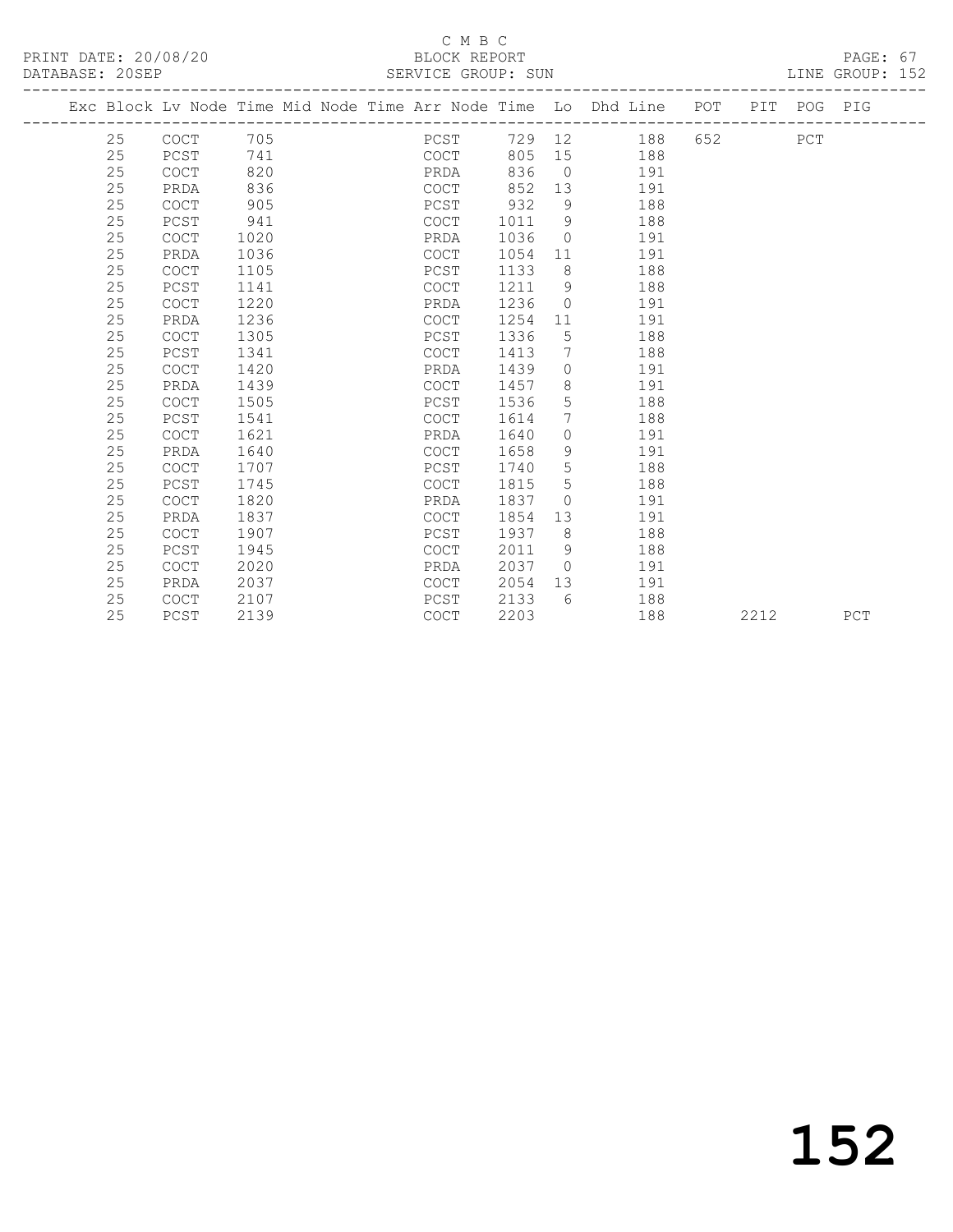#### C M B C<br>BLOCK REPORT SERVICE GROUP: SUN

|                 | PRINT DATE: 20/08/20 | BLOCK REPORT       | PAGE: 68        |
|-----------------|----------------------|--------------------|-----------------|
| DATABASE: 20SEP |                      | SERVICE GROUP: SUN | LINE GROUP: 152 |

|              |       |                  |      |  |                                            |      |           |                            | Exc Block Lv Node Time Mid Node Time Arr Node Time Lo Dhd Line | POT |      | PIT POG PIG |             |
|--------------|-------|------------------|------|--|--------------------------------------------|------|-----------|----------------------------|----------------------------------------------------------------|-----|------|-------------|-------------|
|              | 26    | COCT             | 935  |  |                                            |      | PCST 1003 | 8 <sup>8</sup>             | 188                                                            | 922 |      | PCT         |             |
|              | 26    | PCST             | 1011 |  | COCT                                       |      | 1041      | $\overline{9}$             | 188                                                            |     |      |             |             |
|              | 26    | COCT             | 1050 |  | PRDA                                       |      | 1106      | $\overline{0}$             | 191                                                            |     |      |             |             |
|              | 26    | PRDA             | 1106 |  | <b>COCT</b>                                |      | 1124      | 11                         | 191                                                            |     |      |             |             |
|              | 26    |                  | 1135 |  | PCST                                       |      | 1203      | 8                          | 188                                                            |     |      |             |             |
|              |       | COCT             |      |  |                                            |      |           |                            |                                                                |     |      |             |             |
|              | 26    | PCST             | 1211 |  | COCT                                       |      | 1241      | 9                          | 188                                                            |     |      |             |             |
|              | 26    | COCT             | 1250 |  | PRDA                                       |      | 1309      | $\circ$                    | 191                                                            |     |      |             |             |
|              | 26    | PRDA             | 1309 |  | COCT                                       |      | 1327      | 8                          | 191                                                            |     |      |             |             |
|              | 26    | COCT             | 1335 |  | PCST                                       |      | 1406      | 5                          | 188                                                            |     |      |             |             |
|              | 26    | PCST             | 1411 |  | COCT                                       |      | 1443      | $7\overline{ }$            | 188                                                            |     |      |             |             |
|              | 26    | COCT             | 1450 |  | PRDA                                       |      | 1509      | $\circ$                    | 191                                                            |     |      |             |             |
|              | 26    | PRDA             | 1509 |  | <b>COCT</b>                                |      | 1527      | 8                          | 191                                                            |     |      |             |             |
|              | 26    | COCT             | 1535 |  | PCST                                       |      | 1608      | 5                          | 188                                                            |     |      |             |             |
|              | 26    | PCST             | 1613 |  | COCT                                       |      | 1646      | 6                          | 188                                                            |     |      |             |             |
|              | 26    | COCT             | 1652 |  | PRDA                                       |      | 1712      | $\circ$                    | 191                                                            |     |      |             |             |
|              | 26    | PRDA             | 1712 |  | COCT                                       |      | 1730      | 7                          | 191                                                            |     |      |             |             |
|              | 26    | COCT             | 1737 |  | PCST                                       |      | 1810      | $5\overline{)}$            | 188                                                            |     |      |             |             |
|              | 26    | PCST             | 1815 |  | COCT                                       |      | 1845      | $5\phantom{.0}$            | 188                                                            |     |      |             |             |
|              | 26    | COCT             | 1850 |  | PRDA                                       |      | 1907      | $\overline{0}$             | 191                                                            |     |      |             |             |
|              | 26    | PRDA             | 1907 |  | COCT                                       |      | 1924      | 11                         | 191                                                            |     |      |             |             |
|              | 26    | COCT             | 1935 |  | PCST                                       |      | 2004      | 11                         | 188                                                            |     |      |             |             |
|              | 26    | PCST             | 2015 |  | $\mathtt{C}\mathtt{O}\mathtt{C}\mathtt{T}$ |      | 2041      | 9                          | 188                                                            |     |      |             |             |
|              |       |                  |      |  |                                            |      |           |                            |                                                                |     |      |             |             |
|              | 26    | COCT             | 2050 |  | PRDA                                       |      | 2107      | $\overline{0}$             | 191                                                            |     |      |             |             |
|              | 26    | PRDA             | 2107 |  | COCT                                       |      | 2124      | 13                         | 191                                                            |     |      |             |             |
|              | 26    | COCT             | 2137 |  | PCST                                       |      | 2203      | 6                          | 188                                                            |     |      |             |             |
|              | 26    | PCST             | 2209 |  | COCT                                       |      | 2232      | $5^{\circ}$                | 188                                                            |     |      |             |             |
|              | 26    | COCT             | 2237 |  | PCST                                       |      | 2303      | $6\overline{6}$            | 188                                                            |     |      |             |             |
|              | 26    | PCST             | 2309 |  | COCT                                       |      | 2332      | $5^{\circ}$                | 188                                                            |     |      |             |             |
|              | 26    | COCT             | 2337 |  | PCST                                       |      | 2359      | 10                         | 188                                                            |     |      |             |             |
|              | 26    | PCST             | 2409 |  | COCT                                       |      | 2432      | $5^{\circ}$                | 188                                                            |     |      |             |             |
|              | 26    | COCT             | 2437 |  | PCST                                       |      | 2459      |                            | 188                                                            |     | 2503 |             | PCT         |
|              |       |                  |      |  |                                            |      |           |                            |                                                                |     |      |             |             |
| <b>BL 30</b> |       | COCT             | 935  |  | BULK                                       |      | 958       | $\mathbf{2}$               | 179                                                            | 922 |      | PCT         |             |
| <b>BL 30</b> |       | <b>BULK</b>      | 1000 |  | COCT                                       |      | 1025      | 10                         | 179                                                            |     |      |             |             |
| <b>BL 30</b> |       | COCT             | 1035 |  | BULK                                       |      | 1058      | $\overline{2}$             | 179                                                            |     |      |             |             |
| <b>BL 30</b> |       | BULK             | 1100 |  | COCT                                       |      | 1125      | 10                         | 179                                                            |     |      |             |             |
| <b>BL 30</b> |       | COCT             | 1135 |  | BULK                                       |      | 1159      | $\overline{\phantom{a}}$   | 179                                                            |     |      |             |             |
| <b>BL 30</b> |       | BULK             | 1201 |  | COCT                                       |      | 1224 11   |                            | 179                                                            |     |      |             |             |
| BL 30        |       | COCT             | 1235 |  | <b>BULK</b>                                |      | 1259      | $\overline{2}$             | 179                                                            |     |      |             |             |
|              | BL 30 | <b>BULK</b> 1301 |      |  |                                            | COCT | 1325 10   |                            | 179                                                            |     |      |             |             |
| BL 30        |       | COCT             | 1335 |  | BULK                                       |      | 1359      | 2                          | 179                                                            |     |      |             |             |
| <b>BL 30</b> |       | <b>BULK</b>      | 1401 |  | COCT                                       |      | 1424 11   |                            | 179                                                            |     |      |             |             |
| <b>BL 30</b> |       | COCT             | 1435 |  | BULK                                       |      | 1459      | $\overline{2}$             | 179                                                            |     |      |             |             |
| <b>BL 30</b> |       | <b>BULK</b>      | 1501 |  | COCT                                       |      | 1524      | 11                         | 179                                                            |     |      |             |             |
| <b>BL 30</b> |       | COCT             | 1535 |  | BULK                                       |      | 1559      | 2                          | 179                                                            |     |      |             |             |
| <b>BL 30</b> |       | <b>BULK</b>      | 1601 |  | COCT                                       |      | 1624      | 11                         | 179                                                            |     |      |             |             |
| <b>BL 30</b> |       | COCT             | 1635 |  | <b>BULK</b>                                |      | 1658      | $\overline{\phantom{0}}^2$ | 179                                                            |     |      |             |             |
| <b>BL 30</b> |       | <b>BULK</b>      | 1700 |  | COCT                                       |      | 1724      | 11                         | 179                                                            |     |      |             |             |
| <b>BL 30</b> |       | COCT             | 1735 |  | <b>BULK</b>                                |      | 1758      | $\overline{\phantom{a}}$   | 179                                                            |     |      |             |             |
| <b>BL 30</b> |       | <b>BULK</b>      | 1800 |  | COCT                                       |      | 1824      | 11                         | 179                                                            |     |      |             |             |
| <b>BL 30</b> |       | COCT             | 1835 |  | <b>BULK</b>                                |      | 1858      | 2                          | 179                                                            |     |      |             |             |
| <b>BL 30</b> |       | <b>BULK</b>      | 1900 |  | COCT                                       |      | 1921      |                            | 179                                                            |     | 1931 |             | ${\tt PCT}$ |
|              |       |                  |      |  |                                            |      |           |                            |                                                                |     |      |             |             |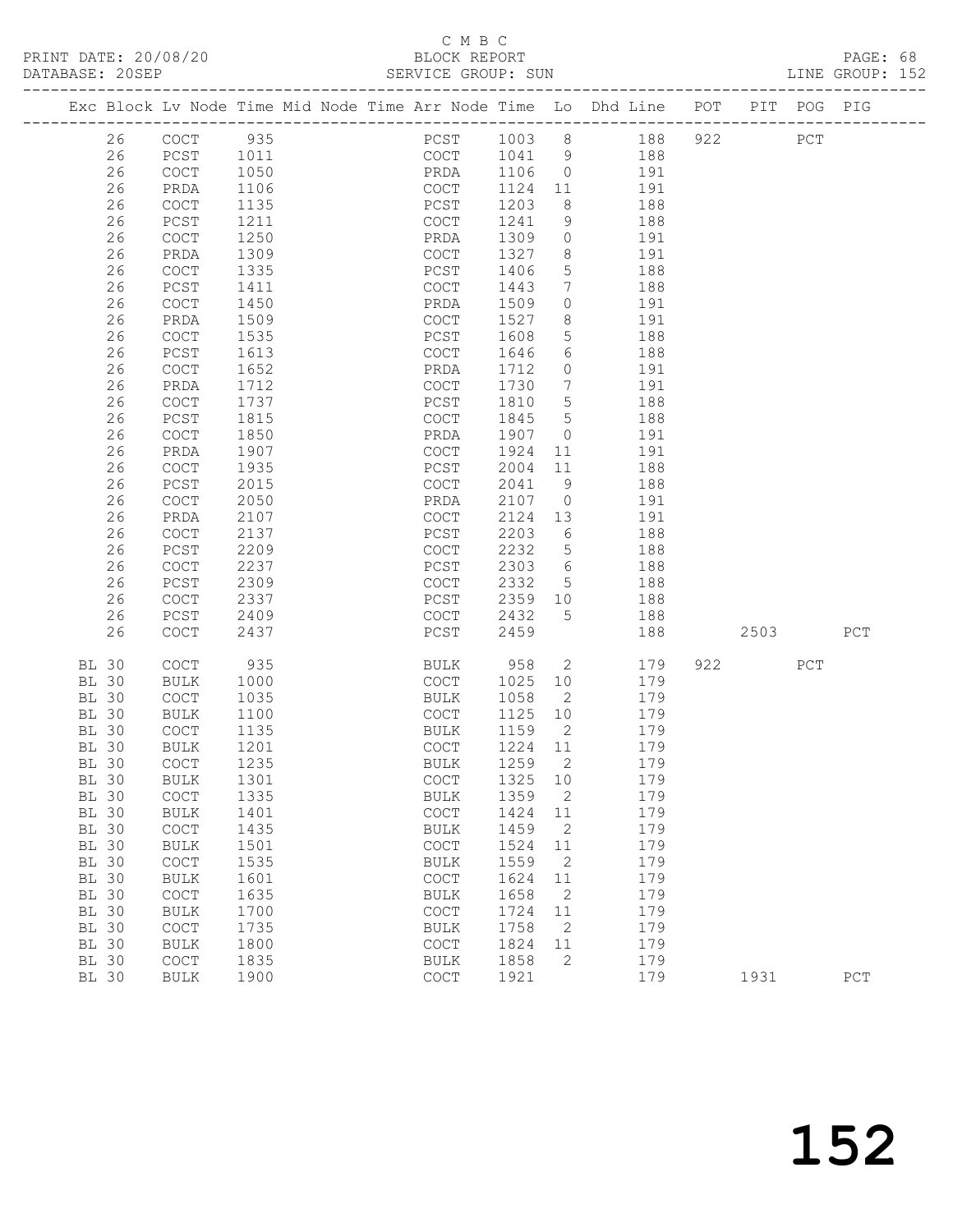|                   |                |        |                                                                                                                                                                                                                                |                                                                                                                   | C M B C |                                                                      |              |                 |                   |     |              |      |     |     |  |
|-------------------|----------------|--------|--------------------------------------------------------------------------------------------------------------------------------------------------------------------------------------------------------------------------------|-------------------------------------------------------------------------------------------------------------------|---------|----------------------------------------------------------------------|--------------|-----------------|-------------------|-----|--------------|------|-----|-----|--|
| BYST BROADWAY STN |                |        | EN THE MOOTEN STREET CONSULTER STREET TO A SERIES ON SERIES WHEN WHITE PINE BEACH SERIES AND MELTIC SERIES ON SERIES ON SEYMOUR ST & ROBSON STREET TO A METTE PINE BEACH SERIES AND SERIES ON SERIES ON SERIES ON SERIES ON SE |                                                                                                                   |         | COCT COQUITLAM CTRL STN                                              |              |                 |                   |     |              |      |     |     |  |
|                   |                |        |                                                                                                                                                                                                                                |                                                                                                                   |         |                                                                      |              |                 |                   |     |              |      |     |     |  |
|                   |                |        |                                                                                                                                                                                                                                | 1 COCT 430 BYST 516 SERO 534 11 N9 417 PCT<br>1 SERO 545 COCT 704 14 10 N9<br>1 PCST 728 COCT 738 KTLP 817 13 160 |         |                                                                      |              |                 |                   |     |              |      |     |     |  |
|                   |                |        |                                                                                                                                                                                                                                |                                                                                                                   |         |                                                                      |              |                 |                   |     |              |      |     |     |  |
|                   |                |        |                                                                                                                                                                                                                                |                                                                                                                   |         |                                                                      |              |                 |                   |     |              |      |     |     |  |
|                   | $\mathbf{1}$   | KTLP   | 830                                                                                                                                                                                                                            |                                                                                                                   |         |                                                                      |              |                 |                   |     |              |      |     |     |  |
|                   | $\mathbf{1}$   | PCST   | $\begin{array}{c} 941 \\ 1057 \end{array}$                                                                                                                                                                                     | COCT 908 PCST 923 18 160<br>COCT 953 KTLP 1039 18 160<br>COCT 1143 PCST 1159 9 160                                |         |                                                                      |              |                 |                   |     |              |      |     |     |  |
|                   | $\mathbf{1}$   | KTLP   | 1057                                                                                                                                                                                                                           |                                                                                                                   |         |                                                                      |              |                 |                   |     |              |      |     |     |  |
|                   | $\mathbf{1}$   | PCST   | 1208                                                                                                                                                                                                                           | COCT                                                                                                              |         | 1223 KTLP 1312 15                                                    |              |                 | 160               |     |              |      |     |     |  |
|                   | $\mathbf{1}$   | KTLP   | 1327                                                                                                                                                                                                                           | COCT                                                                                                              |         | 1413 PCST                                                            | 1428         | 11              | 160               |     |              |      |     |     |  |
|                   | $\mathbf{1}$   | PCST   | 1439                                                                                                                                                                                                                           | COCT                                                                                                              |         | 1453 KTLP 1542 15 160<br>1643 PCST 1658 12 160                       |              |                 |                   |     |              |      |     |     |  |
|                   | $\mathbf{1}$   | KTLP   | 1557                                                                                                                                                                                                                           | COCT                                                                                                              |         |                                                                      |              |                 |                   |     |              |      |     |     |  |
|                   | $\mathbf{1}$   | PCST   | 1710                                                                                                                                                                                                                           | COCT                                                                                                              |         | 1723 KTLP 1811 19 160                                                |              |                 |                   |     |              |      |     |     |  |
|                   | $\mathbf{1}$   | KTLP   | 1830                                                                                                                                                                                                                           | COCT                                                                                                              |         | 1913 PCST 1927                                                       |              |                 |                   |     | 160 1931     |      |     | PCT |  |
|                   | $\mathbf{2}$   | COCT   | 500                                                                                                                                                                                                                            |                                                                                                                   |         | BYST 546 SERO 604 11 N9                                              |              |                 |                   |     |              | 447  | PCT |     |  |
|                   | $\mathbf{2}$   | SERO   | 615                                                                                                                                                                                                                            |                                                                                                                   |         | COCT                                                                 |              |                 | 734 14 10 N9      |     |              |      |     |     |  |
|                   | $\overline{c}$ | PCST   | 758                                                                                                                                                                                                                            | COCT 808 KTLP                                                                                                     |         |                                                                      | 847          |                 | 13                | 160 |              |      |     |     |  |
|                   | $\mathbf{2}$   | KTLP   | 900                                                                                                                                                                                                                            | COCT                                                                                                              |         | 939 PCST                                                             | 955          | 16              | 160               |     |              |      |     |     |  |
|                   | $\mathbf{2}$   | PCST   | 1011                                                                                                                                                                                                                           | COCT                                                                                                              |         | 1023 KTLP                                                            | 1109 18      |                 |                   | 160 |              |      |     |     |  |
|                   | $\mathbf{2}$   | KTLP   | 1127                                                                                                                                                                                                                           | COCT                                                                                                              |         | 1213 PCST                                                            | $1229$ 9 160 |                 |                   |     |              |      |     |     |  |
|                   | $\overline{c}$ | PCST   | 1238                                                                                                                                                                                                                           | COCT                                                                                                              |         | 1253 KTLP                                                            | 1342 15      |                 | 160               |     |              |      |     |     |  |
|                   | 2              | KTLP   | 1357                                                                                                                                                                                                                           | COCT                                                                                                              |         | 1443 PCST                                                            | 1458         | 11              | 160               |     |              |      |     |     |  |
|                   | $\mathbf{2}$   | $PCST$ | 1509                                                                                                                                                                                                                           | COCT                                                                                                              |         | 1523 KTLP                                                            | 1612 16      |                 |                   |     |              |      |     |     |  |
|                   | $\mathbf{2}$   | KTLP   | 1628                                                                                                                                                                                                                           | COCT                                                                                                              |         | 1714 PCST                                                            | 1729         | 13              | $\frac{160}{160}$ |     |              |      |     |     |  |
|                   | $\mathbf{2}$   | PCST   | 1742                                                                                                                                                                                                                           | COCT                                                                                                              |         | 1755 KTLP                                                            | 1842         | 18              | 160               |     |              |      |     |     |  |
|                   | 2              | KTLP   | 1900                                                                                                                                                                                                                           | COCT                                                                                                              |         |                                                                      |              |                 |                   |     |              |      |     |     |  |
|                   | $\mathbf{2}$   | PCST   | 2009                                                                                                                                                                                                                           | COCT                                                                                                              |         |                                                                      |              |                 |                   |     |              |      |     |     |  |
|                   | $\mathbf{2}$   | KTLP   | 2120                                                                                                                                                                                                                           | COCT                                                                                                              |         | 1939 PCST 1953 16 160<br>2020 KTLP 2103 17 160<br>2158 PCST 2211 160 |              |                 |                   |     | 160 2215 PCT |      |     |     |  |
|                   | 3              | COCT   | 555                                                                                                                                                                                                                            |                                                                                                                   |         | BYST 641 SERO 659 15 N9                                              |              |                 |                   |     |              | 542  | PCT |     |  |
|                   | $\mathfrak{Z}$ | SERO   |                                                                                                                                                                                                                                |                                                                                                                   |         |                                                                      |              |                 |                   |     |              |      |     |     |  |
|                   | 3              | $PCST$ | 714<br>850                                                                                                                                                                                                                     | COCT 833 7 10 N9<br>COCT 900 KTLP 944 14 160                                                                      |         |                                                                      |              |                 |                   |     |              |      |     |     |  |
|                   | 3              | KTLP   |                                                                                                                                                                                                                                | 958 COCT 1042 PCST 1058 11 160                                                                                    |         |                                                                      |              |                 |                   |     |              |      |     |     |  |
|                   | 3              | PCST   | 1109                                                                                                                                                                                                                           | COCT                                                                                                              | 1123    | KTLP                                                                 | 1212         | 15              |                   | 160 |              |      |     |     |  |
|                   | 3              | KTLP   | 1227                                                                                                                                                                                                                           | COCT                                                                                                              | 1313    | PCST                                                                 | 1330         | 8 <sup>8</sup>  |                   | 160 |              |      |     |     |  |
|                   | 3              | $PCST$ | 1338                                                                                                                                                                                                                           | COCT                                                                                                              | 1353    | KTLP                                                                 | 1442         | 15              |                   | 160 |              |      |     |     |  |
|                   | 3              | KTLP   | 1457                                                                                                                                                                                                                           | COCT                                                                                                              | 1544    | PCST                                                                 | 1559         | 10              |                   | 160 |              |      |     |     |  |
|                   | 3              | PCST   | 1609                                                                                                                                                                                                                           | COCT                                                                                                              | 1623    | KTLP                                                                 | 1711         | 19              |                   | 160 |              |      |     |     |  |
|                   | $\mathfrak{Z}$ | KTLP   | 1730                                                                                                                                                                                                                           | COCT                                                                                                              | 1816    | PCST                                                                 | 1831         | 10              |                   | 160 |              |      |     |     |  |
|                   | 3              | $PCST$ | 1841                                                                                                                                                                                                                           | COCT                                                                                                              | 1852    | $\texttt{KTLP}$                                                      | 1937         | 23              |                   | 160 |              |      |     |     |  |
|                   | 3              | KTLP   | 2000                                                                                                                                                                                                                           | COCT                                                                                                              | 2039    | PCST                                                                 | 2052         | 18              |                   | 160 |              |      |     |     |  |
|                   | 3              | $PCST$ | 2110                                                                                                                                                                                                                           | $\mathtt{C}\mathtt{O}\mathtt{C}\mathtt{T}$                                                                        | 2121    | KTLP                                                                 | 2202         | 8 <sup>8</sup>  |                   | 160 |              |      |     |     |  |
|                   | 3              | KTLP   | 2210                                                                                                                                                                                                                           | COCT                                                                                                              | 2247    | $_{\rm PCST}$                                                        | 2300         | 10              |                   | 160 |              |      |     |     |  |
|                   | 3              | $PCST$ | 2310                                                                                                                                                                                                                           | COCT                                                                                                              | 2320    | KTLP                                                                 | 2357         | 13              |                   | 160 |              |      |     |     |  |
|                   | 3              | KTLP   | 2410                                                                                                                                                                                                                           | COCT                                                                                                              | 2445    | PCST                                                                 | 2458         | 12 <sup>°</sup> | 12 <sup>°</sup>   | 160 |              |      |     |     |  |
|                   | 3              | COCT   | 2522                                                                                                                                                                                                                           | BYST                                                                                                              | 2608    | SERO                                                                 | 2626         | 9               |                   | N9  |              |      |     |     |  |
|                   | 3              | SERO   | 2635                                                                                                                                                                                                                           |                                                                                                                   |         | COCT                                                                 | 2754         |                 |                   | N9  |              | 2803 |     | PCT |  |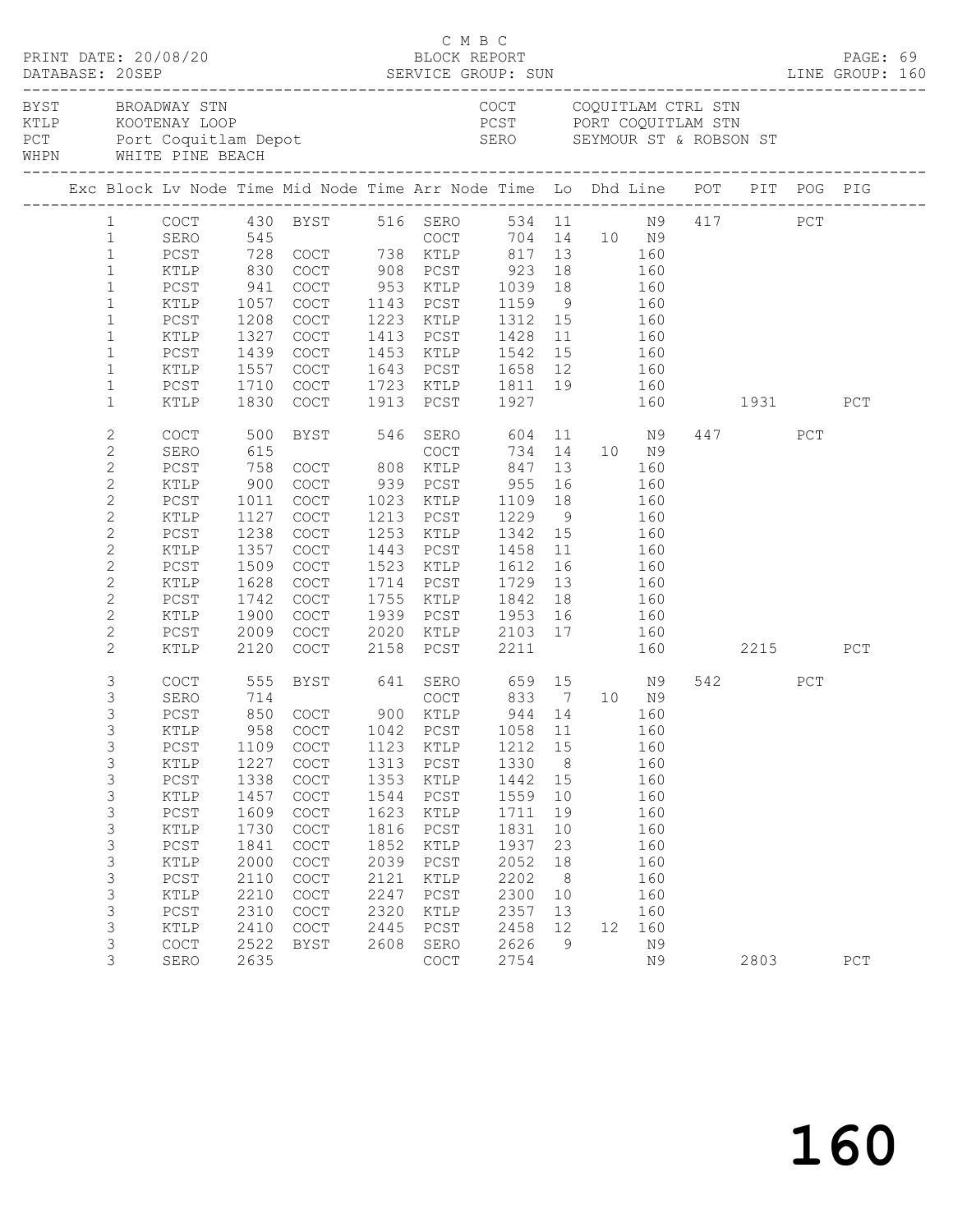# C M B C<br>BLOCK REPORT

PAGE: 70<br>LINE GROUP: 160

|                |               |              |                                            |              |               |              |                 | Exc Block Lv Node Time Mid Node Time Arr Node Time Lo Dhd Line POT PIT POG PIG |     |           |     |     |
|----------------|---------------|--------------|--------------------------------------------|--------------|---------------|--------------|-----------------|--------------------------------------------------------------------------------|-----|-----------|-----|-----|
| 4              | PCST          |              |                                            |              |               |              |                 | 653 COCT 703 KTLP 742 13 160                                                   |     | 649       | PCT |     |
| 4              | KTLP          | 755          | COCT                                       |              | 830 PCST      | 844 14       |                 | 160                                                                            |     |           |     |     |
| 4              | PCST          | 858          | $\mathtt{C}\mathtt{O}\mathtt{C}\mathtt{T}$ | 908          | KTLP          | 952          | 21              | 160                                                                            |     |           |     |     |
| 4              | KTLP          | 1013         | <b>COCT</b>                                | 1059         | PCST          | 1115         | 9               | 160                                                                            |     |           |     |     |
| 4              | PCST          | 1124         | COCT                                       | 1138         | KTLP          | 1227         | 15              | 160                                                                            |     |           |     |     |
| 4              | KTLP          | 1242         | COCT                                       | 1328         | PCST          | 1343         | 10              | 160                                                                            |     |           |     |     |
| 4              | PCST          | 1353         | COCT                                       | 1408         | KTLP          | 1457         | 15              | 160                                                                            |     |           |     |     |
| 4              | KTLP          | 1512         | COCT                                       | 1558         | PCST          | 1613         | 12              | 160                                                                            |     |           |     |     |
| 4              | PCST          | 1625         | COCT                                       | 1638         | KTLP          | 1726         | 19              | 160                                                                            |     |           |     |     |
| $\overline{4}$ | KTLP          | 1745         | $\operatorname{COT}$                       | 1831         | PCST          | 1846         | 10              | 160                                                                            |     |           |     |     |
| 4              | PCST          | 1856         | COCT                                       | 1907         | KTLP          | 1952         | 23              | 160                                                                            |     |           |     |     |
| 4              | KTLP          | 2015         | COCT                                       | 2054         | PCST          | 2107         |                 | 160                                                                            |     | 2111      |     | PCT |
|                |               |              |                                            |              |               |              |                 |                                                                                |     |           |     |     |
| 5              | PCST          | 713          | <b>COCT</b>                                | 723          | KTLP          | 802          | 13              | 160                                                                            |     | 709       | PCT |     |
| 5              | KTLP          | 815          | $\operatorname{COT}$                       | 853          | PCST          | 908          | $5\overline{)}$ | 160                                                                            |     |           |     |     |
| 5              | PCST          | 913          | $\operatorname{COT}$                       | 923          | KTLP          | 1007         | 20              | 160                                                                            |     |           |     |     |
| 5              | KTLP          | 1027         | COCT                                       | 1113         | PCST          | 1129         | 10              | 160                                                                            |     |           |     |     |
| 5              | PCST          | 1139         | COCT                                       | 1153         | KTLP          | 1242         | 15              | 160                                                                            |     |           |     |     |
| 5              | KTLP          | 1257         | COCT                                       | 1343         | PCST          | 1358         | 10              | 160                                                                            |     |           |     |     |
| 5              | PCST          | 1408         | COCT                                       | 1423         | KTLP          | 1512         | 15              | 160                                                                            |     |           |     |     |
| 5              | KTLP          | 1527         | $\mathtt{C}\mathtt{O}\mathtt{C}\mathtt{T}$ | 1613         | PCST          | 1628         | 12              | 160                                                                            |     |           |     |     |
| 5              | $PCST$        | 1640         | $\operatorname{COT}$                       | 1653         | KTLP          | 1741         | 19              | 160                                                                            |     |           |     |     |
| $\mathsf S$    | $\verb KTLP $ | 1800         | COCT                                       | 1844         | PCST          | 1858         | 13              | 160                                                                            |     |           |     |     |
| 5              | PCST          | 1911         | $\operatorname{COT}$                       | 1922         | KTLP          | 2007         | 23              | 160                                                                            |     |           |     |     |
| 5              | KTLP          | 2030         | COCT                                       | 2108         | PCST          | 2121         |                 | 160                                                                            |     | 2125      |     | PCT |
|                |               |              |                                            |              |               |              |                 |                                                                                |     |           |     |     |
| 6              | PCST          | 743          | COCT                                       | 753          | KTLP          | 832          |                 | 13<br>160                                                                      |     | 739 — 139 | PCT |     |
| 6              | KTLP          | 845          | $\mathtt{C}\mathtt{O}\mathtt{C}\mathtt{T}$ |              | 924 PCST      | 940          | 16              | 160                                                                            |     |           |     |     |
| 6              | PCST          | 956          | COCT                                       | 1008         | KTLP          | 1054         | 18              | 160                                                                            |     |           |     |     |
| 6              | KTLP          | 1112         | COCT                                       | 1158         | PCST          | 1214         | 9               | 160                                                                            |     |           |     |     |
| 6              | PCST          | 1223<br>1342 | COCT                                       | 1238<br>1428 | KTLP<br>PCST  | 1327         | 15<br>11        | 160<br>160                                                                     |     |           |     |     |
| 6<br>6         | KTLP<br>PCST  | 1454         | COCT<br>COCT                               | 1508         | KTLP          | 1443<br>1557 | 16              | 160                                                                            |     |           |     |     |
| 6              | KTLP          | 1613         | $\operatorname{COT}$                       | 1659         | PCST          | 1714         | 12              | 160                                                                            |     |           |     |     |
| 6              | PCST          | 1726         | COCT                                       | 1739         | KTLP          | 1826         | 19              | 160                                                                            |     |           |     |     |
| 6              | KTLP          | 1845         | COCT                                       | 1926         | PCST          | 1940         | 6               | 160                                                                            |     |           |     |     |
| 6              | PCST          | 1946         | <b>COCT</b>                                | 1957         | KTLP          | 2040         | 20              | 160                                                                            |     |           |     |     |
| 6              | KTLP          | 2100         | COCT                                       | 2138         | PCST          | 2151         | 19              | 160                                                                            |     |           |     |     |
| 6              | PCST          | 2210         | COCT                                       |              | 2220 KTLP     | 2257         | 13              | 160                                                                            |     |           |     |     |
| 6              | KTLP          |              | 2310 COCT                                  |              | 2345 PCST     | 2358 12      |                 | 160                                                                            |     |           |     |     |
| 6              | PCST          | 2410         | COCT                                       | 2420         | KTLP          | 2456         |                 | 160                                                                            |     | 2523      |     | PCT |
|                |               |              |                                            |              |               |              |                 |                                                                                |     |           |     |     |
| 7              | PCST          | 813          | COCT                                       | 823          | KTLP          | 902          | 13              | 160                                                                            | 809 |           | PCT |     |
| 7              | KTLP          | 915          | COCT                                       | 954          | PCST          | 1010         | 16              | 160                                                                            |     |           |     |     |
| 7              | $PCST$        | 1026         | COCT                                       | 1038         | KTLP          | 1124         | 18              | 160                                                                            |     |           |     |     |
| 7              | KTLP          | 1142         | $\mathtt{C}\mathtt{O}\mathtt{C}\mathtt{T}$ | 1228         | PCST          | 1244         | 9               | 160                                                                            |     |           |     |     |
| 7              | PCST          | 1253         | COCT                                       | 1308         | $\verb KTLP $ | 1357         | 15              | 160                                                                            |     |           |     |     |
| 7              | KTLP          | 1412         | COCT                                       | 1458         | PCST          | 1513         | 11              | 160                                                                            |     |           |     |     |
| 7              | PCST          | 1524         | COCT                                       | 1538         | KTLP          | 1627         | 17              | 160                                                                            |     |           |     |     |
| 7              | KTLP          | 1644         | COCT                                       | 1731         | PCST          | 1746         | 11              | 160                                                                            |     |           |     |     |
| 7              | $PCST$        | 1757         | COCT                                       | 1810         | $\verb KTLP $ | 1857         | 18              | 160                                                                            |     |           |     |     |
| 7              | KTLP          | 1915         | $\mathtt{C}\mathtt{O}\mathtt{C}\mathtt{T}$ | 1954         | PCST          | 2008         |                 | 160                                                                            |     | 2012      |     | PCT |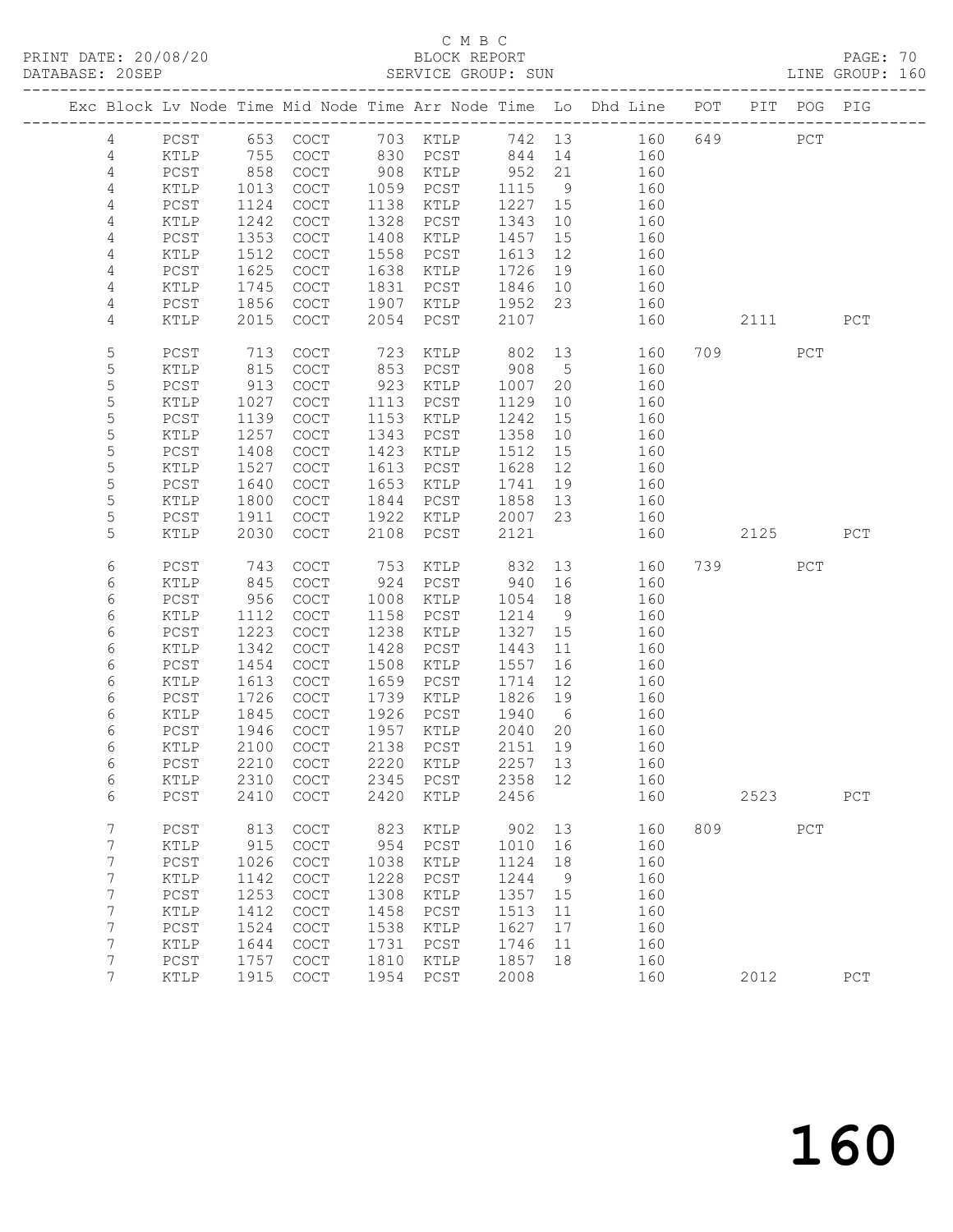# C M B C<br>BLOCK REPORT

PAGE: 71<br>LINE GROUP: 160

| Exc Block Lv Node Time Mid Node Time Arr Node Time Lo Dhd Line POT PIT POG PIG |                 |      |                                            |      |                                            |         |                |   |        |           |     |     |
|--------------------------------------------------------------------------------|-----------------|------|--------------------------------------------|------|--------------------------------------------|---------|----------------|---|--------|-----------|-----|-----|
| $8\,$                                                                          | PCST            |      |                                            |      | 823 COCT 833 KTLP 916 14 160 819           |         |                |   |        |           | PCT |     |
| $\,8\,$                                                                        | KTLP            | 930  | COCT                                       |      | 1014 PCST                                  | 1030    |                | 9 | 160    |           |     |     |
| $\,8\,$                                                                        | PCST            | 1039 | COCT                                       |      | 1053 KTLP                                  | 1142 15 |                |   | 160    |           |     |     |
| $\,8\,$                                                                        | KTLP            | 1157 | COCT                                       | 1243 | PCST                                       | 1259    | 9              |   | 160    |           |     |     |
| $\,8\,$                                                                        | $PCST$          | 1308 | COCT                                       | 1323 | KTLP                                       | 1412    | 15             |   | 160    |           |     |     |
| $\,8\,$                                                                        | KTLP            | 1427 | COCT                                       | 1513 | PCST                                       | 1528    | 11             |   | 160    |           |     |     |
| $\,8\,$                                                                        | $PCST$          | 1539 | COCT                                       | 1553 | KTLP                                       | 1641    | 19             |   | 160    |           |     |     |
| $\,8\,$                                                                        | $\texttt{KTLP}$ | 1700 | $\operatorname{COT}$                       | 1747 | PCST                                       | 1802    | 9              |   | 160    |           |     |     |
| $\,8\,$                                                                        | PCST            | 1811 | COCT                                       | 1824 | KTLP                                       | 1911    | 19             |   | 160    |           |     |     |
| $\,8\,$                                                                        | $\verb KTLP $   | 1930 | COCT                                       | 2009 | PCST                                       | 2022    | 17             |   | 160    |           |     |     |
| $\,8\,$                                                                        | PCST            | 2039 | COCT                                       | 2050 | KTLP                                       | 2133    | $\overline{7}$ |   | 160    |           |     |     |
| $\,8\,$                                                                        | KTLP            | 2140 | COCT                                       | 2217 | PCST                                       | 2230    | 10             |   | 160    |           |     |     |
| $\,8\,$                                                                        | PCST            | 2240 | COCT                                       | 2250 | KTLP                                       | 2327    | 13             |   | 160    |           |     |     |
| $\,8\,$                                                                        | KTLP            | 2340 | COCT                                       | 2415 | PCST                                       | 2428    | 12             |   | 12 160 |           |     |     |
| $\,8\,$                                                                        | COCT            | 2452 | <b>BYST</b>                                | 2538 | SERO                                       | 2556    | 9 <sup>°</sup> |   | N9     |           |     |     |
| $\,8\,$                                                                        | SERO            | 2605 |                                            |      | $\mathtt{C}\mathtt{O}\mathtt{C}\mathtt{T}$ | 2724    |                |   | N9     | 2733      |     | PCT |
| 9                                                                              | $PCST$          | 833  | $\operatorname{COT}$                       | 843  | KTLP                                       | 926     | 18             |   | 160    | 829       | PCT |     |
| $\mathsf 9$                                                                    | $\verb KTLP $   | 944  | $\mathtt{C}\mathtt{O}\mathtt{C}\mathtt{T}$ | 1028 | PCST                                       | 1044    | 10             |   | 160    |           |     |     |
| 9                                                                              | PCST            | 1054 | COCT                                       | 1108 | KTLP                                       | 1157    | 15             |   | 160    |           |     |     |
| 9                                                                              | KTLP            | 1212 | $\mathtt{C}\mathtt{O}\mathtt{C}\mathtt{T}$ | 1258 | PCST                                       | 1315    | 8 <sup>8</sup> |   | 160    |           |     |     |
| 9                                                                              | ${\tt PCST}$    | 1323 | COCT                                       | 1338 | KTLP                                       | 1427    | 15             |   | 160    |           |     |     |
| 9                                                                              | KTLP            | 1442 | COCT                                       | 1529 | PCST                                       | 1544    | 10             |   | 160    |           |     |     |
| 9                                                                              | PCST            | 1554 | COCT                                       | 1608 | KTLP                                       | 1656    | 19             |   | 160    |           |     |     |
| $\mathcal{G}$                                                                  | KTLP            | 1715 | COCT                                       | 1802 | PCST                                       | 1817    | 10             |   | 160    |           |     |     |
| 9                                                                              | $PCST$          | 1827 | COCT                                       | 1838 | KTLP                                       | 1923    | 22             |   | 160    |           |     |     |
| 9                                                                              | KTLP            | 1945 | $\operatorname{COT}$                       | 2024 | PCST                                       | 2037    |                |   | 160    | 2041 2012 |     | PCT |
| 10                                                                             | PCST            | 926  | COCT                                       | 938  | KTLP                                       | 1024    | 18             |   | 160    | 922       | PCT |     |
| 10                                                                             | $\texttt{KTLP}$ | 1042 | COCT                                       | 1128 | PCST                                       | 1144    | 9              |   | 160    |           |     |     |
| 10                                                                             | $PCST$          | 1153 | COCT                                       | 1208 | KTLP                                       | 1257    | 15             |   | 160    |           |     |     |
| 10                                                                             | KTLP            | 1312 | COCT                                       | 1358 | PCST                                       | 1413    | 10             |   | 160    |           |     |     |
| 10                                                                             | $PCST$          | 1423 | COCT                                       | 1438 | KTLP                                       | 1527    | 15             |   | 160    |           |     |     |
| 10                                                                             | KTLP            | 1542 | COCT                                       | 1628 | PCST                                       | 1643    | 12             |   | 160    |           |     |     |
| 10                                                                             | PCST            | 1655 | COCT                                       | 1708 | KTLP                                       | 1756    | 19             |   | 160    |           |     |     |
| 10                                                                             | KTLP            | 1815 | COCT                                       | 1859 | PCST                                       | 1913    | 13             |   | 160    |           |     |     |
| 10                                                                             | $PCST$          | 1926 | $\mathtt{C}\mathtt{O}\mathtt{C}\mathtt{T}$ | 1937 | KTLP                                       | 2022    | 23             |   | 160    |           |     |     |
| 10                                                                             | $\texttt{KTLP}$ | 2045 | COCT                                       | 2123 | PCST                                       | 2136    | $5^{\circ}$    |   | 160    |           |     |     |
| 10                                                                             | PCST            | 2141 | COCT                                       | 2151 | KTLP                                       | 2231    | 9              |   | 160    |           |     |     |
| 10                                                                             | $\texttt{KTLP}$ | 2240 | COCT                                       | 2315 | PCST                                       | 2328    | 12             |   | 160    |           |     |     |
| 10                                                                             | PCST            | 2340 | $\mathtt{C}\mathtt{O}\mathtt{C}\mathtt{T}$ | 2350 | KTLP                                       | 2427    | 13             |   | 160    |           |     |     |
| 10                                                                             | KTLP            | 2440 | COCT                                       |      | 2515 PCST                                  | 2528    |                |   | 160    | 2532      |     | PCT |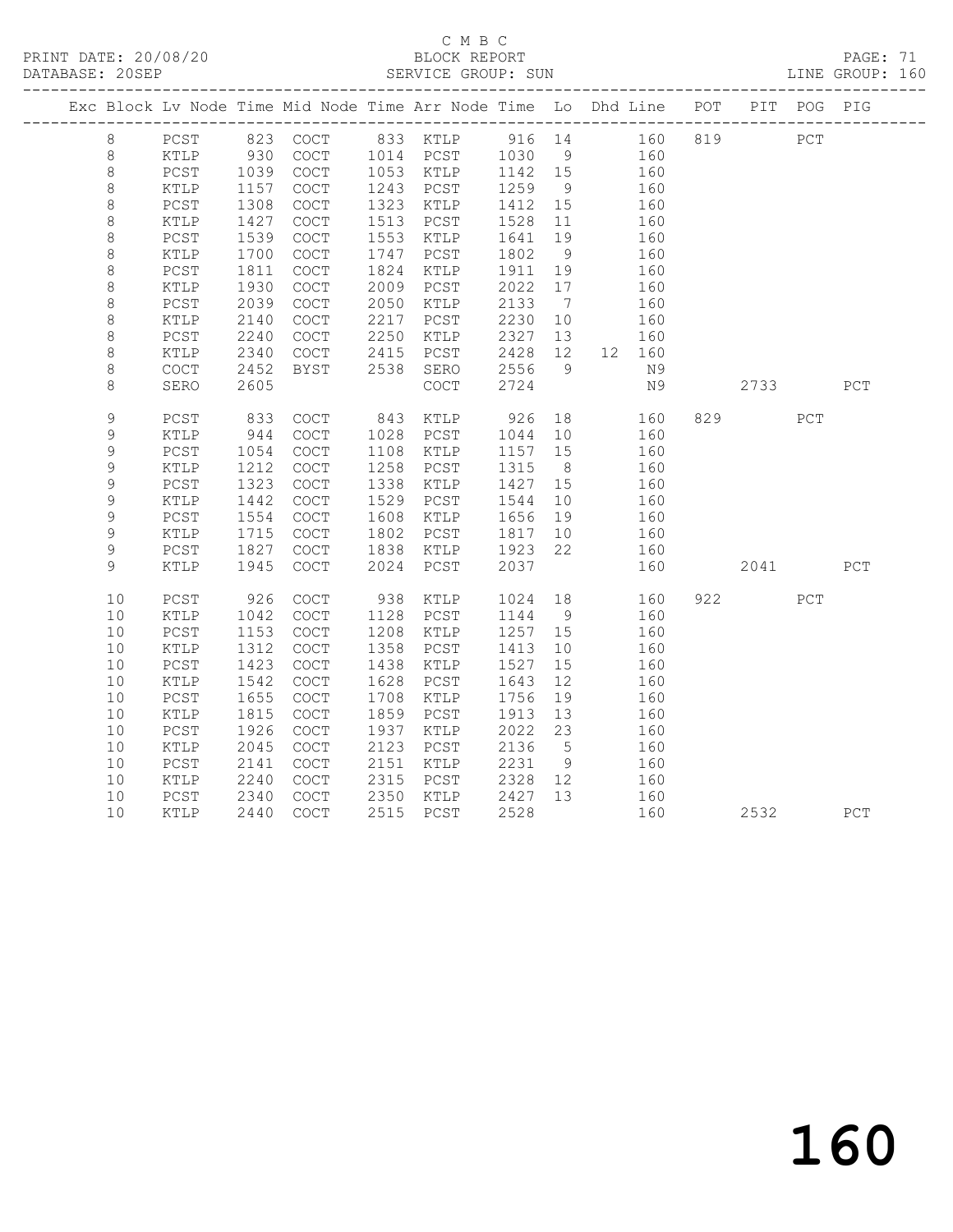| DATABASE: 20SEP |             |      |                                                                    | SERVICE GROUP: SUN |             |     |  |           |             | LINE GROUP: 160 |
|-----------------|-------------|------|--------------------------------------------------------------------|--------------------|-------------|-----|--|-----------|-------------|-----------------|
|                 |             |      | Exc Block Lv Node Time Mid Node Time Arr Node Time Lo Dhd Line POT |                    |             |     |  |           | PIT POG PIG |                 |
| ST 20           | COCT        | 1002 | WHPN                                                               | 1025 5             |             | 150 |  | 949 — 100 | PCT         |                 |
| ST 20           | WHPN        | 1030 | COCT                                                               | 1052               | 10          | 150 |  |           |             |                 |
| ST 20           | <b>COCT</b> | 1102 | WHPN                                                               | 1125               | 5           | 150 |  |           |             |                 |
| ST 20           | WHPN        | 1130 | COCT                                                               | 1152               | 10          | 150 |  |           |             |                 |
| ST 20           | <b>COCT</b> | 1202 | WHPN                                                               | 1225               | -5          | 150 |  |           |             |                 |
| ST 20           | WHPN        | 1230 | COCT                                                               | 1252               | 10          | 150 |  |           |             |                 |
| ST 20           | <b>COCT</b> | 1302 | WHPN                                                               | 1325               | -5          | 150 |  |           |             |                 |
| ST 20           | WHPN        | 1330 | <b>COCT</b>                                                        | 1352               | 10          | 150 |  |           |             |                 |
| ST 20           | <b>COCT</b> | 1402 | WHPN                                                               | 1425               | $5^{\circ}$ | 150 |  |           |             |                 |
| ST 20           | WHPN        | 1430 | COCT                                                               | 1452               | 10          | 150 |  |           |             |                 |
| ST 20           | <b>COCT</b> | 1502 | WHPN                                                               | 1525               | $5^{\circ}$ | 150 |  |           |             |                 |
| ST 20           | WHPN        | 1530 | COCT                                                               | 1555               | 7           | 150 |  |           |             |                 |
| ST 20           | <b>COCT</b> | 1602 | WHPN                                                               | 1625               | $5^{\circ}$ | 150 |  |           |             |                 |
| ST 20           | WHPN        | 1630 | COCT                                                               | 1652               | 10          | 150 |  |           |             |                 |
| ST 20           | <b>COCT</b> | 1702 | WHPN                                                               | 1725               | 5           | 150 |  |           |             |                 |
| ST 20           | WHPN        | 1730 | <b>COCT</b>                                                        | 1752               | 10          | 150 |  |           |             |                 |
| ST 20           | <b>COCT</b> | 1802 | WHPN                                                               | 1825               | 5           | 150 |  |           |             |                 |
| ST 20           | WHPN        | 1830 | COCT                                                               | 1852               | 10          | 150 |  |           |             |                 |
| ST 20           | <b>COCT</b> | 1902 | WHPN                                                               | 1925               | 5           | 150 |  |           |             |                 |
| ST 20           | WHPN        | 1930 | COCT                                                               | 1952               |             | 150 |  | 2002      |             | PCT             |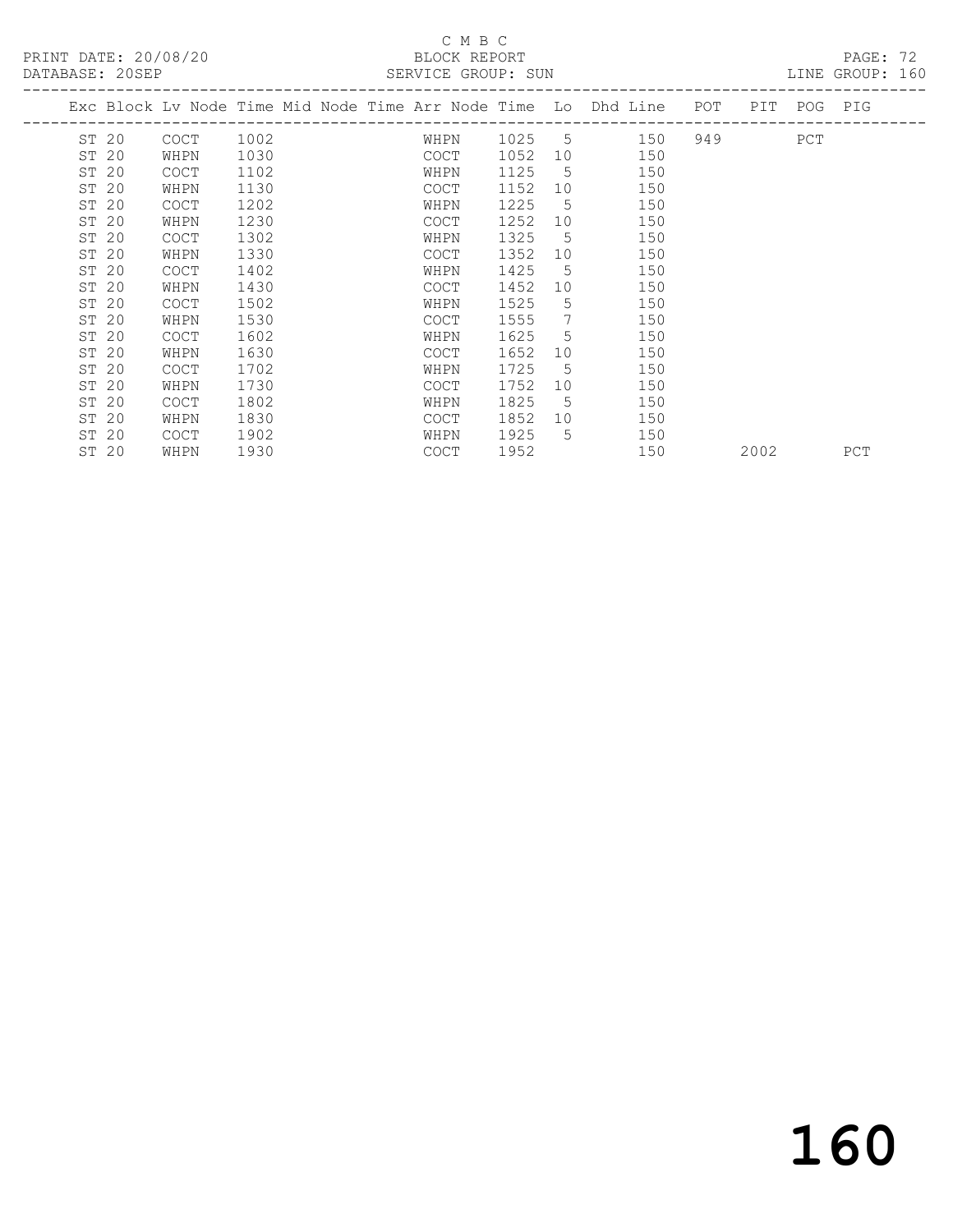| PRINT DATE: 20/08/20<br>DATABASE: 20SEP |  |                                                                                                                |                                                                                                                                                                                            |                                                                                                                                                 |                                                                                                                                                                                                                  |                                                                                                    | C M B C<br>BLOCK REPORT                                                                                                                                                                    |                                                                                                                                                     |                                                                                                                    | PAGE: 73                                                                                                                                                                                                            |     |                 |     |            |  |
|-----------------------------------------|--|----------------------------------------------------------------------------------------------------------------|--------------------------------------------------------------------------------------------------------------------------------------------------------------------------------------------|-------------------------------------------------------------------------------------------------------------------------------------------------|------------------------------------------------------------------------------------------------------------------------------------------------------------------------------------------------------------------|----------------------------------------------------------------------------------------------------|--------------------------------------------------------------------------------------------------------------------------------------------------------------------------------------------|-----------------------------------------------------------------------------------------------------------------------------------------------------|--------------------------------------------------------------------------------------------------------------------|---------------------------------------------------------------------------------------------------------------------------------------------------------------------------------------------------------------------|-----|-----------------|-----|------------|--|
|                                         |  |                                                                                                                | BYST BROADWAY STN                                                                                                                                                                          |                                                                                                                                                 | DT48 DEWDNEY & 248 ST<br>MMST MAPLE MEADOWS STN<br>SERO SEYMOUR ST & ROBSON ST                                                                                                                                   |                                                                                                    |                                                                                                                                                                                            |                                                                                                                                                     |                                                                                                                    | COCT COQUITLAM CTRL STN<br>HAPL HANEY PLACE<br>PCT Port Coquitlam Depot                                                                                                                                             |     |                 |     |            |  |
|                                         |  |                                                                                                                |                                                                                                                                                                                            |                                                                                                                                                 |                                                                                                                                                                                                                  |                                                                                                    |                                                                                                                                                                                            |                                                                                                                                                     |                                                                                                                    | Exc Block Lv Node Time Mid Node Time Arr Node Time Lo Dhd Line POT PIT POG PIG                                                                                                                                      |     |                 |     |            |  |
|                                         |  | 70<br>70<br>70<br>70<br>70<br>70<br>70<br>70<br>70<br>70<br>70<br>70                                           | DT48<br>COCT<br>DT48<br>COCT<br>DT48<br>COCT<br>HAPL<br>COCT<br>DT48                                                                                                                       | 1107<br>1400<br>1507                                                                                                                            | 709 HAPL       718   COCT<br>805   HAPL        836   DT48<br>907   HAPL        917   COCT<br>1005 HAPL 1044 DT48<br>HAPL<br>1215 HAPL<br>1303 MMST 1317 COCT<br>HAPL<br>HAPL                                     |                                                                                                    | 1117 COCT<br>1442 DT48<br>1517 COCT                                                                                                                                                        | 750 15<br>847<br>953<br>1055<br>1200 15<br>1255<br>1350<br>1455 12<br>1601 14                                                                       | 20<br>12<br>12<br>8 <sup>8</sup>                                                                                   | COCT 330 BYST 416 SERO 434 11 N9 317 PCT<br>SERO 445 COCT 604 6 N9<br>COCT 610 HAPL 639 DT48 648 21 701<br>701<br>701<br>701<br>701<br>701<br>701<br>$\begin{array}{c}\n10 \\ 10\n\end{array}$<br>701<br>701<br>701 |     |                 |     |            |  |
|                                         |  | 70                                                                                                             | COCT                                                                                                                                                                                       | 1615                                                                                                                                            |                                                                                                                                                                                                                  |                                                                                                    | HAPL                                                                                                                                                                                       | $\begin{array}{c}\n1655 \\ 1741\n\end{array}$                                                                                                       |                                                                                                                    | 701                                                                                                                                                                                                                 |     |                 |     |            |  |
|                                         |  | 70<br>71<br>71<br>71<br>71<br>71<br>71<br>71<br>71<br>71<br>71<br>71<br>71<br>71<br>71<br>71<br>71<br>$71\,$   | HAPL<br>COCT<br>SERO<br>COCT<br>DT48<br>COCT<br>DT48<br>COCT<br>HAPL<br>COCT<br>DT48<br>COCT<br>HAPL<br>COCT<br>DT48<br>COCT<br>DT48                                                       | 400<br>835<br>936<br>1045<br>1131<br>1230<br>1337<br>1445<br>1630<br>1738<br>1835                                                               | 1702 MMST 1716 COCT<br>BYST 446 SERO<br>738 HAPL 747<br>HAPL 908<br>HAPL 946 COCT<br>MMST 1145 COCT<br>HAPL<br>HAPL<br>1534 MMST 1548 COCT<br>HAPL<br>HAPL<br>HAPL<br>1940 HAPL<br>COCT 2030 HAPL 2104 DT48 2114 |                                                                                                    | COCT<br>DT48<br>HAPL<br>1312 DT48<br>1347 COCT<br>HAPL<br>1712 DT48<br>1747 COCT<br>1912 DT48<br>1949 COCT                                                                                 | 1741<br>$634$ 6<br>718<br>819<br>919<br>1027 18<br>1121<br>1218<br>1323<br>1434<br>1525<br>1618<br>1724 14<br>1826<br>1922 18<br>2024 6             | 20<br>16<br>17<br>10<br>12<br>14<br>11<br>9<br>12                                                                  | 701 1751<br>504 11 N9<br>N9<br>701<br>701<br>701<br>701<br>701<br>701<br>701<br>701<br>701<br>701<br>701<br>9<br>701<br>$701$<br>701                                                                                |     | 347<br>701 2137 | PCT | PCT<br>PCT |  |
|                                         |  | 72<br>72<br>72<br>72<br>72<br>72<br>72<br>72<br>72<br>72<br>72<br>72<br>72<br>72<br>72<br>72<br>72<br>72<br>72 | COCT<br>SERO<br>COCT<br>HAPL<br>COCT<br>HAPL<br>COCT<br>DT48<br>COCT<br>HAPL<br>$\mathtt{C}\mathtt{O}\mathtt{C}\mathtt{T}$<br>DT48<br>COCT<br>HAPL<br>COCT<br>HAPL<br>COCT<br>DT48<br>COCT | 530<br>645<br>820<br>902<br>950<br>1032<br>1130<br>1237<br>1345<br>1433<br>1530<br>1637<br>1745<br>1832<br>1920<br>2005<br>2051<br>2146<br>2243 | BYST<br>MMST<br>MMST<br>HAPL<br>HAPL<br>MMST<br>HAPL<br>HAPL<br>MMST<br>MMST<br>HAPL<br>HAPL<br>HAPL                                                                                                             | 616<br>914<br>1046<br>1211<br>1247<br>1447<br>1613<br>1647<br>1846<br>2017<br>2125<br>2154<br>2317 | SERO<br>COCT<br>HAPL<br>COCT<br>HAPL<br>COCT<br>DT48<br>COCT<br>HAPL<br>COCT<br>DT48<br>COCT<br>HAPL<br>COCT<br>HAPL<br>$\mathtt{C}\mathtt{O}\mathtt{C}\mathtt{T}$<br>DT48<br>COCT<br>DT48 | 634<br>804<br>851<br>938<br>1026<br>1115<br>1222<br>1334<br>1425<br>1522<br>1626<br>1729<br>1822<br>1909<br>1956<br>2038<br>2135<br>2227<br>2327 25 | 11<br>16<br>11<br>12<br>$6\overline{6}$<br>15<br>15<br>11<br>8<br>8<br>11<br>16<br>10<br>11<br>9<br>13<br>11<br>16 | N9<br>N9<br>701<br>701<br>701<br>701<br>701<br>701<br>701<br>701<br>701<br>701<br>701<br>701<br>701<br>701<br>701<br>701<br>701                                                                                     | 517 |                 | PCT |            |  |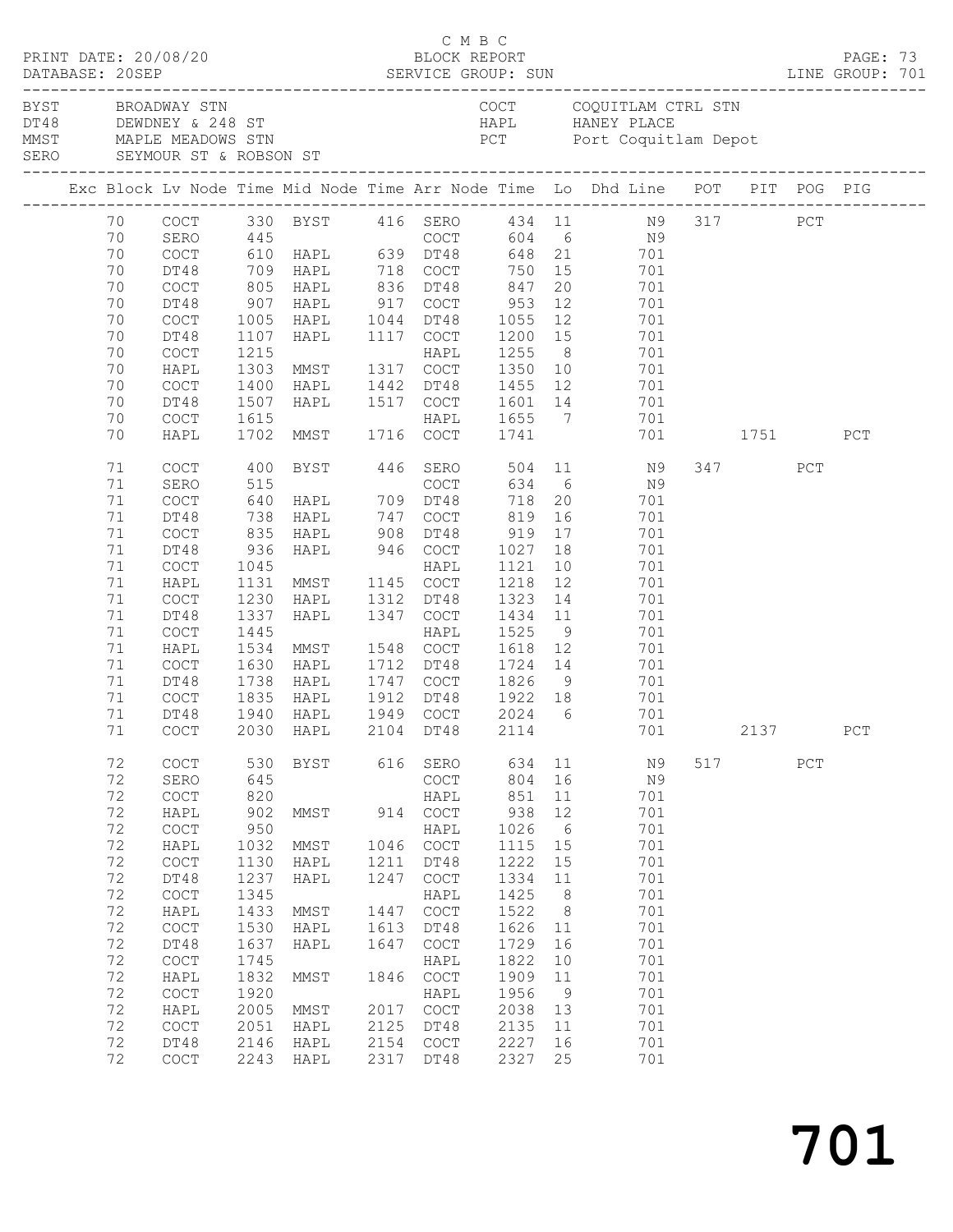PRINT DATE: 20/08/20 BLOCK REPORT PAGE: 74

#### C M B C

| DATABASE: 20SEP |    |                                            |                   |                                |      | SERVICE GROUP: SUN   |         |                |                                                                                |       |     | LINE GROUP: 701 |
|-----------------|----|--------------------------------------------|-------------------|--------------------------------|------|----------------------|---------|----------------|--------------------------------------------------------------------------------|-------|-----|-----------------|
|                 |    |                                            |                   |                                |      |                      |         |                | Exc Block Lv Node Time Mid Node Time Arr Node Time Lo Dhd Line POT PIT POG PIG |       |     |                 |
|                 | 72 |                                            |                   |                                |      |                      |         |                | DT48 2352 HAPL 2400 COCT 2431 701 2440 PCT                                     |       |     |                 |
|                 | 73 | HAPL                                       | 618               | MMST 630 COCT                  |      |                      |         |                | 652 13<br>701                                                                  | 553 3 | PCT |                 |
|                 | 73 | $\mathtt{C}\mathtt{O}\mathtt{C}\mathtt{T}$ |                   | HAPL                           |      |                      | 745     | 23             | 701                                                                            |       |     |                 |
|                 | 73 | DT48                                       | 705<br>808        | HAPL                           |      | 734 DT48<br>817 COCT | 850     | 15             | 701                                                                            |       |     |                 |
|                 | 73 | COCT                                       | 905               | HAPL                           |      | 938 DT48             | 949     | 18             | 701                                                                            |       |     |                 |
|                 | 73 | DT48                                       | 1007              | HAPL 1017 COCT                 |      |                      | 1100    | 15             | 701                                                                            |       |     |                 |
|                 | 73 | $\mathtt{C}\mathtt{O}\mathtt{C}\mathtt{T}$ | 1115              |                                |      | HAPL                 | 1153    | 9              | 701                                                                            |       |     |                 |
|                 | 73 | HAPL                                       | 1202              | MMST                           |      | 1216 COCT            | 1249 11 |                | 701                                                                            |       |     |                 |
|                 | 73 | COCT                                       | 1300              | HAPL                           | 1342 | DT48                 | 1355    | 12             | 701                                                                            |       |     |                 |
|                 | 73 | DT48                                       | 1407              | HAPL                           | 1417 | COCT                 | 1504    | 11             | 701                                                                            |       |     |                 |
|                 | 73 | COCT                                       | 1515              |                                |      | HAPL                 | 1556    | 8 <sup>8</sup> | 701                                                                            |       |     |                 |
|                 | 73 | HAPL                                       | 1604              | MMST                           |      | 1618 COCT            | 1646    | 14             | 701                                                                            |       |     |                 |
|                 | 73 | COCT                                       | 1700              | HAPL                           |      | 1738 DT48            | 1749    | 19             | 701                                                                            |       |     |                 |
|                 | 73 | DT48                                       | 1808              | HAPL                           |      | 1817 COCT            | 1854    | 11             | 701                                                                            |       |     |                 |
|                 | 73 | COCT                                       | 1905              | HAPL                           |      | 1942 DT48            | 1952    | 20             | 701                                                                            |       |     |                 |
|                 | 73 | DT48                                       | 2012              | HAPL                           |      | 2020 COCT            | 2053    | 18             | 701                                                                            |       |     |                 |
|                 | 73 | COCT                                       | 2111              | HAPL                           | 2145 | DT48                 | 2155    | 23             | 701                                                                            |       |     |                 |
|                 | 73 | DT48                                       | 2218              | HAPL                           |      | 2226 COCT            | 2259    | 14             | 701                                                                            |       |     |                 |
|                 | 73 | COCT                                       | 2313              | HAPL                           | 2347 | DT48                 | 2357 22 |                | 701                                                                            |       |     |                 |
|                 | 73 | DT48                                       | 2419              | HAPL                           | 2427 | COCT                 | 2458 19 |                | 701                                                                            |       |     |                 |
|                 | 73 |                                            | 2517              |                                |      |                      | 2543    |                | 701                                                                            | 2603  |     | PCT             |
|                 |    | COCT                                       |                   |                                |      | HAPL                 |         |                |                                                                                |       |     |                 |
|                 | 74 | HAPL                                       | 648<br>735<br>837 | MMST 700 COCT<br>HAPL 806 DT48 |      |                      | 722     | 13             | 701                                                                            | 623   | PCT |                 |
|                 | 74 | COCT                                       |                   | HAPL                           |      |                      | 817     | 20             | 701                                                                            |       |     |                 |
|                 | 74 | DT48                                       |                   | HAPL                           |      | 847 COCT             | 922     | 13             | 701                                                                            |       |     |                 |
|                 | 74 | <b>COCT</b>                                | 935               | HAPL                           | 1008 | DT48                 | 1019    | 18             | 701                                                                            |       |     |                 |
|                 | 74 | DT48                                       | 1037              | HAPL                           | 1047 | COCT                 | 1130    | 15             | 701                                                                            |       |     |                 |
|                 | 74 | $\mathtt{C}\mathtt{O}\mathtt{C}\mathtt{T}$ | 1145              |                                |      | HAPL                 | 1224    | 8 <sup>8</sup> | 701                                                                            |       |     |                 |
|                 | 74 | HAPL                                       | 1232              | MMST                           |      | 1246 COCT            | 1319    | 11             | 701                                                                            |       |     |                 |
|                 | 74 | COCT                                       | 1330              | HAPL                           |      | 1412 DT48            | 1425    | 12             | 701                                                                            |       |     |                 |
|                 | 74 | DT48                                       | 1437              | HAPL                           | 1447 | COCT                 | 1533    | 12             | 701                                                                            |       |     |                 |
|                 | 74 | $\mathtt{C}\mathtt{O}\mathtt{C}\mathtt{T}$ | 1545              |                                |      | HAPL                 | 1625    | $\overline{7}$ | 701                                                                            |       |     |                 |
|                 | 74 | HAPL                                       | 1632              | MMST                           |      | 1646 COCT            | 1714    | 16             | 701                                                                            |       |     |                 |
|                 | 74 | COCT                                       | 1730              | HAPL                           |      | 1808 DT48            | 1819    | 19             | 701                                                                            |       |     |                 |
|                 | 74 | DT48                                       | 1838              | HAPL                           |      | 1847 COCT            | 1924    | 11             | 701                                                                            |       |     |                 |
|                 | 74 | COCT                                       | 1935<br>2047      | HAPL                           |      | 2009 DT48            | 2019 28 |                | 701                                                                            |       |     |                 |
|                 | 74 | DT48                                       |                   | HAPL                           |      | 2055 COCT            | 2128 14 |                | 701                                                                            |       |     |                 |
|                 |    |                                            |                   |                                |      |                      |         |                | 701                                                                            |       |     |                 |
|                 | 74 | DT48                                       | 2249              | HAPL                           |      | 2257 COCT            | 2330 13 |                | 701                                                                            |       |     |                 |
|                 | 74 | COCT                                       | 2343              | HAPL                           |      | 2414 DT48            | 2424 24 |                | 701                                                                            |       |     |                 |
|                 | 74 | DT48                                       | 2448              | HAPL                           |      | 2456 COCT            | 2527    |                | 701                                                                            | 2536  |     | PCT             |
|                 | 75 | COCT                                       | 750               |                                |      | HAPL                 | 821     | 11             | 701                                                                            | 737   | PCT |                 |
|                 | 75 | HAPL                                       | 832               | MMST                           |      | 844 COCT             | 907     | 13             | 701                                                                            |       |     |                 |
|                 | 75 | $\mathtt{C}\mathtt{O}\mathtt{C}\mathtt{T}$ | 920               |                                |      | HAPL                 | 953     | 9              | 701                                                                            |       |     |                 |
|                 | 75 | HAPL                                       | 1002              | MMST                           |      | 1016 COCT            | 1045 15 |                | 701                                                                            |       |     |                 |
|                 | 75 | $\mathtt{C}\mathtt{O}\mathtt{C}\mathtt{T}$ | 1100              | HAPL                           | 1141 | DT48                 | 1152    | 15             | 701                                                                            |       |     |                 |
|                 | 75 | DT48                                       | 1207              | HAPL                           | 1217 | COCT                 | 1304    | 11             | 701                                                                            |       |     |                 |
|                 | 75 | COCT                                       | 1315              |                                |      | HAPL                 | 1355    | 8 <sup>8</sup> | 701                                                                            |       |     |                 |
|                 | 75 | HAPL                                       | 1403              | MMST                           | 1417 | COCT                 | 1452    | 8              | 701                                                                            |       |     |                 |
|                 | 75 | $\mathtt{C}\mathtt{O}\mathtt{C}\mathtt{T}$ | 1500              | HAPL                           | 1543 | DT48                 | 1556    | 11             | 701                                                                            |       |     |                 |
|                 | 75 | DT48                                       | 1607              | HAPL                           | 1617 | COCT                 | 1659    | 16             | 701                                                                            |       |     |                 |
|                 | 75 | COCT                                       | 1715              |                                |      | HAPL                 | 1752    | 10             | 701                                                                            |       |     |                 |
|                 | 75 | HAPL                                       | 1802              | MMST                           |      | 1816 COCT            | 1839    | 11             | 701                                                                            |       |     |                 |
|                 | 75 | $\mathtt{C}\mathtt{O}\mathtt{C}\mathtt{T}$ | 1850              |                                |      | HAPL                 | 1927    | 6              | 701                                                                            |       |     |                 |
|                 | 75 | HAPL                                       | 1933              | MMST                           |      | 1945 COCT            | 2006 14 |                | 701                                                                            |       |     |                 |
|                 |    |                                            |                   |                                |      |                      |         |                |                                                                                |       |     |                 |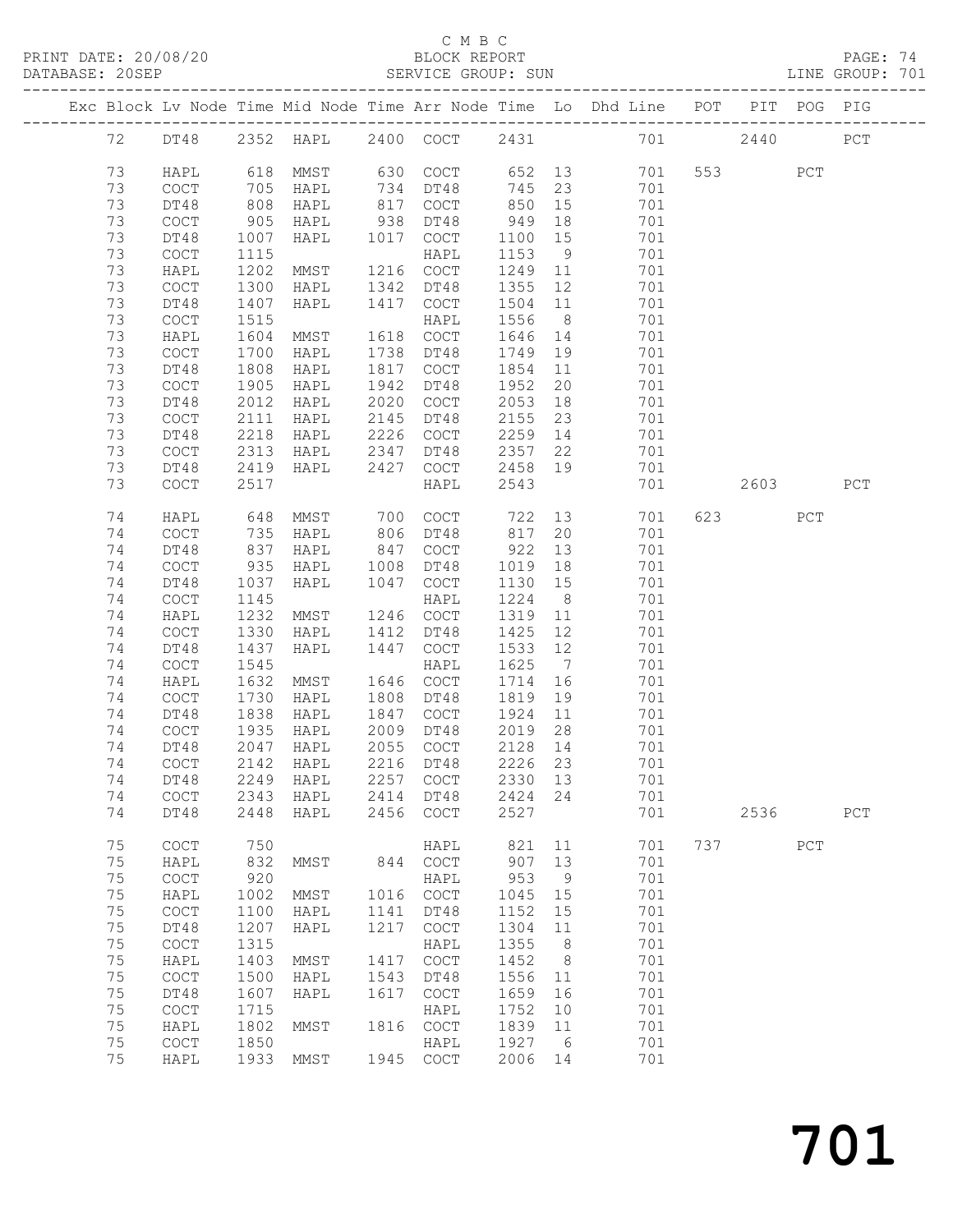PRINT DATE: 20/08/20 BLOCK REPORT BATABASE: 20SEP

#### C M B C<br>BLOCK REPORT

PAGE: 75<br>LINE GROUP: 701

|  |    |                                            |      |      |      |             |      |     | Exc Block Lv Node Time Mid Node Time Arr Node Time Lo Dhd Line | POT  |      | PIT POG PIG |     |
|--|----|--------------------------------------------|------|------|------|-------------|------|-----|----------------------------------------------------------------|------|------|-------------|-----|
|  | 75 | $\mathtt{C}\mathtt{O}\mathtt{C}\mathtt{T}$ | 2020 |      |      | HAPL        | 2054 |     | 701                                                            |      | 2114 |             | PCT |
|  | 76 | HAPL                                       | 802  | MMST | 814  | <b>COCT</b> | 837  | 13  | 701                                                            | 737  |      | PCT         |     |
|  | 76 | COCT                                       | 850  |      |      | HAPL        | 921  | 11  | 701                                                            |      |      |             |     |
|  | 76 | HAPL                                       | 932  | MMST | 946  | <b>COCT</b> | 1013 | 7   | 701                                                            |      |      |             |     |
|  | 76 | <b>COCT</b>                                | 1020 |      |      | HAPL        | 1056 | 6   | 701                                                            |      |      |             |     |
|  | 76 | HAPL                                       | 1102 | MMST | 1116 | COCT        | 1145 | 15  | 701                                                            |      |      |             |     |
|  | 76 | $\mathtt{C}\mathtt{O}\mathtt{C}\mathtt{T}$ | 1200 | HAPL | 1242 | DT48        | 1253 | 14  | 701                                                            |      |      |             |     |
|  | 76 | DT48                                       | 1307 | HAPL | 1317 | COCT        | 1404 | 11  | 701                                                            |      |      |             |     |
|  | 76 | COCT                                       | 1415 |      |      | HAPL        | 1455 | 8   | 701                                                            |      |      |             |     |
|  | 76 | HAPL                                       | 1503 | MMST | 1517 | <b>COCT</b> | 1549 | 11  | 701                                                            |      |      |             |     |
|  | 76 | <b>COCT</b>                                | 1600 | HAPL | 1642 | DT48        | 1654 | 14  | 701                                                            |      |      |             |     |
|  | 76 | DT48                                       | 1708 | HAPL | 1717 | COCT        | 1756 | 9   | 701                                                            |      |      |             |     |
|  | 76 | $\mathtt{C}\mathtt{O}\mathtt{C}\mathtt{T}$ | 1805 | HAPL | 1842 | DT48        | 1852 | 17  | 701                                                            |      |      |             |     |
|  | 76 | DT48                                       | 1909 | HAPL | 1918 | COCT        | 1953 | 12  | 701                                                            |      |      |             |     |
|  | 76 | COCT                                       | 2005 | HAPL | 2039 | DT48        | 2049 | 27  | 701                                                            |      |      |             |     |
|  | 76 | DT48                                       | 2116 | HAPL | 2124 | COCT        | 2157 | 16  | 701                                                            |      |      |             |     |
|  | 76 | <b>COCT</b>                                | 2213 | HAPL | 2247 | DT48        | 2257 | 23  | 701                                                            |      |      |             |     |
|  | 76 | DT48                                       | 2320 | HAPL | 2328 | <b>COCT</b> | 2400 | 15  | 701                                                            |      |      |             |     |
|  | 76 | <b>COCT</b>                                | 2415 | HAPL | 2445 | DT48        | 2455 |     | 701                                                            |      | 2518 |             | PCT |
|  | 77 | COCT                                       | 1035 | HAPL | 1114 | DT48        | 1125 | 11  | 701                                                            | 1022 |      | PCT         |     |
|  | 77 | DT48                                       | 1136 | HAPL | 1146 | COCT        | 1233 | 12  | 701                                                            |      |      |             |     |
|  | 77 | <b>COCT</b>                                | 1245 |      |      | HAPL        | 1325 | 8   | 701                                                            |      |      |             |     |
|  | 77 | HAPL                                       | 1333 | MMST | 1347 | <b>COCT</b> | 1422 | - 8 | 701                                                            |      |      |             |     |
|  | 77 | COCT                                       | 1430 | HAPL | 1512 | DT48        | 1525 | 12  | 701                                                            |      |      |             |     |
|  | 77 | DT48                                       | 1537 | HAPL | 1547 | <b>COCT</b> | 1629 | 16  | 701                                                            |      |      |             |     |
|  | 77 | $\mathtt{C}\mathtt{O}\mathtt{C}\mathtt{T}$ | 1645 |      |      | HAPL        | 1725 | 7   | 701                                                            |      |      |             |     |
|  | 77 | HAPL                                       | 1732 | MMST | 1746 | COCT        | 1811 | 9   | 701                                                            |      |      |             |     |
|  | 77 | <b>COCT</b>                                | 1820 |      |      | HAPL        | 1857 | 5   | 701                                                            |      |      |             |     |
|  | 77 | HAPL                                       | 1902 | MMST | 1916 | COCT        | 1939 | 11  | 701                                                            |      |      |             |     |
|  | 77 | COCT                                       | 1950 |      |      | HAPL        | 2024 | 11  | 701                                                            |      |      |             |     |
|  | 77 | HAPL                                       | 2035 | MMST | 2047 | COCT        | 2108 |     | 701                                                            |      | 2117 |             | PCT |
|  |    |                                            |      |      |      |             |      |     |                                                                |      |      |             |     |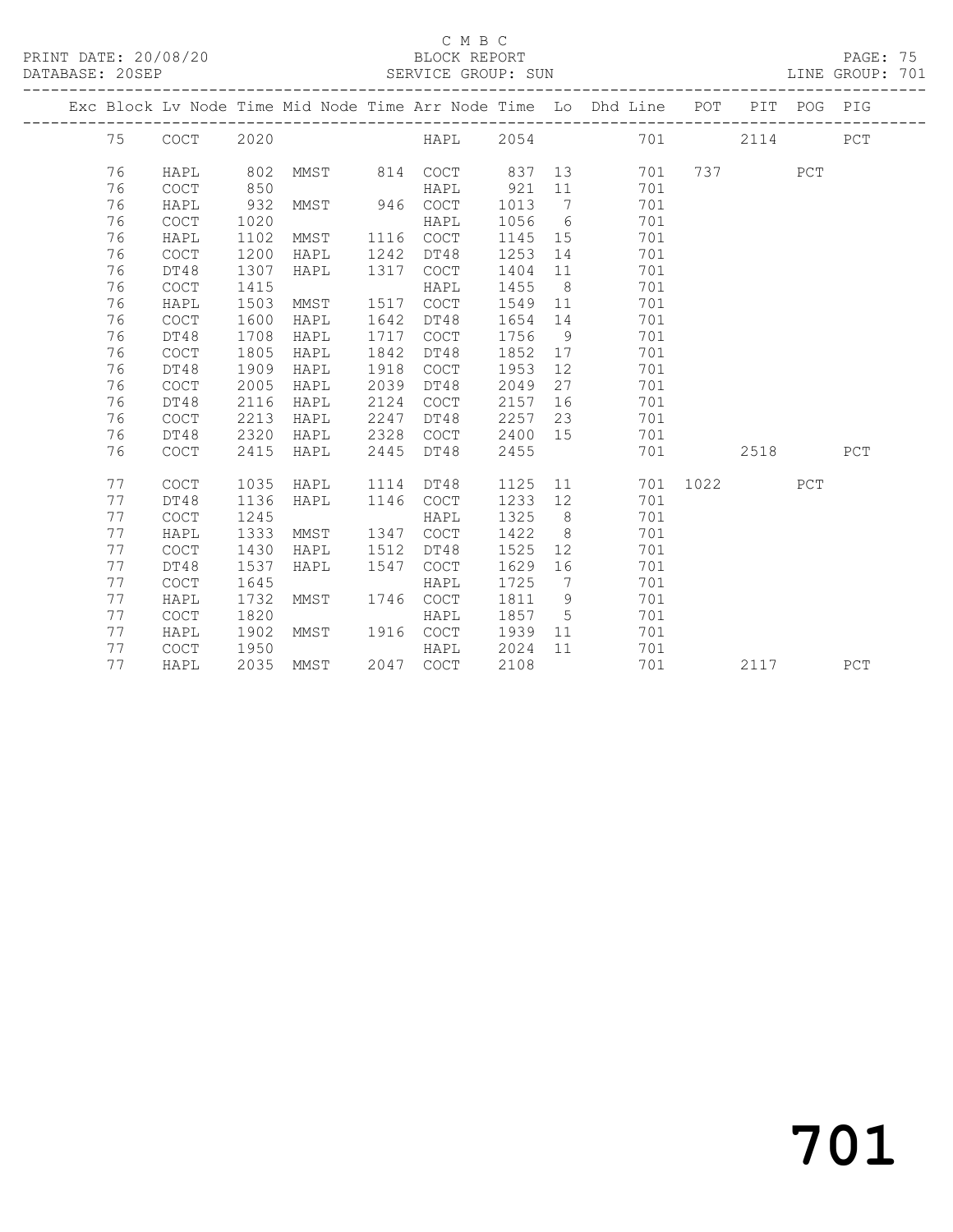|      | PRINT DATE: 20/08/20<br>DATABASE: 20SEP |              |             |      |                             |  | C M B C<br>BLOCK REPORT |      | PAGE: 76<br>LINE GROUP: 803 |                                                                                                |  |      |     |  |
|------|-----------------------------------------|--------------|-------------|------|-----------------------------|--|-------------------------|------|-----------------------------|------------------------------------------------------------------------------------------------|--|------|-----|--|
| SERO |                                         |              |             |      | SEYMOUR ST & ROBSON ST      |  |                         |      |                             | BYST BROADWAY STN COUL CONSUMERS BYST BROADWAY STN COULL CONSUMERS TO POT POTT COQUITIAM Depot |  |      |     |  |
|      |                                         |              |             |      |                             |  |                         |      |                             | Exc Block Lv Node Time Mid Node Time Arr Node Time Lo Dhd Line POT PIT POG PIG                 |  |      |     |  |
|      |                                         | 1            | HAPL 504    |      |                             |  | COCT                    |      |                             | 532 13 R3 439 PCT                                                                              |  |      |     |  |
|      |                                         | $\mathbf{1}$ | COCT        |      | 545<br>545 HAPL<br>619 COCT |  | HAPL                    | 610  |                             | $\overline{9}$ R3                                                                              |  |      |     |  |
|      |                                         | $\mathbf{1}$ | HAPL        |      |                             |  |                         |      |                             | 647 13<br>R3                                                                                   |  |      |     |  |
|      |                                         | $\mathbf{1}$ | <b>COCT</b> | 700  |                             |  | HAPL                    | 725  |                             | $9 \left( \frac{1}{2} \right)$<br>R3                                                           |  |      |     |  |
|      |                                         | $\mathbf 1$  | HAPL        | 734  |                             |  | COCT                    | 802  |                             | 13<br>R3                                                                                       |  |      |     |  |
|      |                                         | $\mathbf{1}$ | COCT        | 815  |                             |  | HAPL                    | 840  |                             | $\frac{9}{13}$<br>R3                                                                           |  |      |     |  |
|      |                                         | $\mathbf{1}$ | HAPL        | 849  |                             |  | COCT                    | 917  |                             | R3                                                                                             |  |      |     |  |
|      |                                         | $\mathbf{1}$ | COCT        | 930  |                             |  | HAPL                    | 955  |                             | $9 \left( \frac{1}{2} \right)$<br>R3                                                           |  |      |     |  |
|      |                                         | $\mathbf{1}$ | HAPL        | 1004 |                             |  | <b>COCT</b>             |      |                             | 1032 13<br>R3                                                                                  |  |      |     |  |
|      |                                         | $\mathbf{1}$ | COCT        | 1045 |                             |  | HAPL                    | 1110 |                             | 9<br>R3                                                                                        |  |      |     |  |
|      |                                         | $\mathbf 1$  | HAPL        | 1119 |                             |  | COCT                    | 1149 |                             | 11<br>R3                                                                                       |  |      |     |  |
|      |                                         | $\mathbf{1}$ | COCT        | 1200 |                             |  | HAPL                    | 1226 | 8 <sup>8</sup>              | R3                                                                                             |  |      |     |  |
|      |                                         | $\mathbf 1$  | HAPL        | 1234 |                             |  | COCT                    | 1304 | 11                          | R3                                                                                             |  |      |     |  |
|      |                                         | $\mathbf 1$  | <b>COCT</b> | 1315 |                             |  | HAPL                    | 1341 | 8 <sup>8</sup>              | R3                                                                                             |  |      |     |  |
|      |                                         | $\mathbf 1$  | HAPL        | 1349 |                             |  | COCT                    | 1419 | 9                           | R3                                                                                             |  |      |     |  |
|      |                                         | $\mathbf 1$  | COCT        | 1428 |                             |  | HAPL                    | 1456 |                             | $8 - 8$<br>R3                                                                                  |  |      |     |  |
|      |                                         | $\mathbf{1}$ | HAPL        | 1504 |                             |  | COCT                    | 1535 |                             | $\begin{array}{c} 8 \\ 8 \end{array}$<br>R3                                                    |  |      |     |  |
|      |                                         | $\mathbf 1$  | COCT        | 1543 |                             |  | HAPL                    | 1611 |                             | R3                                                                                             |  |      |     |  |
|      |                                         | $\mathbf 1$  | HAPL        | 1619 |                             |  | COCT                    | 1650 |                             | $8 \t\t R3$                                                                                    |  |      |     |  |
|      |                                         | $\mathbf 1$  | COCT        | 1658 |                             |  | HAPL                    | 1726 |                             | $8 - 1$<br>R3                                                                                  |  |      |     |  |
|      |                                         | $\mathbf 1$  | HAPL        | 1734 |                             |  | COCT                    | 1805 |                             | 10<br>R3                                                                                       |  |      |     |  |
|      |                                         | $\mathbf 1$  | COCT        | 1815 |                             |  | HAPL                    | 1841 |                             | $8 - 8$<br>R3                                                                                  |  |      |     |  |
|      |                                         | $\mathbf 1$  | HAPL        | 1849 |                             |  | COCT                    | 1919 | 11                          | R3                                                                                             |  |      |     |  |
|      |                                         | $\mathbf 1$  | COCT        | 1930 |                             |  | HAPL                    | 1956 | 9 <sup>°</sup>              | R3                                                                                             |  |      |     |  |
|      |                                         | $\mathbf{1}$ | HAPL        | 2005 |                             |  | COCT                    | 2035 | 10                          | R3                                                                                             |  |      |     |  |
|      |                                         | $\mathbf{1}$ | COCT        | 2045 |                             |  | HAPL                    | 2111 | 9                           | R3                                                                                             |  |      |     |  |
|      |                                         | $\mathbf 1$  | HAPL        | 2120 |                             |  | COCT                    | 2148 | 12                          | R3                                                                                             |  |      |     |  |
|      |                                         | $\mathbf 1$  | COCT        | 2200 |                             |  | HAPL                    | 2225 |                             | $\frac{1}{9}$<br>R3                                                                            |  |      |     |  |
|      |                                         | 1            | HAPL        | 2234 |                             |  | COCT                    | 2302 |                             | R3                                                                                             |  |      |     |  |
|      |                                         | $\mathbf 1$  | <b>COCT</b> | 2315 |                             |  | HAPL                    | 2340 | 9                           | R3                                                                                             |  |      |     |  |
|      |                                         | $\mathbf{1}$ | HAPL        | 2349 |                             |  | COCT                    | 2417 |                             | R3                                                                                             |  | 2426 | PCT |  |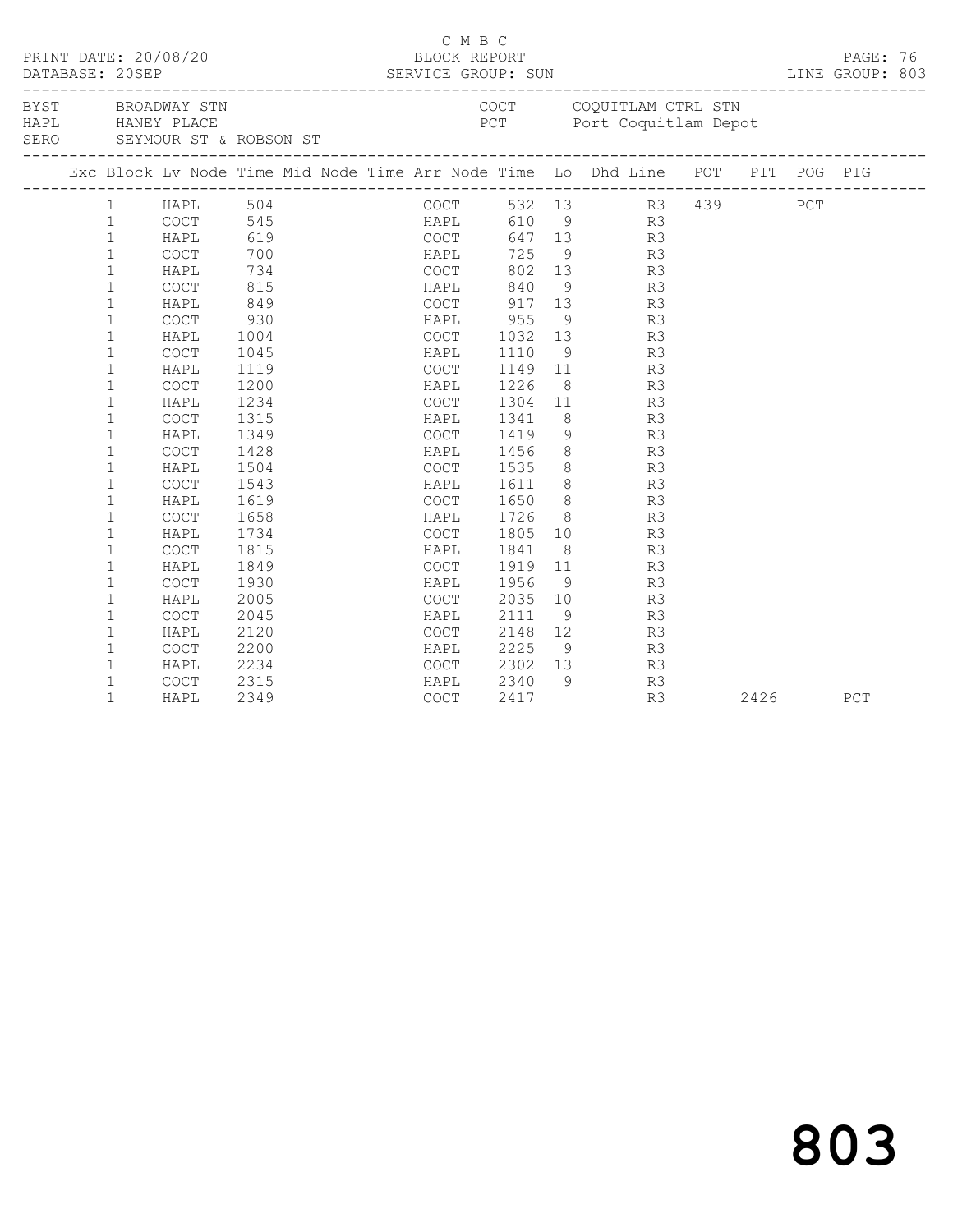PRINT DATE: 20/08/20 BLOCK REPORT<br>
DATABASE: 20SEP<br>
SERVICE GROUP: SUN

#### C M B C<br>BLOCK REPORT

PAGE: 77<br>LINE GROUP: 803

| DAIADAOE. 400EL |                |                                                                                |      |  | ODIVATOR GIVOLI . DOM |             |                |                  |    |              |      |     |
|-----------------|----------------|--------------------------------------------------------------------------------|------|--|-----------------------|-------------|----------------|------------------|----|--------------|------|-----|
|                 |                | Exc Block Lv Node Time Mid Node Time Arr Node Time Lo Dhd Line POT PIT POG PIG |      |  |                       |             |                |                  |    |              |      |     |
|                 | 2 COCT         |                                                                                | 500  |  | <b>HAPL</b>           |             |                |                  |    | 525 9 R3 447 | PCT  |     |
|                 | 2              | HAPL                                                                           | 534  |  | COCT                  |             |                | 602 13 R3        |    |              |      |     |
|                 | $\mathbf{2}$   | <b>COCT</b>                                                                    | 615  |  | HAPL                  | 640         | 9              |                  | R3 |              |      |     |
|                 | $\mathbf{2}$   | HAPL                                                                           | 649  |  | COCT                  | 717 13      |                |                  | R3 |              |      |     |
|                 | $\overline{c}$ | <b>COCT</b>                                                                    | 730  |  | HAPL                  | 755         | 9              |                  | R3 |              |      |     |
|                 | $\overline{c}$ | HAPL                                                                           | 804  |  | COCT                  | 832         | 13             |                  | R3 |              |      |     |
|                 | $\overline{c}$ | <b>COCT</b>                                                                    | 845  |  | HAPL                  | 910         | - 9            |                  | R3 |              |      |     |
|                 | $\mathbf{2}$   | HAPL                                                                           | 919  |  |                       | COCT 947 13 |                |                  | R3 |              |      |     |
|                 | $\mathbf{2}$   | COCT                                                                           | 1000 |  |                       | HAPL 1025   | 9              |                  | R3 |              |      |     |
|                 | $\overline{c}$ | HAPL                                                                           | 1034 |  | COCT                  | 1102 13     |                |                  | R3 |              |      |     |
|                 | $\overline{c}$ | <b>COCT</b>                                                                    | 1115 |  | HAPL                  | 1141        | 8 <sup>8</sup> |                  | R3 |              |      |     |
|                 | $\overline{c}$ | HAPL                                                                           | 1149 |  | COCT                  | 1219        | 11             |                  | R3 |              |      |     |
|                 | $\mathbf{2}$   | <b>COCT</b>                                                                    | 1230 |  | HAPL                  | 1256        |                | 8                | R3 |              |      |     |
|                 | $\mathbf{2}$   | HAPL                                                                           | 1304 |  | COCT                  | 1334        | 11             |                  | R3 |              |      |     |
|                 | $\overline{c}$ | <b>COCT</b>                                                                    | 1345 |  | HAPL                  | 1411        | 8 <sup>8</sup> |                  | R3 |              |      |     |
|                 | $\overline{c}$ | HAPL                                                                           | 1419 |  | COCT                  | 1450        | 8 <sup>8</sup> |                  | R3 |              |      |     |
|                 | $\overline{c}$ | <b>COCT</b>                                                                    | 1458 |  | HAPL                  | 1526        | 8              |                  | R3 |              |      |     |
|                 | $\mathbf{2}$   | HAPL                                                                           | 1534 |  | <b>COCT</b>           | 1605        |                | 8                | R3 |              |      |     |
|                 | 2              | <b>COCT</b>                                                                    | 1613 |  | HAPL                  | 1641        |                | $8 \overline{)}$ | R3 |              |      |     |
|                 | 2              | HAPL                                                                           | 1649 |  | COCT                  | 1720        |                | 8 <sup>8</sup>   | R3 |              |      |     |
|                 | $\mathbf{2}$   | <b>COCT</b>                                                                    | 1728 |  | HAPL                  | 1756        | 8 <sup>1</sup> |                  | R3 |              |      |     |
|                 | $\overline{c}$ | HAPL                                                                           | 1804 |  | COCT                  | 1834        | 11             |                  | R3 |              |      |     |
|                 | $\overline{c}$ | <b>COCT</b>                                                                    | 1845 |  | HAPL                  | 1911        | 9 <sup>°</sup> |                  | R3 |              |      |     |
|                 | $\mathbf{2}$   | HAPL                                                                           | 1920 |  | COCT                  | 1950        | 10             |                  | R3 |              |      |     |
|                 | $\mathbf{2}$   | <b>COCT</b>                                                                    | 2000 |  | HAPL                  | 2026        | - 9            |                  | R3 |              |      |     |
|                 | 2              | HAPL                                                                           | 2035 |  | COCT                  | 2105        | 10             |                  | R3 |              |      |     |
|                 | $\overline{c}$ | <b>COCT</b>                                                                    | 2115 |  | HAPL                  | 2140        | 9              |                  | R3 |              |      |     |
|                 | $\mathbf{2}$   | HAPL                                                                           | 2149 |  | COCT                  | 2217        | 13             |                  | R3 |              |      |     |
|                 | $\overline{c}$ | <b>COCT</b>                                                                    | 2230 |  | HAPL                  | 2255        | 9              |                  | R3 |              |      |     |
|                 | 2              | HAPL                                                                           | 2304 |  | COCT                  | 2332        |                | 13               | R3 |              |      |     |
|                 | $\overline{2}$ | <b>COCT</b>                                                                    | 2345 |  | HAPL                  | 2410        |                |                  | R3 |              | 2430 | PCT |
|                 |                |                                                                                |      |  |                       |             |                |                  |    |              |      |     |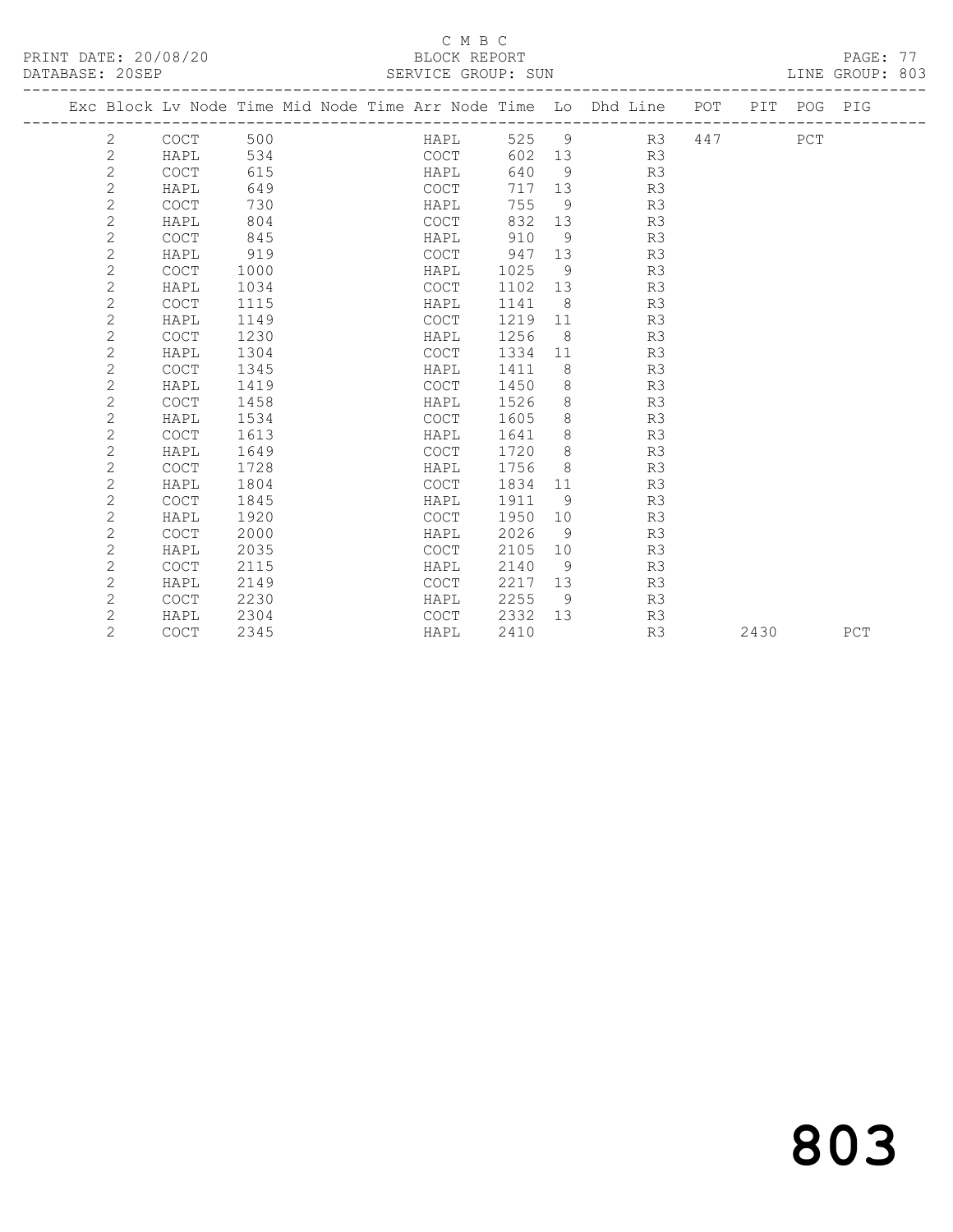PRINT DATE: 20/08/20 BLOCK REPORT DATABASE: 20SEP

## C M B C<br>BLOCK REPORT

PAGE: 78<br>LINE GROUP: 803

|             |             |      | Exc Block Lv Node Time Mid Node Time Arr Node Time Lo Dhd Line POT PIT POG PIG |         |                 |           |     |      |     |     |
|-------------|-------------|------|--------------------------------------------------------------------------------|---------|-----------------|-----------|-----|------|-----|-----|
| 3           | HAPL        | 519  | COCT                                                                           |         |                 | 547 13 R3 | 454 |      | PCT |     |
| 3           | COCT        | 600  | HAPL                                                                           | 625     |                 | 9 R3      |     |      |     |     |
| 3           | HAPL        | 634  | COCT                                                                           | 702     |                 | 13<br>R3  |     |      |     |     |
| 3           | <b>COCT</b> | 715  | HAPL                                                                           | 740     | $\overline{9}$  | R3        |     |      |     |     |
| 3           | HAPL        | 749  | COCT                                                                           | 817     | 13              | R3        |     |      |     |     |
| 3           | <b>COCT</b> | 830  | HAPL                                                                           | 855     | 9               | R3        |     |      |     |     |
| 3           | HAPL        | 904  | COCT                                                                           | 932     | 13              | R3        |     |      |     |     |
| 3           | <b>COCT</b> | 945  | HAPL                                                                           | 1010    | 9 <sup>°</sup>  | R3        |     |      |     |     |
| 3           | HAPL        | 1019 | COCT                                                                           | 1047 13 |                 | R3        |     |      |     |     |
| 3           | <b>COCT</b> | 1100 | HAPL                                                                           | 1126    | 8 <sup>1</sup>  | R3        |     |      |     |     |
| 3           | HAPL        | 1134 | COCT                                                                           | 1204 11 |                 | R3        |     |      |     |     |
| 3           | <b>COCT</b> | 1215 | HAPL                                                                           | 1241    | 8 <sup>8</sup>  | R3        |     |      |     |     |
| 3           | HAPL        | 1249 | COCT                                                                           | 1319    | 11              | R3        |     |      |     |     |
| 3           | COCT        | 1330 | HAPL                                                                           | 1356    | 8 <sup>8</sup>  | R3        |     |      |     |     |
| 3           | HAPL        | 1404 | COCT                                                                           | 1435    | 8 <sup>8</sup>  | R3        |     |      |     |     |
| 3           | <b>COCT</b> | 1443 | HAPL                                                                           | 1511    | 8 <sup>8</sup>  | R3        |     |      |     |     |
| 3           | HAPL        | 1519 | COCT                                                                           | 1550    | 8               | R3        |     |      |     |     |
| 3           | <b>COCT</b> | 1558 | HAPL                                                                           | 1626    | 8               | R3        |     |      |     |     |
| 3           | HAPL        | 1634 | COCT                                                                           | 1705    | 8               | R3        |     |      |     |     |
| 3           | <b>COCT</b> | 1713 | HAPL                                                                           | 1741    | 8 <sup>8</sup>  | R3        |     |      |     |     |
| 3           | HAPL        | 1749 | COCT                                                                           | 1820    | 10              | R3        |     |      |     |     |
| $\mathsf 3$ | COCT        | 1830 | HAPL                                                                           | 1856    | 9               | R3        |     |      |     |     |
| 3           | HAPL        | 1905 | COCT                                                                           | 1935    | 10              | R3        |     |      |     |     |
| 3           | <b>COCT</b> | 1945 | HAPL                                                                           | 2011    | - 9             | R3        |     |      |     |     |
| 3           | HAPL        | 2020 | COCT                                                                           | 2050    | 10 <sup>°</sup> | R3        |     |      |     |     |
| 3           | <b>COCT</b> | 2100 | HAPL                                                                           | 2125    | 9               | R3        |     |      |     |     |
| 3           | HAPL        | 2134 | <b>COCT</b>                                                                    | 2202    | 13              | R3        |     |      |     |     |
| 3           | <b>COCT</b> | 2215 | HAPL                                                                           | 2240    | 9               | R3        |     |      |     |     |
| 3           | HAPL        | 2249 | COCT                                                                           | 2317    |                 | 13<br>R3  |     |      |     |     |
| 3           | <b>COCT</b> | 2330 | HAPL                                                                           | 2355    | - 9             | R3        |     |      |     |     |
| 3           | HAPL        | 2404 | <b>COCT</b>                                                                    | 2432    |                 | R3        |     | 2441 |     | PCT |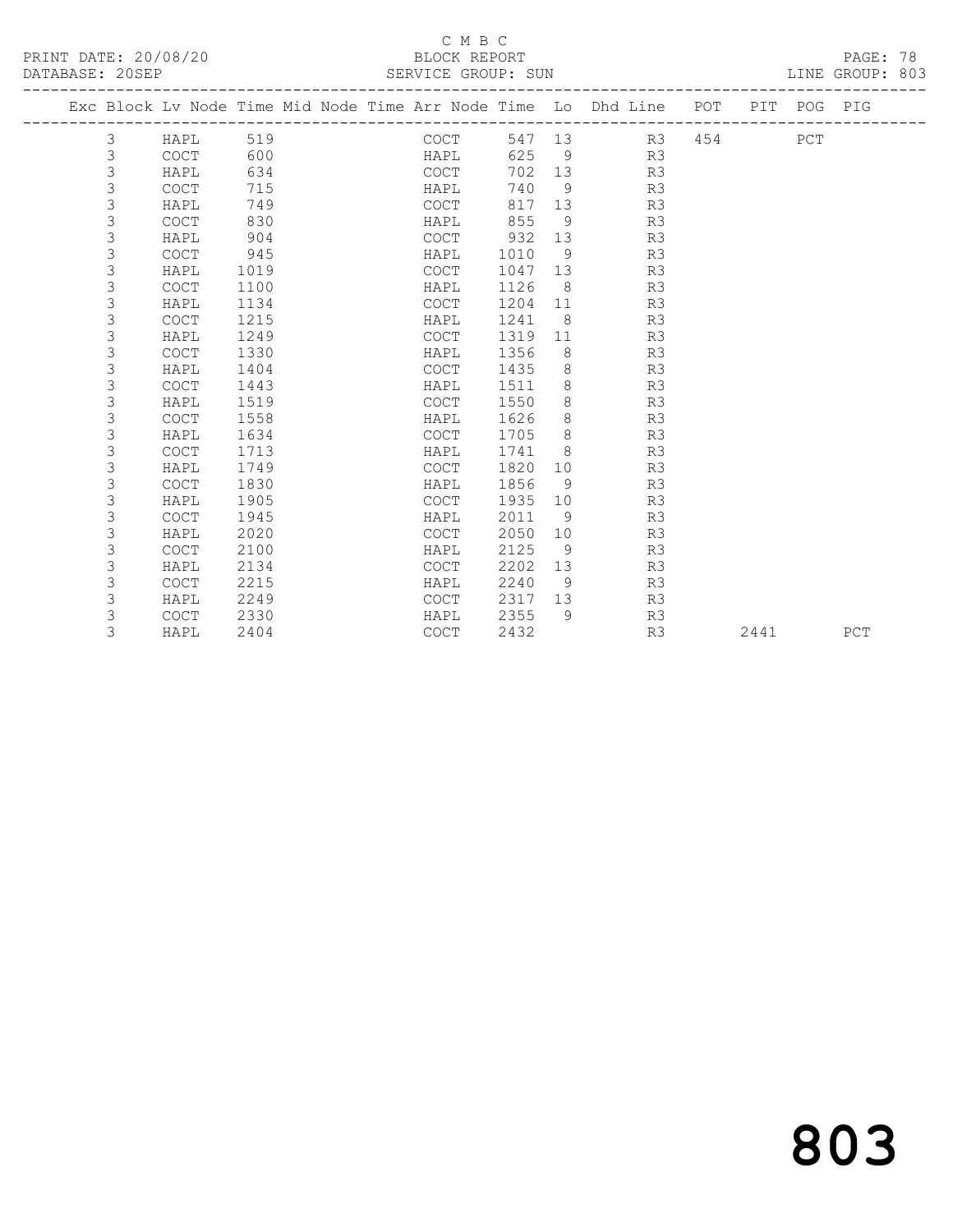# SERVICE GROUP: SUN

|                      | C M R C            |                 |
|----------------------|--------------------|-----------------|
| PRINT DATE: 20/08/20 | BLOCK REPORT       | PAGE: 79        |
| DATABASE: 20SEP      | SERVICE GROUP: SUN | LINE GROUP: 803 |

|   |             |      |  |             |        |     | Exc Block Lv Node Time Mid Node Time Arr Node Time Lo Dhd Line POT |     |      | PIT POG PIG |     |
|---|-------------|------|--|-------------|--------|-----|--------------------------------------------------------------------|-----|------|-------------|-----|
| 4 | <b>COCT</b> | 515  |  | HAPL        | 540    | - 9 | R3                                                                 | 502 |      | PCT         |     |
| 4 | HAPL        | 549  |  | COCT        | 617 13 |     | R3                                                                 |     |      |             |     |
| 4 | COCT        | 630  |  | HAPL        | 655    | - 9 | R3                                                                 |     |      |             |     |
| 4 | HAPL        | 704  |  | <b>COCT</b> | 732    | 13  | R3                                                                 |     |      |             |     |
| 4 | <b>COCT</b> | 745  |  | HAPL        | 810    | 9   | R3                                                                 |     |      |             |     |
| 4 | HAPL        | 819  |  | <b>COCT</b> | 847    | 13  | R3                                                                 |     |      |             |     |
| 4 | <b>COCT</b> | 900  |  | HAPL        | 925    | 9   | R3                                                                 |     |      |             |     |
| 4 | HAPL        | 934  |  | <b>COCT</b> | 1002   | 13  | R3                                                                 |     |      |             |     |
| 4 | <b>COCT</b> | 1015 |  | HAPL        | 1040   | - 9 | R3                                                                 |     |      |             |     |
| 4 | HAPL        | 1049 |  | <b>COCT</b> | 1117   | 13  | R3                                                                 |     |      |             |     |
| 4 | <b>COCT</b> | 1130 |  | HAPL        | 1156   | - 8 | R3                                                                 |     |      |             |     |
| 4 | HAPL        | 1204 |  | COCT        | 1234   | 11  | R3                                                                 |     |      |             |     |
| 4 | <b>COCT</b> | 1245 |  | HAPL        | 1311   | 8   | R3                                                                 |     |      |             |     |
| 4 | HAPL        | 1319 |  | <b>COCT</b> | 1349   | 10  | R3                                                                 |     |      |             |     |
| 4 | <b>COCT</b> | 1359 |  | HAPL        | 1425   | 9   | R3                                                                 |     |      |             |     |
| 4 | HAPL        | 1434 |  | <b>COCT</b> | 1505   | 8   | R3                                                                 |     |      |             |     |
| 4 | <b>COCT</b> | 1513 |  | HAPL        | 1541   | 8   | R3                                                                 |     |      |             |     |
| 4 | HAPL        | 1549 |  | <b>COCT</b> | 1620   | 8   | R3                                                                 |     |      |             |     |
| 4 | <b>COCT</b> | 1628 |  | HAPL        | 1656   | 8   | R3                                                                 |     |      |             |     |
| 4 | HAPL        | 1704 |  | COCT        | 1735   | 8   | R3                                                                 |     |      |             |     |
| 4 | <b>COCT</b> | 1743 |  | HAPL        | 1811   | 8   | R3                                                                 |     |      |             |     |
| 4 | HAPL        | 1819 |  | COCT        | 1849   | 11  | R3                                                                 |     |      |             |     |
| 4 | <b>COCT</b> | 1900 |  | HAPL        | 1926   | - 9 | R3                                                                 |     |      |             |     |
| 4 | HAPL        | 1935 |  | <b>COCT</b> | 2005   | 10  | R3                                                                 |     |      |             |     |
| 4 | <b>COCT</b> | 2015 |  | HAPL        | 2041   | 9   | R3                                                                 |     |      |             |     |
| 4 | HAPL        | 2050 |  | <b>COCT</b> | 2120   | 10  | R3                                                                 |     |      |             |     |
| 4 | <b>COCT</b> | 2130 |  | HAPL        | 2155   | 9   | R3                                                                 |     |      |             |     |
| 4 | HAPL        | 2204 |  | <b>COCT</b> | 2232   | 13  | R3                                                                 |     |      |             |     |
| 4 | <b>COCT</b> | 2245 |  | HAPL        | 2310   | 9   | R3                                                                 |     |      |             |     |
| 4 | HAPL        | 2319 |  | <b>COCT</b> | 2347   | 13  | R3                                                                 |     |      |             |     |
| 4 | <b>COCT</b> | 2400 |  | HAPL        | 2425   |     | R3                                                                 |     | 2445 |             | PCT |